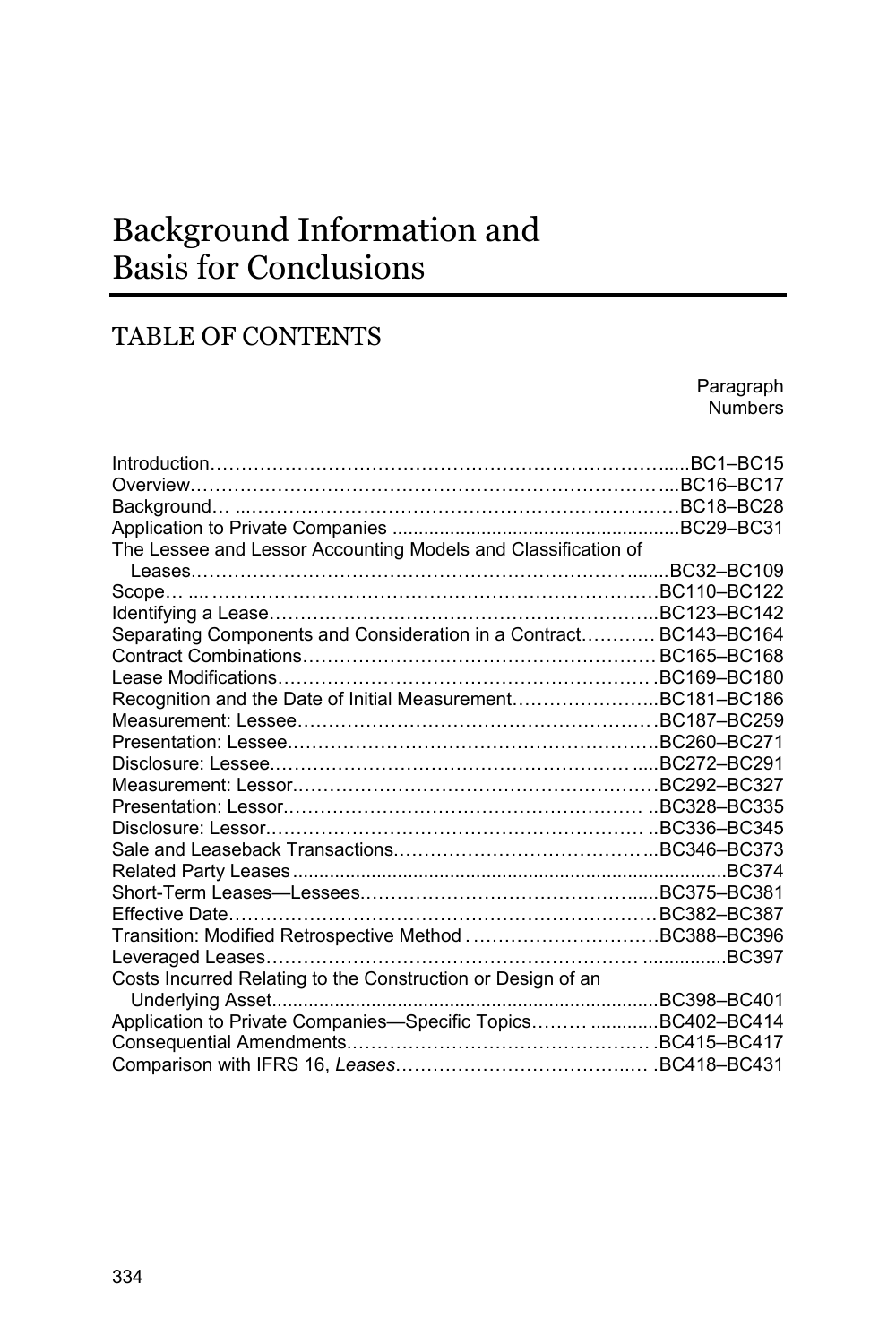# **Introduction**

BC1. This basis for conclusions summarizes the Board's considerations in reaching the conclusions in Topic 842, Leases. It includes reasons for accepting particular views and rejecting others. Individual Board members gave greater weight to some factors than to others.

BC2. A new standard should provide information that is useful in making business and economic decisions, and the benefits should justify the costs. Providing useful information means, among other things, producing economically "neutral" information (that is, information that faithfully represents the economics of a transaction, regardless of perceived positive or negative effects of reporting that information) that permits users to make their own decisions on the basis of the financial information.

BC3. Paragraph OB2 of FASB Concepts Statement No. 8, *Conceptual Framework for Financial Reporting—Chapter 1,* The Objective of General Purpose Financial Reporting*, and Chapter 3,* Qualitative Characteristics of Useful Financial Information, states the following:

> The objective of general purpose financial reporting is to provide financial information about the reporting entity that is useful to existing and potential investors, lenders, and other creditors in making decisions about providing resources to the entity. Those decisions involve buying, selling, or holding equity and debt instruments and providing or settling loans and other forms of credit. [Footnote reference omitted.]

BC4. Given the objective of general purpose financial reporting, the Board also considered the objective of the leases project, which is to increase the decision usefulness and comparability among organizations by recognizing lease assets and lease liabilities on the statement of financial position and disclosing key leasing information. For example, users of financial statements are interested in obtaining information about a lessee's leasing activities, in general, to assess the cash flows, returns, and capital structure of the lessee and to assess the lessee's ability to meet financial commitments. Most users already make adjustments that are often based on incomplete information to a lessee's reported statement of financial position to capitalize operating leases when operating leases are significant to the lessee.

BC5. As part of the due process that led to Topic 842, the Board conducted extensive outreach activities with users, preparers, and auditors of financial statements to obtain information about specific deficiencies in the accounting requirements for leases in previous GAAP (Topic 840, Leases). Input was received both before the project was added to the Board's technical agenda and throughout the duration of the project.

BC6. The FASB's *Rules of Procedure* states the following: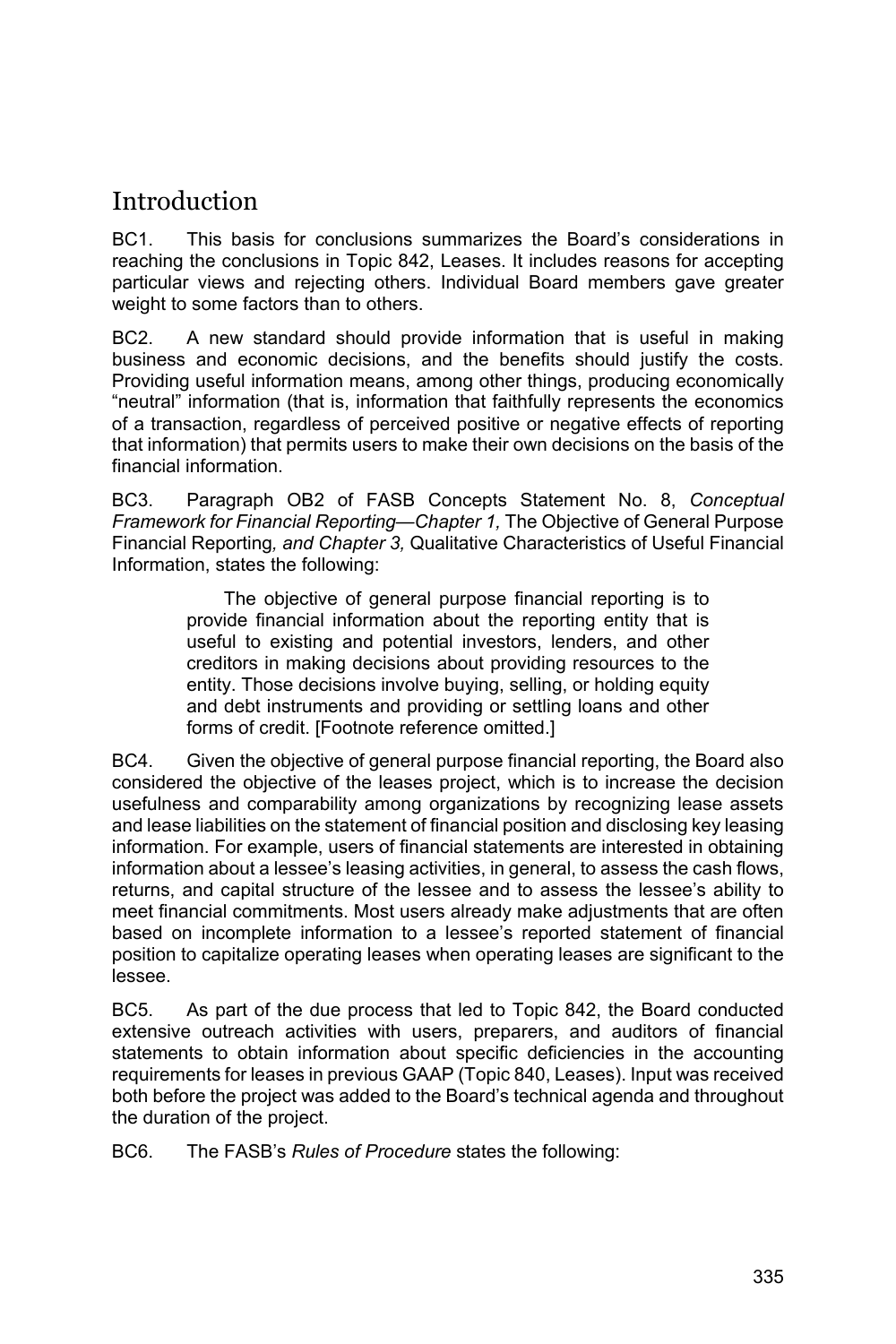The mission of the FASB is to establish and improve standards of financial accounting and reporting that foster financial reporting by nongovernmental entities that provides decision-useful information to investors and other users of financial reports.

BC7. In fulfilling that mission, the Board follows certain precepts, including the precept to promulgate standards only when the expected benefits of the resulting information justify the expected costs. The Board strives to determine that a standard will fill a significant need and that the costs imposed to meet that standard, as compared with other alternatives, are justified in relation to the overall benefits of the resulting information.

BC8. On the basis of extensive due process and significant input received from financial statement users, the Board concluded that Topic 842 provides users with more relevant information on and a more faithful representation of leasing arrangements for both lessees and lessors than previous GAAP. The Board developed Topic 842 principally to improve users' understanding about lessees' obligations under lease contracts. Topic 842 provides transparent and economically neutral information about the assets and liabilities that arise from leases, which is in contrast to the incomplete information provided about leases in previous GAAP that did not recognize the assets and liabilities that arise from most leases. Topic 842 also provides improved financial information about a lessor's leasing activities. As such, Topic 842 results in more useful information being provided to users of financial statements. The requirements in Topic 842 will:

- a. Result in a more faithful representation of the rights and obligations arising from leases by requiring lessees to recognize the lease assets and lease liabilities that arise from leases in the statement of financial position and to disclose qualitative and quantitative information about lease transactions, such as information about variable lease payments and options to renew and terminate leases
- b. Improve understanding and comparability of lessees' financial commitments regardless of the manner they choose to finance the assets used in their businesses
- c. Clarify the definition of a lease to address practice issues that were raised about the previous definition of a lease and to align the concept of control, as it is used in the definition of a lease, more closely with the control principle in both Topic 606, Revenue from Contracts with Customers, and Topic 810, Consolidation
- d. More closely align the lessor accounting and sale and leaseback transactions guidance to the comparable guidance in Topic 606 and Topic 610, Other Income
- e. Provide users with additional information about lessors' leasing activities and lessors' exposure to credit and asset risk as a result of leasing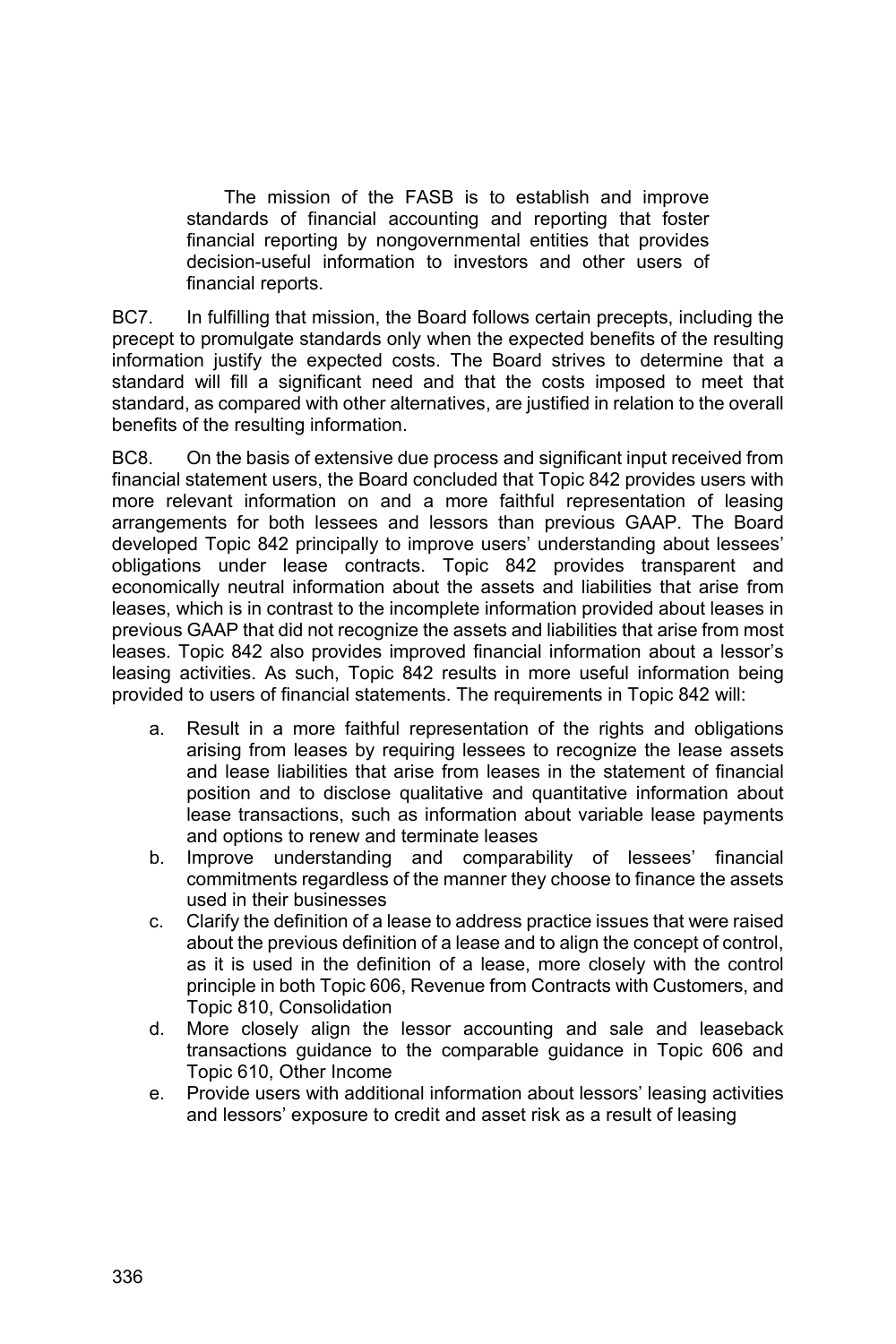f. Result in fewer opportunities for entities to structure leasing transactions to achieve a particular accounting outcome on the statement of financial position.

BC9. The Board's outreach activities also included discussions about the potential costs and feasibility of implementing its proposals for improving the accounting for leases. That outreach discussed, among other things, the costs and relevance of the various lease accounting models that the Board has considered over the course of the project. Both preparers and auditors agreed that the approach to lessee accounting that the Board decided to include in Topic 842 was among the lowest cost options considered.

BC10. The Board understands that certain reporting entities will incur additional costs as a result of Topic 842. For example, entities will, in general, incur initial costs to educate employees about how to apply the new requirements, as well as how to explain the effects of the changes in accounting for leases on the entity's financial statements to users of financial statements. In addition, many entities will need to undertake activities to ensure they have appropriately identified all of their leases and implement more robust processes and controls to ensure that they capture all material leasing activity going forward. However, the Board noted that once these implementation activities are completed, the ongoing costs for most entities of providing the information in Topic 842 are unlikely to be significantly higher than the costs of complying with the accounting model in previous GAAP. In previous GAAP, entities were similarly required to identify leases, evaluate each lease to determine the applicable accounting model to apply (capital or operating), and to subsequently account for each lease, including meeting the ongoing disclosure requirements about cash flows from leases. Topic 842 will not substantially change this level of effort, and the Board concluded that, based on substantial outreach with preparers of financial statements, many entities will be able to apply the requirements in Topic 842 using similar systems and processes to what they used in previous GAAP to meet those reporting and disclosure requirements.

BC11. The Board considered an entity's initial costs to comply with the requirements in Topic 842, and this affected its conclusions both on the lessee and lessor accounting requirements and on transition to the new requirements. Regarding the lessee and lessor accounting requirements, as outlined in paragraph BC10, the Board concluded that a substantial portion of all entities will be able to apply the new requirements using systems and processes similar to those used in previous GAAP. The Board decided that a modified retrospective approach for transition, as opposed to a full retrospective approach, provides an appropriate balance between minimizing costs of transition and providing users of financial statements with comparable financial information. The practical expedients related to transition, if elected, should further significantly reduce the costs associated with transitioning to the new requirements.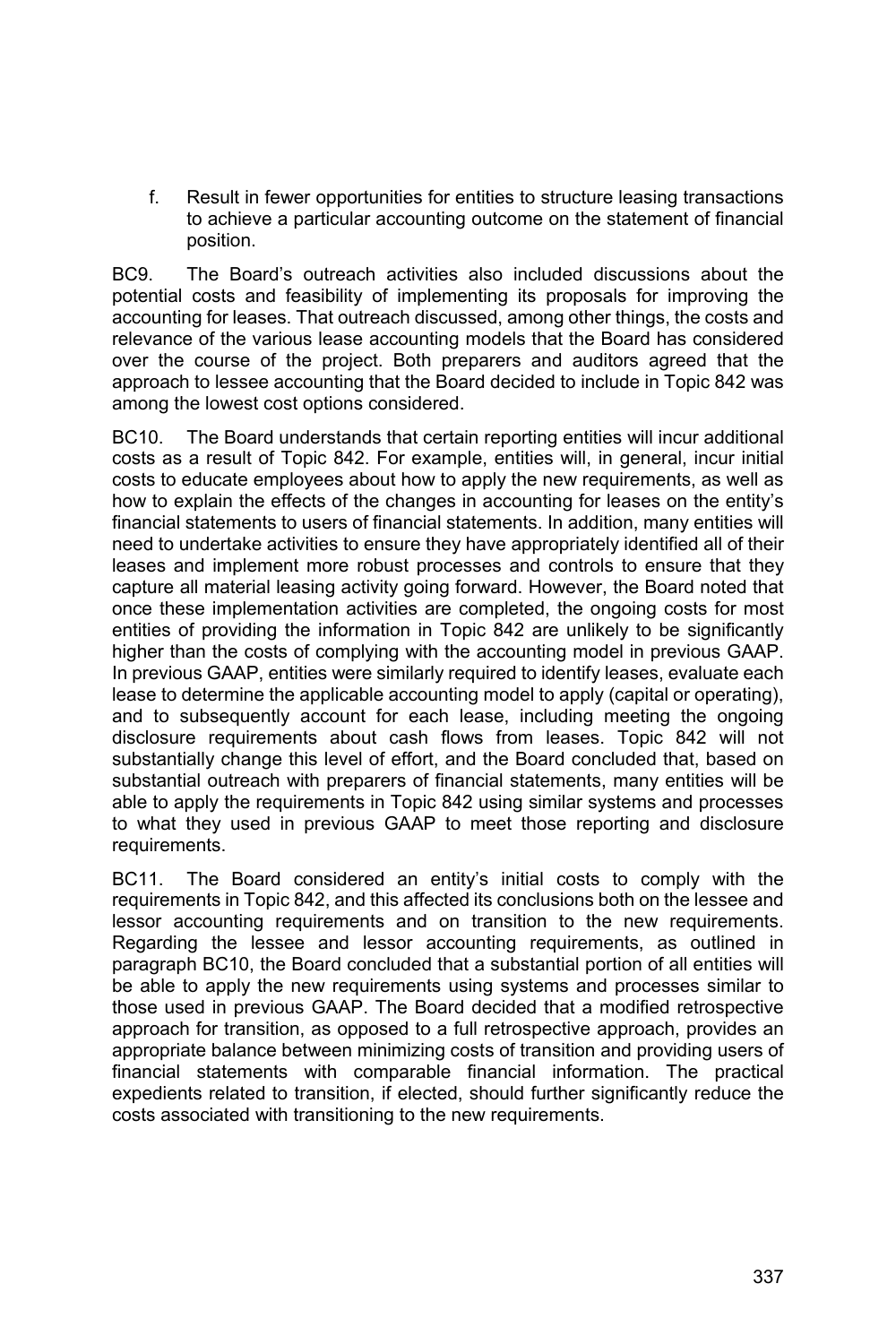BC12. The Board received considerable feedback on the 2010 Exposure Draft, *Leases (Topic 840)*, and the 2013 Exposure Draft, *Leases (Topic 842),* and the Board made decisions during redeliberations that were responsive to the feedback. Throughout the course of developing the proposed requirements, the Board sought to minimize the cost of improving the lease accounting requirements in GAAP. This is discussed in further detail in the background section below.

BC13. Present and potential investors, creditors, donors, and other users of financial information benefit from improvements in financial reporting, while the costs to implement new requirements are borne primarily by the preparers' current investors. The Board's assessment of the costs and benefits likely to result from issuing new requirements is unavoidably more qualitative than quantitative because there is not an identified method to objectively quantify the costs to implement new guidance or to quantify the value of expected, improved information in financial statements.

BC14. The Board further considered the concern that the additional lease liabilities recognized as a result of adopting Topic 842 will cause some entities to violate debt covenants or may affect some entities' access to credit because of the potential effect on the entity's GAAP-reported assets and liabilities. Regarding access to credit, outreach has demonstrated that the vast majority of users, including private company users, presently adjust an entity's financial statements for operating lease obligations that are not recognized in the statement of financial position under previous GAAP and, in doing so, often estimate amounts significantly in excess of what will be recognized under Topic 842. The Board also considered potential issues related to debt covenants and noted that the following factors significantly mitigate those potential issues:

- a. A significant portion of loan agreements contain "frozen GAAP" or "semifrozen GAAP" clauses such that a change in a lessee's financial ratios resulting solely from a GAAP accounting change either:
	- 1. Will not constitute a default
	- 2. Will require both parties to negotiate in good faith when a technical default (breach of loan covenant) occurs as a result of new GAAP.
- b. Banks with whom outreach has been conducted state that they are unlikely to dissolve a good customer relationship by "calling a loan" because of a technical default arising solely from a GAAP accounting change, even if the loan agreement did not have a frozen or semifrozen GAAP provision.
- c. Topic 842 characterizes operating lease liabilities as operating liabilities, rather than debt. Consequently, those amounts may not affect certain financial ratios that often are used in debt covenants.
- d. Topic 842 provides for an extended effective date that should permit many entities' existing loan agreements to expire before reporting under Topic 842. For those loan agreements that will not expire, do not have frozen or semifrozen GAAP provisions, and have covenants that are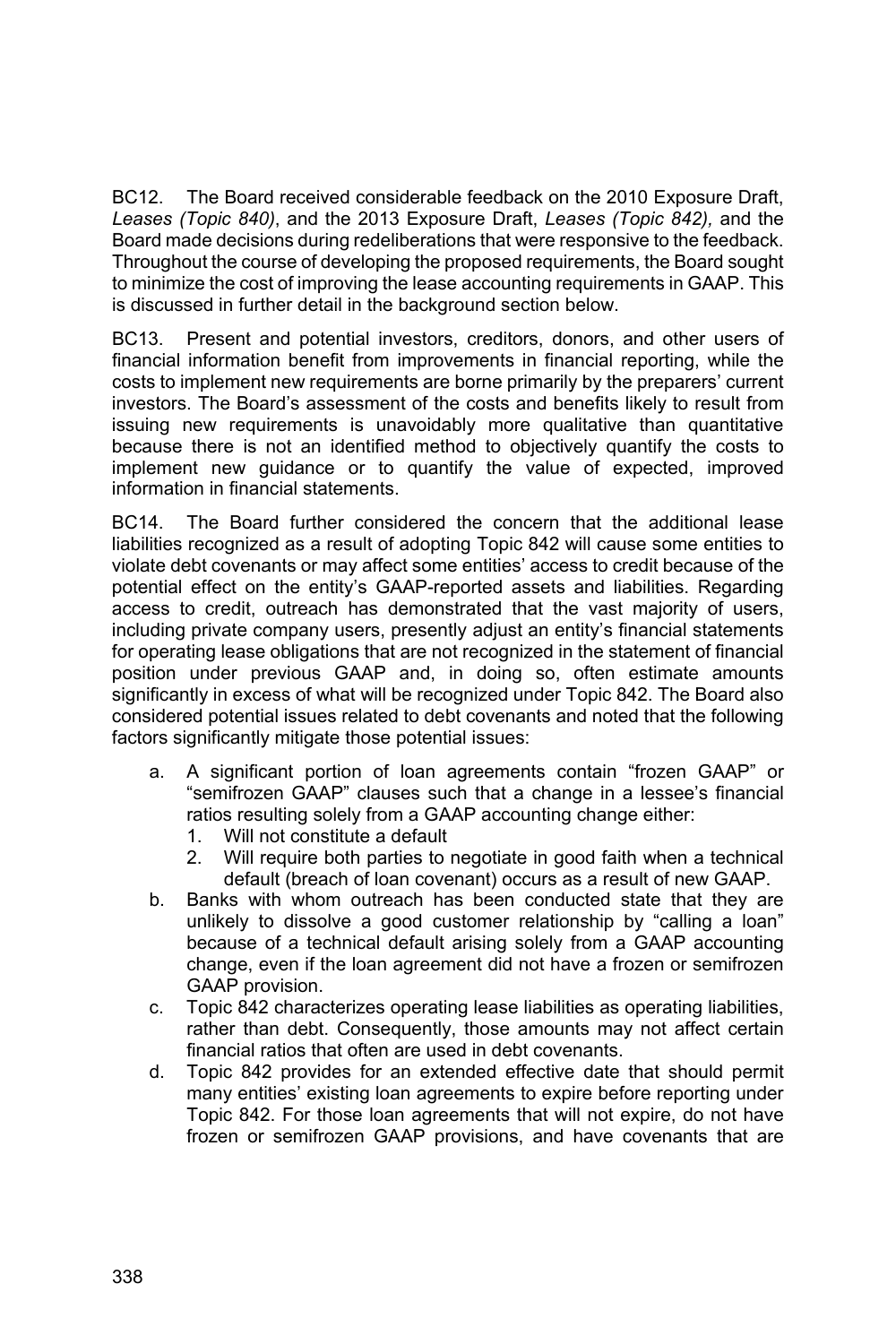affected by additional operating liabilities, the extended effective date provides significant time for entities to modify those agreements.

BC15. Overall, the Board concluded that the expected benefits of Topic 842 justify the perceived costs.

### **Overview**

### Why the Need to Change Existing Accounting?

BC16. The previous accounting model for leases in GAAP and International Financial Reporting Standards (IFRS) did not require lessees to recognize the assets and liabilities arising from operating leases in accordance with FASB Concepts Statement No. 6, *Elements of Financial Statements* (and the IFRS's *Conceptual Framework for Financial Reporting*), but it did require lessees to recognize assets and liabilities arising from capital leases. The FASB, together with the IASB, initiated a joint project to improve the financial reporting of leasing activities in GAAP and IFRS in light of criticism that the previous accounting model for leases failed to meet the needs of users of financial statements. In particular:

- a. Many, including the U.S. Securities and Exchange Commission (SEC) in its 2005 *Report and Recommendations Pursuant to Section 401(c) of the Sarbanes-Oxley Act of 2002 On Arrangements with Off-Balance Sheet Implications, Special Purpose Entities, and Transparency of Filings by Issuers*, which was mandated by and issued to the United States Congress, and a number of academic studies published over the past 15 years, have recommended that changes be made to the existing lease accounting requirements to ensure greater transparency in financial reporting and to better address the needs of users of financial statements. Most users adjusted a lessee's financial statements to capitalize operating leases. Some tried to estimate the present value of future lease payments. However, because of the limited information available, many used techniques such as multiplying the lessee's annual lease expense by a factor, often in the range of six to eight, to approximate the fair value of the lessee's obligations and to assess, for example, total leverage and the capital employed in operations. Other users were unable to make adjustments—they were reliant on data sources such as data aggregators when screening potential investments or making investment decisions. Those different approaches created information asymmetry in the market because the adjustments made varied significantly depending on the assumptions made by different users.
- b. The existence of two very different accounting models in which the assets and liabilities associated with most leases were not recognized, but were recognized for a minority of leases, resulted in transactions that were economically similar being accounted for very differently in the statement of financial position. That reduced comparability for users and provided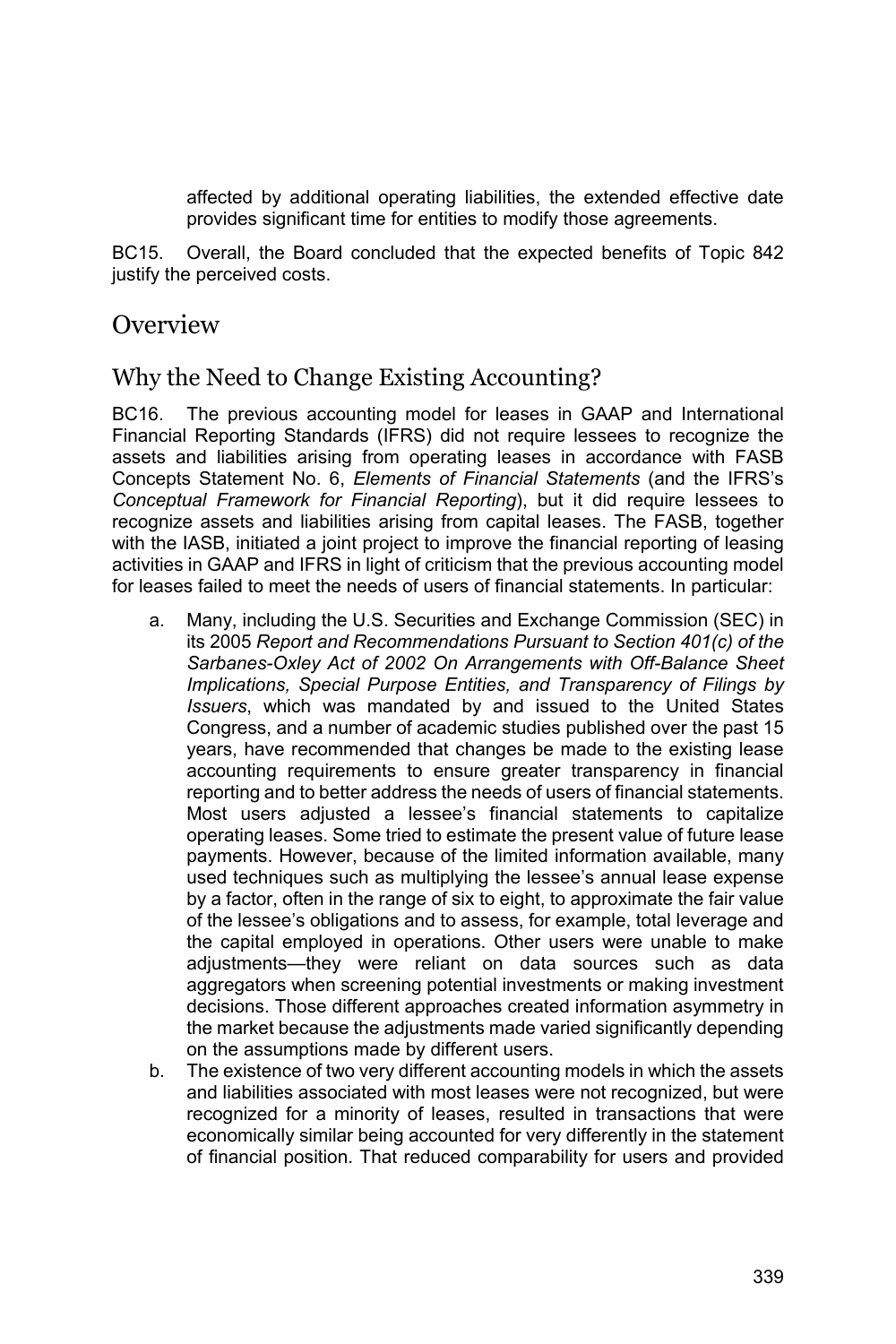opportunities to structure transactions to achieve a particular accounting outcome.

c. Some users of financial statements also criticized previous GAAP applicable to lessors because that guidance did not provide adequate information about a lessor's exposure to credit risk (arising from a lease) and exposure to asset risk (arising from the lessor's retained interest in the underlying asset), particularly for those leases of assets that were previously classified as operating leases.

BC17. The Board decided to address those criticisms by modifying the lessee accounting model in GAAP to require a lessee to recognize assets and liabilities for the rights and obligations created by leases. Topic 842 requires a lessee to recognize the lease assets and lease liabilities for all leases with a lease term of more than 12 months. This approach will result in a more faithful representation of a lessee's assets and liabilities and, together with the enhanced disclosures required by Topic 842, greater transparency about a lessee's financial leverage and its leasing activities. Topic 842 also requires a lessor to provide enhanced disclosures that will improve reported information about a lessor's exposure to credit risk (of the lessee and any third party providing a residual value guarantee) and asset risk (that is, the risk associated with ownership of the underlying asset in the lease).

# Background

BC18. In March 2009, the Boards published a joint Discussion Paper, *Leases: Preliminary Views*. The Discussion Paper set out the Boards' preliminary views on lessee accounting, proposing a right-of-use accounting model. Feedback on the Discussion Paper was generally supportive of the right-of-use model for lessees in which a lessee would recognize a right-of-use asset and a lease liability at the commencement date of the lease. The Discussion Paper did not discuss lessor accounting in any detail.

BC19. In August 2010, the Boards published a joint Exposure Draft, *Leases* (2010 Exposure Draft). The Boards developed the guidance in the joint 2010 Exposure Draft after considering the 302 comment letters received on the Discussion Paper, as well as input obtained from their International Working Group on Lease Accounting and from others that were interested in the financial reporting of leases. That guidance further developed the right-of-use accounting model proposed for lessees in the Discussion Paper. That guidance also set out changes to lessor accounting by proposing a changed dual lessor accounting model in which a lessor would recognize a lease receivable for all leases but, depending on the lessor's exposure to the risks and benefits of the underlying asset, would either derecognize a portion of the underlying asset or continue to recognize the underlying asset and recognize a performance obligation liability for others. The Boards decided to include lessor accounting in the proposals in response to respondents' comments on the Discussion Paper. Those respondents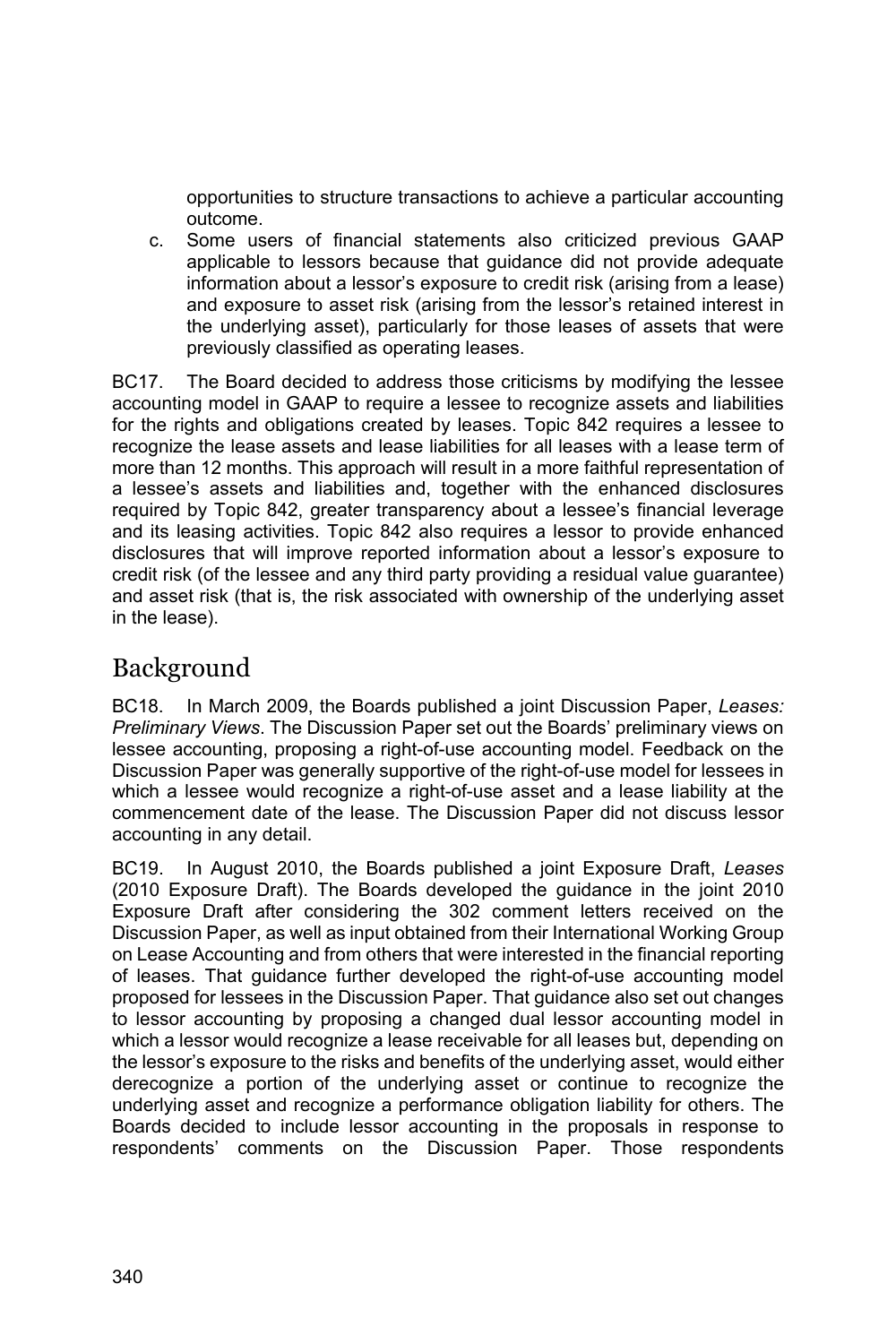recommended that the Boards develop accounting models for lessees and lessors on the basis of a consistent rationale. The Boards also saw merit in developing lessor accounting proposals at the same time as developing proposals on the recognition of revenue.

BC20. The Boards received 786 comment letters in response to the 2010 Exposure Draft from entities and organizations from a range of industries, including both public business entities and private companies.

BC21. The Boards also consulted extensively on the proposals in the 2010 Exposure Draft. Roundtable discussions were held in Hong Kong, the United Kingdom, and the United States. Workshops were organized in Australia, Brazil, Canada, Japan, South Korea, the United Kingdom, and the United States. Members of the Boards also participated in conferences, working group meetings, discussion forums, and one-on-one discussions that were held across all major geographical regions. In 2011 and 2012, while redeliberating the proposals in the 2010 Exposure Draft, the Boards conducted targeted outreach on specific issues with more than 100 organizations. The purpose of the targeted outreach was to obtain additional feedback to assist the Boards in developing particular aspects of the revised proposals. The targeted outreach meetings involved working group members, representatives from accounting firms, local standard setters, users of financial statements, and preparers, particularly those from industries most affected by the lease accounting proposals.

BC22. The main feedback received on the proposals included in the 2010 Exposure Draft was as follows:

- a. There was general support for the recognition of assets and liabilities arising from a lease by lessees, which was consistent with comments received on the Discussion Paper.
- b. Some respondents supported the effects of the proposed right-of-use model on a lessee's profit or loss in which a lessee would recognize separately amortization of the right-of-use asset and interest on the lease liability. They noted that leases are a source of financing for a lessee and should be accounted for accordingly. However, others disagreed stating that the approach would not properly reflect the economics of all lease transactions. In particular, some respondents referred to shorter term property leases as examples of leases that, in their view, were not financing transactions from either the lessee's or the lessor's perspective.
- c. Many respondents disagreed with the lessor accounting proposals:
	- 1. Some were concerned that the dual accounting model proposed for lessors was not consistent with the single accounting model proposed for lessees.
	- 2. Many did not support the performance obligation approach. According to that approach, a lessor would recognize a lease receivable and a liability at the commencement date and also would continue to recognize the underlying asset. Those respondents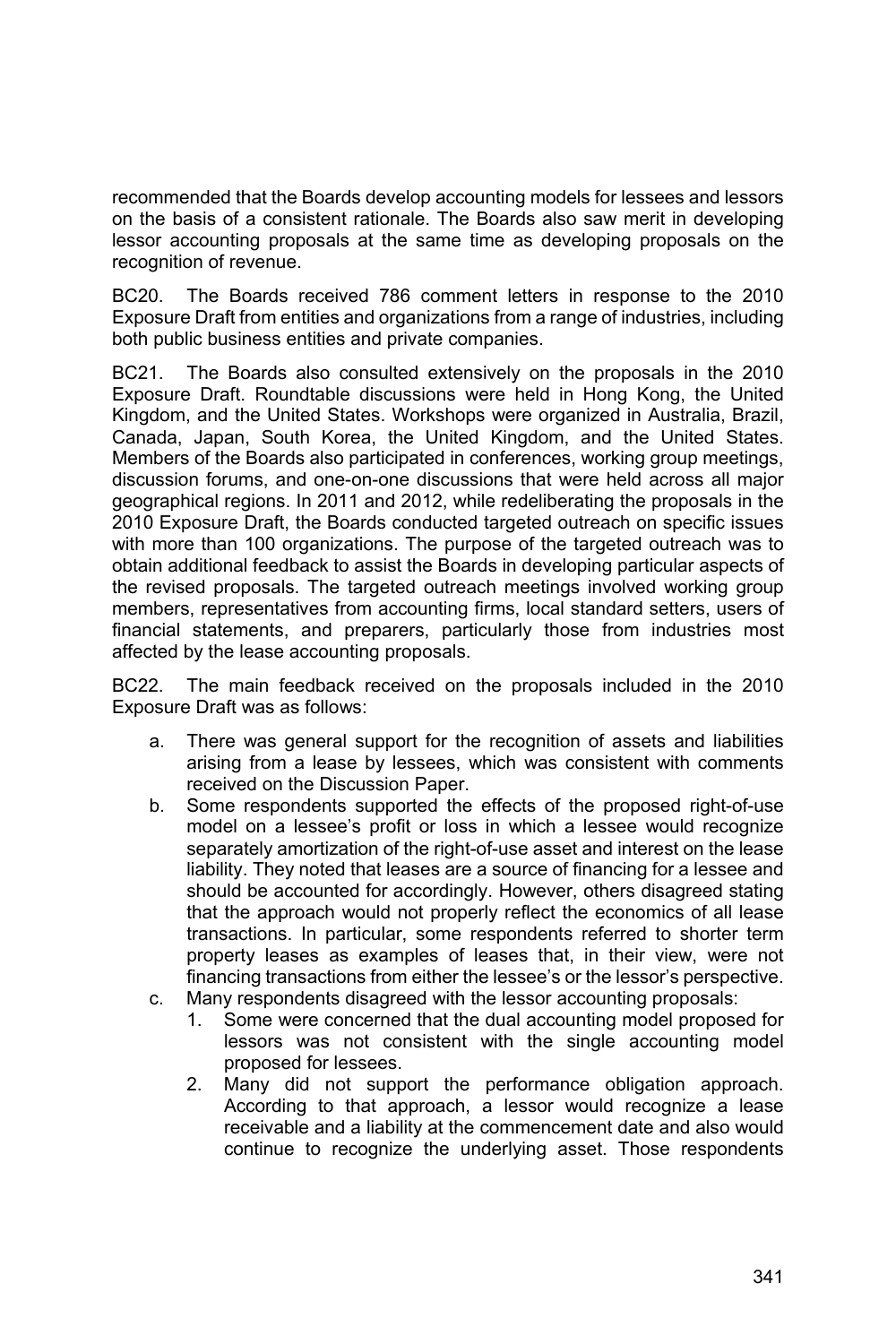indicated that, in their view, the approach would artificially inflate a lessor's assets and liabilities.

- 3. Some supported applying the derecognition approach to all leases. According to that approach, a lessor would derecognize the underlying asset and recognize a lease receivable and a retained interest in the underlying asset (referred to as a residual asset) at the commencement date. However, many disagreed with the proposal to prevent a lessor from accounting for the effects of the time value of money on the residual asset.
- 4. Others said that there are not significant issues with the lessor accounting requirements in IAS 17, *Leases,* and Topic 840, that they work well in practice, and supported retaining those requirements.
- d. Almost all respondents were concerned about the costs and complexity of the proposals, in particular the proposals on measurement of the lessee's lease liability and the lessor's lease receivable. The 2010 Exposure Draft had proposed that an entity would make an estimate of all variable lease payments to be made not only during the noncancellable period of a lease but also during any optional extension periods that the entity considered more likely than not to occur. Some questioned whether lease payments to be made during optional extension periods would meet the definition of an asset (for the lessor) or a liability (for the lessee). Others indicated that it would be extremely difficult in many cases to make a reliable estimate of variable lease payments if the amounts to be paid were dependent on future sales or use of the underlying asset. Because of the amount of judgment involved, many indicated that the cost of including variable lease payments and payments to be made during extension periods in the measurement of lease assets and lease liabilities would not justify the benefit for users of financial statements.
- e. Many respondents also were concerned about the breadth of the scope of the proposals, indicating that the proposed definition of a lease had the potential to capture some arrangements that they considered to be service contracts rather than leases.

BC23. The Boards considered all of the feedback received during the redeliberations of the proposals in the 2010 Exposure Draft and observed that it would not be possible to reflect the views of all stakeholders because stakeholders did not have a uniform view of the economics of leases. Having received significant feedback on the single model proposed in the 2010 Exposure Draft, the Boards decided to expose for comment an alternative model that was responsive to those stakeholders who said that the economics vary among different types of leases. Consequently, in May 2013 the Boards published a second joint Exposure Draft, *Leases* (2013 Exposure Draft). The 2013 Exposure Draft proposed two approaches to the recognition and measurement of expenses arising from a lease. That model distinguished between different types of leases on the basis of the level of the lessee's consumption of the economic benefits embedded in the underlying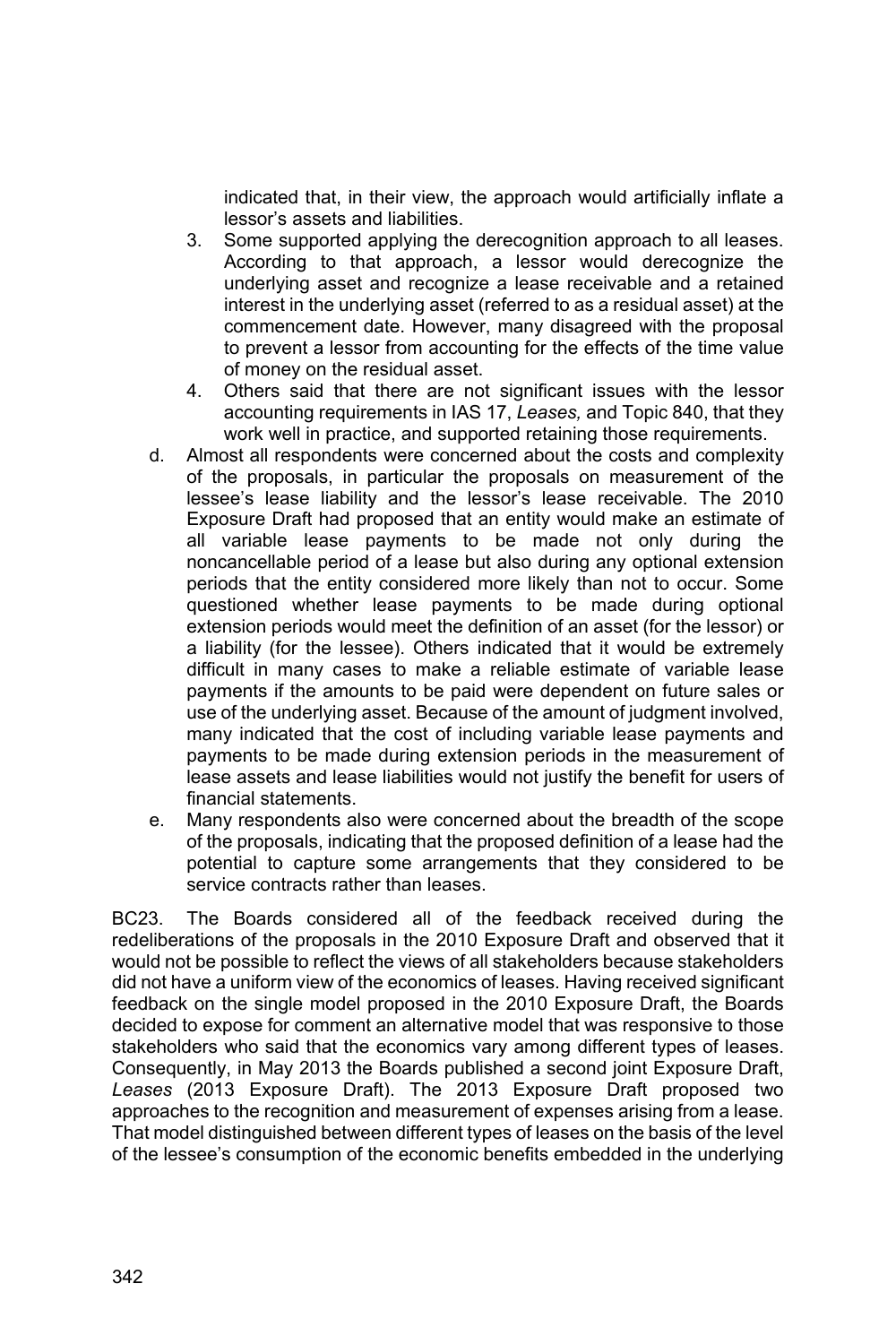asset. That model was based on the view held by some stakeholders that the recognition of a single lease expense in a lessee's statement of profit or loss and other comprehensive income (income statement) would provide better information about those leases for which the lessee pays only for the use of the underlying asset and is expected to consume only an insignificant amount of the economic benefits embedded in the underlying asset itself. A lessee would account for those leases for which it consumes more than an insignificant amount of the benefits embedded in the underlying asset in a similar manner to the approach proposed in the 2010 Exposure Draft. The 2013 Exposure Draft also proposed an alternative model for lessor accounting under which a lessor would account for leases in which the lessee is expected to consume more than an insignificant portion of the economic benefits embedded in the underlying asset by recognizing its residual interest in the underlying asset separately from its right to receive lease payments (that is, its lease receivable). A lessor would account for all other leases in a similar manner to operating lease accounting in Topic 842.

BC24. The Boards received 657 comment letters in response to the 2013 Exposure Draft from entities and organizations from a range of industries. In addition, the Boards consulted extensively on the proposals in the 2013 Exposure Draft, including:

- a. Consultations with more than 270 users of financial statements based in the United States, the United Kingdom, Sweden, Switzerland, Belgium, the Netherlands, France, Australia, New Zealand, Hong Kong, Japan, and Canada.
- b. Fieldwork meetings with individual preparers from various industries including consumer goods, retail, aviation, oil and gas, telecommunications, and automotive. These meetings were held in Germany, France, Spain, the United States, the United Kingdom, Japan, and Brazil and included detailed discussions about the costs of implementation for those companies.
- c. Roundtables held in London, Norwalk, Los Angeles, Singapore, and Sao Paulo, Brazil. These were attended by approximately 100 stakeholder representatives.
- d. Meetings with all of the FASB's advisory groups—the Financial Accounting Standard Advisory Council (FASAC), the Investor Advisory Committee (IAC), the Not-for-Profit Advisory Committee (NAC), and the Small Business Advisory Committee (SBAC).
- e. Meetings with the Private Company Council (PCC).
- f. Outreach meetings with various other individual preparers and groups of preparers, standard setters, and regulators. These meetings included presentations during accounting conferences, keynote presentations at industry forums, and meetings with individual organizations or groups.
- g. Project webcasts that attracted over 2,000 participants.

BC25. The main feedback received on the proposals included in the 2013 Exposure Draft was as follows: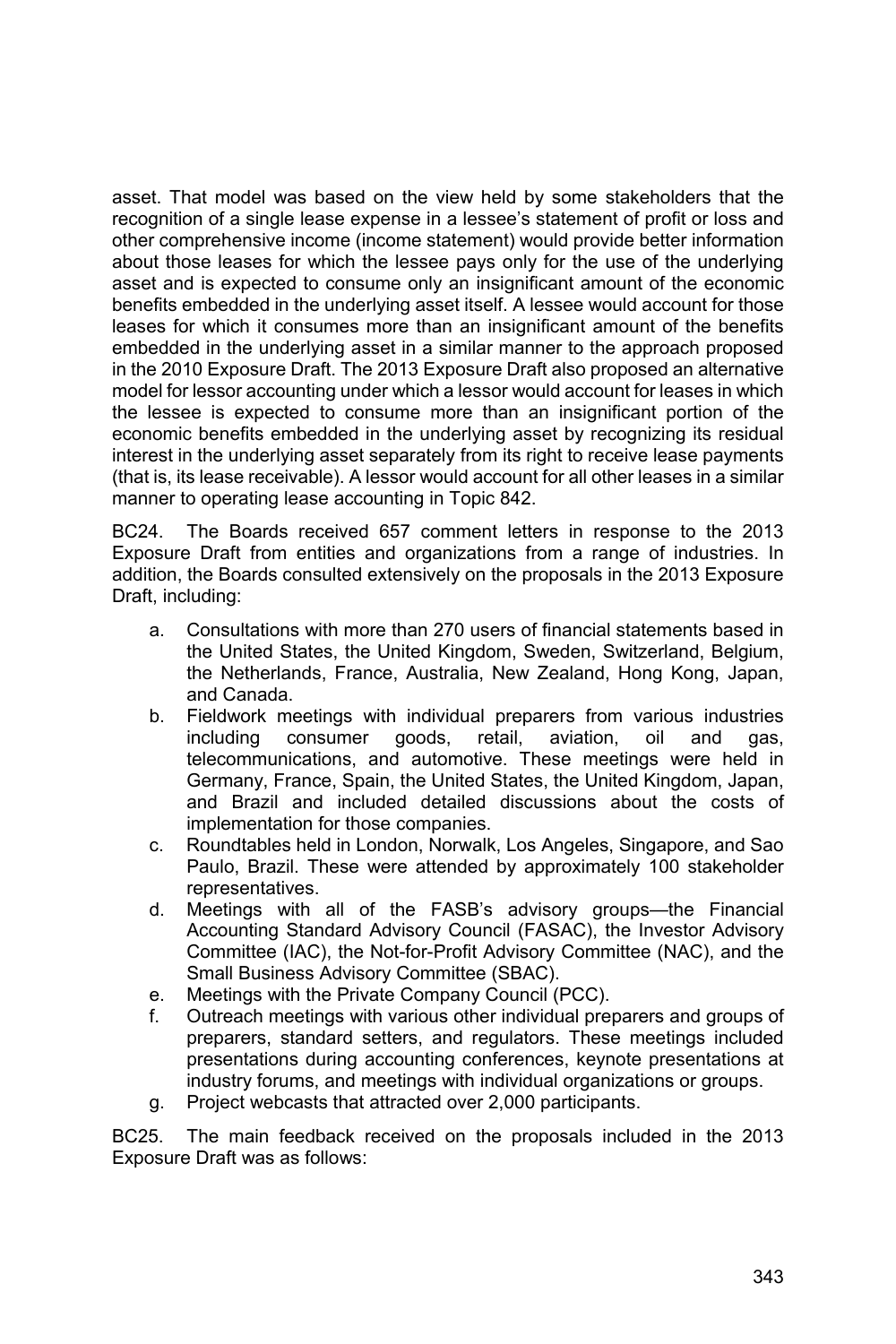- a. Similar to feedback received on the 2010 Exposure Draft, many stakeholders supported the recognition of a right-of-use asset and a lease liability by a lessee for all leases of more than 12 months. These stakeholders included most users of financial statements consulted, who stated that the proposed recognition of assets and liabilities by a lessee would provide them with better information for their analyses.
- b. Many stakeholders disagreed with the proposed lessee accounting model. Some of those stakeholders (1) said that the lessee accounting model in Topic 840 did not need to be changed or (2) supported improving the lessee accounting model in Topic 840 by only improving the disclosure requirements instead of changing the recognition and measurement requirements. Other stakeholders disagreed with one or more specific aspects of the proposed lessee accounting model in the 2013 Exposure Draft, such as the proposed classification test or the proposal to periodically reassess lease assets and lease liabilities.
- c. Many stakeholders said that the measurement proposals in the 2013 Exposure Draft represented a significant improvement over the proposals in the 2010 Exposure Draft, especially relating to simplifications of variable lease payments and payments under renewal options and purchase options. Nonetheless, the majority of stakeholders still had concerns about the costs and complexity of the proposals in the 2013 Exposure Draft. Specific areas of the proposals that stakeholders highlighted as being particularly costly or complex included the dual lessee and lessor accounting models (both the lease classification proposals as well as the accounting requirements), the reassessment proposals, the disclosure proposals, and the scope of the transactions subject to the proposals.
- d. The majority of stakeholders disagreed with the proposed lessor accounting model because, in their view, it was not an improvement to the financial reporting model for those transactions. Most of those stakeholders said that the lessor accounting model in previous GAAP should not be changed substantially.

BC26. During redeliberations, the Boards considered all of the feedback received throughout the project and in response to the different models proposed in the 2010 and 2013 Exposure Drafts. As they did in both Exposure Drafts, the Boards decided that a lessee should be required to recognize right-of-use assets and lease liabilities for all leases (with some exceptions—for the FASB, short-term leases, and for the IASB, short-term leases and leases of "low-value assets"). However, the Boards reached different decisions on the expense recognition model. The FASB decided to adopt a lessee accounting model that distinguishes between two types of leases, classifying leases as operating leases or finance leases in a similar manner to the requirements for distinguishing between operating leases and capital leases in previous GAAP. Conversely, the IASB decided to adopt a single lessee accounting model in which a lessee accounts for all leases as finance leases. In light of all of the feedback received, the FASB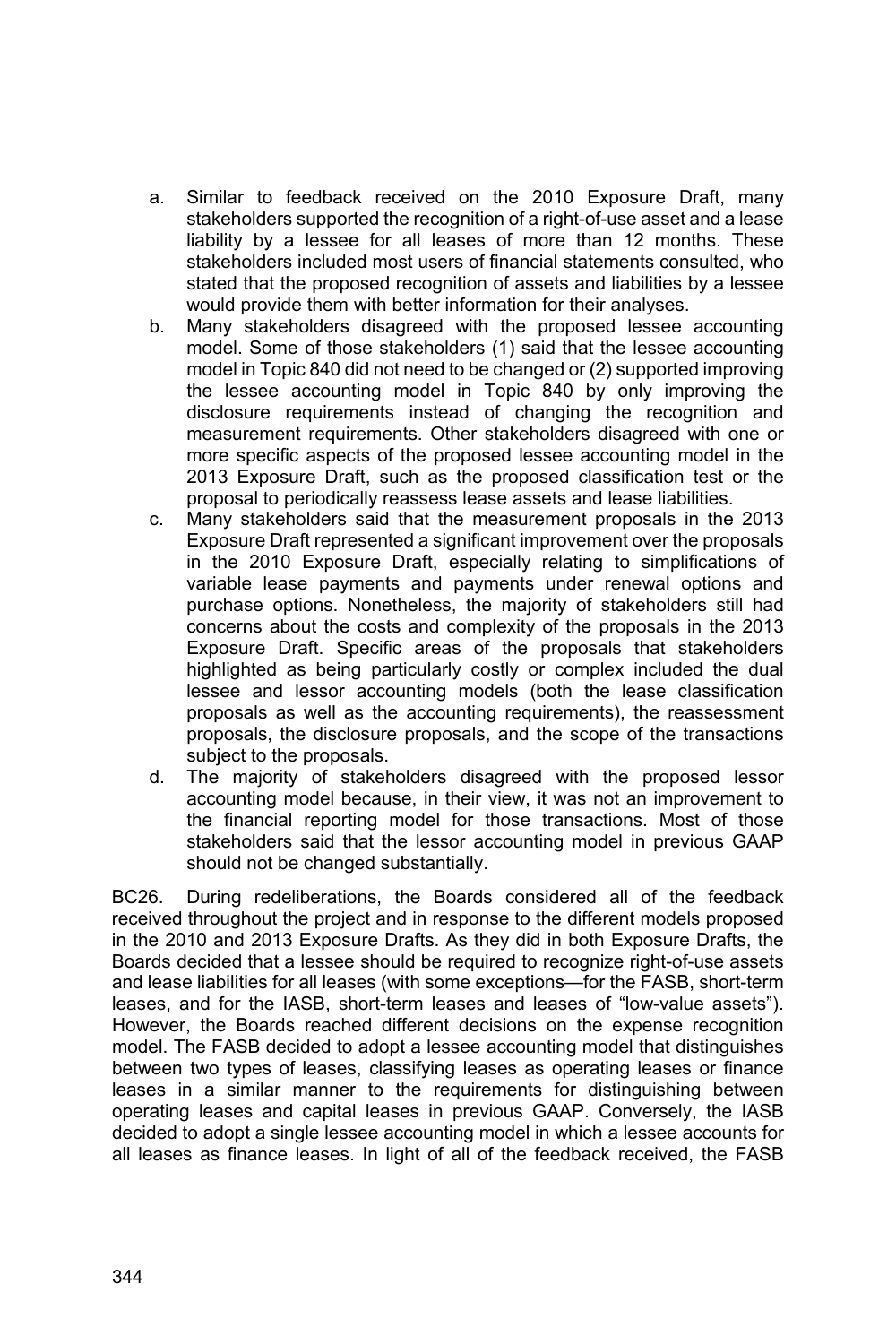concluded that its lessee accounting approach provides useful information to the broadest range of users of financial statements and reflects the economics of each type of lease. At the same time, the FASB noted that the lessee accounting approach in Topic 842 addresses many of the concerns raised by stakeholders about cost and complexity of the previous proposals in the 2010 and 2013 Exposure Drafts. In making these decisions, the Boards observed that for a lessee with a portfolio of leases starting and ending at different times that is not significantly increasing or decreasing its leasing activity, any difference in total reported profit or loss between a lessee in GAAP and a lessee in IFRS is not expected to be significant.

BC27. Topic 842 and IFRS 16 are converged in many respects. However, there are a number of other differences—beside the differences in the core lessee accounting model—between Topic 842 and IFRS 16. Many but not all of those differences arose because of the different decisions reached on the lessee accounting model; however, others arose because of other core decisions of the two Boards such as whether and to what extent the lessor accounting guidance should substantially align with the revenue recognition guidance in Topic 606 and IFRS 15, *Revenue from Contracts with Customers*. Consequently, other than as discussed in the "Comparison with IFRS 16, *Leases*" section in paragraphs BC418–BC431, this basis for conclusions summarizes only the reasons for decisions made by the FASB and reflected in Topic 842 or the conforming amendments to the *FASB Accounting Standards Codification*®.

BC28. Topic 842 addresses many of the concerns raised by stakeholders about the costs and complexity of the proposals in the 2010 and 2013 Exposure Drafts. Largely in response to those concerns, Topic 842:

- a. Includes a lessee accounting model that recognizes two types of leases and distinguishes between those two types (finance leases and operating leases) using a classification approach substantially similar to the classification approach in the previous leases guidance for distinguishing between operating leases and capital leases. This decision, along with other simplifications described below, will permit many lessees to use their existing systems and processes for applying previous GAAP to apply the requirements in Topic 842.
- b. Substantially retains the lessor accounting model in previous GAAP.
- c. Permits a lessee to not recognize assets and liabilities for short-term leases and aligns the determination of whether a lease is a short-term lease with the definition of *lease term*.
- d. Permits a lessee to apply the leases guidance at a portfolio level for leases with similar characteristics.
- e. Simplifies the measurement of the lease liability relating to variable and optional lease payments and the reassessment requirements as compared with the guidance in the Exposure Drafts.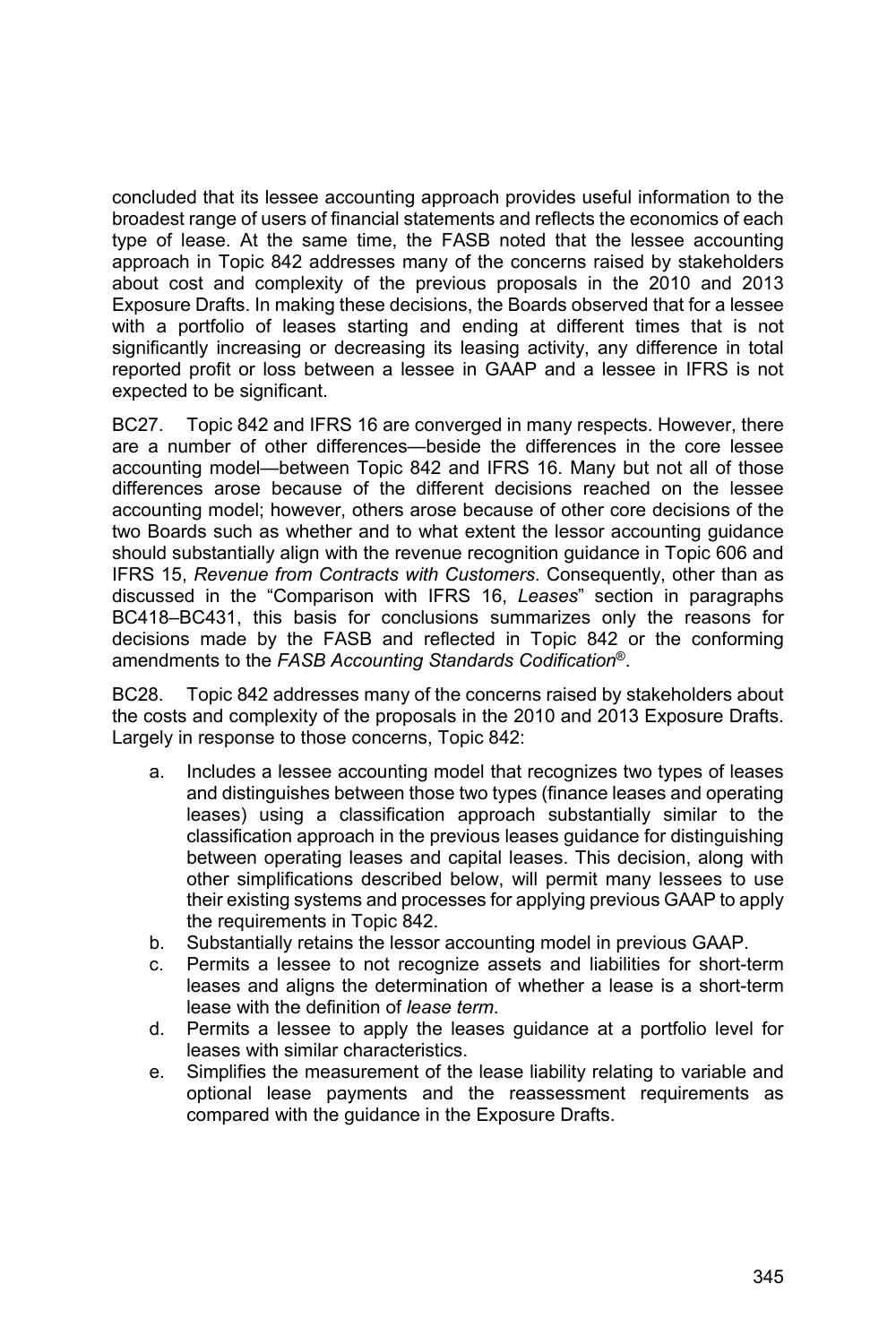- f. Simplifies lessee expense recognition and the process for subsequently measuring the right-of-use asset in an operating lease as compared with the guidance in the Exposure Drafts.
- g. Permits lessees to separate lease from nonlease components in all cases and estimate the standalone prices of lease and nonlease components. This represents a simplification of the previous guidance on the separation of lease and nonlease components of a contract in the Exposure Drafts.
- h. Clarifies application of the sale guidance in Topic 606 to sale and leaseback transactions.
- i. Simplifies the lessee and lessor disclosure requirements, principally by eliminating previously proposed reconciliation disclosures.
- j. Simplifies the transition requirements for lessees, lessors, leveraged leases, and sale-leaseback transactions, while clarifying the transition for build-to-suit leases.
- k. Clarifies the definition of a lease.

# Application to Private Companies

BC29. During the leases project, the FASB carefully considered the potentially different needs of private companies in deciding to modify some of the requirements. In making those decisions, the Board considered the *Private Company Decision-Making Framework: A Guide for Evaluating Financial Accounting and Reporting for Private Companies*; the Conceptual Framework; input from preparers, auditors, and users of private company financial statements (that is, lenders to private companies); the potentially different needs of users of private company financial statements compared with users of public business entity financial statements; and the feedback and recommendations of the PCC (as well as its predecessor, the Private Company Financial Reporting Committee [PCFRC], which was the Board's private company advisory body during most of the period of the project—that is, from 2007 through 2012), the NAC, and the SBAC. The Board observed the recommendations of the PCC, the PCFRC, and others that the accounting should be consistent for public business entities and private companies with respect to leases.

BC30. The Board also considered the generally more limited resources of private companies in considering the costs and benefits of the requirements in Topic 842. The Board observed that the lease accounting requirements in previous GAAP were identical for public business entities and private companies; therefore, the Board's views of the initial and ongoing costs to apply the new requirements (see paragraphs BC9–BC11) apply equally to public business entities and private companies. That is, for most entities, including most private companies, the ongoing costs of applying the requirements in Topic 842 should not be significantly greater than the costs of applying previous GAAP, and a significant portion of private companies will be able to apply the requirements in Topic 842 using similar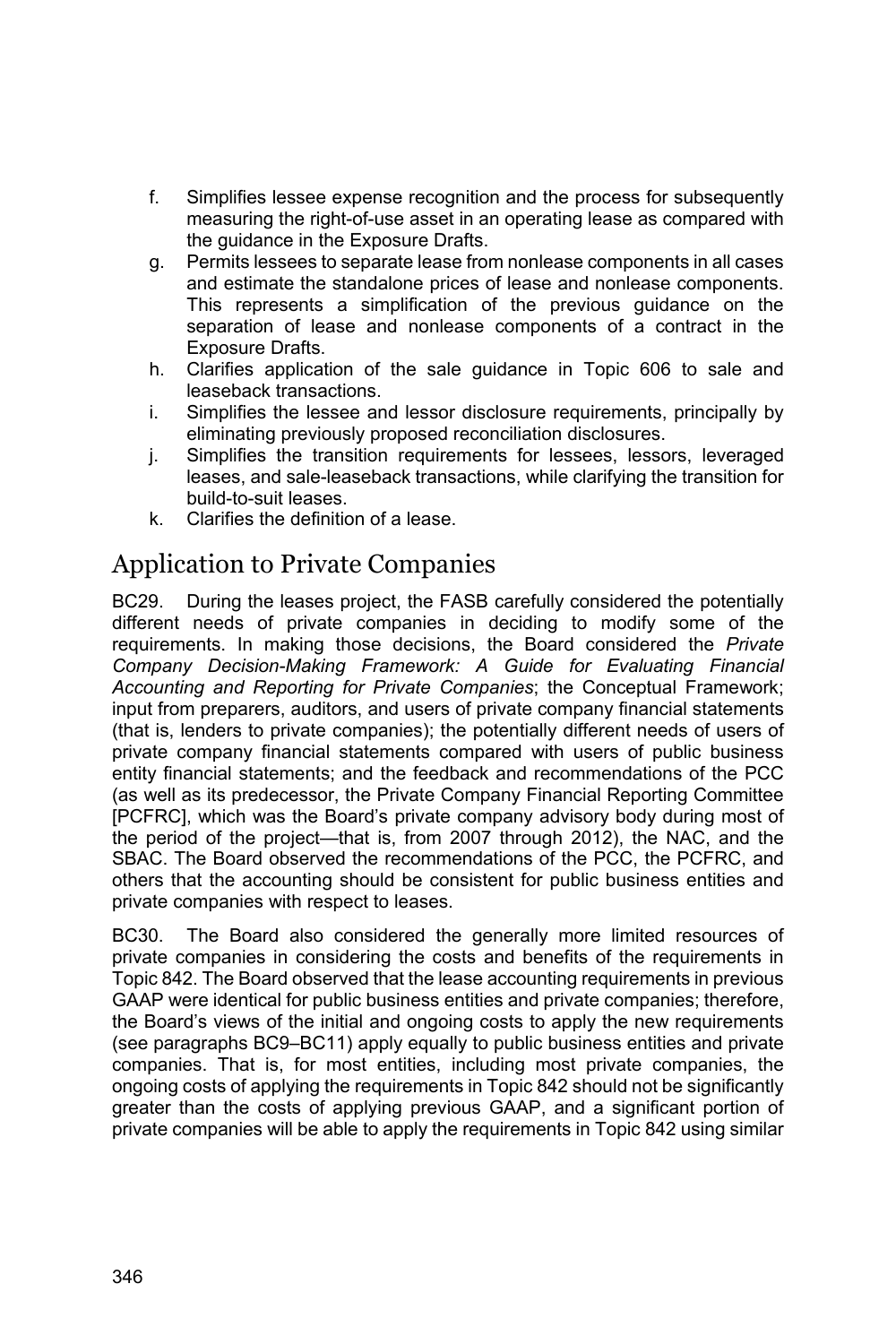systems and processes to what they used in previous GAAP to meet those reporting and disclosure requirements.

BC31. Paragraphs BC402–BC414 discuss the Board's considerations about whether to modify some of the requirements in Topic 842 for private companies in the following areas:

- a. Recognition
- b. Measurement
- c. Disclosures
- d. Presentation
- e. Transition.

# The Lessee and Lessor Accounting Models and Classification of Leases

### Lessee Accounting

BC32. Contracts create rights and obligations for the parties to the contract. The lessee accounting model in Topic 842 considers the rights and obligations created by a lease, which is defined as a contract, or part of a contract, that conveys the right to control the use of identified property, plant, or equipment (an identified asset) for a period of time in exchange for consideration. The model reflects that, at the commencement date, a lessee has a financial obligation to make lease payments to the lessor for its right to use the property, plant, or equipment (the underlying asset) during the lease term. The lessor conveys that right to use the underlying asset at lease commencement, which is the point in time that it makes the underlying asset available for use by the lessee. Consequently, the Board refers to the model as a right-of-use model.

BC33. A lessee has an obligation to make payments to the lessor as a direct consequence of the lessor making the underlying asset available for use by the lessee (that is, granting the lessee the right to use the underlying asset). The lessee also has an obligation to return the underlying asset to the lessor at the end of the lease term. Similarly, the lessor has a right to receive payments from the lessee for granting the right to use the underlying asset. The lessor also retains rights associated with the underlying asset. Having identified the rights and obligations that arise from a lease for the lessee and lessor, the Board then considered which of those rights and obligations should be recognized as assets and liabilities by the lessee and lessor.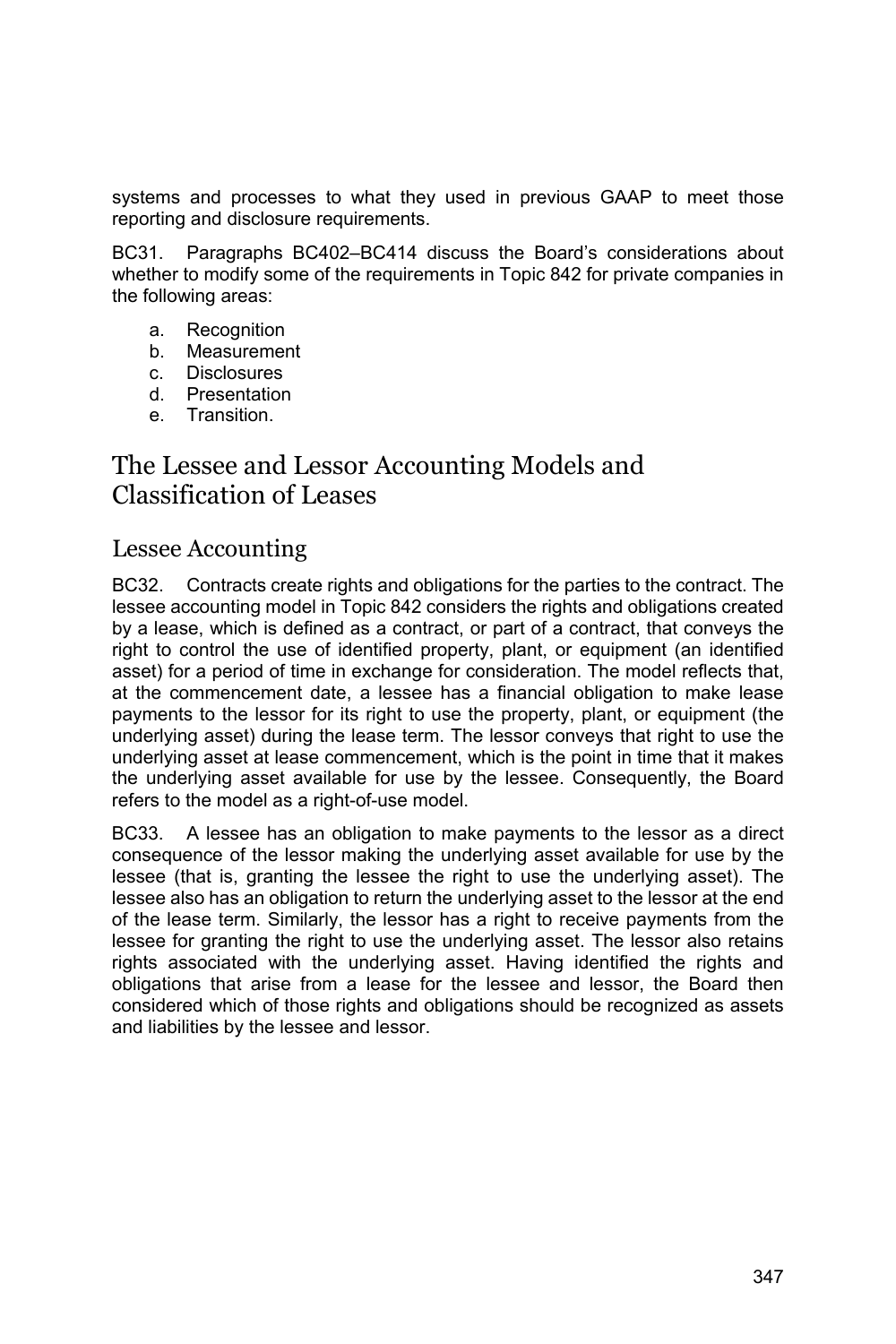# *Obligations Arising from a Lease That Create Liabilities for the Lessee*

### Obligation to make lease payments (lease liability)

BC34. Paragraph 35 of Concepts Statement 6 states that "liabilities are probable future sacrifices of economic benefits arising from present obligations of a particular entity to transfer assets or provide services to other entities in the future as a result of past transactions or events." The Board concluded that the lessee's obligation to make lease payments meets the definition of a liability in Concepts Statement 6 because:

- a. Under the lease contract, the lessee has a present obligation to make lease payments once the underlying asset has been delivered (or made available) to the lessee. In accordance with Concepts Statement 6, that obligation arises from a past event—the lessor's performance in delivering (or making available) the underlying asset for use by the lessee. The lessee has no contractual right to cancel the lease and avoid the contractual lease payments (or termination penalties) before the end of the lease term. In addition, unless the lessee breaches the contract, the lessor has no contractual right to take possession of, or prevent the lessee from using, the underlying asset until the end of the lease term.
- b. The obligation results in a future outflow of economic benefits from the lessee—typically contractual cash payments—in accordance with the terms and conditions of the contract.

#### Obligation to return the underlying asset to the lessor

BC35. The lessee controls the use of the underlying asset during the lease term and has an obligation to return the underlying asset to the lessor at the end of the lease term. That is a present obligation that arises from a past event (the underlying asset being made available for use by the lessee in accordance with the lease contract).

BC36. It might appear that there is an outflow of economic benefits at the end of the lease term because the lessee must surrender the underlying asset, which often will still have some economic potential. However, the Board concluded that there is no outflow of economic benefits from the lessee when it returns the leased item, other than incidental costs, because the lessee does not control the economic benefits associated with the asset that it returns to the lessor. Even if the lessee has physical possession of the underlying asset, it has no right to obtain the remaining economic benefits associated with the underlying asset once the lease term expires (ignoring any options to extend the lease or purchase the underlying asset). In that case, the position of the lessee at the end of the lease term is like that of an asset custodian. The lessee is holding an asset on behalf of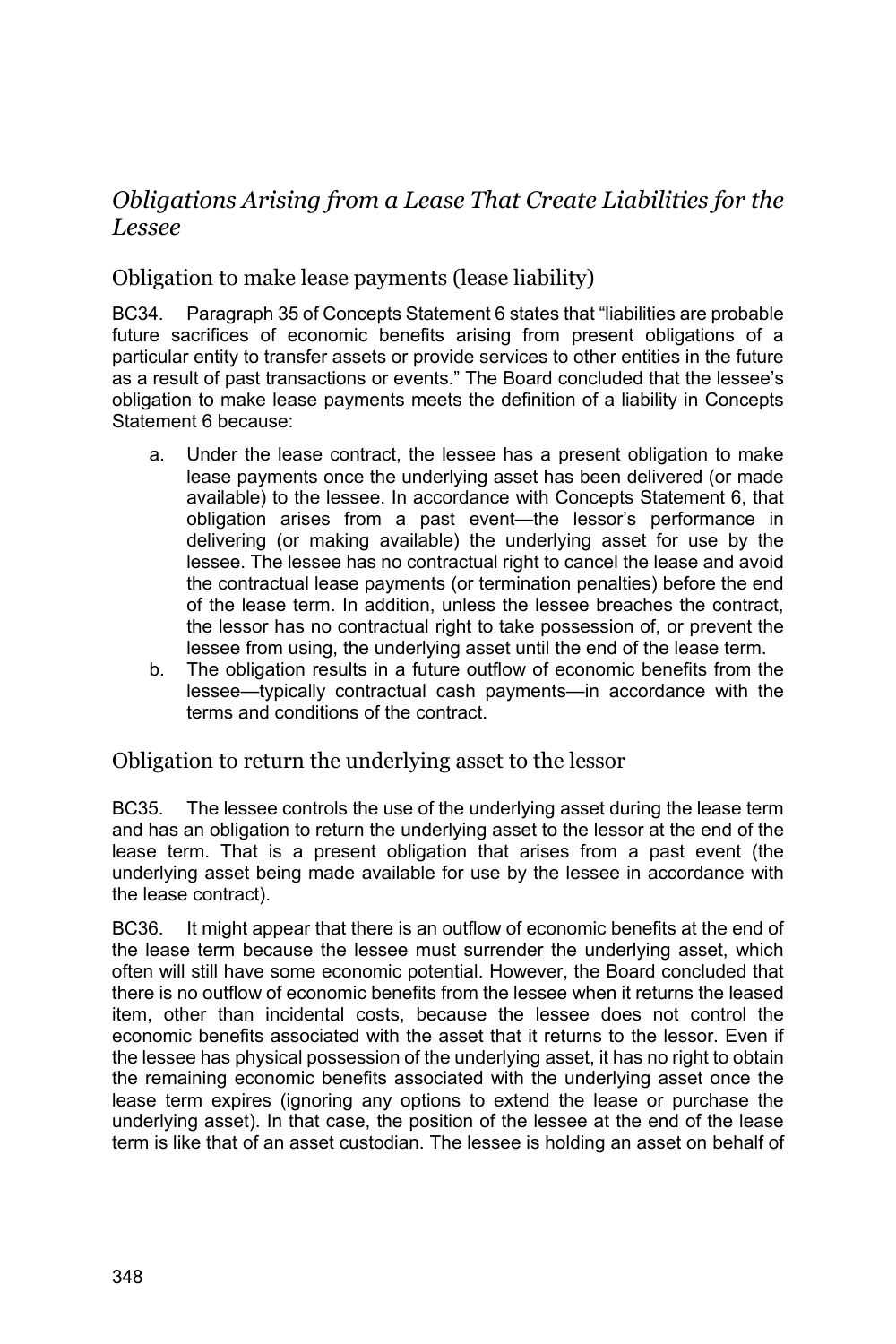a third party, the lessor, but has no right to the economic benefits embodied in that asset at the end of the lease term.

BC37. Consequently, the Board concluded that the lessee's obligation to return the underlying asset does not meet the definition of a liability in Concepts Statement 6.

### *Rights Arising from a Lease That Create Assets for the Lessee*

#### Right to use the underlying asset

BC38. Paragraph 25 of Concepts Statement 6 states that "assets are probable future economic benefits obtained or controlled by a particular entity as a result of past transactions or events." The main characteristics of the definition of an asset are that the entity controls an economic resource or benefit, the resource or benefit arises from a past event, and future economic benefits are expected to flow to the entity. The Board concluded that a lessee's right to use the underlying asset meets the definition of an asset because:

- a. The lessee's right of use permits the lessee to obtain substantially all the benefits from use of the asset during the lease term and to control others' access to the identified underlying asset through its right to control the use of the underlying asset throughout the lease term. Once the underlying asset is delivered (that is, the right of use is conveyed) to the lessee, neither the lessor nor any other party is able to have access to the underlying asset without the consent of the lessee (or breach of contract). Despite being the legal owner of the underlying asset, the lessor is unable to retrieve or otherwise use the underlying asset during the lease term without breaching the contract with the lessee.
- b. The lessee's control of an asset resulting from its right of use is demonstrated by its ability to determine how and when it uses the underlying asset and, thus, how it obtains future economic benefits from that right of use. For example, assume a lessee leases a truck for 4 years, for up to a maximum of 160,000 miles over the lease term. Embedded in the right to use the truck is a particular volume of economic benefits or service potential that is used up over the period of time that the truck is driven by the lessee. Upon delivery of the truck to the lessee, the lessee can decide how (often within parameters defined in the contract) it wishes to consume the economic benefits embedded in its right of use. It could decide to drive the truck constantly during the first two years of the lease, using up all of the economic benefits in those first two years. Alternatively, it could use the truck only during particular months in each year or decide to use it evenly over the four-year lease term.
- c. In most leases, a lessee's right to use an asset includes some restrictions on its use. For example, in the truck example in (b) above, the lessee cannot drive the truck for more than 160,000 miles over the 4-year lease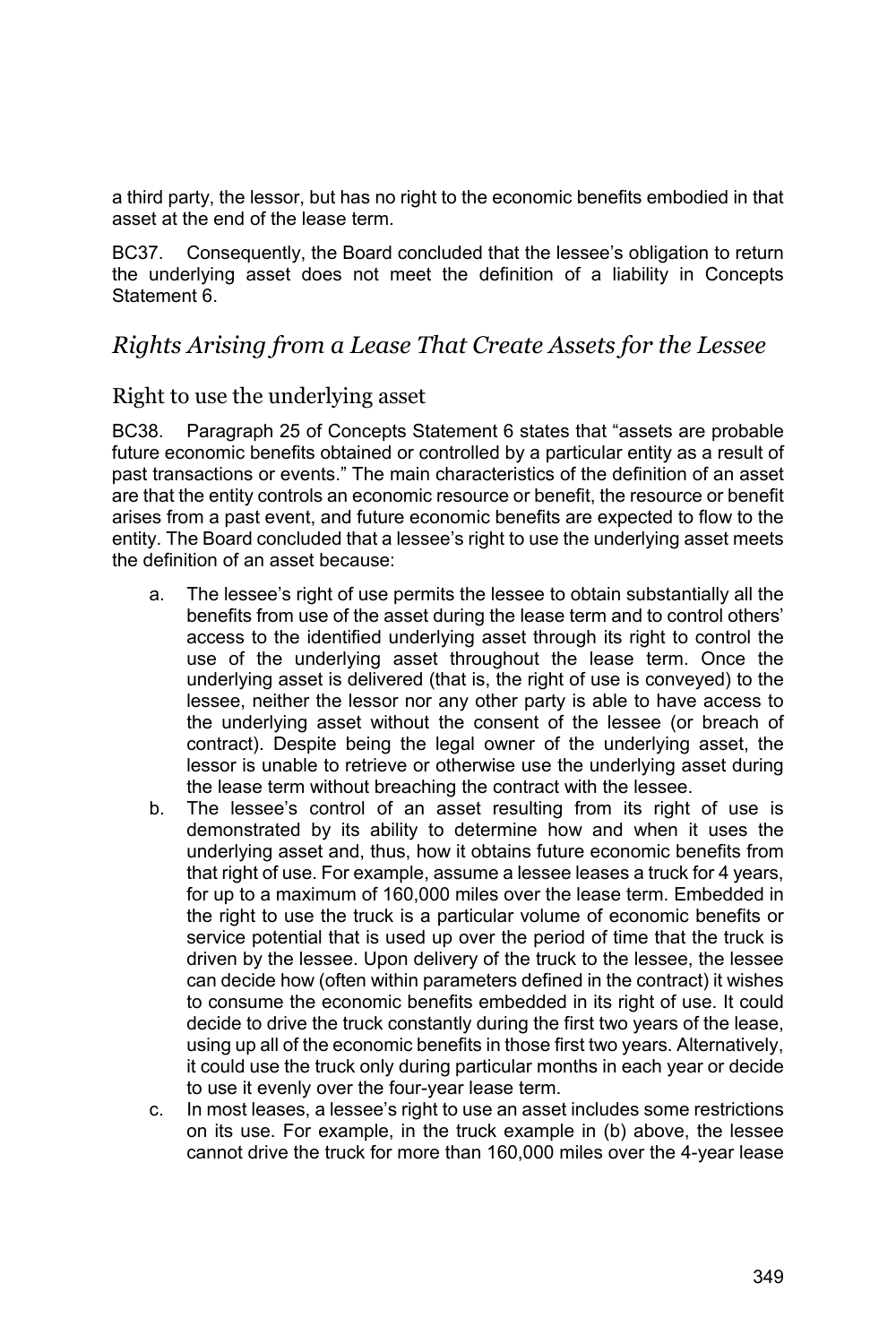term. A similar example may preclude the lessee from transporting an asset outside of, or to, a particular territory. Some suggested that those restrictions result in the lessee not having control of the right to use the underlying asset. However, the Board concluded that, although those restrictions may affect the value of and payments for the right-of-use asset, they do not affect the existence of the right-of-use asset. That is consistent with the recognition of other assets. It is not unusual for particular restrictions to be placed on the use of owned assets as well as leased assets. For example, assets that are used as security for particular borrowings may have restrictions placed on their use by the lender, or a government may place restrictions on the use or transfer of assets in a particular region for environmental or security reasons. Licenses of intellectual property also frequently have restrictions attached. Those restrictions do not necessarily result in the conclusion that the entity does not control an asset. The restrictions may limit choice in terms of decision making and affect the economic benefits that will flow to the entity from the asset, and that will be reflected in the price that the entity is willing to pay for those economic benefits.

d. The lessee's control of the right of use arises from a past event—the lessor's performance of making the underlying asset available for use by the lessee at the commencement date. Some suggested that the lessee's right to use the underlying asset is conditional on the lessee making payments during the lease term. In other words, if the lessee does not make payments, it may forfeit its right to use the asset (which is similar to the situation that would arise if an entity failed to make payments on an installment purchase). However, unless the lessee breaches the contract, the lessee has an unconditional right to use the underlying asset.

BC39. Some Board members further observed that other rights of use that result from a supplier making an underlying asset available for use by a customer, for example, regarding intangible assets (that is, licenses of intellectual property), are recognized as assets in accordance with GAAP.

### *Why Leases Are Different from Service Contracts for the Lessee*

BC40. Leases are different from service contracts and, therefore, generally give rise to different rights and obligations. That is because in a lease the lessee continues to benefit throughout the lease term from the lessor's performance, at lease commencement, of making the underlying asset available for use by the lessee. The lessee benefits in substantially the same manner that a licensee continues to benefit from a license to intellectual property, and from the licensor's performance that occurs at the start of the license period by making the underlying intellectual property available for the licensee's use, throughout the license period.

BC41. When the lessor delivers (or makes available) the underlying asset for use by the lessee at the commencement date, the lessor has fulfilled its obligation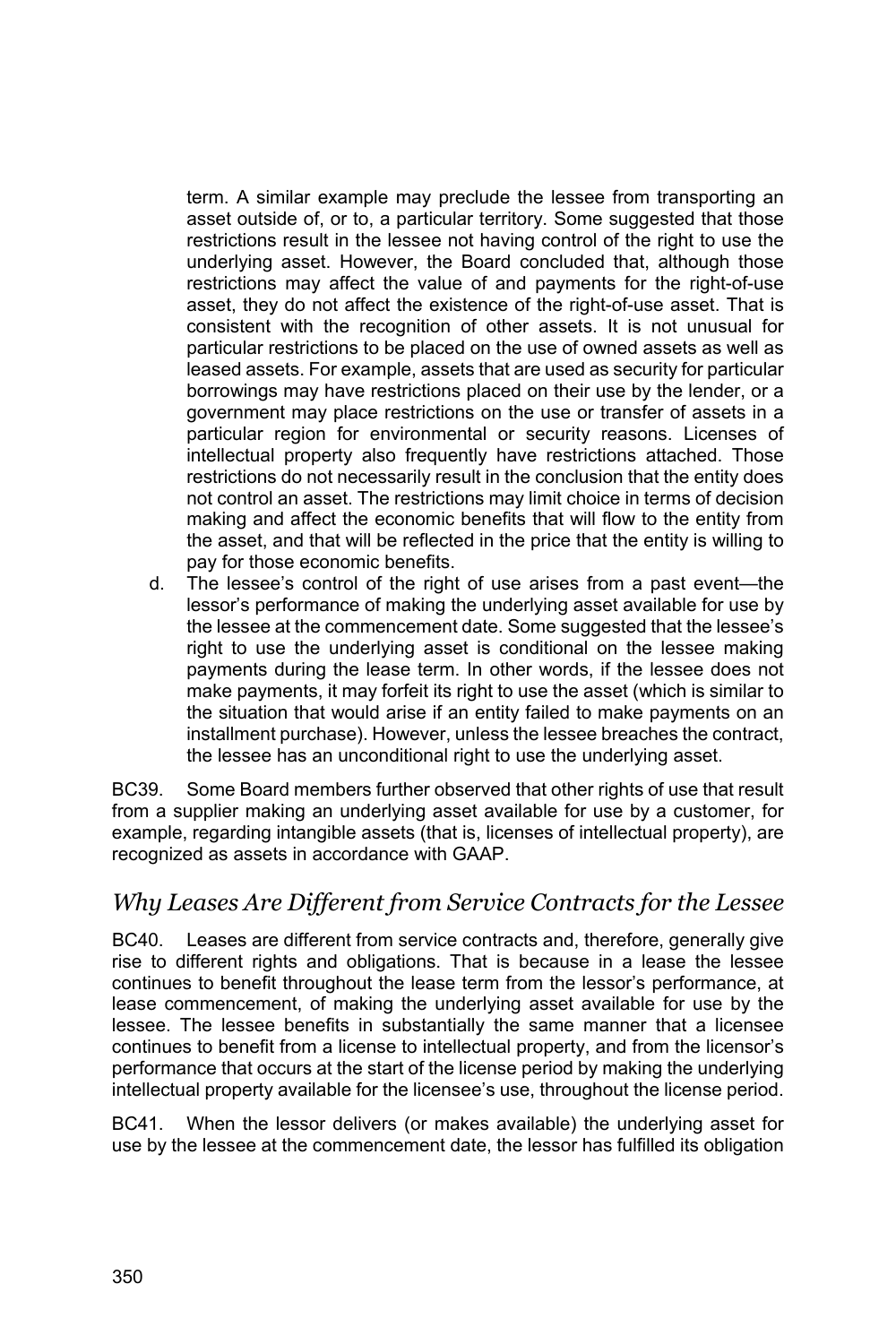to transfer the right to use that underlying asset to the lessee even if it has other obligations that require continuing performance under the contract (for example, an obligation to provide services). The lessee now controls the right-of-use asset and has an obligation to pay for that right-of-use asset, which has arisen from the past event of the lessor's performance at lease commencement. The lease liability reflects that the lessee will pay for the right-of-use asset obtained at lease commencement in the future, typically over the lease term. After the lessor makes the underlying asset available for use by the lessee, the lessee cannot avoid making the required lease payments because it cannot return the underlying asset to the lessor before the end of the lease without breaching the contract (or incurring termination penalties). Similarly, unless the lessee breaches the contract, the lessor cannot retrieve the underlying asset from the lessee (that is, revoke the lessee's right to use the underlying asset transferred to the customer at lease commencement or infringe on the lessee's "quiet enjoyment" of the use of the underlying asset) before the end of the lease without breaching the contract.

BC42. In contrast, in a typical service contract, the customer obtains economic benefits from the service only as the supplier performs the service. The supplier's performance to date does not continue to benefit the customer throughout the remaining service period. However, where it does, for example, by creating an asset for the customer, the customer typically recognizes that asset and any obligation to pay for the services provided. In a typical service contract, the vendor has a remaining obligation to perform until it has provided all of the service to its customer. Consequently, the customer typically has an obligation to pay only for the services provided to date.

BC43. Some Board members see less of a distinction between a lease contract and a service contract. Those Board members agree that leases create assets and liabilities for the lessee, but they observe that operating leases, which typically convey rights to the lessee different from those conveyed by ownership of a similar asset, are similar in at least some respects to many service contracts. Those Board members concluded that there are contracts that do not meet the definition of a lease, yet convey economically similar rights and obligations to the customer. For example, in Example 2 of Section 842-10-55 (paragraphs 842-10-55-52 through 55-54), the airport operator (Supplier) has conveyed a right to use its space at the inception of the arrangement, and the Customer has an obligation to pay that is conditional only on the continued access to space owned by the Supplier. This, in substance, is very similar to the economics of a lease and is similar, in those Board members' views, to the rights and obligations under many service contracts. Thus, it is not as definitive to those Board members that leases give rise to rights and obligations substantially different from those that arise in service contracts. Rather, those Board members support the reporting and presentation of right-of-use assets and lease liabilities separately in the statement of financial position based on the enhanced information content about leases that such reporting will provide to users of financial statements. Those Board members noted that the requirements in Topic 842 meet user demands for greater transparency about the rights and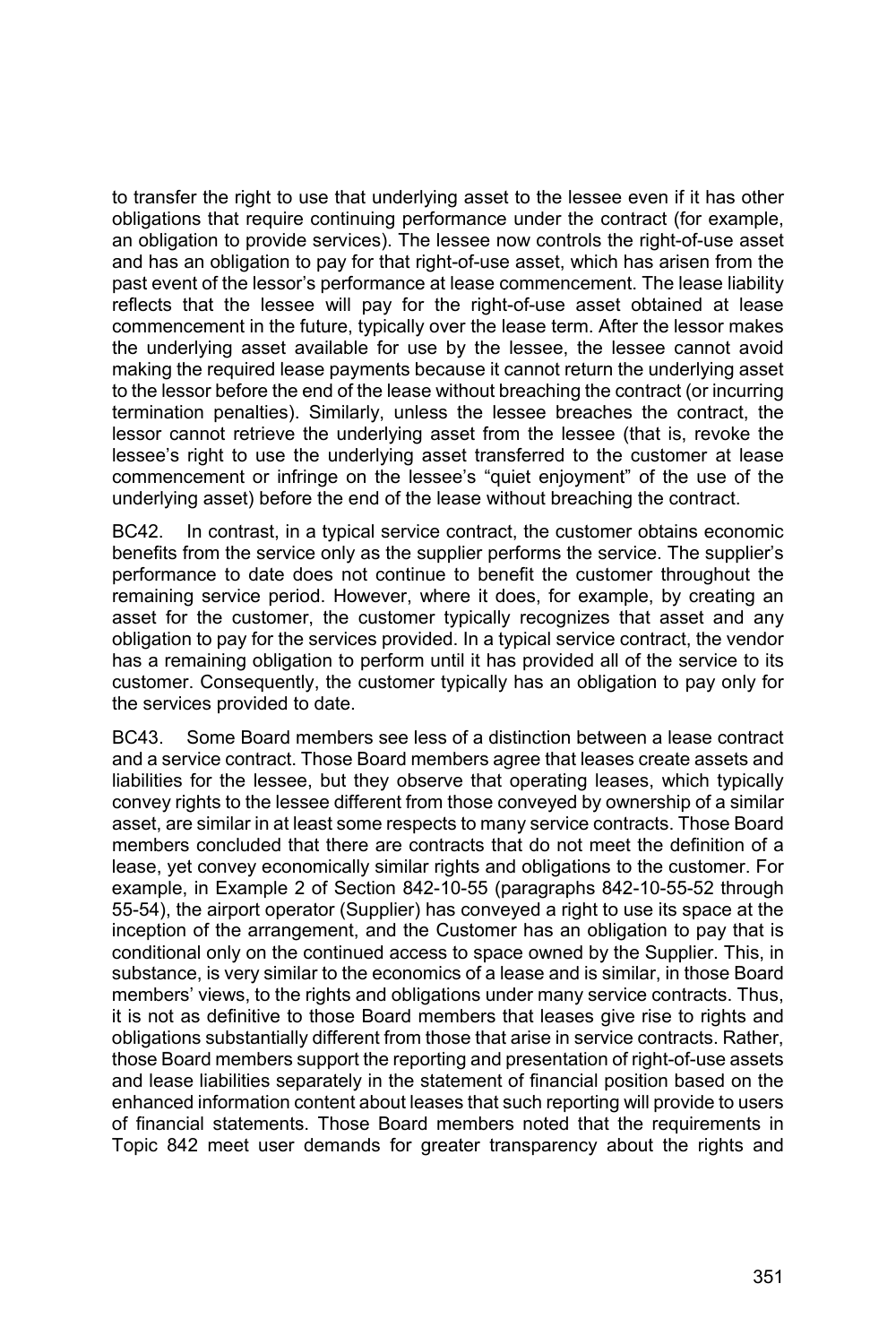obligations of lessees, rather than rely on a distinction between leases and service contracts. Consequently, for some of those Board members, the decision not to require the recognition of assets and liabilities arising from services in a contract that contains a lease was because they did not want to introduce changes to the accounting for services on a piecemeal basis in the leasing guidance (that is, only for services entered into in conjunction with a lease). In their view, changes to recognize assets and liabilities arising from arrangements for services would need to be addressed more comprehensively.

# *The Lessee Accounting Model in Topic 842*

BC44. Having concluded that the lessee's obligation to make lease payments meets the definition of a liability and the lessee's right to use the underlying asset meets the definition of an asset, the Board considered whether requiring a lessee to recognize that asset and that liability for all leases would improve financial reporting to such an extent that the benefits from the improvements would justify the costs associated with such a change.

BC45. On the basis of comments from respondents to the Discussion Paper as well as to the 2010 and 2013 Exposure Drafts and from participants at consultation meetings (including meetings with more than 270 users of financial statements including lenders for private companies), the Board concluded that there would be significant benefits from requiring a lessee to recognize a right-of-use asset and a lease liability for all leases (except short-term leases), particularly for users of financial statements and others that have raised concerns about the extent of offbalance-sheet financing for operating leases. The Board considered the costs associated with that proposed change throughout its redeliberations and simplified the proposals included in the 2010 and 2013 Exposure Drafts to address concerns about costs (see paragraphs BC189–BC197, BC205–BC212, and BC375–BC381 on the lease term, variable lease payments, and short-term leases, respectively).

# *Determining Whether and How to Classify Leases*

BC46. Having concluded that lessees should recognize a right-of-use asset and a lease liability for all leases other than short-term leases, the Board considered whether all leases should be accounted for in the same manner (that is, whether the lessee accounting model should be a model with a single approach or a model with multiple approaches).

### Lessee accounting model with a single approach

BC47. One of the original objectives for the leases project was to develop a lessee accounting model that would apply a single accounting approach for all leases. The Discussion Paper and the 2010 Exposure Draft proposed a lessee accounting model that would have accounted for all leases in the same manner as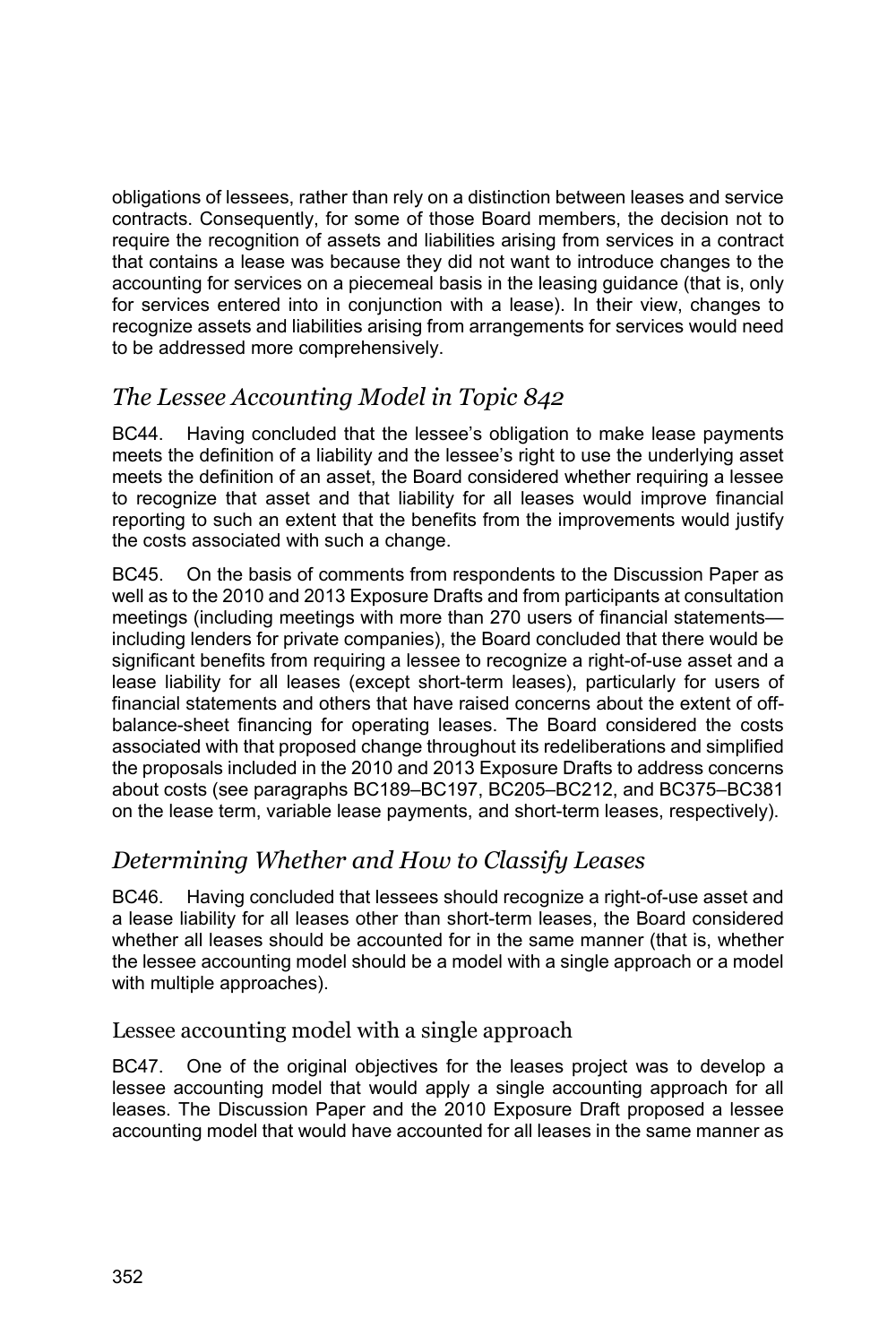finance leases are accounted for in the amendments in this Update. To clarify, for all leases in a lessee accounting model of this nature, the lessee would have:

- a. Amortized the right-of-use asset in a similar manner to other nonfinancial assets, on a systematic basis reflecting the pattern in which the lessee is expected to consume the right-of-use asset's future economic benefits. That typically would have resulted in the lessee recognizing amortization of the right-of-use asset on a straight-line basis over the lease term.
- b. Measured the lease liability in a manner similar to other financial liabilities such that interest would have been recognized each period to produce a constant periodic rate of interest on the remaining balance of the liability. This typically would have resulted in the lessee recognizing decreasing interest costs over the lease term as the lessee makes lease payments reducing the liability balance.

BC48. The Board received differing views on the effects of this proposed singleapproach model on a lessee's profit or loss. Some stakeholders agreed with the proposals in the 2010 Exposure Draft. For example:

- a. Some stakeholders noted that every lessee obtains an asset (the right to use the underlying asset) at the commencement date and has an obligation to pay for that right. Accordingly, a lessee should account for the transaction no differently from acquiring any other nonfinancial asset and separately financing that purchase, which would result in recognizing interest on the liability and amortization of the asset.
- b. Other stakeholders said that a single-approach lessee accounting model may not best reflect the economics of all lease transactions. Nonetheless, they supported the single-approach lessee accounting model proposed in the 2010 Exposure Draft because, in their view, it would be less complex and less costly to apply than a model with multiple approaches. They noted the benefits of removing the need for a lease classification test and having only one method of accounting for all leases from an administrative perspective. They also questioned whether multiple expense recognition patterns would increase the usefulness of information provided to users of financial statements.
- c. The majority of financial statement users engaged throughout the project, including most credit analysts, supported a single-approach lessee accounting model in which lessees account for the acquisition of right-ofuse assets in a manner consistent with the manner in which other entities account for the acquisition of similar, physical assets. Those users generally stated that the single-approach model proposed in the 2010 Exposure Draft would most closely resemble the adjustments they make to lessees' financial statements in previous GAAP, which are to adjust a lessee's operating lease accounting to approximate capital lease accounting (that is, they split a lessee's operating lease expense into hypothetical amortization and interest expense components).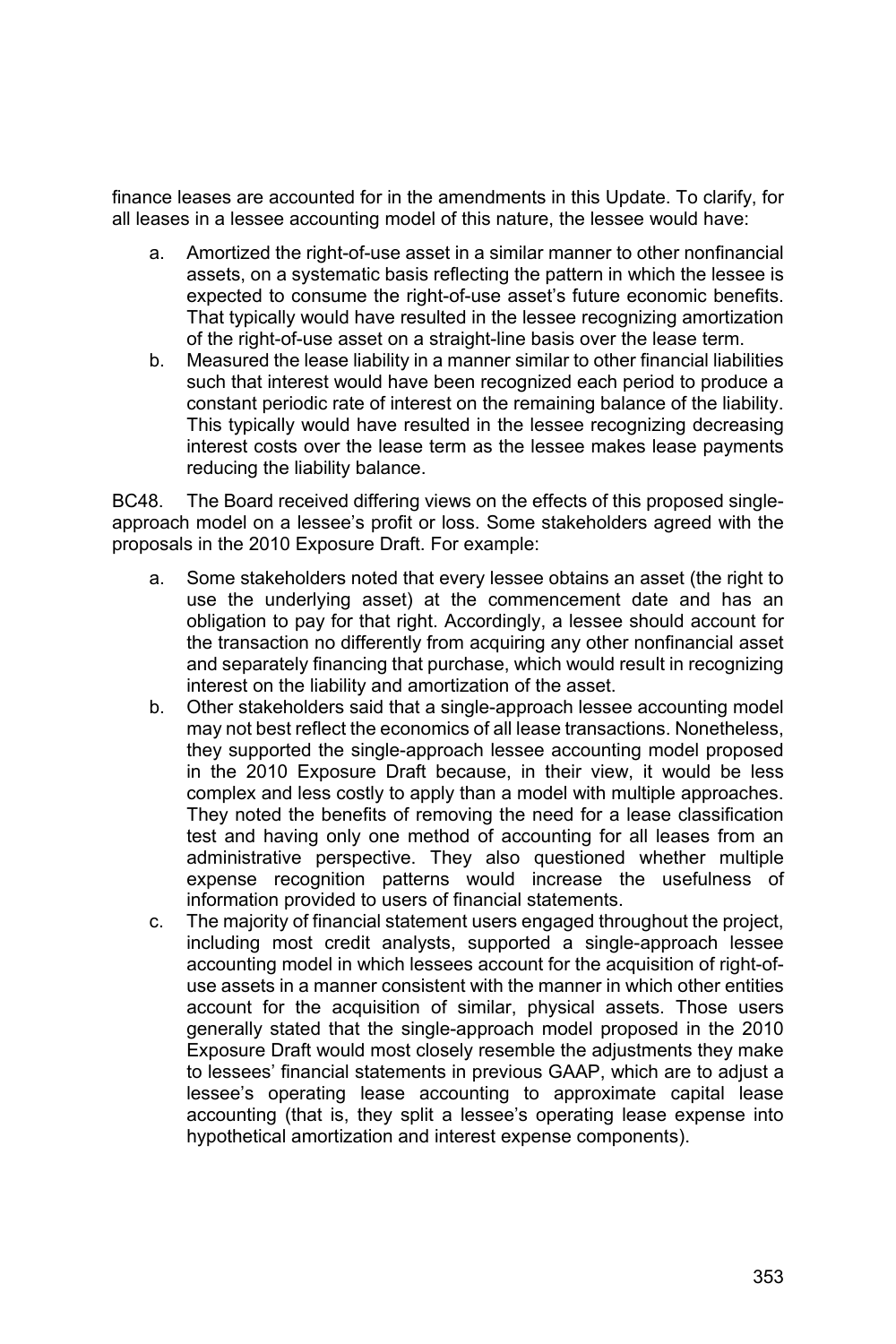d. A majority of practitioners generally expressed a conceptual preference for a single-approach lessee accounting model.

BC49. However, many of the Board's stakeholders, including most preparers, disagreed with having a single-approach lessee accounting model. For example:

- a. Some stakeholders noted that in a typical lease the lessee receives equal benefits from use of the underlying asset and pays equal amounts in each period. The result of separately recognizing interest on the lease liability and amortization of the right-of-use asset, which would typically result in higher total expense in the earlier years of the lease and lower total expense in the later years of the lease, would not, in their view, reflect the economics of receiving equal benefits for equal payments over the life of the lease. They suggested a lessee accounting model that would allocate the total cost of the lease to each period to reflect the pattern in which the lessee consumes benefits from use of the underlying asset for those leases accounted for as operating leases in previous GAAP, while acknowledging that some leases, effectively those accounted for as capital leases in previous GAAP, are similar in nature to the purchase of a nonfinancial asset.
- b. Other stakeholders said that because leases vary widely, ranging from those covering almost all of the life of the underlying asset to those covering a very short portion of the life of the underlying asset, a singleapproach lessee accounting model would not accurately reflect the economics of all lease transactions. They suggested that the Board propose different accounting approaches for different populations of leases.
- c. Many other stakeholders commented that accounting for all leases as finance leases would be a costly way to achieve what many view as the primary improvement resulting from the amendments in this Update (that is, the recognition of lease assets and lease liabilities for all leases other than short-term leases). Even though many lessees accounted for capital leases in previous GAAP, lessees typically had a much smaller volume of capital leases than operating leases, such that many preparers commented that significant new systems capabilities and process changes would be necessary to implement the single-approach lessee accounting model and that those would be costly to implement. In addition, accounting for all leases as finance leases would break the alignment between GAAP and U.S. tax and regulatory reporting, resulting in additional costs to preparers to maintain separate accounts for those reporting purposes.
- d. A significant minority of financial statement users supported one or more alternatives that accounted for more than one type of lease, such as the model proposed in the 2013 Exposure Draft (see paragraph BC53) or an approach that would retain the income statement and cash flow results in previous GAAP (as is the result from the provisions in Topic 842).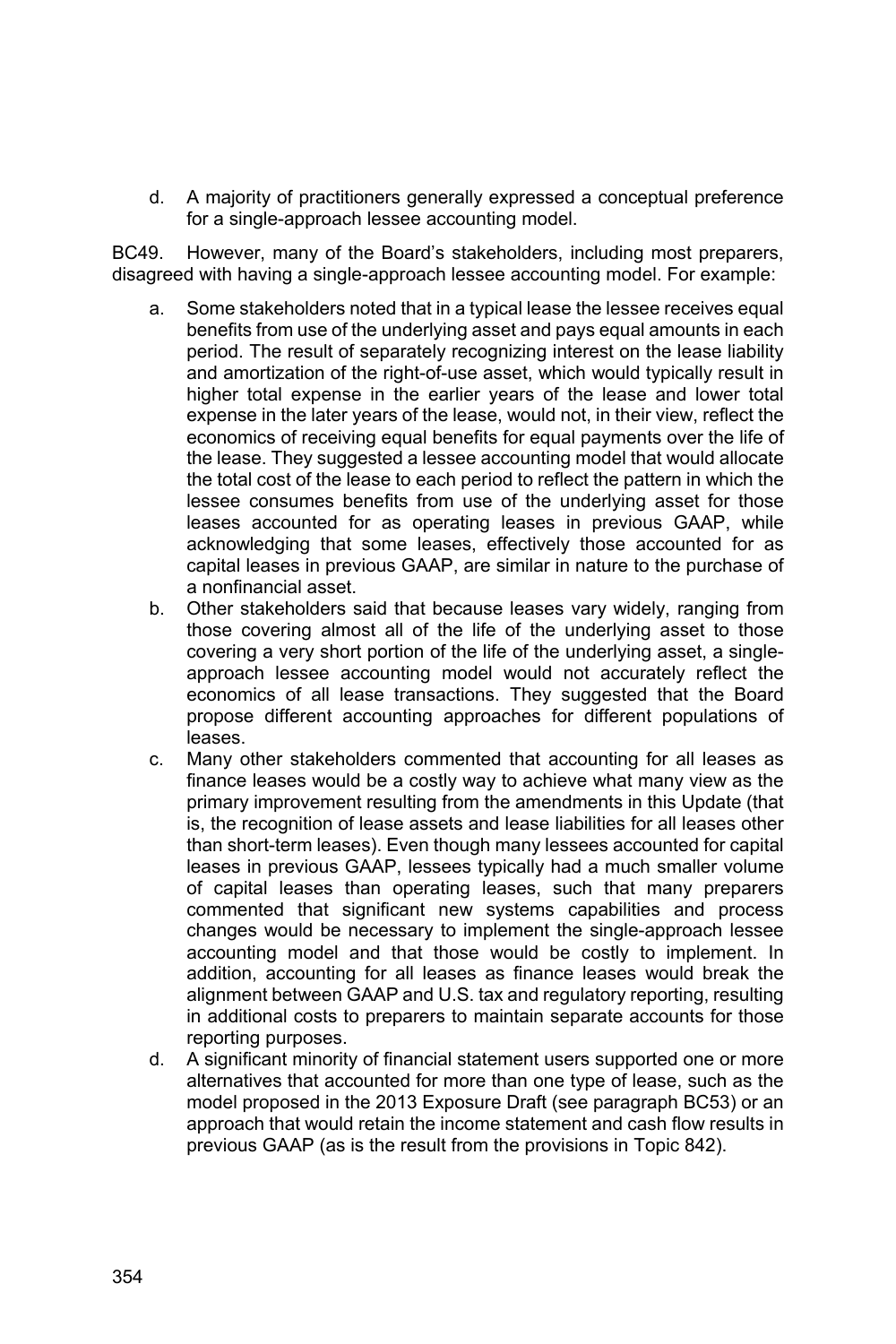BC50. Topic 842 does not include a single-approach lessee accounting model such as that proposed in the Discussion Paper and in the 2010 Exposure Draft, in some measure, for all of the reasons outlined in paragraph BC49. The relative importance of each of those reasons differed for each Board member. However, the principal reasons that model was rejected include the following:

- a. The lessee accounting model in Topic 842 reflects the view of those Board members that believe there are substantive economic differences between different types of leases that should be reflected in the financial statements as described in paragraphs BC56 and BC57. Those Board members concluded that the lessee accounting model in Topic 842 provides a faithful representation of those economic differences in a lessee's financial statements, even if the subsequent measurement for operating lease right-of-use assets is different from that for other nonfinancial assets.
- b. Those Board members who view the primary improvement resulting from the amendments in this Update to be the recognition of lease assets and lease liabilities for all leases (other than short-term leases) concluded that accounting for all leases in the manner of finance leases to enact this improvement will be more costly than the lessee accounting model included in Topic 842 for the reasons explained in paragraph BC49(c). Preparers in the United States stated that they generally were not concerned about having to assess lease classification in a manner substantially consistent with previous GAAP and did not consider the elimination of a lease classification assessment to be a significant source of cost savings. Therefore, the lessee accounting model (including the classification approach) in Topic 842 represents the most cost-effective way to achieve this primary improvement.

BC51. Some Board members, however, continue to support a single-approach lessee accounting model because, in their view, the generally straight-line single lease cost for operating leases required by Topic 842 does not faithfully represent the underlying economics of those leases because it is inconsistent with accounting for the time value of money and amortization of the right-of-use asset that would reasonably reflect diminution of value of that right-of-use asset. Despite preferring a single-approach lessee accounting model, those Board members support the issuance of this Update because they consider the requirements in Topic 842, in particular, the recognition of lease assets and lease liabilities for operating leases and the enhanced disclosures for lessees and lessors, to be a significant improvement in financial reporting as compared with previous GAAP.

#### Consumption-based lessee accounting model

BC52. The 2013 Exposure Draft proposed that there should be two different types of leases (Type A and Type B) and that different lessee accounting approaches should be applied to each type of lease. The Board proposed that the factor that would be used to distinguish between the two types of leases would be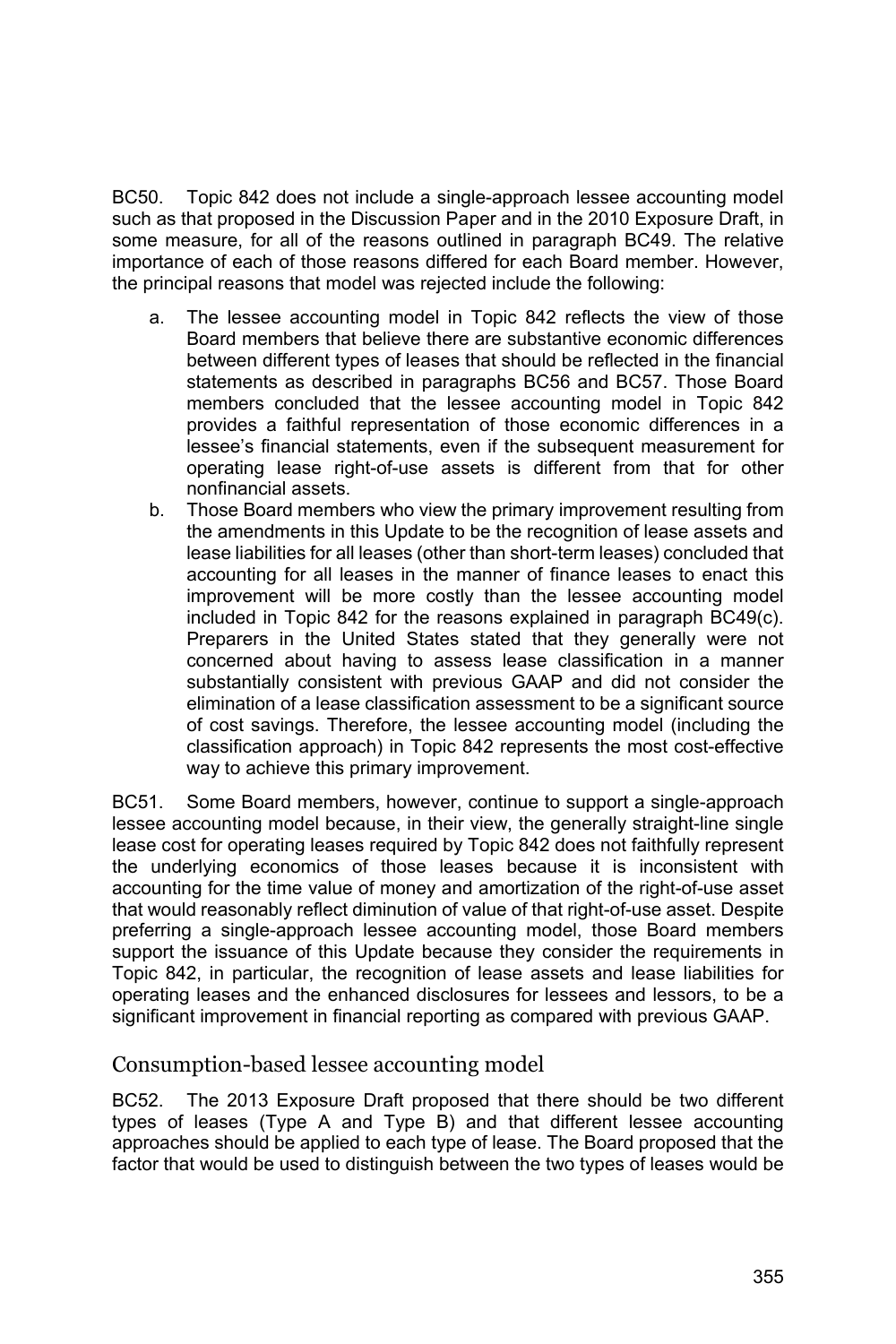the level of the lessee's consumption of the economic benefits embedded in the underlying asset.

BC53. Feedback on those proposals was mixed. Overall, most U.S. preparers (and preparer groups) that commented on the 2013 Exposure Draft preferred a model with multiple approaches under which some leases would be accounted for in the same manner as other financed purchases of nonfinancial assets and other leases would be accounted for in a manner more similar to operating lease accounting in previous GAAP (but with recognition of right-of-use assets and lease liabilities). This was preferred over the single lessee accounting model proposed in the Discussion Paper and in the 2010 Exposure Draft. However, most of those respondents did not support the "consumption" principle proposed in the 2013 Exposure Draft for determining which model applied to which leases. Those U.S. preparers were of the view that there should be no change from previous GAAP to the statement of comprehensive income or the statement of cash flows, which would have been the result of the lessee accounting model proposed in the 2013 Exposure Draft. Most of those practitioners that supported a dual-approach lessee accounting model were, like most preparers, not supportive of the consumptionbased classification approach proposed in the 2013 Exposure Draft. In contrast, some users, particularly those using the financial statements of lessees with significant real estate leases, were supportive of the dual-approach model based on consumption proposed in the 2013 Exposure Draft, stating that it was consistent with how they analyze the leasing activity of the companies they follow.

BC54. The Board rejected the consumption-based classification approach in the 2013 Exposure Draft in favor of the classification approach in Topic 842 principally for one or more of the following reasons, which are generally consistent with the feedback received from many of the Board's stakeholders in response to the 2013 Exposure Draft:

- a. Some Board members concluded that the classification approach in the 2013 Exposure Draft would have resulted in inappropriately classified Type A and Type B leases. Those Board members generally agreed that some leases should be accounted for in a manner consistent with purchases of nonfinancial assets (Type A leases), while other leases should result in the lessee recognizing a generally straight-line single lease cost throughout the lease term (Type B leases), but those Board members concluded that a lessee should reflect a single lease cost for most (or all) leases classified as operating leases in previous GAAP. The consumption-based classification approach would have accounted for many of those leases as Type A leases.
- b. The Board generally agreed that the lease classification approach in the 2013 Exposure Draft would have been more costly and complex to apply than one mostly aligned with the classification approach in previous GAAP. The Board concluded that retaining the lease classification regime in previous GAAP, in all material respects, will substantially reduce the costs of implementing and applying Topic 842 as compared with any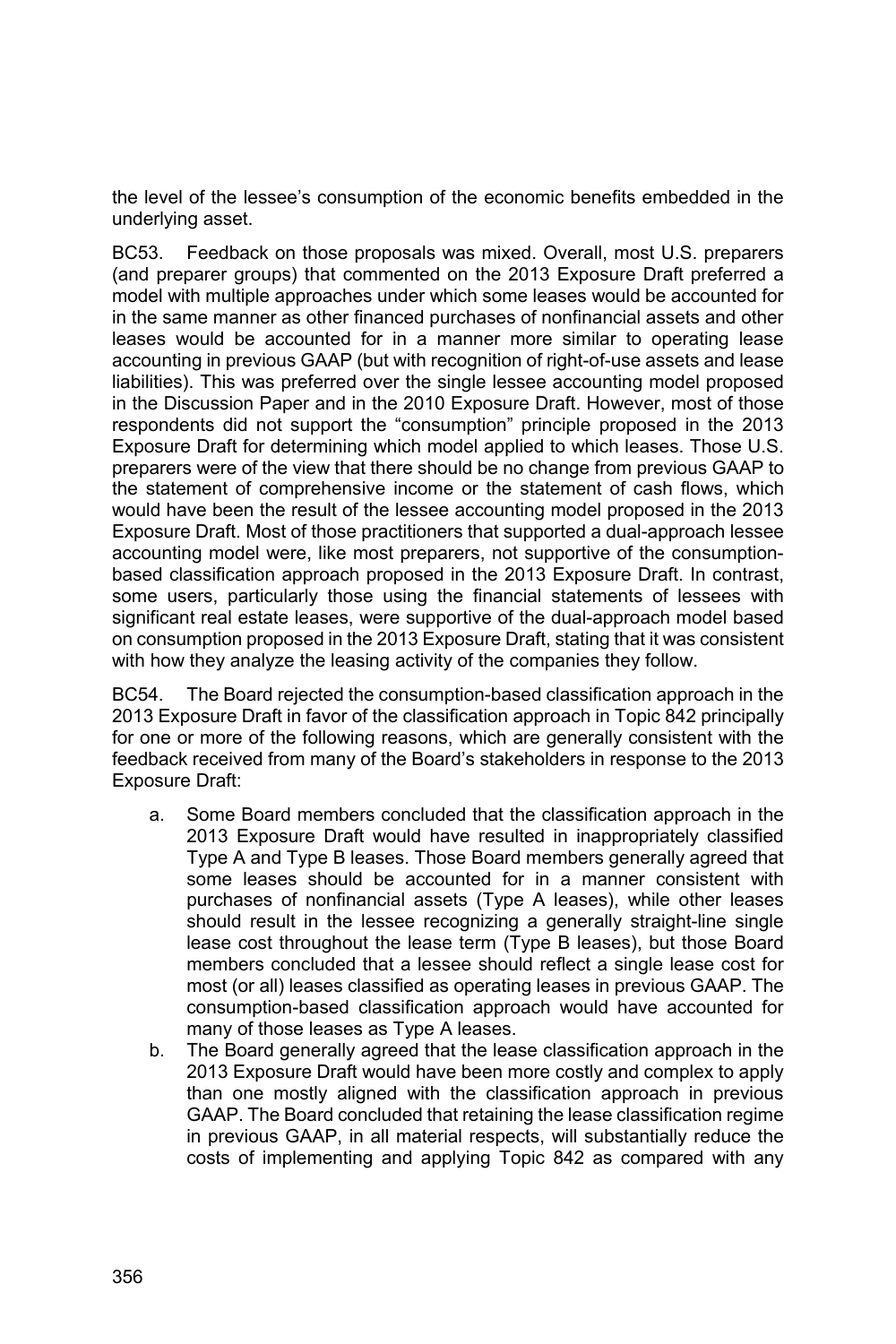other classification approach that was considered. This is because the classification approach in previous GAAP is:

- 1. Well established in practice such that lessees are comfortable in applying the guidance. Any new lease classification approach, such as that in the 2013 Exposure Draft, would require entities to undertake training on the new classification requirements as well as to design, develop, and implement new processes and internal controls.
- 2. Substantially aligned with U.S. tax and regulatory accounting and reporting requirements. Retaining the alignment between book, tax, and regulatory accounting and reporting prevents lessees from having to maintain multiple sets of records to meet different reporting requirements.

BC55. Those Board members who view the primary improvement in Topic 842 to be the recognition of lease assets and lease liabilities concluded that, in the face of diverse views about the effects of the right-of-use model on a lessee's profit or loss (including no clear consensus from users), as well as diverse views on how to effect the "line" within a lessee accounting model that accounts for more than one type of lease, substantially retaining the lease classification approach in previous GAAP is a more practical solution than attempting to introduce an entirely new classification regime.

### Classification approach in Topic 842

BC56. The lessee accounting model in Topic 842 does not account for all leases in the same way on the basis that there are economic differences among leases. After considering feedback on the Discussion Paper and on both Exposure Drafts, however, the Board decided to abandon the consumption principle that was proposed in the 2013 Exposure Draft for distinguishing between leases. Instead, the lessee accounting model in Topic 842 classifies leases as finance or operating leases on the basis of whether the lease is economically similar to the purchase of a nonfinancial asset because the lessee, in effect, obtains control of the underlying asset (that is, the ability to direct the use of and obtain substantially all the remaining benefits from the underlying asset), in contrast to merely obtaining control over the *use* of the underlying asset for a period of time. This classification principle is broadly consistent with the longstanding classification principle in previous GAAP and is applied in substantially the same way as the lease classification guidance in previous GAAP.

BC57. A lease is not the same as a purchase of the underlying asset, even when the lease is a finance lease. The rights that a lessee obtains under any lease (whether that lease is classified as a finance lease or an operating lease) are different from the rights that are obtained from the outright purchase of an asset (for example, a lessee cannot sell the underlying asset). However, the Board decided that a finance lease is economically similar to an acquisition of the underlying asset because the terms of a finance lease generally (a) permit an entity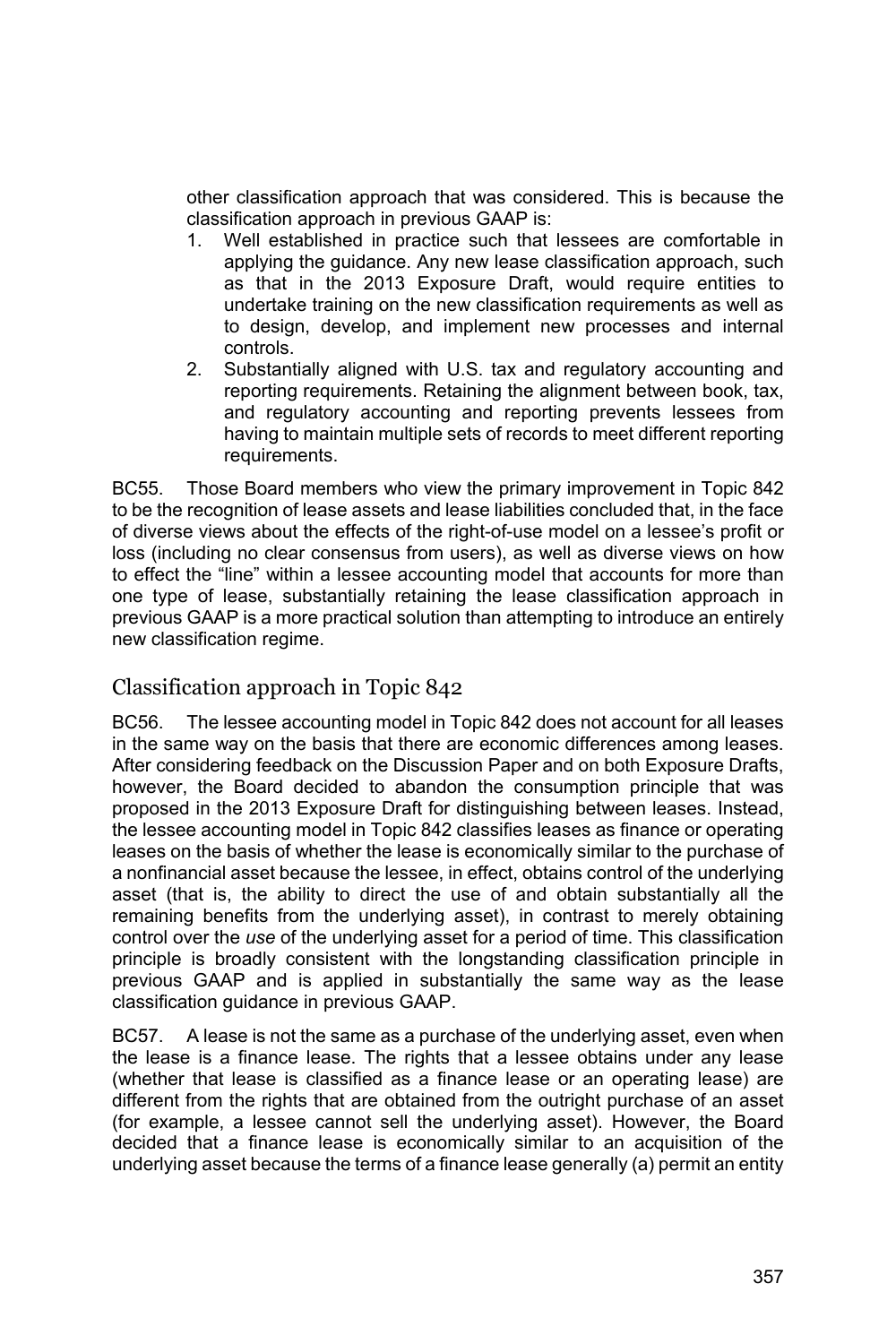to direct the use of the underlying asset in a manner that allows it to obtain substantially all of the remaining benefits from the asset and (b) impose obligations on the lessee that are similar to those an entity incurs if it finances the purchase of an asset. The Board observed that, even within the category of finance leases, some leases are more similar than others to an acquisition of the underlying asset. Operating leases on the other hand grant different rights to and impose different obligations on the lessee than finance leases and other "rights of use," such as licenses of intellectual property. Rather than granting rights similar to those conveyed by ownership, the lessee in an operating lease has no rights or exposure to a generally more significant residual asset (that is, the lessee does not obtain substantially all of the remaining benefits from the underlying asset—frequently, the lessee obtains only a minor portion of the remaining benefits and will not be exposed to or benefit from any changes in the value of the underlying asset during the lease term). In the case of lessee bankruptcy (at least under U.S. law), the lessee's obligations in an operating lease are treated differently than the way its obligations in a finance lease are treated (or a license of intellectual property) that is, operating lease obligations generally do not survive bankruptcy because they are not considered to be debt. In contrast, financial obligations arising from purchased assets, licenses, and finance leases generally survive in bankruptcy. Consequently, Topic 842 differentiates the financial statement reporting of finance leases from that of operating leases. Paragraphs BC59–BC65 explain the recognition of lease cost for finance and operating leases in Topic 842, while paragraphs BC66–BC69 explain the effect of the lessee accounting model (including its different approaches to finance and operating leases) on the statement of financial position in Topic 842. Paragraphs BC70–BC74 explain the lease classification criteria in Topic 842.

#### The business purpose of the lessee

BC58. Before issuing the 2013 Exposure Draft, the Board also considered a model that would have distinguished a lessee's accounting for a lease on the basis of the lessee's business purpose for entering into the lease. That is, a lessee that enters into a lease solely to gain access to the underlying asset for a period of time would account for the lease as an operating lease. In contrast, a lessee that is entering into the lease as a way to finance the purchase of the underlying asset would account for the lease as a finance lease. However, the Board rejected that approach for comparability reasons. Because leases would have been classified on the basis of each lessee's assessment of its business purpose, the judgment applied by management might have varied by lessee. That would have made it more difficult for users of financial statements to understand when and how management had applied its judgment when classifying leases, both within the same entity and between entities.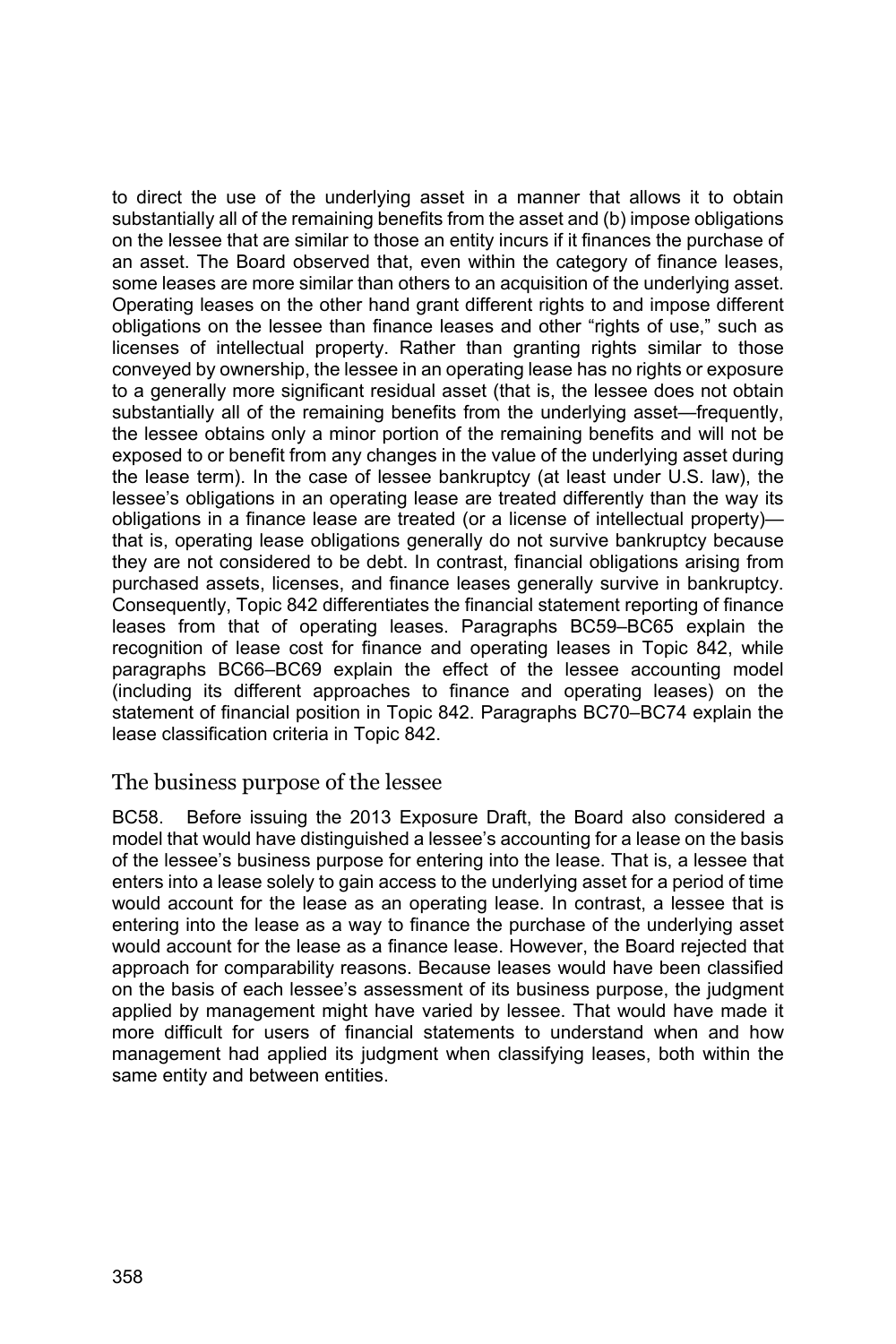# *Recognizing Lease Cost*

BC59. Topic 842 refers to recognizing and disclosing lease cost rather than lease expense because any lease cost that is capitalized as part of the cost to acquire or construct an asset will not be recognized as lease expense in the statement of comprehensive income (for example, costs capitalized as part of manufacturing inventory or placing an item of property, plant, and equipment into service).

BC60. A lessee's recognition of lease cost for a finance lease in accordance with Topic 842 is consistent with a lessee's recognition and presentation of lease cost for a capital lease in previous GAAP. A lessee in a finance lease will recognize and present amortization of the right-of-use asset consistently with the depreciation or amortization of other nonfinancial assets and will recognize and present interest on the lease liability consistently with interest on other debt-like financial liabilities measured on a discounted basis. This is consistent with the Board's decision that finance leases are economically similar to the financed acquisition of other nonfinancial assets. While stakeholders expressed different views throughout the leases project about which leases should be accounted for in this manner, they generally agreed that separate recognition of interest on the lease liability and amortization of the right-of-use asset are appropriate for those leases that will be classified as finance leases in Topic 842.

BC61. In contrast to the recognition of lease cost for finance leases, Topic 842 recognizes a single lease cost for operating leases on the basis of the pattern in which the benefits conveyed by the lease are consumed, which is generally (but not always) on an equal basis over the lease term. This difference in lease cost recognition for finance and operating leases is based on the view of some Board members that a single operating lease cost more appropriately reflects the economics of operating leases than the separate recognition of interest and amortization that Topic 842 requires for finance leases. This conclusion is consistent with those Board members' view that operating leases grant different rights to and impose different obligations on the lessee such that they are not economically equivalent to other acquisitions of nonfinancial assets because operating leases merely grant the lessee the right to direct the use of the lessor's asset during the lease term and do not expose the lessee to (or permit the lessee to benefit from) changes in the value of the underlying asset.

BC62. Other Board members disagree that the generally straight-line single lease cost that will be recognized for operating leases faithfully represents the underlying economics of those leases because it is inconsistent with accounting for the time value of money and the amortization that should result for a right-ofuse asset that the lessee consumes on a generally straight-line basis over the lease term, regardless of how it pays for that asset, and recognizes separately from the lease liability. Those Board members would have preferred a lessee accounting model that recognizes lease cost for all leases in the manner prescribed for finance leases, but they support the issuance of this Update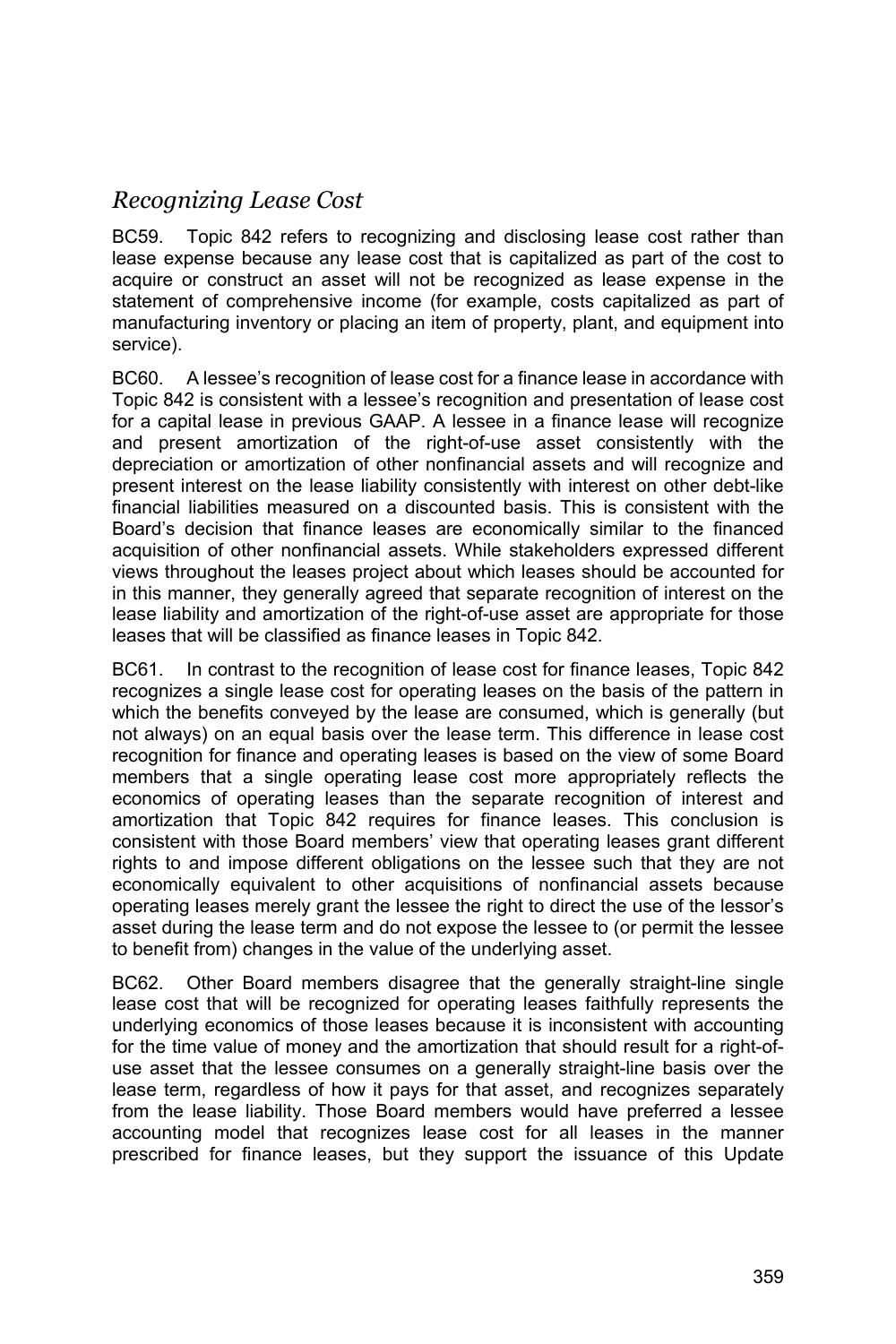nonetheless because they consider the requirements in Topic 842, in particular, the recognition of lease assets and lease liabilities for operating leases and the enhanced disclosures for lessees and lessors, to be a significant improvement from previous GAAP.

BC63. The lessee accounting model in the Discussion Paper and the 2010 Exposure Draft would have recognized lease cost in the manner described in paragraph BC60 for all leases. The lessee accounting model in the 2013 Exposure Draft proposed that for some leases (Type B leases), a lessee would recognize a single lease cost, which would *combine* (a) the periodic amortization of the rightof-use asset and (b) the periodic unwinding of the discount on the lease liability to produce a single, straight-line lease cost. The lessee would recognize the periodic unwinding of the discount on the financial lease liability in accordance with the interest method (consistent with the accounting for other financial liabilities), while recognizing amortization of the right-of-use asset as a "balancing figure" that, together with the periodic unwinding of the discount on the lease liability, would achieve a straight-line total lease cost throughout the lease term (absent an impairment of the right-of-use asset). This approach attempted to reconcile the Board's separate decisions that (1) all leases result in the creation of a nonfinancial right-of-use asset and a financial lease liability for the lessee and (2) a single lease cost recognized on a generally straight-line basis over the lease term best reflects the economics of some leases.

BC64. While a majority of respondents to the 2013 Exposure Draft agreed that a single lease cost should be recognized for some leases, many respondents said that the prescribed mechanics for the Type B single lease cost (combining separately determined amortization of the right-of-use asset and unwinding of the discount on the lease liability to achieve the single lease cost amount each period) was complex and unnecessary to achieve the Board's objective. Some stakeholders suggested that this prescribed method for producing the single lease cost, particularly when coupled with a requirement to disclose the periodic unwinding of the discount separately from the single total lease cost amount (as was proposed in the 2013 Exposure Draft), would be costly for preparers because it would require new systems capabilities and processes to calculate and report the separate unwinding of the discount on the lease liability and the unique amortization of the right-of-use asset. In response to those concerns, the Board decided not to refer to the determination of the single lease cost for operating leases in Topic 842 as the combination of two separate elements (that is, the periodic unwinding of the discount on the lease liability plus the amortization of the right-of-use asset). That characterization was inconsistent with the view that the single lease cost represents the lessee's singular consumption of the economic benefits embedded in an operating lease. In addition, the Board concluded that eliminating the prescribed mechanics in the 2013 Exposure Draft for the single lease cost for operating leases will permit entities to determine the single lease cost using the same operating lease cost process applied under previous GAAP (that is, when combined with the Board's decisions on subsequent measurement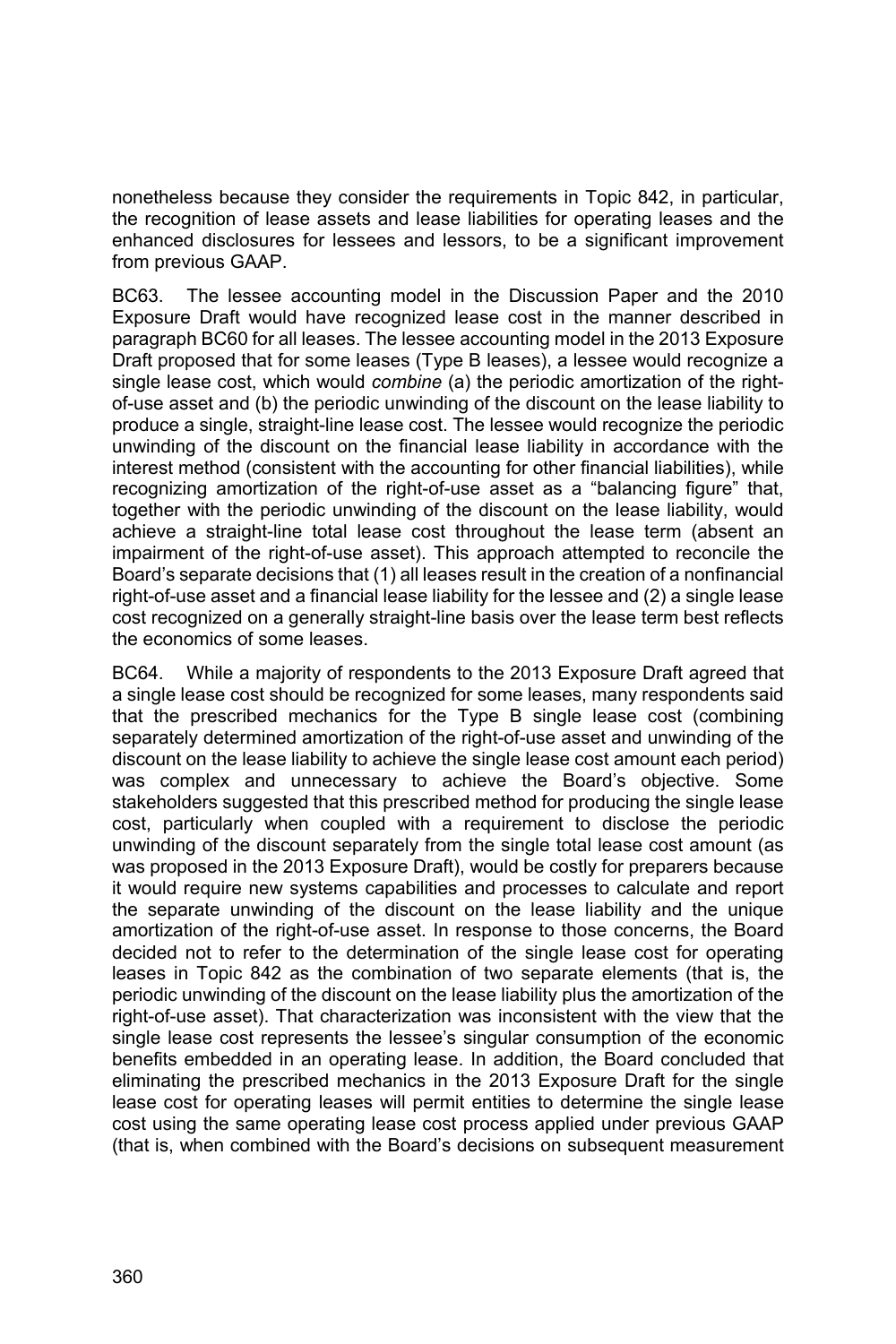of operating lease right-of-use assets and lease liabilities), which will significantly reduce the costs to implement and apply the new leases guidance as compared with the proposals in the 2013 Exposure Draft.

BC65. In reaching its decisions (a) on how to recognize lease cost for operating leases and (b) not to require separate disclosure of either the periodic unwinding of the discount on operating lease liabilities or amortization of operating lease rightof-use assets, the Board acknowledged that many users would not receive information that they deem important to their analysis (for example, separate interest information). Therefore, the Board decided to include alternative quantitative disclosures (for example, weighted-average discount rate information) that will allow those users to receive much, but not all, of the same information without requiring lessees to implement significant new systems or processes to produce those disclosures or to produce the periodic single operating lease cost. Lessee disclosures are discussed in more detail in paragraphs BC272–BC291.

### *Subsequent Measurement of the Right-of-Use Asset*

BC66. In the Board's view, the right-of-use asset in a finance lease is economically similar to other nonfinancial assets, conveying to the lessee rights similar to many other nonfinancial assets (for example, many licenses to intangible assets). As a consequence, in Topic 842, the right-of-use asset arising from a finance lease is measured in the same manner as any other acquired nonfinancial asset. That is, the right-of-use asset is (a) measured at cost, net of accumulated amortization, and (b) amortized on a straight-line basis from the commencement date to the end of the lease term unless another systematic basis is more representative of the pattern in which the lessee expects to consume the economic benefits of that right-of-use asset.

BC67. In contrast, Topic 842 accounts for the right-of-use asset in an operating lease differently from other nonfinancial assets on the basis that it conveys rights to the lessee that are different from other nonfinancial assets. On the basis of those different rights conveyed by an operating lease, some Board members concluded that a reasonable representation of the economics of operating leases is to recognize a single lease cost that reflects the pattern in which the benefit from the right of use conveyed by the lease is consumed. Those Board members acknowledge that recognizing a single lease cost (that is, not separately recognizing amortization of the right-of-use asset in an operating lease) does not articulate how to subsequently measure the right-of-use asset in an operating lease and results in an atypical pattern of change in the carrying amount of that asset over the lease term. For those Board members, who view accurate measurement of the lease liability as paramount, the decision to measure the rightof-use asset by reference to the lease liability throughout the lease term, adjusted for the effects of accrual-based accounting, regardless of the atypical pattern of change in the carrying amount of the right-of-use asset, is principally one of cost benefit. In their view, measuring the right-of-use asset by reference to the lease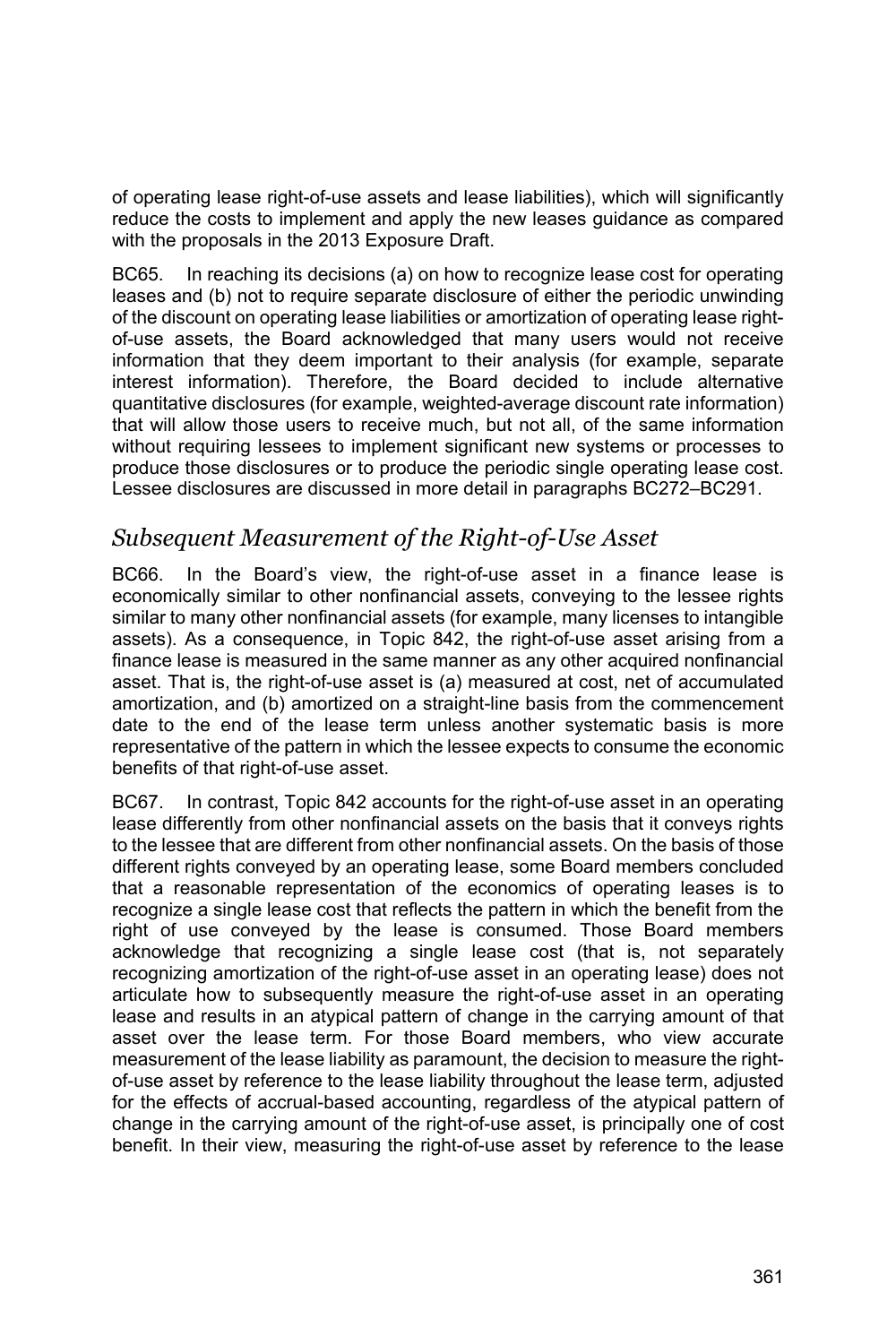liability represents the most cost-effective way to enact what they view as the primary improvement resulting from Topic 842 (that is, the recognition of the lease assets and lease liabilities that arise from operating leases) while still reflecting what they view as the economic substance of those leases in the income statement and the statement of cash flows and reasonably representing the future economic benefits to the lessee in the lease.

BC68. Some Board members further explain that, in their view, the apparent atypical subsequent measurement of the operating lease right-of-use asset occurs solely because of the Board's decision to present that right-of-use asset and the related lease liability on a discounted basis in the financial statements. Absent the Board's decision to discount the lease liability and, correspondingly, the right-ofuse asset, the subsequent measurement of the right-of-use asset would be consistent with that of other nonfinancial assets (that is, recognizing amortization expense on a generally straight-line basis consistent with the generally equal benefits the lessee receives from its access to the underlying asset over the lease term). For those Board members, the decision to more faithfully represent the lease liability and the right-of-use asset on the statement of financial position by presenting them on a discounted basis should not override what they view as the fundamental premise of the lessee accounting model in Topic 842. That premise is that operating leases are economically different from finance leases and that recognition of a generally straight-line single lease cost for operating leases appropriately reflects the fact that, in an operating lease, the lessee solely obtains a generally equal right to use the underlying asset throughout the lease term and is not exposed to, nor does it benefit from, changes in the value of the underlying asset in the way an owner of a similar asset is exposed to (or benefits from) such changes. Because the owner of a nonfinancial asset is exposed to (or benefits from) changes in value of the underlying asset, the benefits to be derived from the asset are not directly correlated with the generally equal payments to repay the financing of the asset, which supports the changes in the carrying amount of the asset not being linked to the carrying amount of the financial liability and separate recognition of depreciation (or amortization) of the owned nonfinancial asset and interest on the financial liability. Those Board members view the measurement of the right-of-use asset in an operating lease as linked, economically, to the measurement of the lease liability because the carrying value of the right-of-use asset, which reflects the remaining economic benefits of equal access to the underlying asset during the remainder of the lease term, is directly correlated to the generally equal lease payments the lessee makes for those benefits. Because, in their view, the measurement of the right-of-use asset and the measurement of the lease liability should remain linked throughout the lease term, the measurement of the right-of-use asset should be affected by the time value of money in the same way as the lease liability such that its carrying amount changes in tandem with the changes to the lease liability over the lease term. However, this linked movement should be adjusted for the effects of increasing or decreasing lease payments (that is, the effects of accrual-based accounting) or impairment of the right-of-use asset (see paragraphs BC255–BC259 for additional discussion on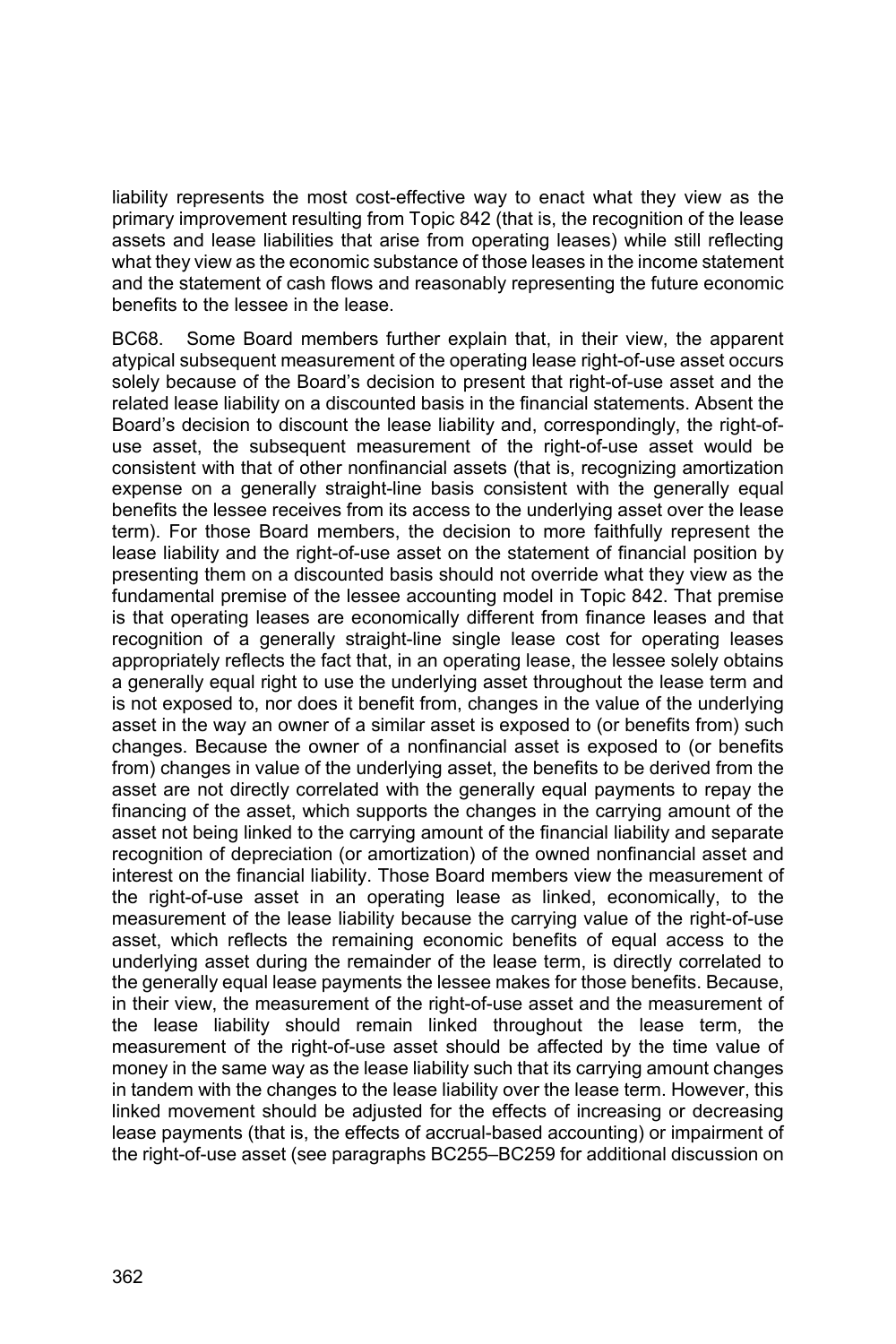impairment of operating lease right-of-use assets). Those Board members believe that the "annuity-type" pattern of change in the carrying amount of the operating lease right-of-use asset between periods is a consequence of an accounting model under which both (a) the carrying amount of the right-of-use asset and the carrying amount of the lease liability are linked throughout the useful life of the right-of-use asset (that is, the lease term), absent impairment, and (b) the most faithful representation of the right-of-use asset and the lease liability in the statement of financial position requires discounting of those items. Those Board members would not support an annuity-type pattern of amortization outside those circumstances.

BC69. Initial and subsequent measurement of right-of-use assets and lease liabilities is further discussed in paragraphs BC187–BC259.

## *Lease Classification Test*

BC70. The lessee accounting model in Topic 842 classifies leases as finance leases or operating leases on the basis of whether the lease is similar economically to the purchase of a nonfinancial asset because the lessee, in effect, obtains control of the underlying asset (in contrast to merely obtaining control over the *use* of the underlying asset) by being able to direct its use and obtain substantially all of its remaining benefits as a result of the lease.

BC71. The Board decided that a lease should be classified as a finance lease when any one of the following five criteria is met. The Board observed that some of the criteria below (for example, the transfer of ownership criterion) may provide a more concrete indication of when the lessee, in effect, obtains the ability to direct the use of, and obtain substantially all the remaining benefits from, the underlying asset as a result of the lease than other criteria (for example, the remaining economic life criterion). However, the Board concluded that the criteria, as outlined and for the reasons below, provide a reasonable, even if not absolute, basis for distinguishing leases that are economically similar to the purchase of a nonfinancial asset (finance leases) from those that are not, acknowledging that economic similarity may be greater or less for some finance leases than others and that use of these classification criteria will achieve the goal of those Board members who wanted the classification test in Topic 842 to yield similar results to the classification test in previous GAAP.

- a. *The lease transfers ownership of the underlying asset to the lessee by the end of the lease term.* A lessee directs the use of an underlying asset during the lease term. A provision that transfers ownership of the underlying asset to the lessee by the end of the lease term means that the lessee has the right to both (1) direct the use of the underlying asset (both during the lease term and subsequently) and (2) obtain substantially all of the remaining benefits of the underlying asset.
- b. *The lease grants the lessee an option to purchase the underlying asset that it is reasonably certain to exercise. Reasonably certain* is a high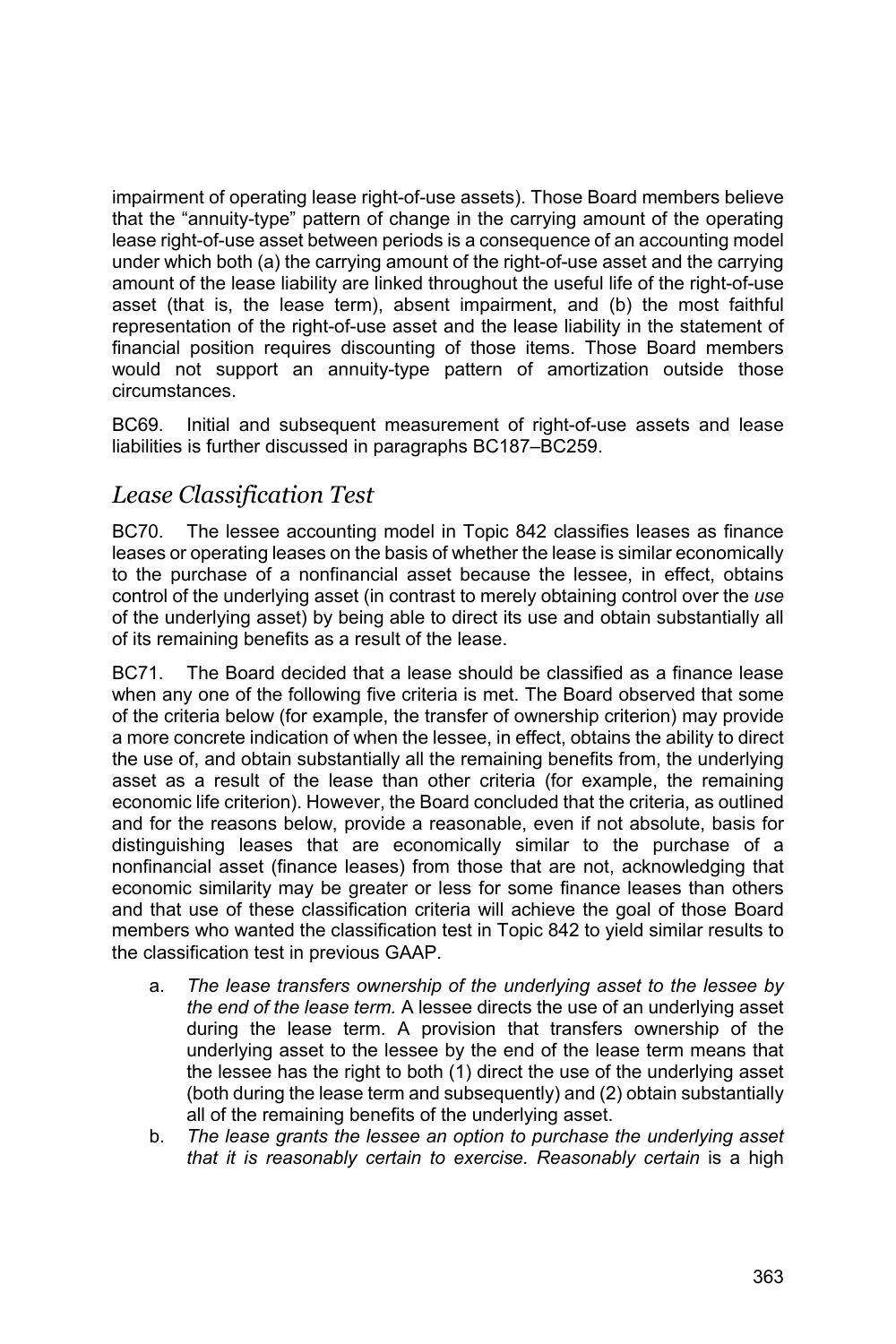threshold, evaluated on the basis of relevant economic factors (see paragraphs BC193–BC197). Such a provision is not substantively different from a provision that automatically transfers ownership of the underlying asset to the lessee.

c. *The lease term is for a major part of the remaining economic life of the underlying asset. However, if the commencement date falls at or near the end of the economic life of the underlying asset, this criterion shall not be used for purposes of classifying the lease.* The Board considered whether this criterion should refer to the lease term being for "substantially all" of the remaining economic life of the underlying asset to align with the notion that for an entity to control an asset, it must have the ability to obtain substantially all the remaining benefits from the asset. The Board rejected the use of "substantially all" as the threshold for this criterion because although the lease term may represent only a major part of the remaining economic life of the underlying asset, equipment assets, in particular, depreciate in a front*-*loaded manner. This means that a lease term that is, for example, 75 percent of an asset's remaining economic life will frequently give the lessee the ability to obtain a disproportionate percentage of the remaining benefits from that asset. This is because new (or newer) equipment, reflecting later technology and in better condition, can be assumed to be more efficient and, hence, yield proportionately more use benefit than older equipment that has been subject to obsolescence and/or the wearing-out process. The Board also decided that an entity should assess whether the lease term is for a major part of the *remaining* economic life of the underlying asset at the commencement date rather than its *total* economic life, because that aligns with the notion that an entity controls an asset when, in part, it has the ability to obtain substantially all of the *remaining* benefits from that asset. Some Board members observed that this criterion may provide the most circumstantial evidence as to whether the lessee obtains the ability to direct the use of, and obtain substantially all the remaining benefits from, the underlying asset of the criteria provided. However, the Board concluded that inclusion of this criterion is important to ensuring that a lease that is expected to consume substantially all of the remaining benefits of an underlying asset is not classified inappropriately solely because all or a significant portion of the lease payments are variable lease payments. The exception to considering this criterion when the lease commences at or near the end of the economic life of the underlying asset is contrary to the lease classification principle because a lessee can direct the use of and obtain substantially all the remaining benefits from a significantly used asset just the same as it can a new or slightly used asset. However, the Board determined that an exception is appropriate because it would be inconsistent to require that a lease covering the last few years of an underlying asset's economic life be recorded as a finance lease by a lessee (or sales-type lease by a lessor) when a similar lease of that asset earlier in its economic life would have been classified as an operating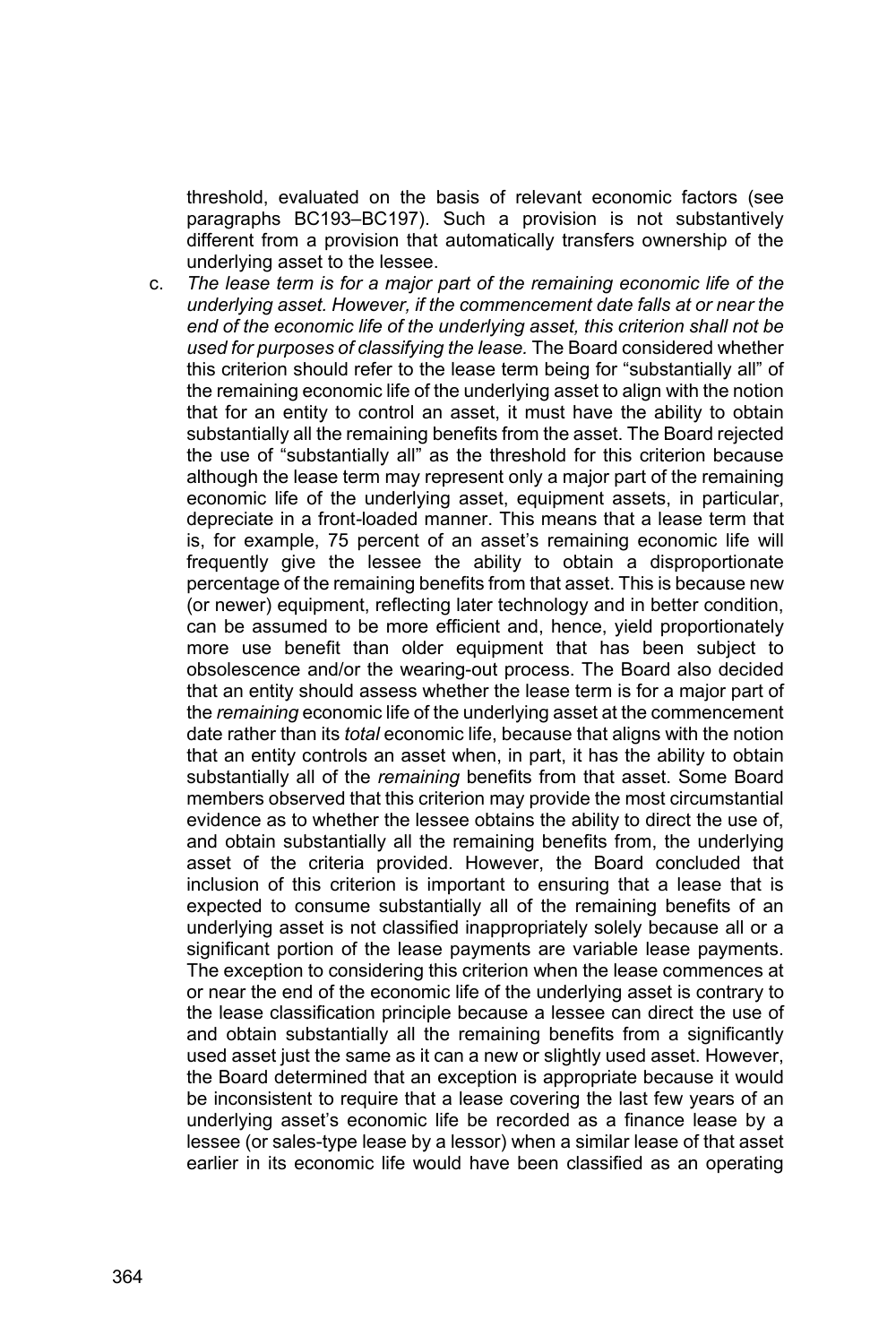lease. The Board concluded that this would not appropriately reflect the economics of those leases.

- d. *The sum of the present value of the lease payments and any residual value guaranteed by the lessee amounts to substantially all of the fair value of the underlying asset.* If the lessee, through its contractually obligated payments, guarantees recovery of substantially all the fair value of (that is, in essence, the lessor's investment in) the underlying asset, the lessee controls substantially all the remaining benefits of the underlying asset. Some stakeholders questioned whether this criterion should take into account those payments that would be made only to satisfy a residual value guarantee. However, when the lessee has guaranteed all or a portion of the lessor's estimated residual value, the lessee controls that portion of the underlying asset that it has guaranteed. Under the terms of the contract, the lessee could either return the asset to the lessor with the required residual value or use and consume the economic benefits in the asset, making a financial payment to the lessor to satisfy the residual value guarantee. Because the lessee controls that decision, it controls the benefits of the asset embodied in that guaranteed residual value. The Board considered whether this criterion should be based on the present value of the expected residual asset because that might be more indicative of whether the lessor had transferred substantially all the remaining benefits and, therefore, control of the underlying asset to the lessee. However, the Board decided that this might be much more subjective and complex for lessees to apply than this criterion because lessees often have much less information or technical knowledge about the underlying asset from which to make this determination. The Board decided that this criterion, which existed in previous GAAP and, therefore, is familiar to lessees (and lessors), is an effective proxy for a residual-value-focused criterion because it effectively measures the opposite.
- e. *The underlying asset is of a specialized nature such that it is expected to have no alternative use to the lessor at the end of the lease term.* In general, it is expected that lessors would lease specialized assets that have no alternative use to them at the end of the lease term only under terms that would transfer substantially all the benefits (and risks) of the asset to the lessee (thus, one of the other criteria for a finance lease also likely will be met). However, even if that is not the case, when an underlying asset has no alternative use to the lessor at the end of the lease term, the lessee consumes all (or substantially all) of the remaining benefits from the underlying asset. Absent significant rework or a change in circumstances during the lease term (for example, the emergence of another potential customer or new use for the underlying asset in its present, specialized form), there are no remaining benefits inherent in the specialized underlying asset that revert to the lessor at the end of the lease term.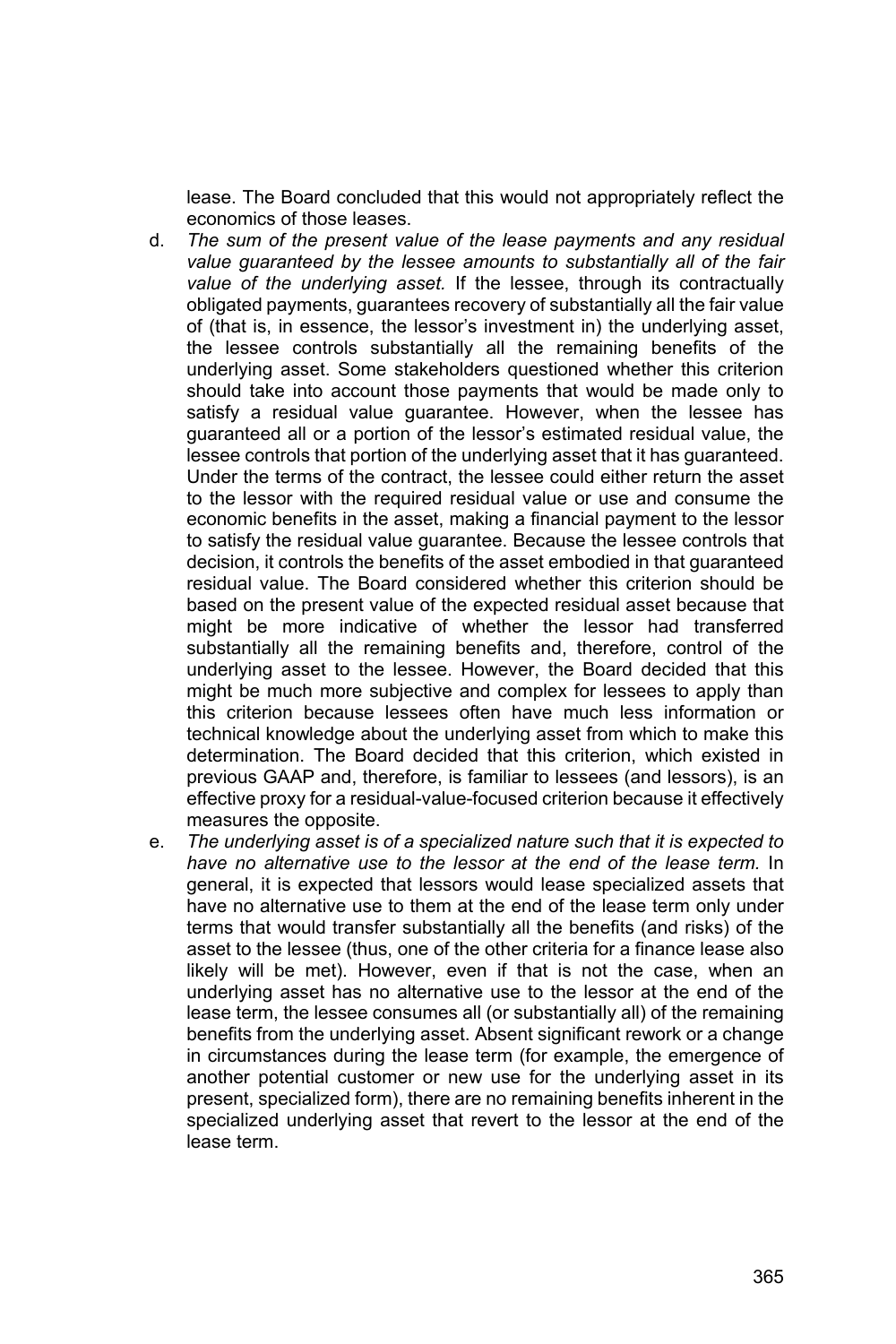BC72. Despite evaluating whether the lease is economically similar to the purchase of a nonfinancial asset from the perspective of control rather than from the perspective of risks and benefits of ownership (as was the basis in previous GAAP), the classification approach in Topic 842 is substantially similar to that in previous GAAP for determining whether a lease is a capital lease or an operating lease and will be applied similarly in most circumstances. The Board concluded that, in the absence of a compelling rationale for any other classification approach, of which many were considered during the course of the leases project, retaining an approach that is substantially similar to that in previous GAAP will reduce the costs and complexity of applying a new leases standard. Paragraphs BC54 and BC55 explain the Board's conclusion in this regard. Board members further observed that, in general, and at least partially because of U.S. tax, regulatory, and legal requirements, an entity's rights and obligations differ for leases that were classified as capital leases in previous GAAP from those that were classified as operating leases. Therefore, reflecting that "line" as the point at which the accounting for a lease should reflect differing economics in Topic 842 is reasonable.

BC73. The lease classification criteria in Topic 842 do not depend on bright-line thresholds as they did in previous GAAP. The Board observed that the bright-line classification thresholds were one of the areas most frequently criticized in previous GAAP. Those criticizing the bright-line thresholds often noted that transactions that were only immaterially different were accounted for very differently. Consequently, the Board decided that it should not mandate bright-line thresholds for the lease classification test in Topic 842. Nevertheless, the Board understands that entities need to ensure the leases guidance is operational in a scalable manner, which often requires the establishment of internal accounting policies and controls. As a result, the Board included implementation guidance in Topic 842 that states that one reasonable application of the lease classification guidance in that Topic is to conclude, consistent with previous GAAP, that 75 percent or greater is a "major part" of the remaining economic life of an underlying asset, a lease term that commences within the last 25 percent of the economic life of the underlying asset is commencing "at or near" the end of the economic life of the underlying asset, and that 90 percent or greater is "substantially all" the fair value of the underlying asset (and that anything less than those amounts is not a major part, at or near the end of the economic life of the underlying asset, or substantially all, respectively). While the Board acknowledges that this largely retains some, but not all, of the "bright lines" in the lease classification test in previous GAAP, it does not mandate those bright lines. The Board also observed that, to some extent, criticism of the previous bright-line thresholds will likely be mitigated solely by the fact that all leases (other than short-term leases for which a lessee elects the recognition and measurement exemption) are required to be recognized on the balance sheet under Topic 842.

BC74. Lastly, the Board decided that lessees should determine lease classification for each separate lease component. That is, an entity assesses lease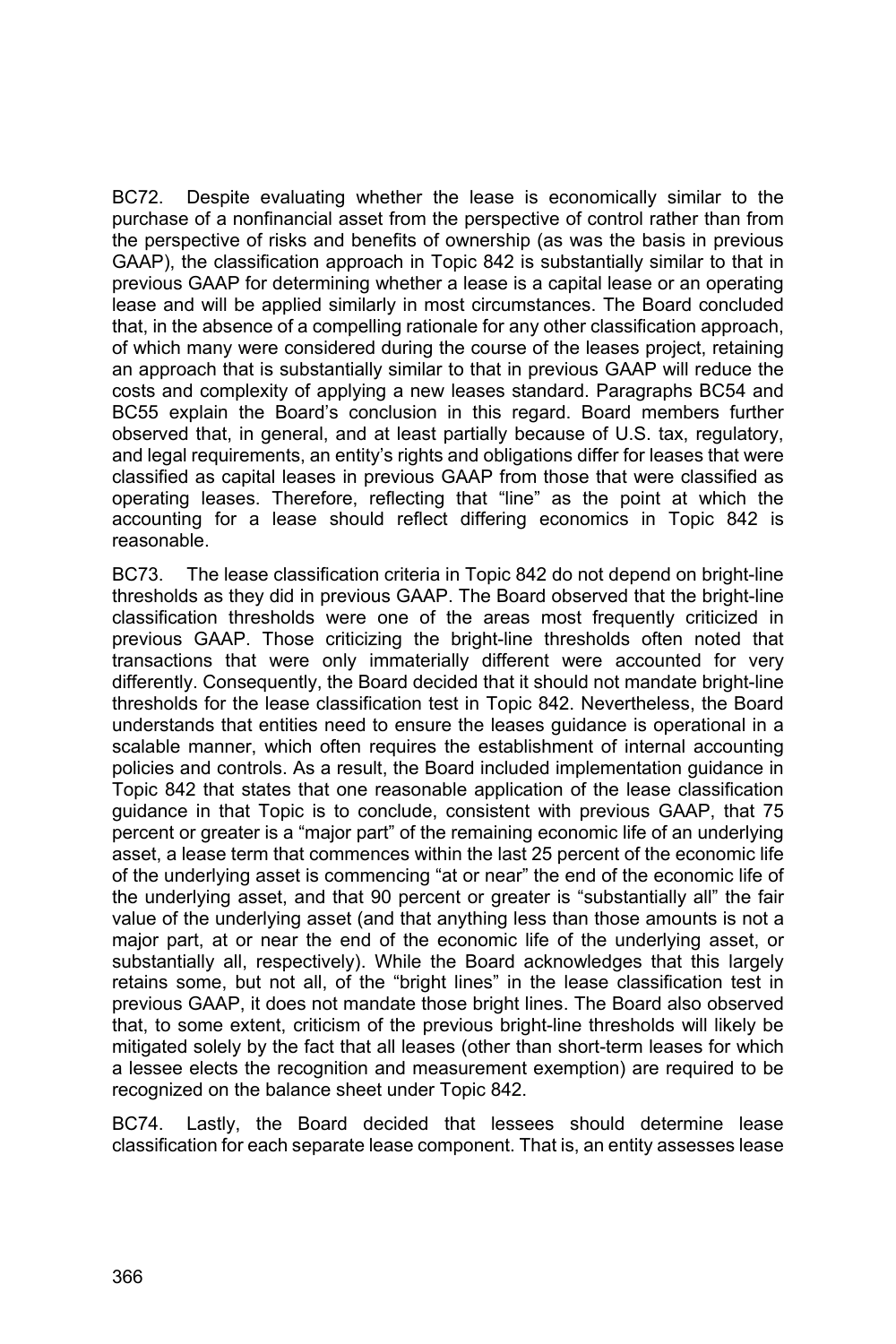classification for the component, not for each lease within the component (for example, Example 13 in Section 842-10-55 [paragraphs 842-10-55-146 through 55-149] states that the entity assesses lease classification for the turbine plant and not for the turbine, the building, and the land individually). The Board decided that determining lease classification for each lease within the separate lease component would be inconsistent with determining that the separate lease component is the proper unit of account at which to apply the leases guidance to then assess lease classification at a different level. Because the Board understands that a single lease component may include multiple underlying assets, the Board has specified that when classifying a single lease component that includes the lease of multiple underlying assets, an entity considers:

- a. The remaining economic life of the predominant asset in the lease component for purposes of applying the classification criterion in paragraph 842-10-25-2(c). The Board noted that assessing the predominant asset in a lease component that includes multiple underlying assets will be straightforward in most cases. That is, the assessment is a qualitative one that requires entities to conclude on what is the most important element of the lease, which should be relatively clear in most cases. The Board also noted that if an entity is unable to identify the predominant asset, it may indicate that there is more than one separate lease component in the contract.
- b. The fair value of the separate lease component for purposes of applying the classification criterion in paragraph 842-10-25-2(d). The Board noted that the fair value of the separate lease component may be different from the sum of the fair values of the underlying assets.

## The Lessor Accounting Model

## *Rights and Obligations Arising from a Lease for the Lessor*

### Lease receivable

BC75. When the lessor makes the underlying asset available for use by the lessee, the lessor has fulfilled its obligation to transfer the right to use that asset to the lessee—the lessee controls the right of use and has a liability to make lease payments (lease liability). Accordingly, the lessor has a lease receivable. The lessor controls that right to payment—for example, it can decide to sell or securitize that right. The right arises from a past event (the lessor's performance at the commencement date of making the underlying asset available for use by the lessee—that is, transferring the right-of-use asset to the lessee) and is expected to result in future economic benefits (typically cash from the lessee) flowing to the lessor.

BC76. Consequently, the Board concluded that the lessor's lease receivable meets the definition of an asset in Concepts Statement 6. Paragraphs BC88–BC90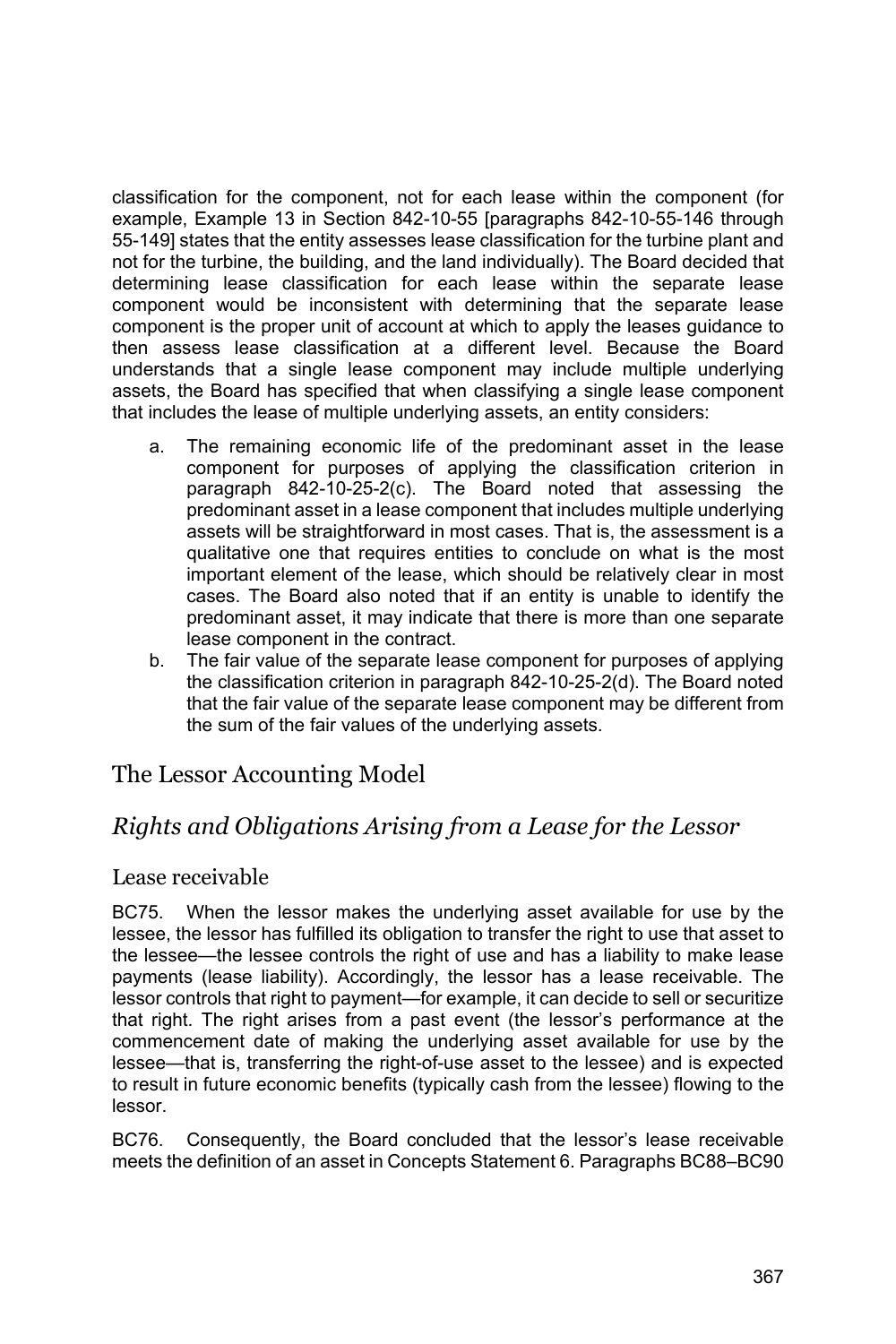explain the Board's rationale for lessors not recognizing the lease receivable that results from an operating lease.

### Rights retained in the underlying asset

BC77. Although the lessor transfers the right to use the underlying asset to the lessee at the commencement date, the lessor has the right to the underlying asset at the end of the lease term (and retains some rights to the underlying asset during the lease term, for example, the lessor retains title to the asset). Consequently, the lessor retains some of the potential economic benefits embedded in the underlying asset.

BC78. The lessor controls the rights it retains in the underlying asset. A lessor can often, for example, sell the underlying asset (with the lease attached) or agree at any time during the initial lease term to sell or re-lease the underlying asset at the end of the lease term. The lessor's rights to the underlying asset arise from a past event—the purchase of the underlying asset or signing of the head lease, if the lessor is a sublessor. Future economic benefits from the lessor's retained rights in the underlying asset are expected to flow to the lessor, assuming that the lease is for anything other than the full economic life of the asset. The lessor would expect to obtain economic benefits either from the sale, re-lease, or use of the underlying asset at the end of the lease term.

BC79. Consequently, the Boards concluded that the lessor's rights retained in the underlying asset meet the definition of an asset in Concepts Statement 6. However, consistent with the Board's decision that a lessor should not recognize separately the lease receivable that results from an operating lease (see paragraphs BC90–BC92), the Board concluded that lessors should not recognize separately their rights retained in underlying assets subject to operating leases. Instead, the lessor should continue to recognize the entire underlying asset.

## *The Lessor Accounting Model*

BC80. Having concluded that the lessor's lease receivable and rights retained in the underlying asset both meet the definition of an asset, the Board considered whether requiring a lessor to both recognize those assets for all leases and derecognize the underlying asset would improve financial reporting to such an extent that the benefits from the improvements would justify the costs associated with such a change.

### Whether to replace (or change) the lessor accounting model in previous GAAP

BC81. Both the 2010 and 2013 Exposure Drafts proposed substantial changes to the lessor accounting model from that in previous GAAP. The Board considered the lessor accounting proposals in and feedback on each of those Exposure Drafts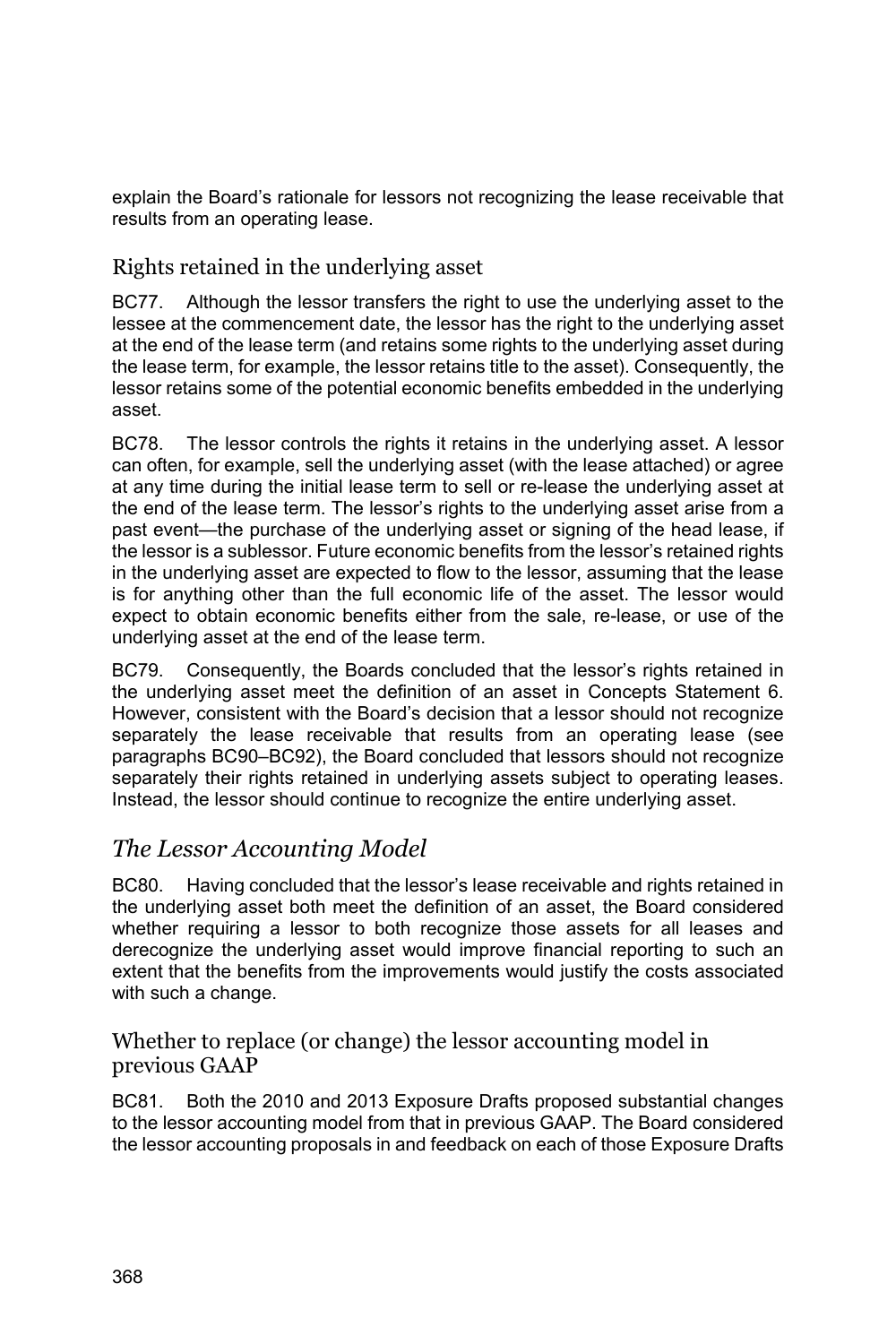in deciding whether to replace (or substantially change) the lessor accounting model in previous GAAP as part of the amendments in this Update.

BC82. In the 2010 Exposure Draft, the Board proposed that a lessor would recognize a lease receivable for all leases. That is consistent with a lessee recognizing a lease liability for all leases.

BC83. If the lessor retained exposure to significant risks or benefits associated with the underlying asset, the Board proposed that the lessor would continue to recognize the underlying asset as its asset, as well as recognize a lease receivable. The lessor also would recognize a liability. This approach was described as the performance obligation approach in the 2010 Exposure Draft. Under this approach, the lease was considered to create an asset, the lease receivable, and a liability (that is, an obligation to permit the lessee to use the underlying asset over the lease term). The asset and the liability created by the lease would be separate from the underlying asset itself. The lessor would retain control of the underlying asset and would continue to recognize it. The lessor would recognize periodic lease income on the performance obligation liability (on the basis of the pattern in which the lessee consumed benefits under the lease, often straight line), periodic interest income on the lease receivable (using the effective interest method), and depreciation on the underlying asset.

BC84. If the lessor did not retain exposure to significant risks or benefits associated with the underlying asset, the Board proposed that the lessor would derecognize the portion of the underlying asset relating to the right-of-use asset transferred to the lessee and recognize a lease receivable. The rights retained in the underlying asset would be reclassified as a residual asset. That approach was described as the derecognition approach in the 2010 Exposure Draft. The lessor would recognize the difference between the initial lease receivable and the cost of the portion of the underlying asset that was derecognized as a gain or loss at lease commencement. After lease commencement, the lessor would recognize interest income each period on the lease receivable.

BC85. There was very little support for the performance obligation approach from respondents to the 2010 Exposure Draft or from participants at outreach meetings. Many viewed the approach as inappropriately inflating a lessor's assets and liabilities. Many questioned how one set of cash flows—the cash flows to be received from the lessee—could relate to both the lease receivable and the underlying asset. Many also questioned how the obligation to permit the lessee to use the asset would meet the definition of a liability. Having delivered the underlying asset to the lessee, the lessor typically would have nothing further to do in relation to the right-of-use asset other than to comply with the terms and conditions of the contract. While for most leases, the lessor must not interfere with the lessee's "quiet enjoyment" of the underlying asset unless the lessee breaches the contract, most respondents did not view complying with the terms and conditions of a contract as an obligation that should give rise to a liability, particularly because there would appear to be no expected outflow of future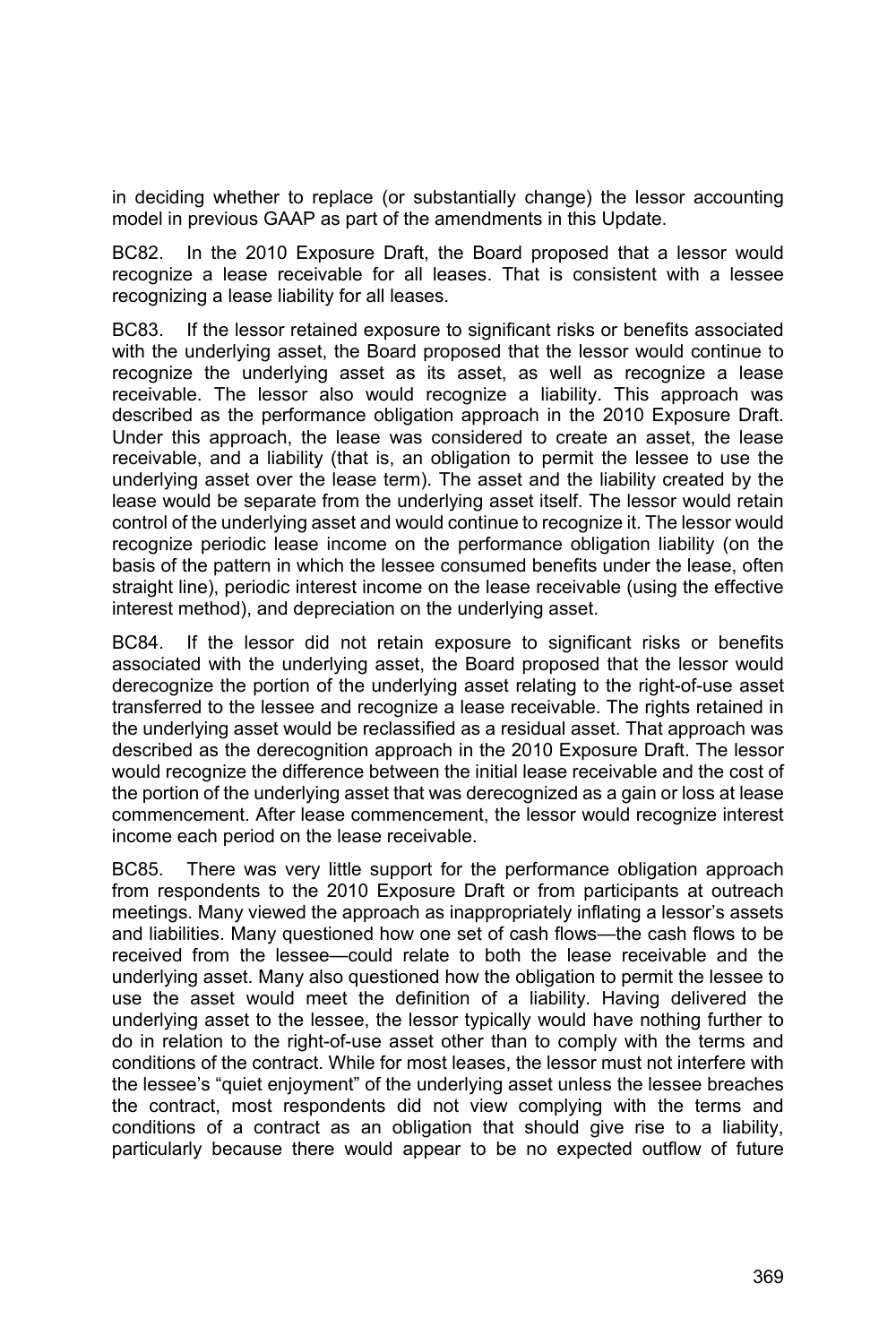economic benefits from the lessor, which is an essential component of the definition of a liability.

BC86. Some stakeholders supported applying the derecognition approach to all leases; they generally agreed that the lessor does not have a liability solely because it must comply with the terms and conditions of the contract and noted that the derecognition approach was the most consistent with the view that the lessor fulfills its obligation to transfer a right-of-use asset at lease commencement. Other stakeholders stated that the existing lessor accounting requirements were not "broken" and questioned whether the benefit of changing lessor accounting would justify the costs associated with that change. Others were concerned about the lack of consistency between the lessee accounting proposals (a single lessee accounting model) and the lessor accounting proposals (a dual lessor accounting model). Many stakeholders suggested that the Board make the lessor proposals consistent with the revenue recognition proposals, the lessee accounting proposals, or, ideally, both.

BC87. On the basis of the feedback on the 2010 Exposure Draft, the Board decided to propose an alternative lessor accounting model in the 2013 Exposure Draft. In accordance with the proposals in the 2013 Exposure Draft, a lessor would determine the appropriate lessor accounting approach using the same classification requirements as those proposed for lessee accounting (that is, based on the same "consumption" principle) in that Exposure Draft. If a lessee was expected to consume more than an insignificant portion of the economic benefits embedded in the underlying asset (a Type A lease), the lessor would account for the transfer of the right-of-use asset to the lessee as the sale of that portion of the underlying asset that the lessee is expected to consume. Accordingly, the lessor would derecognize the underlying asset and recognize a lease receivable and a residual asset, which would be measured on a cost basis. The lessor also would recognize any profit relating to the lease at the commencement date (that is, the portion of the difference between fair value of the underlying asset and its carrying amount attributable to the right-of-use asset granted to the lessee). If the lessee was not expected to consume more than an insignificant portion of the economic benefits embedded in the underlying asset (a Type B lease), the lessor would account for the lease in a manner substantially similar to operating lease accounting in previous GAAP and in Topic 842. Accordingly, the lessor would not recognize a lease receivable and a residual asset and would not derecognize the underlying asset. The lessor would recognize rental income over the lease term, typically on a straight-line basis. The Board decided that any other approach to Type B leases (such as the performance obligation approach in the 2010 Exposure Draft or netting the lease receivable and the performance obligation liability) would not be justified.

BC88. Despite concluding that under the right-of-use model the lessor's performance at lease commencement (that is, making the underlying asset available for the lessee's use) creates an unconditional right to receive lease payments (that is, a lease receivable), the Board decided not to propose the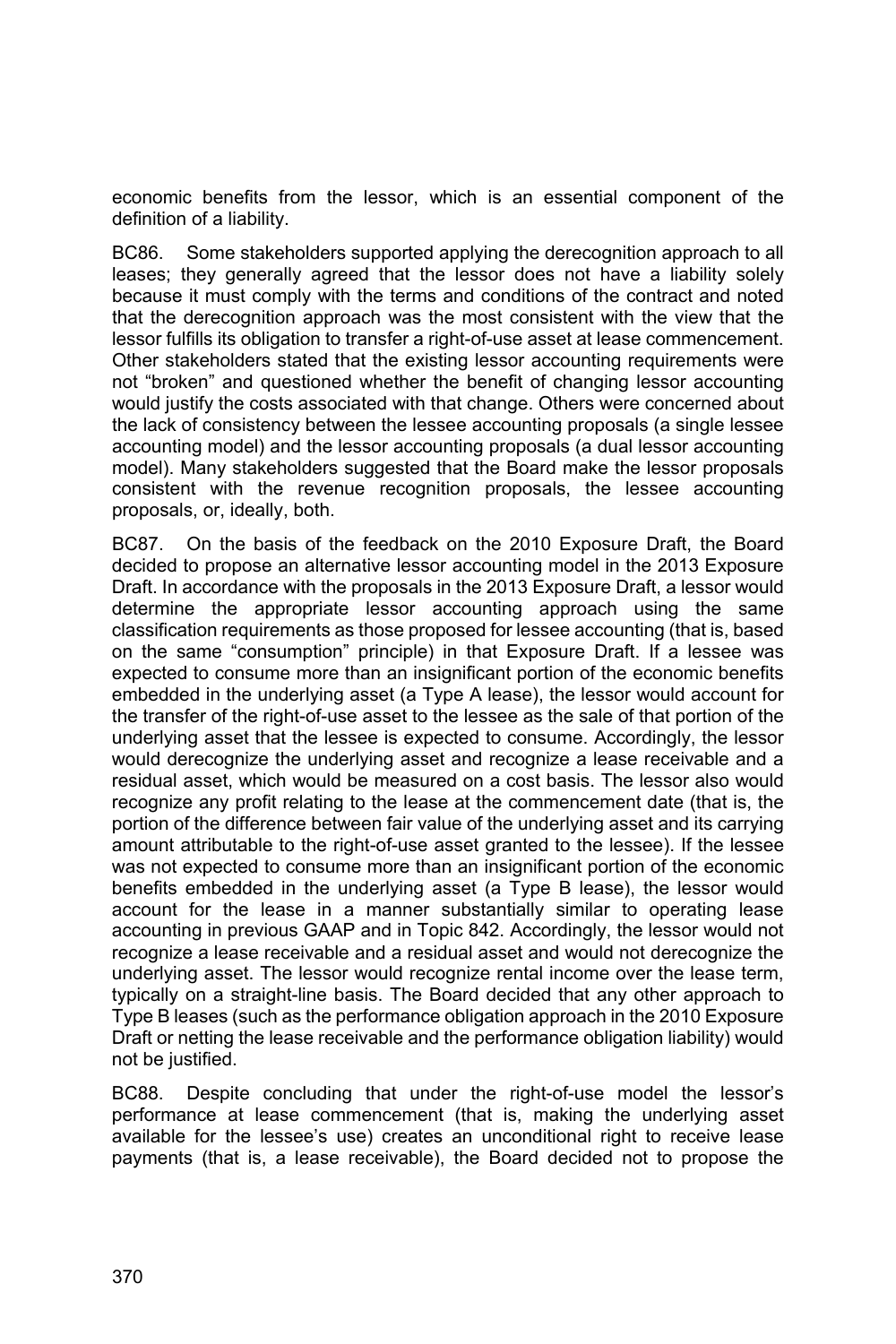recognition of a lease receivable for all leases, thereby rejecting a single lessor accounting model along the lines of the derecognition approach in the 2010 Exposure Draft. Although some stakeholders had suggested applying the derecognition approach to all leases, the Board rejected that approach, mainly for most property leases (that is, leases of land or buildings), for a number of reasons:

- a. When a lessee is not expected to consume a significant portion of the underlying asset (for example, in many property leases), an approach that requires a lessor to continue to recognize the underlying asset and separately recognize rental income would generally provide more useful information to users.
- b. A single model based on the recognition of a lease receivable and derecognition of the underlying asset would not appropriately reflect the business model of many lessors, principally those that lease longer lived assets (such as property).
- c. It would be extremely complicated to apply the approach to leases of portions of a larger asset (that is, when a lessor leases portions of a single asset to multiple parties concurrently, such as one floor of a building).

BC89. While some stakeholders continued to support making changes to lessor accounting, after evaluating the Board's proposals in the 2010 and 2013 Exposure Drafts, a majority of the Board's stakeholders, including both preparers and users, said that lessor accounting should not be fundamentally changed from that in previous GAAP. Many stakeholders communicated that the changes proposed to lessor accounting in either of the Exposure Drafts would be costly to implement, including the need for many lessors to implement new accounting systems and processes. Meanwhile, outreach with financial statement users confirmed that, in contrast with lessees' financial statements, users do not typically adjust lessors' financial statements, which indicates that the lessor accounting model in previous GAAP substantially fulfills users' needs. Many users, and others, said that the proposed model would reduce, rather than improve, the quality of financial reporting.

BC90. On the basis of this and other feedback received on the lessor accounting proposals in the 2010 and 2013 Exposure Drafts, the Board decided that the lessor accounting model in previous GAAP did not need comprehensive improvements and, therefore, changing that model in a significant way would not produce benefits (and would perhaps reduce the usefulness of lessors' financial reporting) significant enough to justify the costs of doing so. In reaching that conclusion, the Board considered whether the lessee and lessor accounting models should result in symmetrical accounting. In Topic 842, the accounting by lessees and lessors is broadly symmetrical in the statements of comprehensive income and cash flows (and also with respect to lease classification), but not so in the statement of financial position. The Board acknowledged that there are good conceptual arguments to support requiring the recognition of a lease receivable for all leases for which the lessee will record a lease liability. This also would necessitate separate asset recognition of the rights retained in the underlying asset by the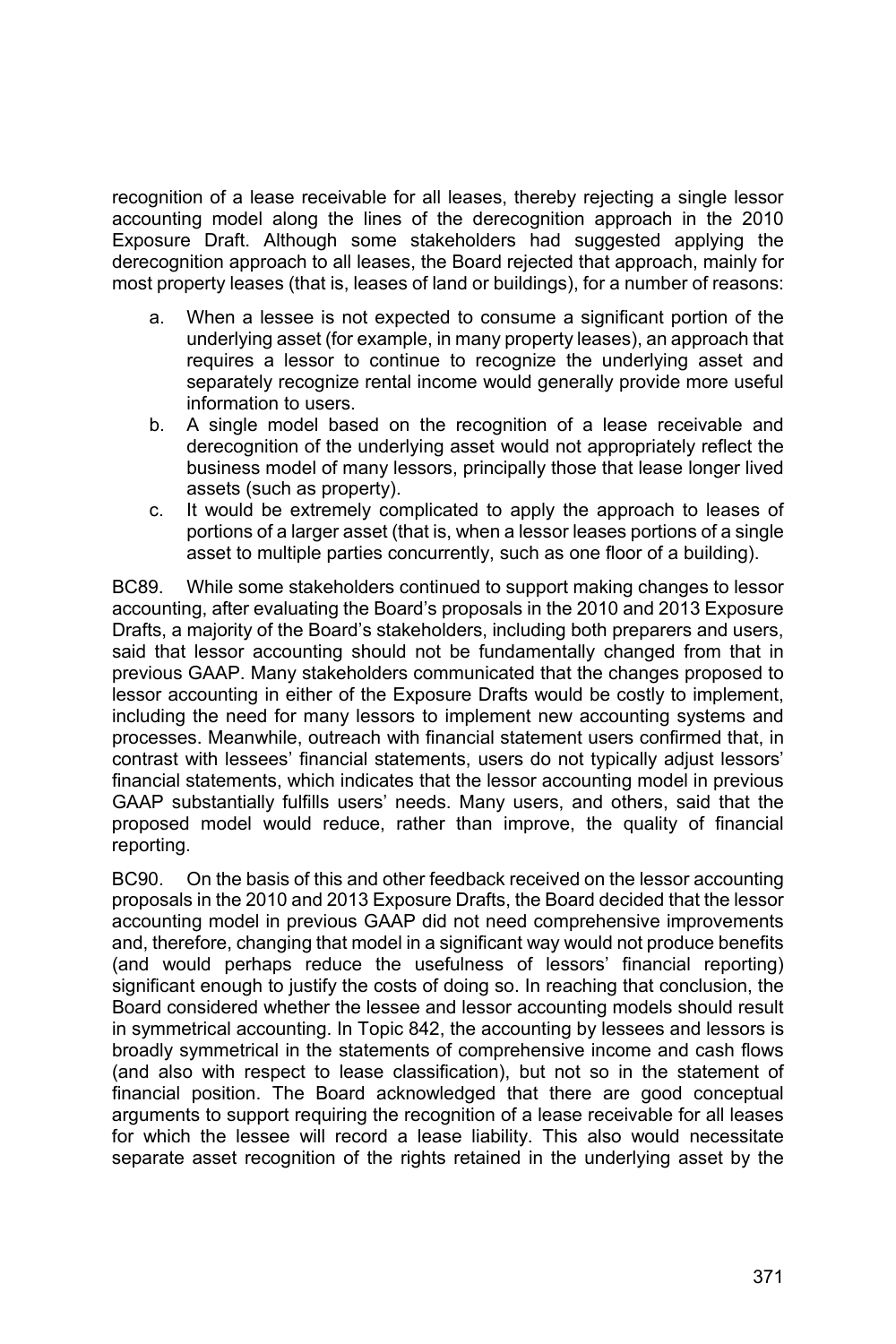lessor (that is, a residual asset). Nonetheless, having considered all of the feedback received throughout the project, including that from financial statement users, the Board concluded that achieving symmetry between the statements of financial position of lessees and lessors was not a paramount objective of Topic 842. Instead, the Board decided lessors should continue to recognize all of the economic benefits inherent to the underlying asset in a single unit of account (that is, as a net investment in the lease for sales-type and direct financing leases or by continuing to recognize the underlying asset for operating leases). The Board's decision not to significantly change the lessor accounting model from previous GAAP in Topic 842 is consistent with the original objectives for the leases project, which initially set out only to improve lessee accounting.

BC91. While the Board decided not to significantly change the lessor accounting model in previous GAAP, the Board concluded that the previous lessor accounting model should not be retained in its entirety in Topic 842. For one, the Board decided that the scope, the definition of a lease, and some other aspects of the new leases guidance should be aligned between lessees and lessors, in particular because of subleasing, but also because the Board acknowledges that some of these areas should remain consistent between lessees and lessors and that doing so would not involve substantial costs for lessors, but that having different guidance applicable to lessees and lessors might involve significant costs for entities engaged in subleasing.

BC92. In addition, the Board decided that some updates were needed to the lessor accounting model as a result of the Board's issuance of the guidance in Accounting Standards Update No. 2014-09, *Revenue from Contracts with Customers (Topic 606)*, which supersedes all other previous GAAP on revenue recognition. The Board decided that some updates to the lessor accounting guidance consistent with provisions in Topic 606 were warranted. First, that is because leasing is, fundamentally, a revenue-generating activity for lessors. Therefore, the Board decided there should be cohesion between the revenue recognition (and related cost) guidance applicable to sellers of tangible goods and the guidance applicable to lessors of those same assets, just as there was in previous GAAP. Second, aligning some aspects of the revenue recognition and the lessor accounting guidance should eliminate opportunities for arbitrage that might otherwise exist (for example, an opportunity to arbitrage the difference between a lessor model in previous GAAP based on the transfer of risks and rewards from a seller's perspective and a new revenue model based on the transfer of control from the customer's perspective or an opportunity to recognize revenue and profit from the sale of an asset to a low-credit-quality customer by structuring the sale as a sales-type lease). And third, Topic 606 supersedes previous GAAP on revenue recognition that formed the basis for some aspects of the previous lessor accounting model (for example, previous guidance on accounting for sales of real estate heavily influenced the guidance in previous GAAP about when a lease of real estate could be classified as a sales-type lease).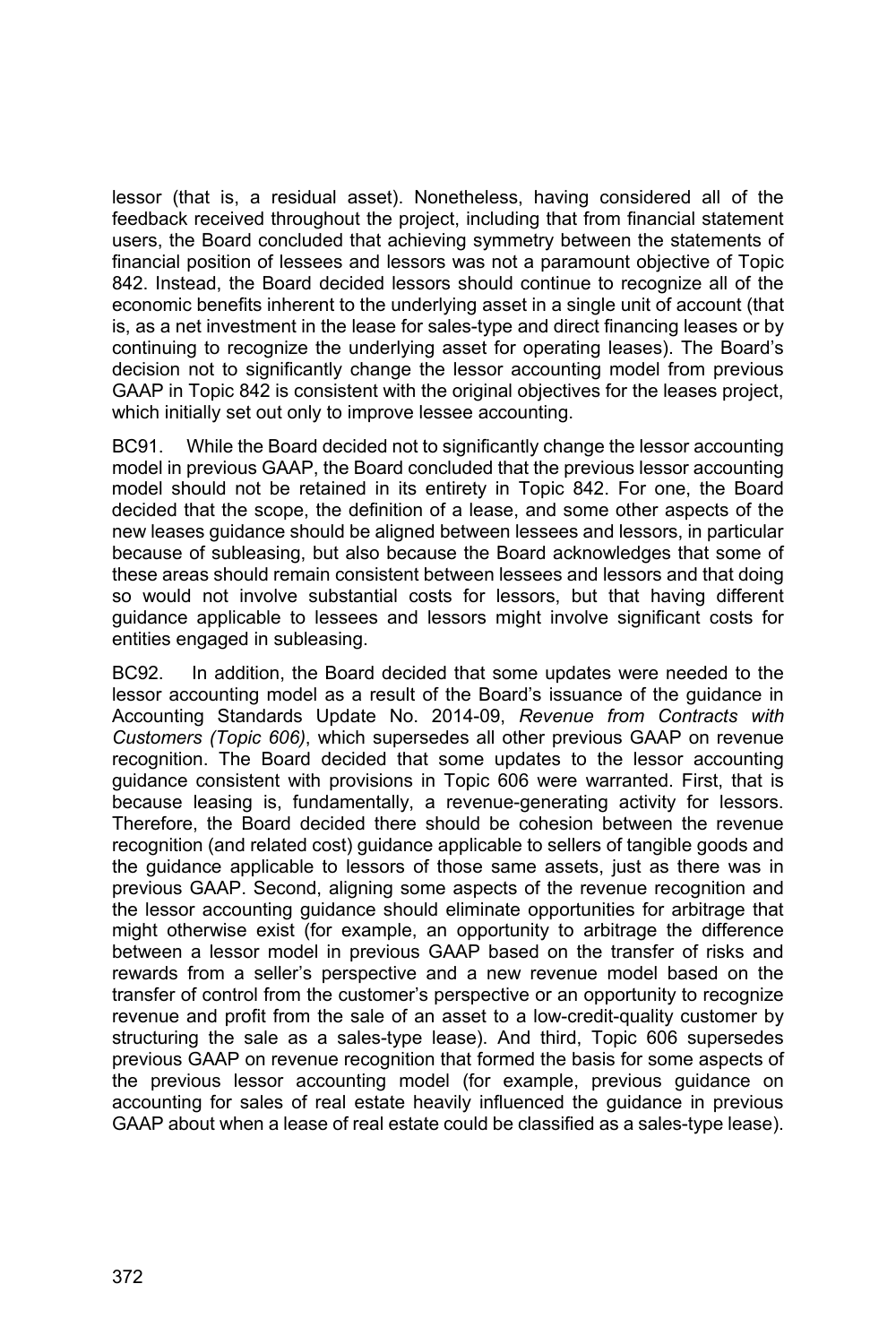The lessor accounting model in Topic 842

BC93. The lessor accounting model in Topic 842, consistent with previous GAAP, distinguishes between sales-type, direct financing, and operating leases. Lease classification for lessors is based on the same lease classification approach as that for lessees. A lease that meets any one of the criteria in paragraph 842-10- 25-2 is a sales-type lease because the lessor, in effect, transfers control of the underlying asset to the lessee. Even though, other than in cases in which either of the first two lease classification criteria in paragraph 842-10-25-2 is met, the lessor has the right to reacquire the underlying asset at the end of the lease term, when any of the final three criteria in paragraph 842-10-25-2 are met, the lessee has the ability to direct the use of and obtain *substantially* all the remaining benefits from the underlying asset. Even though a sales-type lease is not necessarily identical to a sale, the transactions are economically similar (for example, because salestype lessors often use leasing as an alternative means to sell their assets and have no intention of reusing or re-leasing assets leased under a sales-type lease). Therefore, recognizing selling profit at lease commencement is consistent with the principle of a sale in Topics 606 and 610.

BC94. In addition to recognizing selling profit on a sales-type lease, a lessor's accounting for a sales-type lease in accordance with Topic 842 includes derecognizing the underlying asset (which is consistent with the view that the lessor has effectively transferred control of that asset to the lessee) and recognizing a net investment in the lease. The lessor's net investment comprises its lease receivable (that is, the lessor's right to receive lease payments plus any residual value of the underlying asset that is guaranteed by the lessee or any other third party unrelated to the lessor) and the unguaranteed residual value of the underlying asset. These two components of the lessor's net investment must be disclosed separately. The unguaranteed residual value of the underlying asset is that portion of the estimated residual value not guaranteed by the lessee or any other third party unrelated to the lessor.

BC95. The Board decided that when the lessee does not, in effect, obtain the ability to direct the use of, and obtain substantially all the remaining benefits from, the underlying asset as a result of the lease, it would be inconsistent with the principle of a sale in Topics 606 and 610 for the lessor to recognize selling profit or to recognize product or sales revenue on the lease. Therefore, a lease that does not meet any of the criteria in paragraph 842-10-25-2 is either a direct financing lease or an operating lease. A lease is an operating lease unless both of the following criteria are met:

- a. The present value of the sum of all of the following amounts to substantially all of the fair value of the underlying asset:
	- 1. The lease payments
	- 2. Any residual value of the underlying asset guaranteed by the lessee
	- 3. Any residual value of the underlying asset guaranteed by a third party unrelated to the lessor (other than the lessee)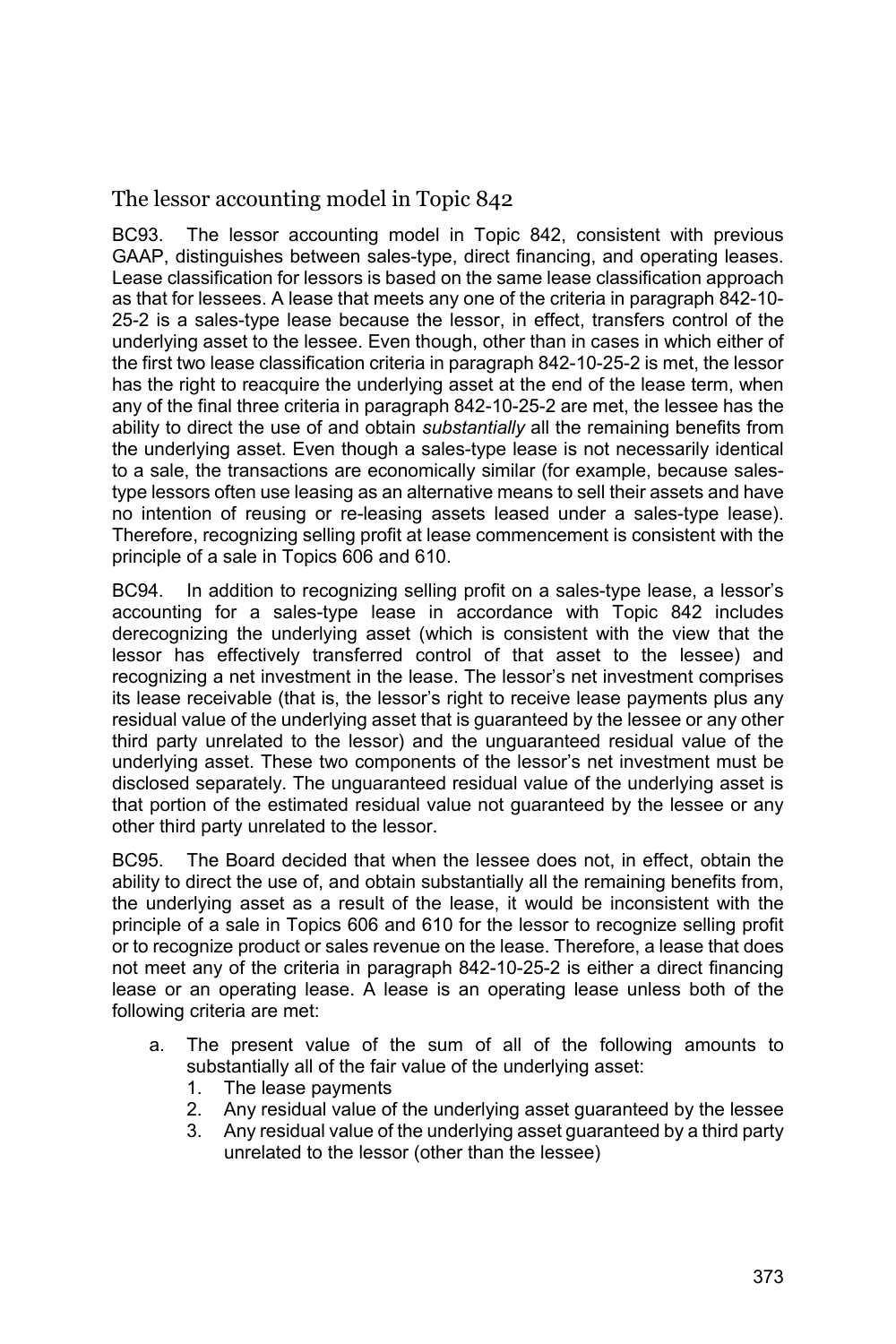b. It is probable that the lessor will collect the lease payments (see paragraphs BC100–BC109 for a discussion of the Board's consideration of collectibility and the lessor accounting model).

BC96. When a lease is not a sales-type lease but meets the criteria to be classified as a direct financing lease, the lease transaction effectively converts the lessor's risk arising from ownership of the underlying asset (that is, asset risk) into credit risk. Consequently, the most faithful representation of a lessor's involvement in a lease that transfers substantially all the risks and rewards incidental to ownership of the underlying asset to one or more third parties is to recognize the lessor's financial net investment in the lease and financial (interest) income on that net investment.

BC97. If a direct financing lease gives rise to selling profit (which the Board understands to be infrequent), a lessor does not recognize the selling profit at lease commencement, reducing the lessor's net investment in the lease. A lessor then recognizes the profit over the lease term in such a manner so as to produce, when combined with the interest income on the remainder of the net investment (that is, the lease receivable and the unguaranteed residual asset), a constant periodic rate of return on the lease. A direct financing lessor recognizes selling profit in this manner over the lease term because that accounting reflects that the lessor generally prices the lease to achieve a reasonable return on its investment in the underlying asset and would not position itself to incur a loss on disposition of the residual asset after the end of the lease. If a direct financing lessor were to defer the selling profit in its entirety until the asset is sold at the end of the lease term, the lessor might frequently recognize a loss on the sale of the residual asset. The Board decided that would not be a faithful representation of the economics for those leases.

BC98. The Board decided that a lessor should recognize any selling loss on a direct financing lease. This is because if the lessor considers other applicable GAAP (such as the impairment guidance in Topic 330, Inventory, or in Topic 360, Property, Plant, and Equipment), that consideration will generally result in the recognition of any loss on the underlying asset on or before lease commencement. For example, the pricing in the lease will likely serve as evidence that the cash flows to be derived from the underlying asset will be less than its carrying amount, resulting in the recognition of an impairment.

BC99. Unlike previous GAAP, the lessor accounting model in Topic 842 does not include any differences in accounting for leases of real estate and leases of other assets other than the requirement to account for the right to use land as a separate lease component unless the accounting effect of doing so will be immaterial (see paragraphs BC145–BC147 for the discussion of separating lease components). Previous GAAP included different lessor requirements for leases of real estate (for example, a lease of real estate could only be a sales-type lease if it transferred title to the real estate to the lessee by the end of the lease term) because the revenue requirements in previous GAAP for the sale of real estate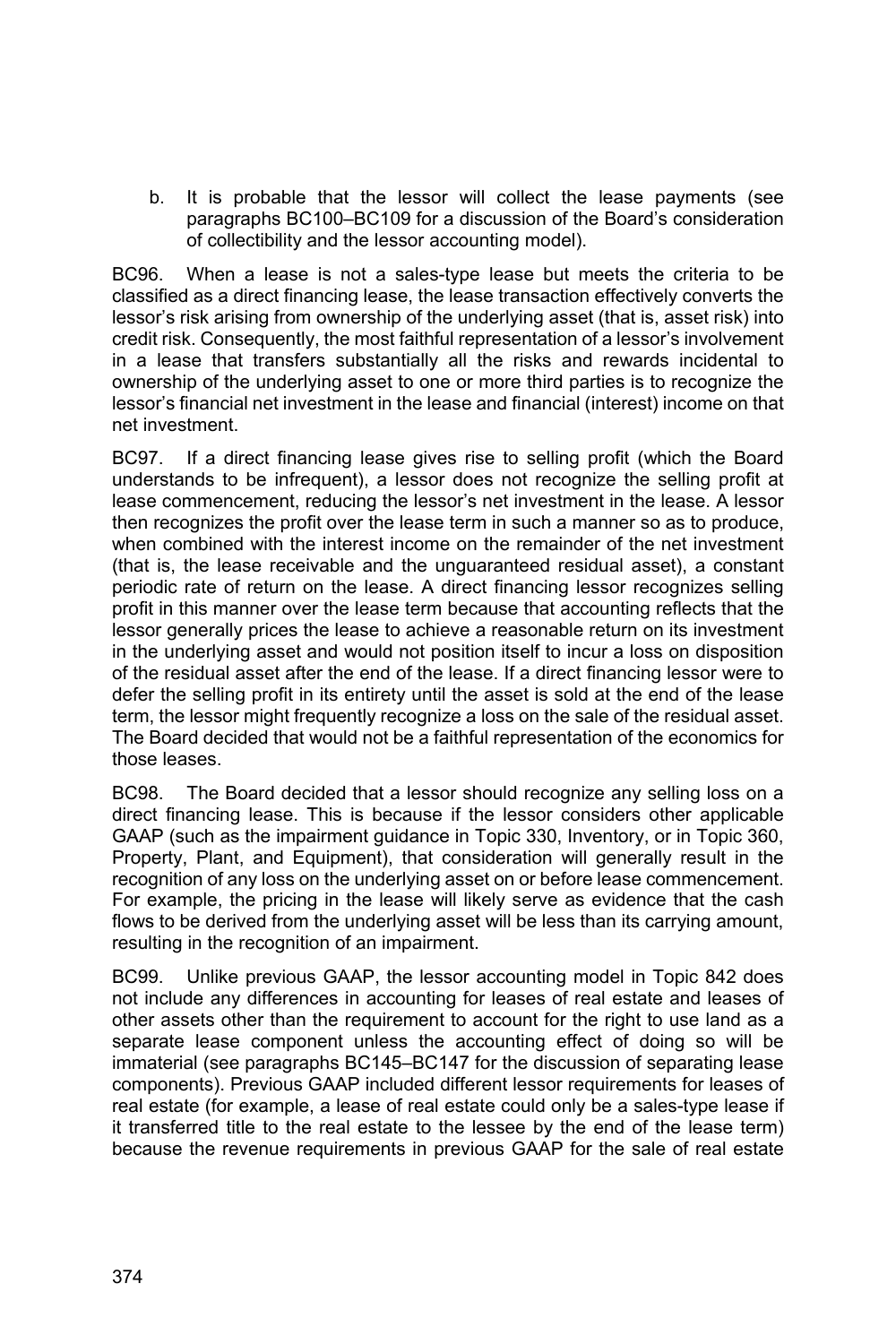differed from the revenue requirements in previous GAAP applicable to the sale of other assets. The creation of Topic 606 eliminated those different revenue accounting requirements; therefore, there is no longer a reason for the accounting for leases of real estate to differ from the accounting for leases of other assets.

#### Collectibility and unreimburseable costs

BC100. The 2013 Exposure Draft did not include any explicit guidance that would require a lessor to assess the collectibility of the lease payments (or other payments not included in the definition of lease payments, such as variable lease payments) to recognize lease revenue. The 2013 Exposure Draft did, however, stipulate that a lessor would recognize impairment losses on lease receivables using the impairment guidance applicable for other financial instruments in Topic 310, Receivables.

BC101. Collectibility of the lease payments was not factored into the lessor accounting model in the 2013 Exposure Draft because:

- a. The tentative decisions in the 2013 Exposure Draft were completely converged with the IASB's tentative decisions, and previous IFRSs (that is, IAS 17) did not include any consideration of collectibility in lessor accounting like previous GAAP did.
- b. The Boards' November 2011 joint revised Exposure Draft, *Revenue Recognition (Topic 605): Revenue from Contracts with Customers* (2011 Exposure Draft), did not include a collectibility threshold. The effects of a customer's credit risk did not affect the timing or the measurement of revenue. Instead, those effects were recognized as bad-debt expense presented in a line-item "adjacent to revenue" (in effect, as "contrarevenue"). It was not until shortly before issuance of the amendments in Update 2014-09 (which codified Topic 606) that the Boards introduced a collectibility threshold.

BC102. As discussed throughout this basis for conclusions, after the issuance of the 2013 Exposure Draft, the Board:

- a. Decided to mostly retain the lessor accounting model in previous GAAP, except to the extent necessary to update the lessor accounting guidance for:
	- 1. Changes to the lessee accounting guidance (that is, to realign those aspects of the leases guidance that the Board decided should be consistent between lessees and lessors)
	- 2. Changes to the revenue recognition guidance in GAAP resulting from the codification of Topic 606 (that is, to realign certain aspects of the lessor accounting guidance with the revenue recognition guidance where such alignment existed in previous GAAP on leases and revenue).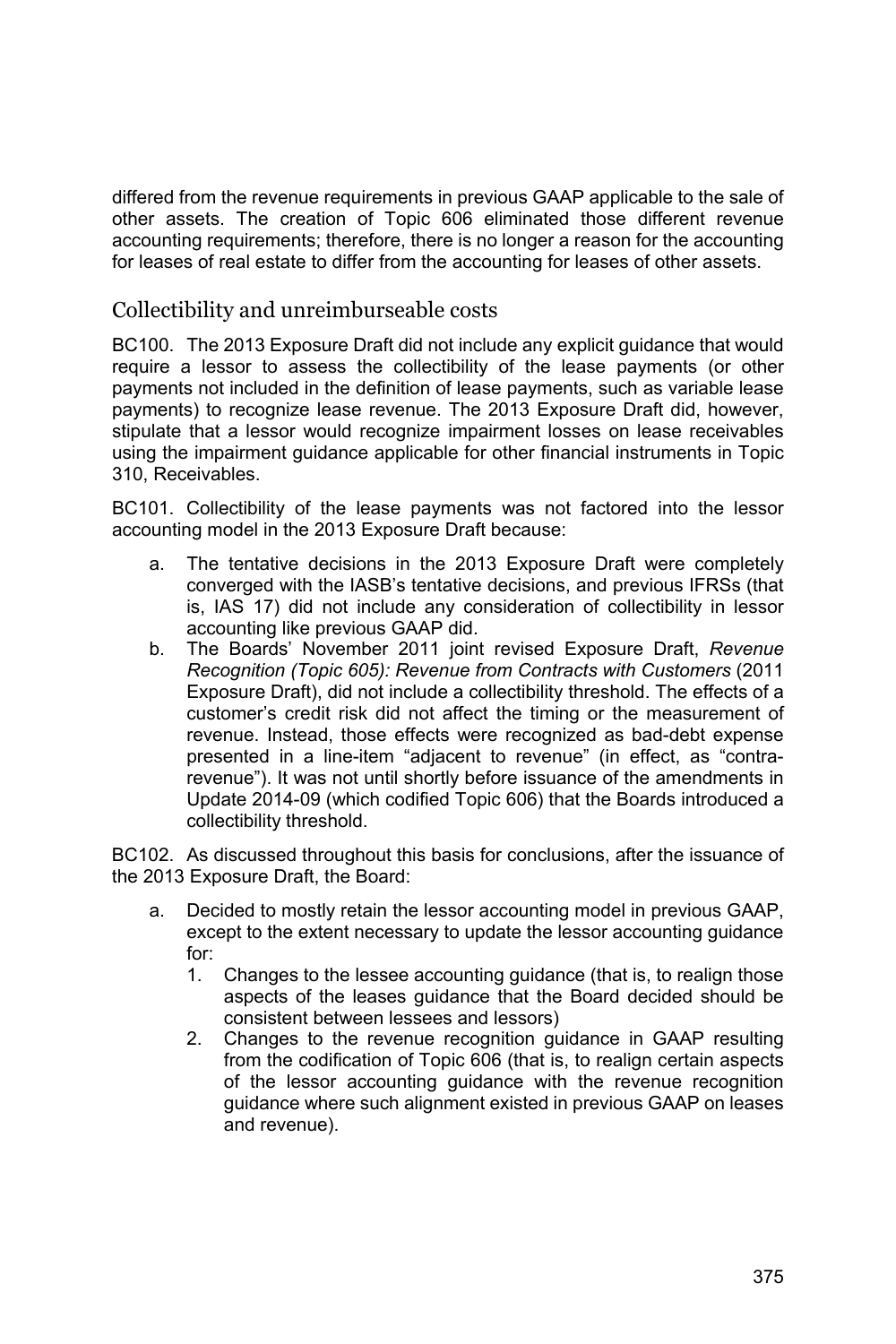b. Incorporated a collectibility threshold into the revenue recognition guidance in Topic 606.

BC103. Therefore, the Board decided that collectibility should be considered by lessors in accounting for their leases. The Board decided that collectibility should affect a lessor's accounting differently depending on whether the lease would otherwise be classified as a sales-type lease, a direct-financing lease, or an operating lease.

BC104. The Board decided that a lessor should classify a lease as a sales-type lease only when the lease is similar to the purchase of a nonfinancial asset by the lessee because the lease, in effect, transfers control of the underlying asset to the lessee. This was, in large part, to ensure that sellers could not structure a sale as a sales-type lease to circumvent the guidance on satisfying performance obligations in Topic 606. Similarly, the Board decided that significant concerns about collectibility should affect the accounting for sales-type leases in the same way they affect the accounting for sales accounted for in accordance with Topic 606. Therefore, the collectibility guidance in Topic 842 applicable to sales-type leases results in generally consistent outcomes with the collectibility guidance in Topic 606, including the guidance about how to account for consideration received from a lessee when collectibility of the lease payments plus any amount necessary to satisfy a residual value guarantee provided by the lessee is not probable.

BC105. Direct financing leases and operating leases are not similar to sales of a nonfinancial asset. Consequently, the Board decided that the collectibility guidance that should apply to direct financing leases and operating leases does not need to align with the collectibility guidance in Topic 606, because leases are outside the scope of Topic 606 and those two types of leases are not similar to a sale. For direct financing and operating leases, the Board decided that the guidance in Topic 842 should be mostly consistent with the collectibility guidance applicable to leases in previous GAAP. Therefore, any lease that is not a salestype lease is classified as an operating lease if collectibility of the lease payments and any amount necessary to satisfy a residual value guarantee (whether provided by the lessee or another third party) is not probable at lease commencement. In addition, cumulative lease income (that is, cumulative lease revenue) is limited for those leases to the lesser of the income that would be recognized in accordance with the operating lease guidance in Subtopic 842-30 and lease payments received. In addition to this guidance generally being consistent with previous GAAP, the Board decided that precluding classification of a lease as a direct financing lease when collectibility of both the lease payments and any amount necessary to satisfy a residual value guarantee is not probable is consistent with the Board's rationale for when a lease should be classified as a direct financing lease (see paragraph BC96). The Board decided that when collectibility of the lease payments and any amount necessary to satisfy a residual value guarantee is not probable, the lessor's conversion of its risk in the underlying asset to credit risk is nonsubstantive. Thus, the lessor should continue to recognize the underlying asset and account for the lease as an operating lease.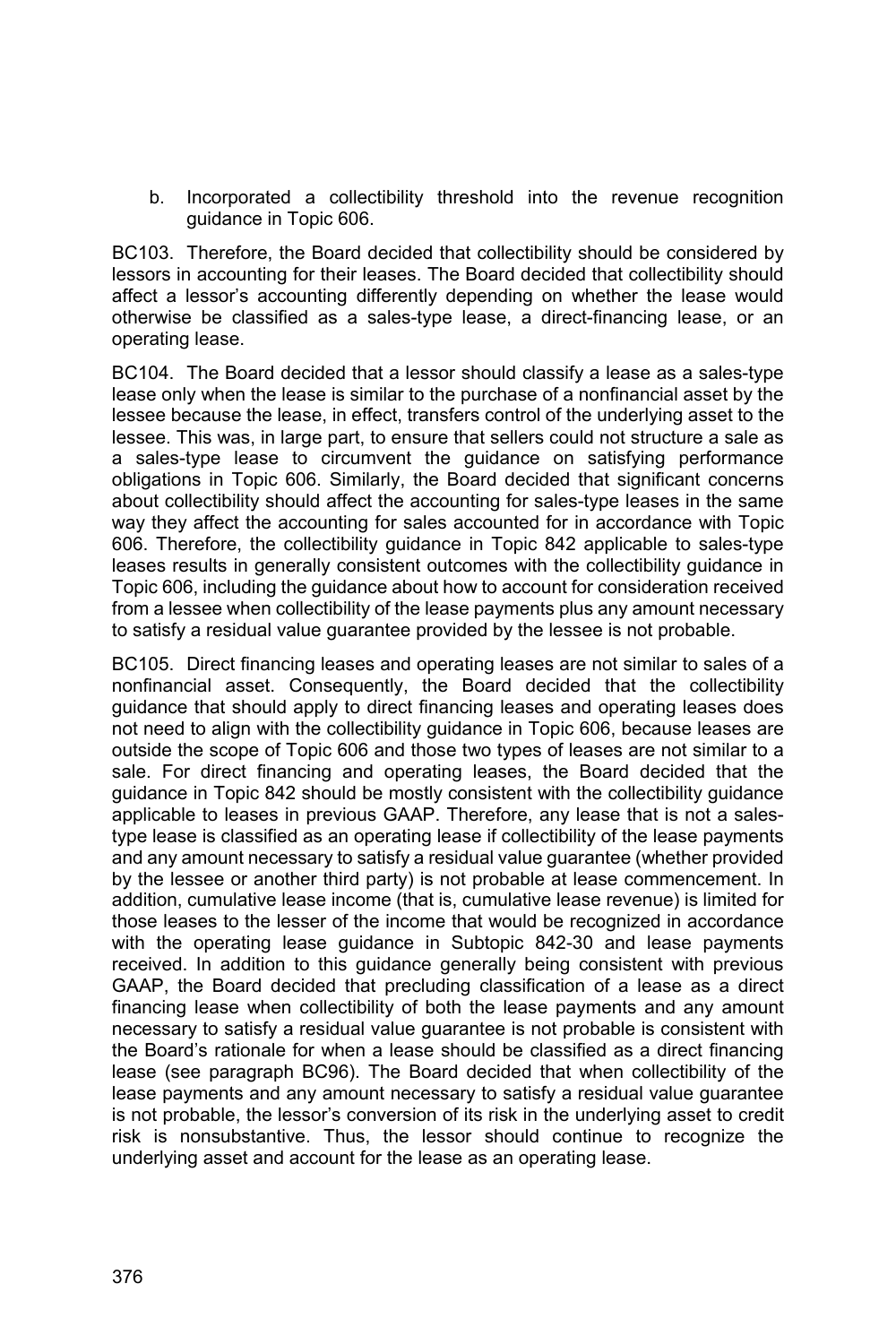BC106. Consistent with the Board's overall decisions on lease classification, a lessor should not reassess lease classification if the assessment of collectibility of the lease payments changes after the commencement date for reasons other than a modification of the contract.

BC107. The Board decided that a lessor should not reassess collectibility for a sales-type lease or a direct financing lease if collectibility of the lease payments and any amount necessary to satisfy a residual value guarantee is deemed probable at lease commencement. In reaching this decision, the Board considered that the lessor's net investment in the lease would be subject to the financial instruments impairment guidance in Topic 310 and, therefore, any deterioration in the credit quality of the lessee should be captured through an impairment of the net investment in the lease.

BC108. Because a lessor does not recognize a net investment in the lease for an operating lease, the Board decided that additional guidance was necessary (included in paragraph 842-30-25-13). Upon a change in the assessment of collectibility, a lessor should recognize any difference between the lease income that would have been recognized in accordance with the recognition guidance in Subtopic 842-30 and the lease payments, including variable lease payments, that have been received from the lessee as an adjustment of the period in which the collectibility assessment changes.

BC109. The lessor accounting model in Topic 842 does not include a requirement that no important uncertainties surround the amount of unreimbursable costs yet to be incurred by the lessor under the lease to account for a lease as a sales-type lease or a direct financing lease. Previous GAAP stated that important uncertainties might include commitments by the lessor to guarantee performance of the underlying asset in a manner more extensive than the typical product warranty or to effectively protect the lessee from obsolescence of the underlying asset. The Board did not carry forward this criterion because it is not relevant to determining whether the lessee, in effect, obtains control of the underlying asset (that is, whether the lessee has the ability to direct the use of and obtain substantially all the remaining benefits from the underlying asset) as a result of the lease. Rather, this criterion was included in previous GAAP because important uncertainties about unreimburseable costs yet to be incurred by the lessor under the lease indicated that the lessor had not transferred substantially all the risks and benefits of asset ownership. Topic 842 does, however, include guidance instructing lessors to consider the warranties implementation guidance in Topic 606 to determine whether a lessor commitment to guarantee performance of the underlying asset in a manner more extensive than the typical product warranty or to effectively protect the lessee from obsolescence of the underlying asset is an additional service to the lessee in addition to the lease (that is, a nonlease component).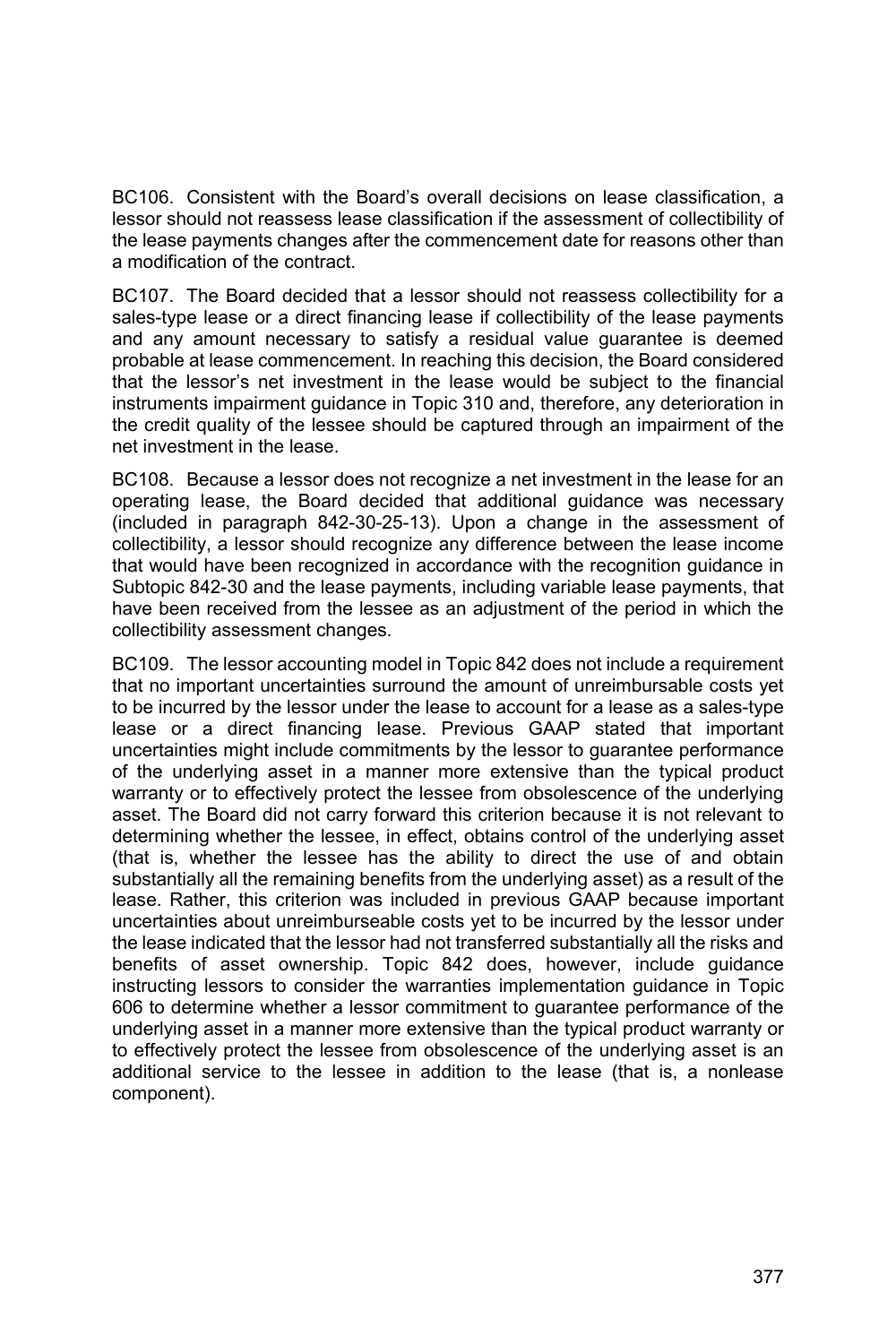## Scope

BC110. The Board decided that, consistent with previous GAAP, only leases of property, plant, and equipment (that is, land and/or depreciable assets) are within the scope of Topic 842. Consequently, none of the items in the list that follows, which is not intended to be an all-inclusive list, are in the scope of Topic 842. In addition to the fact that none of these assets are depreciable assets, the Board observed the following with respect to each:

- a. Leases of intangible assets. The Board acknowledged that there was no conceptual basis for excluding leases of intangible assets from the scope of Topic 842 and that many intangible assets are amortized (rather than depreciated); however, the Board concluded that a separate and comprehensive review of the accounting for intangible assets should be performed before requiring leases of intangible assets to be accounted for within the scope of the leasing guidance.
- b. Leases to explore for or use natural resources, such as minerals, oil, and natural gas. That is because accounting practices for assets relating to exploration and evaluation are diverse and differ from the accounting for other types of assets. Furthermore, the accounting for assets related to the exploration and use of natural resources is specified in Topics 930, Extractive Activities—Mining, and 932, Extractive Activities—Oil and Gas. Leases to explore for or use natural resources also were excluded from previous GAAP. However, the determination of whether certain ancillary items were leases was less important in previous GAAP than in Topic 842 because the operating leases and services were accounted for similarly. Some stakeholders asked whether this scope exception referred solely to the intangible right to explore for these natural resources. The Board observed that this scope exception refers to that as well as to the rights to use the land in which those natural resources are contained. However, leases of equipment used to explore for natural resources (for example, drilling equipment) are not part of this scope exception.
- c. Leases of biological assets (including plants and living animals). The Board wanted to ensure that requirements relating to biological assets are found in a single Topic (Topic 905, Agriculture). Leases of timber are specifically excluded from Topic 842 to be consistent with the scope exclusion that existed in previous GAAP.
- d. Leases of inventory. While the conceptual basis for excluding leases of inventory from the scope of Topic 842 is questionable, the Board observed that few arrangements conveying the right to use inventory would likely meet the definition of a lease. That is because a lessee is unlikely to be able to hold an asset that it leases (and that is owned by another party) for sale in the ordinary course of business or for consumption in the process of production for sale in the ordinary course of business. Consequently, the cost of requiring entities to evaluate whether arrangements conveying the right to use inventory would meet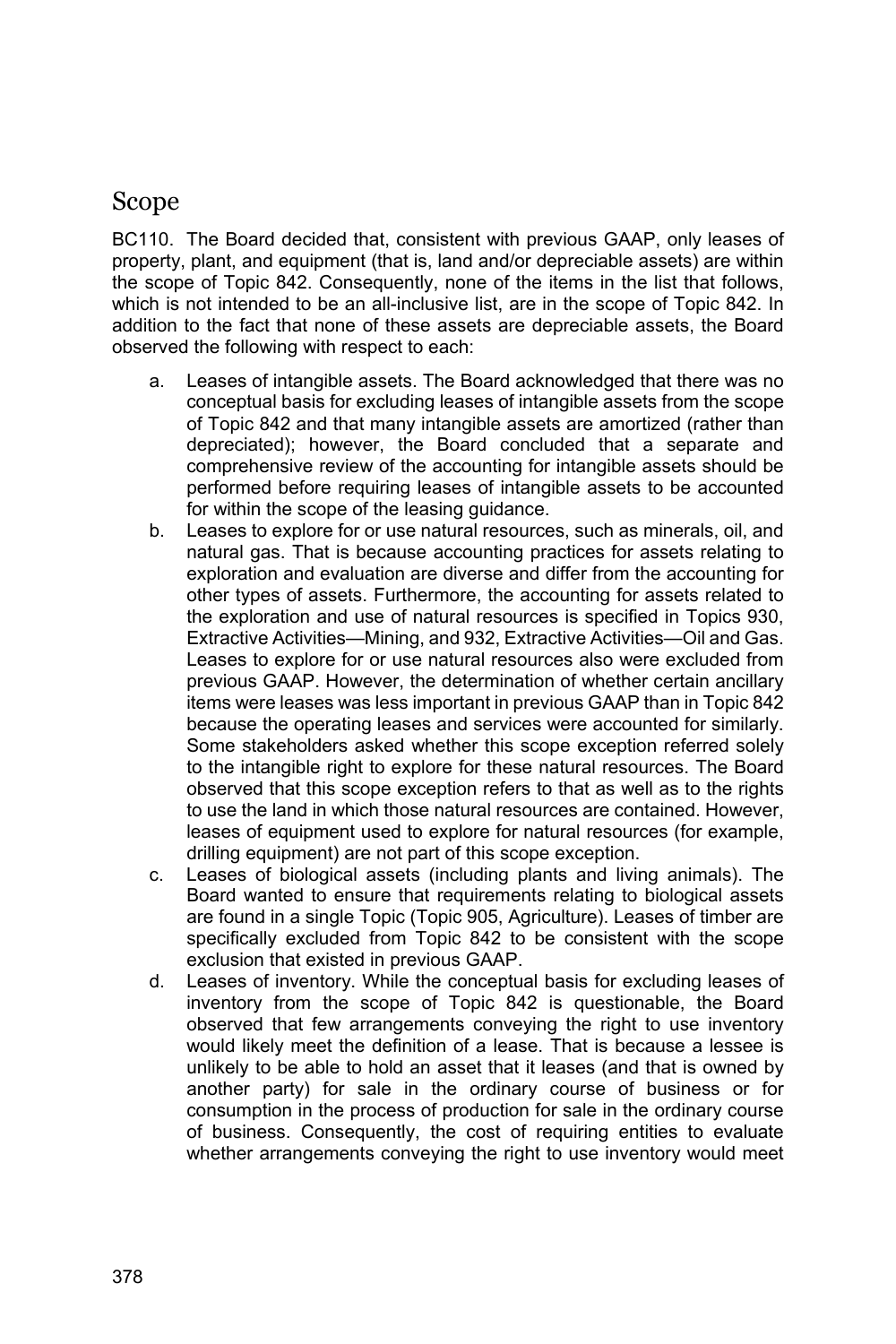the definition of a lease, which would be a change from the scope of the previous leases guidance, would not be justified by the benefits of potentially recognizing those few arrangements that would likely meet the definition of a lease.

e. Leases of assets under construction (construction in process). As in (d) above, the Board observed that there is not necessarily a clear conceptual basis for excluding leases of construction in process from the scope of Topic 842. However, the Board observed that the guidance in Subtopic 842-40 requires a lessee to recognize the construction in process (that is, the underlying asset that is under construction) if it controls that asset during the construction period before the commencement date of the lease (see paragraphs BC398–BC401) and apply the sale and leaseback transaction guidance to the contract. Stakeholders provided feedback that there was likely to be significant overlap between an evaluation of whether the lessee controls the construction in process before the commencement date and an evaluation of whether the lessee controls *the use of* the construction in process before the commencement date. Therefore, the Board excluded leases of construction in process from the scope of Topic 842 primarily for pragmatic reasons including cost-benefit reasons. The cost and complexity of the evaluation that entities would be required to undertake would not yield sufficiently different results in financial reporting to justify the undertaking of those efforts.

#### Noncore Assets

BC111. Assets that are not essential to the operations of an entity are sometimes of less importance to users of financial statements because those assets often are less material to the entity. Accordingly, the benefits to users of recognizing and measuring the assets and liabilities arising from leases of noncore assets might not justify the costs to preparers of doing so. For example, information about assets and liabilities arising from the lease of a delivery van is important to assess the operations of a delivery company, but it may not be important in assessing the operations of a financial institution, which uses the van to deliver stationery to its retail banking locations. Consequently, the Board considered whether to exclude leases of noncore assets from Topic 842.

BC112. Ultimately, the Board decided not to exclude leases of noncore assets from the scope of Topic 842 (or provide an exemption to their recognition and measurement). In reaching this decision, the Board noted the following difficulties with excluding leases of noncore assets from the scope of the proposals:

a. Defining core and noncore would be extremely difficult. For example, would office buildings used by a financial institution be a core asset, and would the conclusion be different if the financial institution has retail banking operations? Would an entity consider some offices or cars to be core assets and others noncore assets? If core assets were defined as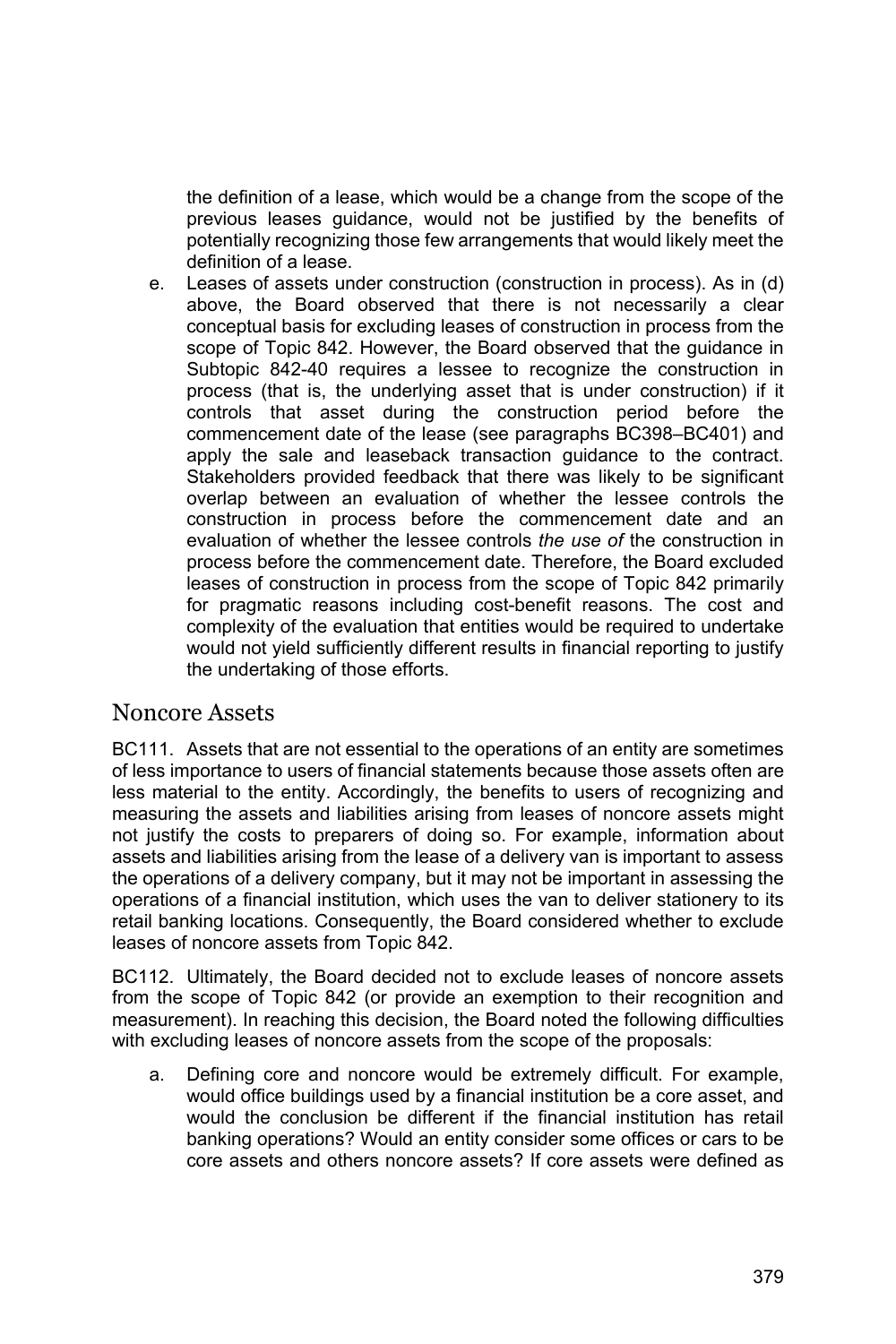those essential or crucial to the operations of an entity, it could be argued that every lease would be a lease of a core asset. Otherwise, why would an entity enter into the lease?

- b. Different entities might interpret the meaning of noncore assets differently, thereby reducing comparability for users of financial statements.
- c. GAAP does not distinguish between core and noncore purchased assets for the purposes of recognition. Because of that, it would be difficult to justify distinguishing a right-of-use asset relating to a core asset from one that relates to a noncore asset.

### Long-Term Leases of Land

BC113. A long-term lease of land is sometimes regarded as being economically similar to the purchase or sale of the land, and, therefore, some suggested that such leases should be excluded from the scope of Topic 842. However, the Board decided to not specifically exclude long-term leases of land from the scope of Topic 842 because:

- a. There is no conceptual basis for differentiating long-term leases of land from other leases. If the contract does not transfer control of the land to the lessee, but gives the lessee the right to control the use of the land throughout the lease term, the contract is a lease and should be accounted for as such.
- b. Inevitably, any definition of a long-term lease of land would be arbitrary.
- c. A very long term lease of land (for example, a 99-year lease or 999-year lease) could be classified as a finance (or sales-type) lease because the present value of the lease payments (plus the present value of any lessee residual value guarantee) could represent substantially all of the fair value of the land. In that case, the accounting applied by the lessee and lessor will be similar to accounting for a purchase or sale of the land.

#### Subleases

BC114. In the Board's view, leases of right-of-use assets (that is, subleases) should be accounted for in the same way as other leases. Accordingly, subleases are within the scope of Topic 842.

BC115. In addition, the Board decided that an entity should account for a head lease and a sublease as two separate contracts unless those contracts meet the contract combinations guidance. Even if entered into at close to the same date, each contract is generally negotiated separately, with the counterparty to the sublease being a different entity from the counterparty to the head lease. Because of this, the obligations that arise from the head lease for the lessee are generally not extinguished by the terms and conditions of the sublease. Therefore, it is appropriate to account for a head lease and sublease separately, and the head lease right-of-use asset is not considered to be held for sale.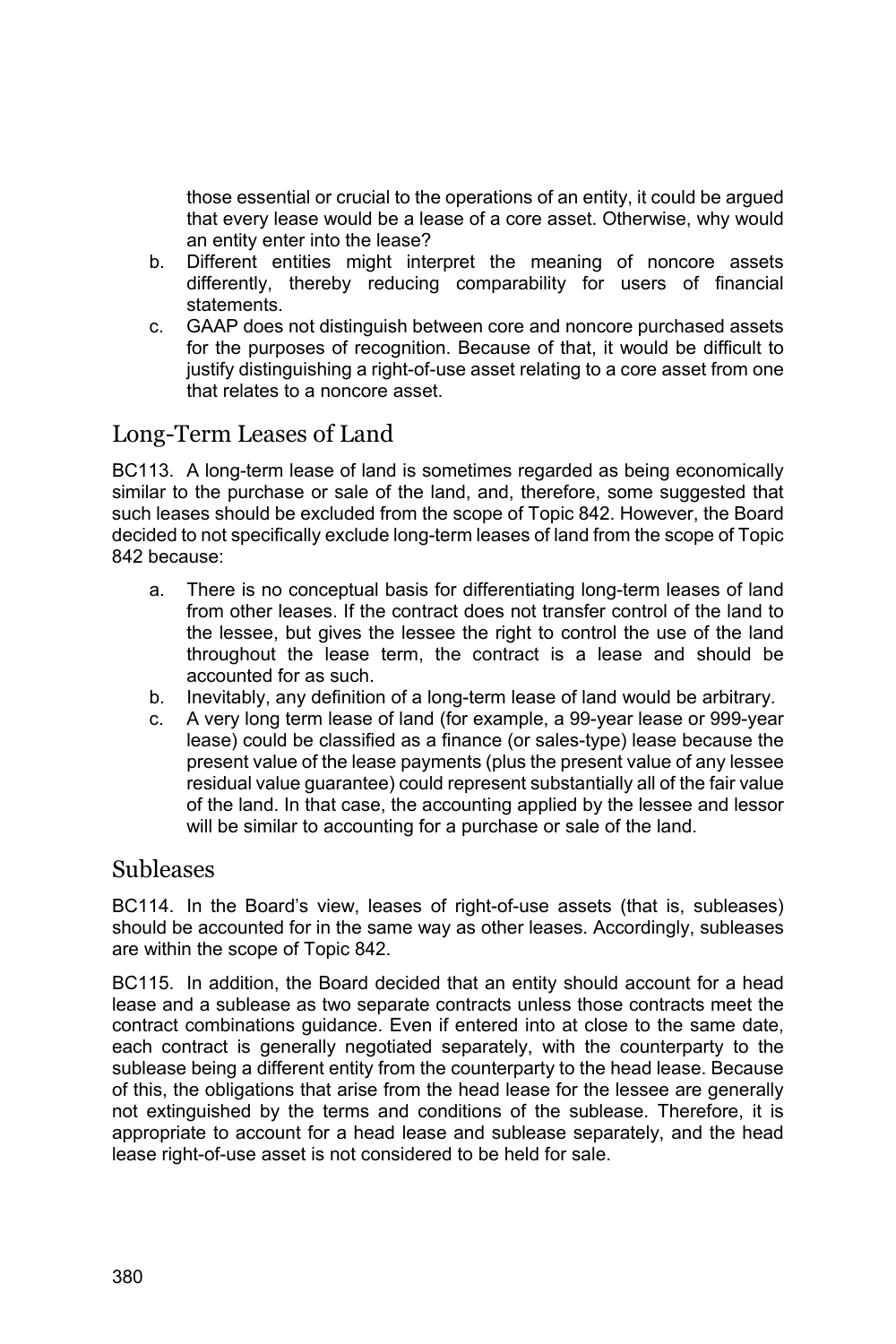BC116. The Board decided that when classifying a sublease, an entity (that is, the intermediate lessor) should evaluate the sublease with reference to the underlying asset rather than the right-of-use asset arising from the head lease. The lessee in a sublease may not know the terms and conditions of the head lease, and, accordingly, referring to the item of property, plant, and equipment that is subject to the lease should be easier to apply than referring to the right-of-use asset arising from the head lease. In addition, the Board noted that it may be difficult to understand and explain why a lessor would account for similar leases differently. That could occur if an entity were required to refer to the right-of-use asset when classifying a sublease. For example, if subleases were classified with reference to the right-of-use asset, a lessor that leases two similar assets on similar terms for five years could account for those leases differently if the lessor owned one of the two assets and leased the other.

### Onerous Contracts

BC117. The Board decided that if a lease is onerous (for example, because the lease payments exceed the expected benefits to be derived from use of the asset for a lessee) between the date of inception and the commencement date, an entity should account for it in accordance with Topic 450, Contingencies. The Board decided not to include any particular exclusion for such onerous contracts in Topic 842 because it could potentially be misleading. The guidance includes a requirement to disclose information about leases before the commencement date if they create significant rights and obligations for the lessee. In addition, the Board noted that an entity should apply the requirements in other Topics in any event, without the need to state it specifically in Topic 842.

### Embedded Derivatives

BC118. The Board considered whether an entity should be required to account for embedded derivatives within a lease separately, as it does in accordance with Topic 815, Derivatives and Hedging. The Board noted that some variable lease payments that depend on an index or a rate could meet the definition of an embedded derivative.

BC119. Topic 842 does not, in and of itself, require variable lease payments that depend on an index or a rate to be measured at fair value. If the Board did not retain the current requirements to account for embedded derivatives separately, unrelated derivative contracts could be bundled with leases to avoid measuring such embedded derivatives at fair value. Consequently, the Board decided to retain, unchanged, the existing GAAP requirement to assess leases for embedded derivatives and, if they exist, to require the embedded derivatives to be separated from the lease and accounted for in accordance with Topic 815.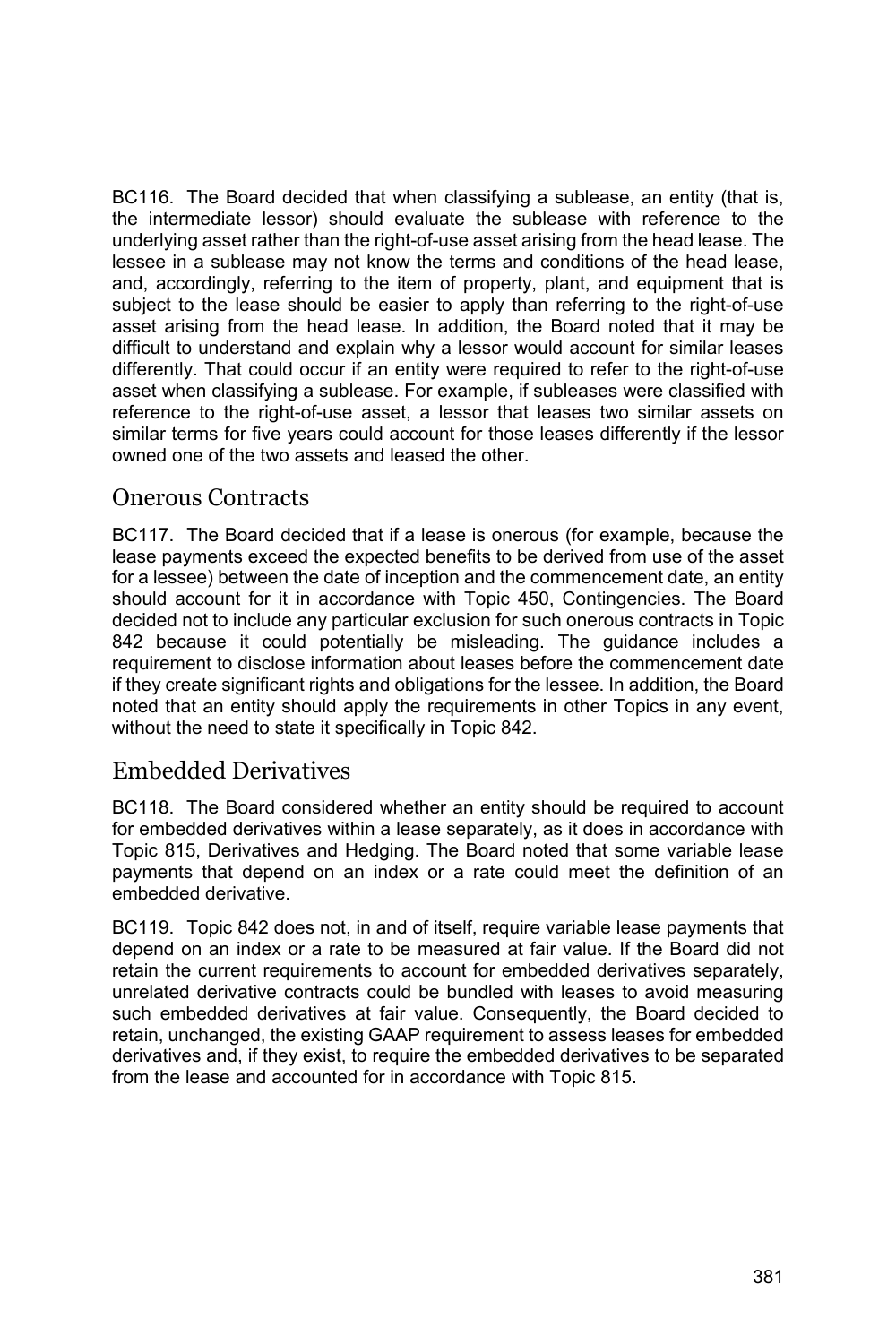# Applying Topic 842 at a Portfolio Level

BC120. Topic 842 specifies the accounting required for an individual lease. Many entities have a large number of leases, and, as a result, some respondents noted practical challenges in applying the model on a lease-by-lease basis. These respondents questioned whether it would always be necessary to apply Topic 842 on a lease-by-lease basis. The Board observed that the way in which an entity applies the model to its leases is not a matter for which the Board should provide specific guidance. Nonetheless, in light of the feedback, the Board decided to explicitly state that lessees and lessors are permitted to apply the leases guidance at a portfolio level. The Board acknowledged that an entity would need to apply judgment in selecting the size and composition of the portfolio in such a way that the entity reasonably expects that the application of the leases model to the portfolio would not differ materially from the application of the leases model to the individual leases in that portfolio. In the discussion, the Board indicated that it did not intend for an entity to quantitatively evaluate each outcome but, instead, that the entity should be able to take a reasonable approach to determine the portfolios that would be appropriate for its types of leases.

BC121. The Board observed that the cost relief offered by applying the leases guidance at a portfolio level need not be limited to simply grouping contracts together. The cost relief also could be particularly high for certain aspects of the leases guidance for which entities need to make judgments and estimates, such as determining the discount rate or determining and reassessing the lease term. For example, rather than establishing a specific discount rate for a single leased asset, an entity might conclude that it can establish a single discount rate applied to all leases in a portfolio because using that discount rate would not result in a materially different answer than using a discount rate determined for each individual lease. The implementation guidance in Subtopic 842-20 includes an example of one way a lessee might apply a portfolio approach in determining the discount rate for its leases.

## Utilizing Recognition (Capitalization) Thresholds

BC122. The Board observed that, in addition to accounting for some leases at a portfolio level, entities will likely be able to adopt reasonable capitalization thresholds below which lease assets and lease liabilities are not recognized, which should reduce the costs of applying the guidance. An entity's practice in this regard may be consistent with many entities' accounting policies in other areas of GAAP (for example, in capitalizing purchases of property, plant, and equipment).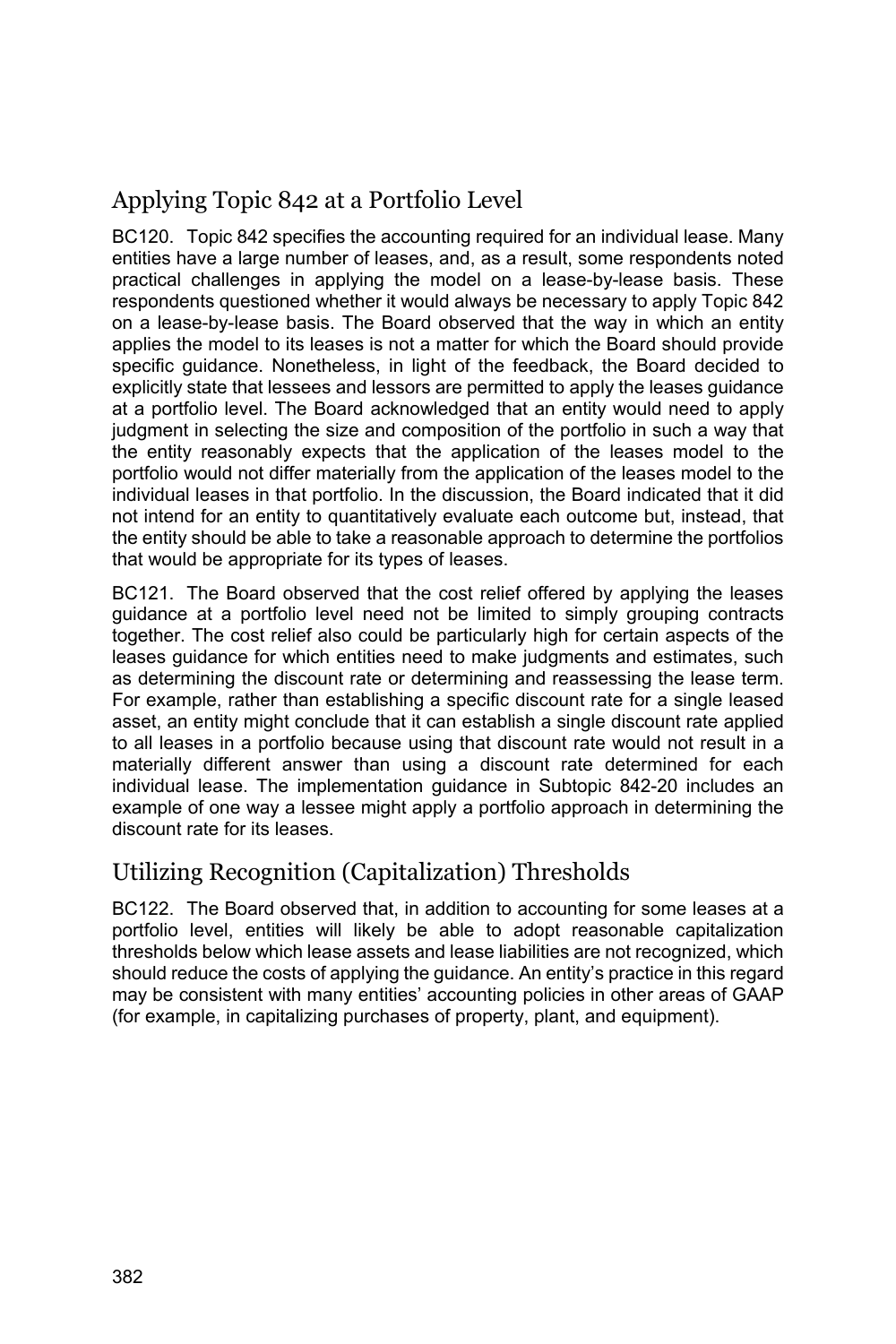# Identifying a Lease

### Definition of a Lease

BC123. Topic 842 defines a lease on the basis of whether a customer controls the use of identified property, plant, or equipment (that is, an identified asset) for a period of time, which may be described in terms of the amount of use of the identified asset (for example, the number of production units that an item of equipment will be used to produce). If the customer controls the use of an identified asset for a period of time, then the contract contains a lease. That will be the case if the customer can make the important decisions about the use of the asset in a similar way to that in which it makes decisions about owned assets that it uses. In such cases, the customer (the lessee) has obtained the right to use an asset (the right-of-use asset) that it should recognize on its balance sheet (subject to the recognition and measurement exemption for short-term leases). In contrast, in a service contract, the supplier controls the use of any assets used to deliver the service.

BC124. The 2010 Exposure Draft essentially retained the definition of a lease and the accompanying requirements in previous GAAP. Many respondents expressed concerns about the population of contracts that would be captured by the proposed requirements (and in particular that some contracts that they viewed as service contracts would be captured). Respondents also identified practice issues in previous GAAP, such as determining when the price that the customer will pay for the output from the asset is contractually fixed per unit of output or equal to the current market price per unit of output, and questioned why the control criteria used in previous GAAP to define a lease were different from the control proposals that were then being developed within the context of revenue recognition and the control principle in Topic 810 on consolidation.

BC125. Accordingly, in the 2013 Exposure Draft, the Board proposed changes to the guidance on the definition of a lease to address those concerns. The 2013 Exposure Draft proposed using a control principle as the means of distinguishing between a service and a lease and to align the principle with that used in other Topics. Respondents generally supported those changes. However, many respondents stressed the increased importance of the definition of a lease, noting that the assessment of whether a contract contains a lease would generally determine whether a customer would recognize lease assets and lease liabilities. Those respondents said that the Board had not provided adequate guidance to support consistent application of the proposed definition to more complicated scenarios.

BC126. Accordingly, Topic 842 generally retains the approach to the definition of a lease that was proposed in the 2013 Exposure Draft, but makes a number of changes to clarify the Board's intentions and reduce the risk of inconsistent application.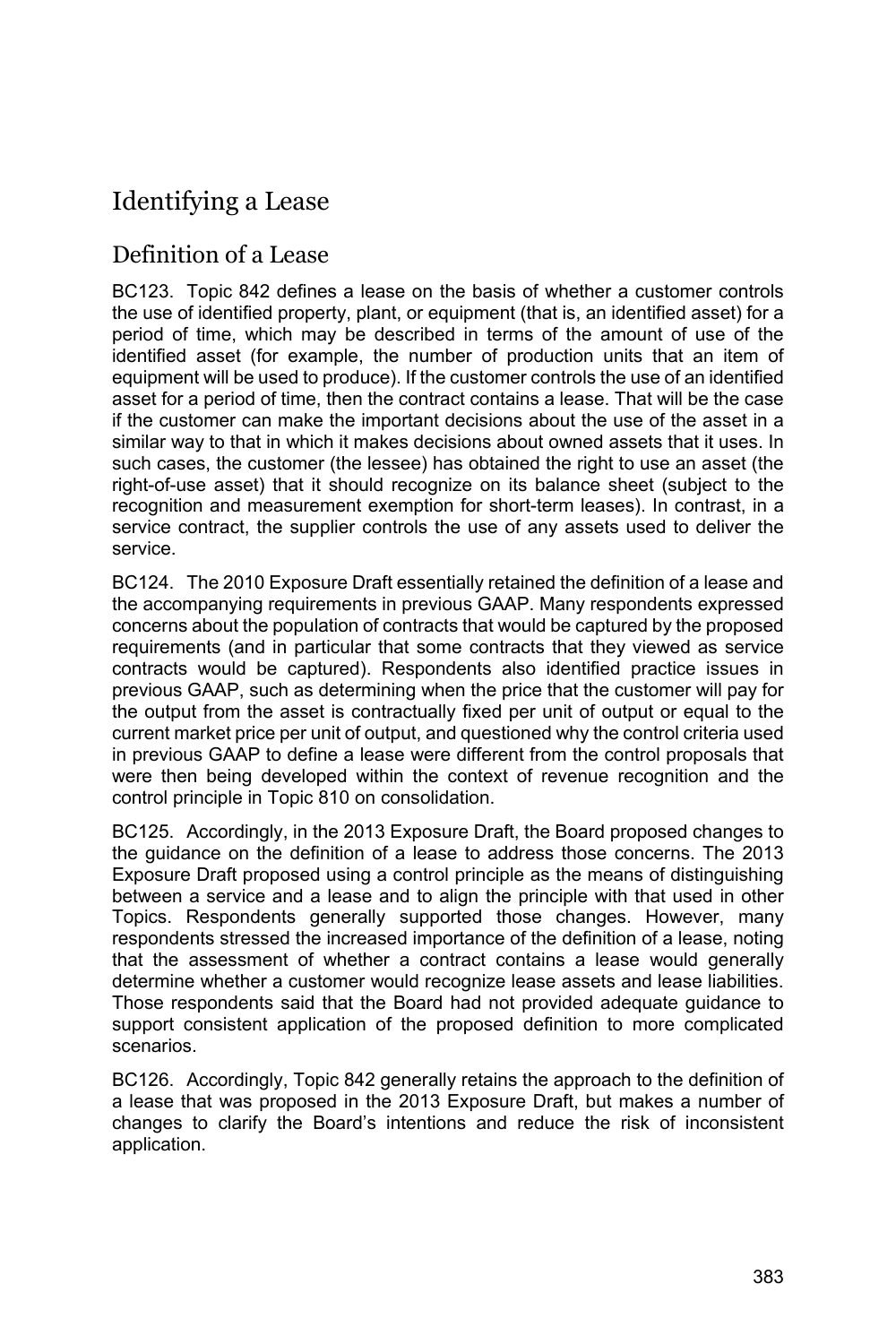BC127. The Board noted that, in most cases, the assessment of whether a contract contains a lease should be straightforward. A contract either will fail to meet the definition of a lease by failing to meet many of the requirements or will clearly meet the requirements to be a lease without requiring a significant amount of judgment. However, the Board added guidance to make it easier for entities to make the lease assessment for more complicated scenarios.

## *Identified Asset*

BC128. The first requirement for a contract to meet the definition of a lease in Topic 842 is that a customer should control the use of identified property, plant, and equipment (an identified asset). The requirement that there be an identified asset is substantially the same as the requirement in previous GAAP that a lease depends on the use of a specified asset. It is important to know what the asset is to assess whether the customer has the right to control the use of that asset and, for example, to determine which asset to derecognize for lessors with sales-type or direct financing leases. Nonetheless, when assessing whether there is an identified asset, an entity does not need to be able to identify the particular asset that will be used to fulfill the contract to conclude that there is an identified asset. Instead, the entity simply needs to know whether an asset is needed to fulfill the contract from commencement. If that is the case, an asset is implicitly specified. Topic 842 clarifies that if a supplier has a substantive right to substitute the asset throughout the period of use, there is not an identified asset and the contract does not contain a lease. That is because the supplier (and not the customer) controls the use of the asset if it can substitute that asset throughout the period of use, thereby deciding for what purpose the asset is used.

BC129. The Board has included guidance to help determine the circumstances in which substitution rights are substantive. This guidance focuses on whether the supplier has the practical ability to substitute the asset and would benefit economically from doing so. The Board's intention in including this guidance is to differentiate between the following:

- a. Substitution rights that result in there being no identified asset because the supplier, rather than the customer, controls the use of an asset
- b. Substitution rights that do not change the substance or character of the contract because it is either not practically or economically feasible for the supplier to exercise those rights or not likely the supplier will be able to exercise those rights.

BC130. If a substitution clause is not substantive because it does not change the substance of the contract, that substitution clause should not affect an entity's assessment of whether a contract contains a lease. The Board noted that, in many cases, it will be clear that the supplier will not benefit from the exercise of a substitution right because of the costs associated with substituting an asset.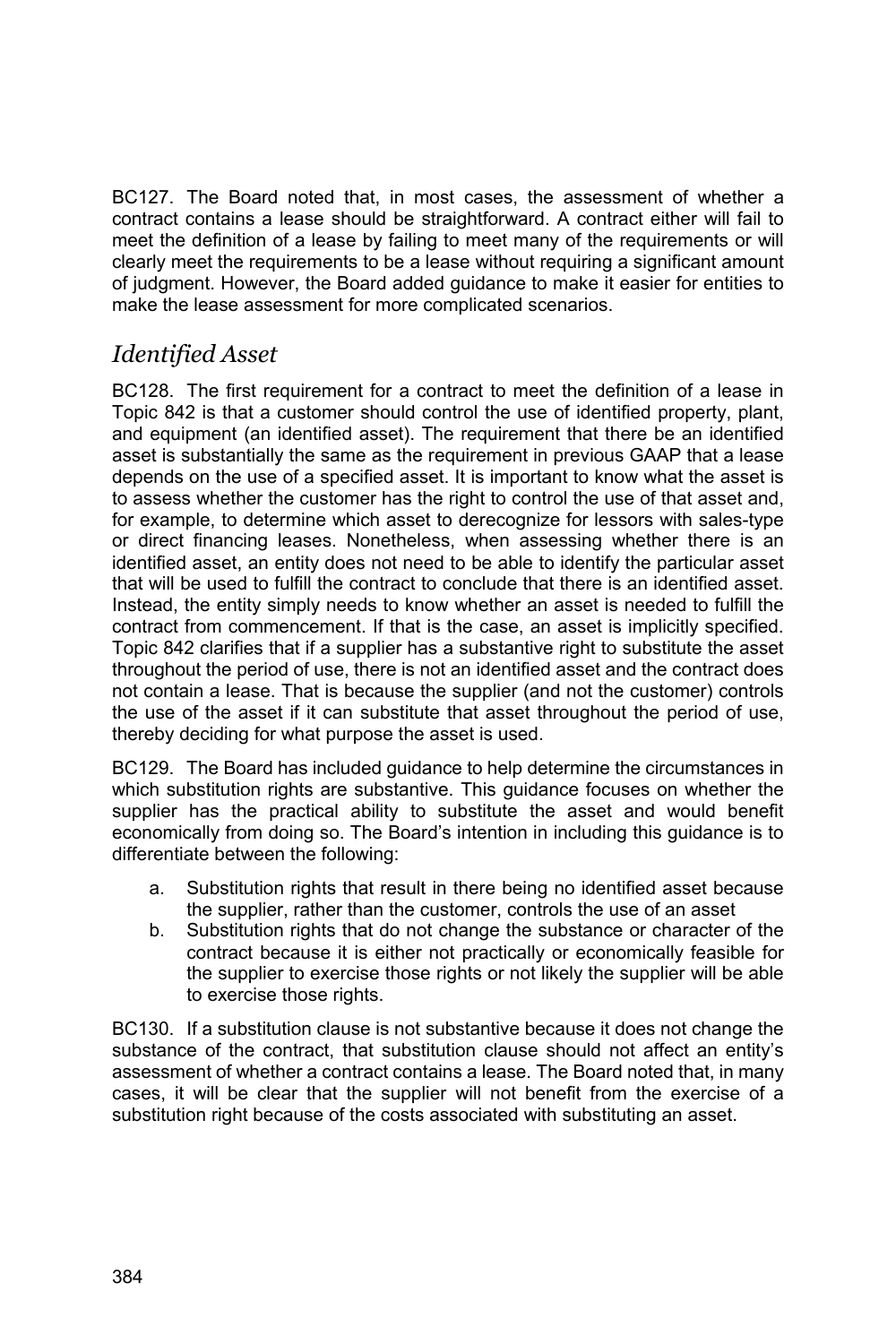BC131. Substitution rights may not be substantive (that is, for purposes of determining whether there is an identified asset) for various reasons. Some substitution rights are not substantive because the contract restricts when a supplier can substitute the asset. For example, if a contract states that a supplier can substitute the asset only on or after a specified future date or after the occurrence of a specified event, that substitution right is not substantive because it does not give the supplier the practical ability to substitute the asset *throughout the period of use*. Other substitution rights are not substantive even if the supplier contractually has the right to substitute the asset at any time. For example, if a supplier has the right or obligation to substitute an asset for the purpose of repair or maintenance, or if a supplier would benefit from substitution only in circumstances that are not likely to arise, those substitution rights also are not substantive regardless of whether those circumstances are specified in the contract.

BC132. Stakeholders raised concerns that in some cases it would be difficult, if not impossible, for a customer to determine whether a supplier's substitution right is substantive. Difficulties may arise because the customer often does not have information about the costs of substitution that would be incurred by the supplier. On the basis of that feedback, the Board decided to add guidance stating that if a customer cannot readily determine whether a supplier has a substantive substitution right, the customer should presume that any substitution right is not substantive. It is intended that a customer should assess whether substitution rights are substantive if it is reasonably able to do so; if substitution rights are substantive, the Board noted that this should be relatively clear from the facts and circumstances. However, the requirement also is intended to clarify that a customer is not expected to exert undue effort to provide evidence that a substitution right is not substantive.

BC133. Topic 842 also clarifies that an asset must be physically distinct to be an identified asset. The Board concluded that a customer is unlikely to have the right to control the use of a capacity portion of a larger asset if that portion is not physically distinct (for example, if it is a 20 percent capacity portion of a pipeline). The customer is unlikely to have the right to control the use of its portion because decisions about the use of the asset are typically made at the larger asset level. Widening the notion of an identified asset to possibly capture portions of a larger asset that are not physically distinct might have forced entities to consider whether they lease assets used to fulfill any contract for services, only to conclude that they do not. Consequently, the Board concluded that widening the definition to include capacity portions of a larger asset would increase complexity for little benefit.

### *Contract Conveys the Right to Control the Use of an Identified Asset*

BC134. Topic 842 contains application guidance on what it means to have "the right to control the use of an identified asset." This guidance is consistent in many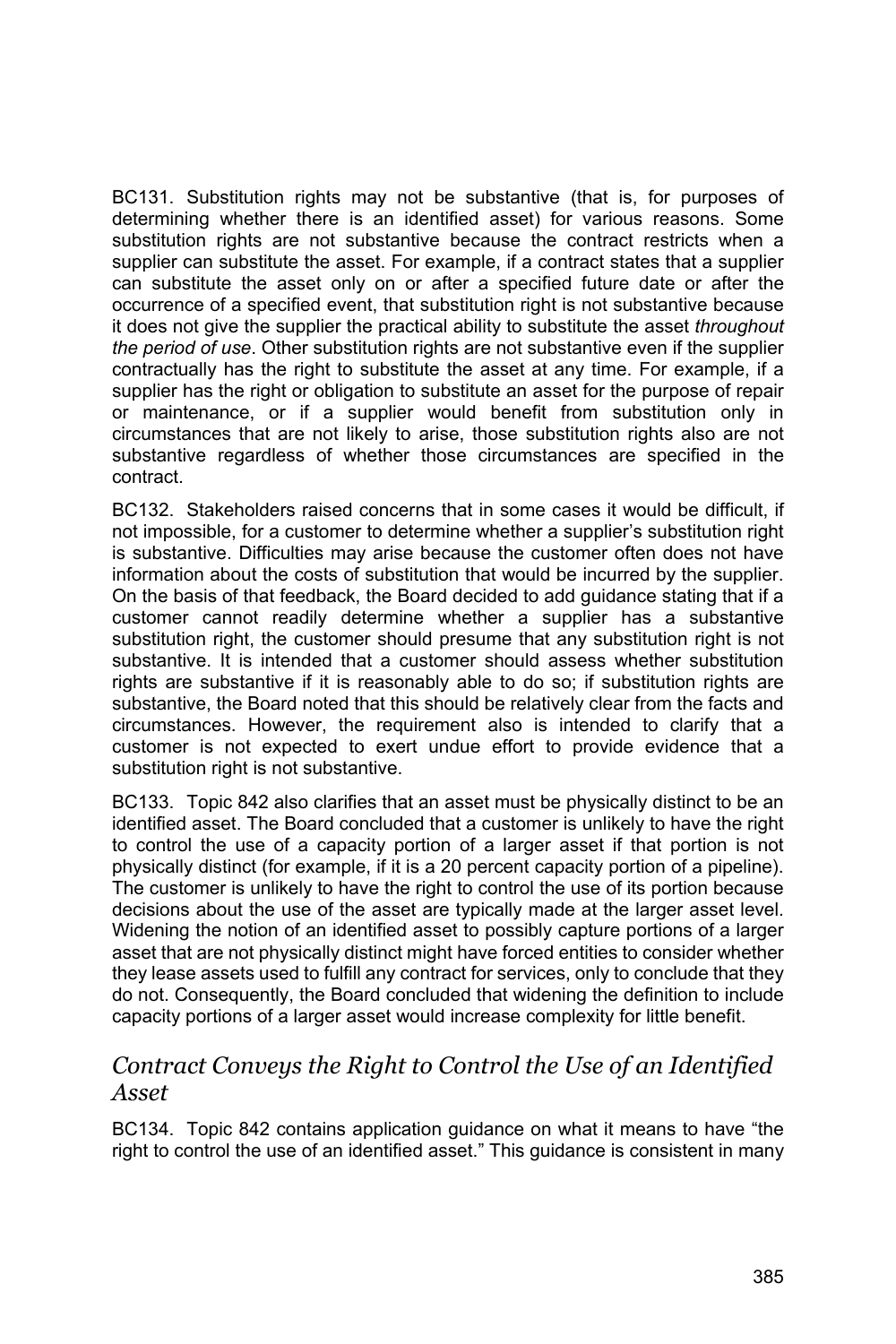respects with the concept of control in Topics 606 and 810. In previous leases guidance, a customer could have the right to control the use of an asset solely on the basis of obtaining substantially all of the output from that asset, assuming that the contract is priced in a particular way. This defined *control* on the basis of only a "benefits" element. Topics 606 and 810, however, define control to require both a "power" element and a "benefits" element. The Board decided that, to control the use of an asset, a customer is required to have not only the right to obtain substantially all of the economic benefits from use of an asset throughout the period of use (a "benefits" element), but also the ability to direct the use of that asset (a "power" element). That is, a customer must have decision-making rights over the use of the asset that give it the ability to influence the economic benefits derived from use of the asset throughout the period of use. Without any such decision-making rights, the customer would have no more control over the use of the asset than any customer purchasing supplies or services. If that were the case, the customer would not control the use of the asset.

Right to obtain substantially all of the economic benefits from use of the identified asset

BC135. Topic 842 clarifies that only the economic benefits arising from use of an asset rather than the economic benefits arising from ownership of that asset should be considered when assessing whether a customer has the right to obtain the benefits from use of an asset. A lease does not convey ownership of an underlying asset; it conveys only the right to use that underlying asset (even in the case of a finance lease or a sales-type lease that transfers title to the lessee at the end of the lease, ownership is only conveyed at the end of the lease term). Accordingly, the Board concluded that, when considering whether a contract contains a lease, a customer should not consider economic benefits relating to ownership of an asset (for example, tax benefits as a result of owning an asset). However, a customer should consider benefits relating to the use of the asset (for example, renewable energy credits received from the use of an asset or by-products resulting from the use of an asset).

#### Right to direct the use of the identified asset

BC136. Topic 842 includes guidance on when a customer has the right to direct the use of an asset if it has the right to direct *how and for what purpose* the asset is used during the period of use. If the supplier has that right, the supplier directs the use of the asset and, thus, no lease exists.

BC137. In the Board's view, the decisions about how and for what purpose an asset is used are more important in determining control of the use of an asset than other decisions to be made about use, including decisions about operating and maintaining the asset. That is because decisions about how and for what purpose an asset is used determine how and what economic benefits are derived from use. How and for what purpose an asset is used is a single concept; that is, "how" an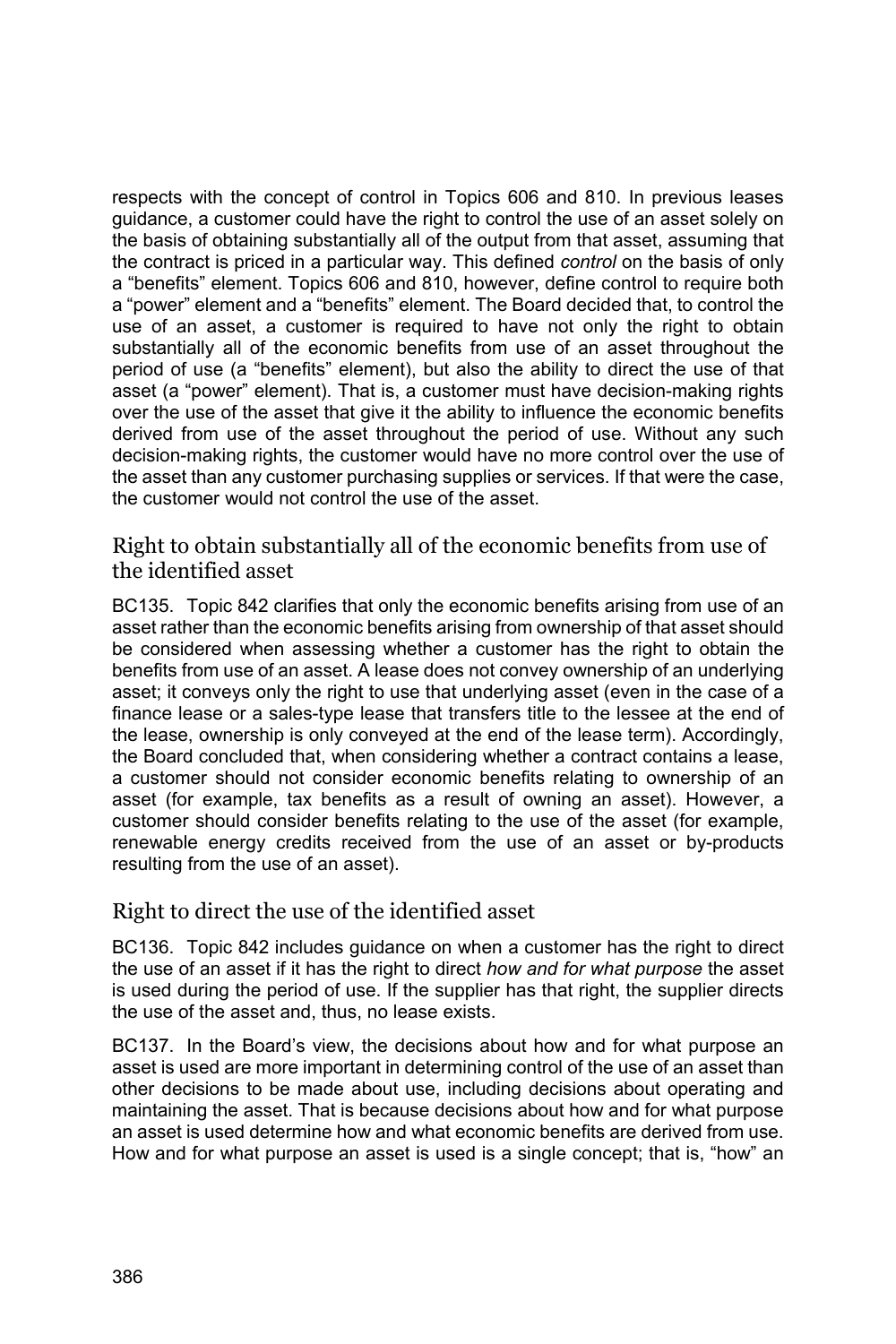asset is used is not assessed separately from "for what purpose" an asset is used. Decisions about operating an asset are generally about implementing the decisions about how and for what purpose an asset is used and are dependent on (and subordinate to) those decisions. For example, a supplier's operational decisions would have no effect on the economic benefits derived from use of an asset if the customer decides that the asset should not be used. The Board observed that considering decisions about how and for what purpose an asset is used can be viewed as similar to considering the decisions made by a board of directors when assessing control of an entity. Decisions made by a board of directors about the operating and financing activities of an entity are generally the decisions that matter in that control assessment, rather than the actions of individuals in implementing those decisions.

BC138. Nonetheless, decisions about how and for what purpose an asset is used can be predetermined. In that case, those decisions cannot be made by either the customer or the supplier during the period of use. This could happen if, for example, in negotiating the contract, the customer and supplier agree on all the relevant decisions about how and for what purpose an asset is used and those decisions cannot be changed after the commencement date or are, in effect, predetermined by the design of the asset. The Board noted that it would expect decisions about how and for what purpose an asset is used to be predetermined in relatively few cases.

BC139. The approach to determining whether a customer has the right to direct the use of an identified asset changes if the decisions about how and for what purpose an asset is used are predetermined. Topic 842 clarifies that if decisions about how and for what purpose an asset is used are predetermined, a customer can still direct the use of an asset if it has the right to operate the asset, or if it designed the asset in a way that predetermines how and for what purpose the asset will be used. In either of these cases, the customer controls rights of use that extend beyond the rights of a customer in a typical supply or service contract (that is, the customer has rights that extend beyond solely ordering and receiving output from the asset). In those cases, the customer has the right to make (or has made in the case of design) decisions that affect the economic benefits to be derived from use of the asset throughout the period of use. Although the Board concluded that each of those cases represents a scenario in which the customer directs the use of an asset, it expects that, for most leases, the assessment of whether a customer directs the use of an asset will be based on identifying the party that decides how and for what purpose an asset is used.

BC140. Topic 842 clarifies that only decisions made *during* the period of use (and not before the period of use) should be considered in the control assessment, unless the customer designed the asset in a way that predetermines how and for what purpose the asset will be used. In the Board's view, if a customer specifies the output from an asset at or before the beginning of the period of use (for example, within the terms of the contract) and cannot change those specifications during the period of use, it generally does not control the use of an asset. In that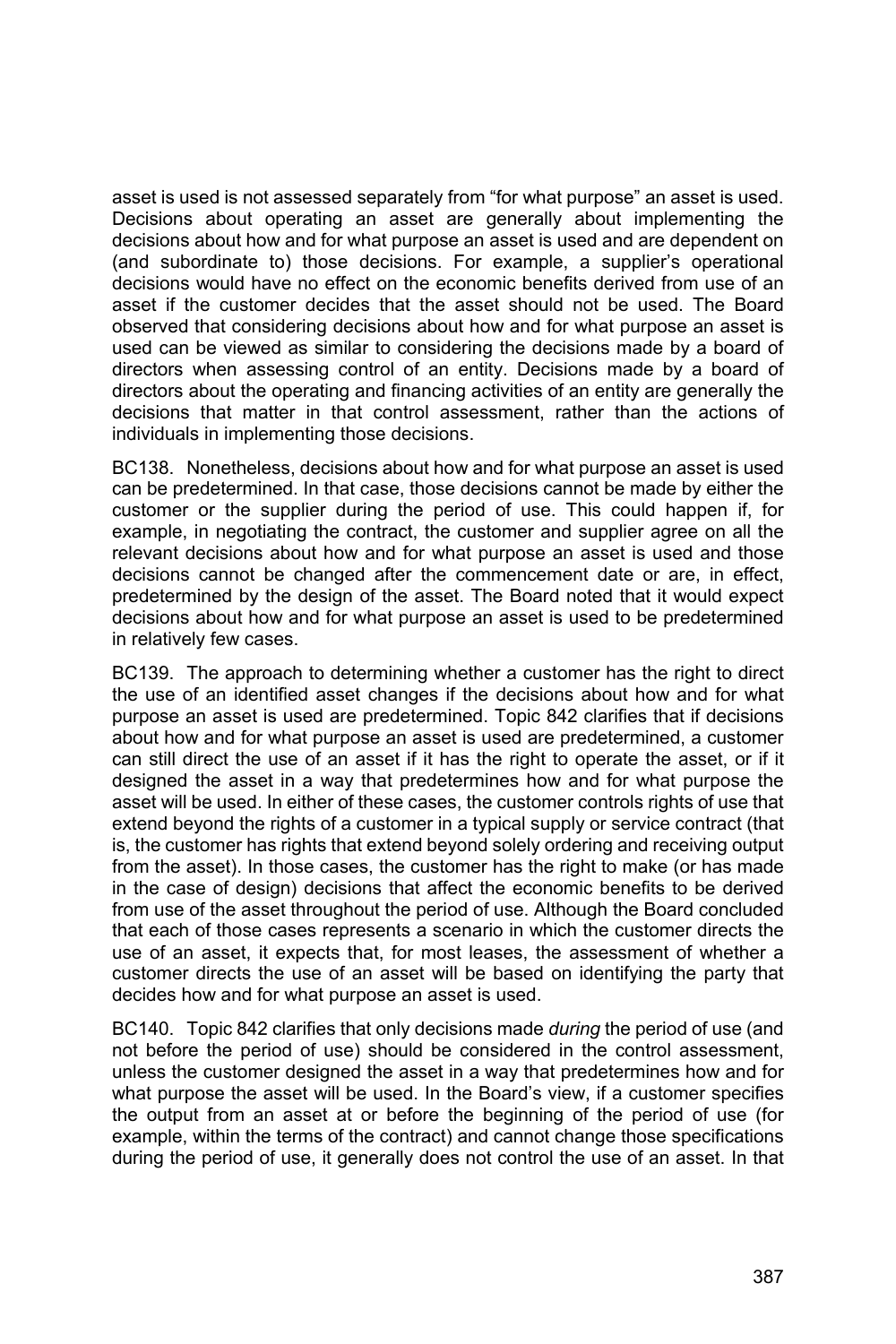case, it would have no more decision-making rights than any customer in a typical supply or service contract.

BC141. In addition, Topic 842 provides guidance about protective rights—that is, terms and conditions included in the contract to protect the supplier's interest (or investment) in the underlying asset or other assets, to protect its personnel, or to ensure the supplier's compliance with applicable laws and regulations. In the Board's view, such protective rights define the scope of the rights obtained by a customer without preventing a customer from having the right to direct the use of that asset. Accordingly, protective rights may affect the price paid for the lease (for example, a lessee may pay less for the use of the asset if it is more restricted in its use of that asset). However, protective rights generally will not affect the existence of the customer's right to direct the use of the asset.

#### Other Approaches Considered for Definition of a Lease

BC142. In developing Topic 842, the Board considered other alternatives suggested by stakeholders on the definition of a lease. The main alternatives considered are as follows:

- a. *Financing component.* The Board considered requiring a lease to be a financing arrangement for the right to use an asset. In other words, there would have to be a clearly identifiable financing component for a contract to contain a lease. However, the Board did not adopt this approach because:
	- 1. In the Board's view, it is appropriate to focus on whether the customer has obtained control of a right-of-use asset to determine whether a contract contains a lease. The right-of-use asset gives rise to a corresponding lease liability if payments are made over time, but exists even if there is no lease liability (for example, when lease payments are fully prepaid). If an entity obtains the right to use an asset for a period of time, the contract contains a lease, regardless of the timing of payments for that right of use. Whether the contract contains a financing element does not affect whether a lease creates an asset and a liability for the lessee. The focus on the asset obtained in a lease also distinguishes leases from other contracts, such as service or supply arrangements.
	- 2. Many of the suggested indicators of "financing arrangements" focus on the form of the payments and on those payments being similar to payments within a loan agreement. The Board was concerned that focusing on the form of an arrangement rather than its substance could result in the following:
		- i. Many existing leases, including many existing finance leases and property leases, would no longer meet the definition of a lease, even when it is clear that the customer has obtained a right of use at contract commencement.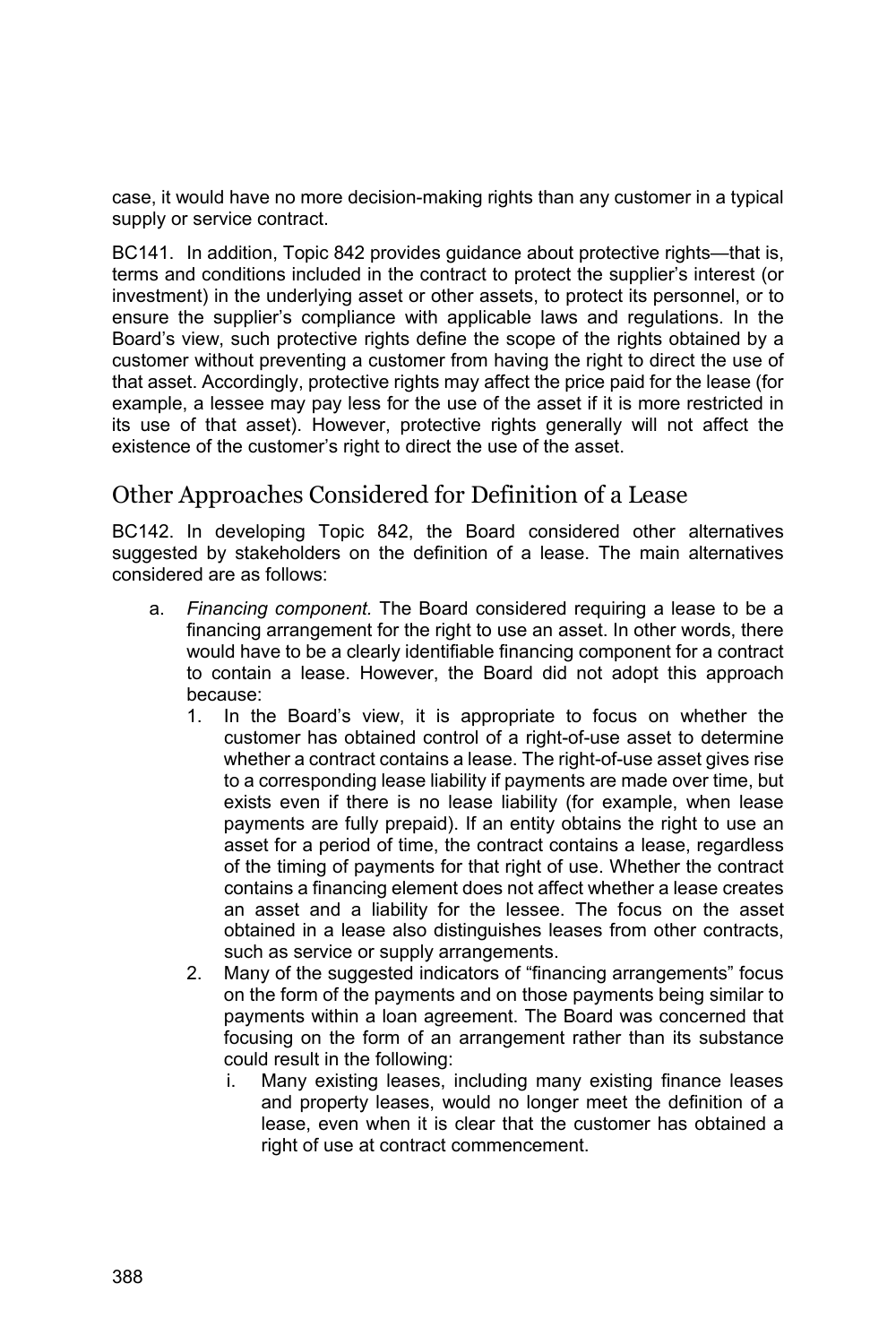- ii. It would be relatively easy to structure a contract to fail to meet the definition of a lease by, for example, changing the payment structure, while not changing the customer's right to use an asset.
- b. *Topic 606.* The Board considered whether to link the guidance on the definition of a lease more closely to the requirements in Topic 606, in particular the requirements on whether a good or service is "distinct." Under this approach, the concept of "distinct" could have been used to distinguish between contracts that contain distinct lease and service components (that an entity should unbundle and account for separately) and those that do not contain distinct lease and service components (and therefore should be accounted for entirely as a contract for services). The Board did not adopt this approach because:
	- 1. The "distinct" guidance in Topic 606 was developed to address a different objective from that of identifying a lease. It was developed to identify the nature of an entity's promises in a contract with a customer to ensure the most appropriate allocation and recognition of revenue. In contrast, the lease definition guidance aims to identify whether a customer has obtained the right to use an asset and, therefore, should recognize the assets and liabilities associated with that transaction. Because it was developed for a different purpose, applying the "distinct" guidance in Topic 606 might have resulted in customers failing to recognize assets and liabilities that meet the conceptual definition. The Board concluded that control is a more appropriate basis on which to make this determination.
	- 2. The Board was concerned that a requirement to determine whether lease and service components were distinct would add unnecessary complexity to the guidance. That is because such an approach was expected to result in little difference in outcomes, and yet would have included an additional requirement that could have been complicated to interpret and apply within the context of leases.
	- 3. This approach would have required an additional step in identifying a lease as compared with the approach in Topic 842 *if* an entity were to conclude that it first has to identify a lease before determining whether it would be appropriate to separate that lease from other goods or services within the contract.
- c. *Standalone utility.* The Board considered whether to specify that a customer controls the use of an underlying asset only if that asset has standalone utility to the customer; that is, only if the customer has the ability to derive the economic benefits from use of an asset, either on its own or together with other resources that could be sourced in a reasonable period of time. The Board decided not to add this requirement because:
	- 1. The control principle in Topic 842 is sufficient, without this additional requirement to appropriately determine whether a customer controls the use of an identified asset. Such an approach is not used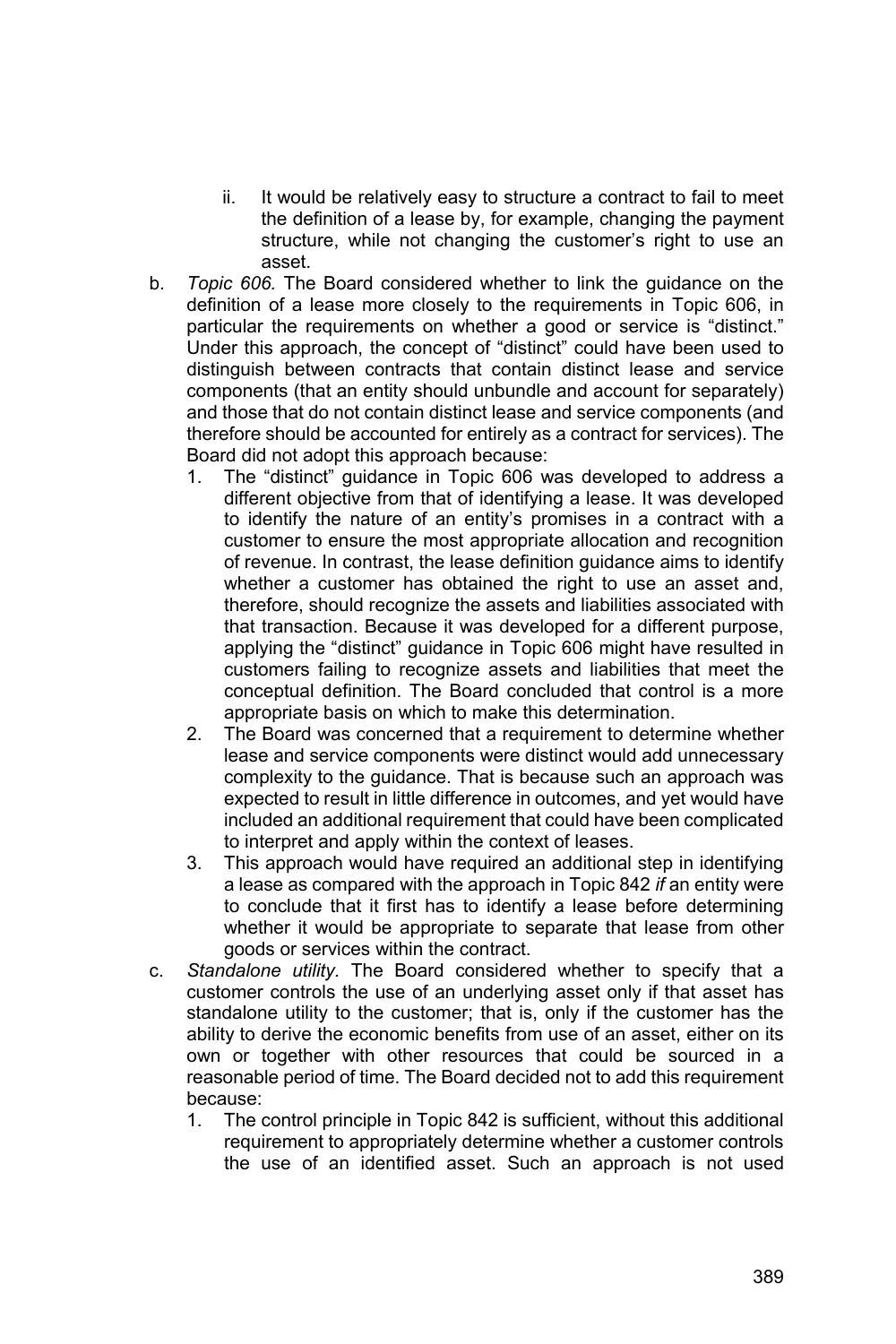elsewhere in GAAP when assessing control of an asset, such as with the purchase of an item of property, plant, and equipment.

- 2. Entities might reach different conclusions for contracts that contain the same rights of use, depending on differences in customers' resources or suppliers' business models.
- 3. Assessing this requirement would have been subjective and required judgment beyond that required to apply the definition of a lease in Topic 842. It also may have had unintended consequences. In addition, the Board did not identify any existing scenarios for which the inclusion of such a requirement would have been expected to change the lease conclusion. Consequently, the Board concluded that the costs of including such a requirement would not be justified by any possible benefits.
- d. *Substantial services*. The Board considered whether to require an entity to account for a contract with lease and service components entirely as a service if the service components are substantial and are the predominant portion of the overall contract. The Board decided not to include this requirement. Again, in the Board's view, if a contract conveys to the customer the right to use an asset, the contract contains a lease. The presence of services, no matter how substantial, does not change the rights of use that a lessee obtains. The Board was concerned that similar rights of use could be accounted for differently because services of a more significant value had been bundled together with some right-ofuse assets and not with others.

## Separating Components and Consideration in a Contract

#### Lease and Nonlease Components

BC143. Many contracts contain both lease and nonlease (generally, but not always, service) components, such as a contract for a lease of equipment that includes maintenance services. In addition, there are contracts that contain multiple lease components, such as a lease of a port that can incorporate the lease of land, buildings, and equipment.

BC144. Previous GAAP provided limited guidance on how to separate lease components and nonlease components of a contract, even though it required that separation. Because Topic 842 results in lease components of a contract being accounted for differently from nonlease components (for all leases except shortterm leases for which a lessee elects the recognition and measurement exemption), the Board decided to provide expanded guidance on how entities should account for contracts that contain both lease components and nonlease components.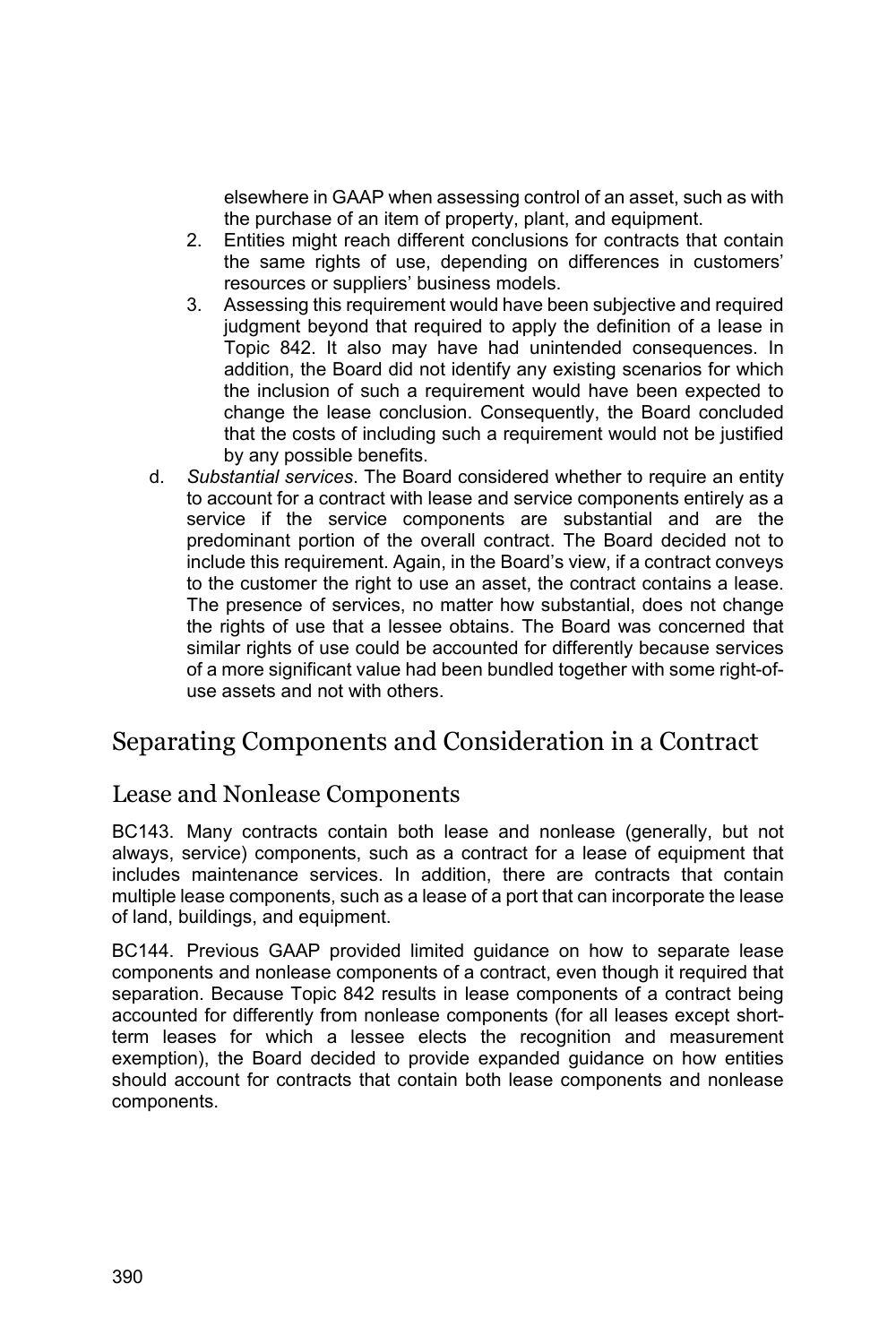### *Separate Lease Components*

BC145. Topic 842 includes guidance on determining whether rights to use two or more underlying assets in a single contract should be accounted for as a single lease component or multiple lease components. The guidance is applicable to lessees and lessors and is included principally because:

- a. Different accounting answers can result from how the unit of account to which the leases guidance applies is determined. In particular, the unit of account that is identified can affect lease classification and the allocation of contract consideration to the components (lease and nonlease) in the contract. By way of example, regarding allocation, the Board noted that the standalone price (observable or estimated) for a bundled offering (for example, the lease of a data center) may be substantially different from the sum of the standalone prices for separate leases of the items within a bundled offering (for example, the lease of each asset in the data center). Given the substantially different accounting for lease and nonlease components in Topic 842, the allocation of contract consideration carries additional importance as compared with previous GAAP. Consequently, the Board concluded that including separate lease components guidance in Topic 842 will result in more accurate accounting that also is more consistent among entities.
- b. Previous GAAP did not contain specific guidance on how to identify the appropriate unit of account for leases. However, the Board understands that practice developed such that entities often considered multiple pieces of equipment together for purposes of lease classification when, as a result of their functional interdependence, they were part of an overall process or facility. In the Board's view, the fact that practice developed interpretive guidance specifically in this respect demonstrates that including separate lease components guidance in Topic 842 will represent an improvement to GAAP.

BC146. The separate lease components guidance in paragraph 842-10-15-28 is similar to the guidance on identifying performance obligations in Topic 606, and, therefore, the Board expects that it will be applied in a similar manner. The Board notes that the identification of separate lease components in a lease contract is similar to the identification of separate performance obligations in a revenue contract—in both circumstances, an entity is trying to identify whether a customer (or a lessee) is contracting for a number of separate outputs (rights of use in the case of leases) or, instead, contracting for a single output that incorporates a number of different inputs. Accordingly, rather than developing entirely separate requirements addressing how to identify separate lease components, the Board decided that it is logical to provide requirements similar to those in Topic 606 on the identification of performance obligations to determine whether a lessee is contracting for the right to use multiple underlying assets (for example, five vehicles) or for the right to use a single solution that is comprised of multiple assets (for example, many data centers or manufacturing facilities).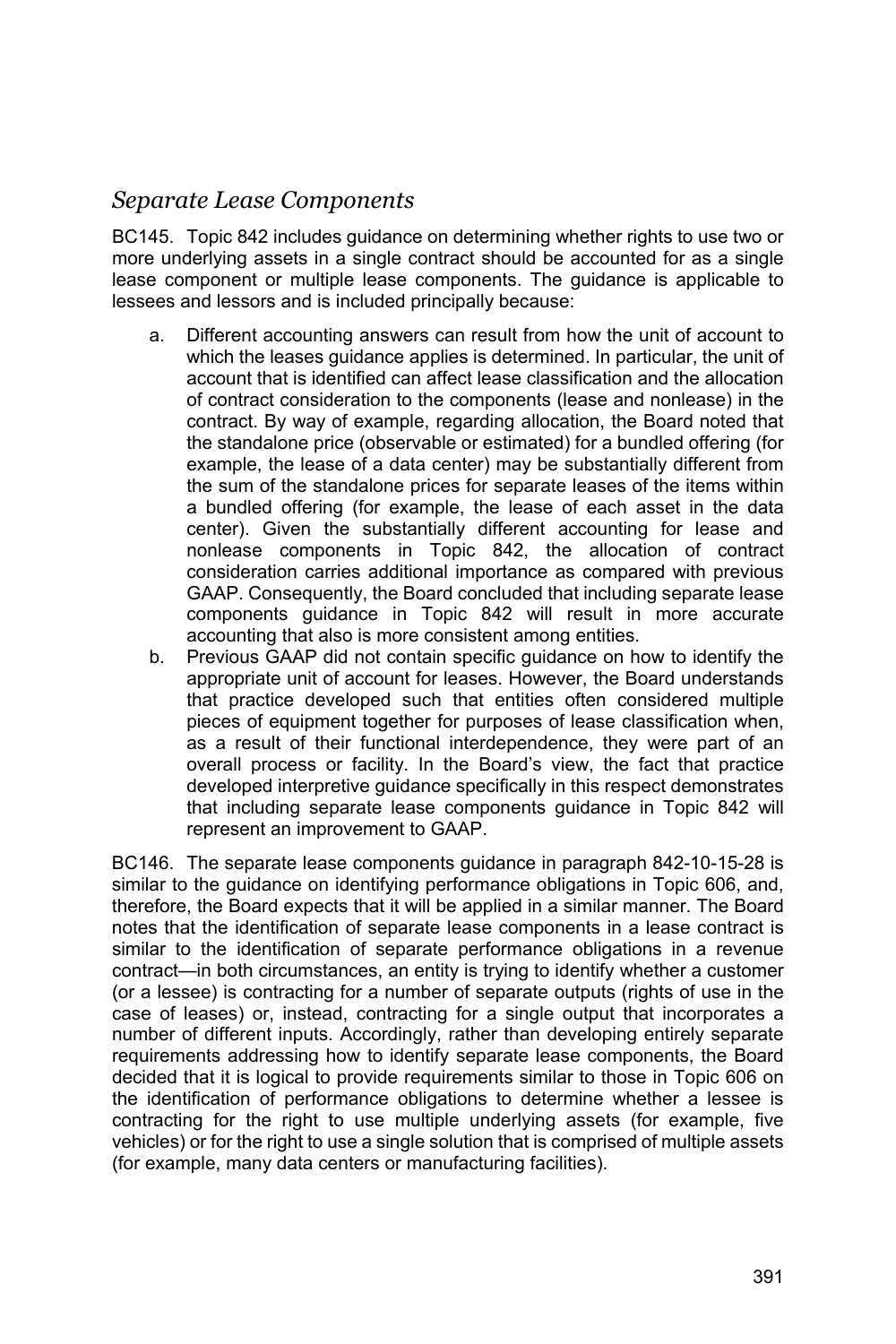BC147. Topic 842 also requires an entity to account for a right to use land as a separate lease component, even if the separating lease components criteria are not met, unless the accounting effect of doing so would be insignificant. The Board decided that land, by virtue of its indefinite economic life and nondepreciable nature, is different from other assets, such that it should be assessed separately from other assets regardless of whether the separating lease components criteria are met. Previous GAAP included a series of rules for when land would be assessed separately from other elements, and those rules differed depending on whether the other element was a building (or integral equipment) or something else. The Board provided two examples of when the accounting effect of separation would be immaterial in paragraph 842-10-15-29; however, there may be additional circumstances in which the accounting effect of separately accounting for a right to use land would be immaterial.

#### *Separating Lease from Nonlease Components*

BC148. Topic 842 requires that lessors separate lease from nonlease components in a contract. However, lessees may elect, as an accounting policy election by class of underlying asset, not to separate nonlease components from the lease component(s) to which they relate. The Board decided that the leases guidance in Topic 842 should apply only to the lease components of a contract. In addition, for lessors, the Board considered that most nonlease goods or services that are included in a contract with a lease will be subject to the revenue recognition guidance in Topic 606. While some lessors, in response to previous proposals in this area, said that they would prefer not to separate lease and nonlease components in a contract (with some wanting to account for the entire contract as a lease and others wanting to account for the entire contract as a service contract), accounting for lease components in accordance with Topic 842 and the nonlease components in accordance with, typically, Topic 606 is consistent with the corresponding guidance on scope that is included in Topic 606. In addition, this decision is consistent with some of the Board's other decisions—the rationale for which was that a nonlease component should not, in general, be subject to different accounting requirements solely because it is included in a contract that contains a lease.

BC149. The Board also decided that lessees should account for lease and nonlease (typically, service) components separately (unless they elect the practical expedient). Board members observed that to do otherwise could result in different accounting for services solely depending on whether the service is included together with a lease. Consistent with the view in paragraph BC148 for lessors, the Board decided that the accounting for services should be the same, regardless of whether the contract that includes the services also includes a lease. In addition, for some Board members, this decision is based on their view that leases are different from service contracts (see paragraphs BC40–BC43). In their view, requiring lessees to capitalize service components in some cases would result in lessees overstating their assets and liabilities.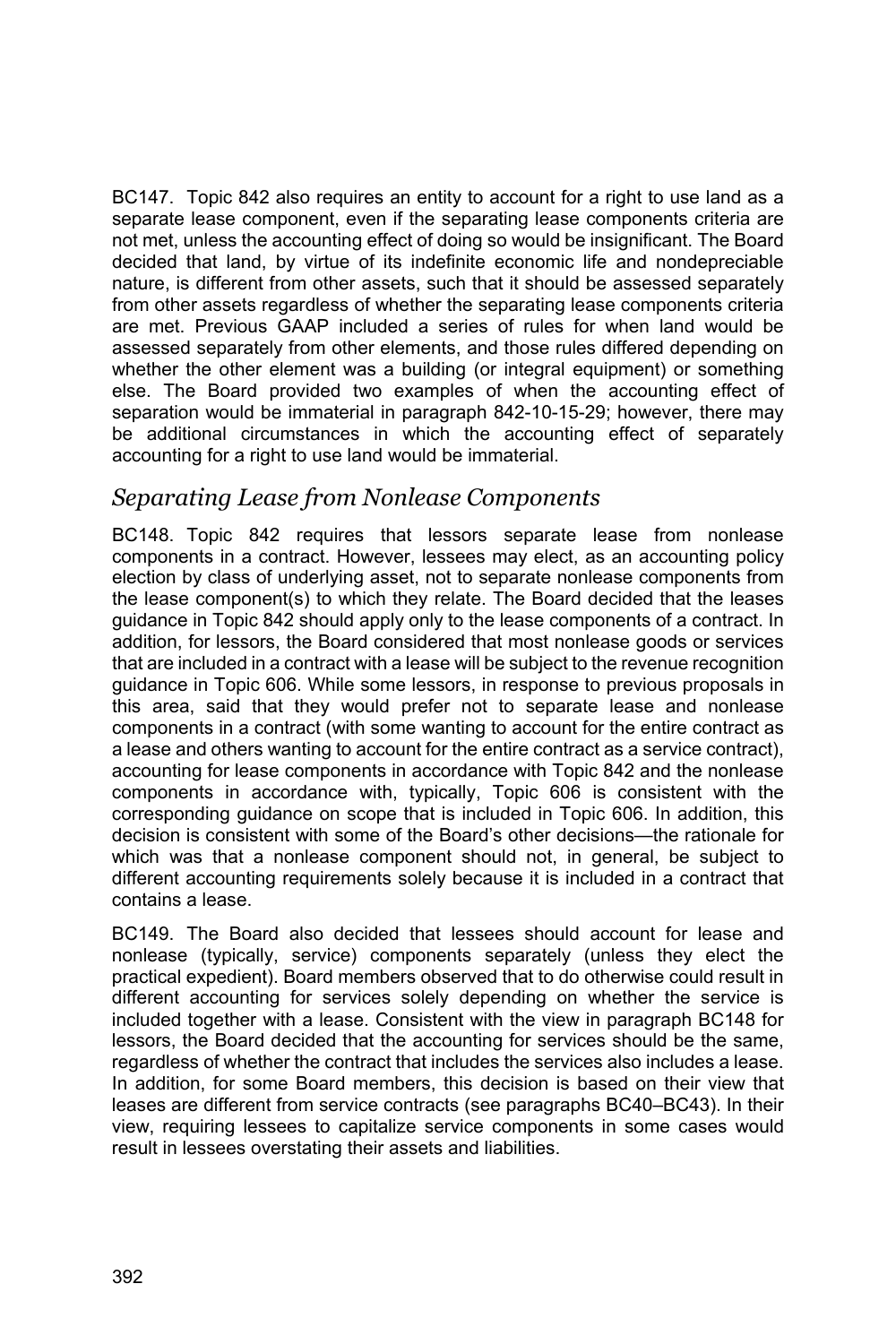BC150. The practical expedient to account for a lease component and its related nonlease components as a single lease component was provided by the Board on the basis that the costs and administrative burden of allocating consideration to separate lease and nonlease components may not be justified by the benefit of more precisely reflecting the right-of-use asset and the lease liability. The availability of the practical expedient to a lessee is not affected by the relative size of the lease and the nonlease components. However, given that the result of electing this practical expedient is to record additional lease liabilities, the Board concluded that lessees will, in general, only elect this expedient in arrangements with less significant service components. Therefore, comparability should not be significantly affected as a result of providing this practical expedient. The practical expedient does not permit entities to circumvent the guidance on embedded derivatives.

BC151. The Board previously considered two other alternatives on separating lease components from nonlease components in a contract. The feedback received on those previous proposals significantly influenced the separation guidance included in Topic 842. The following details the proposals and the feedback received:

- a. The guidance in the 2010 Exposure Draft put forth that an entity (lessee or lessor) should separately account for nonlease components of a contract if those components are distinct and the entity is able to separate those components. An entity would allocate consideration to lease and nonlease components in accordance with the amendments in the 2010 proposed Accounting Standards Update, *Revenue Recognition (Topic 605): Revenue from Contracts with Customers*. That proposed Update included guidance to help determine when the nonlease components of a contract would be distinct. Almost all respondents agreed that an entity should separate lease components of a contract from nonlease components, noting that the Board's proposals should be applied only to the lease components of a contract. However, many of those respondents found the proposals confusing, or they disagreed with some aspects of those proposals, in particular, the proposal to account for the entire contract as a lease if nonlease components were not distinct.
- b. The 2013 Exposure Draft contained guidance for lessors consistent with that in Topic 842. However, lessees would not always have been permitted to separate nonlease components from lease components in the proposals. If the lessee did not have observable standalone prices for one or more nonlease components in a contract and also did not have observable standalone prices for one or more lease components, the nonlease components and lease components for which the lessee did not have observable standalone prices would be accounted for as a single lease component. Many respondents to the 2013 Exposure Draft (including lessees and lessors) expressed concern about the lessee proposals. A number of entities said that including nonlease components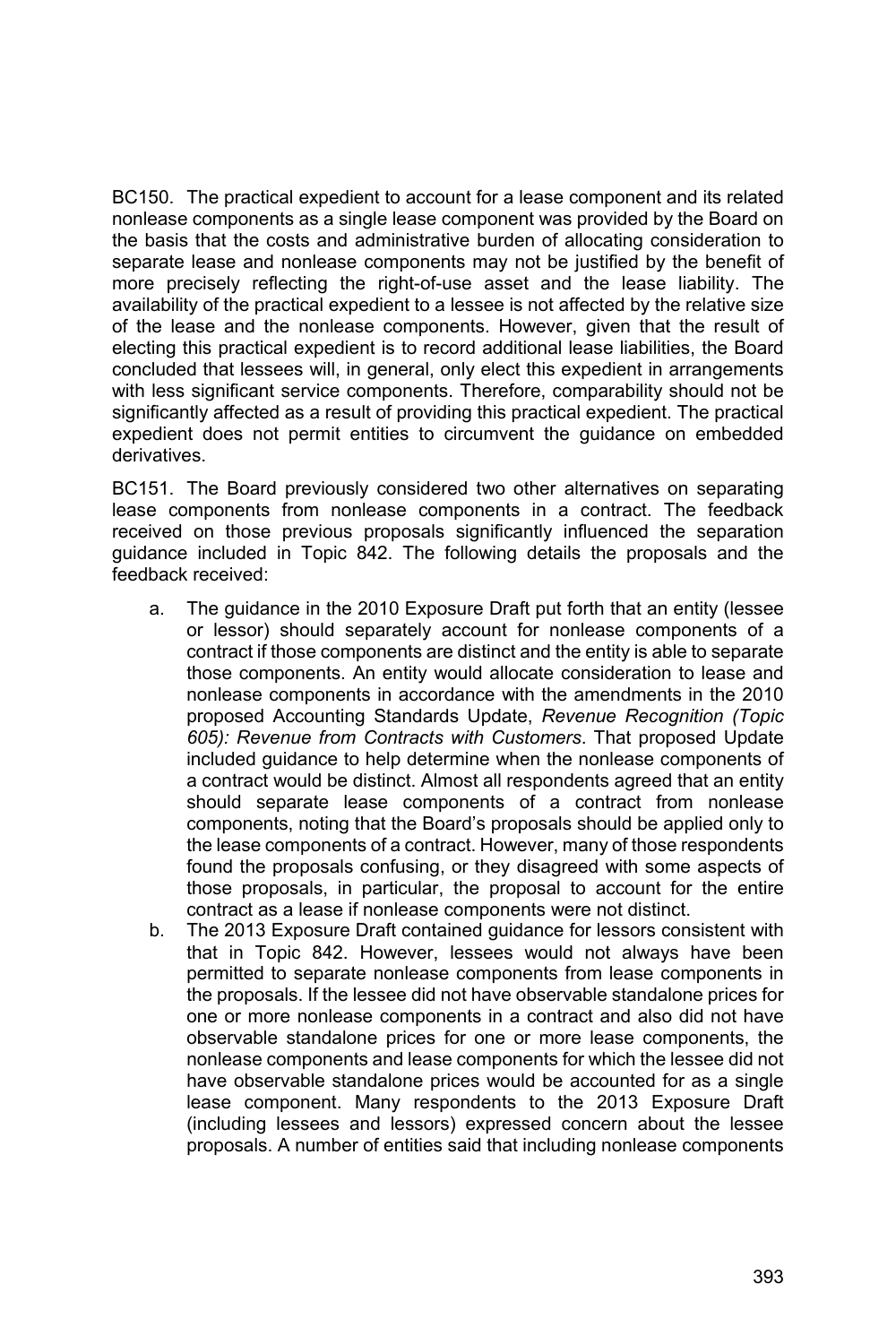within a single lease component would not be appropriate, regardless of whether the lessee had observable standalone prices for the components of the contract. Lessors additionally commented that the proposed guidance would result in them having to communicate proprietary information to customers about how they price contracts so that their lessees would be able to separate lease and nonlease components.

## Allocating Consideration in the Contract

BC152. Topic 842 requires a lessor to allocate the consideration in the contract to the separate lease components and the nonlease components on the basis of the revenue recognition transaction price allocation guidance in paragraphs 606- 10-32-28 through 32-41. In addition, largely in response to feedback from stakeholders on earlier proposals, and to ensure that the guidance is clear, Topic 842 further specifies that a lessor should:

- a. Reallocate the consideration in the contract at the effective date of a contract modification that is not accounted for as a separate contract
- b. Allocate changes in the consideration in the contract in accordance with the revenue recognition changes in the transaction price guidance (paragraphs 606-10-32-42 through 32-45)
- c. Allocate consideration in the contract only to those items that transfer a good or service to the lessee and, therefore, are components (see paragraphs BC143 and BC144).

BC153. In reaching those decisions, the Board decided that lessors should allocate the consideration in the contract in accordance with the relevant revenue recognition guidance in Topic 606. In the Board's view, leasing transactions are fundamentally a revenue-generating activity (even if the principal revenue stream is interest income) in which the item that a lessor transfers to the customer is the right to use the underlying asset. Accordingly, it is appropriate for a lessor to allocate consideration to the lease and nonlease components as a seller allocates the transaction price (and changes in the transaction price) to performance obligations in a revenue contract and does not allocate consideration to activities or costs that do not transfer a good or service to the lessee. In reaching its decisions on lessor allocation, the Board noted that the basis for conclusions in Update 2014-09 states that an entity is not precluded from accounting for concurrently delivered goods or services that have the same pattern of transfer to the customer as if they were a single performance obligation, even if they are distinct from each other, because the outcome would be the same as accounting for the goods and services separately. Therefore, it similarly would be reasonable for lessors to account for multiple components of a contract as a single component if the outcome from doing so would be the same as accounting for the components separately (for example, a lessor may be able to conclude that accounting for an operating lease and a related service element as a single component results in the same accounting as treating those two elements as separate components). The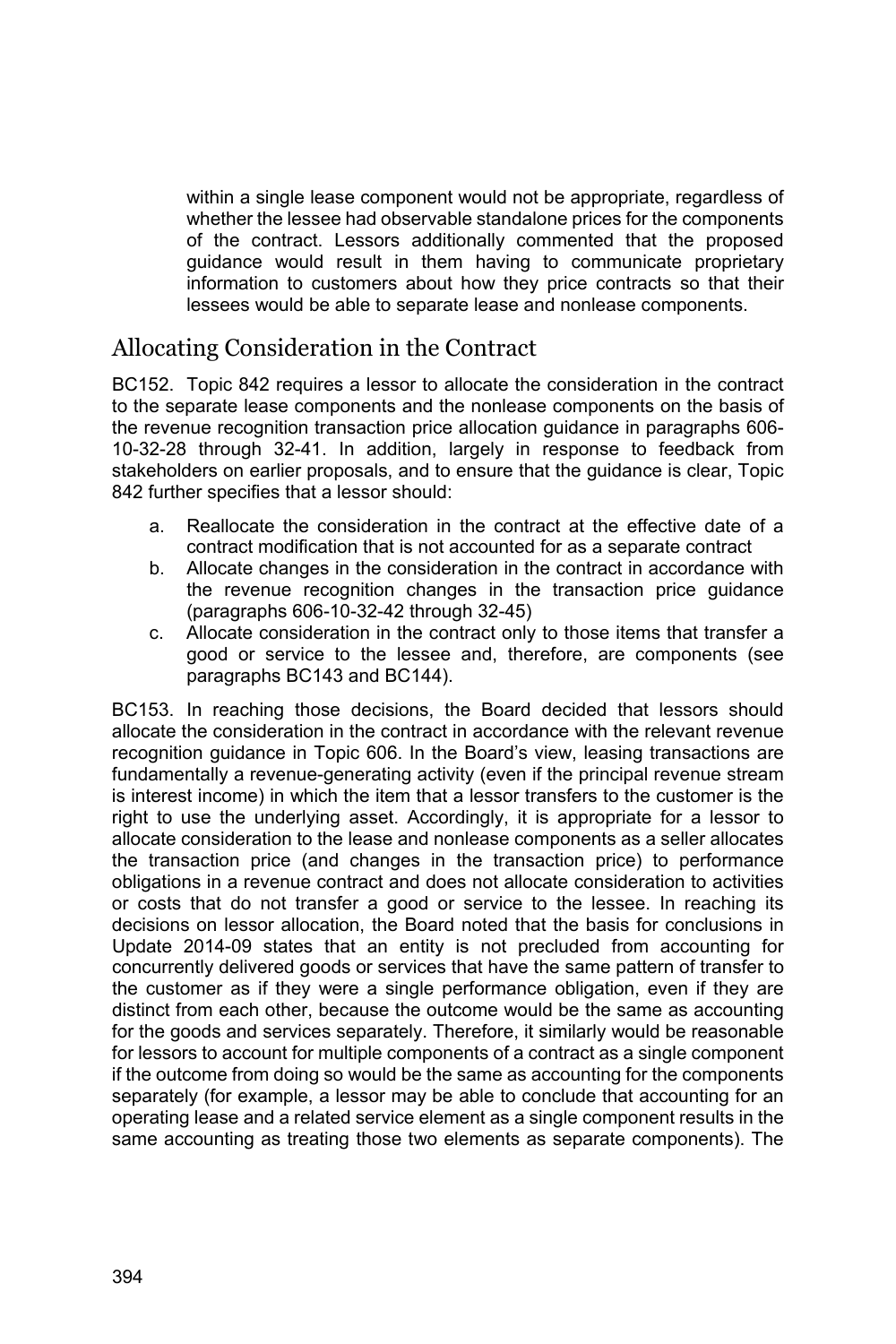previous sentence notwithstanding, a lessor may need to separately consider presentation and disclosure in accordance with other Topics.

BC154. In addition, the Board considered that in any contract that contains both lease components and nonlease components, the entity transferring goods and/or services is likely to be both a lessor (relating to the lease components) and a seller (relating to the nonlease components). The Board's decision to allocate consideration to lease and nonlease components in accordance with the revenue recognition guidance in Topic 606 is intended to result in mostly consistent accounting for entities that are both a lessor and a seller of goods or services in the same contract.

BC155. The lessee allocation requirements in Topic 842 follow:

- a. A lessee shall determine the standalone price of lease and nonlease components on the basis of observable standalone prices. The lessee shall estimate the standalone price of lease and nonlease components (maximizing the use of observable information) if observable standalone prices are not available. That may include use of a residual approach to estimate a standalone price if the standalone price of the component is highly variable or uncertain.
- b. A lessee shall allocate consideration in the contract only to those items that transfer a good or service to the lessee and, therefore, are components (see paragraphs BC143 and BC144).
- c. A lessee shall allocate changes in the contract consideration on the same basis as at contract inception.
- d. A lessee shall reallocate the consideration in the contract either:
	- 1. On remeasurement of the lease liability (for example, a remeasurement resulting from a change in the lease term or a change in the assessment of whether a lessee is or is not reasonably certain to exercise an option to purchase the underlying asset)
	- 2. At the effective date of a contract modification that is not accounted for as a separate contract.

BC156. The allocation guidance for lessees in Topic 842 does not reference other Topics; the Board decided that it will be less complex and more intuitive for lessees to include the allocation guidance within the leases Topic. The Board also decided that having lessees apply the revenue recognition guidance in Topic 606 (as is the case for lessors) does not make conceptual sense because a lessee is the customer in a lease rather than the supplier. However, the allocation guidance for lessees is similar to that for lessors and also is broadly consistent with that in previous GAAP, although some additional rigor has been added to the process for determining the standalone price of a lease or nonlease component. That is, the Board decided that in determining the standalone price of lease and nonlease components of the contract, a lessee is required to use observable standalone prices, if available, before using an estimated standalone price. Furthermore, a lessee should maximize the use of observable inputs and apply estimation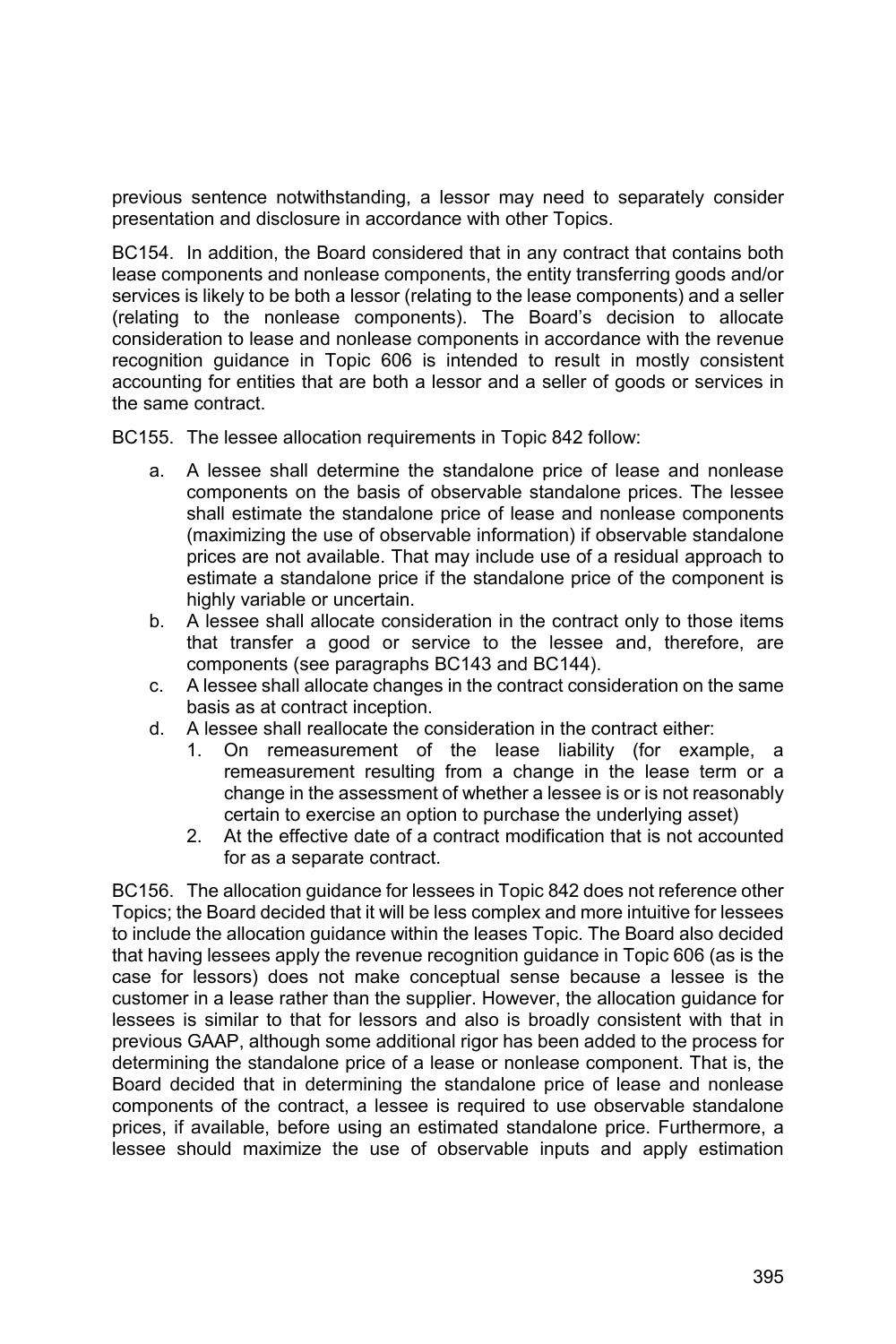methods consistently in similar circumstances when estimating a standalone price. The Board decided that the ability to estimate standalone prices should include the ability to use a residual approach to estimate the standalone price, subject to the requirement to maximize the use of observable inputs in estimating the standalone price.

#### *Activities (or Costs) That Do Not Transfer a Good or Service to the Lessee*

BC157. The 2010 and 2013 Exposure Drafts did not provide guidance on what activities (or costs) constitute a *component* in a contract that is or contains a lease and, therefore, that should receive an allocation of the consideration in the contract. Therefore, after both Exposure Drafts were issued, some stakeholders commented that although it is clear that some activities, such as providing maintenance services, would be nonlease components, it was unclear whether other costs that are sometimes separately stated in a contract, such as taxes and insurance, would be considered components. Those stakeholders noted that executory costs were specifically excluded from the definition of *minimum lease payments* in previous GAAP. Those stakeholders further commented that, in some leases, it is common practice for one party to the contract to pay certain costs directly to a third party, although the counterparty to the contract is principally liable to make those payments (for example, a lessee may make property tax payments directly to the taxing authority although the lessor is principally liable for those payments).

BC158. In response to those concerns, the Board decided to provide guidance in Topic 842 on what constitutes a component in a contract and to clarify that only components get an allocation of the consideration in the contract. The Board decided that activities (or costs of the lessor) that do not transfer a good or service to the lessee are not components in a contract. For example, an entity would not account for a portion of the consideration in the contract that is attributable to paying the lessor's property taxes (or its hazard insurance) as a component if the lessor is the primary obligor for those taxes (or insurance) and the amounts paid are not for a service (for example, maintenance or operations services) provided by the lessor to the lessee.

BC159. The guidance in Topic 842 in this respect is consistent with the revenue recognition guidance in Topic 606, which states that promised goods or services do not include set up or other activities that an entity must undertake to fulfill a contract unless those activities transfer a good or service to the customer. Those activities, therefore, do not get an allocation of the transaction price.

BC160. The Board further noted that, beyond items like property taxes and hazard insurance, a lessee's payments are almost always reimbursing costs of the lessor, all the way down to the profit margin. Therefore, the Board decided that guidance of this nature was necessary to ensure that entities only allocated the consideration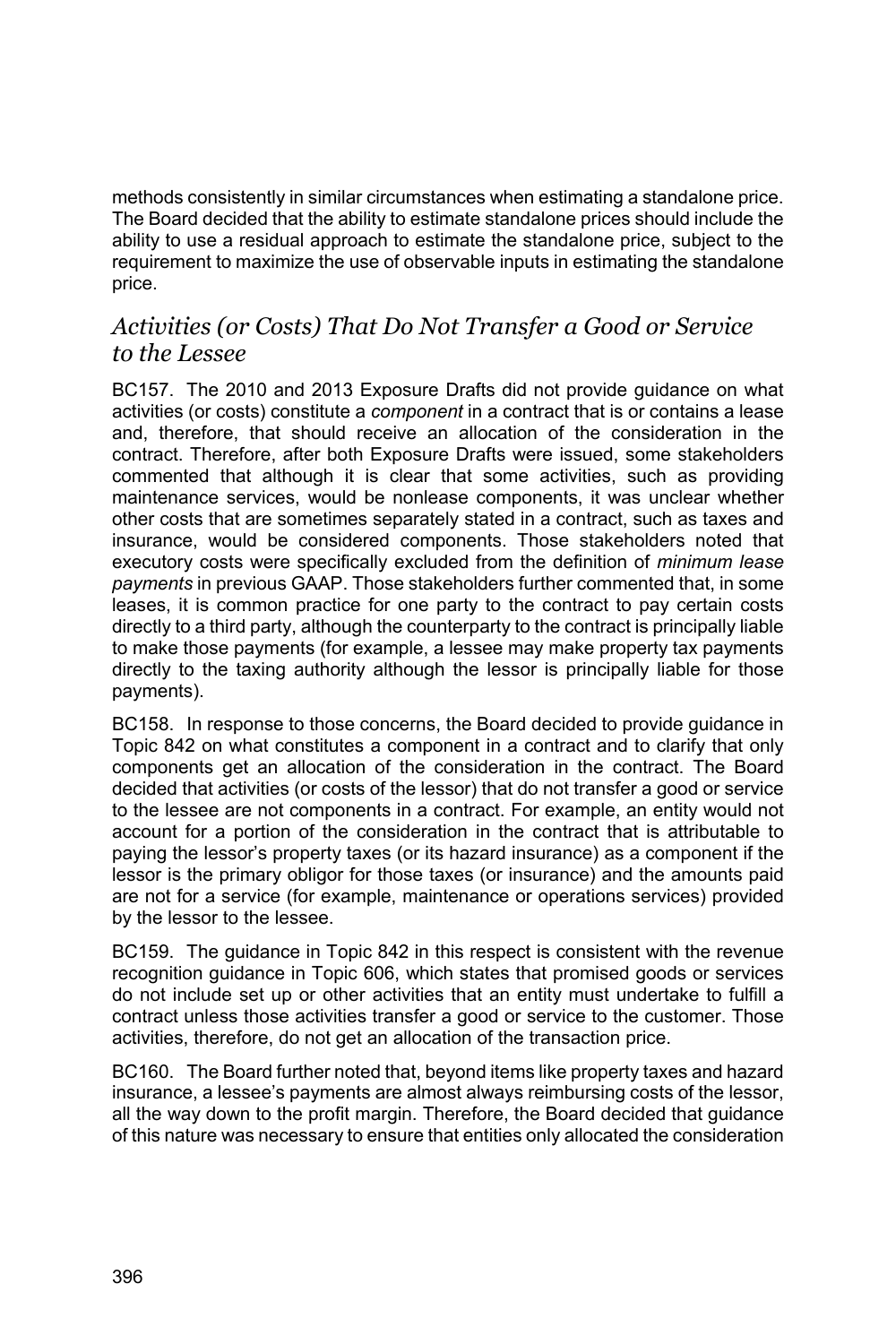in the contract to those items or activities that actually provide a good or service to the lessee.

### Consideration in the Contract

BC161. The guidance in the 2013 Exposure Draft stipulated how an entity should allocate the consideration in the contract but did not define consideration in the contract; therefore, some stakeholders questioned whether and, if so, when that included variable consideration. That is because, although the Board decided that an entity would not include variable lease payments other than those that depend on an index or a rate (or are in substance fixed payments) in lease payments, the revenue recognition guidance in Topic 606 requires an entity to estimate variable consideration in determining the transaction price.

BC162. In response to this feedback, the Board included the following guidance in Topic 842:

- a. First, lessees should not include variable consideration in determining the consideration in the contract other than variable consideration that depends on an index or a rate. This aligns the accounting for variable payments for nonlease components with the Board's decision on the accounting for variable *lease* payments (see paragraphs BC205–BC212 for the Board's rationale on its variable lease payment decisions). The Board further considered that it would be costly and complex to require lessees to estimate variable payments for nonlease components included in a contract that contains a lease and that entities generally are not required to estimate variable payments for similar nonlease components that do not include a lease.
- b. Second, lessors should determine whether the terms of a variable payment relate specifically to a lease component or a nonlease component, and:
	- 1. If the terms of the variable payment (other than those that depend on an index or a rate or are in substance fixed) relate specifically or partially to a lease component, then the entity should recognize those payments as income in profit or loss in the period in which the changes in facts and circumstances on which the variable payment is based occur, and, therefore, should not estimate those payments or include any amounts related to the variable payment in the consideration in the contract. When recognized, the income resulting from those variable payments should be allocated to the separate lease components and nonlease components of the contract on the same basis as the allocation of the consideration in the contract.
	- 2. If the terms of the variable payment relate specifically to a nonlease component (that is, the terms of the variable payment relate specifically to the entity's efforts to transfer the good or service or to a specific outcome from transferring the good or service), the entity should include in the consideration in the contract the amount of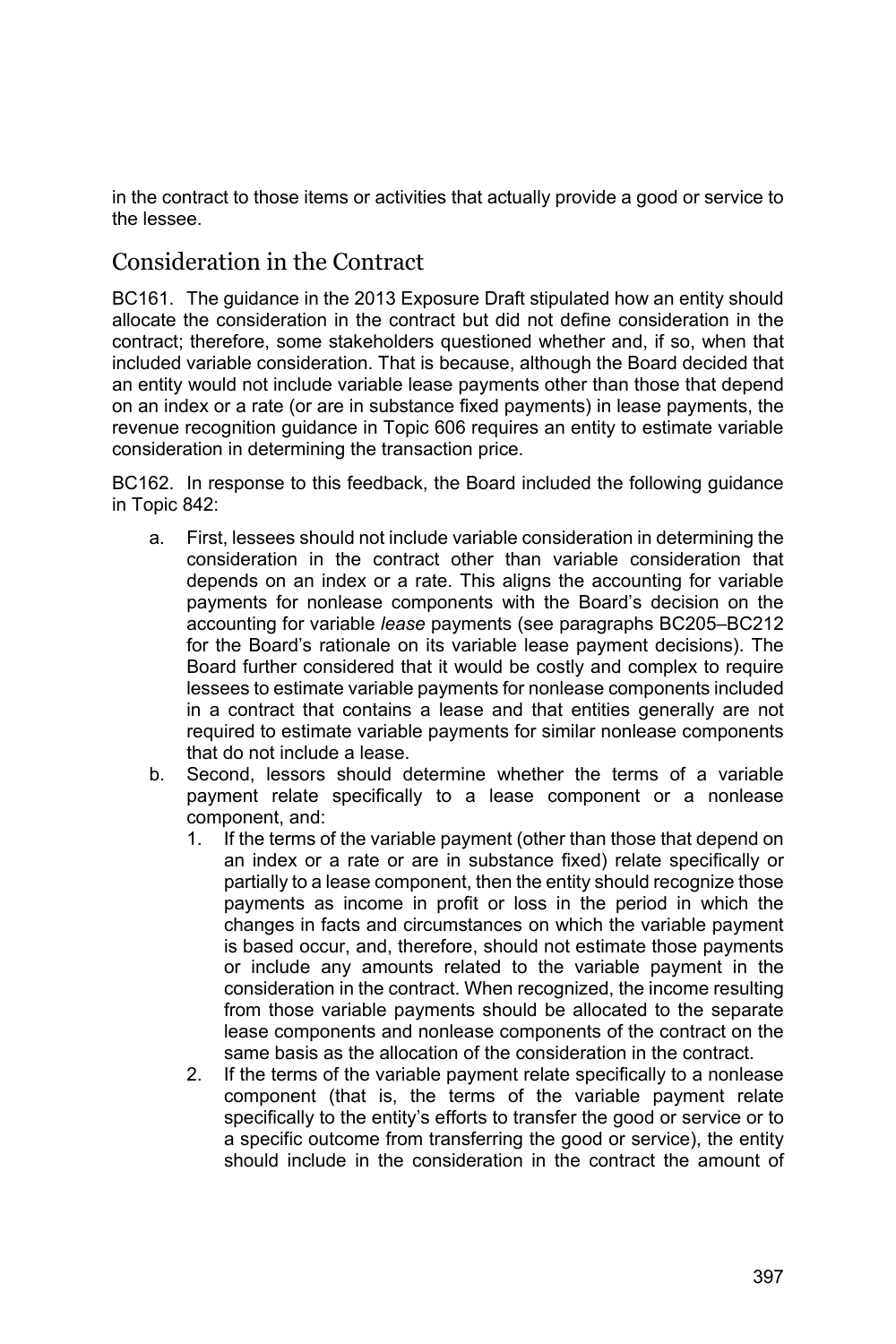those expected payments that would be included in the transaction price in accordance with the revenue recognition variable consideration guidance in paragraphs 606-10-32-5 through 32-13. A lessor should allocate the variable consideration in this case entirely to the nonlease component(s) to which it relates if doing so would be consistent with the transaction price allocation objective in paragraph 606-10-32-28. Otherwise, the variable consideration included in the consideration in the contract is allocated in the same manner as any other consideration in the contract (that is, to the separate lease components and nonlease components of the contract).

BC163. The Board decided that providing guidance on consideration in the contract was necessary to ensure consistent application of the allocation guidance in Topic 842, particularly for lessors because of the differences between how the Board decided a lessor should account for variable lease payments and how an entity accounts for variable consideration in Topic 606. The Board concluded that accounting for a variable payment that relates partially to a lease component (for example, a performance bonus that relates to the leased asset and the lessor's operation of that asset) in the same manner as a variable lease payment (that is, with respect to recognition and measurement) will be less costly and complex than accounting for that variable payment in accordance with the variable consideration guidance in Topic 606. In addition, the Board decided that a lessor should not account for a single variable payment in accordance with two accounting models (for example, partially as a variable lease payment and partially as variable consideration in the scope of Topic 606).

BC164. Allocating variable consideration that is included in the consideration in the contract entirely to the nonlease component(s) to which the variable consideration relates only when doing so would be consistent with the allocation objective in paragraph 606-10-32-28, which is consistent with the Board's objectives of:

- a. Aligning the lessor allocation guidance to that applicable to sellers of goods or services in Topic 606
- b. Accounting for nonlease components in a manner generally consistent with how they would be accounted for if not included in a contract that contains a lease.

# Contract Combinations

BC165. The Board included guidance in Topic 842 for when an entity should combine two or more contracts and account for them as a single contract. Although it is usually appropriate to account for a contract individually, an entity should assess the combined effect of contracts that are interdependent. An entity may enter into multiple contracts in contemplation of another such that the contracts, in substance, form a single arrangement that achieves an overall commercial effect. The financial reporting effect of recognizing those contracts separately may be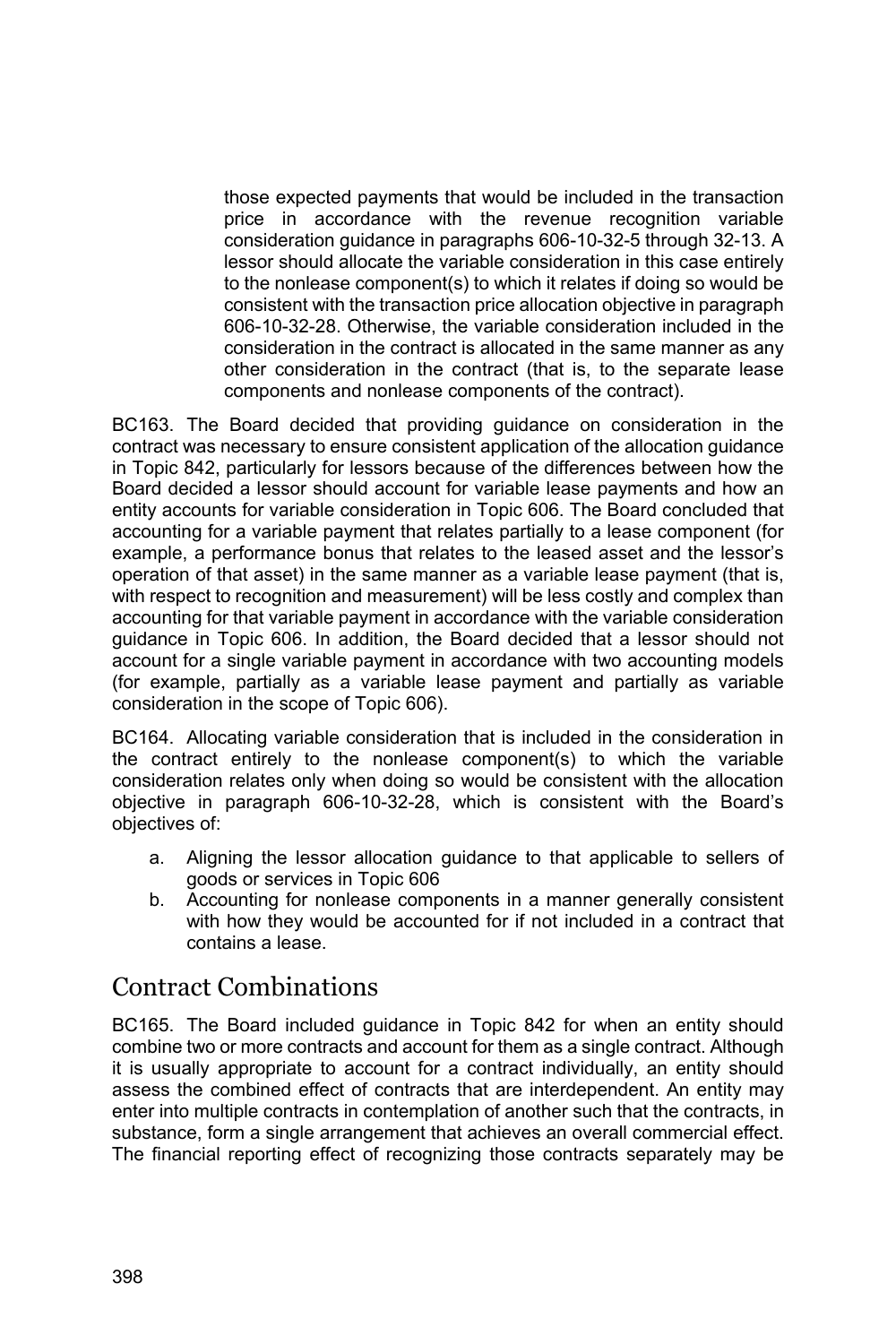different from the financial reporting effect of recognizing those contracts on a combined basis. In those situations, accounting for the contracts independently might not result in a faithful representation of the combined transaction. This accounting has been acknowledged throughout GAAP, and guidance similar to that in Topic 842 was included in Topic 606.

BC166. The Board decided that entering into contracts at or near the same time is a necessary condition for contracts to be combined. That decision is consistent with the objective of identifying the contract that is to be accounted for as the unit of account because that assessment also is performed at contract inception.

BC167. The Board decided that in addition to contracts being entered into at or near the same time, the contracts should satisfy one or more specified criteria for the contracts to be combined. The Board observed that when either criterion (a) or (b) in paragraph 842-10-25-19 is met, the relationship between the consideration in the contracts (that is, the price interdependence) is such that if those contracts were not combined, the amount of consideration allocated to the components in each contract might not faithfully depict the value of the goods (including rights of use) or services transferred to the customer. The Boards decided to include the criterion in paragraph 842-10-25-19(c) to avoid the possibility that an entity could effectively bypass the guidance for separating components depending on how the entity structures its contracts.

BC168. The Board clarified that, for two or more contracts to be combined, they should be with the same counterparty. However, the Board acknowledged that in some situations, contracts with related parties (as defined in Topic 850, Related Party Disclosures) should be combined if there are interdependencies between the separate contracts with those related parties. Thus, in those situations, combining the contracts with related parties results in a more appropriate depiction of the arrangement.

## Lease Modifications

BC169. The guidance on lease modifications in Topic 842 was developed principally with the following in mind:

- a. The accounting for lease modifications in previous GAAP was generally considered to be very complex (often explained only by flowchart). In the Board's view, the lease modifications guidance in Topic 842 is less complex and more intuitive to apply than the previous guidance.
- b. Contracts that contain leases frequently contain nonlease components (that is, other goods or services). This was particularly important to the Board's considerations about lease modification accounting for lessors because Topic 606 contains a robust framework for accounting for modifications of contracts with customers to provide nonlease goods and services (for example, supplies for use with leased equipment or services such as maintenance or operation of the underlying asset).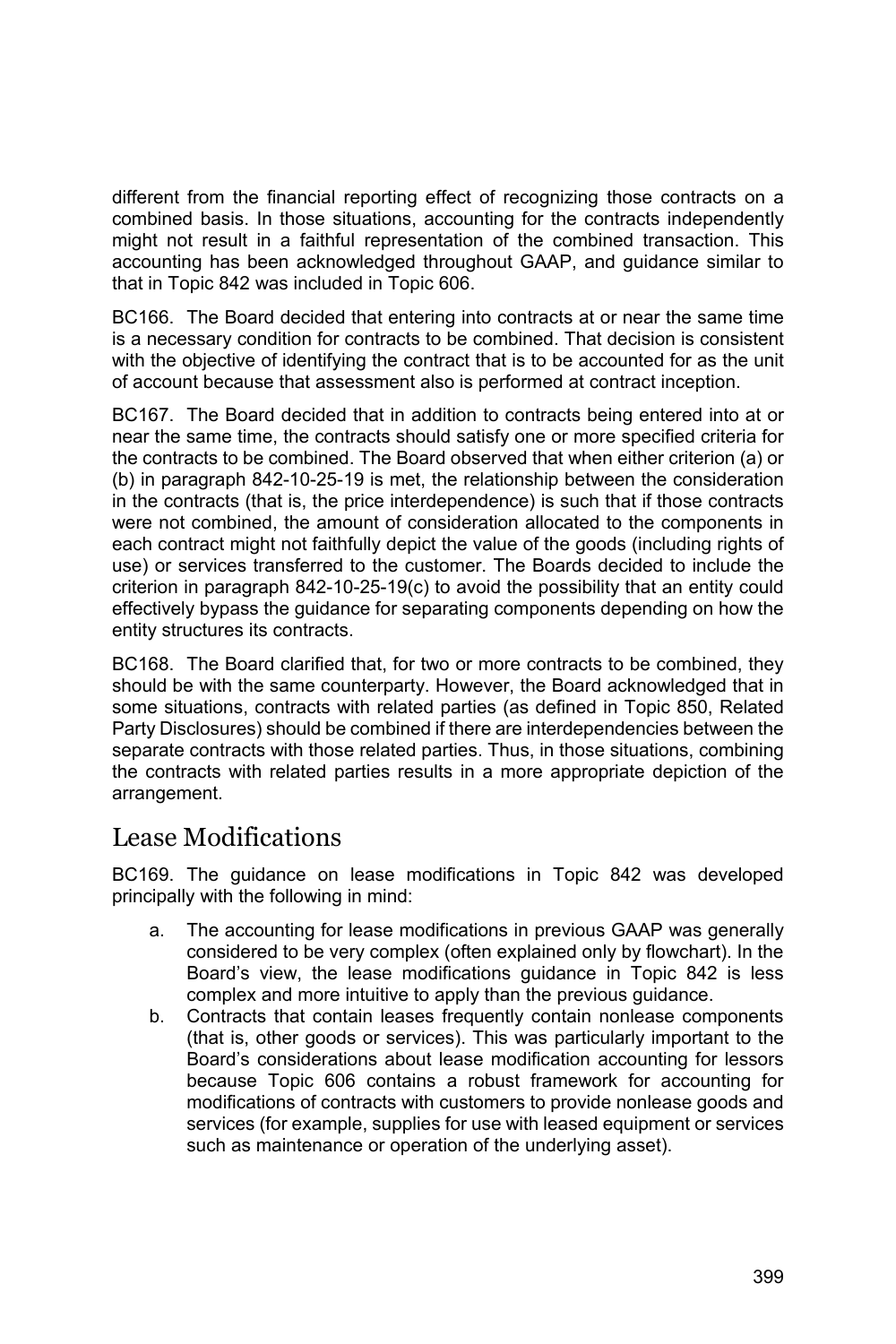c. From a lessee perspective, right-of-use assets and lease liabilities will be recognized for all leases (other than short-term leases) and the lease liability is, in effect, the cost of the right-of-use asset. Therefore, a lease modification that results in a change in the scope of, or the consideration for, the lease affects both the lease liability and the right-of-use asset (not always in the same way).

### Modifications Accounted for as Separate Contracts

BC170. The Board decided that some modifications to existing contracts that are leases or contain leases should not affect the accounting for a lease in the original contract. The Board decided that if a modification grants the lessee additional rights of use (for example, the right to use an additional asset) and the lease payments increase commensurate with the standalone price for those additional rights, that lease should be accounted for as a separate contract (that is, separate from the original contract).

BC171. In those circumstances, the Board decided that accounting for the modification (or amendment) separate from the original contract is appropriate because the new lease does not affect the original contract. It does not change the scope or the consideration allocable to the lease and nonlease components in the original contract. The Board also concluded that accounting for modifications of this nature as separate contracts reduces complexity because it does not require an entity to adjust its established accounting for the original contract.

BC172. In contrast, a modification that does not meet the criteria to be accounted for as a separate contract changes the terms and conditions of the existing lease(s) between the parties. This includes a modification that grants the lessee additional rights of use but the increase in the lease payments is not commensurate with the standalone price for those additional rights. In that case, the modification changes the terms and conditions of the existing lease by changing the lease payments (after reallocation of the consideration in the contract).

#### Lessee Accounting for Lease Modifications

BC173. When a modification does not meet the criteria to be accounted for as a separate contract, the lessee remeasures the lease liability for the modified, existing lease as of the effective date of the modification as if the modified lease were a new lease that commences on that date. Because the Board decided that a modified lease is accounted for as if it were a new lease at the effective date of the modification, the lessee reassesses the classification of the lease and remeasures the right-of-use asset and the lease liability based on the changed terms and conditions of the modified contract (including the changed lease payments).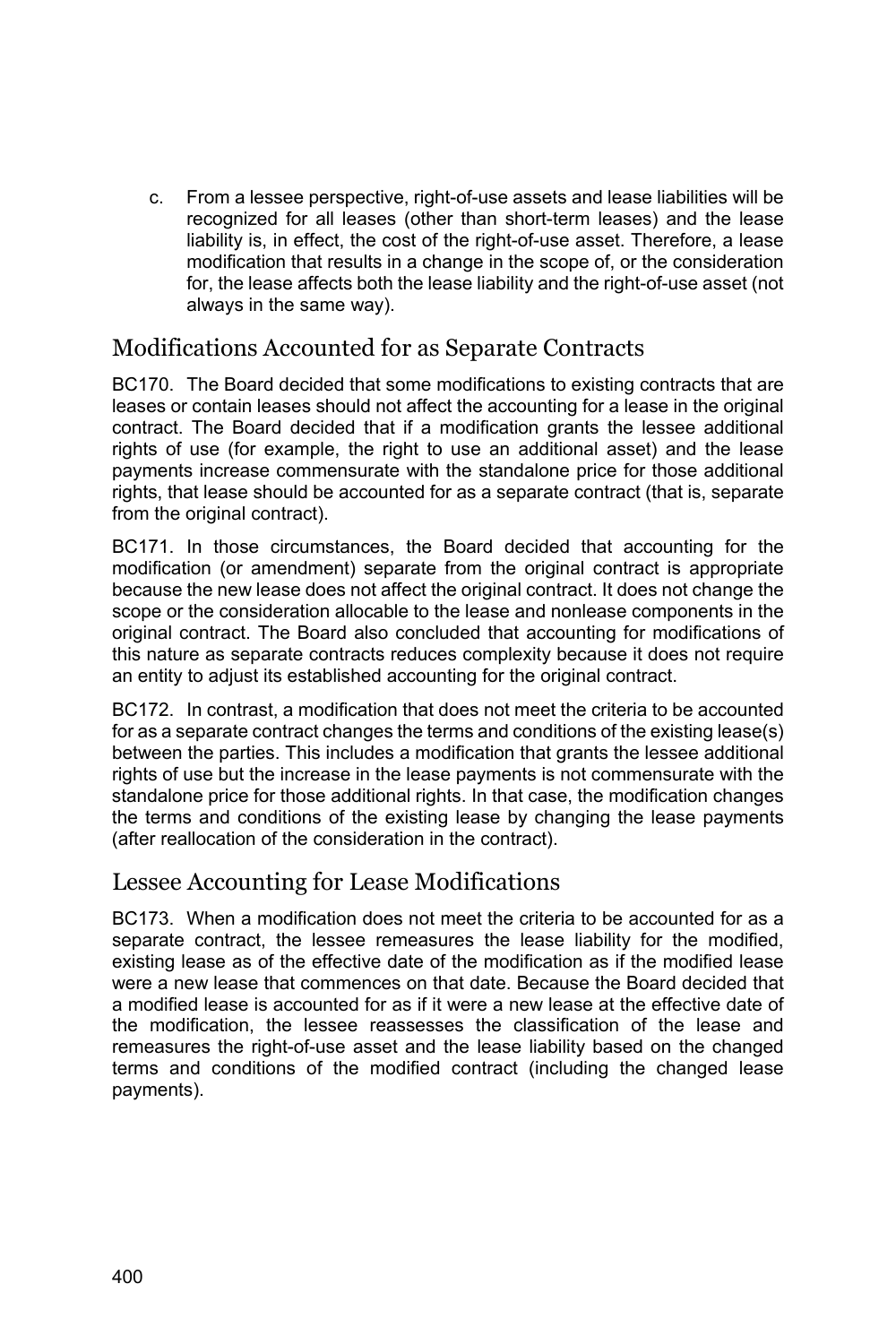BC174. The lessee's accounting for the modification depends on the nature of the modification. The guidance in Topic 842 differentiates between the following types of modifications:

- a. Those that (1) grant the lessee additional rights not included in the original lease, (2) extend or reduce the term of an existing lease, or (3) solely change the consideration in the contract
- b. Those that fully or partially terminate an existing lease by reducing the assets subject to lease.

BC175. The Board concluded that for the types of modifications in paragraph BC174(a), a lessee should not recognize a gain or loss from the modification because there has been no termination, fully or partially, of the original lease. Instead, the modification solely changes the cost of the right-of-use asset resulting from the original lease. Consequently, the amount of the remeasurement of the lease liability for the modified lease is recorded as an adjustment to the right-ofuse asset and, no amount is recognized in profit or loss. In deliberating this guidance, the Board noted that a lease may be modified even if the stated terms of the modification do not change the stated terms of the lease. For example, a stated change in the consideration to be paid for a nonlease component may change the remaining lease payments because the lessee must allocate that change in consideration on the same basis as the original consideration in the contract was allocated.

BC176. The Board also observed the following regarding modifications of the nature in paragraph BC174(a):

- a. The right to use an additional underlying asset (for example, an additional floor of a building or an additional piece of equipment) will generally be a separate lease component, even if the modification granting that additional right of use is not a separate contract in accordance with paragraph 842-10-25-8. Consequently, after a modification of the type in paragraph BC174(a)(1), a lessee will typically have additional separate lease components than before the modification. Example 17 in Topic 842 demonstrates the effect of this conclusion.
- b. A modification of the type in paragraph BC174(a)(2) does not grant an additional right of use. Rather, it merely changes an attribute of the lessee's existing right to use the underlying asset that it already controls. That is because the duration of the lessee's right of use (for example, 2, 5, or 10 years) is merely an attribute of that right of use in the same way that the specifications of a piece of equipment (for example, its color or functioning speed) are attributes of that tangible asset. That is why a lessee recognizes a lease liability for the full duration of the lease at lease commencement, regardless of the lease term.

BC177. For a modification that fully or partially terminates an existing lease by reducing the assets subject to lease, the Board decided that in some cases, a gain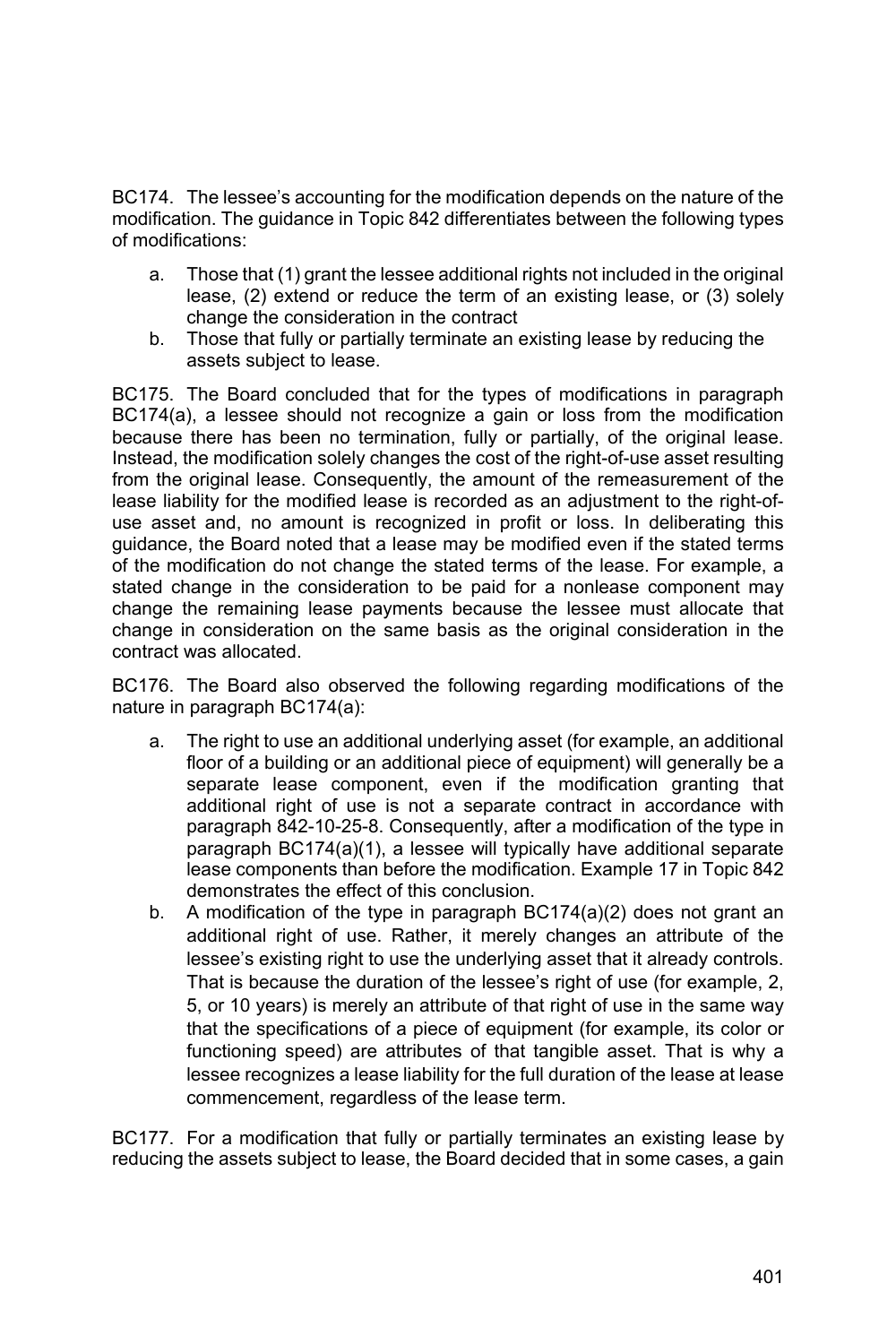or loss should result. That would be the case whenever the right-of-use asset does not equal the lease liability immediately before the effective date of the modification (for example, in a finance lease or in an operating lease in which the lease payments are not even throughout the lease term). The Board concluded that recognizing the difference between the change in the lease liability and the proportionate adjustment to the right-of-use asset in profit or loss is consistent with the accounting in other Topics that address terminations or extinguishments. Example 18 in Topic 842 illustrates two ways that a lessee might account for a modification of this nature, either of which would be acceptable to the Board.

#### Lessor Accounting for Lease Modifications

BC178. In Topic 842, a modification is accounted for prospectively by a lessor from the effective date of the modification (that is, no profit or loss is recognized) unless the modification, in effect, results in the sale of the underlying asset by transferring control of the asset to the lessee. This occurs when an operating lease or direct financing lease is modified and the modified lease is classified as a salestype lease. Topic 842 provides guidance, including illustrative examples, on how to effect the prospective accounting (for example, specifying the effect of any prepaid or accrued rentals on the accounting for the modified lease and how to calculate the postmodification net investment in the lease for sales-type and directfinancing leases). This includes guidance for scenarios in which the lease classification changes as a result of the modification (for example, from operating lease to sales-type lease or from direct financing lease to operating lease). The Board decided to provide relatively detailed guidance and examples to ensure the guidance is understandable and can be applied in a consistent manner.

BC179. In deciding on the lease modification requirements for lessors applicable to operating leases, the Board considered that, based on the lessor accounting model (which is not symmetrical to the lessee accounting model), each period to which the right of use applies (for example, each day, month, or year) should be considered distinct from each other period. That is, based on the decision to substantially retain previous GAAP lessor accounting in Topic 842, which accounts for operating leases in the same manner as service contracts, a lessee generally benefits from its right to use the underlying asset each period it has those rights, and its ability to benefit from the right of use in one period is generally unaffected by its right-to-use the asset in any other period. As a result, prospective accounting for a modified lease that does not, in effect, sell the underlying asset is consistent with the revenue recognition guidance in Topic 606 for contract modifications in which the remaining goods or services to be provided after the modification are distinct from those provided before the modification. The Board decided that having a model for lease modifications that is generally consistent with that for contract modifications both (a) is appropriate on a conceptual basis given that leasing is fundamentally a revenue-generating activity for lessors and (b) will reduce complexity for lessors that regularly provide nonlease goods or services to their customers in conjunction with their leasing activities.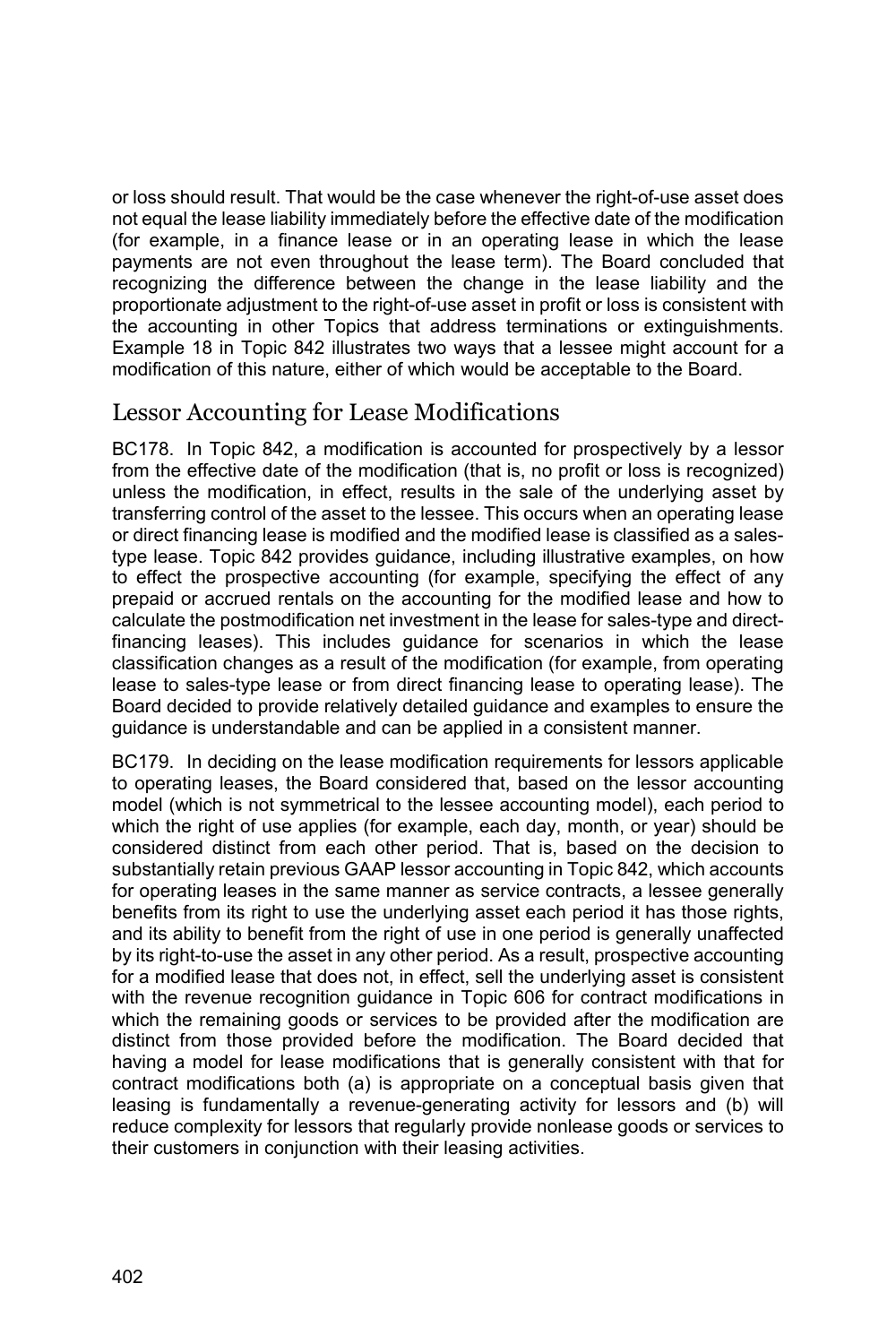BC180. The Board considered but rejected approaches that would have either relied on or been based on the financial instruments guidance elsewhere in GAAP in accounting for modifications to sales-type and direct financing leases. The Board considered those alternative approaches principally because the lessor's lease receivable is a financial asset. However, the Board rejected those approaches because they would have been more complex than the approach in Topic 842 (that is, those approaches would have required additional steps to determine the significance of the modification) and because the Board decided that it is more important to align the modifications guidance to that in Topic 606, particularly for lessors that regularly provide nonlease goods or services. In addition, some stakeholders informed the Board that relying solely on the financial instruments guidance elsewhere in GAAP would not provide guidance on how to account for the nonfinancial unguaranteed residual asset in a modification. The Board's decision to align the lease modifications guidance with the contract modifications guidance in Topic 606 is conceptually consistent with the Board's decisions elsewhere in Topic 842 to align the lessor accounting guidance with the revenue recognition guidance where it is reasonable to do so.

### Recognition and the Date of Initial Measurement

#### Inception versus Commencement of a Lease

BC181. Topic 842 requires that lessees and lessors recognize and measure lease assets and lease liabilities at the commencement date of the lease. The requirement in Topic 842 to recognize and measure the assets and liabilities arising from a lease at the commencement date is consistent with the Board's proposals in the 2013 Exposure Draft.

BC182. The Board concluded that recognizing assets and liabilities arising from a lease at the commencement date is consistent with the overall right-of-use model in which a lessee recognizes an asset representing its right to use an underlying asset for the period of the lease and a liability representing its obligation to make lease payments. A lessee does not obtain and control its right to use the underlying asset until the commencement date, that is, the date on which the lessor makes the underlying asset available for the lessee's use. Before that date, the lessor has not yet performed under the contract. Although a lessee may have an obligation to stand ready to make lease payments if the lessor performs under the contract, the lessee is unlikely to have an obligation to make lease payments before the asset is made available for its use. Similarly, from the lessor's perspective, although the lessor may have an obligation to stand ready to deliver the right to use the underlying asset from the date of inception, the lessor is unlikely to have a right to receive lease payments before the asset is made available for the lessee's use. Nonetheless, if the costs of meeting an obligation under the lease exceed the economic benefits expected from the lease, an entity should consider the guidance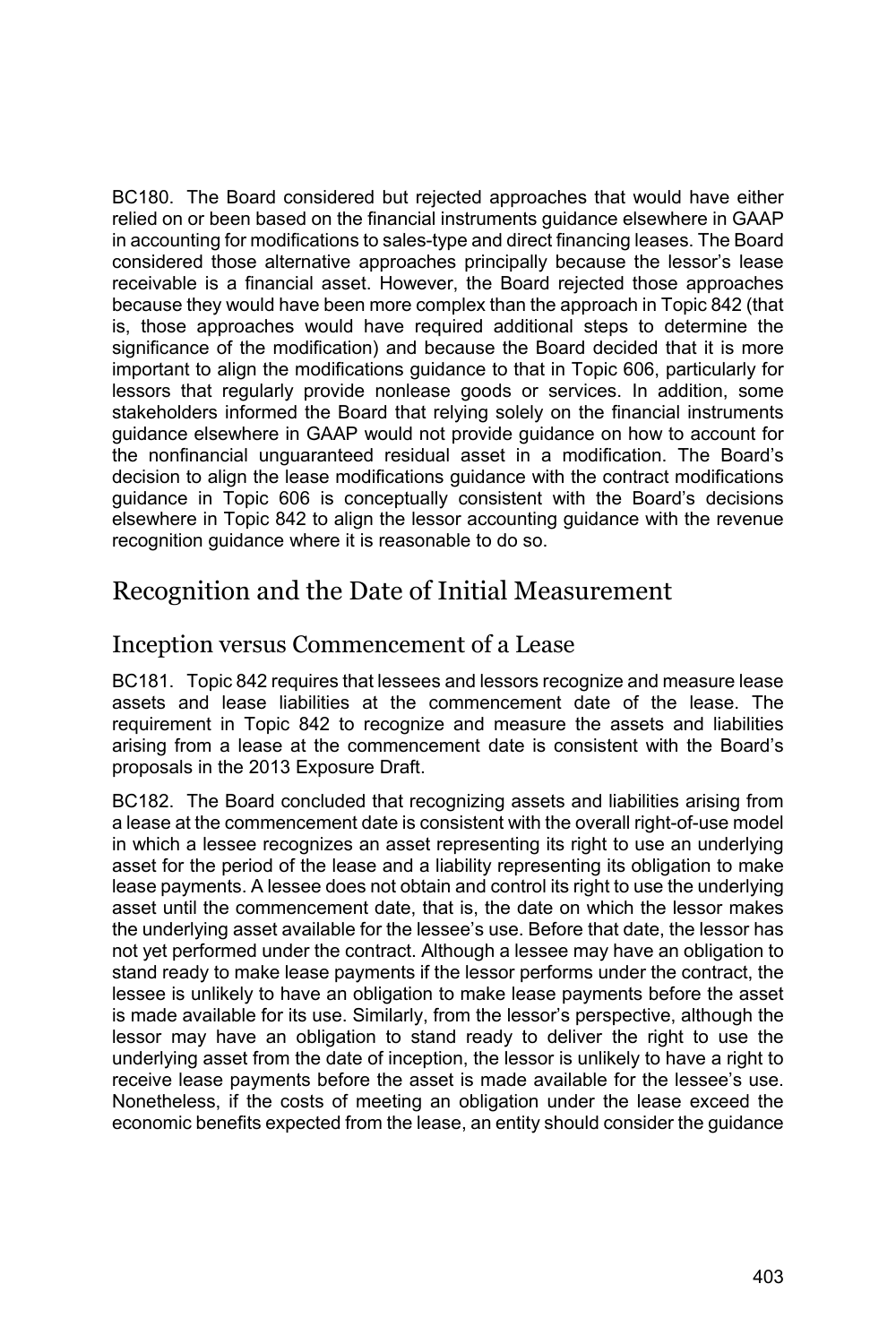in Topic 450 on contingencies to determine whether the entity has a liability before the commencement date.

BC183. Having concluded that the commencement date is the appropriate date for an entity to recognize assets and liabilities arising from a lease, the Board decided that aligning the date of initial measurement with the recognition date has the following benefits:

- a. It clarifies that, other than any gain or loss to be recognized by a lessor with sales-type leases, a gain or loss should not arise on initial recognition of lease assets and lease liabilities by a lessee or a lessor.
- b. It removes the need to add requirements (and, thus, potentially reduces complexity) on how to account for changes to the terms and conditions of a lease or assumptions used in measuring lease assets and lease liabilities between the date of inception and the commencement date. Any changes to a lease that occur after the date of inception are taken into account when initially measuring the asset and liability at the commencement date.
- c. It clarifies that an entity should capitalize initial direct costs incurred before the commencement date. Some respondents to the 2010 Exposure Draft had noted that the previous proposals on initial measurement implied that an entity would not be permitted to capitalize any initial direct costs incurred after the date of inception.
- d. It is more consistent with the measurement date for other transactions, such as business combinations and the acquisition of property, plant, and equipment.

BC184. In deciding on the date of initial recognition and measurement, the Board noted that for some leases, the rights and obligations that arise from entering into a lease could be significant. Without any disclosure, a user of financial statements would have no information about those rights and obligations before the commencement date (assuming that the entity did not recognize a liability in accordance with Topic 450). Accordingly, Topic 842 requires that a lessee disclose information about leases that create significant rights and obligations between the date of inception and the commencement date. Those disclosures will inform users of financial statements of significant cash commitments made relating to leases for which assets and liabilities will be recognized by the lessee in future periods. This recognition and disclosure requirement is consistent with that proposed in the 2013 Exposure Draft.

BC185. The 2010 Exposure Draft proposed that a lessee and a lessor recognize lease assets and lease liabilities at the commencement date of a lease but initially *measure* those assets and liabilities at the date of inception of the lease. Respondents to the 2010 Exposure Draft generally agreed that the commencement date is the appropriate date on which to recognize lease assets and lease liabilities but questioned whether an entity should measure the lease as of contract inception. Although for most leases the time between the date of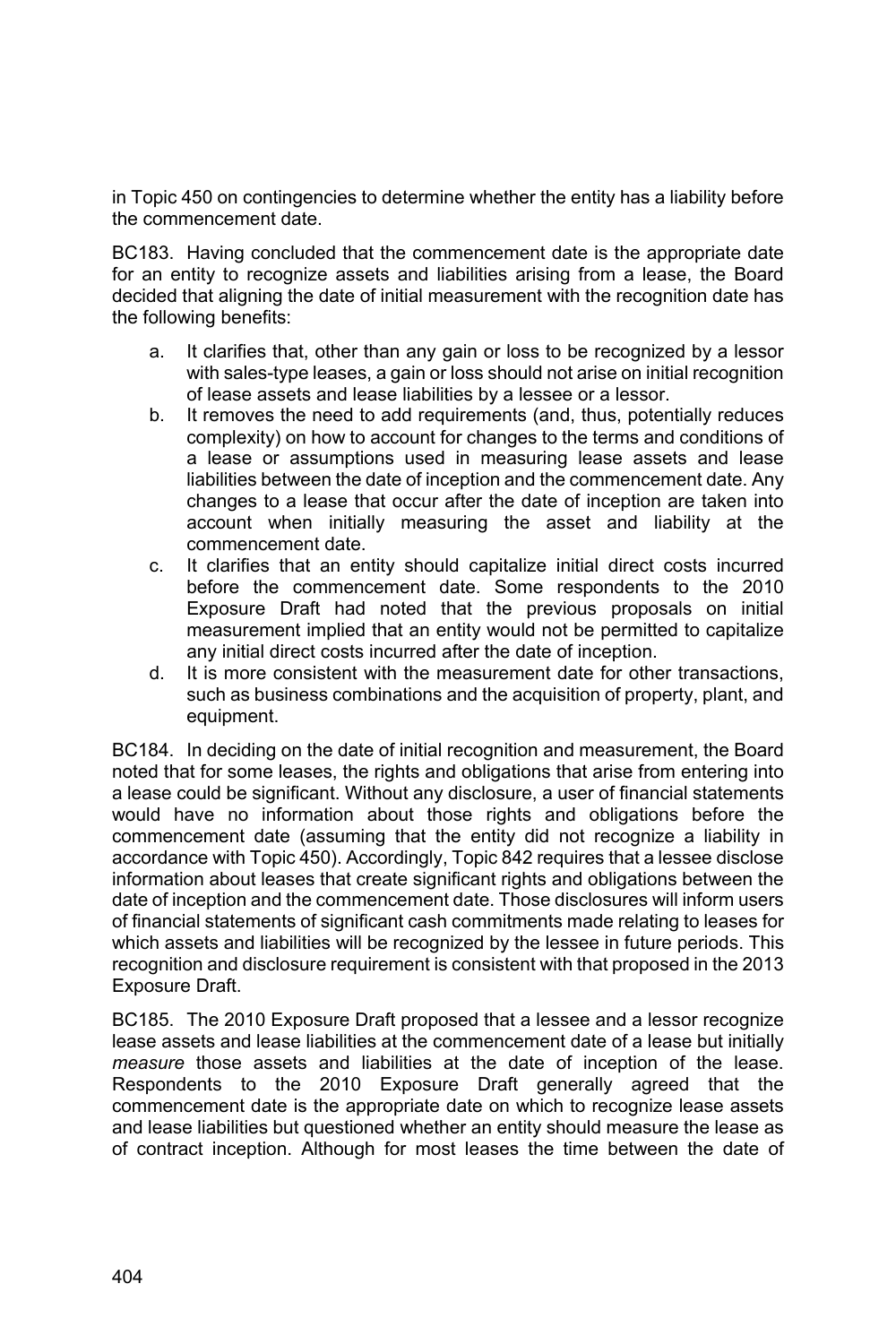inception and the commencement date is usually short, some respondents noted that there are contracts for which that is not the case (for example, some leases are signed before the underlying asset is constructed). When that is the case, the proposals raised a number of questions:

- a. How should an entity account for any changes to the terms and conditions of the lease between the date of inception and the commencement date?
- b. Should an entity account for the time value of money, changes in indexes, and changes in the fair value of the underlying asset between the date of inception and the commencement date? If so, how?

BC186. The Board noted that its intention in proposing to initially measure lease assets and lease liabilities at inception was that the measurement would reflect the nature of the transaction and the terms and conditions of the lease. The Board concluded that this would require an entity to look to the terms and conditions agreed to in the contract at the date of inception. However, the Board had not intended that an entity would recognize a gain or loss relating to changes between the dates of inception and commencement when recognizing lease assets and lease liabilities at the commencement date.

### Measurement: Lessee

#### Measurement Bases of the Lease Liability and Right-of-Use Asset

BC187. The Board decided on a cost measurement basis for the lease liability and right-of-use asset, with cost measured at the present value of the lease payments. The Board concluded that this would provide useful information to users of financial statements while minimizing costs as compared with other approaches.

BC188. The Board considered whether to refer to existing GAAP rather than specify in the lease proposals the initial and subsequent measurement of the lease liability and right-of-use asset. The Board rejected that approach for a number of reasons:

- a. The approach would be inconsistent with the Board's decision not to apply a components approach to lease accounting. For example, existing requirements on financial instruments would require separate accounting for options in a lease.
- b. Leases often have unique features compared with other financial liabilities and nonfinancial assets and, therefore, should have accounting that reflects those unique features.
- c. The approach would be more complex to apply, particularly when a lease contains features such as options, variable lease payments, and residual value guarantees.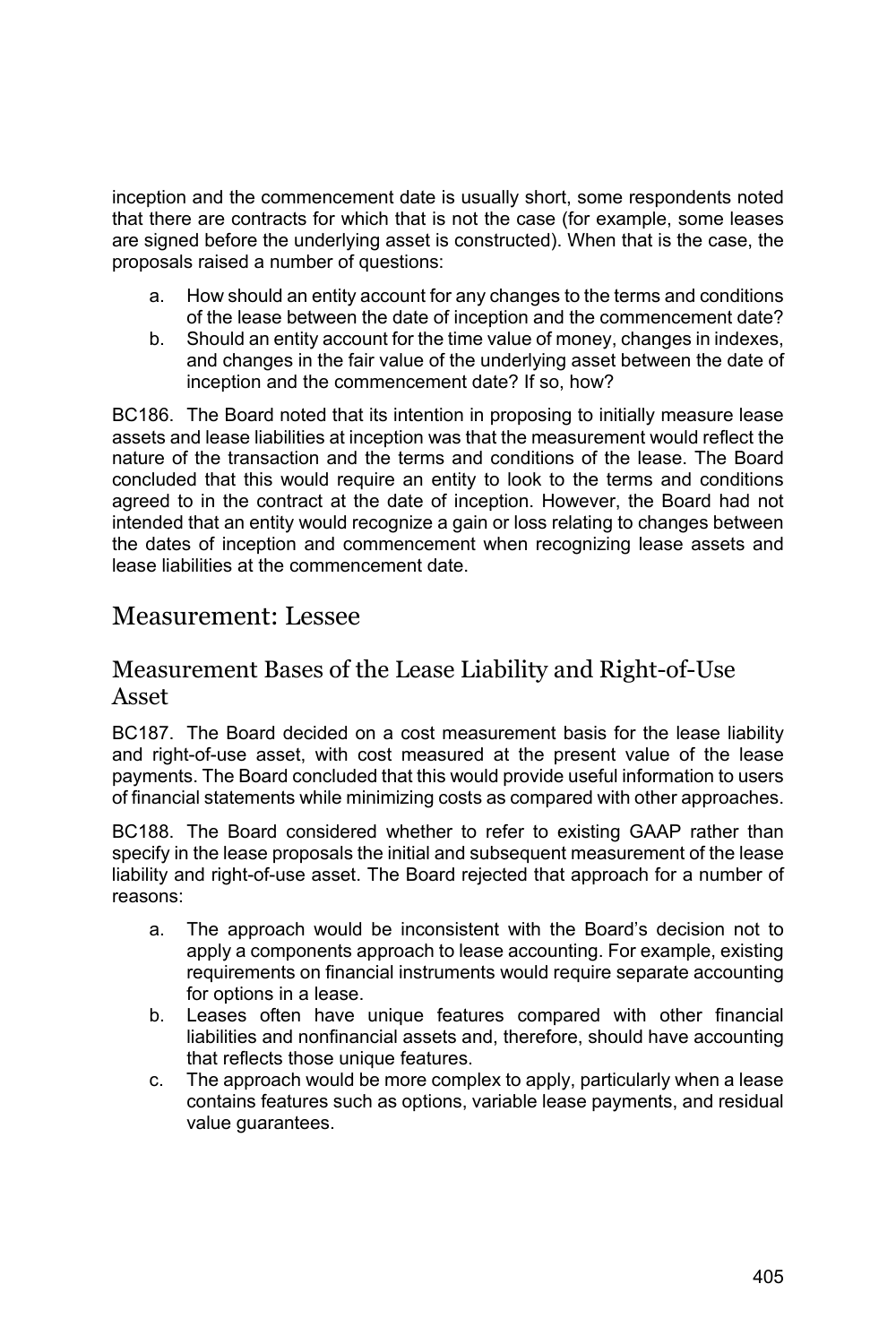d. Previous leases guidance specified how to measure capital lease assets and capital lease obligations initially and throughout the lease term such that users of GAAP are accustomed to having the measurement guidance contained in the leases Topic.

### Initial Measurement of the Lease Liability

### *Lease Term: Options to Extend or Terminate a Lease*

BC189. Leases often grant the lessee a right to extend a lease beyond the initial noncancellable period or to terminate a lease before the end of the lease period. Depending on the terms and conditions of the option, a three-year lease with an option to extend for two years may or may not be economically similar to a threeyear noncancellable lease or a five-year noncancellable lease. However, a lease with options would never be exactly the same as a lease without any options.

BC190. There are a number of different ways that a lessee and lessor could reflect options that exist in leases:

- a. *A components approach*, in which options in a lease are recognized and measured as separate components of the lease. The Board rejected a components approach to lease accounting because such an approach would be complex, would ignore the interrelationship between the term of a lease and the exercise of options, and would be difficult to apply because options may be difficult to measure reliably.
- b. *A disclosure approach*, in which an entity recognizes a lease liability or lease receivable for the noncancellable period and discloses the existence of any options to extend the term. Although simple to apply, the Board rejected this approach because, as compared with previous GAAP, it would provide less useful information to users of financial statements. The measurement of lease assets and lease liabilities would ignore the existence of options, including those that are reasonably certain of being exercised and, thus, would potentially misrepresent the assets and liabilities arising from a lease.
- c. *A measurement approach*, in which options in a lease are included in the measurement of lease assets and lease liabilities using a particular method. That method could be, for example:
	- 1. A probability-weighted measurement method (in which the measurement of lease assets and lease liabilities reflects the probability of each possible lease term)
	- 2. A probability threshold method (in which an entity includes optional periods in the lease term if the exercise of the options meets a specified threshold, for example, reasonably certain, virtually certain, or more likely than not)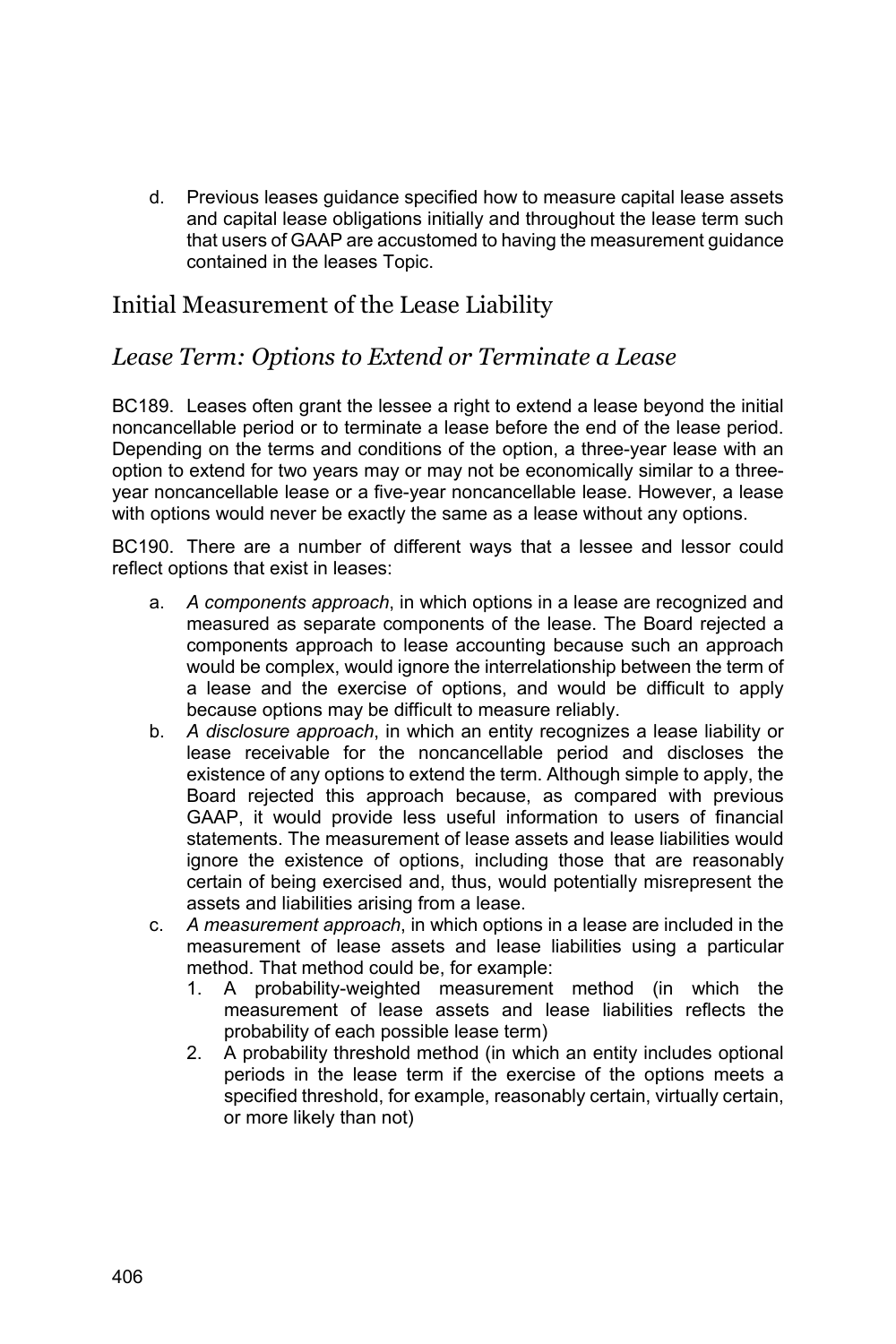3. An economic incentive method (in which an entity includes optional periods in the lease term if an entity has an economic incentive to exercise the option).

BC191. The Discussion Paper and the 2010 Exposure Draft proposed determining the lease term on the basis of a *most likely* measurement approach; that is, the lease term would be the longest possible term that is more likely than not to occur. That is because the Board thought that the lease term should reflect an entity's reasonable expectation of what the term would be. The 2010 Exposure Draft also proposed that, at each reporting date, the lessee or lessor should reassess which outcome it considered to be most likely to occur on the basis of any new facts or circumstances that indicate that there would be a significant change in the recognized lease liability or lease receivable since the previous reporting period.

BC192. Many respondents to the Discussion Paper and the 2010 Exposure Draft disagreed with the proposals because:

- a. Some said that determining the present value of lease payments on the basis of the most likely lease term would result in the recognition of a liability (for the lessee) and an asset (for the lessor) that does not meet the definition of a liability or an asset in Concepts Statement 6. That is because the lessee is not obliged to make lease payments and the lessor does not have a right to receive lease payments beyond the initial noncancellable period until the lessee has exercised the option.
- b. Some disagreed because the approach would not distinguish between a five-year noncancellable lease and a three-year lease with an option to extend for two years that is likely to be exercised. In their view, an entity is in a different economic position when it has entered into a five-year noncancellable lease rather than a three-year lease with an option to extend that it may or may not exercise, and that difference should be reflected in the measurement of lease assets and lease liabilities.
- c. Some suggested increasing the threshold at which an entity would include options to extend in the measurement of lease assets and lease liabilities. They suggested thresholds such as "reasonably assured" (used in existing GAAP), "reasonably certain" (used in existing IFRS), and "virtually certain" (which would be a higher threshold that would almost equate to including only contractual minimum lease payments in the measurement of lease assets and lease liabilities).
- d. Others suggested including options in the measurement of lease assets and lease liabilities only when a lease includes economic incentives for an entity to exercise an option.
- e. Most preparers highlighted the cost and complexity of not only determining the lease term at the commencement date but also reassessing the lease term at each reporting date. Preparers reiterated this message at workshops held in 2010 to discuss the proposals.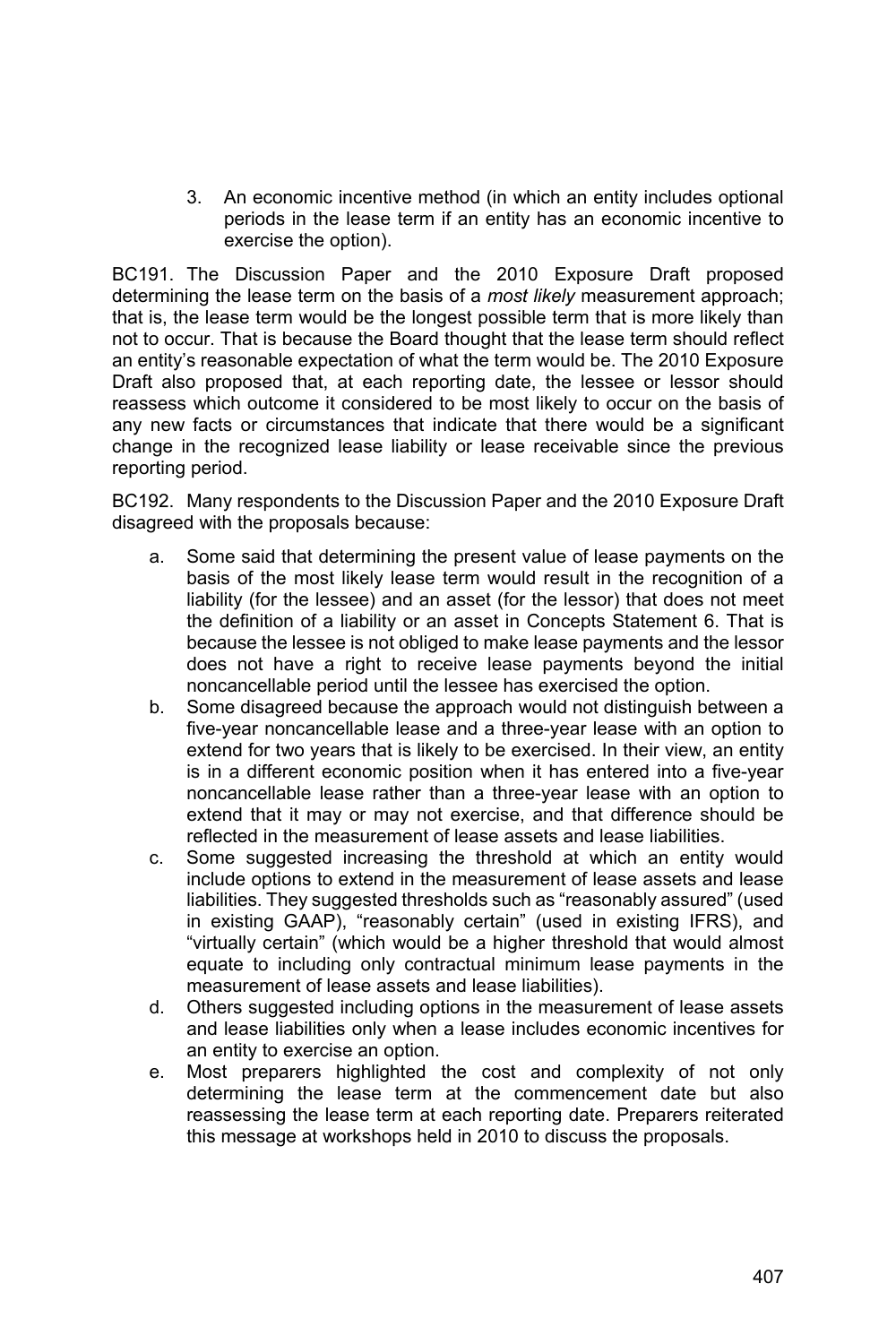BC193. On reconsideration, the guidance in the 2013 Exposure Draft affirmed the view that the lease term should reflect an entity's reasonable expectation of what the term would be. However, the basis of that expectation was linked to a lessee having a "significant economic incentive" to exercise an option. The Board considered that applying the concept of significant economic incentive would provide a threshold similar to the concepts of "reasonably assured" in previous GAAP and "reasonably certain" in IFRS. However, the proposals would have emphasized that there needed to be a significant *economic* incentive for the lessee to exercise the option to include optional periods in the lease term. An expectation of exercise alone (and without a significant economic incentive to do so) would not be sufficient. The Board concluded that requiring an economic incentive would provide a threshold that could be applied more objectively than a threshold based solely on management's estimates or intent.

BC194. Most respondents to the 2013 Exposure Draft, including most financial statement users that did not like the uncertainty of management estimates based only on a "more likely than not" threshold that could change frequently, understood that "significant economic incentive" was a high threshold and said that the proposals were an improvement to those in the Discussion Paper and in the 2010 Exposure Draft. Some respondents continued to express a variety of opinions on whether *any* options should be included in determining the lease term and whether or how management intent should be considered in evaluating options to extend a lease. However, the most prevalent feedback from many respondents was that if the Board intended for the significant economic incentive threshold to be applied in a similar manner to the "reasonably assured" threshold in previous GAAP, the Board should retain the "reasonably assured" threshold in the final leases guidance. Those respondents stated that retaining the previous threshold rather than rearticulating it in a different manner, if it was the Board's intention that it should be applied similarly, would reduce the costs of implementing and applying a new leases standard.

BC195. Therefore, on the basis of the feedback received and because it was the Board's intention that "significant economic incentive" should result in similar lease term conclusions as the "reasonably assured" guidance in previous GAAP, the Board decided that the lease term should include only optional periods to extend the lease if either (a) the lessee is *reasonably certain* to exercise that option or (b) exercise of the option is controlled by the lessor. The Board decided to use the term *reasonably certain* rather than *reasonably assured* to remain converged in this respect with IFRS. The Board was informed that the guidance on lease term in previous GAAP and IFRS, which use the terms *reasonably assured* and *reasonably certain*, respectively, are applied consistently in practice. Therefore, the Board views *reasonably certain* and *reasonably assured* as synonyms that should be applied in the same way. There is little in leasing guidance in previous GAAP (or IFRS) on the application of either of these terms; therefore, the Board decided it will be useful to continue, as in the 2013 Exposure Draft, to provide some implementation guidance in the form of factors for entities to consider in applying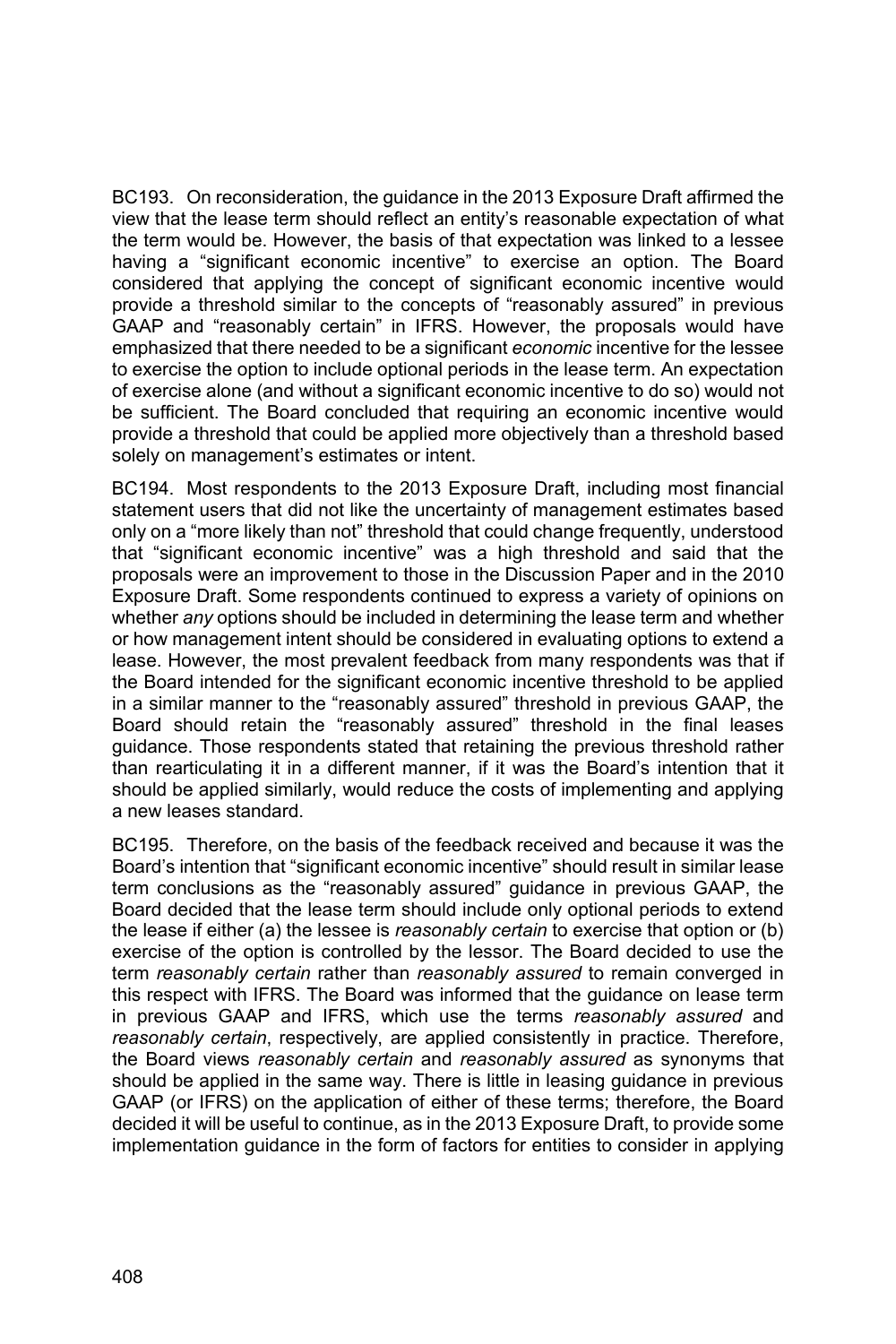the reasonably certain threshold. The Board considered which factors should be considered when determining the lease term at the commencement date. The Board affirmed that at the commencement date, an entity should take into account all relevant *economic* factors (contractual, asset, entity, and market-based factors) when assessing whether an entity is reasonably certain to exercise an option to extend a lease. The factors to consider when reassessing the lease term are discussed in paragraphs BC227–BC232.

BC196. Consistent with the 2013 Exposure Draft, the Board also affirmed that options to extend a lease and options to terminate a lease should be accounted for in the same way. Accordingly, payments to be made during the period after which a lessee can terminate a lease are included when measuring lease assets and lease liabilities if the lessee is reasonably certain not to exercise the option to terminate the lease.

BC197. Some Board members agree with those respondents (as discussed in paragraph BC192(a)) that indicated that recognizing renewal options as a liability by a lessee or an asset by the lessor results in recognizing liabilities and assets that separately do not meet the conceptual definitions of assets and liabilities. However, those Board members acknowledge that renewal options create an asset for the lessee and a liability for the lessor. Those Board members observe that either including or not including renewal options in the measure of assets and liabilities will be inconsistent in one way or another with the conceptual definitions of assets and liabilities and, therefore, accept the approach in Topic 842. That approach accounts for renewal options only when it is reasonably certain that they will be exercised or when exercise is outside the control of the entity (such as when a lessor controls a lessee's exercise of a renewal option or a termination option). Those Board members view the approach in Topic 842 as a practical way, consistent with that in previous GAAP, to account for renewal options where the form is optional, but it is clear that there is economically little or no choice but to extend or not to terminate the lease.

### Discount Rate

BC198. The 2010 and 2013 Exposure Drafts proposed that a lessee should discount the lease liability using the rate the lessor charges the lessee (which would often be the rate implicit in the lease), if that rate can be readily determined. If the rate the lessor charges the lessee cannot be readily determined, the lessee would use its incremental borrowing rate, which would take into account the credit standing of the lessee, the length of the lease, the nature and quality of the security provided, and the economic environment in which the transaction occurs.

BC199. There was broad support among those stakeholders that provided feedback on the discount rate for a lessee to use its incremental borrowing rate in the absence of information about the rate the lessor charges the lessee. Stakeholders also generally supported this approach because it is similar to the discount rate requirements for capital leases in previous GAAP.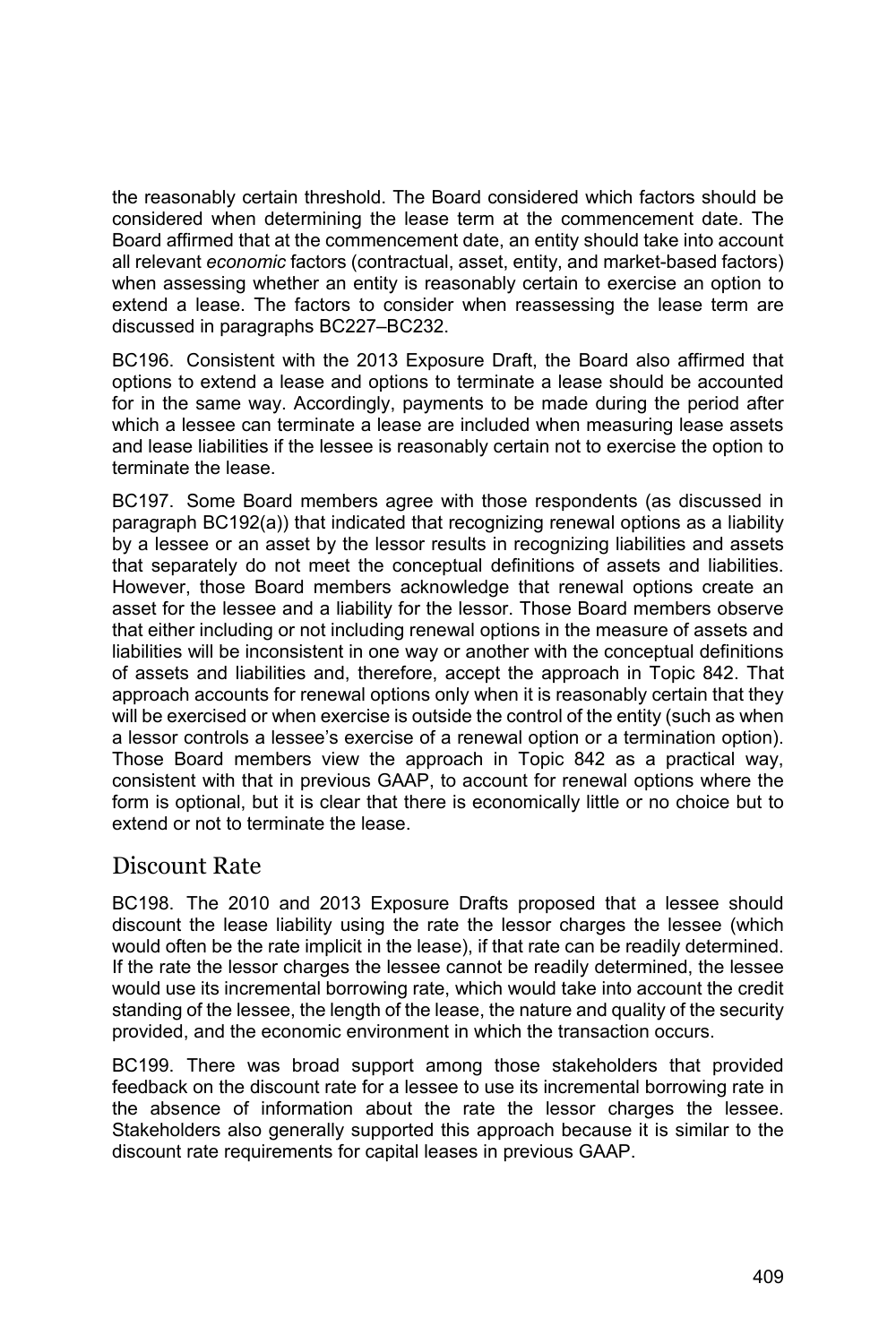BC200. Therefore, in Topic 842, the Board, in general, affirms the previous proposals about the discount rate to be used by the lessee at initial measurement. However, in affirming the previous proposals, the Board decided to eliminate the use of the phrase *rate the lessor charges the lessee*. In the 2010 and 2013 Exposure Drafts, the rate the lessor charges the lessee included possible discount rates other than the rate implicit in the lease (for example, a property yield). In redeliberating the proposals in the 2013 Exposure Draft, the Board decided that the rate the lessor charges the lessee should always be the rate implicit in the lease and, therefore, that the final leases guidance should simply refer to the *rate implicit in the lease*.

BC201. As discussed in paragraphs BC120 and BC121, the Board noted that it may be acceptable to apply the leases guidance at a portfolio level by lessees and lessors in some circumstances. In redeliberating the discount rate proposals in the 2013 Exposure Draft, the Board noted that this decision would include the ability to use a portfolio approach to determine the discount rate for a lessee's leases. The Board considered that this would substantially address the concerns of those stakeholders that commented that calculating the incremental borrowing rate for individual leases would impose a significant administrative burden on their organizations. The Board also considered that, in some cases, it might be reasonable for a subsidiary to use a parent entity or group's incremental borrowing rate as the discount rate. Depending on the terms and conditions of the lease and the corresponding negotiations, the parent entity's incremental borrowing rate may be the most appropriate rate to use as a practical means of reflecting the interest rate in the contract, assuming the implicit rate is not readily determinable. For example, this might be appropriate when the subsidiary does not have its own treasury function (all funding for the group is managed centrally by the parent entity) and, consequently, the negotiations with the lessor result in the parent entity providing a guarantee of the lease payments to the lessor. Therefore, the pricing of the lease is more significantly influenced by the credit standing of the parent than that of the subsidiary.

BC202. The Board also considered and rejected the view that the "cost of money" would be an appropriate discount rate for lessees that are required to comply with the Cost Accounting Standards and the Federal Acquisition Regulation to use in applying the guidance in this Update. The "cost-of-money" rate used to reimburse those entities is not necessarily linked to the rate the lessor considers in pricing the lease, and it is not necessarily linked to the lessee's incremental borrowing rate. Consequently, it is not an appropriate proxy for the interest rate in the contract.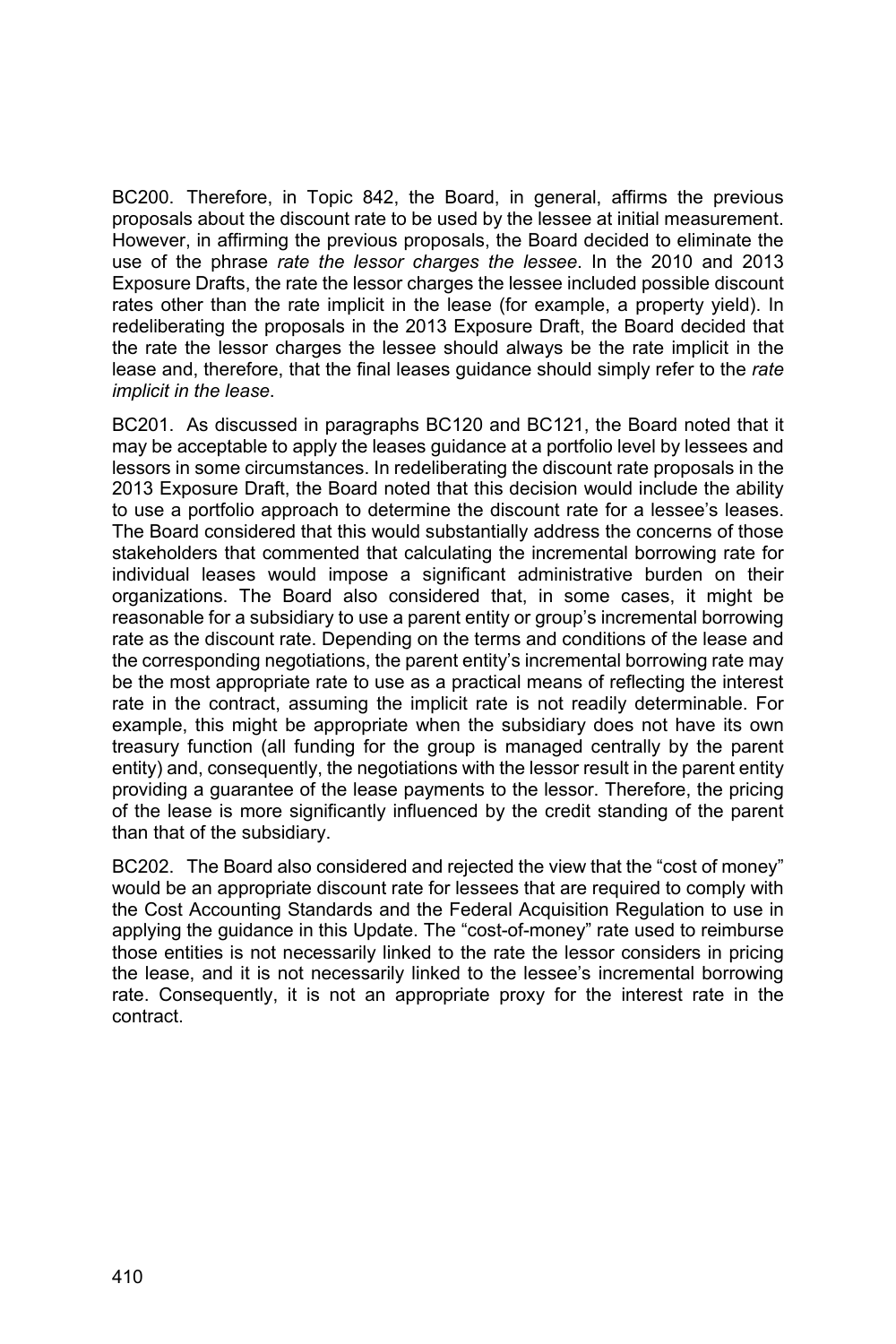### Lease Payments

### *In Substance Fixed Payments*

BC203. The guidance in the 2013 Exposure Draft stipulated that lease payments include in substance fixed payments. In substance fixed lease payments are payments that may, in form, appear to contain variability but are, in effect, fixed and unavoidable. The Board decided to include in substance fixed payments in the measurement of lease assets and lease liabilities because those payments are unavoidable and, thus, are economically indistinguishable from fixed lease payments. The majority of those that participated in outreach on the 2013 Exposure Draft (which included preparers, users, accounting firms, and others) supported including in substance fixed payments in the definition of lease payments. Accounting firms and regulators noted the importance of defining and providing examples of in substance fixed payments to ensure consistent application and comparability between entities.

BC204. In response to this feedback, the Board affirmed in Topic 842 that in substance fixed lease payments are included in the measurement of lease assets and lease liabilities. The Board discussed whether to leave this as a principle or provide further requirements. The Board concluded that providing a principle rather than an extensive list of possible scenarios, which could never capture every situation, was generally sufficient, however, it included some additional implementation guidance in Subtopic 842-10 as compared with the 2013 Exposure Draft to assist in identifying in substance fixed payments. In affirming its decisions reached in the 2013 Exposure Draft, the Board also considered that the concept of in substance fixed payments existed in practice in previous GAAP, and, in the Board's view, the guidance on in substance fixed payments included in this Update is substantially similar to the interpretive guidance that existed in previous GAAP. Consequently, the examples that exist in practice and that are included in various pieces of interpretive guidance provide useful information on how the Board intends this concept to apply in Topic 842. The Board also noted that the concept of capturing items that are in substance fixed payments because they are readily determinable exists elsewhere in existing guidance (for example, on the determination of whether a notional amount exists in accounting for derivatives in Topic 815).

### *Variable Lease Payments*

BC205. Some or all of the lease payments for the right to use an asset can be variable. That variability can arise because lease payments are linked to:

a. Price changes due to changes in an external market rate or the value of an index. For example, lease payments might be adjusted for changes in a benchmark interest rate or the Consumer Price Index.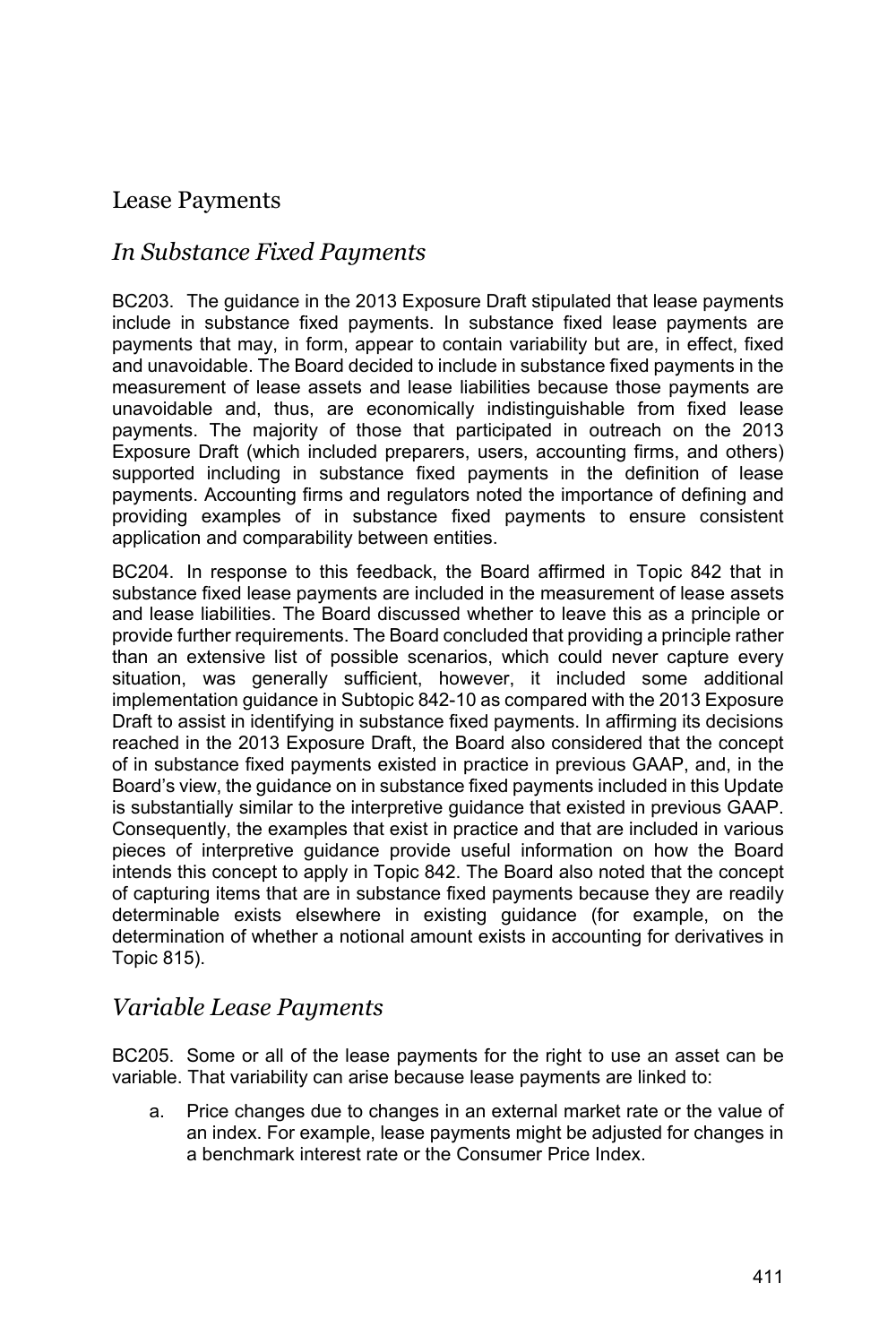- b. The lessee's performance derived from the underlying asset. For example, a lease of retail property may specify that lease payments are based on a specified percentage of sales made from that property.
- c. The use of the underlying asset. For example, a car lease may require the lessee to make additional lease payments if the lessee exceeds a specified mileage.

BC206. There are various views on whether variable payments linked to future performance or use of an asset meet the definition of a liability. Some are of the view that a lessee's liability to make and a lessor's right to receive variable lease payments do not exist until the future event requiring the payment occurs (that is, when the underlying asset is used or a sale is made). Accordingly, some are of the view that entities should only provide disclosure about variable lease payments linked to performance or use and should not include those payments in the measurement of lease assets and lease liabilities.

BC207. However, some note that a lessee's obligation to make and a lessor's right to receive variable lease payments exist at the commencement date by virtue of the lease contract. Consequently, they are of the view that all variable lease payments meet the definition of a liability for the lessee and an asset for the lessor. It is the amount of the liability or asset that is uncertain, rather than the existence of the liability or asset. Accordingly, some would suggest that lessees and lessors should estimate variable lease payments and include that estimate in the measurement of lease assets and lease liabilities.

BC208. The 2010 Exposure Draft proposed a probability-weighted estimation approach in which a lessee and lessor would include estimated variable lease payments in the measurement of lease assets and lease liabilities at the commencement date. Those proposed amendments also would have required the reassessment of estimates if there was a significant change in the measurement of the lease liability. Many respondents to that Exposure Draft disagreed with those proposals. Preparers stated and demonstrated at workshops why this approach would be extremely costly to apply, especially for longer term leases with payments linked to the lessee's performance or use of the underlying asset (for example, a 25-year retail store lease). They noted that the reason that they often enter into leases with variable lease payments based on performance or use is because of the uncertainty associated with that future performance or use; that is, they wish to share the risks of the uncertainty about the economic benefits to be derived from using an underlying asset with the lessor and also, often, to incentivize the lessor to perform (for example, to incentivize a mall owner to bring entertainment to the mall that will attract additional shoppers). Accordingly, it often would be difficult for a lessee to estimate variable lease payments reliably. Similarly, it often would be difficult for the lessor to estimate the future performance from or use of an asset with precision when it has little or no control over that use. Consequently, respondents, including some users of financial statements, questioned the relevance of the information that would be included in the measurement of lease assets and lease liabilities.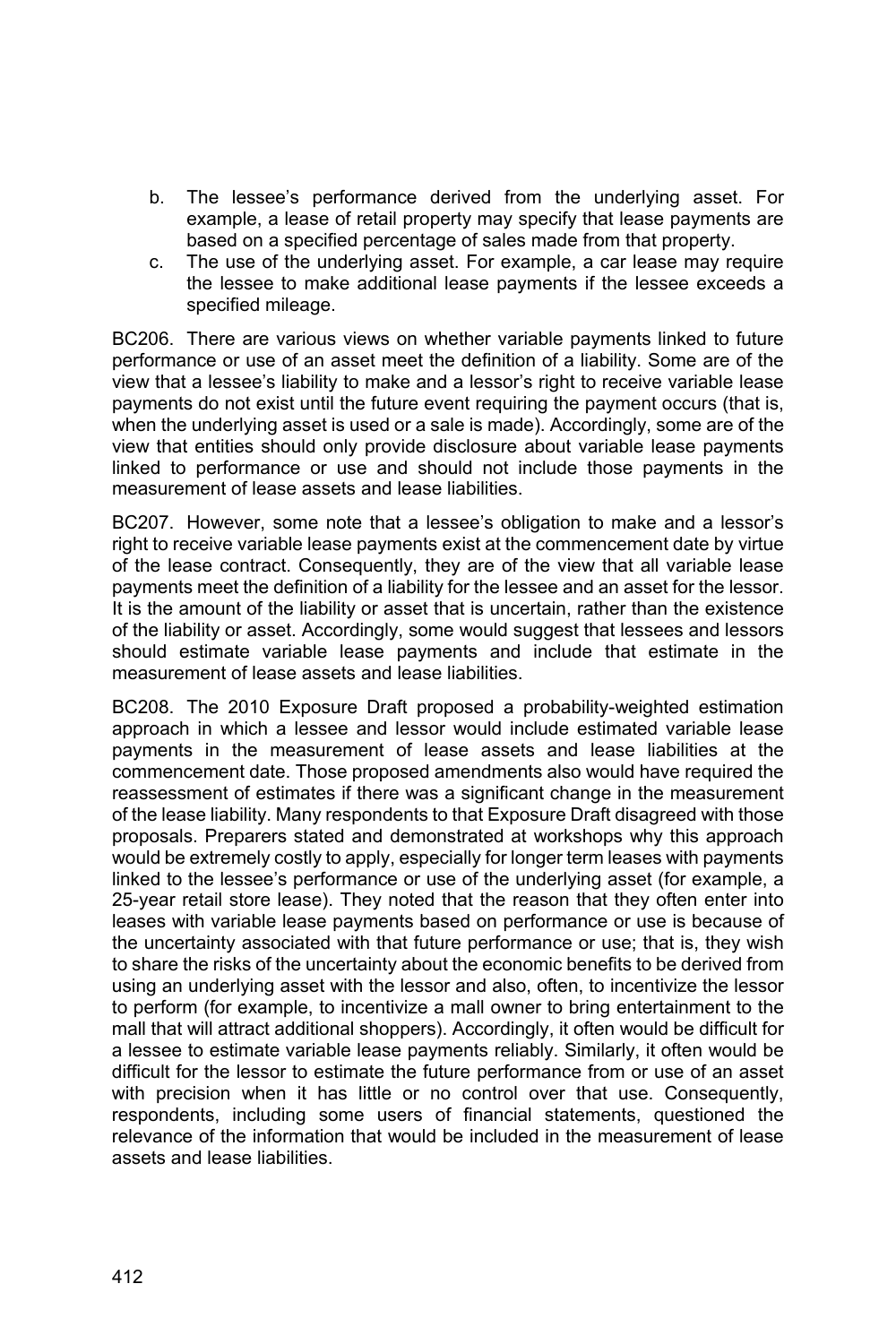BC209. On the basis of that feedback, the Board agreed that the cost and complexity of estimating and measuring all variable lease payments could not be justified by the benefit. The 2013 Exposure Draft, therefore, proposed to include in the measurement of lease assets and lease liabilities only those variable lease payments that depend on an index or a rate. For some Board members, the decision about variable lease payments linked to future performance or use was made solely for cost-benefit reasons, that is, they are of the view that all variable lease payments meet the definition of an asset (for the lessor) and a liability (for the lessee). However, those Board members were convinced by the responses to the 2010 Exposure Draft that the benefits of those proposals would not justify the costs, particularly because of the concerns expressed about the precision of the measurement that would result from the proposals. Other Board members concluded that variable lease payments linked to future performance or use do not meet the definition of an asset (for the lessor) or a liability (for the lessee) until the performance or use occurs. They consider those payments to be avoidable by the lessee and, accordingly, would conclude that the lessee does not have a present obligation to make those payments. In addition, variable lease payments linked to future performance or use could be viewed as a means by which the lessee and lessor can share future profits to be derived from the use of the asset. Accordingly, the 2013 Exposure Draft proposed that those variable lease payments would not be included in the measurement of lease assets and lease liabilities.

BC210. The Board affirmed its decision to include only those variable lease payments that depend on an index or a rate in the measurement of lease assets and lease liabilities. The Board's reasoning remains consistent with that underlying its decision in the 2013 Exposure Draft. The Board also considered that most respondents to the 2013 Exposure Draft, including most users with whom outreach was conducted, agreed with the proposals about the accounting for variable lease payments. Those respondents generally said that variable payments contingent on future events (for example, performance or use) do not represent a present obligation of the lessee or a right of the lessor and, therefore, do not meet the definition of an asset or a liability. Many stakeholders, including most users with whom outreach was conducted, said that they would not want subjective estimates about variable lease payments reflected in the measurement of lease assets and lease liabilities.

BC211. For reasons similar to those for including in substance fixed payments in the measurement of lease assets and lease liabilities, the Board also decided to include variable lease payments that depend on an index or a rate in the measurement of lease assets and lease liabilities. Those payments meet the definition of assets (for the lessor) and liabilities (for the lessee) because they are unavoidable (that is, a lessee has a present obligation to make, and the lessor has a present right to receive, those lease payments). Any uncertainty, therefore, relates to the measurement of the asset or liability that arises from those payments and not to the existence of the asset or liability.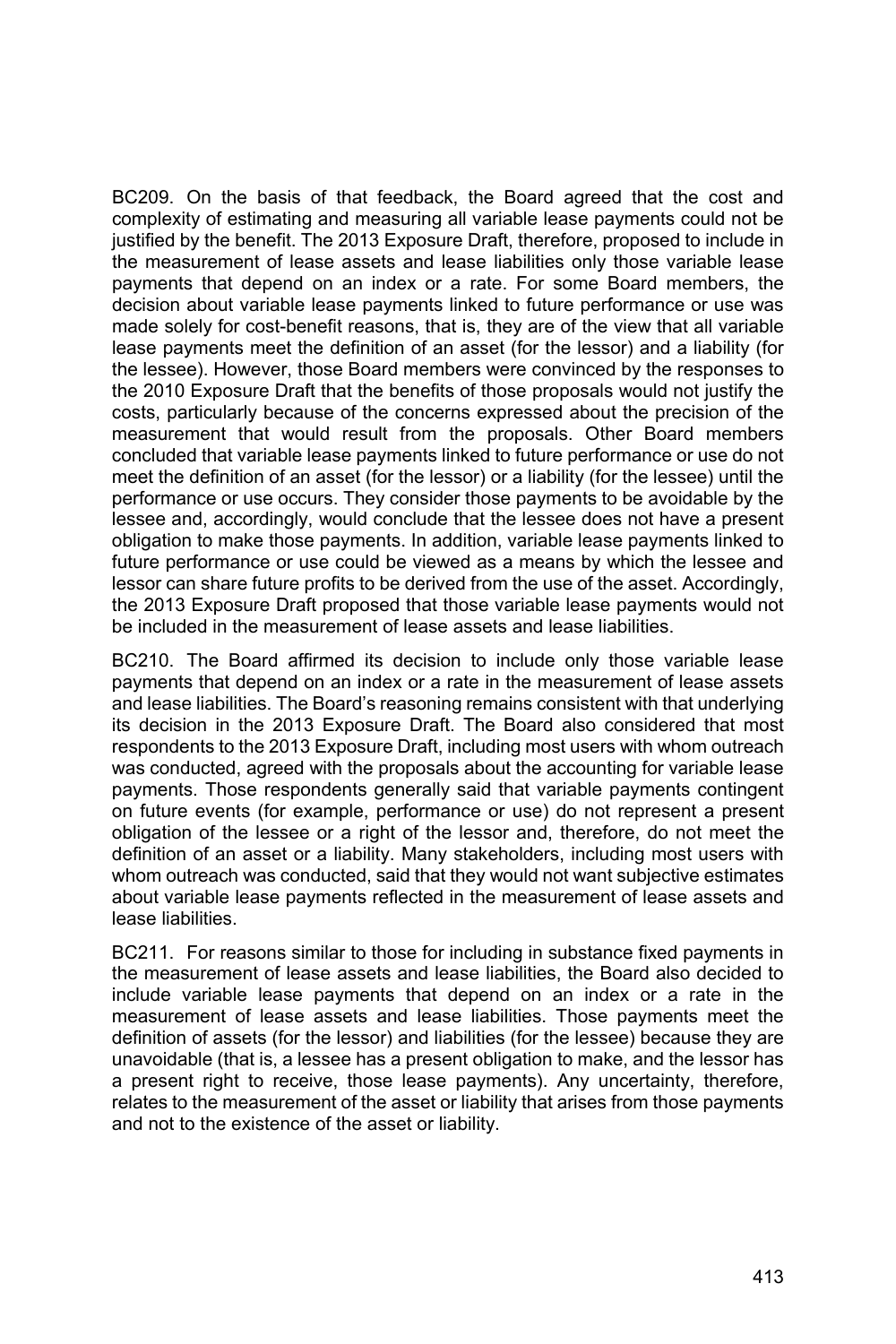BC212. In the Board's view, in principle, forecasting techniques should be used to determine the effect of changes in an index or a rate on the measurement of lease assets and liabilities. However, forecasting changes in an index or a rate requires macroeconomic information that entities may not have readily available, and forecasts often can be imprecise. In the Board's view, the usefulness of the additional information obtained using such a forecast would not justify the costs of obtaining it. The 2010 Exposure Draft proposed using forward rates when measuring lease assets and lease liabilities if they are readily available. However, respondents to that Exposure Draft commented that this would reduce comparability between those using forward rates and those not doing so and that determining whether a rate would be "readily available" requires judgment. In response to this feedback, in the 2013 Exposure Draft, the Board decided to require an entity to determine payments that depend on an index or a rate using the index or rate that exists at the commencement date. Most respondents to that Exposure Draft agreed with the Board's proposal and, consequently, the Board affirmed that decision in Topic 842. Subsequent measurement of variable lease payments that depend on an index or a rate is discussed in paragraphs BC234– BC237.

### *Residual Value Guarantees*

BC213. The 2010 and 2013 Exposure Drafts proposed that a lessee should estimate the amount payable to the lessor under residual value guarantees and account for that amount as a lease payment. Many respondents supported those proposals, noting that the amounts payable under residual value guarantees should be included in the measurement of lease assets and lease liabilities because they are unconditional and meet the definition of a liability.

BC214. Similarly, Topic 842 requires that a lessee include the amount probable of being owed under residual value guarantees in the measurement of the lease liability (and the right-of-use asset). In the Board's view, payments probable of being owed under residual value guarantees meet the definition of a liability and are part of the cost of the right-of-use asset and, thus, should be recognized and measured as part of the lease liability and the right-of-use asset. That is because those payments cannot be avoided by the lessee—the lessee has an unconditional obligation to pay the lessor if the market price of the underlying asset moves in a particular way. Accordingly, any uncertainty does not relate to whether the lessee has an obligation. Instead, it relates to the amount that the lessee may have to pay, which can vary on the basis of movements in the market price for the underlying asset. In that respect, residual value guarantees are similar to variable lease payments that depend on an index or a rate for the lessee.

BC215. The Board considered whether a lessee should account for residual value guarantees separately because they are linked to the value of the underlying asset and may meet the definition of a derivative. However, the Board notes that residual value guarantees are often so interlinked with other terms and conditions in a lease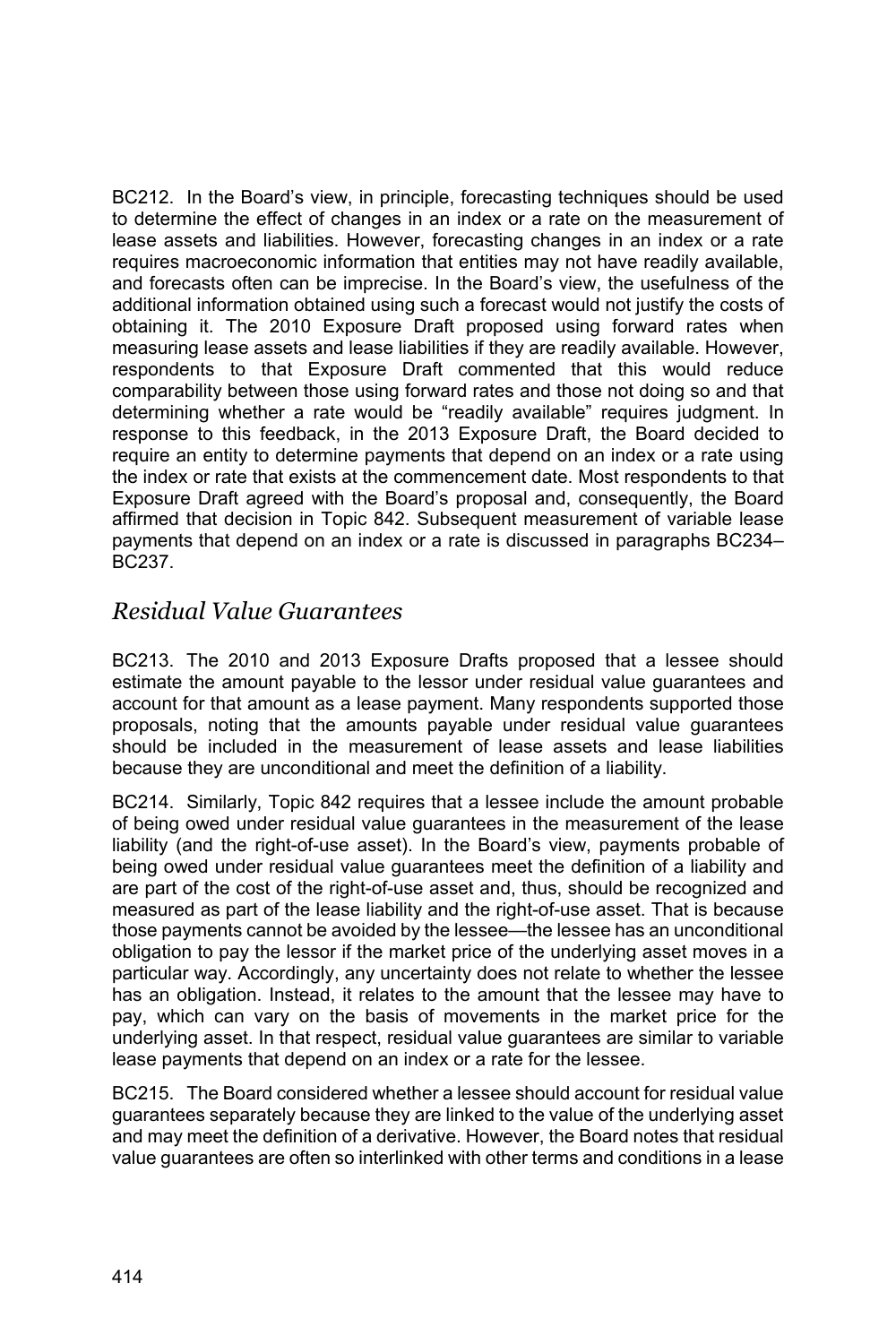that it could be misleading and potentially costly to recognize such guarantees separately. That also is consistent with the Board's decision not to adopt a components approach to lease accounting.

### *Options to Purchase the Underlying Asset*

BC216. The Board considered whether a purchase option is:

- a. The ultimate renewal option and, thus, should be accounted for similar to other options to extend or terminate a lease. This approach would include the exercise price of a purchase option in the determination of lease payments on a basis similar to the inclusion of lease payments to be made during optional periods.
- b. A means of terminating the lease that should be accounted for only when it is exercised as a sale or purchase of the underlying asset. This approach would exclude the price of a purchase option from the determination of lease payments.

BC217. The guidance in the 2010 Exposure Draft would have viewed a purchase option as a means of terminating the lease and, thus, proposed that the price of a purchase option is not a lease payment. Respondents had mixed views about the proposal to account for purchase options only when they are exercised. Some respondents agreed with the proposals, but others proposed that the accounting for purchase options should be consistent with the accounting for options to extend or terminate a lease.

BC218. On reconsideration, in issuing the 2013 Exposure Draft, the Board decided that purchase options should be accounted for in the same way as options to extend the term of a lease (that is, the exercise price of a purchase option would be included in the measurement of lease assets and lease liabilities if the lessee had a significant economic incentive to exercise that option). Topic 842 affirms that decision but, instead, consistent with the Board's decision about options to extend (or not to terminate) a lease, refers to whether the lessee is reasonably certain to exercise the purchase option on the basis of an evaluation of relevant economic factors. The Board concluded that a purchase option is the ultimate option to extend the lease term. A lessee that has an option to extend a lease for all of the remaining economic life of the underlying asset is, economically, in a similar position to a lessee that has an option to purchase the underlying asset. Accordingly, the Board decided that those two options should be accounted for in the same way.

### Initial Measurement of the Right-of-Use Asset

BC219. Consistent with the 2010 and 2013 Exposure Drafts, Topic 842 requires a lessee to initially measure the right-of-use asset at cost, the calculation of which is included in paragraph 842-20-30-5.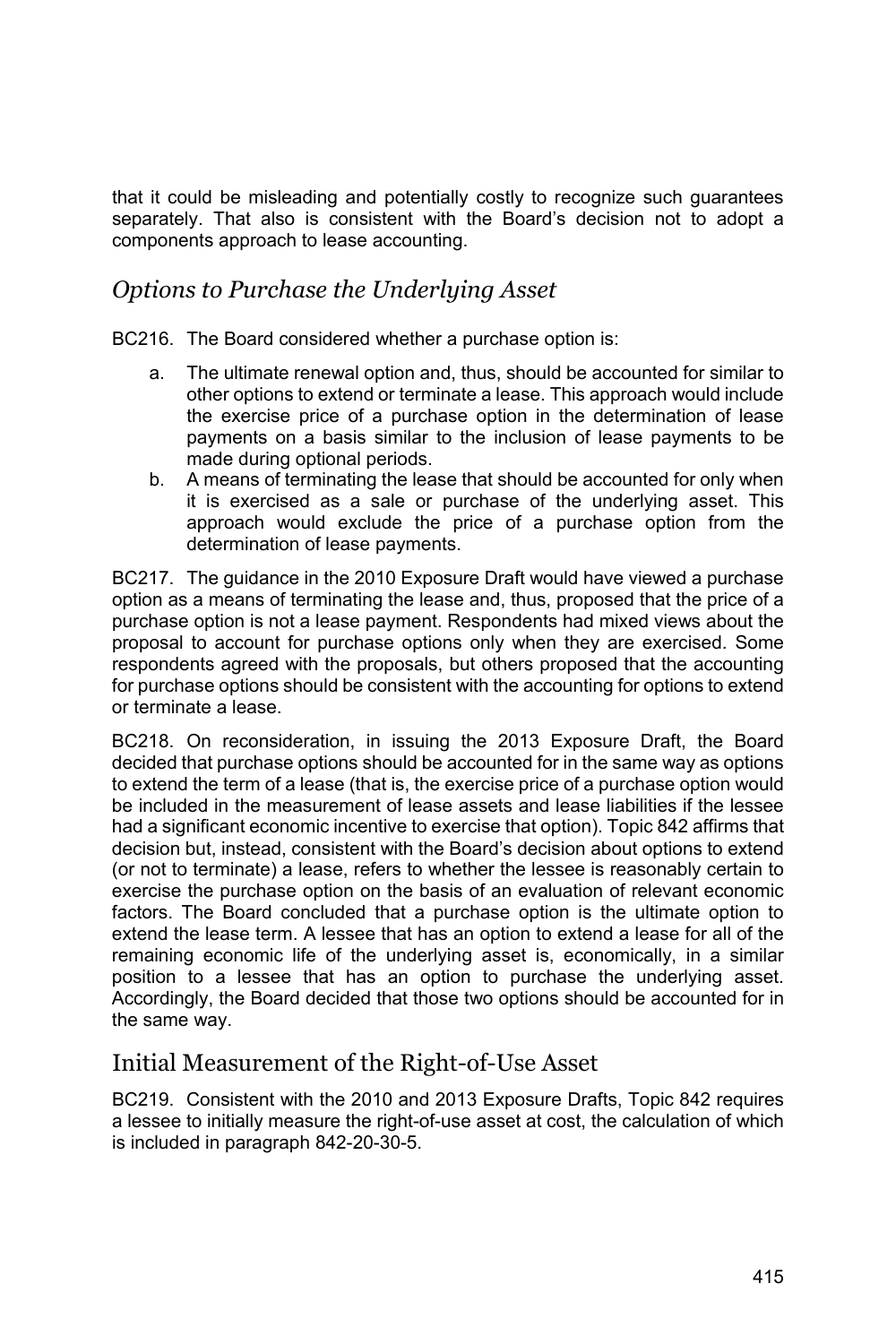BC220. The Board considered whether a lessee should initially measure the rightof-use asset at fair value because some note that it may provide more relevant information about the economic benefits to be derived from the use of the underlying asset. However, initial measurement of a right-of-use asset at cost is consistent with the measurement of most other nonfinancial assets, such as assets within the scope of Topics 360 and 350, Intangibles—Goodwill and Other. Initially measuring right-of-use assets on a basis similar to that of the underlying asset would increase comparability of leased and owned assets and, thus, improve the information provided to users of financial statements. Furthermore, initial measurement of the right-of-use asset at cost is less complex and less costly for entities to apply than fair value measurement because there is rarely an active market for right-of-use assets. For many leases, a cost measurement basis also will provide a reasonable approximation of the fair value of the right-of-use asset at the commencement date.

## Initial Direct Costs

BC221. In the 2010 and 2013 Exposure Drafts, the Board decided that initial direct costs for a lessee should include costs that are directly attributable to negotiating and arranging a lease that would not have been incurred without entering into the lease. A lessee would capitalize initial direct costs by adding them to the carrying amount of the right-of-use asset. The Board concluded that capitalizing initial direct costs would be consistent with the treatment of costs associated with acquiring other nonfinancial assets (for example, property, plant, and equipment and intangible assets). Maintaining consistency in the accounting for leased and owned assets increases comparability, thereby providing better information for users of financial statements.

BC222. Topic 842 affirms the Board's decision to capitalize initial direct costs by treating them as part of the cost of the applicable right-of-use asset. Topic 842 also states that initial direct costs should be allocated to the separate lease components on a relative standalone price basis. To be consistent with the Board's decision on lessor accounting, which is explained in paragraphs BC304–BC307, the Board decided that initial direct costs for a lessee also should include only incremental costs that an entity would not have incurred if the lease had not been obtained (that is, executed). Initial direct costs should, therefore, generally include commissions or payments made to existing tenants to obtain a lease but should not include costs that are not incremental (for example, lessee payroll costs that would have been incurred regardless of the lease) or incremental costs that would have been incurred regardless of whether the parties execute the lease (for example, external legal costs to draft or negotiate a lease).

## Subsequent Measurement of the Lease Liability

BC223. The Board concluded that the lease liability should at all points during the lease (whether a finance lease or an operating lease) reflect the present value of the remaining lease payments. In this way, the lessee measures lease liabilities in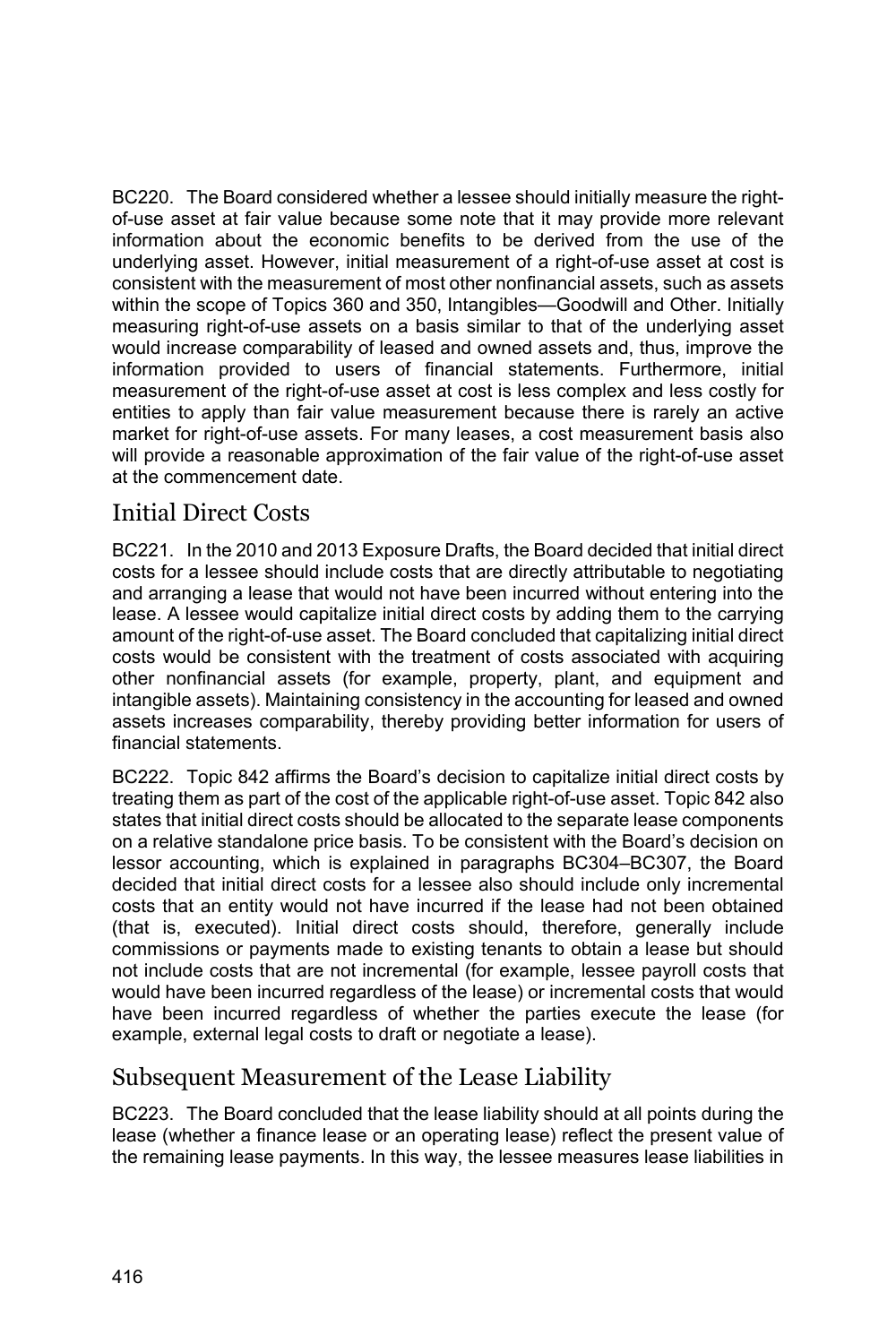a similar manner to other similar financial liabilities (that is, on an amortized cost basis).

BC224. A lessee remeasures the lease liability to reflect changes to the lease payments resulting from a change in any one of the following:

- a. The lease term (see paragraphs BC227–BC232).
- b. The assessment of an option to purchase the underlying asset (see paragraphs BC227–BC232).
- c. The resolution of a contingency upon which some or all of the variable lease payments that will be paid over the remainder of the lease term are based such that those payments now meet the definition of lease payments. For example, an event occurs that results in variable lease payments that were linked to the performance or use of the underlying asset becoming fixed payments for the remainder of the lease term.
- d. The amount probable of being owed under a residual value guarantee (see paragraph BC239).

BC225. A lessee recognizes the amount of the remeasurement of the lease liability as an adjustment to the right-of-use asset. Although entities recognize changes in most other liabilities in profit or loss, Topic 842 stipulates that a lessee should adjust the carrying amount of the right-of-use asset to reflect changes in the measurement of the related lease liability arising unless the carrying amount of the right-of-use asset is reduced to zero, in which case the lessee should recognize any remaining amount of the remeasurement in profit or loss. That is because:

- a. A change in one or more of items (a), (b), or (d) in paragraph BC224 reflects the lessee's expectation that it has acquired more or less of the right to use the underlying asset. Regarding items (a) and (b) in paragraph BC224, the lessee expects to acquire either (1) the right to use the underlying asset for more or less time or (2) the underlying asset in its entirety. Regarding item (d) in paragraph BC224, a change in the amount probable of being owed under a residual value guarantee will often reflect the lessee's expectation of the remaining benefits of the underlying asset that it will consume (for example, a lessee's expectation of a lower residual value may be directly related to its decision about how it will use that asset during the remainder of the lease term).
- b. In the Board's view, the adjustments are made to measure the total cost of the asset accurately.

In concept, a right-of-use asset previously reduced to zero could be remeasured at an amount greater than zero in the event of a reassessment of the lease term (if the lease term increases) or a lessee purchase option that increases the lease liability. However, the Board observed that a right-of-use asset will only measure at zero before the end of the lease term if it has been fully impaired. It would, therefore, be highly unlikely that a lessee would reassess upward the lease term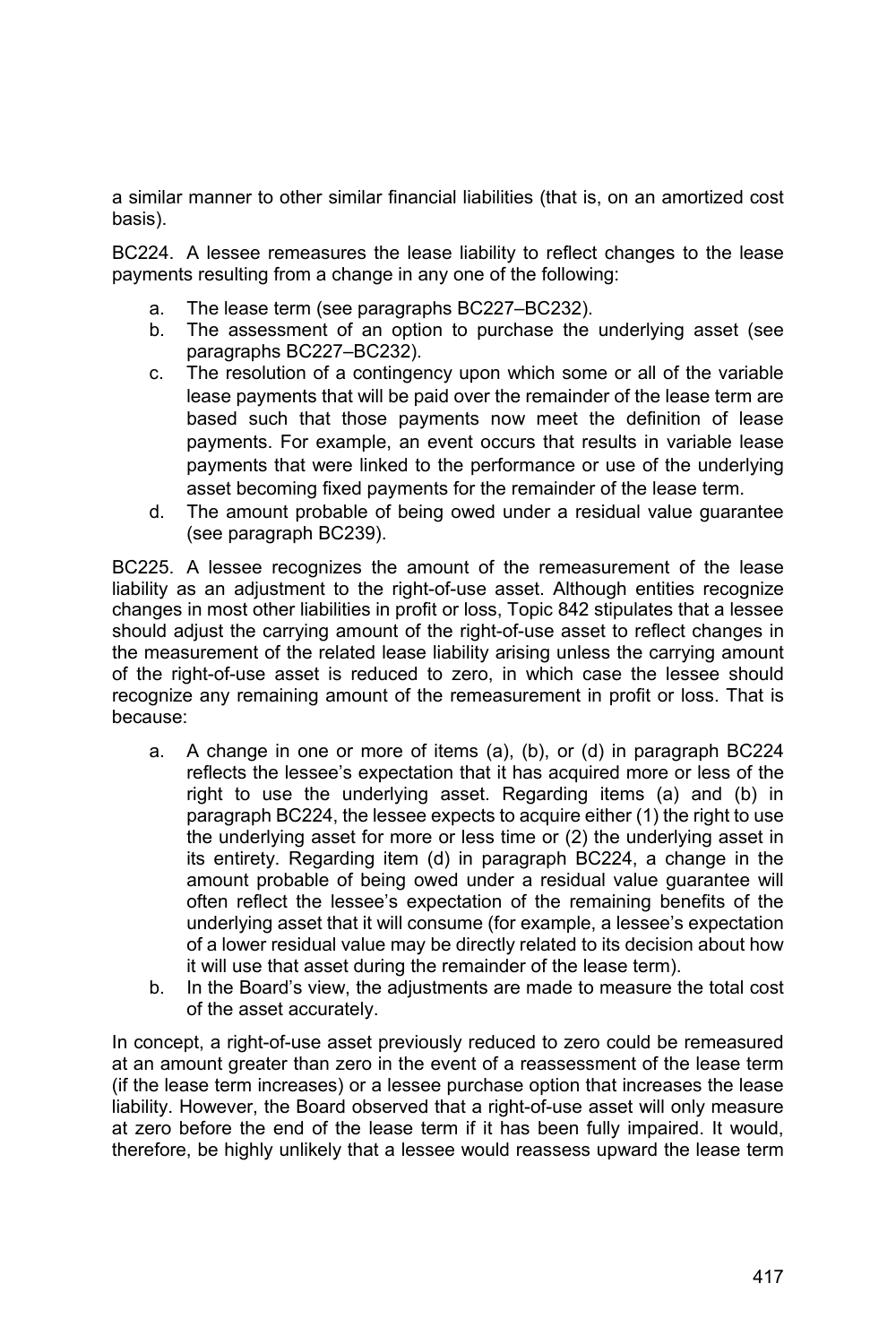or conclude that it is reasonably certain to exercise an option to purchase the underlying asset when it has previously impaired the right-of-use asset. However, in that unlikely event, the right-of-use asset would only be increased above zero if the lessee is expected to realize future economic benefits from the lease as a result of the revised expectation.

BC226. The Board decided that a lessee should not be required or permitted to measure lease liabilities at fair value after initial measurement because that would be:

- a. Inconsistent with the subsequent measurement of many other nonderivative financial liabilities, thus decreasing comparability for users of financial statements
- b. More complex and costly for entities to apply than a cost-based approach because it requires the use of both current expected cash flows and current interest rates
- c. Inconsistent with the proposal that the initial measurement of assets and liabilities arising from a lease should not be at fair value.

#### *Reassessment of Options to Extend or Terminate a Lease or to Purchase the Underlying Asset*

BC227. In principle, the Board is of the view that users of financial statements receive more relevant information when entities reassess options on a regular basis because reassessment reflects current economic conditions. For example, using a lease term established at lease commencement throughout the lease could be misleading if there has been a change in facts or circumstances from those that existed at lease commencement.

BC228. However, requiring reassessment at each reporting date would be costly for a lessee with many leases. To address that concern, the 2010 Exposure Draft proposed that a lessee would be required to reassess the lease term only when there has been a change in facts or circumstances that would indicate that there is a significant change in the lease asset or lease liability.

BC229. Respondents to the 2010 Exposure Draft expressed concern about the costs associated with such reassessment. They noted that it could be difficult to interpret when a change would be significant. Many interpreted the proposals as requiring an entity to demonstrate that there had not been a change in facts and circumstances that would indicate a significant change in the lease asset or lease liability to avoid having to reassess options. The costs of demonstrating that any change would not be significant could be as costly as reassessing options at each reporting date.

BC230. The proposals in the 2013 Exposure Draft attempted to address concerns about the cost of the reassessment proposals in the 2010 Exposure Draft, while still retaining the principle that a lessee should reassess options for changes in circumstances or economic conditions. The 2013 Exposure Draft would have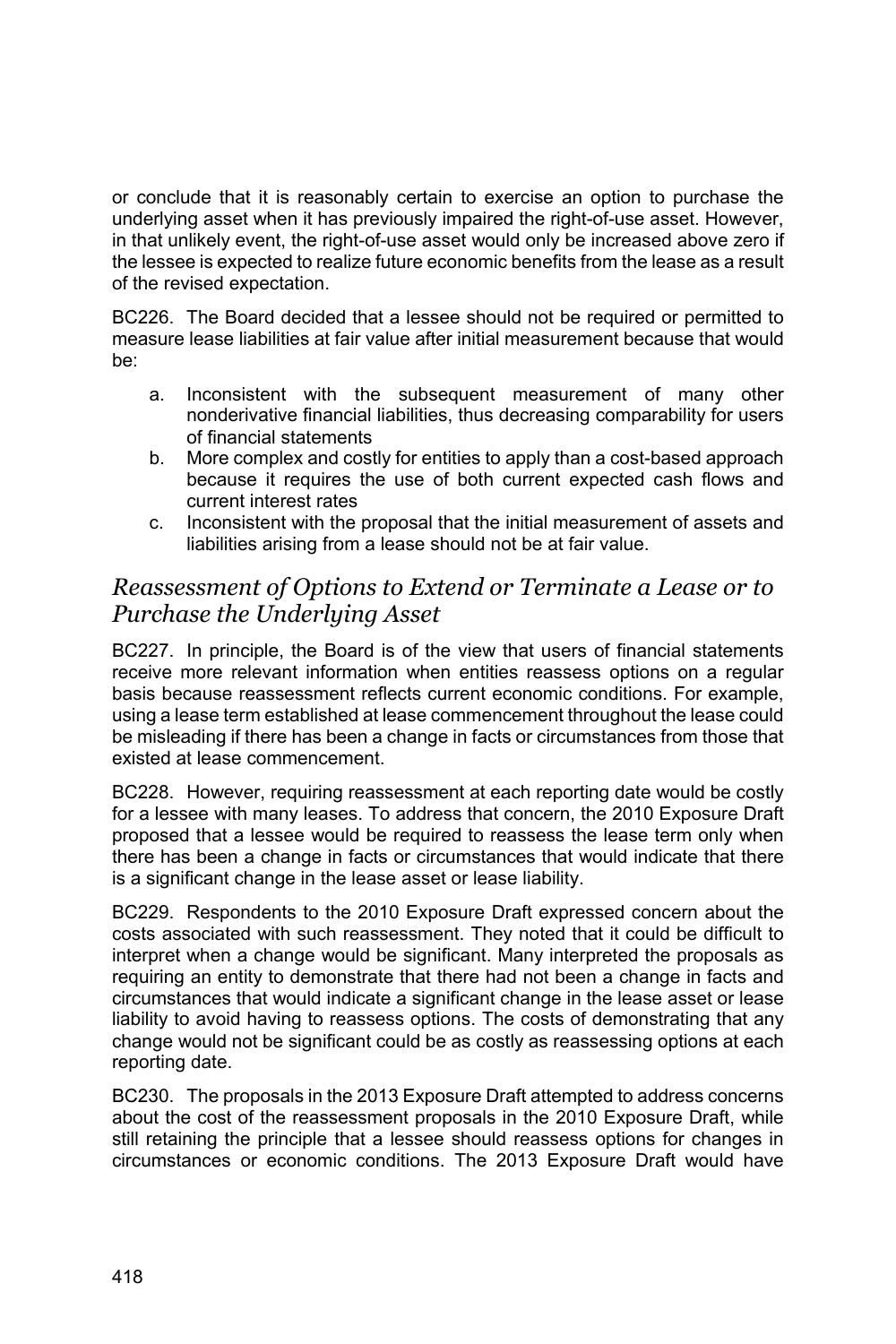required an entity to reassess options only when a lessee has or no longer has a significant economic incentive to exercise an option. The "significant economic incentive" threshold for including the effect of an option in the measurement of the lease liability was higher than the "more likely than not" threshold in the 2010 Exposure Draft. Therefore, the Board concluded that a lessee should be required to remeasure lease assets and lease liabilities as a result of changes relating to options relatively infrequently, thus reducing costs associated with reassessment from the 2010 proposals. In addition, the Board decided that a change in market conditions alone (for example, an option moving in or out of the money) should not trigger reassessment because of concerns about the possibility of frequent changes to the lease term as market prices increased or decreased. The Board concluded that such an outcome would add unnecessary complexity and cost to the accounting and may not provide useful information to users of financial statements.

BC231. Even with the change to the reassessment proposals in the 2013 Exposure Draft, many respondents expressed concerns about the proposal to reassess extension, termination, and purchase options. Many of those respondents stated that they understood the Board's objective in requiring reassessment but that the cost of applying the reassessment proposals would exceed any benefit. They stated that reassessment would be costly because of:

- a. *The frequency of reassessment*. Some respondents were concerned that an entity would have to continually assess and monitor relevant factors that may give rise to a significant economic incentive even though there may be no change in those factors or a change in one or more of those factors might not result in a change in the lease term or the assessment of a purchase option. They noted that a lessee often makes a decision on the exercise of an option close to the end of the lease term or at the time its business strategy changes. Therefore, a lessee might incur significant costs to continually monitor relevant factors or reassess the options, although a change in the entity's assessment of an option might occur only at the end of the initial noncancellable period or when the lessee's business strategy changes. In situations in which a lessee determines that remeasurement of the lease assets and lease liabilities is not necessary, those respondents also mentioned that there would be costs involved in demonstrating to their auditors that assumptions on a significant economic incentive have not changed.
- b. *The volatility of lease assets and lease liabilities in the financial statements*. Some of those stakeholders expressed concern that the factors referred to in the 2013 Exposure Draft (that is, contract-based, asset-based, market-based, and entity-based factors) potentially could change multiple times within a given reporting period resulting in continuous reassessment of a lease liability.
- c. *The administrative challenge to track the data to assess whether the lessee has a significant economic incentive*. Because of the subjective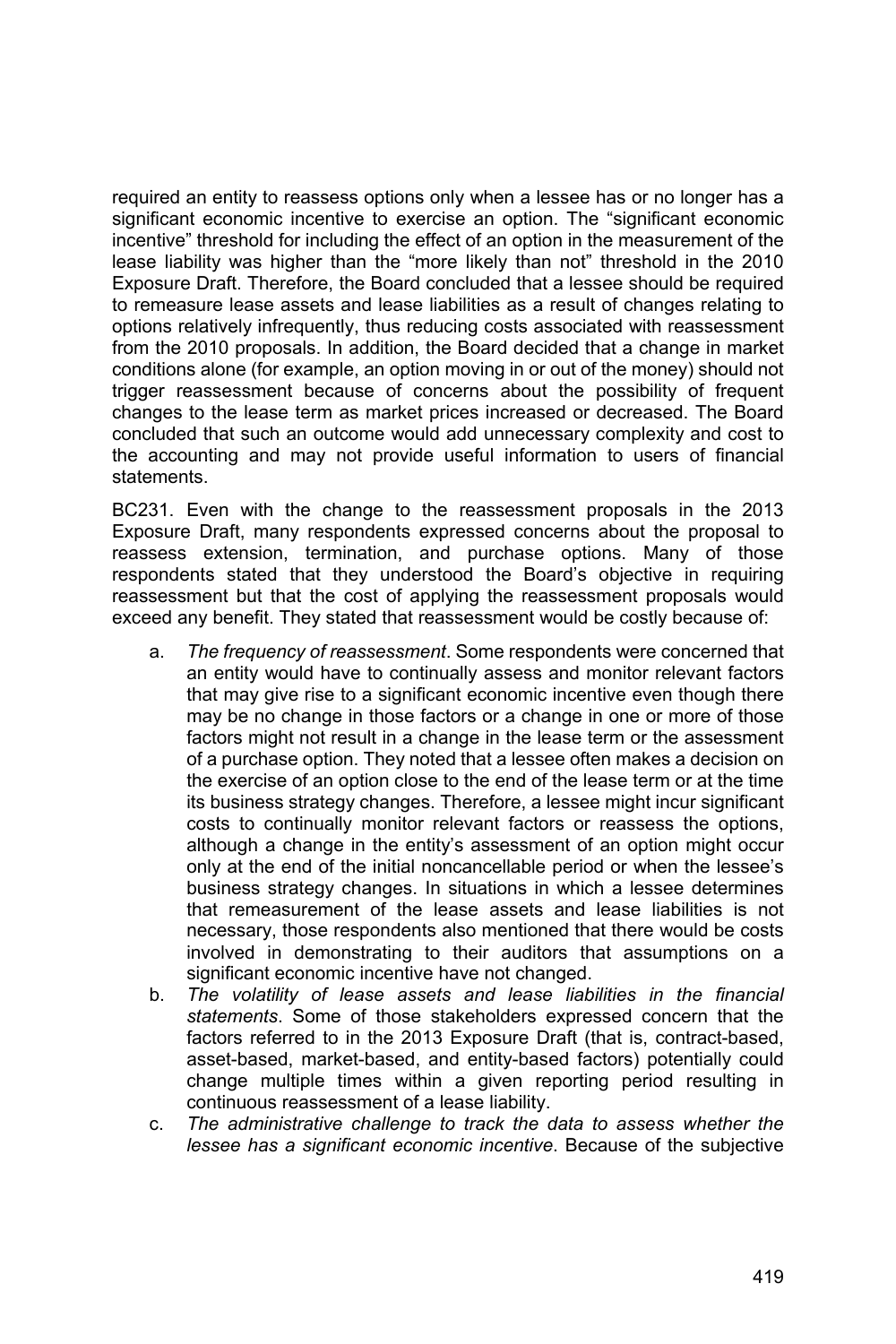nature of the proposed reassessment criteria, some stakeholders noted that it might not be possible to apply the proposed reassessment requirements within their information technology systems. Rather, they fear that reassessment would have to be computed manually. Also, because lease administration often would be decentralized, the new guidance would require involvement from various departments such as real estate, contract management, legal, treasury, tax, and internal audit.

BC232. The Board considered the feedback from respondents to the 2013 Exposure Draft, in particular, those concerns about the cost of reassessing options and whether there are substantial benefits to reassessment. In redeliberations of the proposals in the 2013 Exposure Draft, the Board decided that Topic 842 should include a reassessment requirement. In the Board's view, not requiring a reassessment of options under *any* circumstances could reduce the usefulness and relevance of the financial information provided to users and could invite structuring to avoid recognition of options at initial measurement. However, the Board decided to reduce the costs of reassessment as compared with earlier proposals by further clarifying the reassessment provisions and limiting how often they would need to be applied. Therefore, Topic 842 requires a lessee to reassess an option to extend or terminate a lease or an option to purchase the underlying asset only (a) upon the occurrence of a significant event or a significant change in circumstances that both is within the control of the lessee and directly affects whether the lessee is reasonably certain to exercise or not to exercise the option or (b) upon the occurrence of an event that is written into the contract that obliges the lessee to exercise (or not to exercise) an option to extend or terminate the lease. In the Board's view, this reassessment guidance should not require a lessee to reassess the lease term on a continual basis. Instead, the lessee's ongoing efforts should consist solely of monitoring for significant events or changes in circumstances ("triggering events") of which it should be aware (because those events or changes in circumstances are within the lessee's control) or for specified events that are explicit in the contract, and only then should it reassess an option. As such, this approach can be applied at a reasonable cost to preparers. Changes in market-based factors will not, in isolation, trigger the reassessment of an option because market-based factors (for example, a change in the real estate market) are not, in general, within the control of the lessee. In addition to reducing the costs of applying the requirements in Topic 842, for some Board members, the decision to limit the circumstances in which reassessment will be required is consistent with their view that options, such as those to purchase the underlying asset or to extend a lease, generally do not result in obligations for the option holder unless the option holder has little or no choice economically but to exercise the option. Consequently, in those Board members' view, generally, a significant event or a significant change in circumstances or an event that contractually obligates the lessee to exercise (or not to exercise) an option should be required to change the assessment of a lessee option.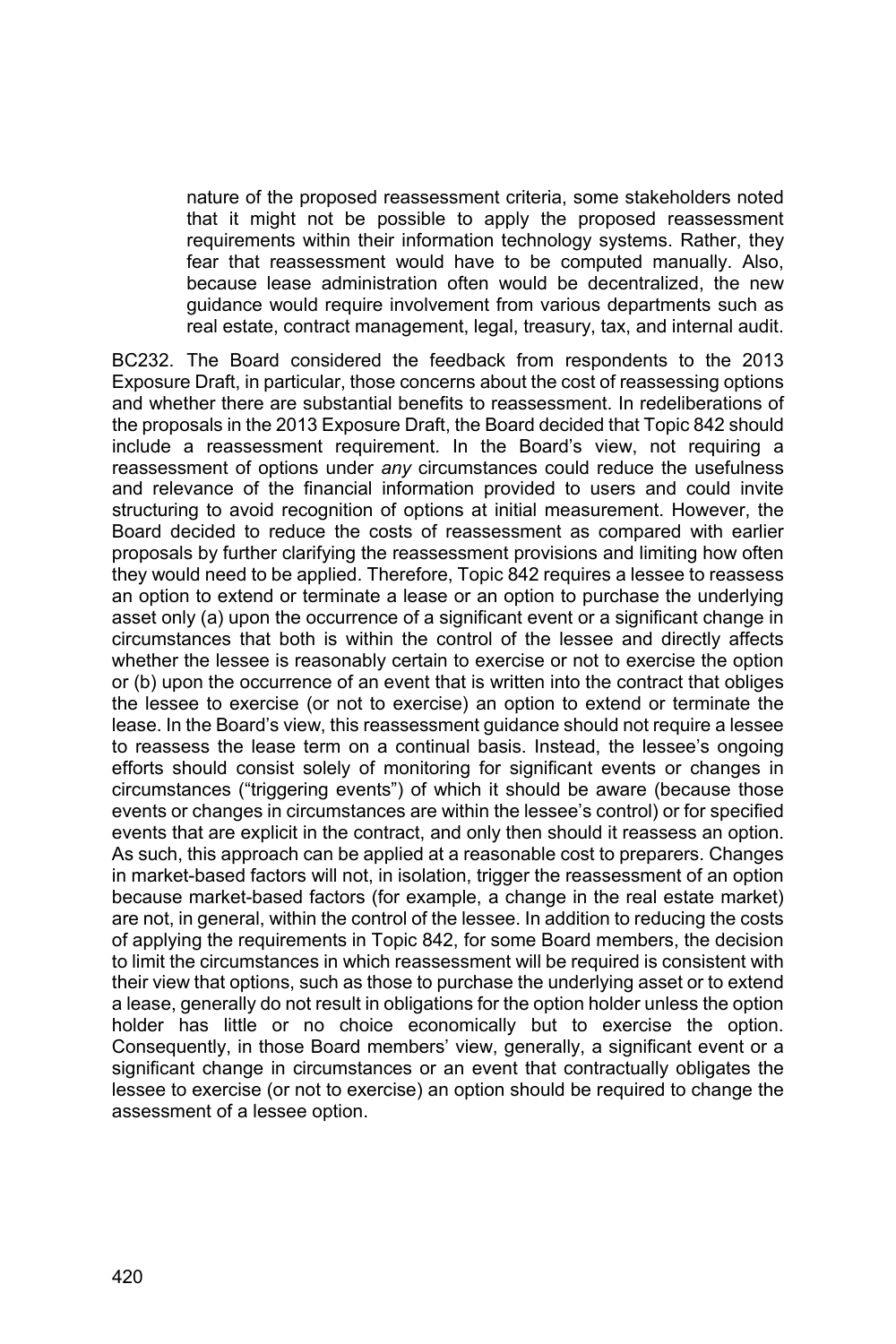# *Exercise of an Option to Purchase the Underlying Asset*

BC233. Previous GAAP stipulated that if the lessee purchases the underlying asset subject to a capital lease, any difference between the purchase price and the carrying amount of the capital lease liability immediately before the purchase should be recorded by the lessee as an adjustment of the carrying amount of the asset. The Board decided to carry forward this guidance to Topic 842 as well as to specify that this guidance would apply to finance and operating leases. The Board concluded that the previous guidance was still relevant and resulted in the appropriate accounting but that it also should apply to operating leases now that there will be lease liabilities recognized for those leases.

#### *Reassessment of Variable Lease Payments That Depend on an Index or a Rate*

BC234. Paragraphs BC209–BC212 describe the Board's reasons for requiring both lessees and lessors to include variable lease payments that depend on an index or a rate in the measurement of lease assets and liabilities.

BC235. Both the 2010 and 2013 Exposure Drafts proposed that an entity should reassess the measurement of lease assets and lease liabilities to reflect changes in the index or rate that is used to determine variable lease payments that depend on an index or a rate. In issuing that proposal, the Board decided that reassessment was necessary to provide relevant information to users of financial statements about a lessee's lease liabilities at the reporting date. For example, if lease liabilities are not remeasured for changes in an index or a rate, measuring the lease liability for a 20-year property lease, for which lease payments are linked to a price index, may not provide users of financial statements with useful information about the entity's future cash outflows relating to that lease throughout the lease term.

BC236. Feedback from stakeholders on the reassessment proposals in both Exposure Drafts indicated concerns about the cost of performing reassessments and questioned whether the benefits for users of financial statements would justify the costs for preparers. For example, some stakeholders noted that the total leaserelated expenses recognized in profit or loss by a lessee would be the same for operating leases and substantially the same for finance leases, regardless of whether the lessee remeasures the lease liability for changes to an index or a rate. In contrast, stakeholders acknowledge that the measurement of the lease liability and the right-of-use asset with or without reassessment of these variable lease payments may differ significantly.

BC237. On balance, the Board decided that the benefits of what would effectively be solely a gross-up to the balance sheet (that is, because the increase in the lease liability for increases in the reference index or rate would result in a corresponding increase to the right-of-use asset) do not justify the costs to preparers of doing so. The Board further concluded that users should be able to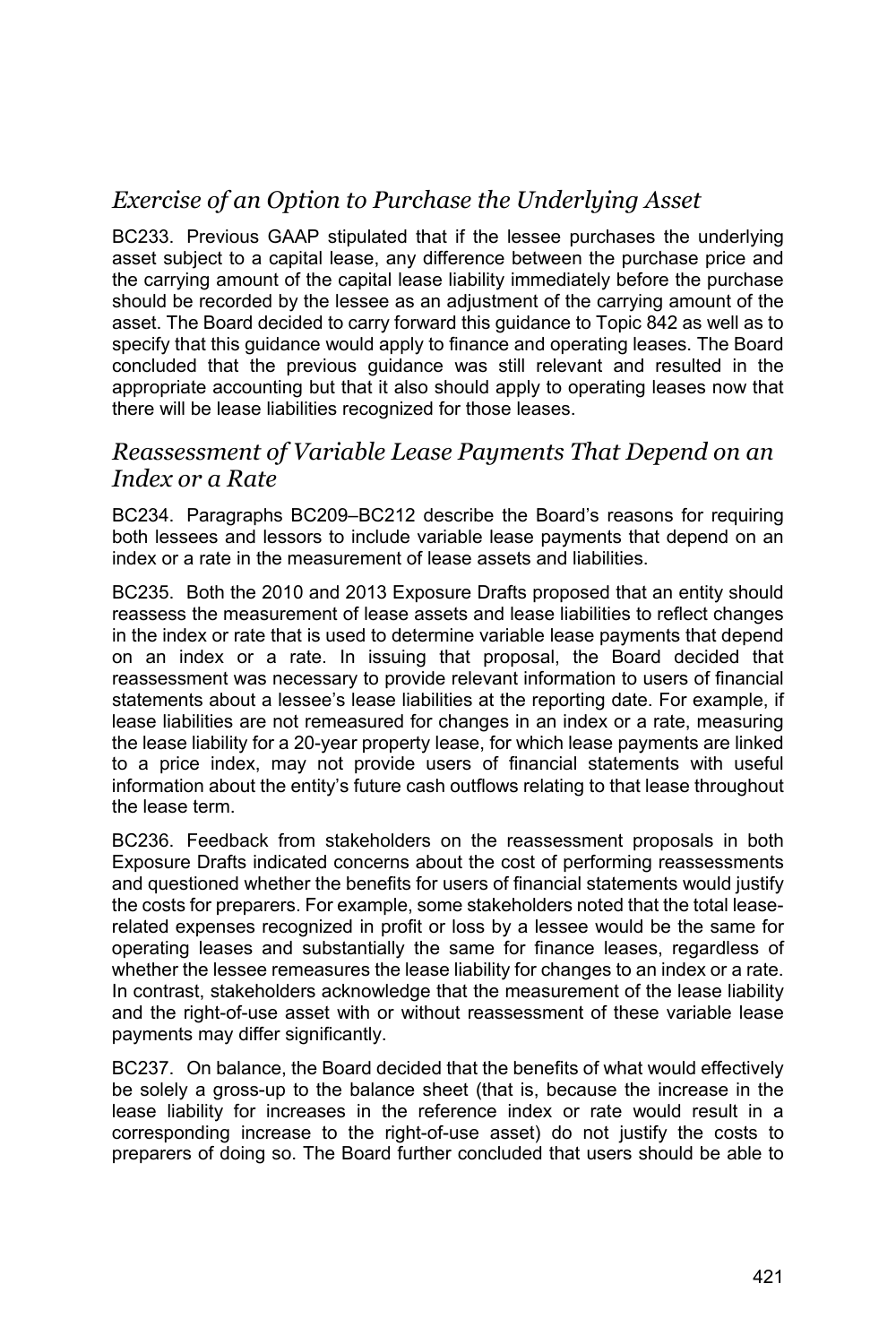reasonably assess the effect of future rent increases dependent on an index or a rate on the basis of the disclosures that a lessee will provide about (a) its variable lease expense each period and (b) the terms and conditions of its variable lease payment arrangements. However, Topic 842 does contain one exception to this decision. The Board decided that a lessee *should* remeasure variable lease payments that depend on an index or a rate when the lessee remeasures the lease liability for another reason. For example, if a lessee remeasures the lease liability for an updated lease term, the lessee will measure the remaining lease payments on the basis of the index or the rate as of the remeasurement date and not on the basis of the rate or the index as of the lease commencement date. The Board concluded that it would be illogical to remeasure the lease liability in those circumstances using an outdated index or rate.

### *Resolution of a Contingency upon Which Future Lease Payments Are Based*

BC238. The Board decided to specify that a lessee should remeasure its lease liability if a contingency upon which some or all of the variable lease payments that will be paid over the remainder of the lease term are based is resolved such that those payments now meet the definition of lease payments. In deciding to enact this requirement, the Board considered scenarios whereby entities might attempt to circumvent the lessee right-of-use asset and lease liability recognition and measurement requirements by initially structuring the lease payments at only a nominal amount (for example, \$10 for Year 1 of a 10-year lease) and then making those payments fixed (or partially fixed) after Year 1 for the remainder of the lease term based on, for example, a percentage of Year 1 sales using a leased building or based on Year 1 production using a piece of leased equipment. Absent this requirement, some stakeholders suggested that the guidance would not require the lessee to reassess the lease payments and update its lease liability and rightof-use asset in those scenarios, meaning the lessee might not recognize a meaningful right-of-use asset or lease liability throughout the lease term even though the terms of the lease would require fixed payments after resolution of the contingency. Therefore. the Board decided to specify that if variability in some or all of the remaining lease payments is resolved (such as in the examples above, in which, after Year 1, some or all of the lease payments become fixed for the remainder of the lease term), those amounts now meet the definition of lease payments and should be reflected, from that point forward, in the right-of-use asset and the lease liability.

### *Reassessment of Amounts Payable under Residual Value Guarantees*

BC239. The Board decided that lessees should reassess the amounts probable of being owed under residual value guarantees because that provides more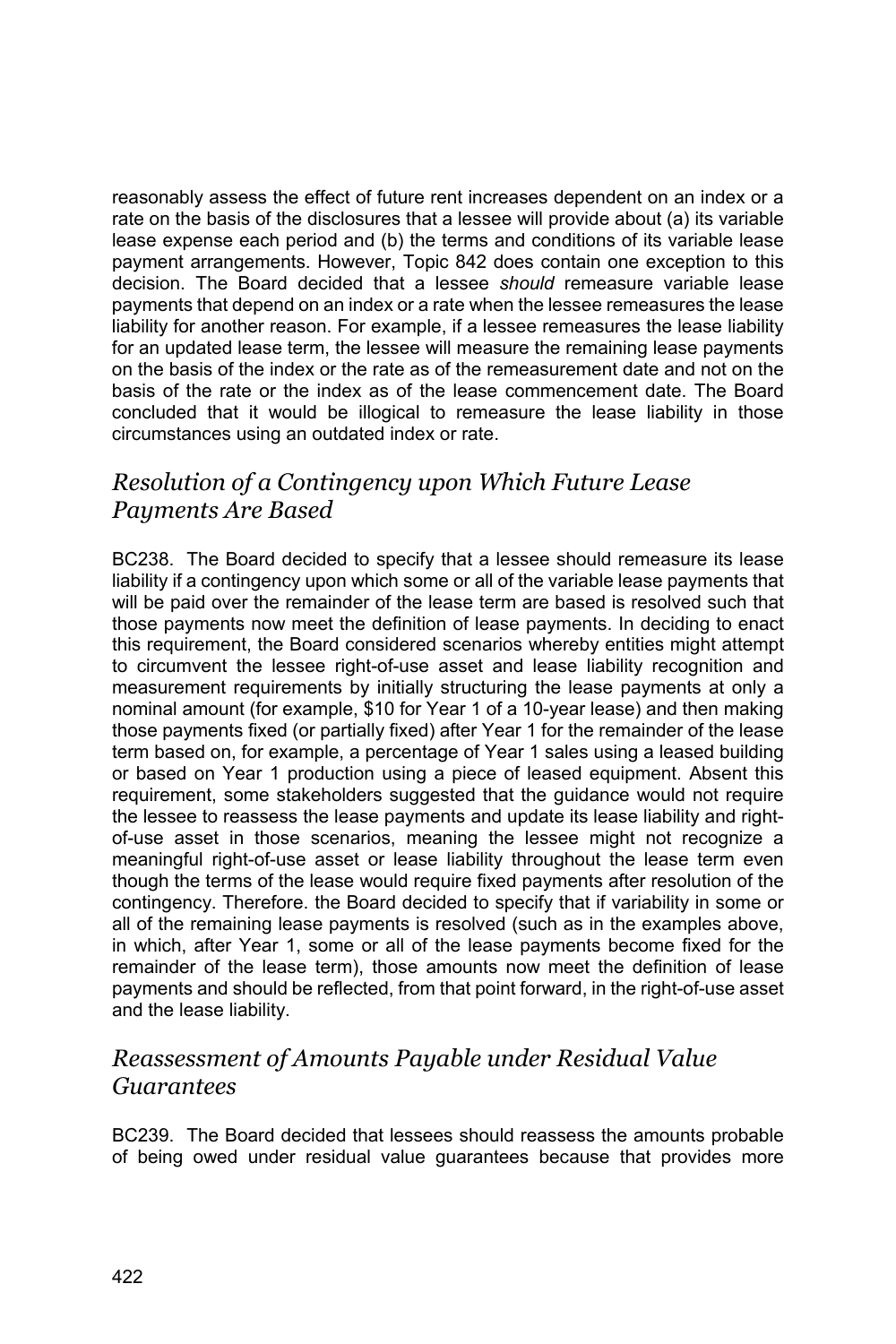relevant information to users of financial statements and reflects current economic conditions. The Board noted that this is similar to the requirements in previous GAAP for leases classified as operating leases. In accordance with previous GAAP on operating leases, a lessee did not consider payments expected to be made to satisfy a residual value guarantee in determining its lease expense until it became probable that there would be a deficiency in the residual value of the underlying asset at the end of the lease term. At that time, the lessee also would record a liability for the amount of the expected payment. Therefore, an operating lessee was required to reassess payments expected to be made to satisfy a residual value guarantee based on changes in facts or circumstances. Capital lessees in previous GAAP already included the full amount of any residual value guarantee in the capital lease obligation.

### *Reassessment of the Discount Rate*

BC240. The Board decided that the discount rate used to measure the remaining lease payments at present value is the discount rate established at lease commencement unless the lease liability is remeasured as a result of a change in the lease term or a change in the assessment of whether the lessee is reasonably certain to exercise an option to purchase the underlying asset. The lessee updates the discount rate at the date of the remeasurement of the lease liability on the basis of the remaining lease term and the remaining lease payments.

BC241. The Board decided that in most cases a lessee should not reassess the discount rate during the lease term. That is generally consistent with amortized cost accounting for other, similar financial liabilities. In other GAAP in which the discount rate is required to be reassessed, it is usually because the liability to which the discount rate relates is measured on a current measurement basis.

BC242. Nonetheless, the Board concluded that there are limited circumstances in which a lessee should update the discount rate. These circumstances occur when there is either a change in the lease term or a change in the assessment of whether the lessee is reasonably certain to exercise an option to purchase the underlying asset. In the Board's view, in those circumstances, the economics of the lease have changed and those changes should be reflected in the discount rate. For example, if a lessee previously accounted for a lease on the basis that it has a remaining term of 5 years and that remaining lease term changes to 10 years, it would be appropriate to reassess the discount rate to be consistent with the change in the lease payments included in the measurement of lease assets and lease liabilities and the change in the rate of interest that the lessee would likely incur to borrow the funds necessary to obtain the right-of-use asset for that period of time. However, the Board decided that such a change to the discount rate should be required only if the lessee had not taken into account the optionality in the contract when determining the discount rate at the commencement date. It is not necessary to update the discount rate if that rate already reflects that the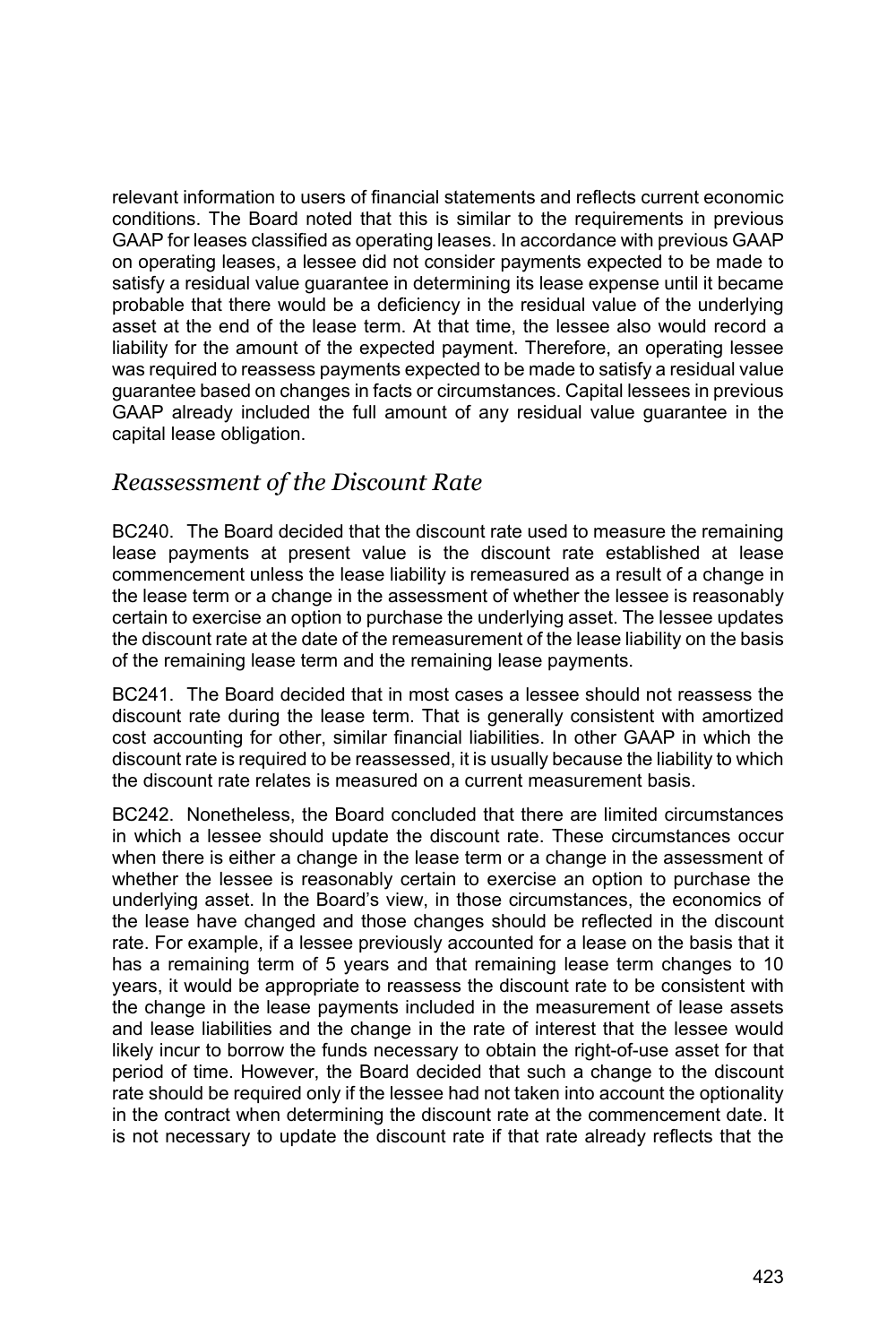lessee has an option to extend or terminate the lease or to purchase the underlying asset.

BC243. Because a lessee will, in general, reassess the lease term and purchase options only infrequently—that is, only when a significant event or significant change in circumstances within the control of the lessee results in a change to the lease term or the assessment of a purchase option—the Board noted that a lessee should be required to reassess the discount rate only infrequently.

BC244. The Board decided that a lessee should only remeasure variable lease payments that depend on an index or a rate when the lease liability is remeasured for another reason (see paragraph BC237). The Board also decided that a lessee should not update the discount rate whenever the reference interest rate on which the variable lease payments are determined changes (as was proposed in the 2013 Exposure Draft). Because the change in the variable lease payments does not affect the lease liability, that change should not affect the rate used to discount that lease liability.

### *Foreign Currency Exchange*

BC245. The 2010 Exposure Draft did not provide specific requirements on how an entity should account for the effects of foreign currency exchange differences relating to a lessee's lease liabilities (for a lessee) or a lessor's lease receivable that are denominated in a foreign currency.

BC246. Some respondents to the 2010 Exposure Draft suggested that an entity should recognize any foreign currency exchange differences as an adjustment to the carrying amount of the right-of-use asset. This approach would treat translation adjustments as a correction of or update to the cost of the right-of-use asset, which is initially measured on the basis of the initial measurement of the lease liability. Those respondents were of the view that lease payments denominated in a foreign currency are, in effect, another form of variable lease payments and should be accounted for in a similar manner to variable lease payments that are determined using an index. Those respondents also questioned whether useful information would be provided as a result of the profit or loss volatility created by recognizing foreign currency exchange differences on a lessee's lease liability in profit or loss (profit or loss volatility might arise because any foreign-currency-denominated lease liability is remeasured to reflect the rate of exchange at the end of each reporting period, whereas the carrying amount of the right-of-use asset, being a nonmonetary asset, is not remeasured to reflect movements in exchange rates).

BC247. A lessee's lease liability and a lessor's net investment in the lease are monetary items (as defined in GAAP) that, therefore, in accordance with Topic 830, Foreign Currency Matters, are required to be remeasured using exchange rates at the end of each reporting period if denominated in a foreign currency. Consequently, any foreign currency exchange gains and losses relating to lease liabilities (for the lessee) and a lessor's net investment in the lease denominated in a foreign currency should be recognized in profit or loss, consistent with existing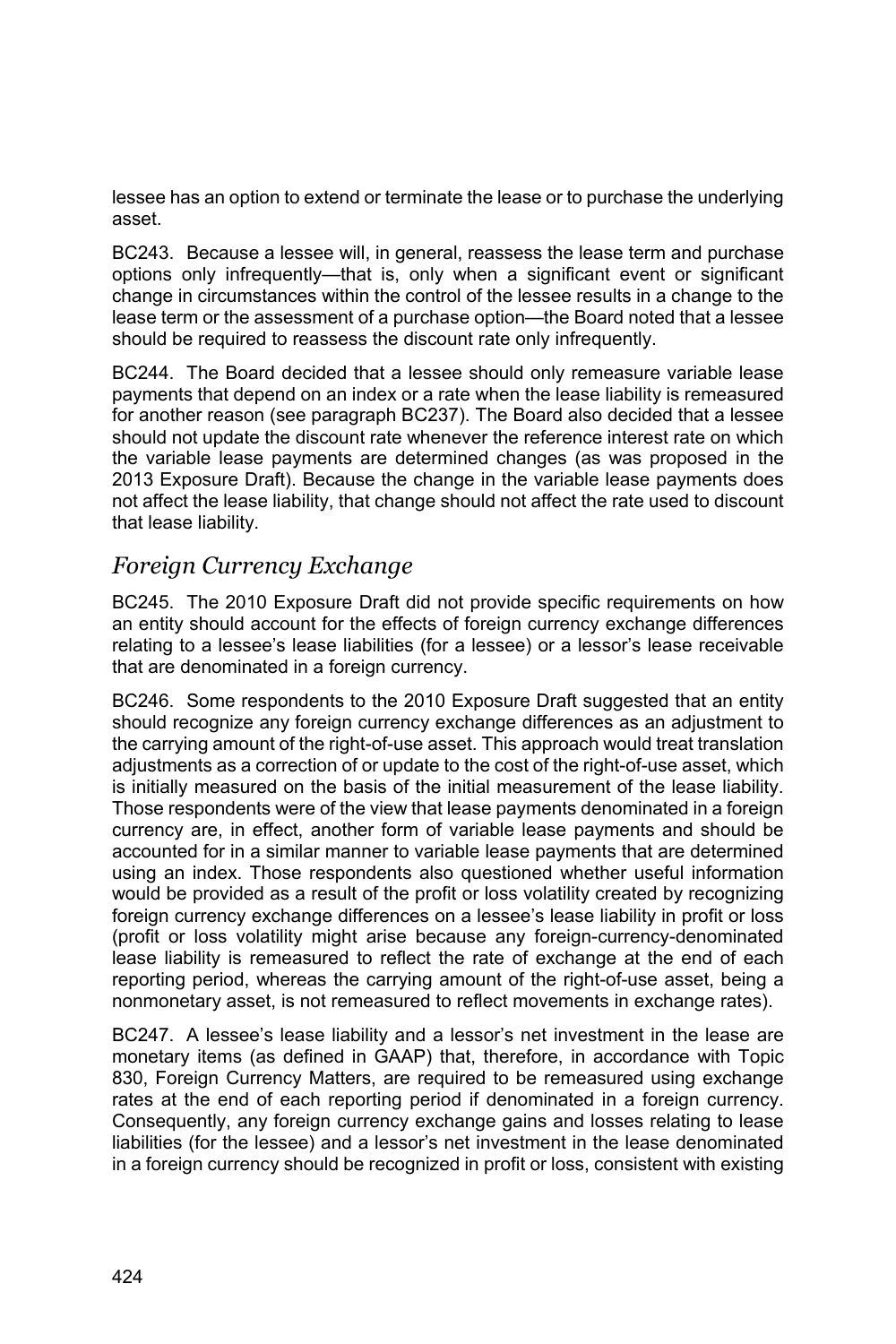requirements on foreign currency exchange differences. A lessee's right-of-use asset is a nonmonetary asset as defined in GAAP. Therefore, subsequent changes to a foreign exchange rate should not have any effect on the cost of the right-ofuse asset, and, thus, it would be inappropriate under existing requirements on foreign currency exchange differences to include such changes in the remeasurement of the right-of-use asset. Although the approach could result in volatility in profit or loss from the recognition of foreign currency exchange differences, those changes would be disclosed separately as foreign currency exchange gains or losses. Accordingly, it would be clear to users of financial statements that the gain or loss results solely from movements in exchange rates. Because that is consistent with the existing requirements for foreign currency exchange in accordance with other Topics, the Board concluded that it was unnecessary to include any specific requirements in Topic 842.

### Subsequent Measurement of the Right-of-Use Asset

BC248. The Board decided that a lessee should not be permitted to measure a right-of-use asset at fair value after initial measurement because that will be:

- a. Inconsistent with the subsequent measurement of many other nonfinancial assets.
- b. More complex and costly for entities to apply than a cost-based approach because it requires the use of both current expected cash flows and current interest rates. There is rarely an active market for right-of-use assets, which would add to the complexity.
- c. Inconsistent with the proposal that initial measurement of assets and liabilities arising from a lease should not be at fair value.

## *The Right-of-Use Asset in a Finance Lease*

BC249. Paragraphs BC32–BC74 include a detailed discussion of the feedback received on the lessee accounting model and the basis for the Board's decisions on lessee accounting, including that, in the Board's view, finance leases are economically similar to the acquisition of other nonfinancial assets. Consequently, the Board decided that a lessee should amortize the right-of-use asset resulting from a finance lease on a straight-line basis from the commencement date to the end of the lease term unless another systematic basis is more representative of the pattern in which the lessee expects to consume the right-of-use asset's future economic benefits, consistent with the depreciation and amortization of other nonfinancial assets.

BC250. Subtopic 842-20 also specifies that if the lease transfers ownership of the underlying asset to the lessee or the lessee is reasonably certain to exercise an option to purchase the underlying asset, the lessee should amortize the right-ofuse asset to the end of the useful life of the underlying asset.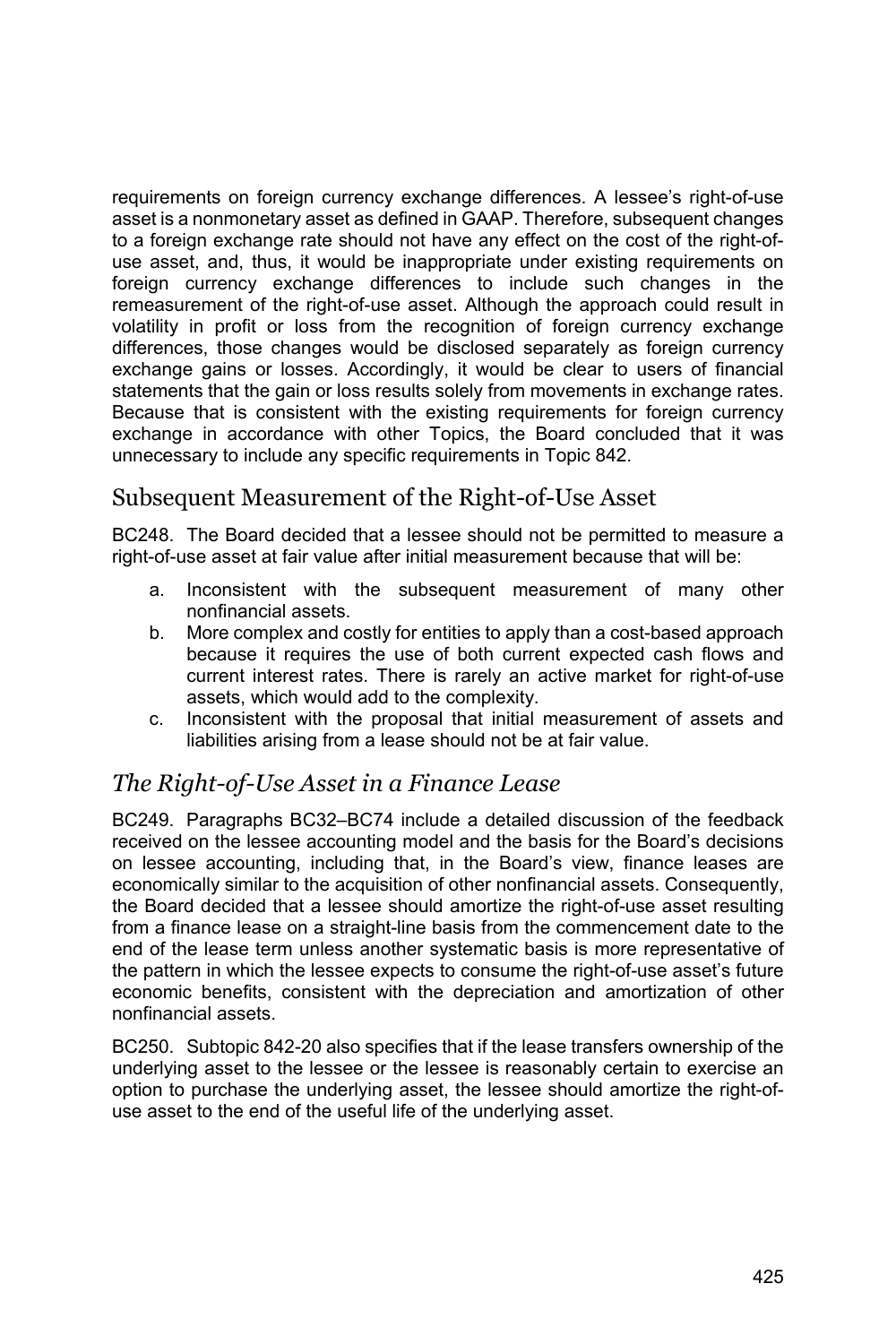BC251. Therefore, after lease commencement, a lessee will measure the rightof-use asset resulting from a finance lease at cost less accumulated amortization and impairment (see paragraphs BC255–BC259).

### *The Right-of-Use Asset in an Operating Lease*

BC252. Subtopic 842-20 sets out that the right-of-use asset in an operating lease is measured after lease commencement at the amount of the lease liability and is adjusted for the following, unless the right-of-use asset has been previously impaired, in which case the right-of-use asset is measured as described in paragraphs BC255–BC259 after the date of the impairment:

- a. Prepaid or accrued lease payments
- b. The remaining balance of any lease incentives received, which is the amount of the gross lease incentives received net of amounts recognized previously as part of the single lease cost
- c. Unamortized initial direct costs
- d. Impairment of the right-of-use asset (see paragraphs BC255–BC259). This item (d) refers to measurement of the right-of-use asset at the time of impairment. That is, at the point in time an impairment is recognized, the corresponding adjustment to the carrying amount of the right-of-use asset is the amount of the impairment. After recognizing an impairment, the lessee will measure the right-of-use asset based on alternative guidance (see paragraph 842-20-35-10).

BC253. In Topic 842, operating leases are not equivalent to other purchases of nonfinancial assets; they grant different rights and impose different obligations on the lessee. Operating leases grant the lessee a right to use the lessor's asset over the lease term, such that the total cost of the lease payments should be recognized on the basis of the pattern in which the benefits conveyed by the lease are consumed, which is generally (but not always) on an equal basis over the lease term. In theory, the carrying amount of the right-of-use asset in an operating lease determined in this manner would represent and approximate the present value of the remaining benefits to the lessee at each measurement date.

BC254. The Board received a substantial amount of feedback from stakeholders about the subsequent measurement of operating (or "Type B") right-of-use assets after the issuance of the 2013 Exposure Draft. Many stakeholders said that measurement of operating lease right-of-use assets with reference to the associated lease liability (as per the guidance in Subtopic 842-20) would alleviate many of the systems and process concerns those stakeholders saw in the Type B accounting proposals in the 2013 Exposure Draft. Those stakeholders said that most of the data necessary to calculate the lease liability (for example, scheduling of future lease payments), as well as information on prepaid or accrued lease payments and initial direct costs, were accumulated and maintained to do the accounting and prepare the required disclosures in previous GAAP on leases. Consequently, measuring operating lease right-of-use assets in this manner would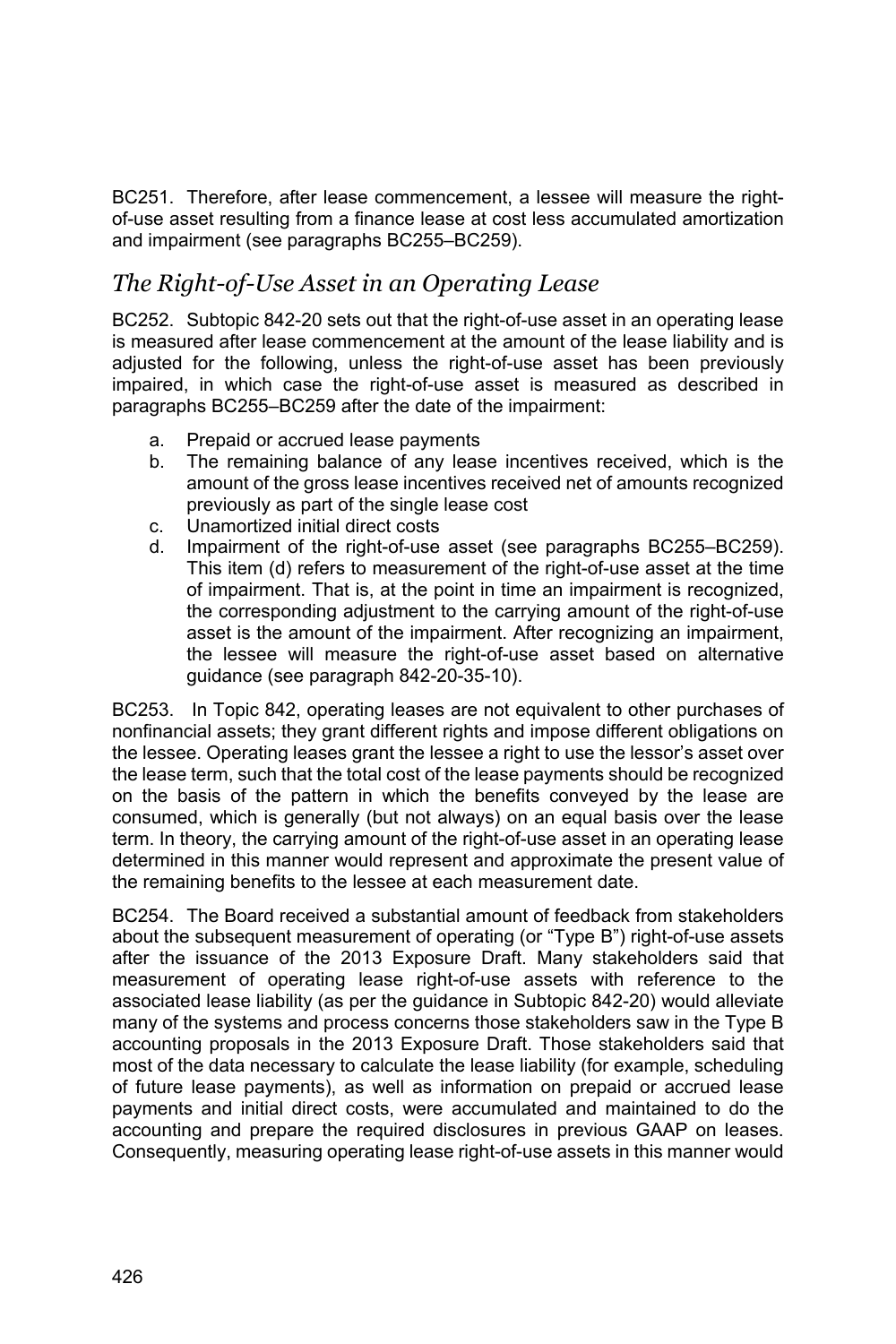not require lessees to implement new systems or processes to account for those assets. In addition to the views expressed in paragraph BC253, the Board's decisions on the subsequent measurement of operating lease right-of-use assets, and on the lessee accounting model more broadly, were significantly influenced by this feedback. The Board concluded that measuring the right-of-use assets resulting from operating leases in this manner should significantly reduce the costs to preparers of enacting the primary improvement resulting from Topic 842 (that is, the recognition of lease assets and lease liabilities for all leases other than shortterm leases).

## *Impairment of the Right-of-Use Asset*

BC255. Consistent with the proposals in the 2010 and 2013 Exposure Drafts, Topic 842 requires that lessees apply the impairment requirements of Topic 360 to the lessee's right-of-use assets. The right-of-use asset is a long-lived, nonfinancial asset and, therefore, should be within the scope of the Impairment or Disposal of Long-Lived Assets Subsection of Topic 360. In the Board's view, it would be inappropriate to continue to recognize a right-of-use asset from which the lessee does not expect to derive future economic benefits (for example, a right to use a building that the lessee has abandoned) or to recognize that asset at an amount the lessee does not expect to recover. Furthermore, the Board noted that the Topic 360 model is the appropriate impairment model to apply to a lessee's right-of-use assets because there are substantial benefits for users of financial statements in having comparability in the accounting for all of an entity's long-lived nonfinancial assets (that is, because a right-of-use asset is a long-lived nonfinancial asset, there is no compelling reason that it should not be assessed for impairment consistent with the model for other long-lived nonfinancial assets).

BC256. Respondents to the 2010 and 2013 Exposure Drafts generally agreed with the Board's proposal. Some respondents to the Exposure Drafts noted that it could be difficult for lessees to implement an impairment model for right-of-use assets that is different from other nonfinancial assets, particularly if a lessee's owned assets and right-of-use assets have significantly interrelated and interdependent cash flows.

BC257. The guidance in Subtopic 842-20 as it pertains to impairment of the rightof-use asset and subsequent accounting for a finance lease is generally consistent with the requirements in previous GAAP for capital leases. In addition, Subtopic 842-20 includes specific guidance for operating leases on:

- a. Calculating the single lease cost each period after the right-of-use asset is impaired (paragraph 842-20-25-6)
- b. Measuring the right-of-use asset after an impairment (paragraph 842-20- 35-10).

The Board decided that this specific guidance is necessary to ensure that entities can calculate the periodic lease cost and determine the carrying amount of the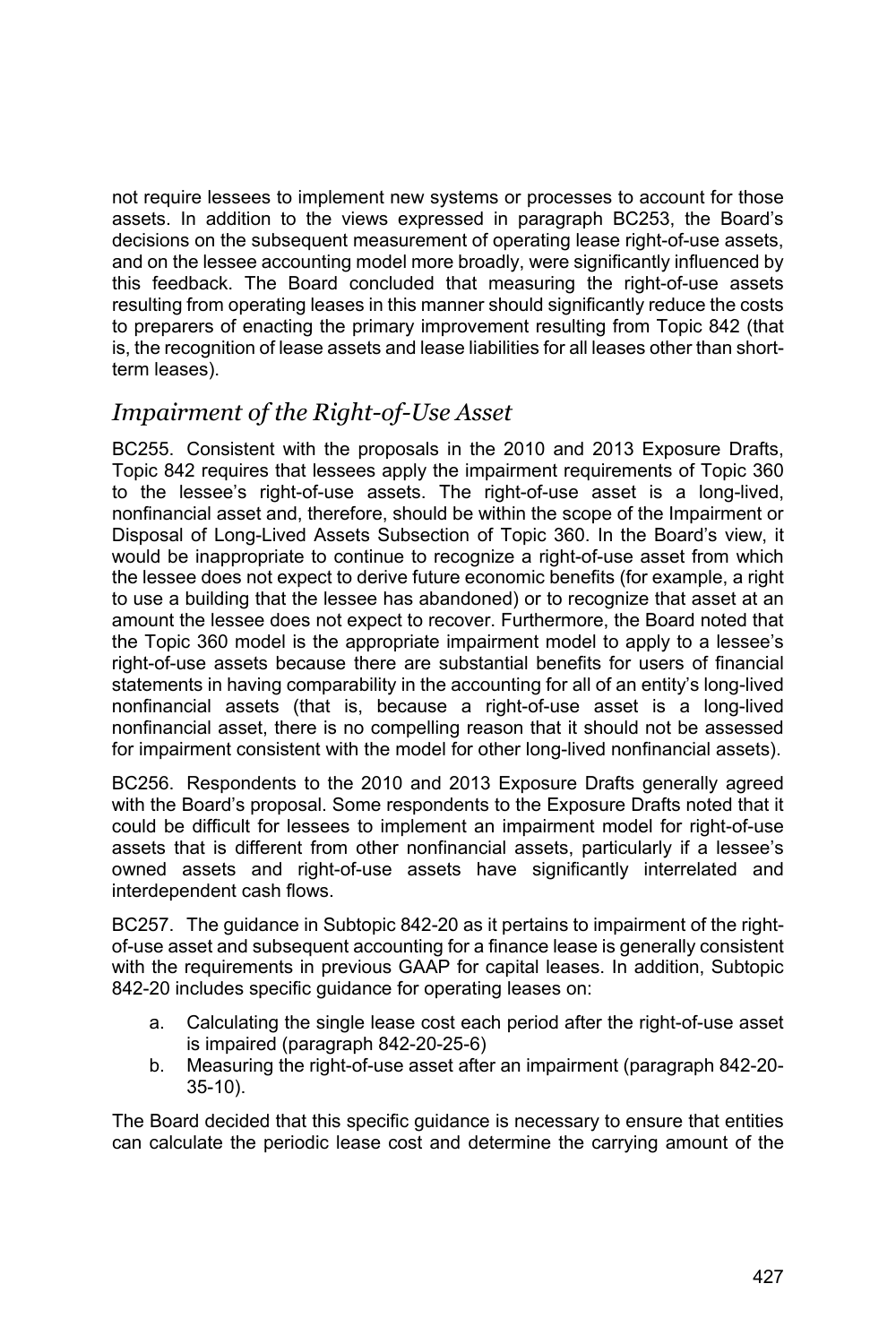right-of-use asset for an operating lease after an impairment of the right-of-use asset and that those amounts are calculated in a consistent manner.

BC258. The single lease cost that will be recognized each period after an impairment of an operating lease right-of-use asset equals the combined sum of (a) the amortization of the right-of-use asset for the period on a generally straightline basis and (b) accretion of the lease liability in accordance with the interest method. The right-of-use asset will be measured at its carrying amount immediately after the impairment less accumulated amortization at each reporting date.

BC259. The guidance on how to recognize lease cost and measure the right-ofuse asset for an operating lease after an impairment of the right-of-use asset reflects a combination of the following:

- a. First, a conclusion by the Board that the link that many perceive between the economic benefits to be derived from the lease and the lease payments, and reference in support of a single, generally straight-line lease cost for operating leases, is effectively "broken" after the right-ofuse asset is impaired because the lessee will no longer obtain future economic benefits from the lease equal to (or greater than) the payments it is required to make to the lessor. In other words, the lease payments no longer have any direct correlation to the economic benefits the lessee is able to derive from the lease but, instead, represent a liability reflective of a past expectation of economic benefits that could be derived from the lease.
- b. Second, consideration that operating lease cost was not recognized on a straight-line basis in previous GAAP after a lessee recognized a liability related to an operating lease in accordance with Topic 420, Exit or Disposal Cost Obligations. In those cases, the lease cost each period of the remaining lease term reflected a combination of the (1) straight-line recognition of the remaining economic benefits to be derived from the lease (for example, \$75,000 each year if the lease payments were \$100,000 annually, but the lessee expected to be able to obtain only \$75,000 from a sublessee) and (2) interest method accretion of the discounted Topic 420 liability. In that way, the guidance in Topic 842, which recognizes a single lease cost that combines (i) recognition of the remaining economic benefits to be realized from the lease and (ii) accretion of the discounted lease liability, is similar to the guidance in previous GAAP and results in a similar pattern of profit and loss. In addition, the net effect of the difference between the lease liability and the impaired right-of-use asset on the statement of financial position in accordance with Topic 842 is similar to the effect a Topic 420 operatinglease-related liability had on the statement of financial position in previous GAAP.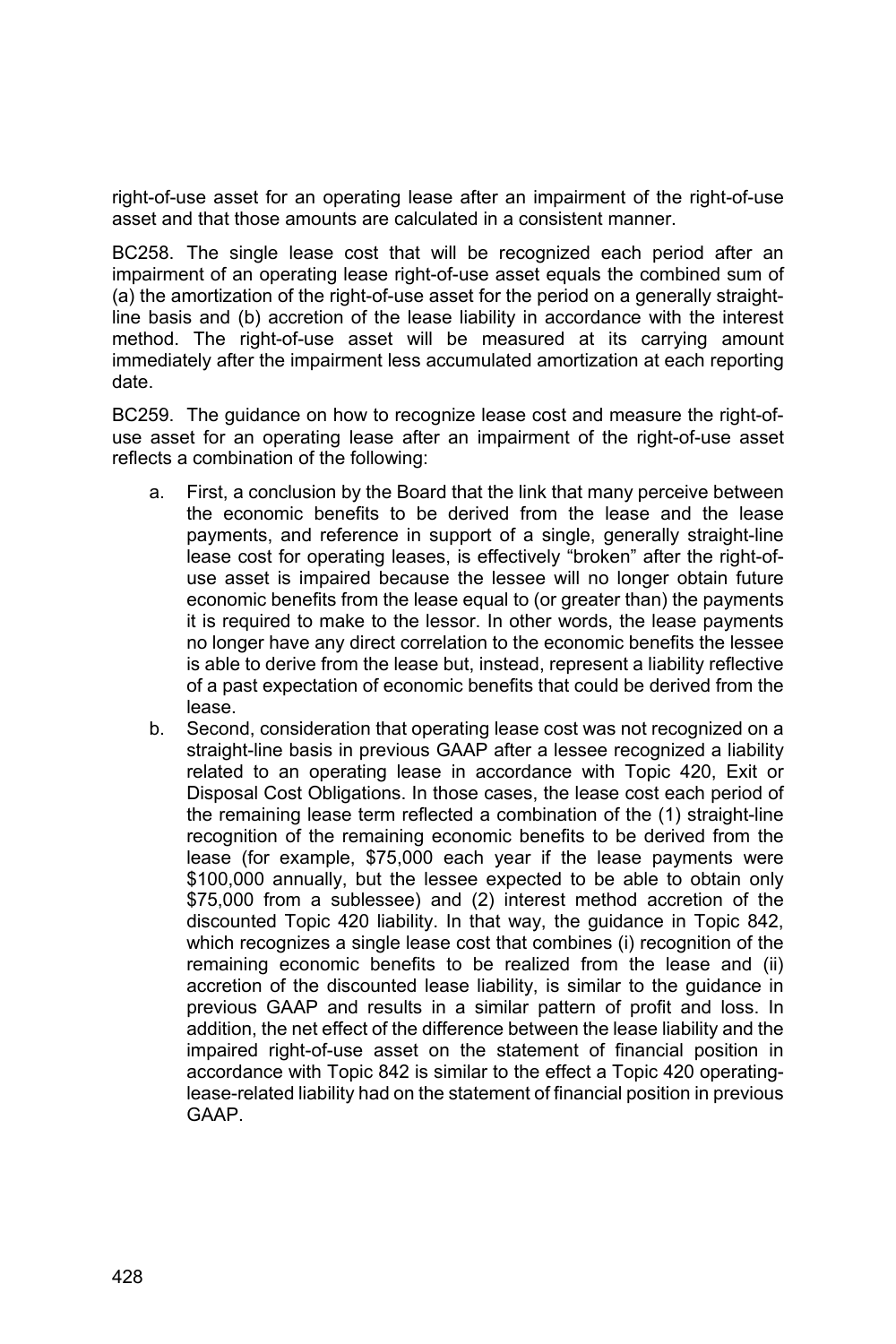## Presentation: Lessee

BC260. Paragraphs BC44 and BC45 discuss the Board's decisions and rationale for the lessee accounting model in Topic 842. Those decisions and rationale are integral to the Board's decisions on how a lessee should present items in the financial statements.

#### Statement of Financial Position

BC261. The Board decided that a lessee should either present as separate line items in the statement of financial position or disclose in the notes to the financial statements each of the following:

- a. Finance lease assets
- b. Operating lease assets
- c. Finance lease liabilities
- d. Operating lease liabilities.

If a lessee discloses those amounts in the notes, it also should disclose in which line items the amounts are included in the statement of financial position.

BC262. The Board decided that it did not want to mandate separate presentation of each of those amounts. However, the Board noted that there are differences between a right-of-use (lease) asset and other, owned nonfinancial assets and that users of financial statements may benefit from disclosure of the carrying amount of a lessee's right-of-use assets. For example, right-of-use assets may be viewed as being (a) less risky than owned assets because a right-of-use asset may not embed residual asset risk or (b) more risky than owned assets because the lessee may need to replace the right-of-use asset at the end of the lease term but may not be able to secure a favorable rate for the replacement lease. Accordingly, Topic 842 requires that a lessee provide information about the carrying amount of rightof-use assets separately, either in the statement of financial position or in the notes. Similarly, a lease liability is a unique class of liability that is linked to a corresponding asset and may have features, such as options and variable lease payments, that differ from those in other liabilities. Therefore, presenting the carrying amount of the lessee's lease liabilities separately from other financial liabilities either in the statement of financial position or in the notes provides users of financial statements with information that is important to understanding the extent to which an entity uses lease arrangements and highlights the relationship between the lessee's lease liabilities and its right-of-use assets.

BC263. The Board concluded that separate presentation or disclosure of right-ofuse assets resulting from finance leases and right-of-use assets resulting from operating leases will be useful because those right-of-use assets are measured in a different way after the commencement date and arise from what are, in the Board's view, economically different transactions. Similarly, the Board decided to require the presentation or disclosure of lease liabilities arising from finance leases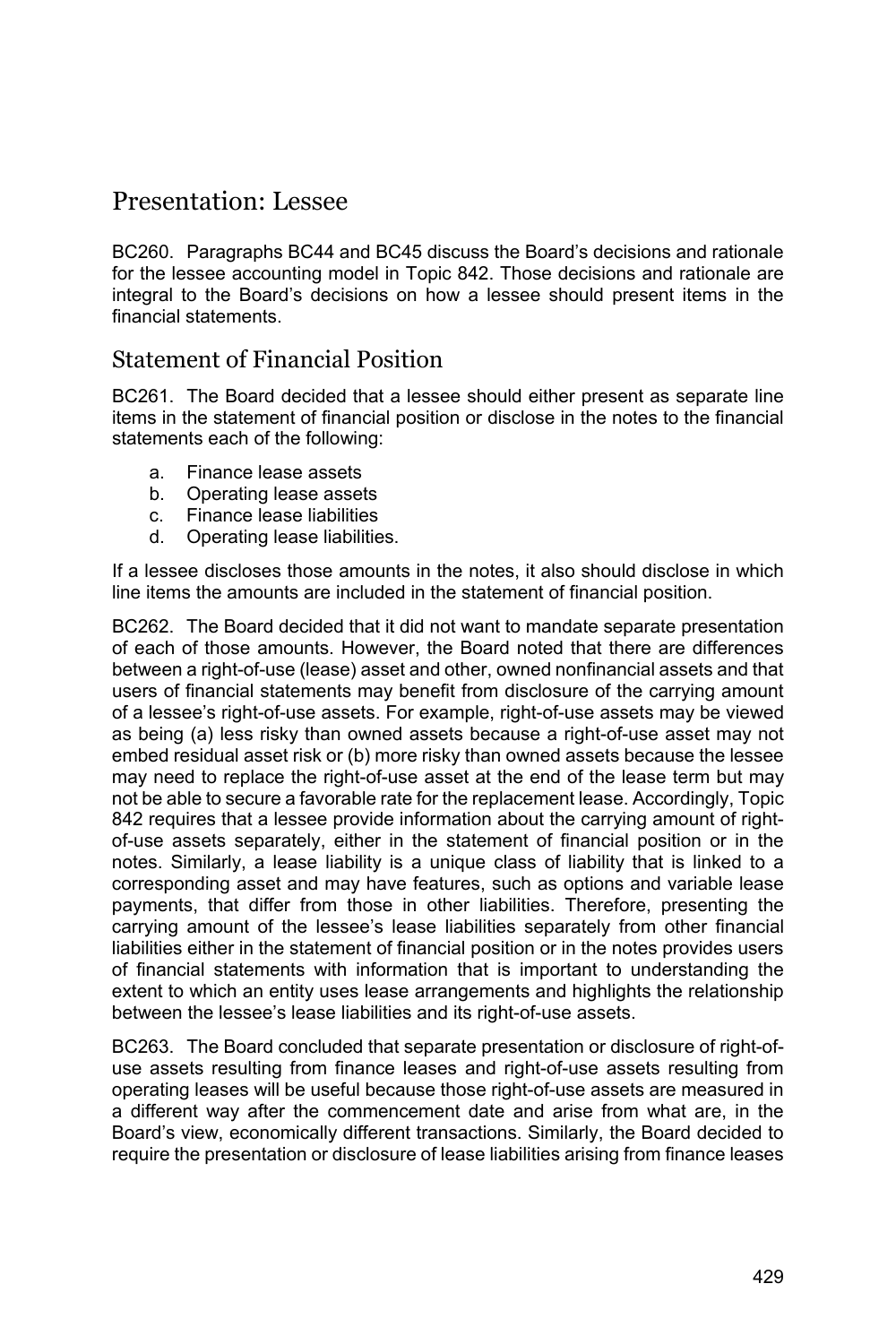separately from lease liabilities arising from operating leases. Although all lease liabilities are measured in the same way, the Board concluded that separate presentation or disclosure should help a user to understand the liability balance to which the lessee's lease costs, which differ in terms of recognition and presentation for finance and operating leases, relate.

BC264. The Board further decided that to the extent a lessee does not present items (a)–(d) in paragraph BC261 as separate line items in the statement of financial position, it should not include:

- a. Finance lease assets in the same line item as operating lease assets (for example, if finance lease assets are included within the property, plant, and equipment line item, operating lease assets must be presented in a different line item)
- b. Finance lease liabilities in the same line item as operating lease liabilities.

In reaching this decision, the Board concluded that presenting the assets and liabilities that result from these two different types of transactions in the same line item in the statement of financial position would be misleading; it would convey an economic similarity that, in the Board's view, does not exist. For example, because of how operating lease obligations are generally treated in lessee bankruptcy, which is generally different from how finance lease obligations are treated in lessee bankruptcy, the Board concluded that it would be inappropriate to present those two different types of liabilities in the same line on the statement of financial position. While both types of lease liabilities are financial liabilities, finance lease liabilities are the equivalent of debt, and operating lease liabilities are not "debt like" but, rather, operating in nature.

BC265. The presentation guidance in the 2013 Exposure Draft would have required a lessee to present right-of-use assets not presented separately in the statement of financial position within the same line item as if the corresponding underlying assets were owned. The Board did not include this requirement in Topic 842. The Board decided that it was unnecessary to prescribe where right-of-use assets must be presented (if not presented separately) because the notes would provide that information. In addition, some Board members said that presenting operating lease assets together with owned property, plant, and equipment may be inappropriate given the Board's conclusion that operating leases convey rights and carry risks substantially different from those of owned property, plant, and equipment.

### Statement of Comprehensive Income

BC266. Topic 842 requires that for operating leases, a lessee recognize a single lease cost. That cost should, to the extent it is not capitalized as part of the cost of another asset, be included in the lessee's income from continuing operations, in a manner generally consistent with such presentation in previous GAAP.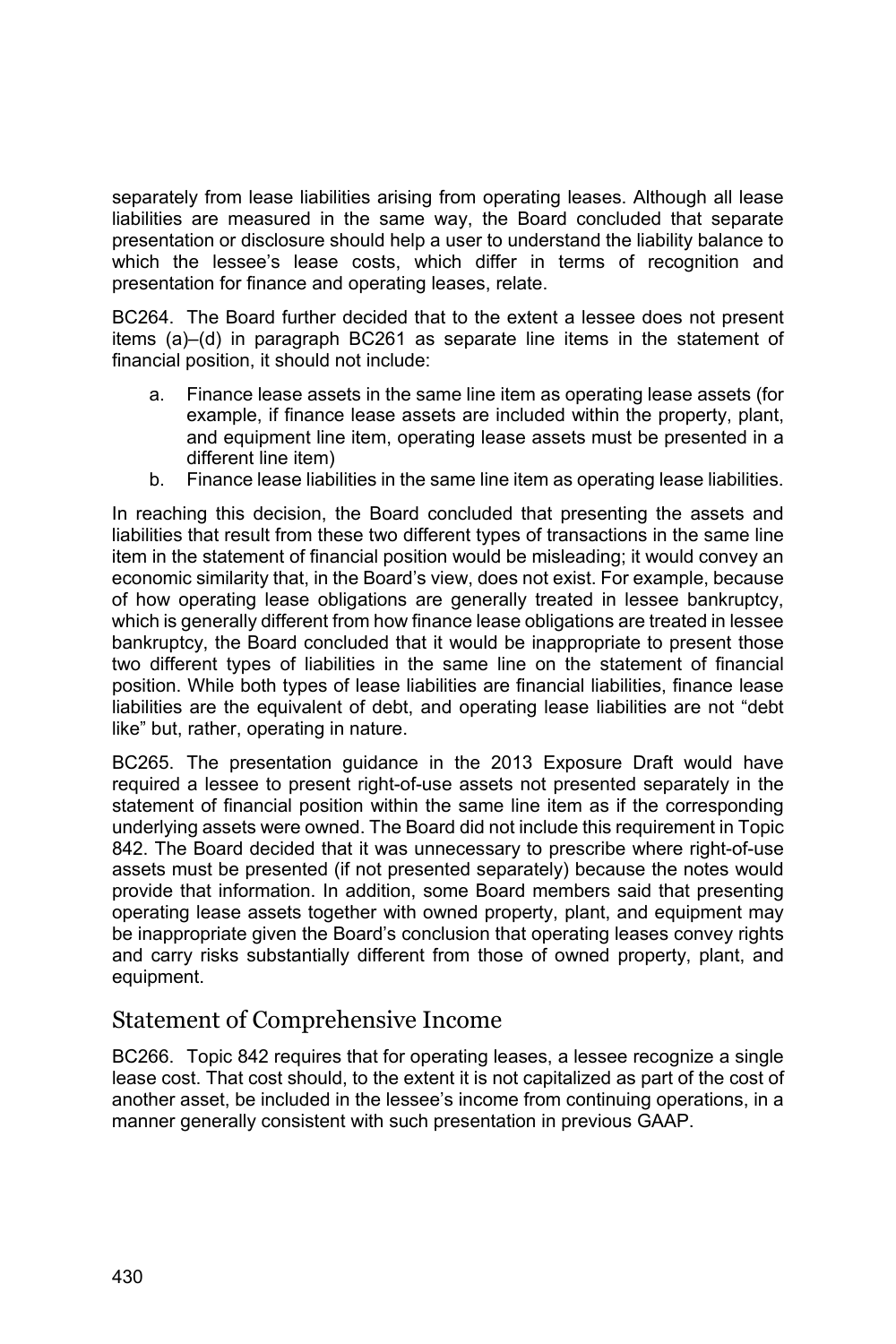BC267. In contrast, for finance leases, a lessee should present amortization of the right-of-use asset and the interest on the lease liability in separate line items, in a manner consistent with how the entity presents depreciation or amortization of similar assets and other interest expense.

BC268. The Board's decisions on presentation of lease cost in the statement of comprehensive income are directly linked to the Board's rationale for the lessee accounting model. Paragraphs BC59–BC65 provide information on the Board's basis for (a) recognizing a single lease cost for operating leases that is operating in nature and (b) recognizing separately calculated amortization and interest for finance leases.

#### Statement of Cash Flows

BC269. The requirements for presenting cash outflows in the statement of cash flows are linked to the presentation of expenses arising from a lease in the statement of comprehensive income. In the Board's view, it would be inconsistent to present payments in one manner in the statement of comprehensive income and in another manner in the statement of cash flows.

BC270. Consequently, Topic 842 requires a lessee to classify cash repayments of the principal portion of the lease liability for finance leases as financing activities in the statement of cash flows. Cash paid relating to interest should be classified in operating activities in accordance with Topic 230, Statement of Cash Flows. This requirement results in comparability between interest paid for finance leases and interest paid on other financial liabilities.

BC271. In addition, the Board decided that cash flows from operating leases and variable lease payments that are not included in the lease liability should be classified as operating activities because the corresponding lease costs, if recognized in the statement of comprehensive income, will be presented in income from continuing operations. The previous sentence notwithstanding, Topic 842 states that lease payments capitalized as part of the cost of another asset (for example, inventory or a piece of property, plant, or equipment) should be classified in the same manner as other payments for that asset.

## Disclosure: Lessee

BC272. In determining the disclosures for leases, the Board considered the disclosure requirements in previous GAAP and the Board's current decisions in the disclosure framework project.

BC273. When selecting the disclosure objective, the Board considered work in other related projects. The Board also considered that including a disclosure objective allows an entity to understand the purpose of the disclosure requirements and the extent to which information about its leases should be disclosed. As a result, the Board proposed that the disclosures about leases should enable users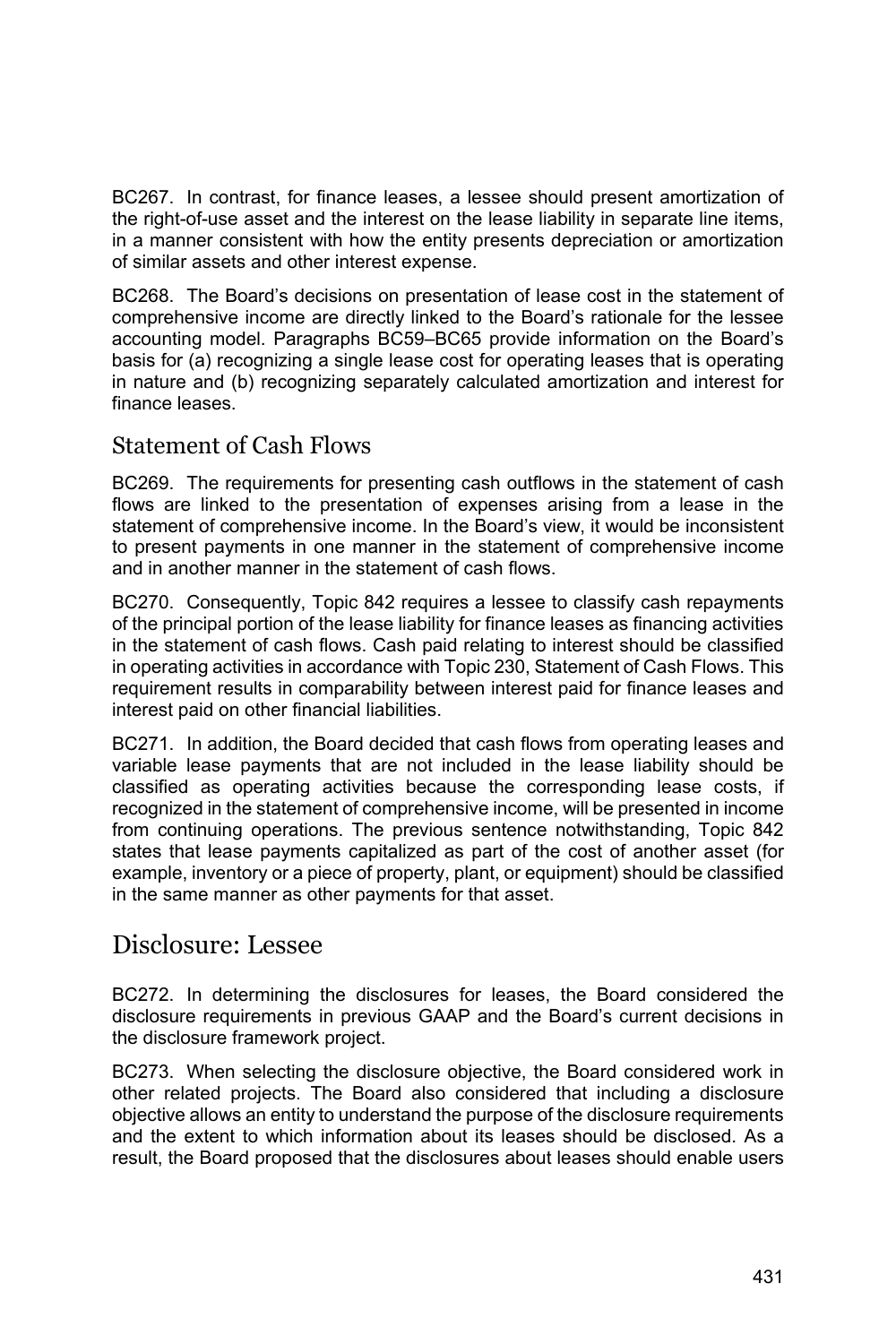of financial statements to assess the amount, timing, and uncertainty of cash flows arising from leases.

BC274. In Topic 842, the Board decided to retain the guidance in the 2013 Exposure Draft that an entity should consider the level of detail necessary to satisfy the disclosure objective as well as how much emphasis to place on various requirements. While some respondents to the 2013 Exposure Draft expressed concern that this guidance could introduce diversity in practice and create some challenges for auditors and regulators, the Board concluded that the guidance is merely part of the disclosure objective and that it provides useful information on the Board's view about the level of information that would meet the disclosure objective.

BC275. The Board rejected the idea of including an explicit statement about materiality in the disclosure guidance. In rejecting this idea, the Board noted that recently issued disclosure guidance in Topic 606 includes a similar disclosure objective and a similar statement about the level of detail that would meet that objective without providing any further guidance on materiality; the Board noted that no additional guidance is necessary in Topic 842 as compared with Topic 606 in this regard. The Board reached this conclusion notwithstanding its current decision to propose guidance that would result in the inclusion of an explicit statement about materiality in future standards as a part of its disclosure framework project.

BC276. The Board also rejected including an explicit statement that the disclosure requirements are not required in all circumstances. That is because it is implicit to the overall disclosure objective that the level of detail in the disclosures should equate to the significance of an entity's leasing activity (for example, if leasing is a significant part of an entity's business activities, the disclosures would be more comprehensive than for an entity whose leasing activities are less significant to its business activities).

### Qualitative Disclosures

BC277. Topic 842 requires a lessee to provide qualitative information about its leases in the context of the overall disclosure objective. This guidance is substantially unchanged from the qualitative disclosure proposals in the 2013 Exposure Draft. Most respondents to the 2013 Exposure Draft did not comment on the qualitative disclosure proposals. However, some respondents to the 2013 Exposure Draft expressed concerns about the proposals. The principal concerns included the following:

a. Some preparers stated that the qualitative disclosures might be so generic that they do not provide meaningful information. Therefore, they questioned the application and usefulness of the qualitative disclosures.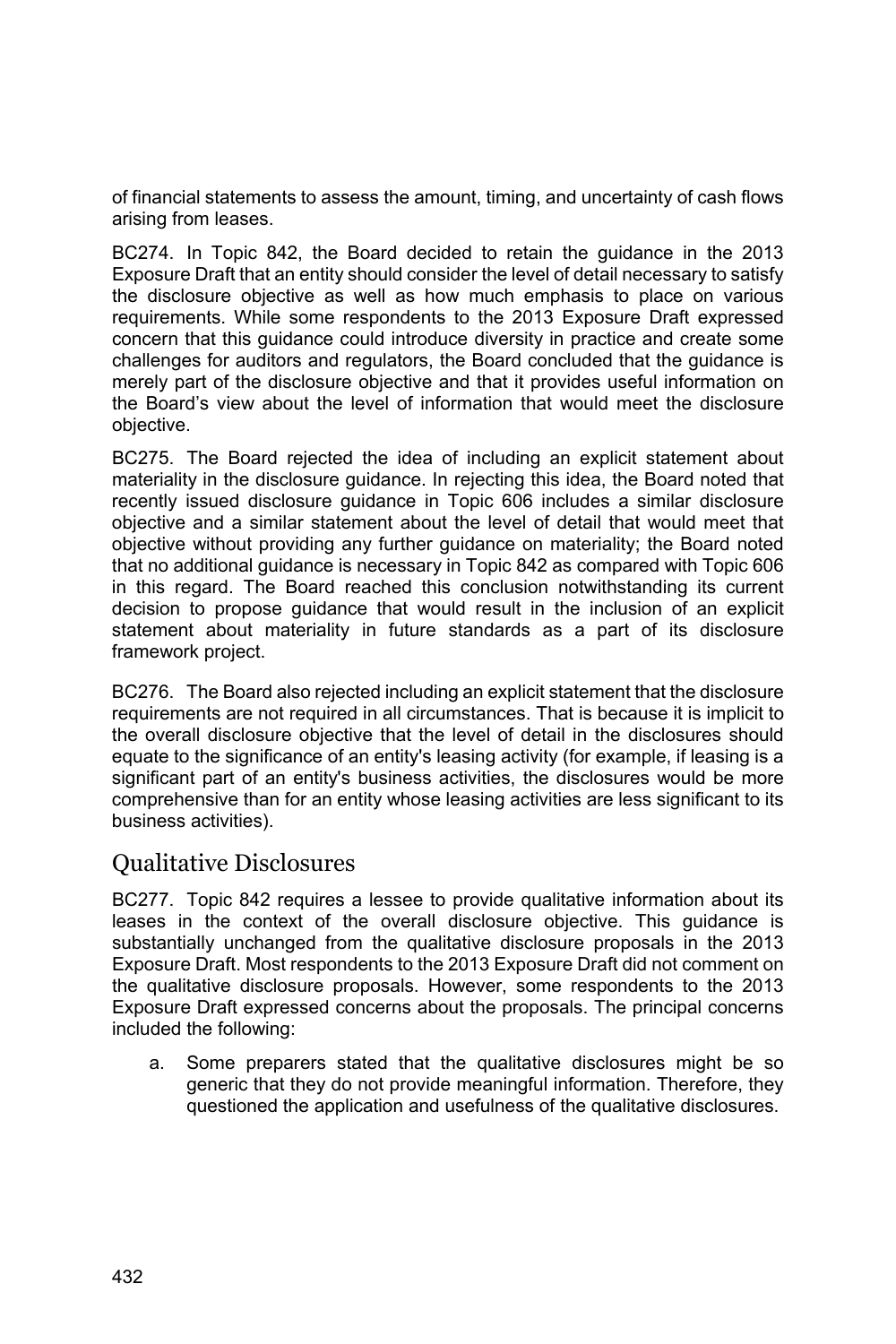- b. Compiling, summarizing, and providing the information would be costly for some entities and may not provide significant additional benefit to users, especially if the disclosures were generic.
- c. Some users expressed concern that the disclosure requirements might result in "boilerplate" statements rather than providing useful, entityspecific information.

BC278. The Board noted that while preparers' concerns were focused on the perceived cost of producing the disclosures, users' concerns were principally that the qualitative disclosures would not be detailed or entity-specific enough. This was confirmed in additional outreach with users. The Board decided to include qualitative disclosure requirements in Topic 842 because it views those disclosures as an essential tool to allowing a user to gain an understanding of a lessee's leasing activities. In the Board's view, the disclosure objective and level of detail guidance discussed in paragraphs BC272–BC276 should assist entities in determining the appropriate qualitative information to provide.

BC279. The Board considered but rejected requiring lessees to provide qualitative disclosures about the existence and terms and conditions of significant nonlease commitments the lessee has taken on as a result of entering into lease contracts. Similar to its rationale for eliminating the requirement proposed in the 2013 Exposure Draft to disclose a maturity analysis of the entity's nonlease components included in a contract that contains a lease, the Board decided that a lessee should not be required to provide disclosures about nonlease components solely because they are obtained together with a lease.

### Quantitative Disclosures

### *Lease Cost and Cash Flow Information*

BC280. Topic 842 requires a lessee to provide quantitative information about its leasing activities. Paragraph 842-20-50-4 specifies the required information to be disclosed, and Example 6 (paragraph 842-20-55-53) in the implementation guidance to Subtopic 842-20 demonstrates how the disclosure requirements might be fulfilled.

BC281. User outreach conducted throughout the development of Topic 842 confirmed that users have various strategies to evaluate an entity's leasing activities. Users' leasing information needs may vary depending on the type of user they are (for example, credit analyst or equity analyst) and the industry in which the entity operates or in which the user principally follows, as well as for other reasons. A single user may conduct multiple analyses of an entity for different purposes. The following is a list of the principal information needs communicated by users and how the items required for disclosure in paragraph 842-20-50-4 meet those needs: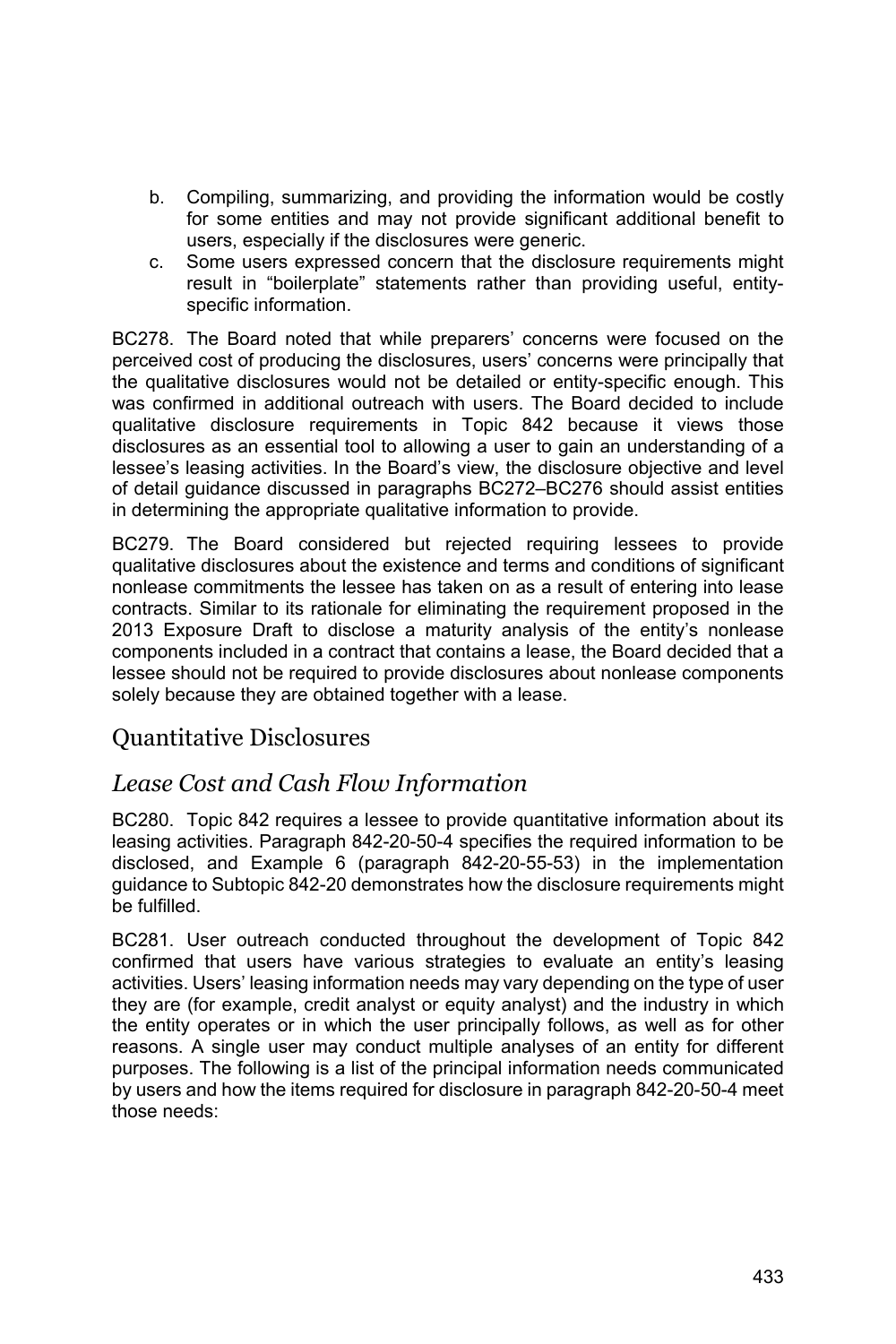- a. *Information about interest*. Many users treat all leases as finance leases in their analyses because they want to compare an entity that leases its assets with one that purchases those same assets (for example, an airline that leases its airplanes and an airline that purchases its airplanes). Presently, users make imprecise adjustments in their analyses. The disclosure requirements in paragraph 842-20-50-4 will provide those users with significantly improved information for their analyses by providing separate interest and amortization information for finance leases, the beginning (end of prior reporting period) and ending balances of the lessee's operating lease liabilities, and the weighted-average discount rate for the entity's operating leases as of the beginning and the end of the reporting period.
- b. *Information about cash paid for leases.* Users have communicated that they want information about a lessee's cash payments during a period for leases but that this information is often not presented or disclosed separately in the financial statements. The disclosures required by paragraph 842-20-50-4 will provide users with information about cash paid for leases during each reporting period presented. Specific cash flow information is provided for cash payments to settle amounts included in the lessee's lease liability, broken out between financing and operating activities. This cash flow information, together with the required disclosures of short-term lease costs and variable lease costs (for which cash flows should approximate those costs), will provide improved information to users from what they received under previous GAAP.
- c. *Alternative measurement information.* Some users will continue to adjust the reported right-of-use assets and lease liabilities (for example, to produce a "whole asset" view of the entity). In previous GAAP, users often made adjustments on the basis of the reported operating lease expense, capitalizing a multiple of that operating lease expense. The disclosure requirements in paragraph 842-20-50-4 include more detailed lease cost information (which, unlike operating lease expense information disclosed in previous GAAP, will include lease costs capitalized as part of the cost of other assets) for those users that may still make adjustments on the basis of lease cost, as well as information on the weighted-average remaining lease term for the lessee's finance and operating leases. The Board decided to include weighted-average remaining lease term information to provide users with a better understanding of both (1) the period of time the lessee's capitalized lease obligations would allow the lessee to continue its current operations and (2) the lessee's renewal risk. A user will be able to adjust the reported lease obligations depending on how it wants to analyze the entity.
- d. *New leasing activity during the reporting period.* One of the disclosure requirements in paragraph 842-20-50-4 is to disclose the right-of-use assets obtained during the period in exchange for lease liabilities. A similar disclosure was required in previous GAAP on capital leases, but the disclosure requirement in paragraph 842-20-50-4 will address all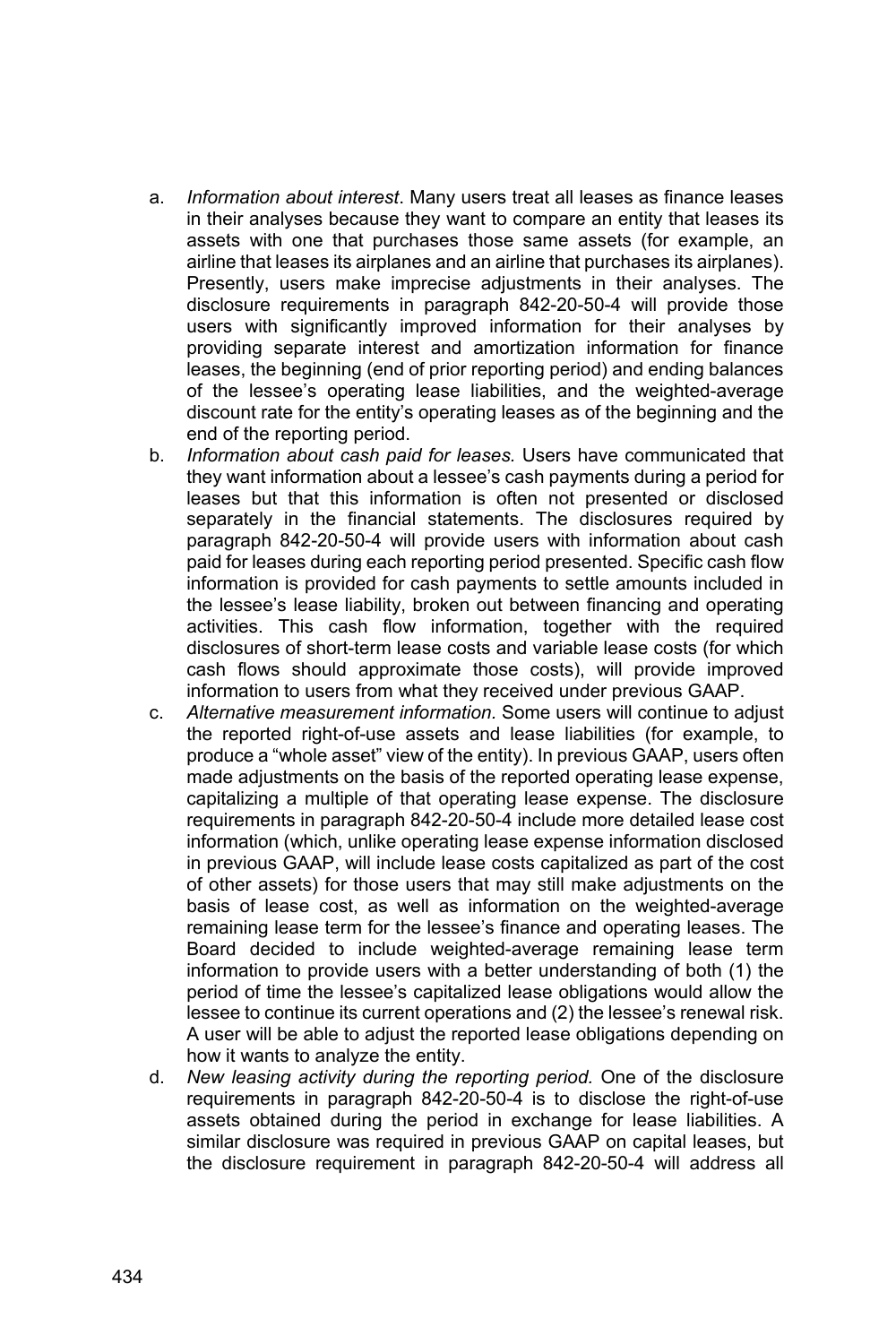leases (other than short-term leases for which the lessee elects the recognition and measurement exemption).

BC282. In addition to considering the information needs of users, the Board considered the cost of obtaining and reporting the information. Integral to the Board's decisions on the lessee accounting model included in Topic 842 was the information provided by stakeholders that this lessee accounting model would achieve what many said to be the primary improvement to the lessee accounting guidance (that is, recognizing lease assets and lease liabilities for all leases other than short-term leases) without requiring entities to implement significant new systems or processes. Similarly, the Board noted that the costs to produce the disclosures required in paragraph 842-20-50-4 will not be excessive because each of the items is either (or both):

- a. Already being disclosed in accordance with previous GAAP on leases.
- b. Can be produced or obtained using existing systems or processes (for example, by adding a column or a calculation to the schedule a lessee maintains to produce the maturity analysis disclosure required in previous GAAP). It was already necessary in previous GAAP, for example, to track cash payments made for leases (that are not variable lease payments), to:
	- 1. Properly recognize the required straight-line operating lease expense
	- 2. Properly recognize any prepaid or accrued rent in the balance sheet
	- 3. Prepare the required maturity analysis disclosure.

#### *Reconciliation of Opening and Closing Balances*

BC283. The 2010 and 2013 Exposure Drafts both included a proposed requirement for lessees to produce and disclose a reconciliation of the opening and closing balance of the lessee's lease liabilities. That reconciliation would inform users of financial statements about changes to the lessee's lease liabilities during the reporting period. Users indicated that such a reconciliation would provide them with information that is useful to their analyses. The 2010 Exposure Draft also proposed that this reconciliation should be provided by class of underlying asset, while the 2013 Exposure Draft did not. The elimination of the class of underlying asset requirement between the 2010 and 2013 Exposure Drafts was principally for cost-benefit reasons.

BC284. The proposal to require a reconciliation of lease liabilities was the most pervasive disclosure concern expressed by respondents to both Exposure Drafts. In response to the 2013 Exposure Draft, preparers said that this reconciliation would be especially onerous to create and costly to implement, particularly if there is a need to make substantial investments in more robust information technology systems. Some of those preparers indicated that new system capabilities would be required to meet the proposed lease liabilities' reconciliation disclosure requirement that would otherwise not be required.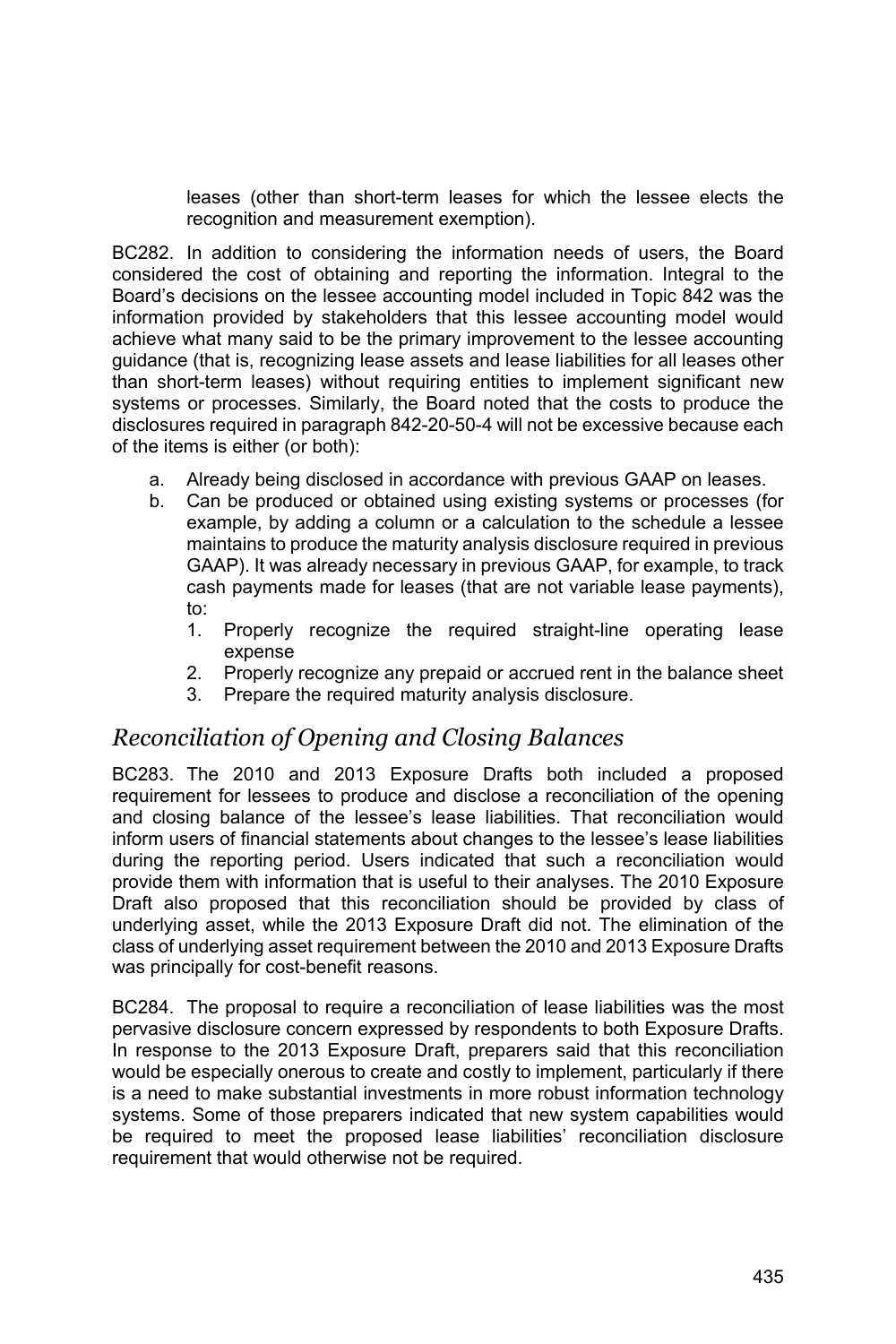BC285. In contrast, many users supported the proposal for a lessee to provide a reconciliation of the opening and closing balances of its lease liabilities. In their view, this disclosure would provide valuable information when analyzing the changes that occurred during the period in the related account. However, users typically focused on certain amounts that would be disclosed rather than on the reconciliation as a whole. Users were generally interested in the liabilities created because of leases commencing or being extended in the section of the reconciliation, which would depict new leases entered into during the reporting period. They also were interested in the cash paid amount that would be included in the lease liabilities reconciliation, because this information would assist in analyzing an entity's cash flows related to its leases.

BC286. In deciding not to retain the proposed reconciliation requirement as part of Topic 842, the Board considered that the information users were most interested in obtaining could be provided without requiring a reconciliation and that the information would be provided by the lease cost and cash flow information disclosures required by paragraph 842-20-50-4. The Board also considered that creating and providing reconciliations are generally costly for preparers, particularly when the information required is not available centrally within the department producing the financial statements, which is often the case for leases. Lastly, the Board considered that some of the information that would be required for the reconciliation of lease liabilities would require systems and/or process capabilities that would not be required to apply the lessee accounting model (for example, the ability to calculate, on an effective interest method basis, the periodic unwinding of the discount on the entity's operating lease liabilities), and, therefore, the reconciliation disclosure requirement might negate a significant portion of the cost relief stakeholders have communicated would be achieved as a result of the Board's changes to the lessee accounting model since the 2013 Exposure Draft.

## *Maturity Analyses*

BC287. Topic 842 requires that a lessee disclose a maturity analysis of the contractual lease payments included in its lease liabilities at the reporting date to assist users of financial statements in understanding and evaluating the nature and extent of liquidity risks. A lessee should disclose, at a minimum, the amounts due on an annual basis for each of the first five years after the reporting date, plus a lump sum for the remaining years. Those maturity analyses are similar to the maturity analyses that were required in previous GAAP. This requirement was previously proposed in both the 2010 and 2013 Exposure Drafts. While a few respondents to the Exposure Drafts expressed the view that this disclosure should not be necessary in a final leases standard because of the increased reporting of a lessee's lease obligations in the financial statements, users have generally communicated that information about the maturities of lease payments is useful to users of financial statements and that they support reconciling the undiscounted future lease payments to the lessee's lease liabilities. The Board noted that because a substantially equivalent disclosure was already required in previous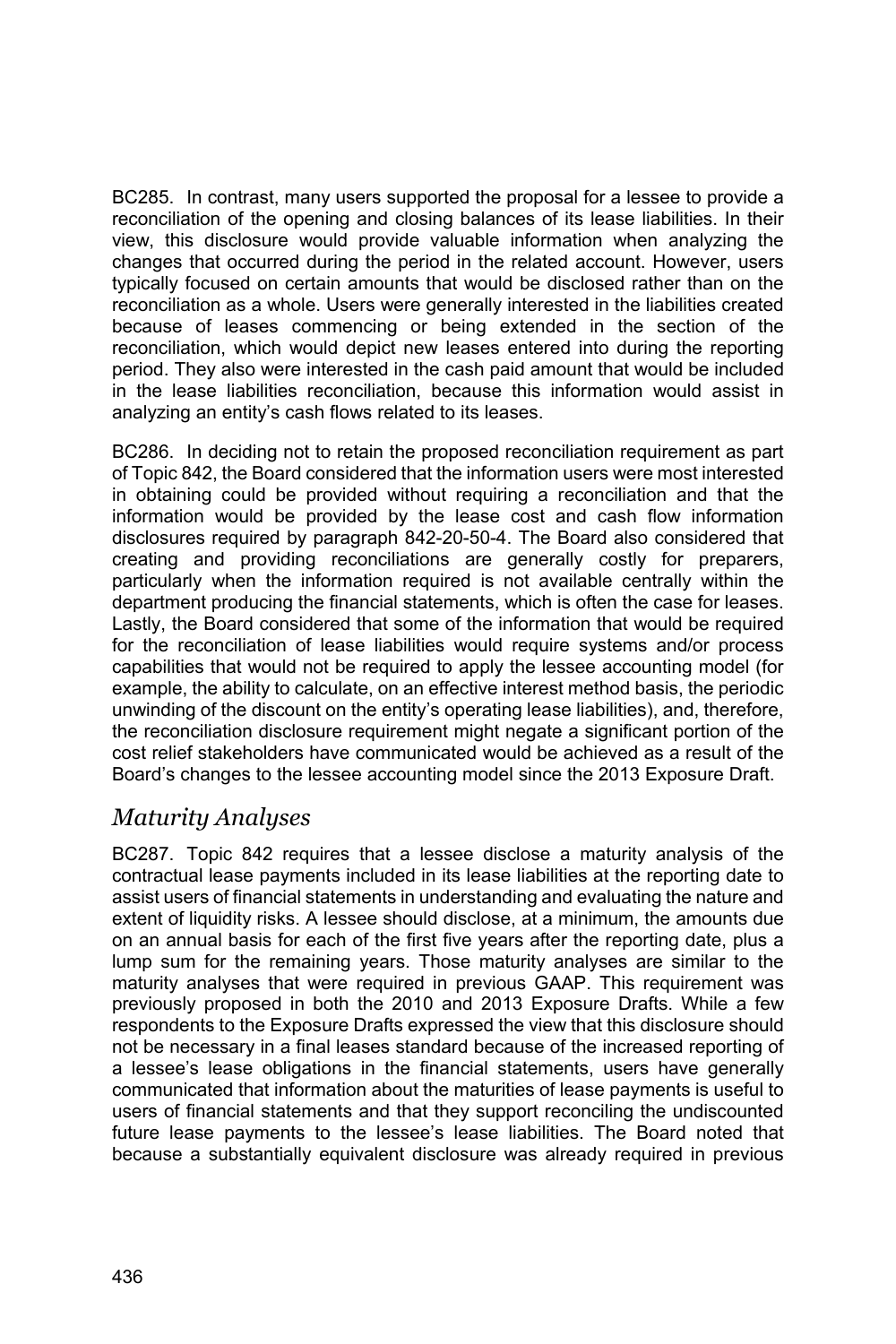GAAP, there should be minimal, if any, incremental costs to continuing to provide this disclosure in Topic 842.

BC288. The 2013 Exposure Draft also included a proposal to require the disclosure of a maturity analysis of nonlease (for example, service) components of a contract that also contains a lease. The Board included this proposal because it would provide information about the committed future cash flows of the entity based on the total future payments arising from contracts that contain a lease. For example, if an entity has an unconditional obligation to make payments of \$100 each month (\$70 for the lease and \$30 for nonlease components) for the next 5 years, it would be more useful to provide a maturity analysis of all of those payments rather than provide a maturity analysis relating only to the lease payments of \$70 each month.

BC289. The Board did not retain the proposed requirement to include a maturity analysis of nonlease components as part of Topic 842. Consistent with feedback from some stakeholders, the Board concluded there is not a substantive difference between a nonlease component obtained from a lessor and a substantially identical good or service obtained from another supplier. Because entities are not required to produce a maturity analysis for their noncancellable service or supply contracts with parties that are not lessors, the Board decided that a lessee should not be required to do so for substantially similar contracts just because it also has entered into a lease with that supplier. The Board further considered that because entities are not currently required to track future fixed payments associated with nonlease components, it may be costly for those entities to develop a system and a process to prepare this disclosure.

### Other Disclosures

BC290. Some users told the Board that they would like to see disclosed a sensitivity analysis of the range of possible cash outflows related to all leases (including short-term leases) aggregated by major class of underlying asset. This sensitivity analysis would take into account management's expectations for renewal options and variable lease payments.

BC291. The Board rejected this proposal on the basis that it would be costly for preparers to provide and would include subjective, forward-looking information that could not easily be prepared or audited. In the Board's view, the historical information that will be disclosed in accordance with Topic 842 for each period presented in the financial statements will provide users with a sufficient base of information from which to make their own projections about possible future cash outflows of the entity for leases.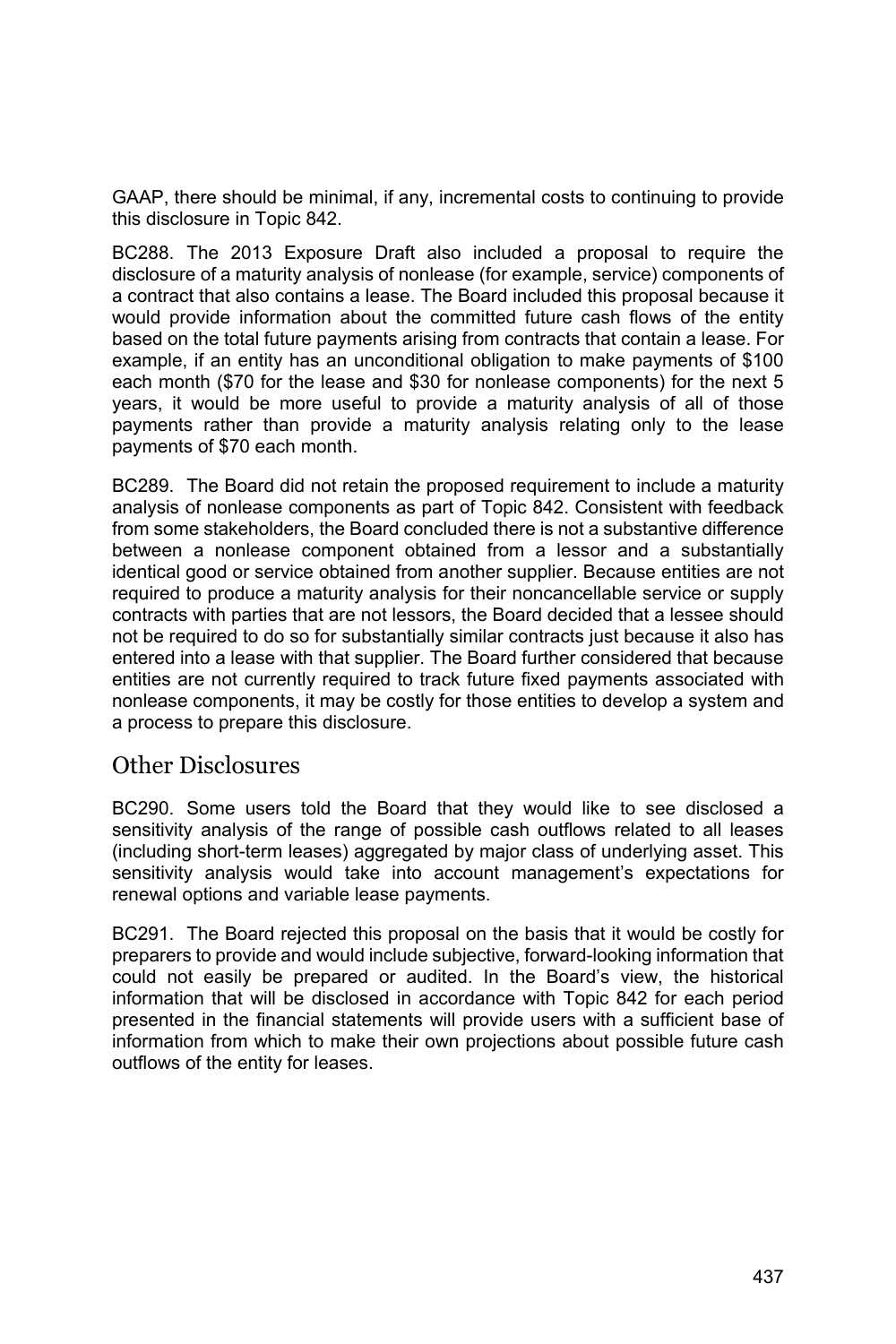# Measurement: Lessor

## Sales-Type and Direct Financing Leases

BC292. In Topic 842, a lessor recognizes a net investment in the lease for any sales-type or direct financing lease. For a sales-type lease, the lessor initially measures the net investment in the lease at the sum of (a) the lease receivable and (b) the unguaranteed residual asset. For a direct financing lease, the net investment in the lease is measured at the sum of (1) the lease receivable and (2) the unguaranteed residual asset, the sum of which is reduced by any deferred selling profit. The *rate implicit in the lease* is defined in such a way that any initial direct costs eligible for deferral in certain sales-type leases or in direct financing leases are included automatically in the net investment in the lease. The initial measurement approach for the net investment in the lease and its components is broadly consistent with the initial measurement guidance in previous GAAP (with the exception of the treatment of selling profit for direct financing leases).

BC293. The lessor measurement guidance in Topic 842 is substantially changed from the lessor measurement guidance that was previously proposed in the 2010 and 2013 Exposure Drafts. The discussion of the lessor measurement guidance in Topic 842 that follows does not recount the previous proposals or the Board's previous basis for those proposals. That is because the changes to the lessor measurement guidance since the previous proposals are explained by the Board's broader decisions on the appropriate lessor accounting model, in particular, its decisions to (a) substantially retain the lessor accounting model in previous GAAP and (b) align certain aspects of the lessor accounting guidance with the related revenue recognition guidance in Topic 606. The Board's decisions on the lessor accounting model are discussed in paragraphs BC75–BC109.

## Initial Measurement of the Lease Receivable

BC294. At the commencement date, the lease receivable is measured at the sum of (a) the present value of the *lease payments* not yet received by the lessor and (b) the present value of any portion of the estimated residual value at the end of the lease term that is guaranteed (either by the lessee or any other third party unrelated to the lessor).

### *Lease Term: Options to Extend or Terminate a Lease*

BC295. The Board decided that a lessor should determine the lease term in the same way that the lessee does. Although the assessment of whether the lessee is reasonably certain to exercise an option to extend a lease or is reasonably certain not to exercise an option to terminate the lease may be more difficult for the lessor (because the decision to extend or terminate is made by the lessee), the Board decided that it would complicate the final leases guidance to add different requirements for lessees and lessors in this respect. In addition, the Board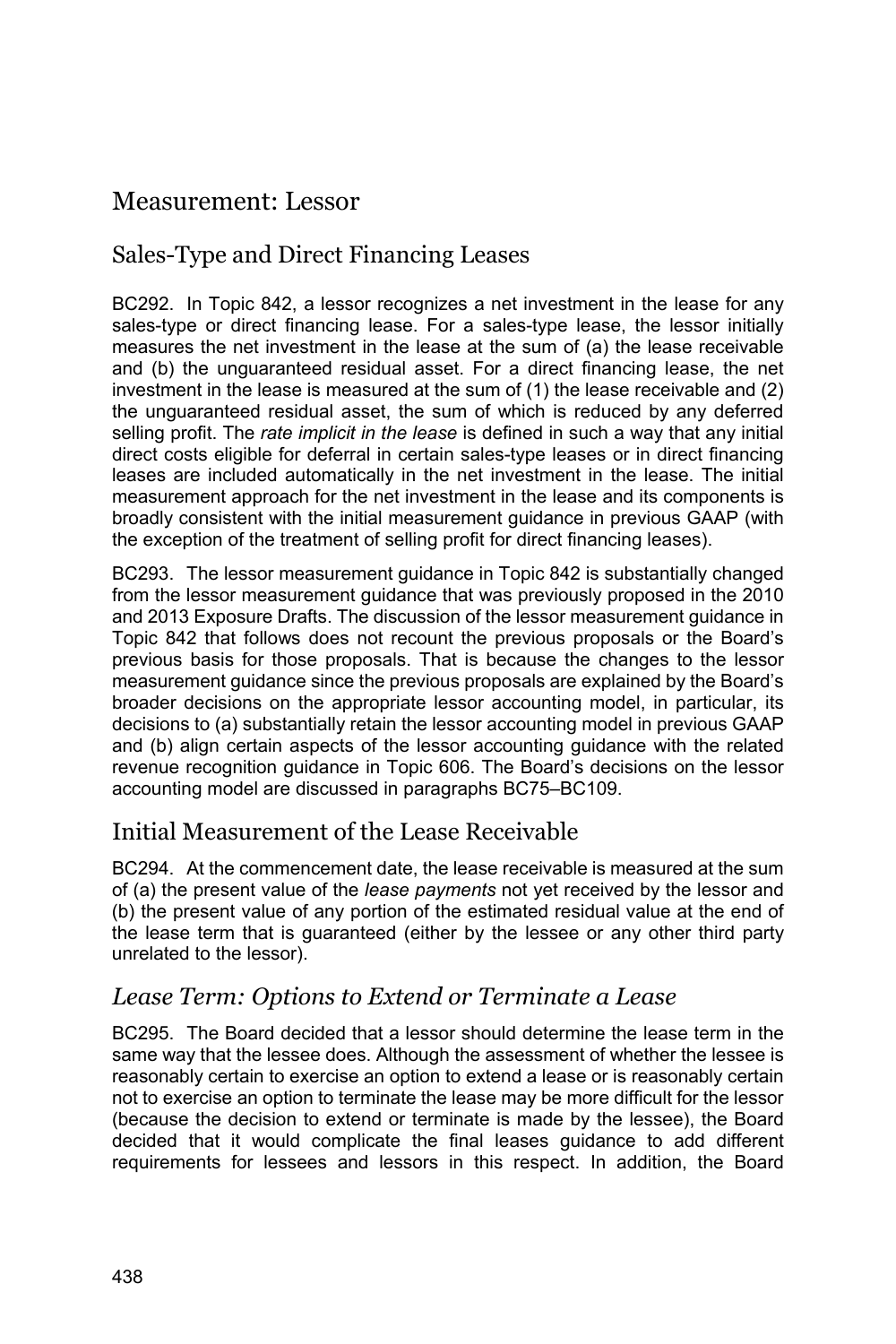considered that because the assessment of whether the lessee is or is not reasonably certain to exercise an option is based on relevant *economic* factors, the lease term guidance would not inappropriately require a lessor to consider noneconomic factors such as the lessee's intent. The reasons for the Board's decisions on the lease term are set out in paragraphs BC189–BC197.

## *Options to Purchase the Underlying Asset*

BC296. The Board decided that a lessor should account for options provided to the lessee to purchase the underlying asset by applying the same requirements that are applied by a lessee when accounting for those options. The reasons for the Board's decisions on how to account for options to purchase the underlying asset are set out in paragraphs BC216–BC218.

### *Discount Rate*

BC297. Topic 842 requires that a lessor use the rate implicit in the lease (that is, the rate of interest that, at a given date, causes the present value of the net investment in the lease to equal the sum of the fair value of the underlying asset and any capitalized initial direct costs of the lessor) when discounting its lease assets and when assessing lease classification (that is, in determining the present value of the lease payments and the present value of any guaranteed residual value). Consistent with the rationale in previous GAAP, the Board concluded that the rate implicit in the lease is the most appropriate discount rate for lessors to use because it most directly affects, in most cases, the lessor's pricing of the lease. In contrast to lessees, the Board decided that the rate implicit in the lease should always be available to lessors.

### *Lease Payments*

BC298. The lease payments for a lease are the same for the lessee and the lessor, except that for a lessee only, lease payments include amounts probable of being owed by the lessee under residual value guarantees. The Board's rationale for what are or are not lease payments for a lessor, other than those about residual value guarantees, is discussed in paragraphs BC203–BC212. Lease payments for the lessor do not include any amounts related to residual value guarantees because under the lessor accounting model, the lease receivable (and, therefore, the net investment in the lease) includes residual value guarantees separately (see paragraphs BC213–BC215).

### *Variable Lease Payments*

BC299. The Board decided that a lessor should apply the same requirements when determining which variable lease payments to include in the measurement of the lease receivable (and, therefore, the net investment in the lease) as a lessee does when measuring its lease liability. Accordingly, a lessor should include in the measurement of the lease receivable only those variable lease payments that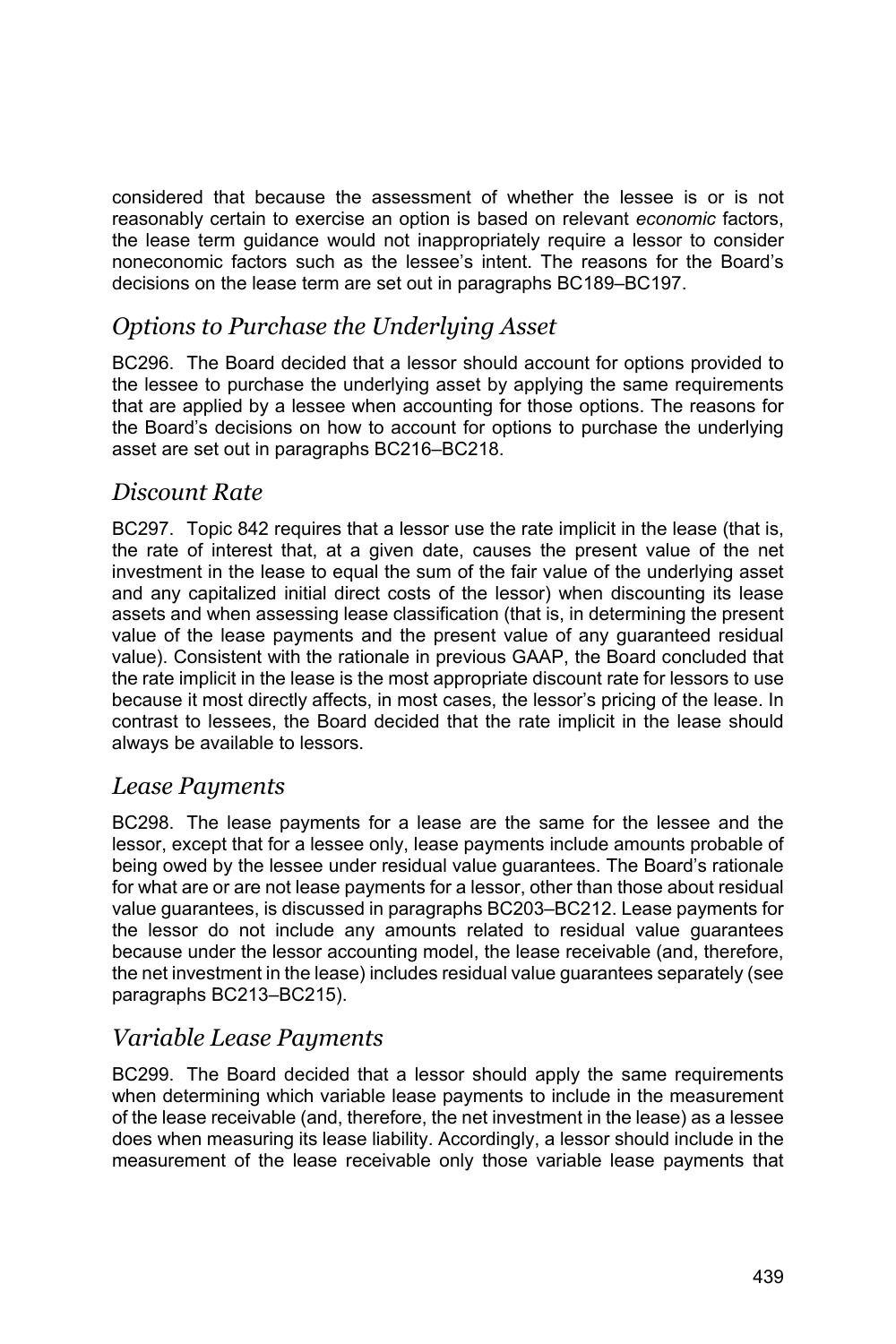depend on an index or a rate. Although estimating variable lease payments to be paid in the future may be easier or more difficult for the lessor than the lessee in particular situations, the Board decided that it would complicate the guidance to propose different lessee and lessor accounting for variable lease payments; that is, it would be difficult to understand why variable lease payments would represent a liability for the lessee and not an asset for the lessor or vice versa. In addition, the feedback received on previous proposals in the 2010 and 2013 Exposure Drafts about variable lease payments was similar for both lessees and lessors. The reasons for the Board's decisions on variable lease payments are set out in paragraphs BC205–BC212.

### *Residual Value Guarantees*

BC300. Consistent with previous GAAP, the lessor's lease receivable (and, therefore, the lessor's net investment in a sales-type or direct financing lease) includes the present value of any residual value guarantee, whether provided by the lessee or another third party unrelated to the lessor. The Board considered that any guaranteed residual amount is, in effect, a final payment resulting from the lease and, therefore, should be accounted for in a similar manner to the lease payments (that is, as part of the lease receivable, which is a financial asset).

BC301. The Board considered but rejected accounting for residual value guarantees separate from a lease. The Board noted that residual value guarantees are often so interlinked with lease payments, particularly when the guarantor is the lessee, that it could be misleading to recognize such guarantees separately.

## *Selling Profit or Selling Loss*

BC302. Topic 842 defines selling profit or selling loss as the difference between (a) the fair value of the underlying asset or the lease receivable, if lower, and (b) the carrying amount of the underlying asset net of any unguaranteed residual asset, further reduced by any deferred initial direct costs of the lessor. Any initial direct costs eligible for deferral are subtracted from the selling profit that would otherwise be calculated because those costs are automatically included in the measurement of the net investment in the lease (because of how the rate implicit in the lease is defined) and, therefore, would result in overstating the selling profit on the lease. Case C of Example 1 (paragraphs 842-30-55-31 through 55-39) in Subtopic 842-30 demonstrates the determination of selling profit or selling loss when initial direct costs are eligible for deferral.

BC303. The Board's rationale for deferring selling profit (and recognizing selling loss) at lease commencement for direct financing leases is discussed as part of the basis for the lessor accounting model in paragraph BC97.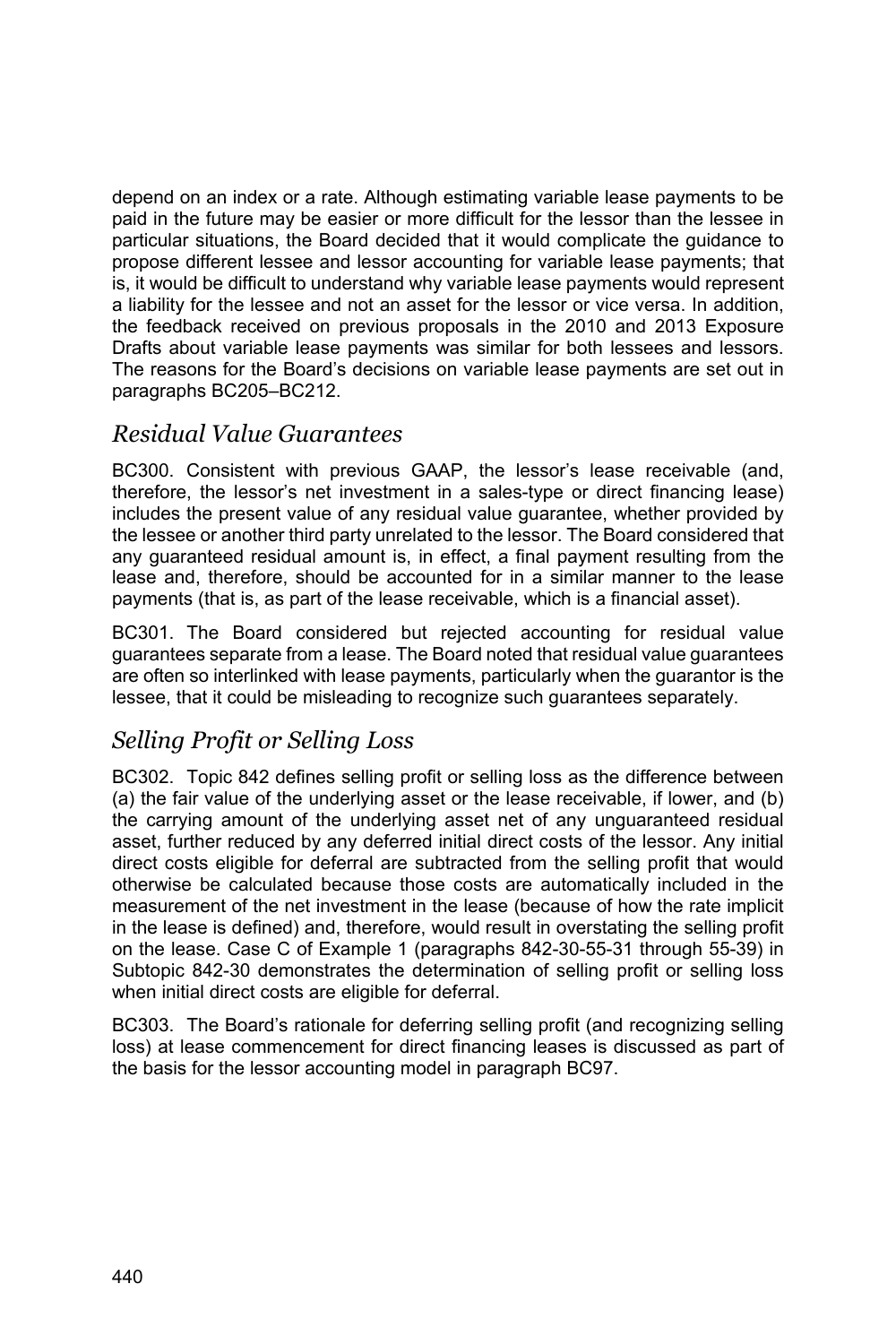# *Initial Direct Costs*

BC304. The Board decided that initial direct costs should include only those costs that are incremental to obtaining a lease and that would not have been incurred if the lease had not been obtained (that is, executed). This generally includes costs such as brokers' commissions that are incurred only upon successful execution of the lease and excludes any other costs that would have been incurred even if, at the last minute, the lessee or the lessor failed to execute the lease. Those costs that do not meet the definition of initial direct costs might include legal costs incurred to negotiate or draft the lease agreement if the lessor would have owed fees for those services even if the lessee did not execute the lease. In an arrangement that includes multiple components, lessors should allocate initial direct costs, as well as any other capitalizable costs (for example, contract costs capitalizable in accordance with Subtopic 340-40, Other Assets and Deferred Costs—Contracts with Customers) to the separate lease components or nonlease components to which those costs relate.

BC305. The Board further decided that initial direct costs should be deferred as part of the net investment in the lease in the case of a direct financing lease or a sales-type lease in which the fair value of the underlying asset is equal to its carrying amount. Initial direct costs are included in the lessor's net investment in the lease by virtue of how the rate implicit in the lease is defined. If a lessor incurs initial direct costs, the rate implicit in the lease is the rate of interest that, at initial measurement, causes the present value of the net investment in the lease to equal the sum of the fair value of the underlying asset and the initial direct costs. Any initial direct costs incurred in connection with a sales-type lease in which the fair value of the underlying asset is different from its carrying amount are expensed as incurred, except to the extent they are allocable to one or more nonlease components.

BC306. The Board's decisions on defining, allocating, and accounting for initial direct costs were intended to align the accounting for initial direct costs by a lessor with the accounting for costs to obtain a contract by a seller of similar goods. The cost deferral guidance in Subtopic 340-40 (a) recognizes as a contract cost asset only those incremental costs of obtaining the contract that an entity incurs that would not have been incurred if that contract had not been obtained, (b) allocates those capitalized costs to the goods and services to which they relate, and (c) recognizes that contract cost asset into income when (or as) the related goods or services are transferred to the customer. The Board concluded that expensing initial direct costs upfront for sales-type leases in which the fair value of the underlying asset is different from its carrying amount (that is, expensing those costs at lease commencement—when the underlying asset is effectively "sold" to the customer) and over the lease term for direct financing leases, operating leases, and sales-type leases in which the fair value of the underlying asset is equal to its carrying amount is consistent with Subtopic 340-40. When a lessor enters into a direct financing lease or a sales-type lease in which the fair value of the underlying asset is equal to its carrying amount, the good or service to which the asset (initial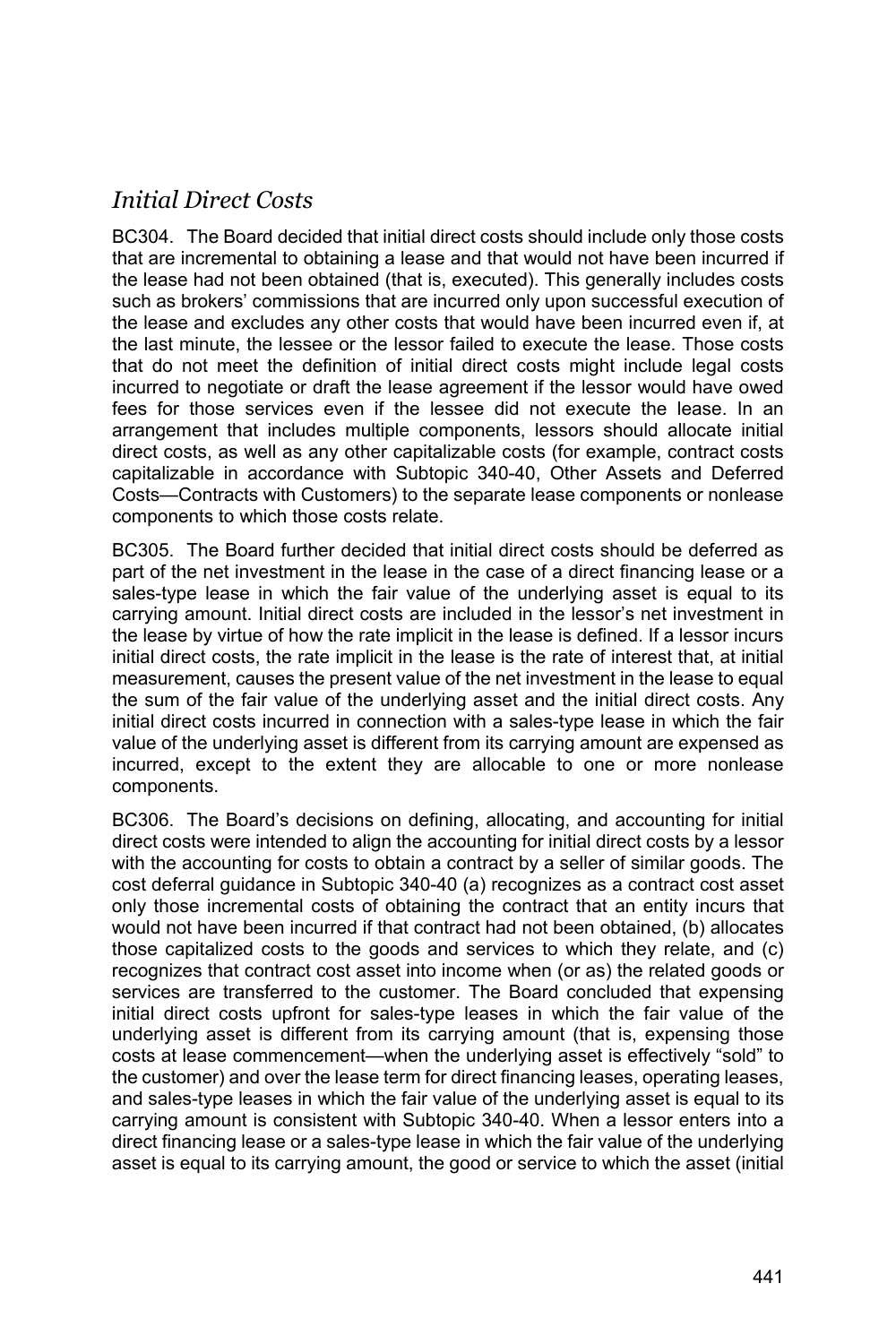direct costs) relates is the lessor's service of providing finance to the lessee. In an operating lease, based on the Board's decisions about the lessor accounting model, the good or service to which the initial direct costs relate is the entity's provision of access to the underlying asset, which the lessor satisfies over the lease term. In contrast, in a sales-type lease in which the fair value of the underlying asset is different from its carrying amount, the lessor is generally a manufacturer or a dealer and leasing represents another means for the lessor to sell its products. The good or service to which the initial direct costs relate in those transactions is the underlying asset; control of which is effectively transferred to the lessee at lease commencement.

BC307. The Board concluded that a lessor and a seller of the same good, including an entity that both sells and leases assets, should account for similar costs in the same way. In addition, the Board noted that the guidance on initial direct costs in previous GAAP was aligned with one of the two acceptable methods for accounting for costs to obtain a contract in previous revenue recognition guidance, and, therefore, the Board's decision on initial direct costs in Topic 842 maintains alignment between the leases and revenue recognition guidance for these types of costs.

### Initial Measurement of the Unguaranteed Residual Asset

BC308. The unguaranteed residual asset is initially measured at the present value of the portion of the estimated residual value of the underlying asset that is not guaranteed by the lessee or another third party unrelated to the lessor. The discount rate that is used to measure the unguaranteed residual asset is the rate implicit in the lease.

### Subsequent Measurement of the Net Investment in the Lease

BC309. A lessor measures its net investment in a sales-type or direct financing lease on an amortized cost basis after initial measurement. That measurement basis is consistent with the subsequent measurement guidance for lessors in previous GAAP and similar to but not exactly the same as the measurement basis applied to other financial assets and hybrid financial assets. For example, there are some differences in (a) the measurement of variable lease payments in Topic 842 and (b) how similar features would be measured for a financial asset measured at amortized cost in accordance with the financial instruments requirements. Nonetheless, this approach would result in accounting for the net investment in a sales-type or direct financing lease on a basis similar to that applied to other similar receivables.

### *Impairment of the Net Investment in the Lease*

BC310. Topic 842 requires assessment of the net investment in a sales-type or a direct financing lease for impairment in accordance with the subsequent measurement guidance in Topic 310 on receivables. The lease receivable is a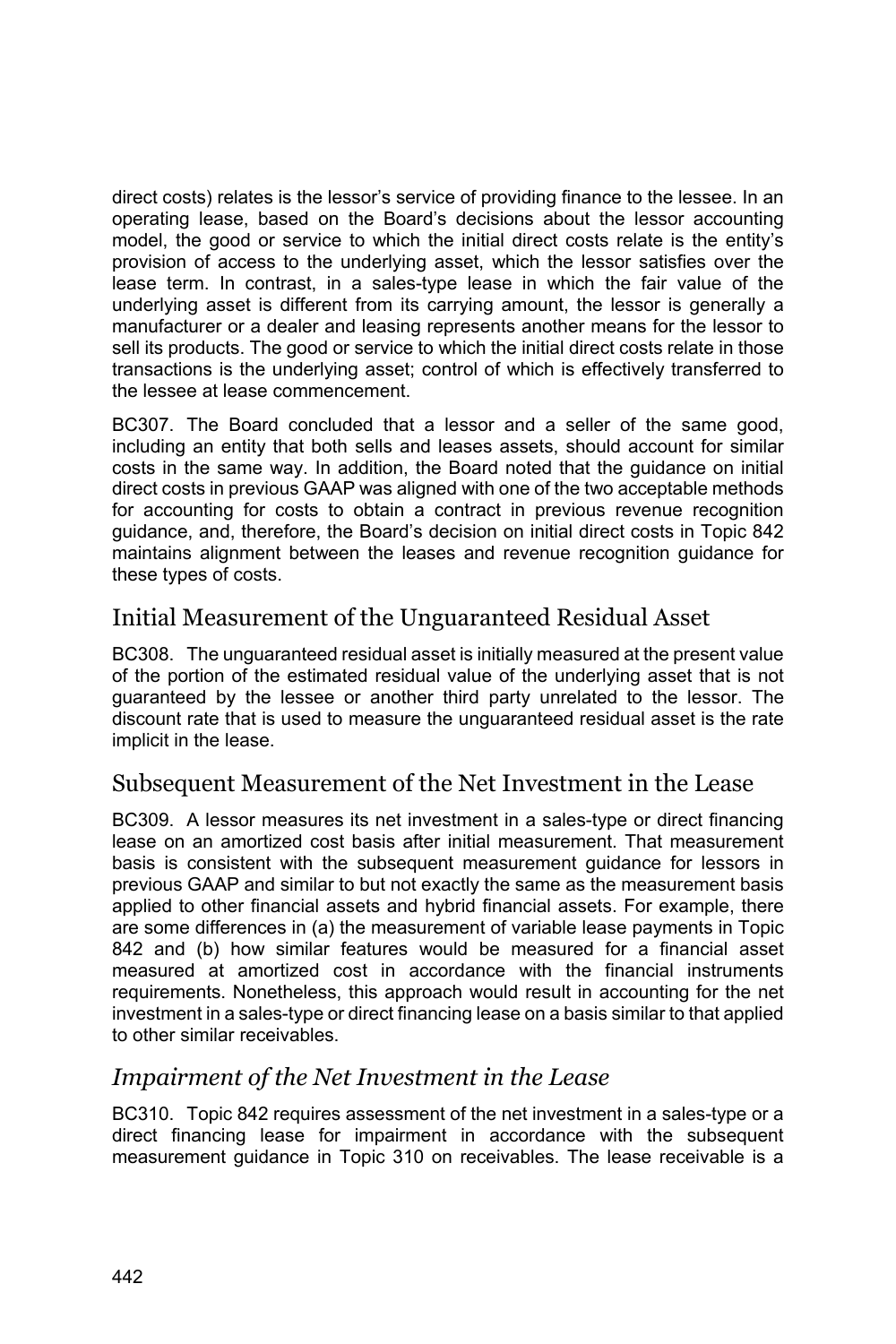financial asset. Even though the unguaranteed residual asset does not meet the definition of a financial asset in GAAP, the Board decided that it would be overly complex and provide little benefit to require entities to separately assess those components of the net investment for impairment (for example, assess the lease receivable only in accordance with Topic 310 and assess the unguaranteed residual asset in accordance with Topic 360).

BC311. The Board concluded that there would likely be little incremental benefit to requiring a separate impairment analysis for the components of the net investment because to be classified as a sales-type or direct financing lease the unguaranteed residual asset must, in general, be minor as compared with the lease receivable. In some cases, for example, when the lease transfers ownership of the asset to the lessee by the end of the lease term or grants the lessee a purchase option it is reasonably certain to exercise, there is no unguaranteed residual asset. Therefore, because most of the net investment in a sales-type or direct financing lease will comprise the financial lease receivable, the Board concluded that assessing impairment of the entire net investment in accordance with the impairment guidance for financial instruments is appropriate. The Board also considered that, in general, lessors entering into sales-type and direct financing leases will not re-lease the asset after the lease term. Those lessors will look to realize any expected residual value from the asset through a sale of the asset to the lessee or another party. Therefore, treating the entire net investment in the lease as a future cash flow stream when evaluating impairment is consistent with how lessors generally view their net investment in that lease.

BC312. The Board concluded that the incremental costs of requiring a lessor to assess the lease receivable and the unguaranteed residual asset for impairment separately would be significant based largely on feedback from respondents to the 2013 Exposure Draft. In the 2010 and 2013 Exposure Drafts, the Board proposed that a lessor should assess the lease receivable for impairment in accordance with Topic 310 and the residual asset (which included the guaranteed and unguaranteed portions) in accordance with Topic 360. Respondents stated that it would be complex to have a "split" impairment assessment of that nature (that is, to assess the lease receivable for impairment in the financial instruments guidance and to assess the residual asset for impairment in Topic 360). Those respondents mostly requested that the Board allow the entire net investment in the lease to be assessed for impairment in accordance with the financial instruments model.

BC313. As noted in paragraphs BC308 and BC309, the measurement basis for a lessor's net investment in a lease is similar to but not exactly the same as the measurement basis applied to other financial assets. Although the measurement of some net investments in a lease would be different from other financial assets measured at amortized cost, the Board previously concluded that this was not a reason to apply a different impairment model. The impairment model being proposed by the Board always would require a lessor to measure all expected losses relating to net investments in leases. Additional information is available in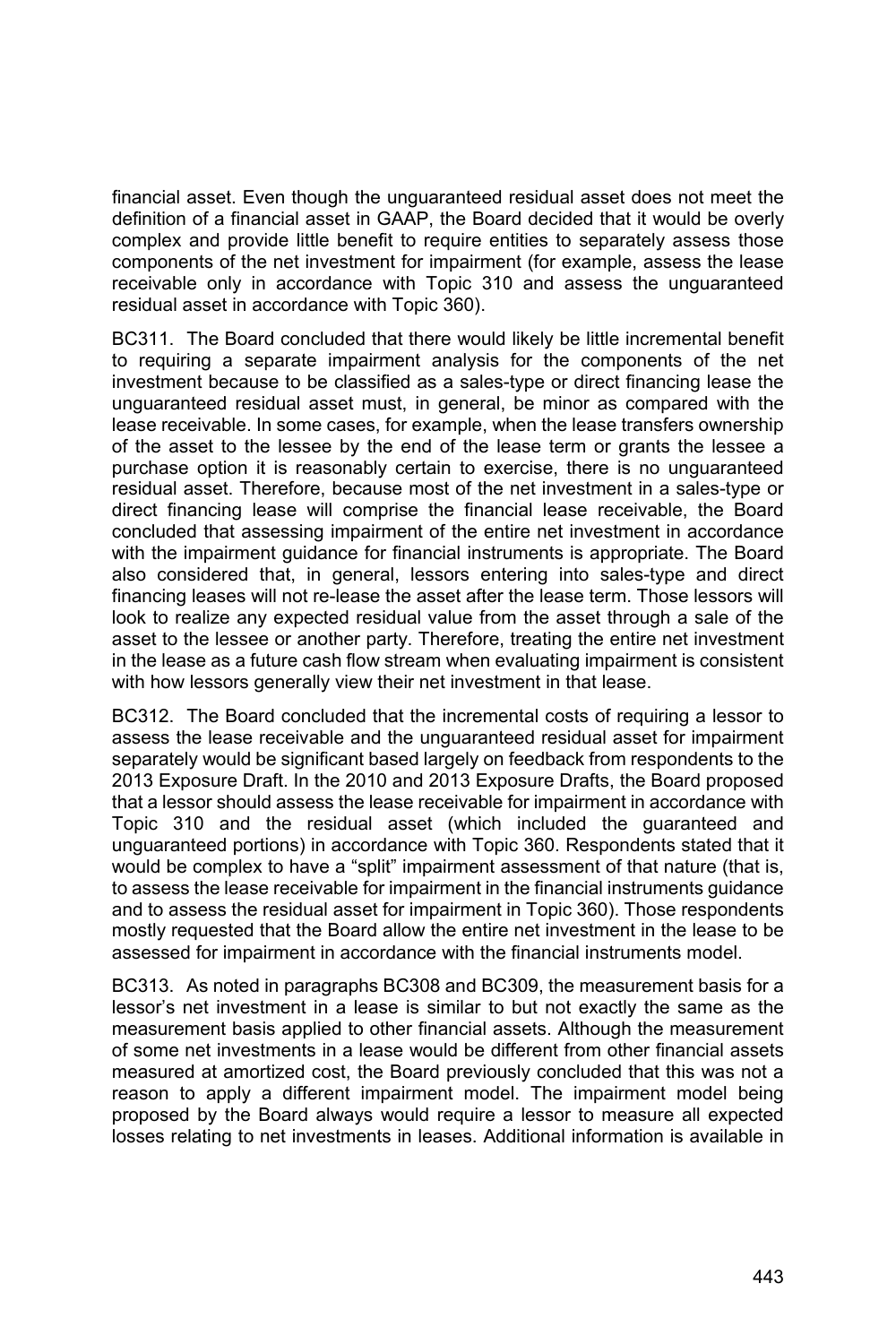the basis for conclusions of the December 2012 proposed FASB Accounting Standards Update, *Financial Instruments—Credit Losses (Subtopic 825-15).*

### *Reassessment of Options, the Discount Rate, and Variable Lease Payments That Depend on an Index or a Rate*

BC314. As a consequence of its decision to substantially retain the lessor accounting model in previous GAAP, the Board decided that a lessor should not reassess lessee options to extend or terminate a lease or to purchase the underlying asset. Similarly, a lessor should not reassess either (a) the discount rate in the lease for sales-type or direct financing leases or (b) the lease payments for changes in a reference index or rate on which some or all of the lease payments are determined unless there is a lease modification that does not result in a separate contract. Any changes in payments made to the lessor as a result of the latter are accounted for as variable lease payments within the period earned.

### *Sale of the Lease Receivable*

BC315. The Board considered whether lease receivables held for sale (or securitization) should be measured at fair value. Fair value measurement of those receivables would be similar to the principles in existing financial instruments requirements on the measurement of financial assets held for the purposes of sale. Fair value measurement also would eliminate the recognition of gains or losses upon sale (assuming the transfer occurs at fair value) because the asset being transferred would be recognized at fair value immediately before sale.

BC316. However, the Board decided not to require or permit a lessor to measure lease receivables held for sale at fair value because:

- a. There would be two measurement bases for lease receivables in the final leases guidance, thus, increasing complexity and reducing comparability.
- b. The measurement requirements would need to specify whether a lessor would be required to measure at fair value only the part of the lease receivable being transferred or all of the cash flows included in the lease receivable, including those relating to variable lease payments and options that meet the recognition criteria for those items. That would be relevant, for example, if a lease contains a renewal or extension option that it is reasonably certain to exercise; however, the cash flows to be sold relate only to lease payments to be received during the noncancellable period of the lease. In that case, a part of the lease receivable (that is, the lease payments to be received during the extension period) would not be held for sale. Both alternatives (that is, measuring the entire lease receivable or only the part to be transferred at fair value) would be complicated in this situation. Measuring only the part of the lease receivable to be transferred at fair value would require splitting the lease receivable into two parts with two different measurement bases for the same receivable. Alternatively, measuring all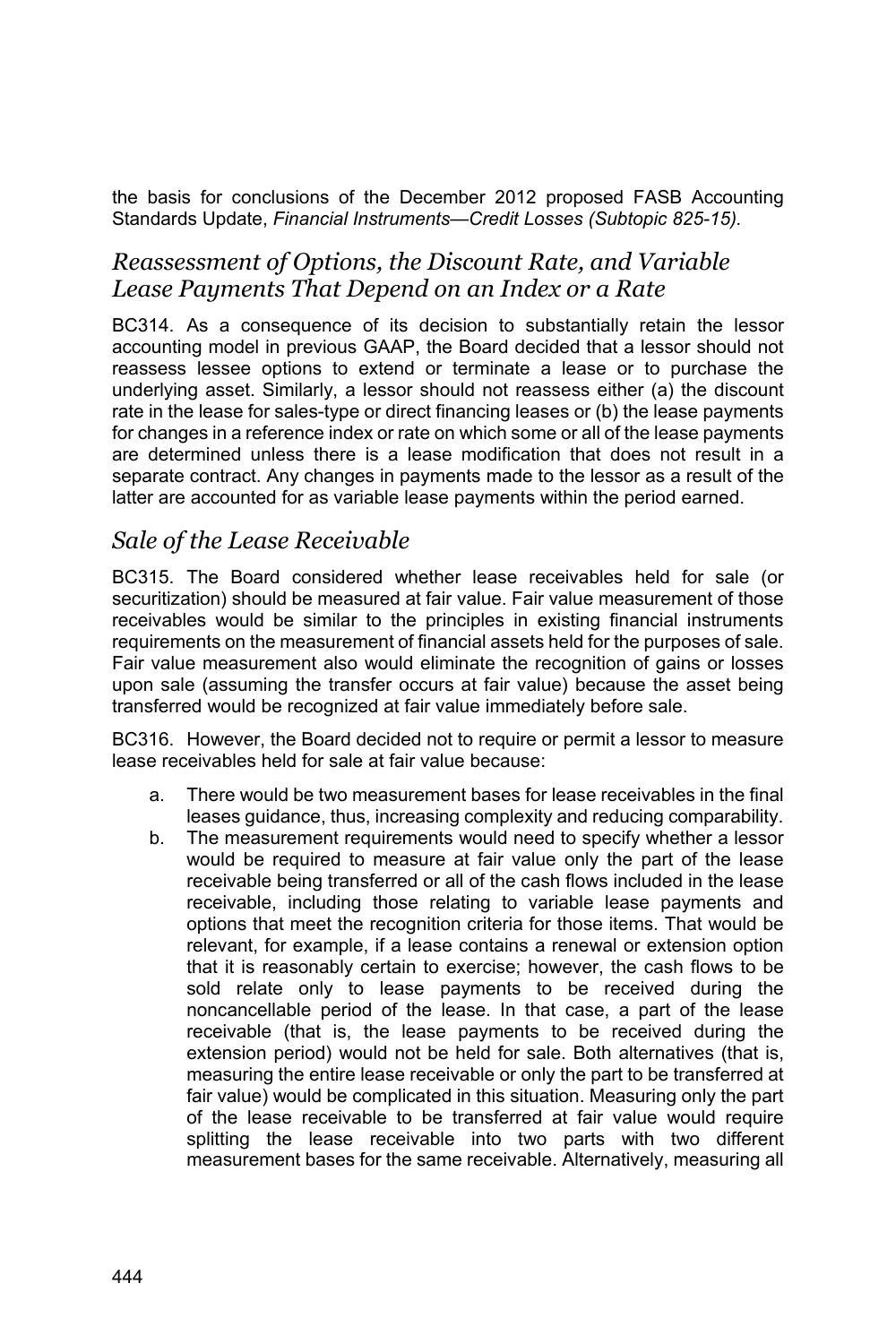of the lease receivable at fair value would result in a lessor measuring lease payments not held for sale at fair value, which would be inconsistent with the Boards' other decisions on the measurement of lease payments.

- c. If the fair value requirement was a "held-for-sale" requirement, it would not be entirely consistent with the financial instruments guidance.
- d. Applying different measurement bases to different parts of a lease receivable also could introduce opportunities for structuring.

BC317. The Board decided that a lessor should apply the derecognition requirements in Topic 860, Transfers and Servicing, to lease receivables. Developing derecognition requirements specifically for lease receivables would add complexity to the lease guidance and reduce comparability between lease receivables and other similar financial assets. The Board did not identify any particular feature of lease receivables that would suggest that the financial instruments derecognition requirements would be inappropriate. In particular, Topic 860 includes requirements that address the sale of only a part of a larger financial asset.

BC318. The Board also decided to retain the guidance in previous GAAP on leases that says if a lessor sells the lease receivable associated with a sales-type or a direct financing lease and retains an interest in the unguaranteed residual asset, the lessor should not continue to accrete the unguaranteed residual asset to its estimated value over the remaining lease term. The lessor should report any remaining unguaranteed residual asset thereafter at its carrying amount at the date of the sale of the lease receivable and apply Topic 360 on property, plant, and equipment to determine whether the unguaranteed residual asset is impaired.

### Measurement of the Underlying Asset at the End of the Lease Term or on Termination of a Lease

BC319. The Board decided that if a lessee returns the underlying asset before the end of the lease term (for example, because of a premature termination of the lease), the lessor should account for the returned asset as a reclassification of the net investment in the lease (that is, the lease receivable and the unguaranteed residual asset) and, therefore, measure the returned asset at the carrying amount of the net investment in the lease at that date. In reaching that decision, the Board noted that the net investment in the lease would be required to be assessed for impairment immediately before the underlying asset is returned to the lessor, and that this approach is consistent with how that impairment assessment would be performed. The Board concluded, however, that a lessor should continue to recognize a receivable for any amounts that it expects to receive relating to the lease. Accordingly, a lessor should initially measure the returned asset at the carrying amount of the net investment in the lease (after impairment), excluding any amounts that the lessor expects to receive, which the lessor will continue to recognize as a receivable.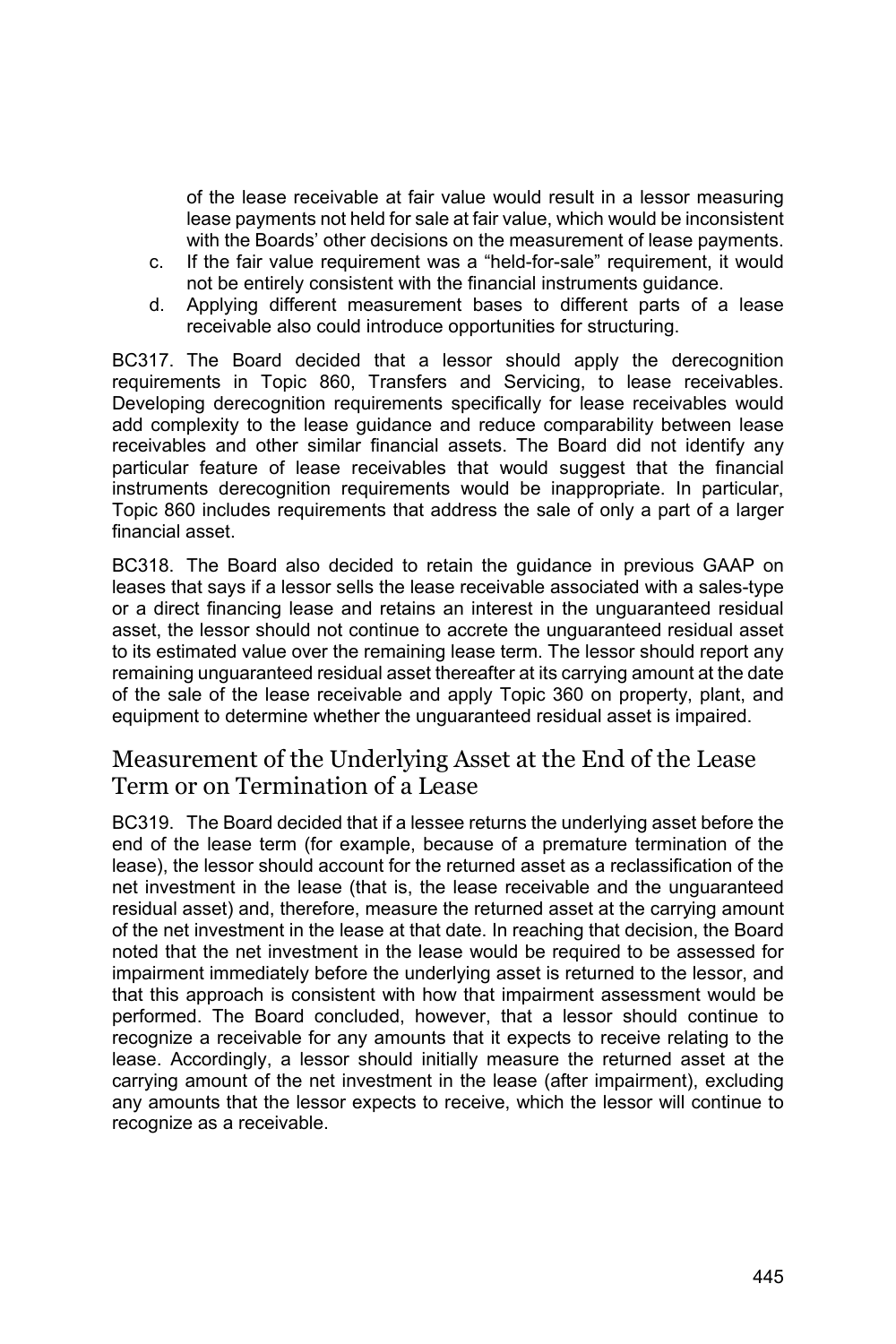BC320. The Board considered two other alternatives for measuring the returned asset:

- a. *Fair value:* A lessor would derecognize the net investment in the lease and recognize the returned asset at fair value.
- b. *Retrospective measurement:* A lessor would calculate a revised rate implicit in the lease (the rate actually earned on the shortened lease term) on the basis of the fair value of the returned asset at the time the lease terminates prematurely.

BC321. The Board rejected fair value because, in rare circumstances, it could potentially result in a lessor recognizing a gain from a repossession of the underlying asset. The Board noted that it is counterintuitive for a lessor to recognize a gain as a result of what most would view as an unfavorable circumstance (that is, the termination of a lease before the end of the lease term).

BC322. The Board rejected retrospective measurement because:

- a. The approach would be complex to apply. It requires the use of hindsight to recalculate the transaction as if the lessor had known at the commencement date that the lease would be terminated prematurely.
- b. The measurement methodology is not consistent with the way in which a lessor would assess the net investment in the lease for impairment immediately before recognition of the returned asset.
- c. In rare circumstances, it could potentially result in a net gain from a repossession of the underlying asset in situations in which the fair value of the asset has increased over the lease term.

## Operating Leases

## *Initial Measurement*

BC323. The Board decided that a lessor should continue to recognize and measure the underlying asset in accordance with other Topics and recognize lease income over the lease term for operating leases. A lessor does not recognize a receivable. That is consistent with a lessor's accounting for operating leases in previous GAAP.

BC324. The Board also decided that lessors should defer initial direct costs as a result of entering into an operating lease. The rationale for the Board's decisions on the deferral and subsequent recognition of initial direct costs are discussed in paragraphs BC304–BC307.

#### *Subsequent Measurement*

BC325. The Board decided that a lessor should recognize lease income arising from operating leases on a straight-line basis or another systematic basis if that basis is more representative of the pattern in which income is earned from the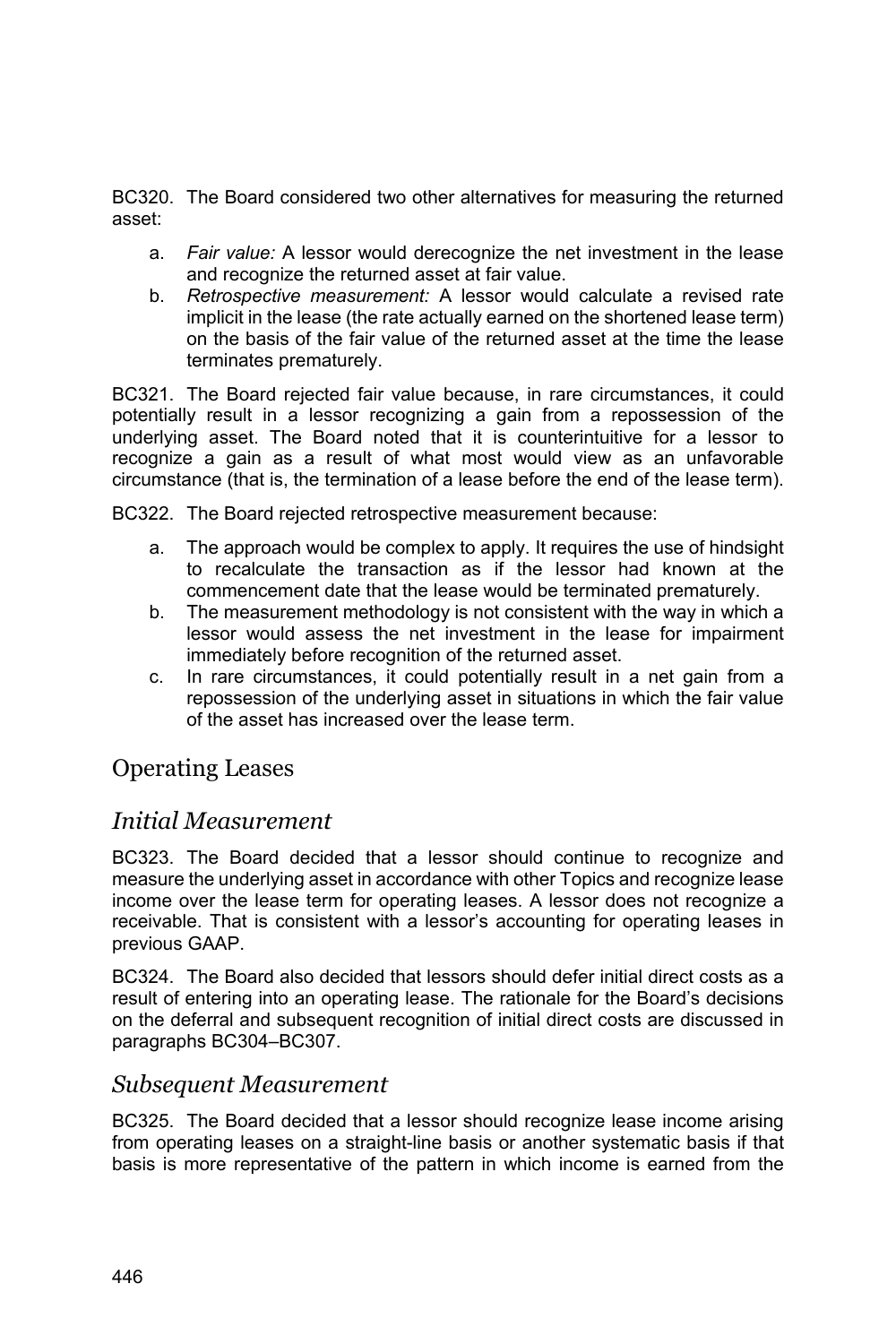underlying asset. In reaching that decision, the Board considered two other alternatives:

- a. Recognizing lease income on the basis of the contractual cash flows
- b. Recognizing lease income on a straight-line basis exclusively.

BC326. Recognizing lease income on the basis of the contractual cash flows might be an appropriate method of recognizing lease income if the lessor measured the underlying asset at fair value, recognizing changes in fair value through profit or loss. That is because the fair value of the asset would be estimated on the basis of future cash flows, taking into account both the timing and amount of contractual and noncontractual cash flows. However, the Board concluded that recognizing lease income on a contractual cash flow basis would not be appropriate when the underlying asset is measured at cost because, under such an approach, the amount of lease income recognized would be entirely dependent on the contractual timing of lease payments, rather than on the pattern in which the benefit is expected to be derived by the lessee from use of the underlying asset.

BC327. Although in the Board's view, recognizing rental income on a straight-line basis often will reflect the pattern in which income is earned from the underlying asset, it noted, consistent with previous GAAP, that will not always be the case. For example, the Board concluded that it would be simpler and more consistent with its proposals on variable lease payments to recognize lease income arising from variable lease payments for operating leases in the period in which the changes in facts and circumstances on which the payments are based occur, rather than on a straight-line basis. Consequently, the Board decided that a lessor should recognize rental income on a systematic basis that is not straight line if that basis was more representative of the pattern in which income is earned from the underlying asset. Nonetheless, a lessor is expected to recognize uneven fixed lease payments on a straight-line basis when the payments are uneven for reasons other than to reflect or compensate for market rentals or market conditions (for example, when there is significant front loading or back loading of payments or when rent-free periods exist in a lease).

## Presentation: Lessor

BC328. As outlined in the discussion of the lessor accounting model in paragraphs BC75–BC109, the Board decided to retain most aspects of the lessor accounting model in previous GAAP. Consequently, lessors' presentation of leases in the statement of financial position, in the statement of comprehensive income, and in the statement of cash flows is substantially the same as in previous GAAP.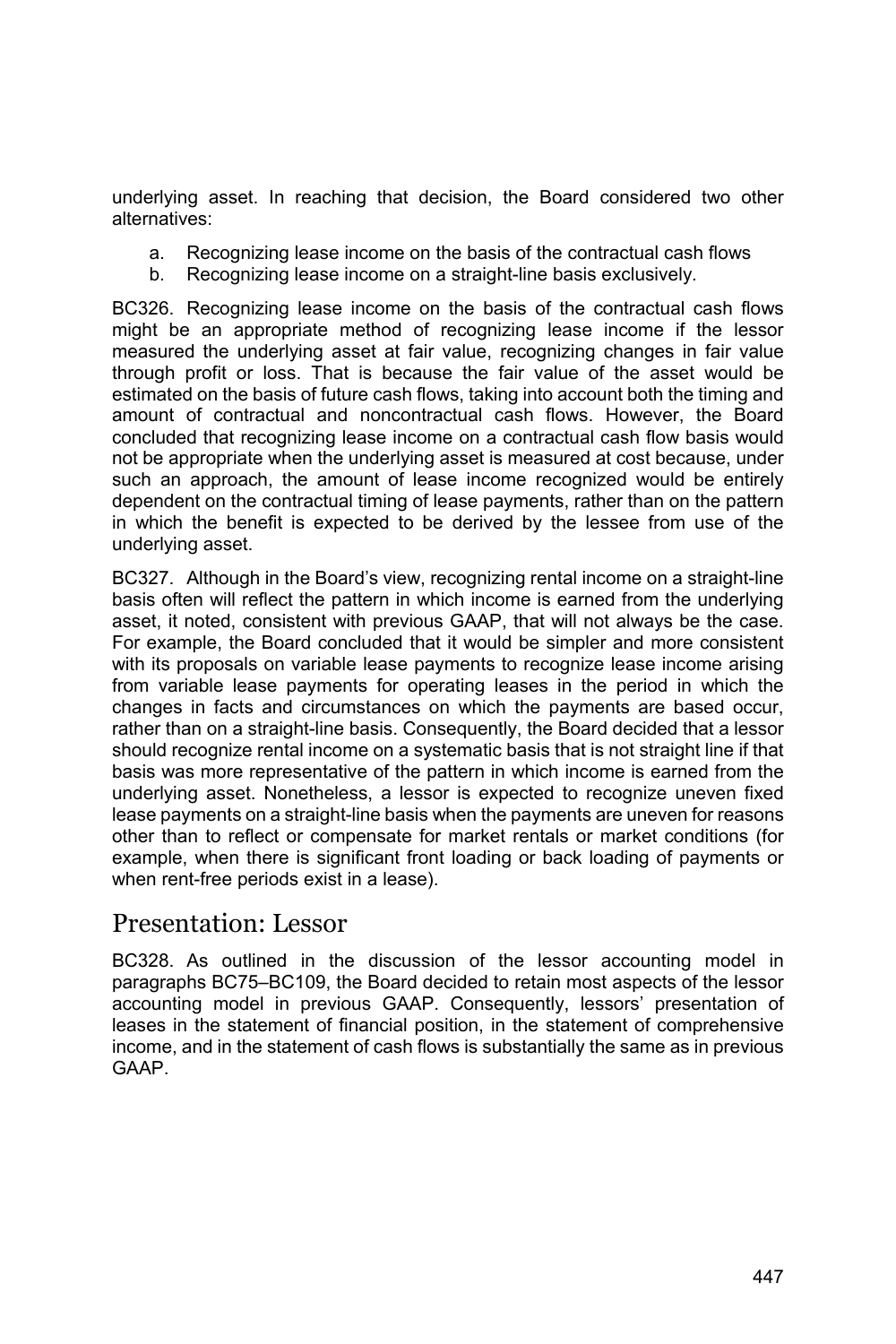## Statement of Financial Position

### *Sales-Type and Direct Financing Leases*

BC329. A lessor in a sales-type lease or a direct financing lease should recognize and present in the statement of financial position its net investment in sales-type and direct financing leases. A lessor should also disclose its aggregate amount of lease receivables and unguaranteed residual assets (and for direct financing leases, deferred selling profit, if any).

BC330. In deciding that lessors should present a single net investment in salestype and direct financing leases in the statement of financial position rather than separately present the components of the net investment (that is, the lessor's lease receivables, unguaranteed residual assets [and for direct financing leases, any deferred selling profit]), the Board principally considered the following:

- a. In the vast majority of sales-type and direct financing leases, the estimated residual value (whether guaranteed or unguaranteed) is realized by a sale or re-lease of the asset, and, for that reason, the residual value should be looked at as a last payment, similar to the lease payments.
- b. Combined presentation of a net investment in the lease helps to explain the rationale for discounting, and then accreting, the unguaranteed residual asset. While the unguaranteed residual asset is defined in GAAP as a nonfinancial asset, it is, in substance, a final cash flow at the end of sales-type and direct financing leases and, therefore, is reasonably accounted for like a financial asset when part of the lessor's net investment in the lease. Conversely, it would generally not be appropriate to present the nonfinancial unguaranteed residual asset with other nonfinancial assets (for example, with property, plant, and equipment), when they are not accounted for in a similar way (that is, unless the unguaranteed residual asset is no longer accreted, which is what occurs after a sale of the lease receivable) and do not share the same economic characteristics (for example, a lessor cannot use or sell—without the lease being attached—an asset while it is the subject of a lease).
- c. This presentation is consistent with the Board's decision to assess impairment of the unguaranteed residual asset in a lease together with impairment of the lease receivable (see paragraphs BC310–BC313).

BC331. While users generally said that the lessor accounting model in previous GAAP provided them with the financial information they needed, many users indicated that they needed more information about the lessor's residual assets and exposure to residual asset risk. The latter (exposure to residual asset risk) is addressed by the lessor disclosure requirements discussed in paragraphs BC339 and BC340. Regarding the former (information about the lessor's residual assets), the Board noted that users will benefit from the disclosure of a lessor's unguaranteed residual assets separate from the lessor's lease receivable. That is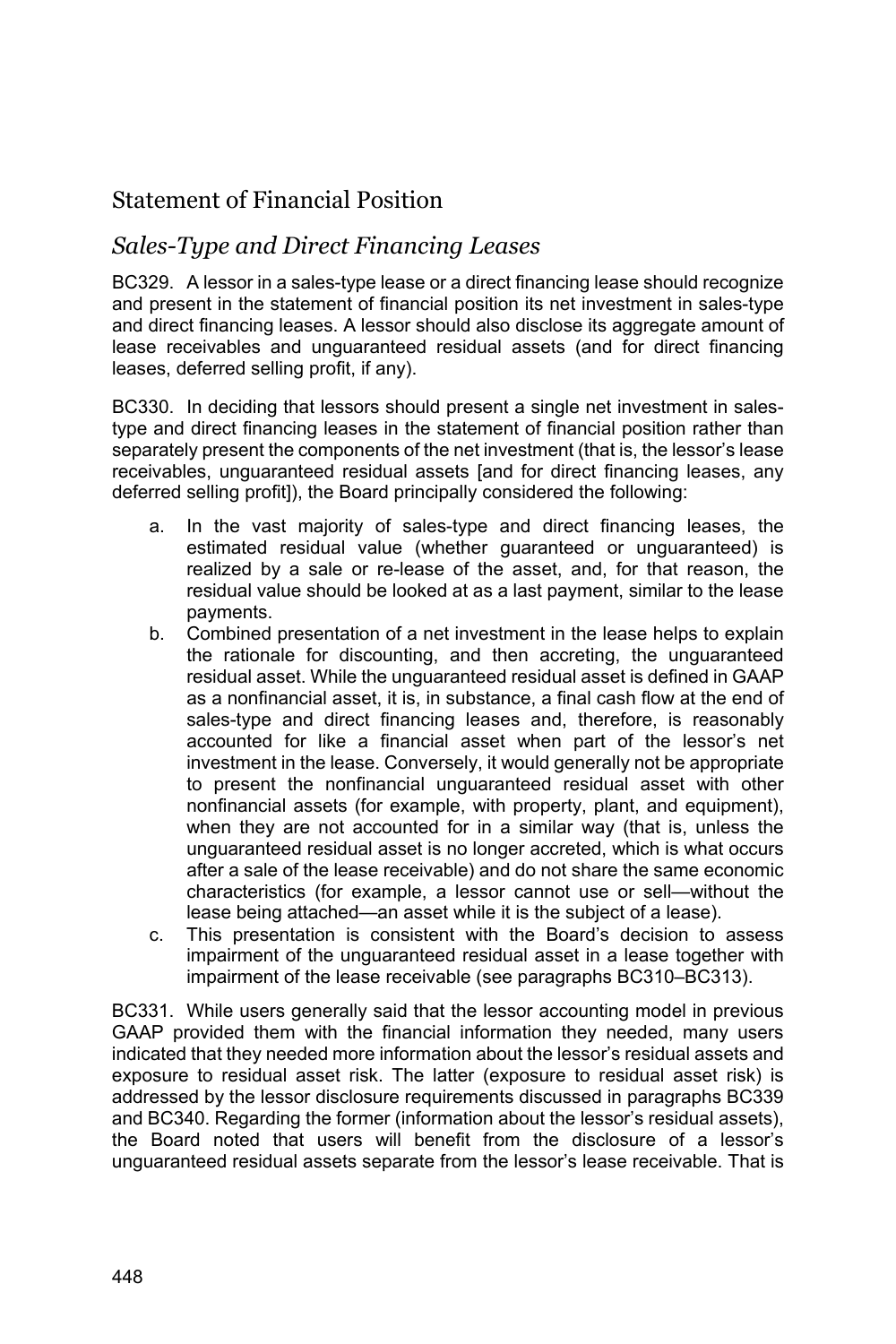because, although linked, those assets (that is, the unguaranteed residual asset and the lease receivable) have different natures, risks, and liquidity. Separate disclosure of those assets will improve the transparency of information provided to users of financial statements about a lessor's exposure to credit risk (relating to the lease receivable, which includes any guaranteed portion of the underlying asset's estimated residual value) and asset risk (relating to the unguaranteed residual asset).

## *Operating Leases*

BC332. A lessor in an operating lease should present the underlying asset subject to an operating lease in accordance with other Topics (for example, in accordance with Topic 360 if property, plant, or equipment or Topic 330 if inventory).

## Statement of Comprehensive Income

BC333. A lessor should present any profit or loss on a sales-type lease that is recognized at the commencement date in a manner that best reflects the lessor's business model(s). Examples of presentation include the following:

- a. If a lessor uses leases as an alternative means of realizing value from the goods that it would otherwise sell, the lessor should present revenue and cost of goods sold relating to its leasing activities in separate line items so that income and expenses from sold and leased items are presented consistently. Revenue recognized is the lesser of the fair value of the underlying asset at the commencement date and the sum of the lease receivable and any lease payments prepaid by the lessee. Cost of goods sold is the carrying amount of the underlying asset at the commencement date minus the unguaranteed residual asset.
- b. If a lessor uses leases for the purposes of providing financing, the lessor should present the profit or loss in a single line item.

BC334. Business models vary among lessors with sales-type and direct financing leases. For example, many financial institution lessors use leasing solely as a means of providing financing to lessees. Other lessors, for example, manufacturer or dealer lessors, use leasing as an alternative means of realizing value from assets that they would otherwise sell, and also provide financing to lessees. Topic 842 permits a lessor to present profit recognized at the commencement date either gross or net to reflect its business model(s) (if the lessor has different leasing businesses). That would enable a lessor to present the effects of leases in a way that is consistent with how the lessor generates its income.

#### Statement of Cash Flows

BC335. The Board decided that in the statement of cash flows, a lessor should classify lease payments received on all leases within operating activities because leasing is generally part of a lessor's revenue-generating activities.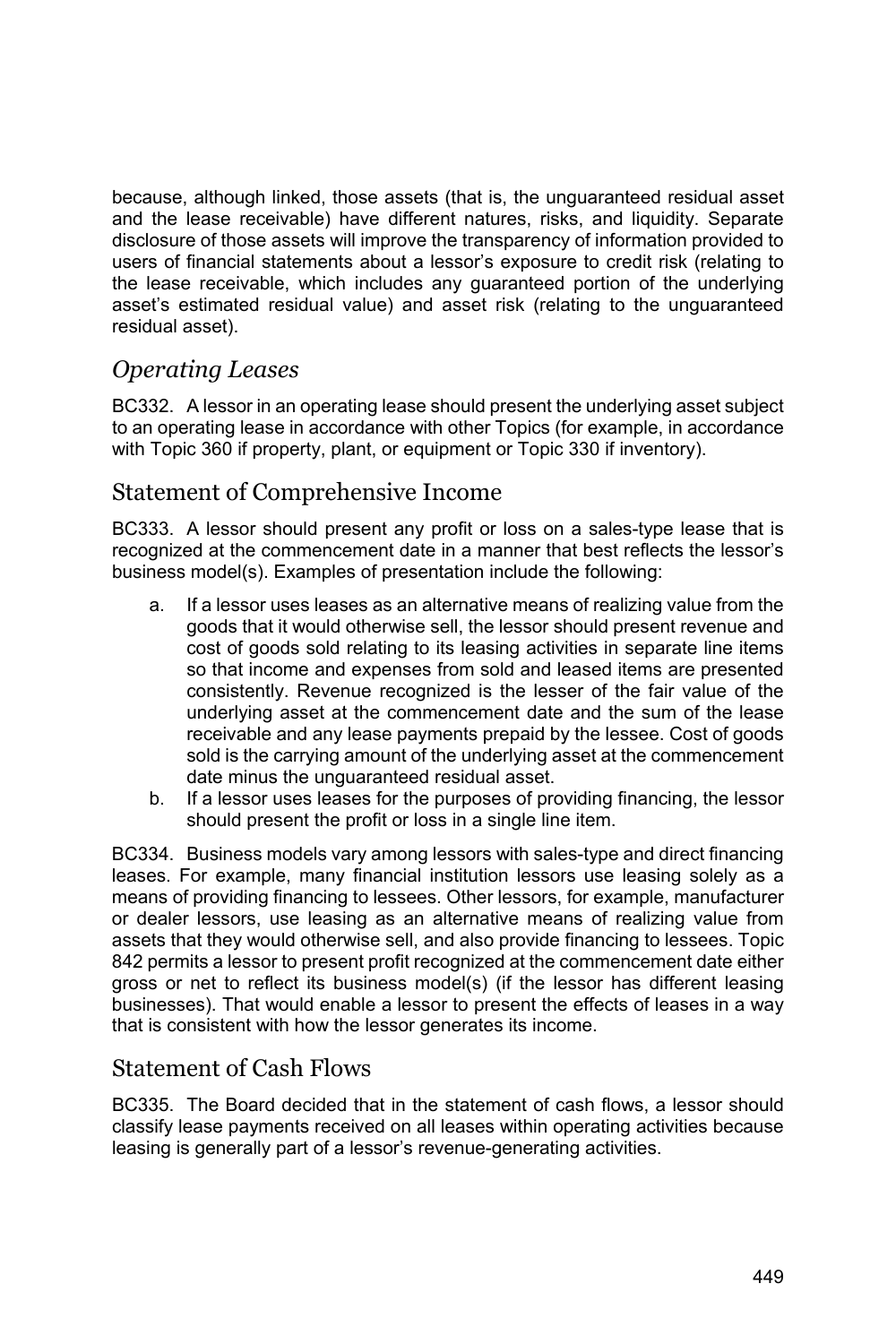# Disclosure: Lessor

BC336. The lessor disclosure objective is the same as that for lessees. The lessor disclosure guidance also includes the same guidance about the appropriate level of detail for the disclosures. The Board's basis for its decisions to include the disclosure objective and the level of detail guidance are explained in paragraphs BC272–BC276.

### Qualitative Disclosures

BC337. The basic qualitative disclosures required by Subtopic 842-30 are the same as those required for lessees. That is, a lessor should disclose:

- a. Information about the nature of its leases
- b. Information about significant assumptions and judgments made in applying the lessor accounting requirements
- c. Lease transactions between related parties.

BC338. The Board's rationale for requiring qualitative lessor disclosures is the same as its rationale for requiring qualitative lessee disclosures, which is explained in paragraphs BC277–BC279.

#### Residual Asset Risk Disclosures

BC339. Topic 842 requires a lessor to provide information about how it manages its risk associated with the residual value of its leased assets, including its risk management strategy for residual assets, the carrying amount of residual assets covered by residual value guarantees, and any other means by which it reduces its residual asset risk.

BC340. A primary concern of users on the disclosure requirements in previous GAAP is the lack of transparency about how the lessor manages its exposure to residual value risk. While users generally said that the lessor accounting model in previous GAAP provided them with the financial information they needed, many users indicated that additional information was needed about the lessor's residual assets and exposure to residual risk. Uncertainty about the residual value of the underlying asset at the end of the lease is a lessor's primary risk, particularly for a lessor of equipment and vehicles. This is because a decline in the market value of leased equipment and vehicles at a rate greater than the rate the lessor projected (on the basis of its policy on residual value measurement) would adversely affect the profitability of the lease. Residual value realization at the end of the lease term might be affected by several factors (for example, rapid technological or economic obsolescence, unusual wear and tear, excess use, or manufacturer's warranties). Consequently, the Board decided that a lessor should disclose how it manages its residual value risk to enable users to assess the uncertainty of cash flows arising from a lessor's leases and from its leased assets. The Board considered that producing residual risk disclosures will carry an incremental cost to preparers, but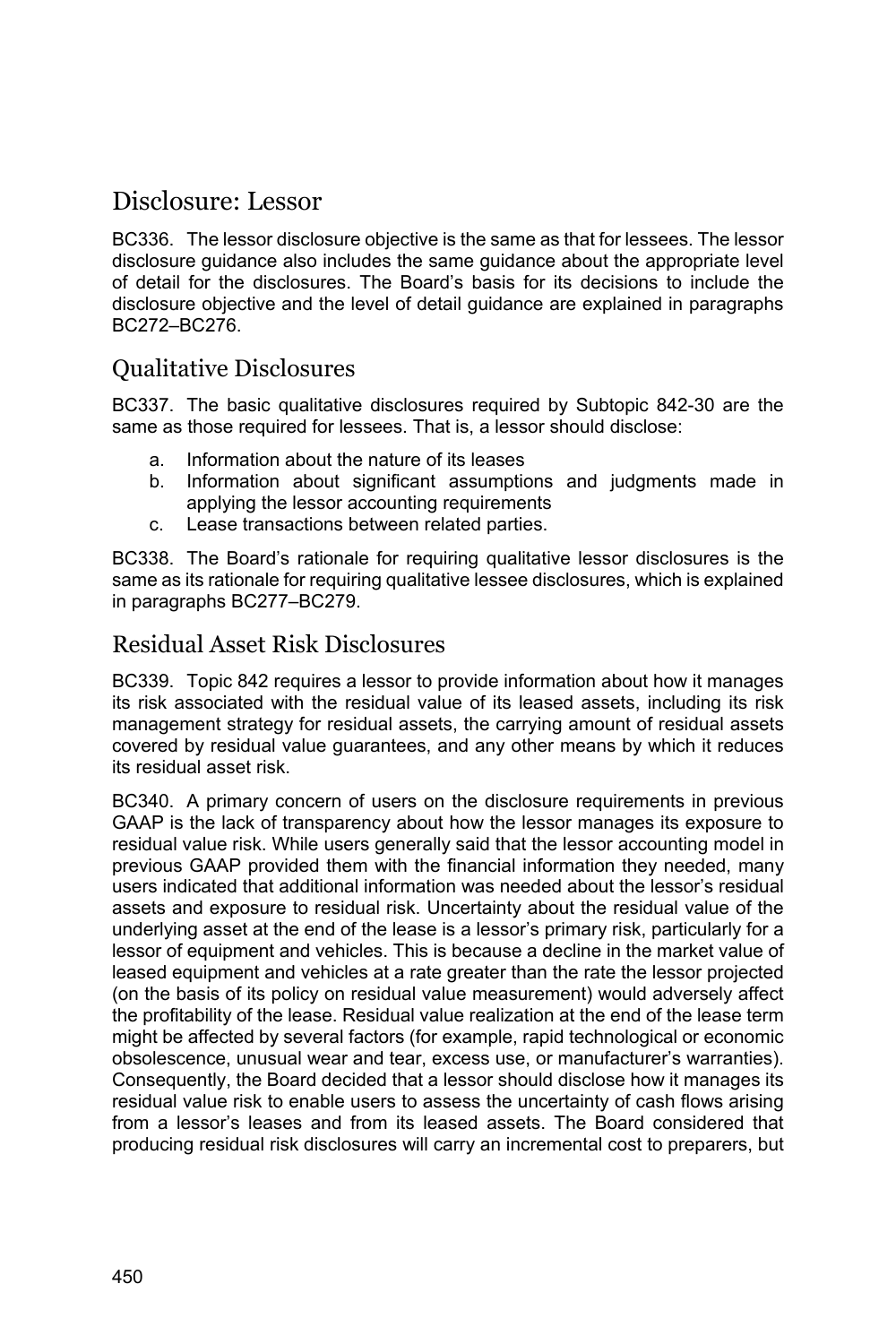it decided to require the disclosures on the basis that this is an area in which users have consistently requested additional information and told the Board that the financial reporting for lessors in previous GAAP was inadequate for their information needs in many cases.

## Information on Underlying Assets

BC341. The Board decided that a lessor should treat assets subject to operating leases as a major class of depreciable assets, further distinguished by significant class of underlying asset. Accordingly, a lessor should provide the required property, plant, and equipment disclosures for assets subject to operating leases separately from owned assets held and used by the lessor. In the Board's view, leased assets often are subject to different risks than owned assets that are held and used (for example, the decrease in the value of the underlying asset in a lease could be due to several factors that are not within the control of the lessor), and, therefore, users will benefit from lessors segregating their disclosures related to assets subject to operating leases from disclosures related to other owned property, plant, and equipment. The Board further considered that to provide useful information to users, the lessor should disaggregate its disclosures in this regard by significant class of underlying asset subject to lease because the risk related to one class of underlying asset (for example, airplanes) may be very different from another (for example, land or buildings).

## Table of Lease Income

BC342. Topic 842 requires a tabular disclosure of lease income, which will provide information about the different components of lease income recognized during the reporting period (for example, profit recognized at the commencement date, interest income on sales-type and directing financing leases, lease income arising from the lease payments for operating leases, and variable lease income). In the Board's view, this disclosure highlights for users the different nature of the components of lease income.

### Maturity Analysis

BC343. Topic 842 requires that lessors disclose a maturity analysis of the timing of the future cash flows arising from its leases, separately for sales-type and directfinancing leases and operating leases. In the Board's view, such disclosure helps users of financial statements to assess the expected timing and amount of future cash flows arising from leases. In deciding to require the maturity analyses, the Board considered that the requirements are substantially the same as those that were required in previous GAAP.

# Reconciliation of Opening and Closing Balances

BC344. The 2013 Exposure Draft included a proposal that a lessor should provide reconciliations of the lease receivable and residual asset for sales-type and direct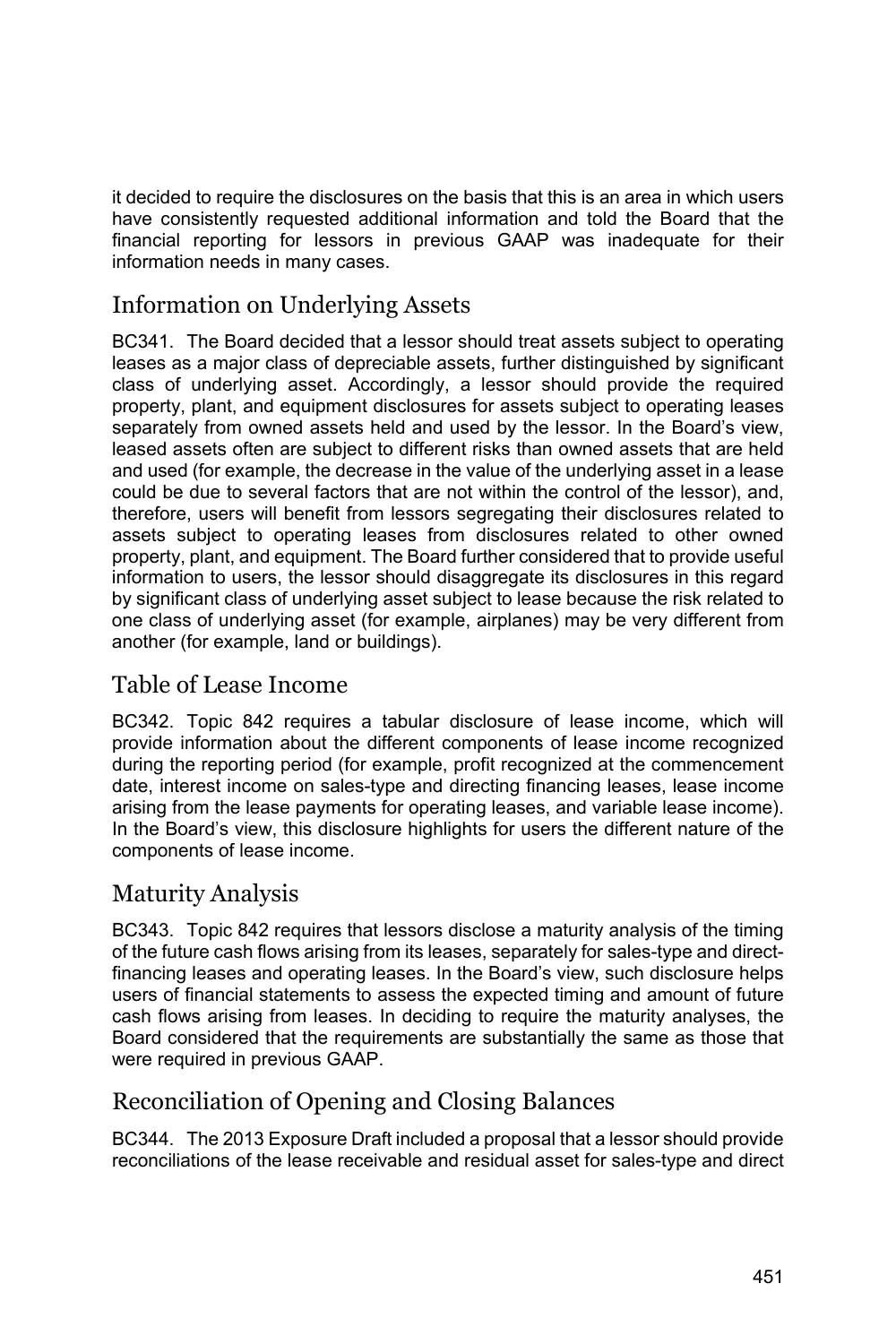financing leases because those reconciliations inform users of financial statements about changes to those assets during the reporting period. Users of financial statements have informed the Board that such reconciliations are useful in their analyses. However, the Board decided not to include this requirement in Topic 842. The Board's rationale for not including this requirement is generally consistent with its rationale for not including a requirement for lessees to provide a reconciliation of the opening and closing balance of their lease liabilities. Paragraphs BC283–BC286 provide further detail.

BC345. In lieu of the reconciliation requirement, which would have provided quantitative information about the changes in a lessor's lease receivables and residual assets, the Board decided that lessors should provide qualitative information about the change in the balance of their unguaranteed residual assets and deferred selling profit (for direct financing leases) during the reporting period. The Board decided not to require this information for the lease receivable because it would be inconsistent with the disclosure requirements for similar financial assets.

# Sale and Leaseback Transactions

BC346. In a sale and leaseback transaction, one entity (the seller-lessee) sells an asset that it owns to another party (the buyer-lessor) and immediately leases back that same asset. Lease accounting requirements in previous GAAP include specific requirements on sale and leaseback transactions involving real estate assets (for example, land, buildings, or integral equipment) to determine whether, when a real estate asset is sold and immediately leased back, an entity should account for the transaction as a sale and leaseback or account for the entire transaction as a financing arrangement. Those requirements were largely derived from guidance specific to sales of real estate in previous GAAP that preceded Topic 606. Previous GAAP did not include specific requirements to determine whether sale and leaseback transactions involving assets other than real estate should be accounted for as sale and leaseback transactions. However, in general, practice developed such that sale and leaseback transactions involving assets other than real estate were accounted for as sale and leaseback transactions unless the arrangement provided the seller-lessee with a bargain option to repurchase the asset.

BC347. Previous GAAP also included specific requirements on recognizing the gain or loss resulting from the sale of the asset in a sale and leaseback transaction. Those requirements were the same for sale and leaseback transactions involving real estate and non-real-estate assets. In general, most gains or losses were deferred at the time of sale of the asset and recognized over the term of the leaseback.

BC348. The requirements in previous GAAP were substantially different from those under IFRS, both regarding whether a sale of the asset occurs (for sale and leaseback transactions involving real estate assets) and how to recognize any gain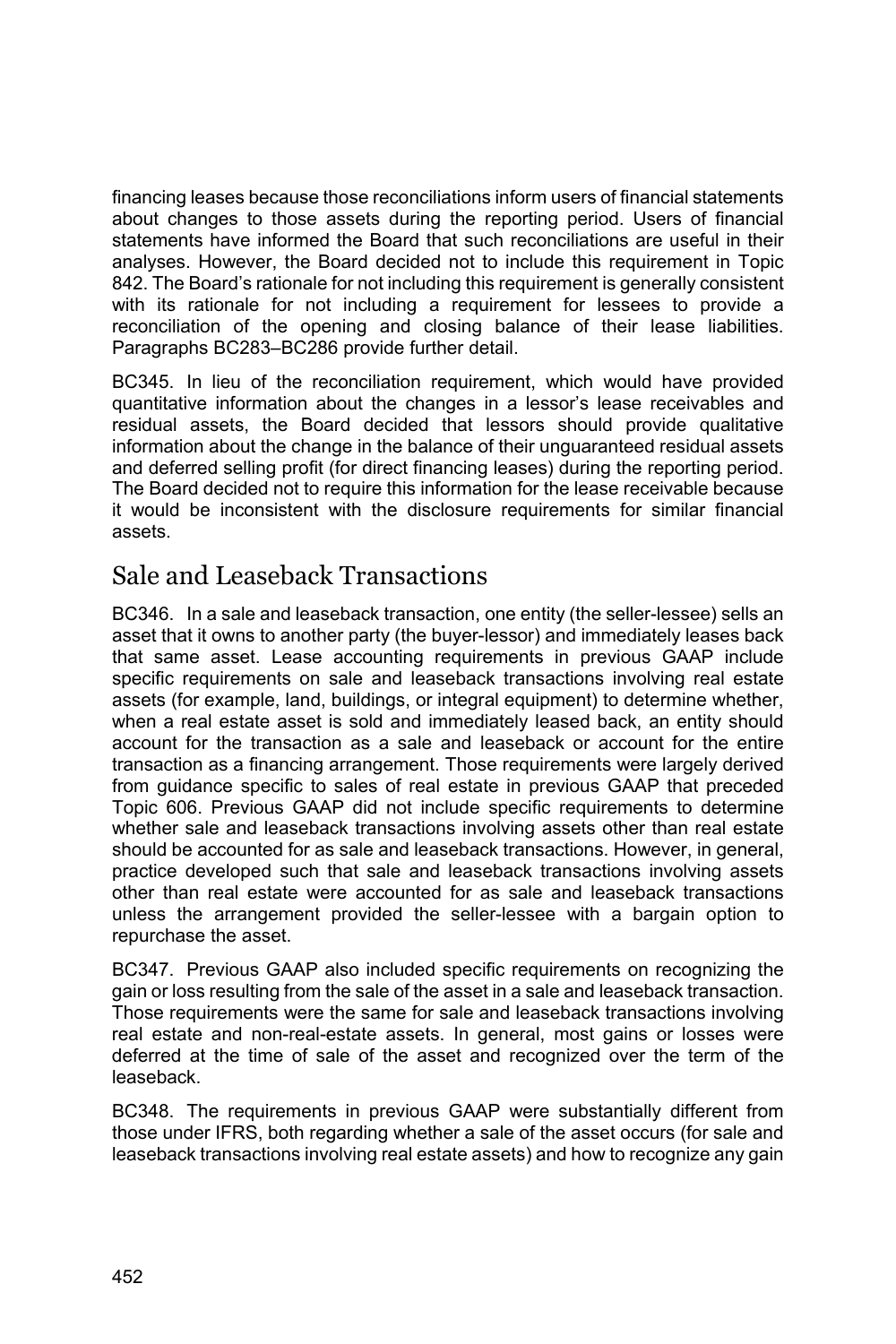or loss on that sale in a sale and leaseback transaction. More transactions were accounted for as sale and leaseback transactions under IFRS than GAAP, while gains and losses (if the transaction was entered into at market terms) were generally recognized at the time of the sale in previous IFRS.

BC349. Topic 842 represents a substantial change from previous GAAP, and the basis for the decisions made on those changes is discussed in paragraphs BC350–BC358.

### Determining Whether a Sale Occurs

BC350. Consistent with the 2010 and 2013 Exposure Drafts, a transaction should be accounted for as a sale and leaseback transaction in Topic 842 only if there is a sale of the asset that is the subject of the contract. In determining whether a sale has occurred, Subtopic 842-40 specifies that an entity consider both of the following from Topic 606:

- a. The guidance on identifying the contract
- b. The guidance on when an entity satisfies a performance obligation by transferring control of an asset.

Subtopic 842-40 relies on the guidance in Topic 606 in substantially the same way as the guidance in Topic 610, which applies to sales of nonfinancial assets to parties other than customers.

BC351. Topic 606 requires that for a sale of an asset to occur, a contract must exist between the parties and the buyer must obtain control of the asset from the seller. The Board decided that the presence of the leaseback in a sale and leaseback transaction should not affect those requirements. If no contract exists based on the guidance in Topic 606 or the buyer does not obtain control of the asset as a result of the transaction, no sale has occurred.

BC352. Because the revenue recognition guidance in Topic 606 is different from the guidance on determining whether a sale occurs in a sale and leaseback transaction in previous GAAP, and also because the presence of the leaseback is a unique feature specific to these transactions, the Board decided to provide some additional guidance about how to apply the transfer of control requirements in Topic 606 to a sale and leaseback transaction. Accordingly, Topic 842 includes the following guidance:

a. *The existence of the leaseback does not, in isolation, prevent the buyerlessor from obtaining control of the asset*. That is because a lease is different from the purchase or sale of an asset in that a lease does not transfer control of the underlying asset to the lessee; instead, it transfers the right to control the use of the underlying asset for the period of the lease. Consequently, assuming that there are no features in a sale and leaseback transaction that would prevent sale accounting, the buyer-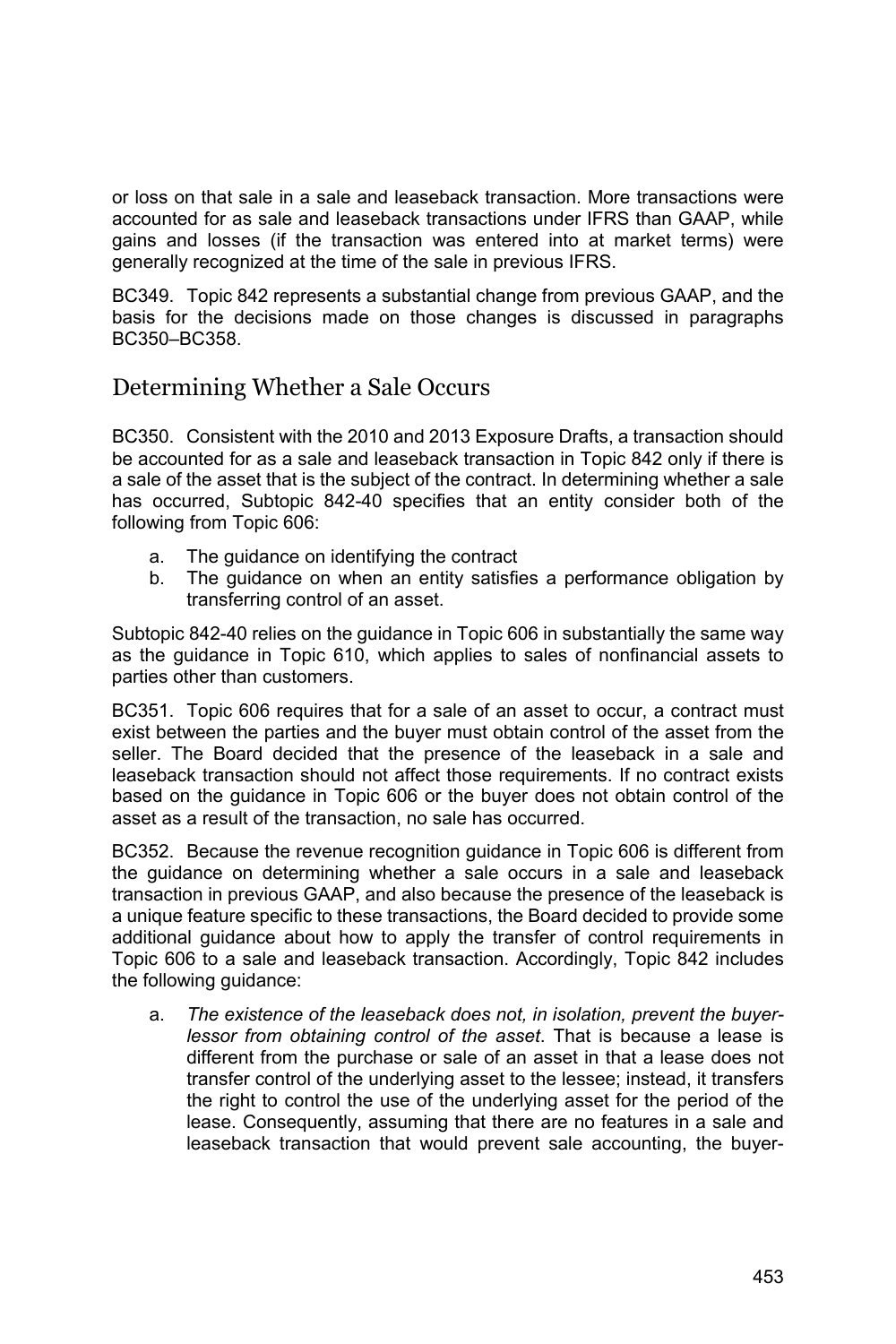lessor would be considered to obtain control of the asset and immediately transfer the *right to control the use of* that asset to the lessee for the lease term (the Board's conclusion in this regard also significantly influenced its decision on how to account for the sale; see paragraphs BC359 and BC360). The lease payments received by the buyer-lessor during the lease term, together with the benefits that the buyer-lessor can generate from the residual asset after the lease term, would represent substantially all of the remaining benefits from the asset immediately before the asset is leased to the seller-lessee. Consequently, in such cases, the buyerlessor obtains control of the asset. The Board further noted that the buyerlessor in many sale and leaseback transactions is no different from many other lessors in terms of its control of the asset. Many lessors purchase an asset that will be the subject of a lease from a third party only when the terms and conditions of the lease have already been negotiated. The lessor may not receive physical possession of the asset until the end of the lease term (for example, a vehicle could be delivered directly by a manufacturer to the lessee, even though the lessor purchases the vehicle from the manufacturer). In a sale and leaseback transaction, the buyerlessor also may not receive physical possession of the asset until the end of the lease term. However, in both of those situations, the Board concluded that it is appropriate for the lessor to be deemed to control the asset before the commencement of the lease.

- b. *The buyer-lessor does not obtain control of the asset in accordance with the guidance in Topic 606 if the leaseback would be classified as a finance lease (by the seller-lessee) or a sales-type lease (by the buyerlessor)*. The Board has concluded that, in a finance/sales-type lease, the lessee, in effect, obtains the ability to direct the use of, and obtain substantially all the remaining benefits from, the underlying asset. Consequently, if a transaction in which the leaseback would be classified as a finance/sales-type lease were determined to be a sale and a leaseback, one would effectively conclude that the seller-lessee transferred control of the asset to the buyer-lessor and immediately reobtained control of the asset. The FASB decided that no sale should occur in that scenario because it would be inappropriate for a sellerlessee to account for a concurrent (similar in nature to a "round trip") sale and, in effect, repurchase of the same asset.
- c. *An option for the seller-lessee to repurchase the asset would preclude accounting for the transfer of the asset as a sale of the asset unless both (1) the exercise price of the option is the fair value of the asset at the time the option is exercised and (2) there are alternative assets, substantially the same as the transferred asset, readily available in the marketplace*. Topic 606 states that a customer does not obtain control of an asset if the seller has the obligation or the right to repurchase the asset. Therefore, in general, the presence of a seller-lessee option to repurchase the asset precludes accounting for the transaction as a sale and a leaseback. However, the Board decided to specify that repurchase options that meet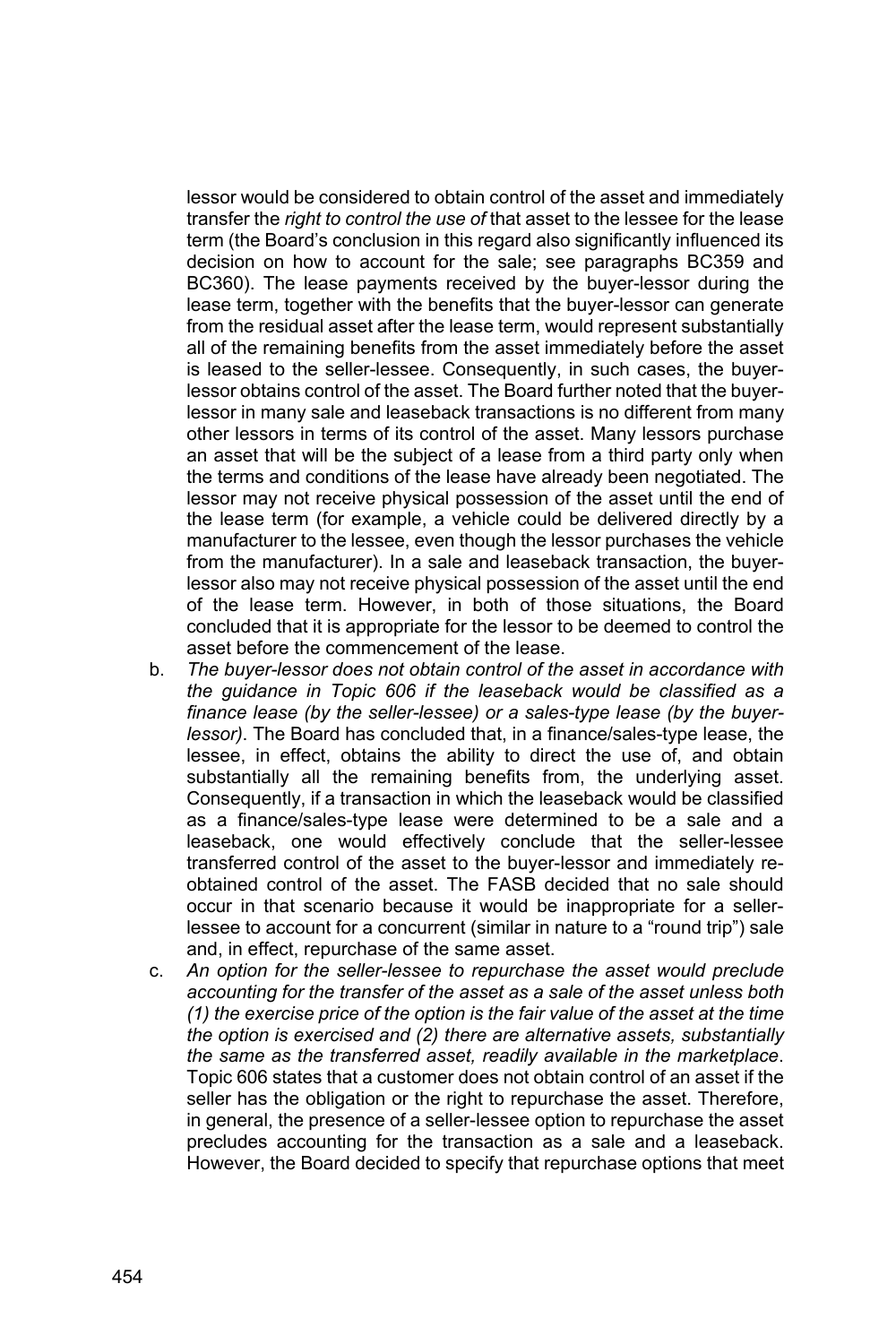criteria (1) and (2) do not preclude sale accounting. In the Board's view, a buyer-lessor is not constrained in its ability to direct the use of and obtain substantially all the remaining benefits from the asset if the sellerlessee can only repurchase the asset at its then-prevailing fair market value and the buyer-lessor could use the proceeds from the repurchase to acquire an asset that is substantially the same in the marketplace. This notion was expressed in a similar manner in the basis for conclusions in Update 2014-09. When the Board discussed this provision, Board members generally observed that real estate assets would not meet criterion (2). This is because real estate is, by nature, "unique" (that is, no two pieces of land occupy the same space on this planet) such that no other similar real estate asset is "substantially the same."

BC353. The Board further noted that there may be substantial judgment involved in determining whether a sale has occurred in some cases. That judgment will depend on the specific facts and circumstances of the contract. For example, in determining when and whether a sale occurs, a seller-lessee may conclude that the buyer-lessor has obtained control of the asset if the buyer-lessor has obtained legal title to the asset, the seller-lessee has a present right to payment for the asset for the sale price, and the buyer-lessor has accepted the significant risks and rewards of ownership. In contrast, an entity may not reach the same conclusion if, for example, the seller-lessee provides a significant residual value guarantee such that the buyer-lessor has not accepted the significant risks and rewards of ownership. If the buyer-lessor has not accepted the significant risks and rewards of ownership and the seller-lessee has not relinquished physical possession of the asset, careful evaluation of the facts and circumstances to determine when and whether a sale occurs in accordance with the principle in Topic 606 may be required.

BC354. The guidance on determining whether a sale has occurred in Subtopic 842-40 is generally consistent with the proposals in the 2013 Exposure Draft. Changes from that proposed guidance were principally along the lines of the following:

- a. Updates to the guidance resulting from changes to the revenue recognition proposals after the issuance of the 2013 Exposure Draft (for example, Topic 606 includes enhanced guidance on identifying the contract that was included in the revenue recognition proposals after the issuance of the 2013 Exposure Draft)
- b. Updates to the guidance resulting from changes to the lessee and lessor accounting proposals in the 2013 Exposure Draft (for example, updating the proposed requirement that a sale does not occur if the seller-lessee obtains substantially all the remaining benefits of the asset with the requirement that a sale has not occurred if the seller-lessee effectively retains control of the underlying asset as a result of the terms of the leaseback—that is, because the leaseback would be classified as a finance/sales-type lease)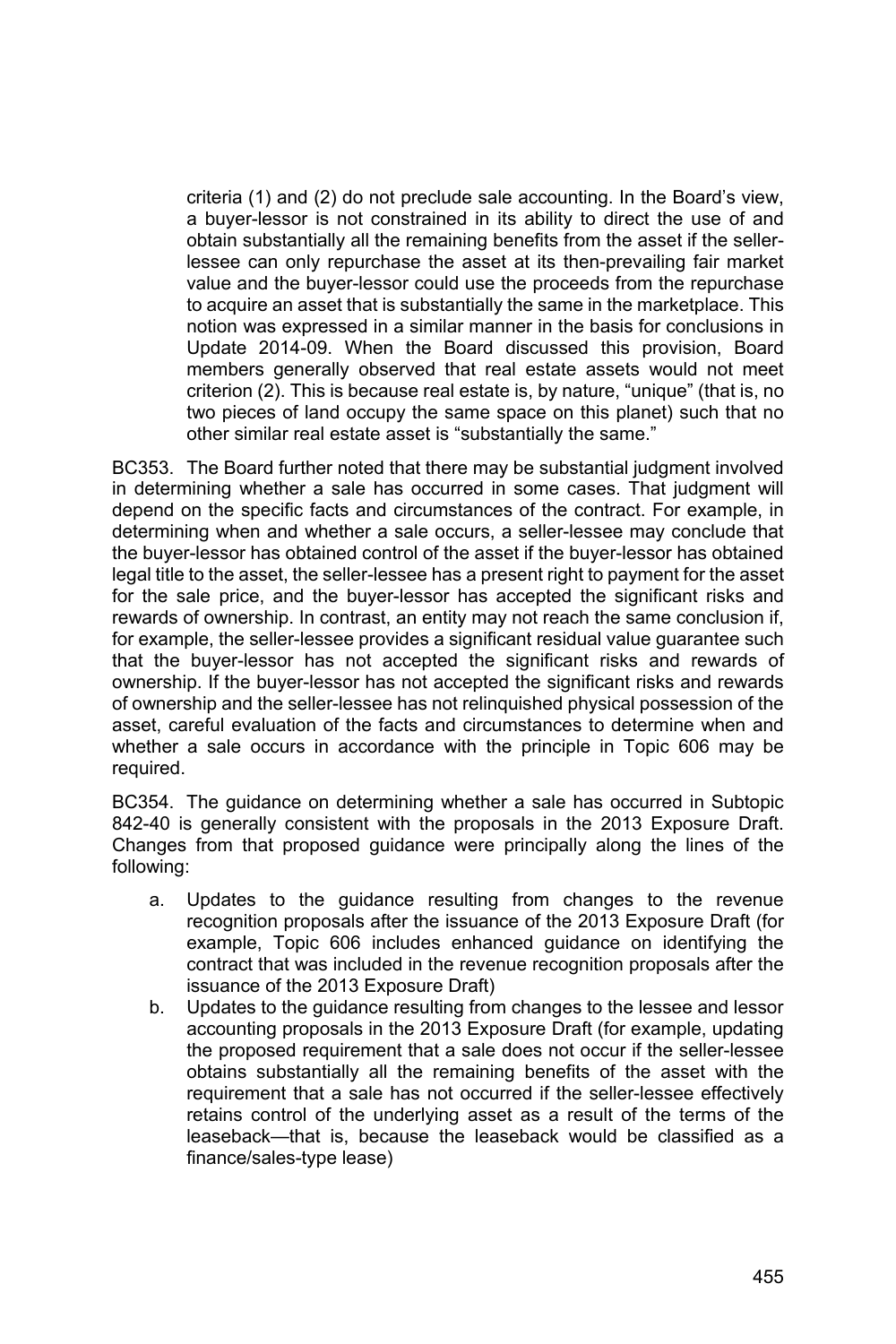c. Clarifications to address stakeholders' requests for additional guidance on how to consider the transfer of control guidance in Topic 606 in the context of sale and leaseback transactions.

BC355. Most respondents that commented on the Board's sale and leaseback proposals in the 2013 Exposure Draft supported aligning the determination of a sale in a sale and leaseback transaction with the guidance in Topic 606. However, some respondents disagreed with the repurchase options accounting that results, because they noted that only a bargain purchase option should preclude sale accounting that would align with U.S. tax and legal requirements. However, the Board ultimately decided that it was important to determine whether a sale occurs in the context of a sale and leaseback transaction in the same manner as for any other sale transaction, which would be subject to the contract identification and transfer of control guidance in Topic 606.

BC356. The Board previously considered substantially different requirements in the 2010 Exposure Draft, but it ultimately rejected those proposed requirements in favor of the guidance included in Topic 842. The proposal in the 2010 Exposure Draft included a list of conditions that would have typically precluded sale and leaseback accounting. Those conditions would have set a higher threshold in terms of achieving sale accounting than the requirements in Topic 606 (as well as the revenue recognition proposals at that time). Respondents to the 2010 Exposure Draft raised the following concerns about those proposals:

- a. Many questioned why there was a need for a higher threshold in relation to sale and leaseback transactions, especially in light of the proposals in the revenue recognition project to remove the higher threshold that existed in previous GAAP for sales of real estate. Consequently, those respondents questioned why a higher threshold for revenue recognition should be retained only within the context of sale and leaseback transactions.
- b. Many were concerned about whether the sale recognition conditions in the 2010 Exposure Draft were operational. They expected the proposals to be applied very strictly so that almost all sale and leaseback transactions would be treated as financing arrangements.

BC357. The Board ultimately agreed with those respondents and abandoned the proposal in the 2010 Exposure Draft in favor of the requirements in Topic 842, which determine whether a sale has occurred in accordance with the guidance in Topic 606. The Board decided that applying the revenue recognition requirements to sale and leaseback transactions will simplify the sale determination as compared with the proposal in the 2010 Exposure Draft and increase comparability between sales entered into as part of sale and leaseback transactions and all other sales. The Board concluded that this will be beneficial to both preparers and users of financial statements.

BC358. Earlier in the project, the Board also considered whether the transferred asset must be an entire leased asset (a "whole asset" approach) or whether a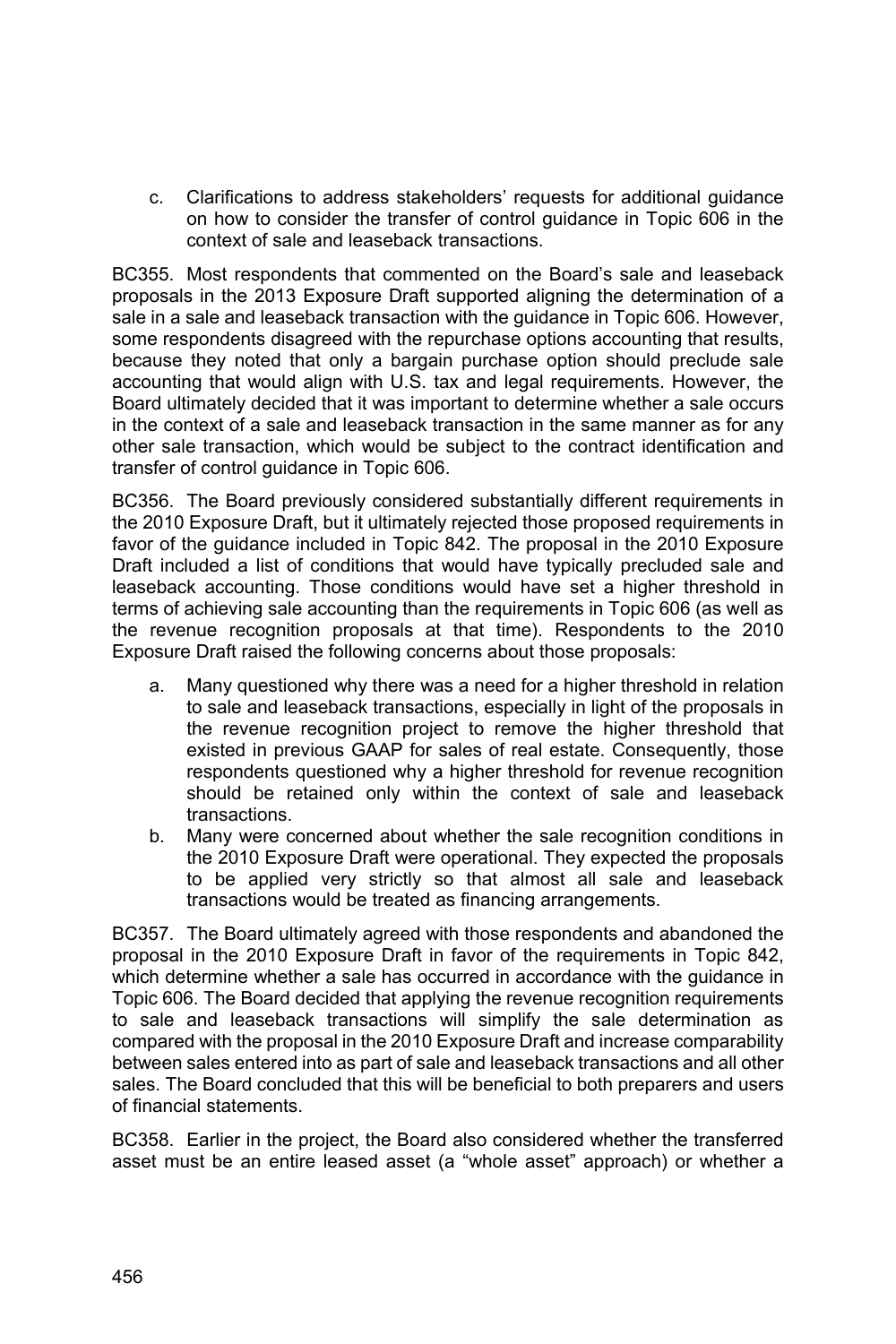bundle of rights and obligations associated with an asset could qualify for sale and leaseback accounting (a "partial asset" approach). For example, under a partial asset approach, in a sale and leaseback of an office building, the lessee would continue to recognize a portion of the building representing the right to use the building during the leaseback period and derecognize that portion of the building relating to the rights transferred to the lessor (for example, ownership rights and the right to use the building after the end of the leaseback period). However, the Board decided not to propose a partial asset approach because it would be complex to apply and would not provide a proportionate benefit in improved information to users of financial statements.

### Accounting for a Sale and Leaseback Transaction

BC359. The Board decided that the seller-lessee should account (a) for the sale of the asset, including determining the transaction price for the sale, in accordance with the guidance in Topic 606 if the buyer-lessor is a customer or Topic 610 if the buyer-lessor is not a customer, and (b) for the lease in accordance with the lessee guidance in Topic 842. The Board decided that the buyer-lessor should account for the purchase of the asset in accordance with other Topics (that is, as it would account for the purchase of the asset without the leaseback) and account for the lease in accordance with the lessor guidance in Topic 842.

BC360. The proposals in the 2013 Exposure Draft would have accounted for the sale (purchase) and the leaseback in substantially the same manner as Topic 842. In response to the 2013 Exposure Draft, some stakeholders suggested that the Board should require deferral of the gain on a sale subject to a sale and leaseback transaction (more broadly consistent with previous GAAP). During redeliberations of the 2013 Exposure Draft, the Board considered but ultimately rejected an alternative that would have recognized only the amount of any gain or loss on sale of the asset that relates to the rights retained by the buyer-lessor at the end of the leaseback. In rejecting this alternative, the Board concluded that if an entity determines that a sale and leaseback of a nonfinancial asset has occurred, the accounting for the sale (that is, transfer of control of the underlying asset) and the leaseback (that is, the transfer of a right to *use* the underlying asset, which is separate and distinct from the underlying asset itself) should not be affected by one another if the transaction is entered into at market terms. For the same reasons, the Board concluded that the buyer-lessor's accounting for its purchase of the asset and for its accounting for the lease of that asset back to the sellerlessee should not be affected by one another.

## *Off-Market Terms*

BC361. The lease payments and the sales price in a sale and leaseback transaction are interdependent because they are negotiated as a package (for example, as part of the same contract or in two or more contracts that will be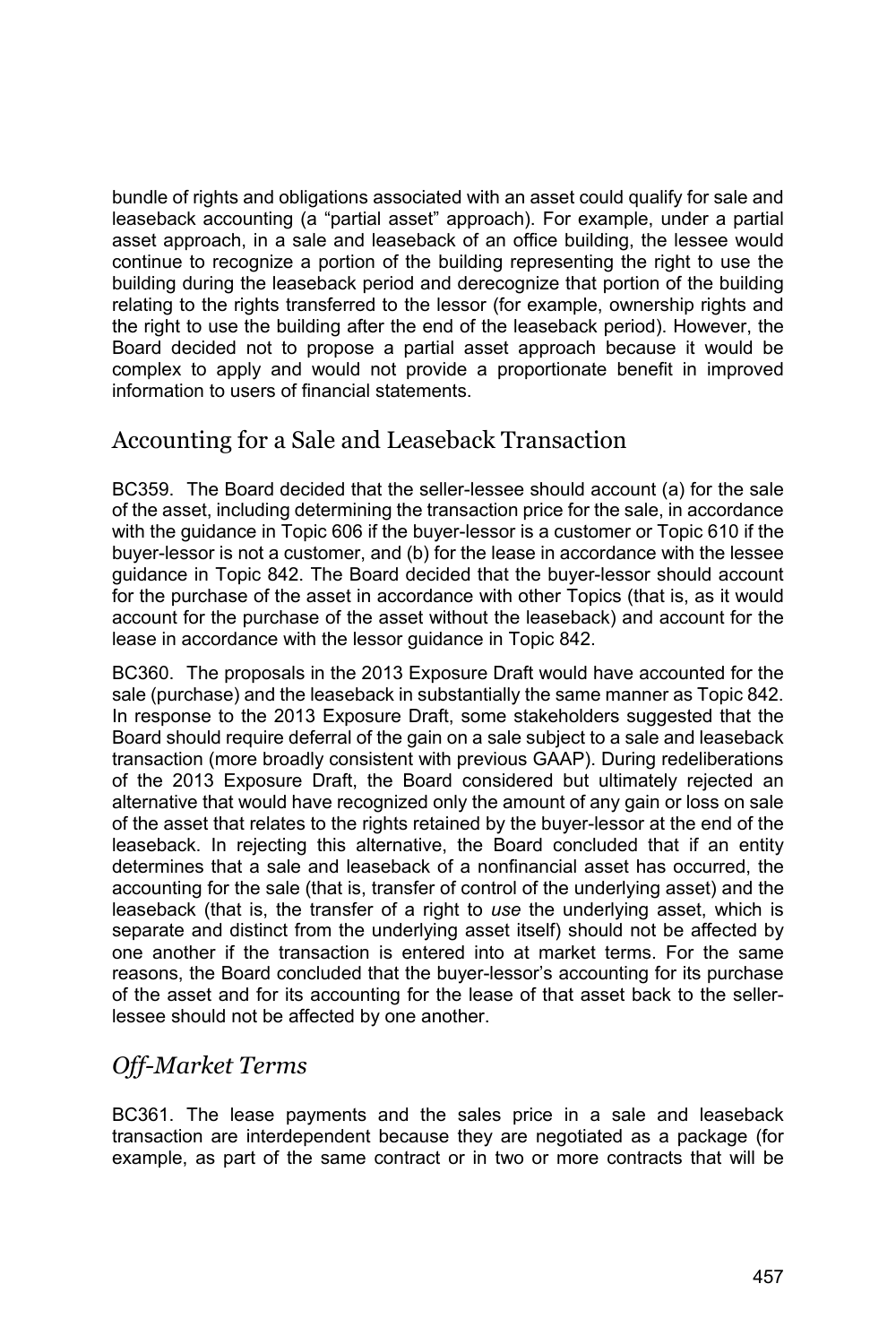combined in accordance with the contract combinations guidance in paragraph 842-10-25-19). That is, the sales price might be more than the fair value of the asset because the leaseback lease payments are above a market rate; conversely, the sales price might be less than the fair value because the leaseback lease payments are below a market rate. That could result in the misstatement of both gains and losses on disposal of the asset for the seller-lessee and the carrying amount of the asset for the buyer-lessor, as well as result in misleading lease expense (for the seller-lessee) or lease income (for the buyer-lessor) related to the leaseback. Consequently, the Board decided that an entity should adjust the sale (purchase) price of the asset if the sale and leaseback occurs at other than a market rate. The entity should account for:

- a. Any adjustment that increases the sale price of the asset, because the sale price paid by the buyer-lessor to the seller-lessee is below fair value, as a prepayment of rent (that is, as an adjustment to the right-of-use asset for the leaseback). The Board decided that a sale price below fair value was no different, in substance, from a prepayment of rent by the sellerlessee.
- b. Any adjustment that reduces the sale price of the asset, because the sale price paid by the buyer-lessor to the seller-lessee is above fair value, as additional financing provided by the buyer-lessor to the seller-lessee. The seller-lessee and the buyer-lessor should account for the additional financing in accordance with other Topics. The Board decided that in cases in which the buyer-lessor, in effect, "overpays" for the asset, that overpayment is no different from the buyer-lessor granting the sellerlessee a loan in addition to purchasing the seller-lessee's asset. The seller-lessee and the buyer-lessor should account for that financing in the same manner as any other financing arrangement.

BC362. However, the Board decided that if the transaction is between entities that are related, the lessee and the lessor should not adjust the lease assets or the lease liabilities and should make the appropriate disclosures in accordance with Topic 850. This is consistent in concept with the Board's decision that an entity should account for a related party lease in accordance with the enforceable terms and conditions of that lease, rather than in accordance with a subjective determination of its economic substance.

BC363. An entity determines whether the sale and leaseback is not at a market rate by comparing the difference between either of the following, whichever is more readily determinable:

- a. The sale price of the asset and the fair value of the asset
- b. The present value of the lease payments and the present value of market rental payments.

BC364. The Board noted that an entity should maximize the use of observable prices and observable information in selecting the most appropriate benchmark to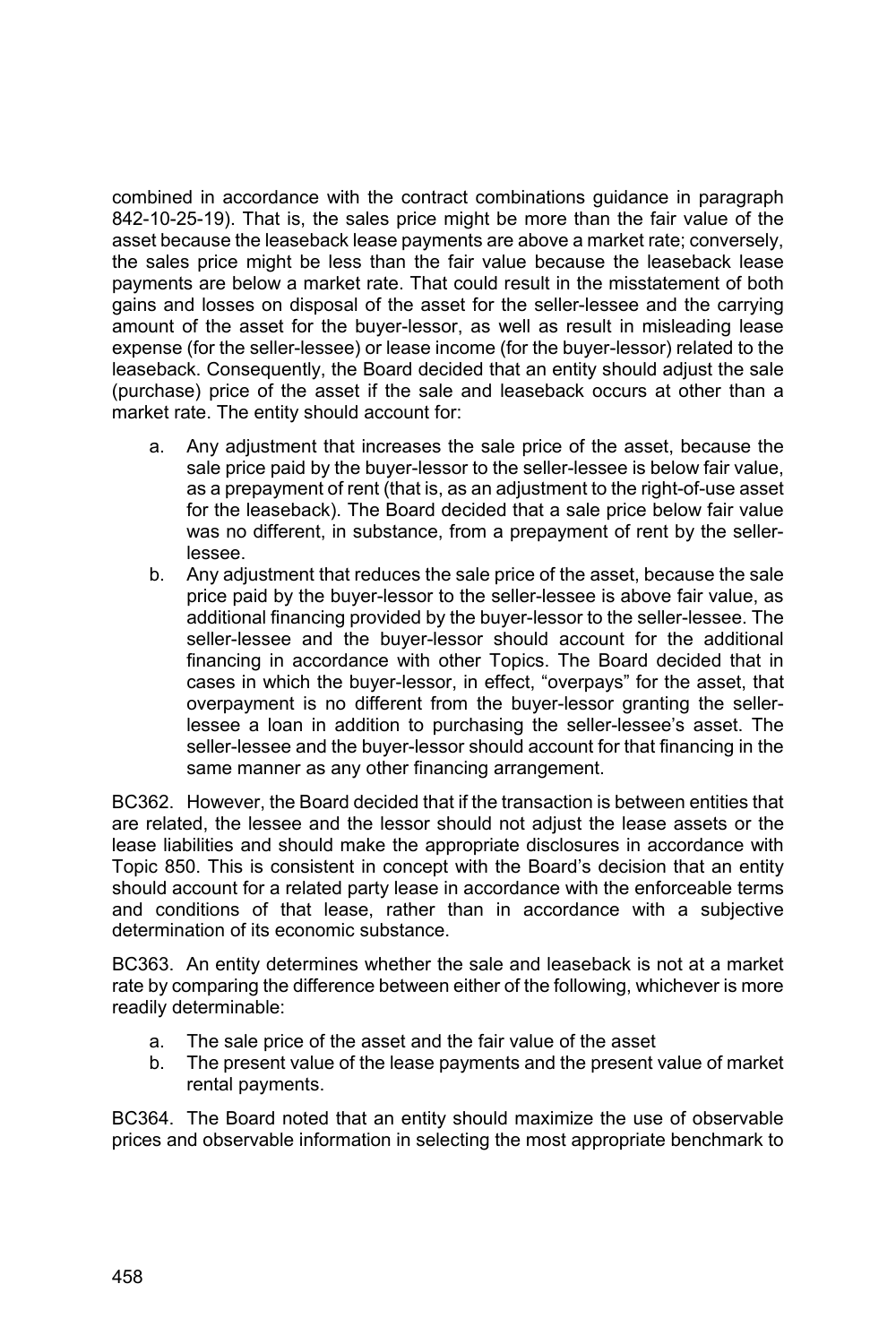use in determining if the sale and leaseback transaction is at a market rate and in calculating the accounting adjustment for any off-market terms.

BC365. The Board also noted that a sale and leaseback transaction should not be considered off market solely because the sale price or the lease payments include a variable component. In determining whether the sale and leaseback transaction is at fair value, the entity should consider those variable payments it reasonably expects to be entitled to (or to make) on the basis of all of the information (historical, current, and forecast) that is reasonably available to the entity. For a seller-lessee, this includes estimating any variable consideration to which it expects to be entitled in accordance with paragraphs 606-10-32-5 through 32-9. Variable payments are a part of the negotiated exchange between the parties; therefore, it is inappropriate to ignore that part of the negotiated exchange in determining whether the sale and leaseback transaction is at a market rate. Variable payments considered for purposes of this evaluation should not be *recognized* (that is, as part of the transaction price of the sale for the seller-lessee or the cost of the asset to the buyer-lessor, or included in the seller-lessee's measurement of the lease liability) except in accordance with the guidance in Topic 842 or other Topics (for example, Topic 606 or Topic 360).

BC366. The proposals in the 2013 Exposure Draft would have concluded that a sale and leaseback transaction was not at a market rate if *either* the sale price or the lease payment was not at fair value. Respondents to the 2013 Exposure Draft generally said that it was excessive to have to consider both the fair value of the asset and the market rental payments to make the off-market determination and suggested that the fair value of the asset will typically be more readily determinable. In response to that feedback, the Board decided it could simplify the guidance, without a significant diminution in the benefits that would result, by clarifying that an entity does not necessarily need to determine the fair value of both the underlying asset and the market rental payments. The Board decided that requiring an entity to determine the fair value of both the underlying asset and the market rental payments is likely to be unnecessary given that any overpayment for the underlying asset by the buyer-lessor would often be accompanied by abovemarket rental payments, and vice versa. In addition, requiring measurement of both the underlying asset and the market rental payments would be inconsistent with guidance in other Topics that generally directs an entity to select the single benchmark measure that is most readily determinable.

#### *Accounting for a Failed Sale and Leaseback Transaction*

BC367. If the transfer of the asset is determined not to be a sale:

a. The seller-lessee should not derecognize the transferred asset and should account for any amounts received as a financial liability in accordance with other Topics.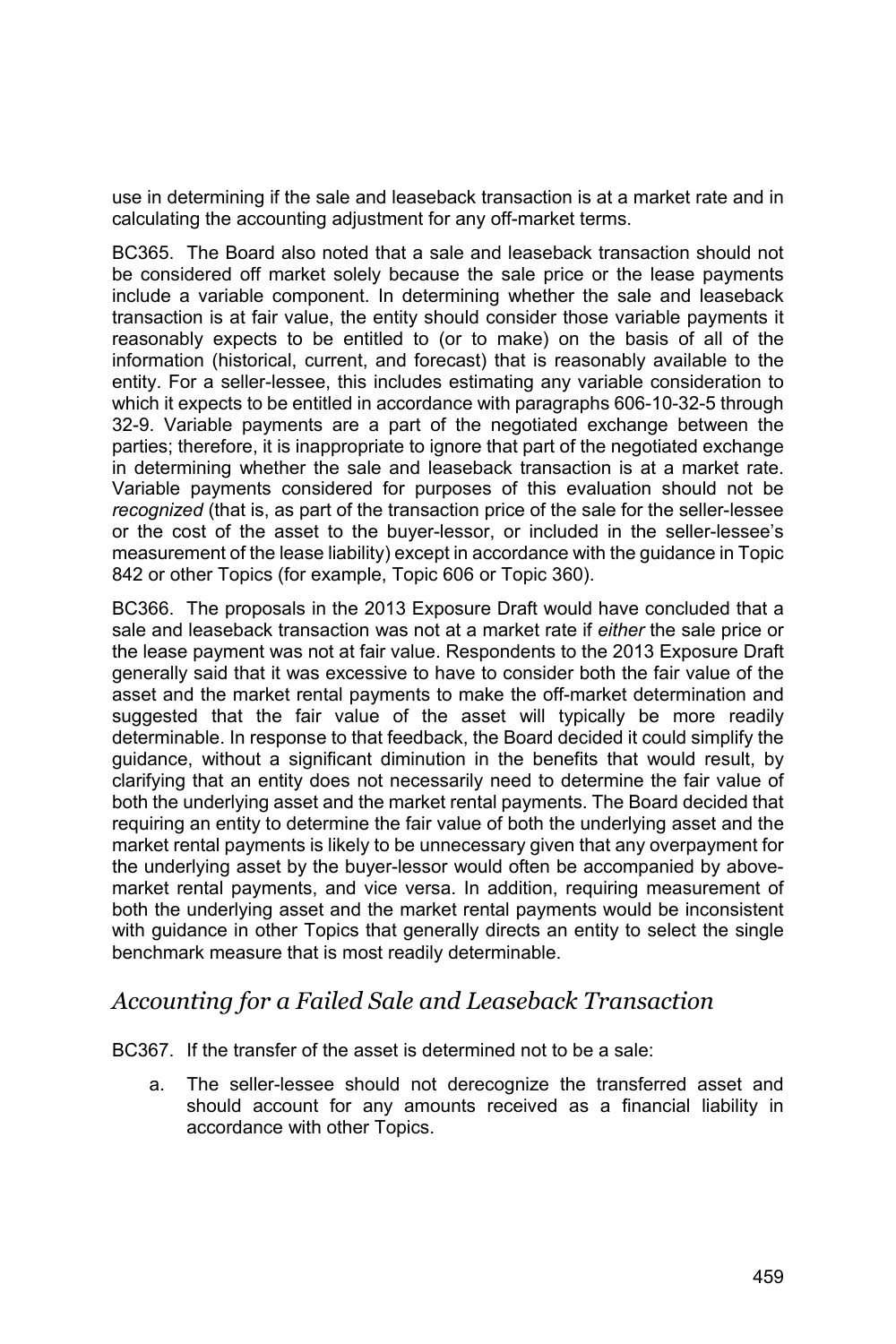b. The buyer-lessor should not recognize the transferred asset and should account for the amounts paid as a receivable in accordance with other Topics.

BC368. These requirements for a failed sale and leaseback transaction are effectively unchanged from the proposals in the 2010 and 2013 Exposure Drafts. The Board decided, in affirming that guidance in Topic 842, that if there is no sale, the seller-lessee should not derecognize the asset (and continue to depreciate the asset) but, instead, should recognize any proceeds from the buyer-lessor as a financial liability. The Board's decision in this regard is consistent with both of the following:

- a. The accounting for a failed sale in Topic 606. For example, if a transaction includes a repurchase option that prevents the customer from obtaining control of the asset, the transaction is accounted for as a financing arrangement.
- b. The accounting for most failed sale and leaseback transactions on lease accounting requirements in previous GAAP.

BC369. As the seller-lessee makes the scheduled payments in the contract, it will allocate those payments between interest expense on the financial liability and repayment of principal on the financial liability. At the end of the "leaseback" period (or at the point in time the buyer-lessor obtains control of the underlying asset), the seller-lessee will recognize any remaining balance of the financial liability as the proceeds on the sale of the asset. The gain or loss recognized at that point will reflect any difference between those proceeds and the carrying amount of the asset.

BC370. The Board further decided that, in accounting for the financing transaction, the seller-lessee should adjust the interest rate on the financial liability as necessary to ensure that both:

- a. Interest on the financial liability is not greater than the principal payments on the financial liability over the shorter of the lease term and the term of the financing. The term of the financing may be shorter than the lease term because the transfer of an asset that does not qualify as a sale initially may qualify as a sale at a point in time before the end of the lease term.
- b. The carrying amount of the asset does not exceed the carrying amount of the financial liability at the earlier of the end of the lease term and the date at which control of the asset will transfer to the buyer-lessor.

The Board concluded that either of the results in (a) or (b) above would be inappropriate, and that inclusion of the guidance requiring adjustment of the sellerlessee interest rate was necessary to prevent those results. The guidance requiring adjustment of the seller-lessee interest rate is generally consistent with practice in previous GAAP.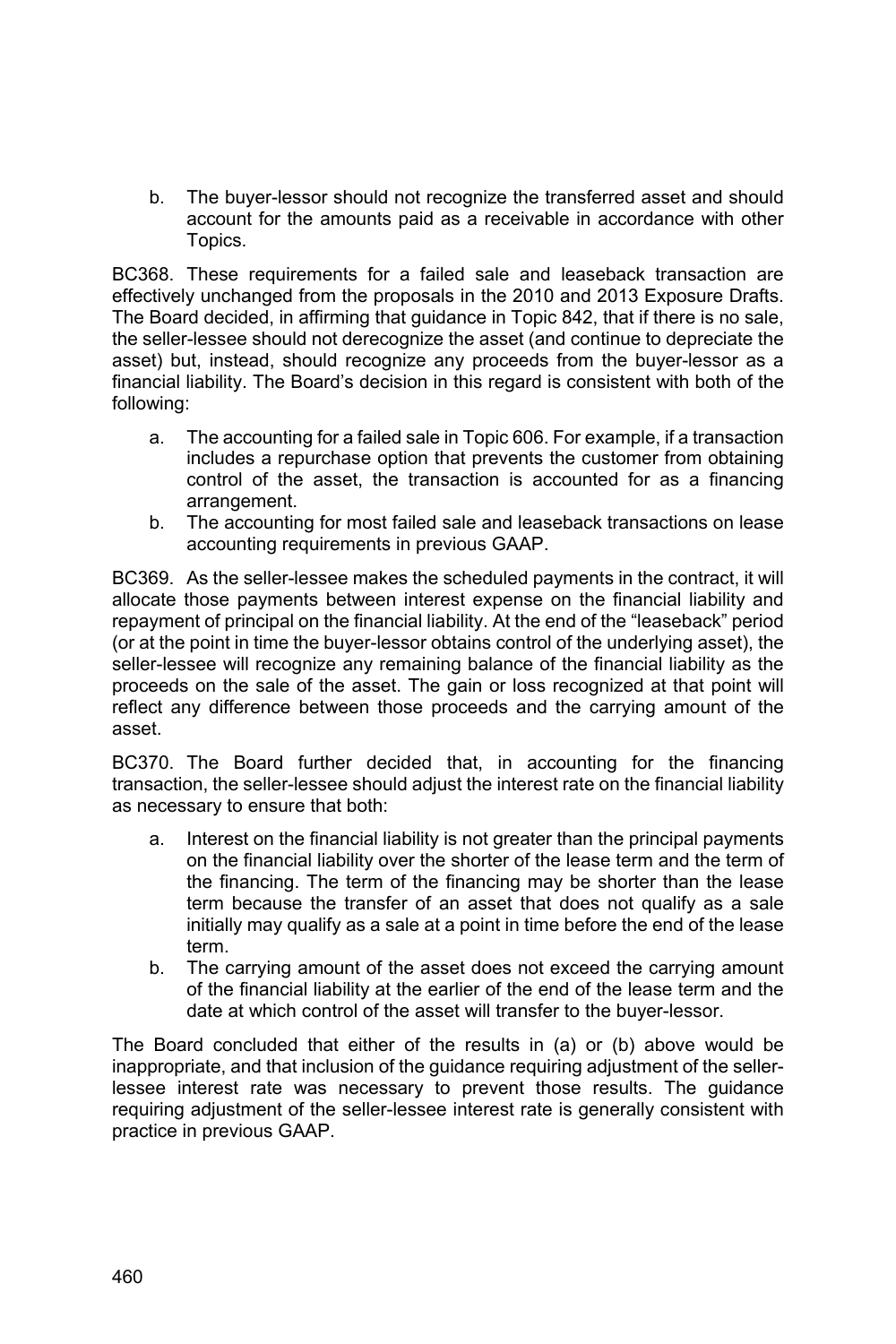BC371. In response to feedback from some stakeholders, the Board considered whether the buyer-lessor also should, like the seller-lessee, account for a failed sale and leaseback as a financing transaction. Some stakeholders had suggested that even if the seller-lessee does not recognize a sale, the buyer-lessor should account for the purchase. Those stakeholders said that accounting for the transaction as a financing would obscure the residual risk the buyer-lessor has in the lease because it paid for the asset's fair value but that the leaseback will be for less than that fair value. In addition, previous GAAP did not specify accounting for the buyer-lessor in a failed sale and leaseback transaction such that the failed sale and leaseback accounting for the buyer-lessor required by Subtopic 840-40 may represent a change for some entities. However, the Board decided to affirm its decision that both the seller-lessee and the buyer-lessor should account for a failed sale and leaseback transaction as a financing arrangement. The Board concluded that a buyer-lessor should not recognize an asset it does not control; to do so would be incompatible with the definition of an asset in Concepts Statement 6 and would result in both parties to the transaction recognizing the same underlying asset concurrently.

BC372. The Board observed that the guidance in Topic 606 specifies that if a seller-lessee repurchase option prevents transfer of control of the asset to the buyer-lessor in a sale and leaseback transaction, the seller should account for the contract as a financing arrangement. In making that decision in Topic 606, the Board noted that the application of the guidance on repurchase agreements in Topic 606 for other than sale and leaseback transactions could have required the seller-lessee to account for some sale and leaseback transactions as a lease and leaseback transaction. The Board also noted that applying lease and leaseback accounting in those situations would be complex and difficult to understand and, thus, the cost would not justify the potential benefit.

#### *Sale and Leaseback Disclosures*

BC373. The sale and leaseback disclosure requirements in Topic 842 are generally consistent with the sale and leaseback disclosure proposals in the 2010 and 2013 Exposure Drafts. The disclosure requirements in Topic 842 prescribe that lessees should disclose the main terms and conditions of sale and leaseback transactions and the net gain or loss arising from sale and leaseback transactions for each period presented in the financial statements. Those disclosures will inform users of financial statements about transactions that could give rise to significant nonrecurring gains and losses and cause a significant change in the capital structure of the entity.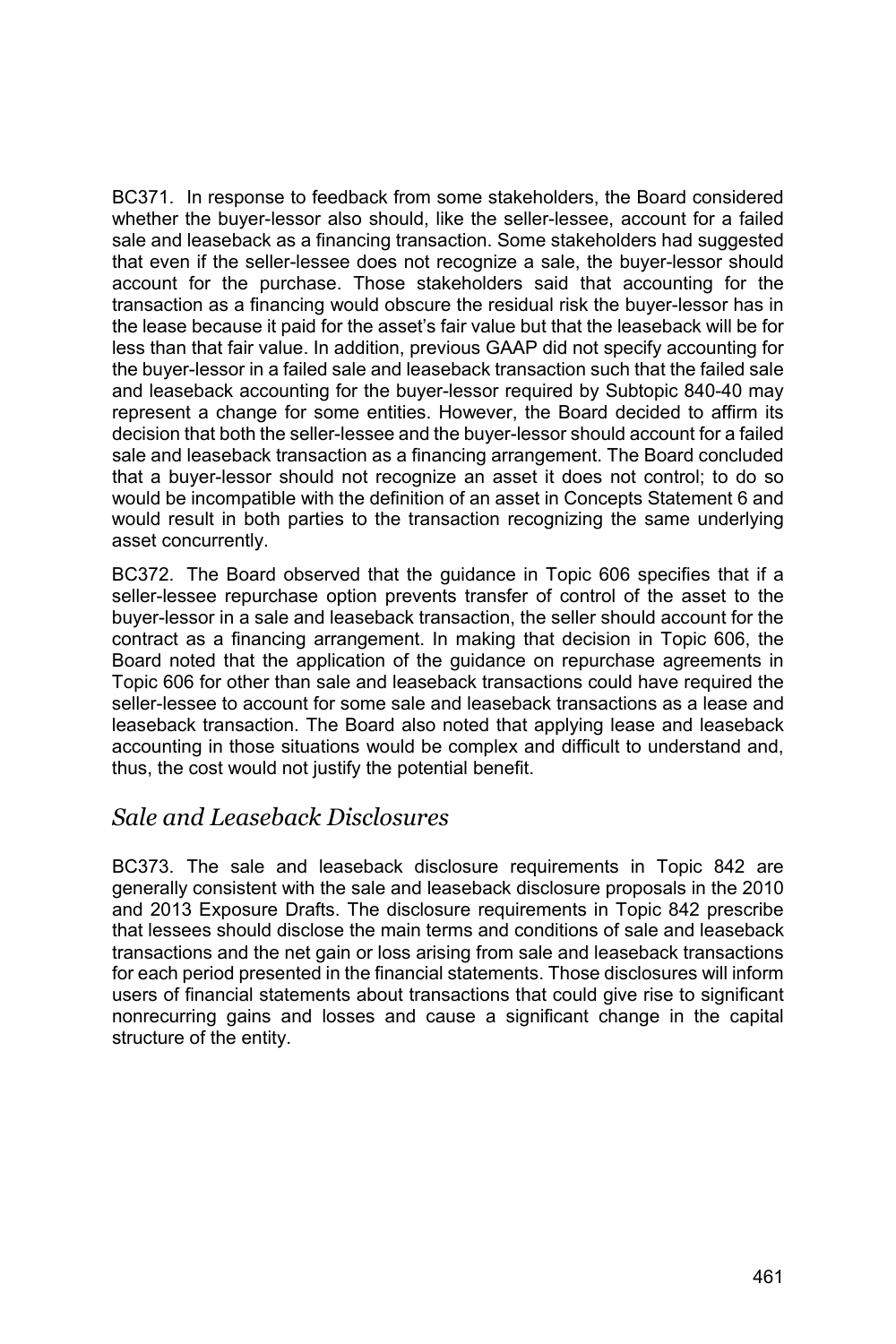# Related Party Leases

BC374. The Board decided that the recognition and measurement requirements for all leases should be applied by lessees and lessors that are related parties on the basis of legally enforceable terms and conditions of the arrangement, acknowledging that some related party transactions are not documented and/or the terms and conditions are not at arm's length. In addition, lessees and lessors are required to apply the disclosure requirements for related party transactions in Topic 850. In previous GAAP, entities were required to account for leases with related parties on the basis of the economic substance of the arrangement, which may be difficult when there are no legally enforceable terms and conditions of the arrangement. Examples of difficulties include related party leases that are month to month and related party leases that have payment amounts dependent on cash availability. In these situations, it is difficult and costly for preparers to apply the recognition and measurement requirements. Even when applied, the resulting information often is not useful to users of financial statements*.*

# Short-Term Leases—Lessees

BC375. In the 2010 Exposure Draft, the Board proposed that a lessee and lessor could elect to apply simplified accounting to leases that met the definition of a short-term lease. A lessee would recognize, but would not need to discount, lease assets and lease liabilities arising from short-term leases. A lessor could apply an approach similar to existing operating lease accounting to short-term leases. A short-term lease was defined in the 2010 Exposure Draft as a lease that, at the commencement date, has a maximum possible lease term, including all options to extend, of 12 months or less.

BC376. Respondents to the 2010 Exposure Draft noted that the proposals for short-term leases did not offer much relief for entities because the discount element of short-term leases is often immaterial. In addition, the proposals would still require an entity to track a possibly large volume of leases with little value and to separate nonlease components from lease components for those leases, which could be cumbersome.

BC377. On reconsideration, the Board agreed that applying the full proposals did not justify the costs. Consequently, in the 2013 Exposure Draft, the Board simplified the accounting for short-term leases to offer more relief. The Board proposed that both lessees and lessors need not apply the recognition and measurement requirements to short-term leases. The definition of *short-term lease* was refined from that in the 2010 Exposure Draft such that a lease would not meet the definition of a short-term lease if it included an option for the lessee to purchase the underlying asset (at any exercise price).

BC378. During redeliberations of the proposals in the 2010 Exposure Draft, the Board rejected increasing the short-term lease exemption beyond leases of 12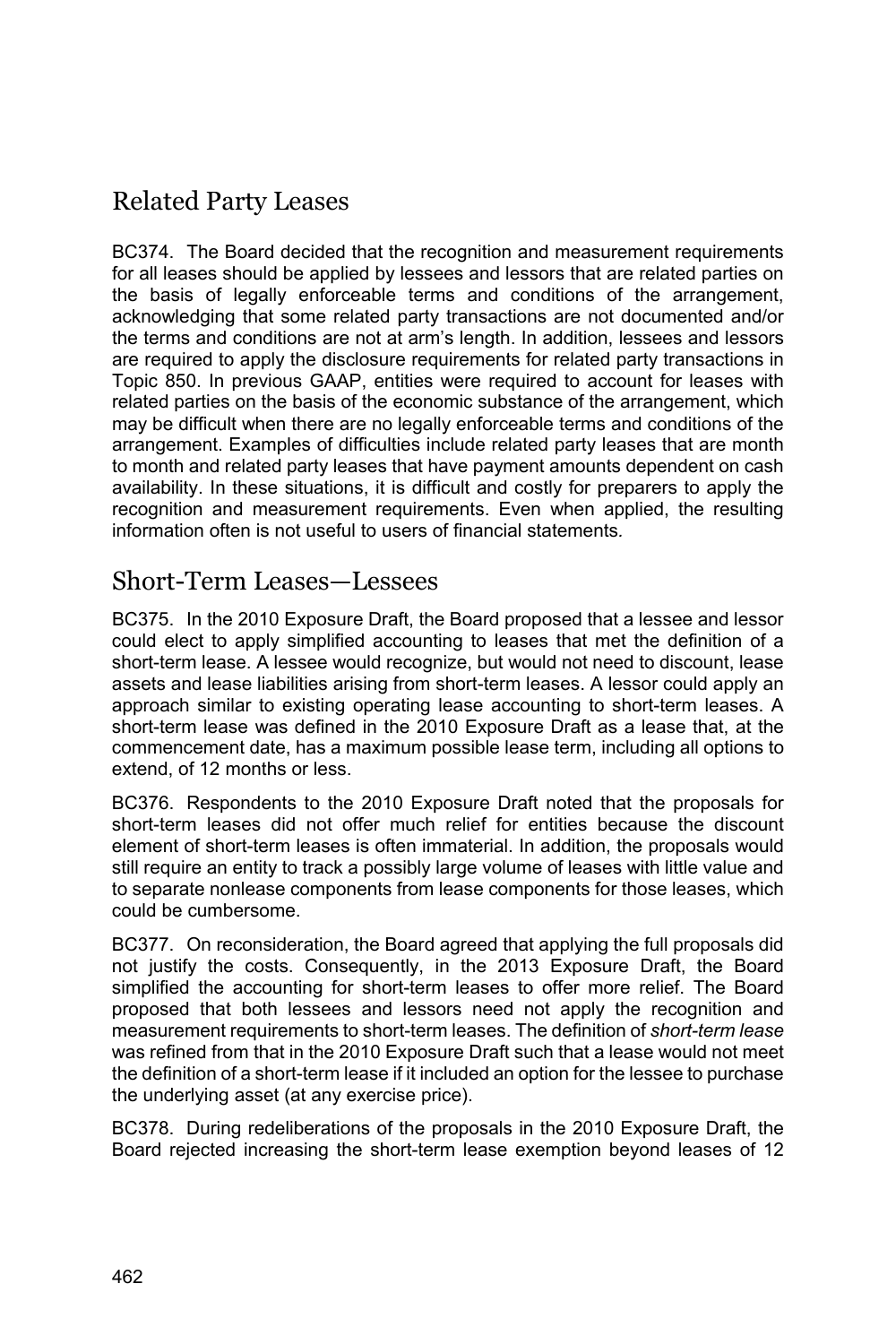months because, for example, 2-year leases and 3-year leases are more likely to give rise to material assets and liabilities and the objective of the project was to ensure greater transparency about an entity's leasing activities. Some Board members continue to believe that with the short-term lease exemption, even when limited to leases of 12 months or less, there is the potential for significant assets and liabilities (in aggregate) not to be recognized in the balance sheet and, therefore, do not support the short-term lease exemption despite supporting this Update overall.

BC379. The Board affirmed a recognition and measurement exemption for a lessee's short-term leases in finalizing the guidance in Topic 842. The Board affirmed the short-term lease threshold of 12 months or less that was previously proposed but decided to permit the recognition and measurement exemption to apply to any lease for which the lease term (as defined in Topic 842) is 12 months or less, rather than only to a lease with a maximum possible term of 12 months or less. That decision was largely a consequence of feedback on the 2013 Exposure Draft that suggested that use of a "maximum possible lease term" would not permit the exemption to be applied to "evergreen" leases that may typically only be for a matter of only weeks or even days, because there is no stated maximum lease term (that is, the lease may contain terms that permit the lessee to continue to extend the lease on a day-to-day, week-to-week, or month-to-month basis). The Board also decided that the presence of a lessee option to purchase the underlying asset should not preclude short-term lease designation unless the lessee is reasonably certain to exercise that option. Short-term leases, like all other leases of lessees, are subject to the lease term and purchase option reassessment requirements in Subtopic 842-10.

BC380. Because the Board decided to substantially retain the lessor accounting model in previous GAAP, which accounts for nearly all short-term leases as operating leases, the Board concluded that it was not necessary to include a shortterm lease exemption in Topic 842 for lessors.

BC381. The Board considered that leases could be structured to obtain shortterm lease accounting. For example, a lease that ultimately extends for 10 years or more could be structured as a 1-year lease with a series of 1-year renewal options, which could result in the lease never being recognized on a lessee's statement of financial position. However, the Board concluded that there are significant economic disincentives to both parties to entering into a series of shortterm leases in place of longer-term leases such that there is not a significant structuring risk throughout the system. For example, lessees may have to pay a premium rental price to compensate the lessor for its increased residual asset risk, and some lessors will be unable to enter into short-term leases depending on the terms of the financing they obtained to acquire the underlying asset.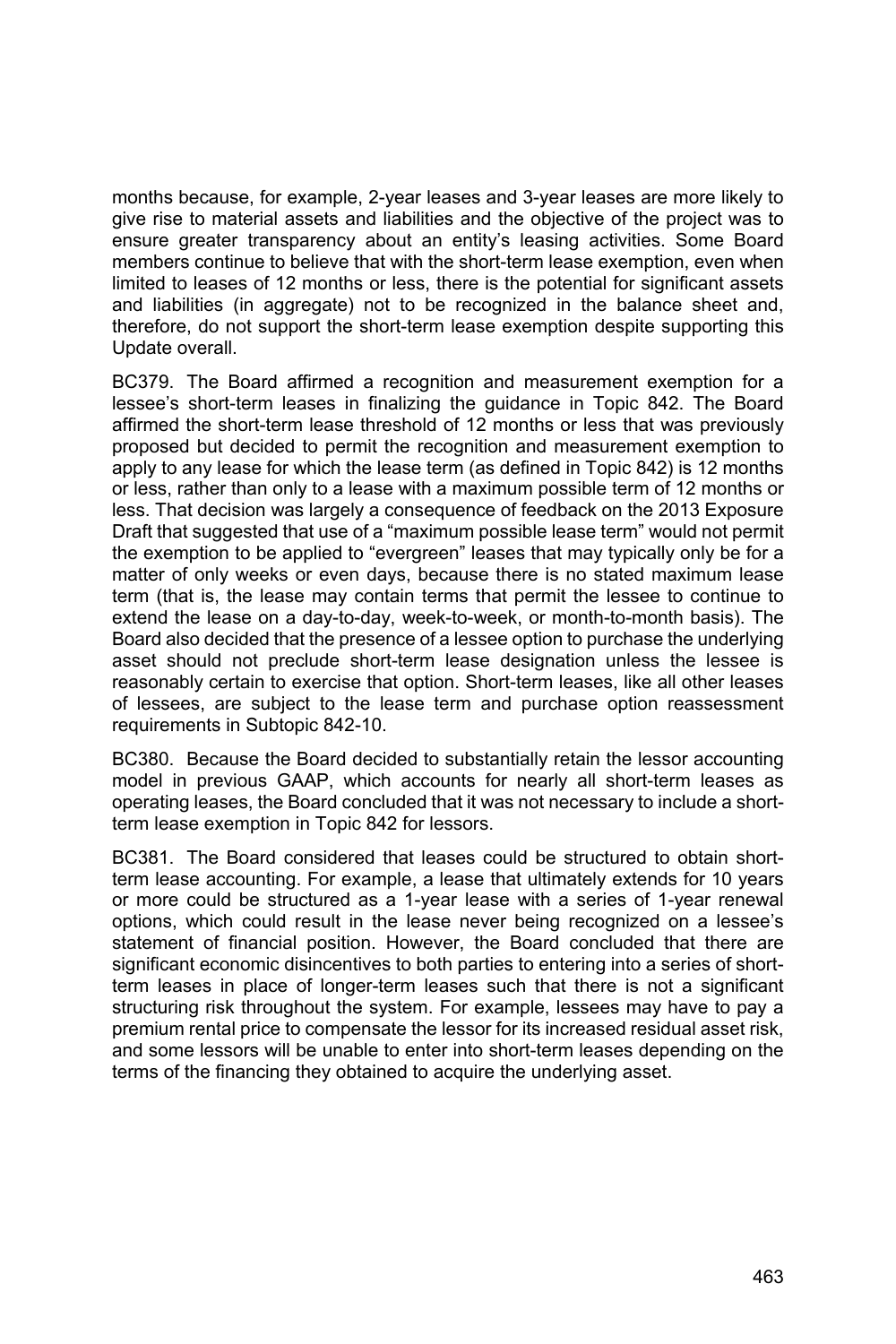# Effective Date

BC382. The Board decided that the amendments in this Update will be effective for public business entities and any not-for-profit entity that has issued or is a conduit bond obligor for securities that are traded, listed, or quoted on an exchange or an over-the-counter market, and any employee benefit plan that files or furnishes financial statements with or to the SEC for fiscal years beginning after December 15, 2018, including interim reporting periods within those fiscal years. For all other entities, the amendments in this Update will be effective for fiscal years beginning after December 15, 2019, and for interim reporting periods beginning after December 15, 2020. In addition, the Board decided to allow early application of the amendments in this Update upon issuance.

BC383. In deciding on the effective date of Topic 842, the Board considered a number of factors. The following considerations most significantly influenced the Board's conclusion that an effective date later than that provided would not represent an appropriate balance between costs to preparers and the effect on users of such a significant delay in obtaining the improved, more representationally faithful information they will receive as a result of Topic 842:

- a. Extensive feedback from preparers and industry groups that the amendments in this Update could be implemented without any significant systems or process changes. That is not to say that no systems or process changes will be necessary but, rather, that those changes are not expected to be extensive or costly.
- b. The Board has provided approximately three-and-a-half years between the issuance of Update 2014-09 and the mandatory effective date of the amendments therein (principally, Topic 606 and Subtopic 340-40). The extent of the accounting changes for most entities that will result from the amendments in this Update are less significant than the extent of the accounting changes for those same entities that will result from adopting the guidance in Topic 606 (and Subtopic 340-40). Consequently, the Board concluded that entities would not, in general, need as much time to implement Topic 842 as they will need to implement Topic 606 (and Subtopic 340-40).
- c. Issues on the effect of Topic 842 on entities' covenants in existing debt/loan agreements are not likely to be significant based on all of the following:
	- 1. A significant portion of lease agreements contain "frozen GAAP" or "semifrozen GAAP" clauses such that a change in a lessee's financial ratios resulting solely from a GAAP accounting change either would not result in a debt covenant default or would solely require both parties to renegotiate in good faith.
	- 2. Banks with whom outreach has been conducted state that they are unlikely to dissolve a good customer relationship by "calling a loan" because of a "technical" default of this nature, even if the loan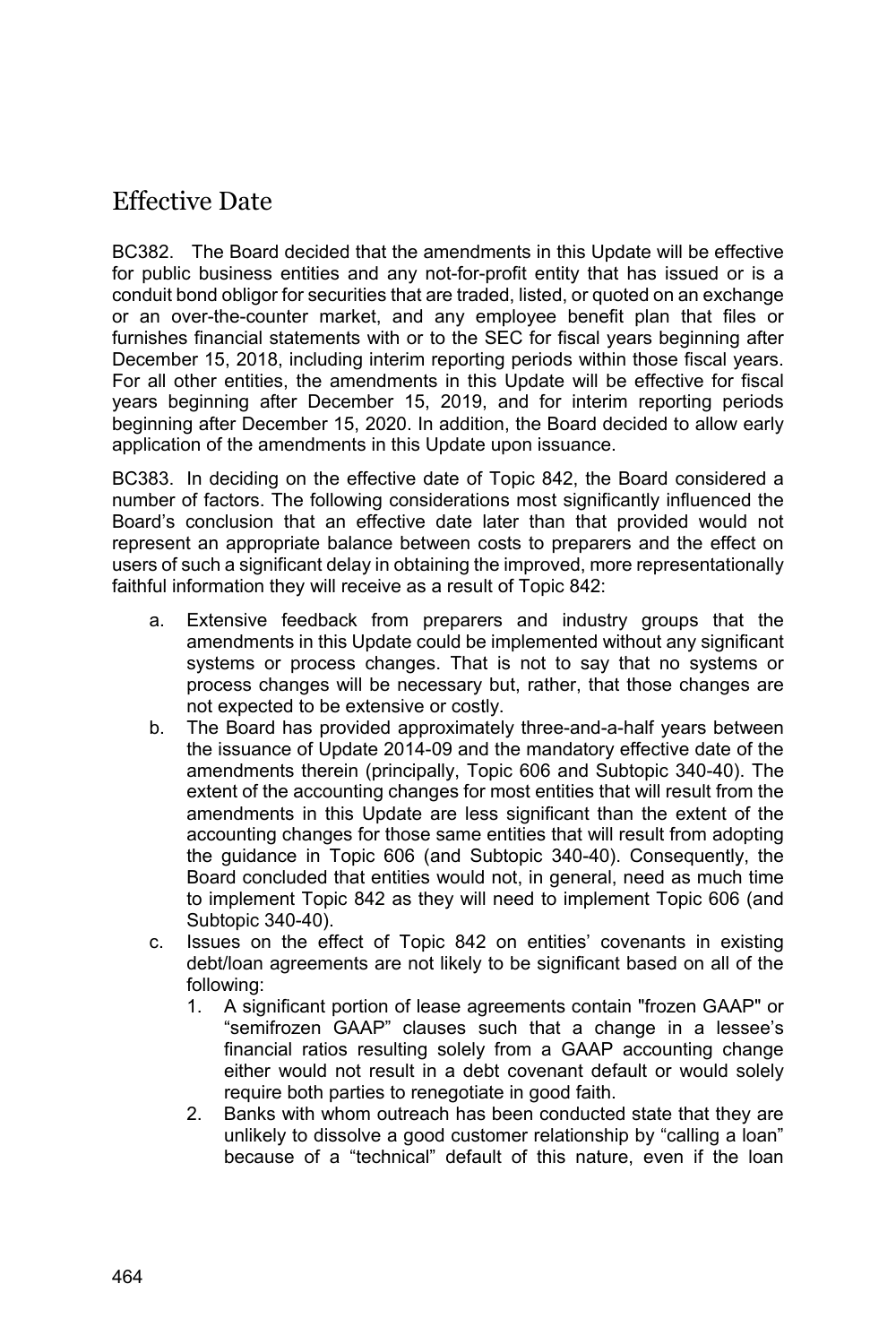agreement did not have a "frozen GAAP" or "semifrozen GAAP" provision.

- 3. The Board's decision that operating lease liabilities are operating obligations rather than debt. Based on outreach, this decision may substantially alleviate issues for some smaller entities with certain debt covenants.
- 4. The average life of most commercial and industrial loans, based on data obtained by the staff, is less than the period of time between the issuance of this Update and the first time an entity, especially a private company, will report under Topic 842.

BC384. In contrast, the following considerations most significantly influenced the Board's decision not to enact an effective date earlier than that provided:

- a. An effective date earlier than that provided would likely have resulted in the beginning of the earliest comparative period presented that is affected by Topic 842 beginning before the issuance of this Update. Even though, because of the simplified requirements in Topic 842 (as compared with earlier proposals), including those as to transition, such an outcome would likely not have been overly burdensome, the Board considered it preferable to enact an effective date that would result in the earliest comparative period presented in the first set of financial statements issued in accordance with Topic 842 beginning after the issuance of this Update.
- b. Most entities will be implementing both Topic 842 and Topic 606 (and Subtopic 340-40) over the next few years such that, given limited resources, staggering the effective dates of those two Topics would permit entities to better assign and allocate resources and perform more effective implementations of each Topic. The Board expressed concern about the availability of appropriate internal and external resources to implement both Topics at the same time. The Board also considered that some entities will be implementing new financial instruments guidance during this timeframe. While this was considered in determining that the effective date for Topic 842 was reasonable, it had less of an effect on the Board's decision than considerations relative to Topic 606 because the financial instruments standards are expected to significantly affect a much smaller population of entities than Topics 842 and 606.

BC385. The IASB established the same effective date for IFRS 16. Despite some important differences between IFRS 16 and Topic 842, the Board concluded it will significantly assist U.S. entities that have to report under both GAAP and IFRS to be able to adopt both standards concurrently. Both Boards decided to permit some form of early application such that it is generally within the control of each entity whether it wants to adopt IFRS 16 at the same time as it adopts Topic 842.

BC386. The Private Company Decision-Making Framework recommends that amendments in FASB Accounting Standards Updates be effective for private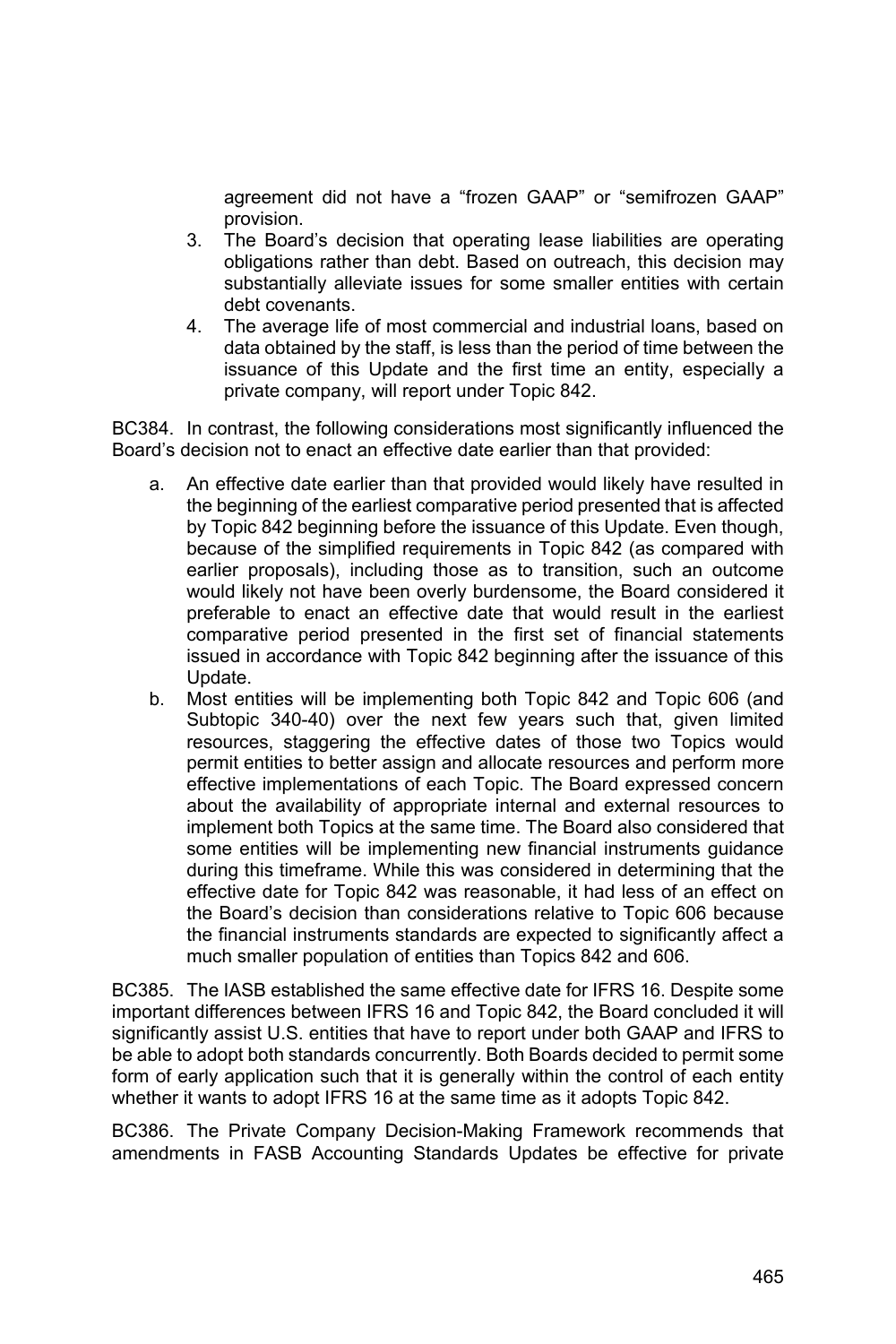companies one year after the first fiscal year for which public business entities are required to adopt them and that the amendments be required for the first time only in those entities' *annual* reporting (that is, the entity is not required to adopt the amendments for its interim reporting until the following fiscal year). The Board decided that no additional deferral was necessary for private companies for the following reasons:

- a. Because the Private Company Decision-Making Framework recommendation does not require private companies to adopt a new accounting standard until its first fiscal year following the effective date, private companies generally will not report under Topic 842 until two years after most public business entities first report under Topic 842. Consequently, many calendar-year private companies will not issue financial statements in accordance with Topic 842 until sometime in 2021, more than five years after the issuance of this Update.
- b. Topic 842 will be no more complex for private companies to apply than it will be for public business entities and, in fact, may be simpler for many of those entities to apply because most private companies do not have IFRS reporting obligations (which might require them to account for their leases under the different Topic 842 and IFRS 16 models) and generally have smaller lease portfolios.

BC387. The Board decided to permit early application of Topic 842 on the basis that if entities are willing and can provide users of financial statements with the significantly improved information Topic 842 will provide sooner than the mandatory effective date, they should be permitted to do so. Also of importance, early application permits lessors to adopt Topic 842 at the same time as Topic 606. The Board also concluded that users should not have any significant difficulties with comparability from early application because the financial statements of lessors, as well as the statements of comprehensive income and cash flows of lessees, will be mostly unchanged as a result of adopting Topic 842 and because nearly all users already adjust lessees' statements of financial position for operating leases. The financial statement and disclosure information required by Topic 842 will generally permit users to easily adjust an entity's statement of financial position as necessary to compare an entity that early applies Topic 842 with an entity that does not.

# Transition: Modified Retrospective Method

### Lessee and Lessor Transition

BC388. The primary improvement in Topic 842, as compared with previous GAAP, is the recognition of lease assets and lease liabilities for all leases. A lessee's accounting for finance leases in Topic 842 will be substantially unchanged from a lessee's accounting for capital leases in previous GAAP. In addition, the accounting effect of operating leases in a lessee's statement of comprehensive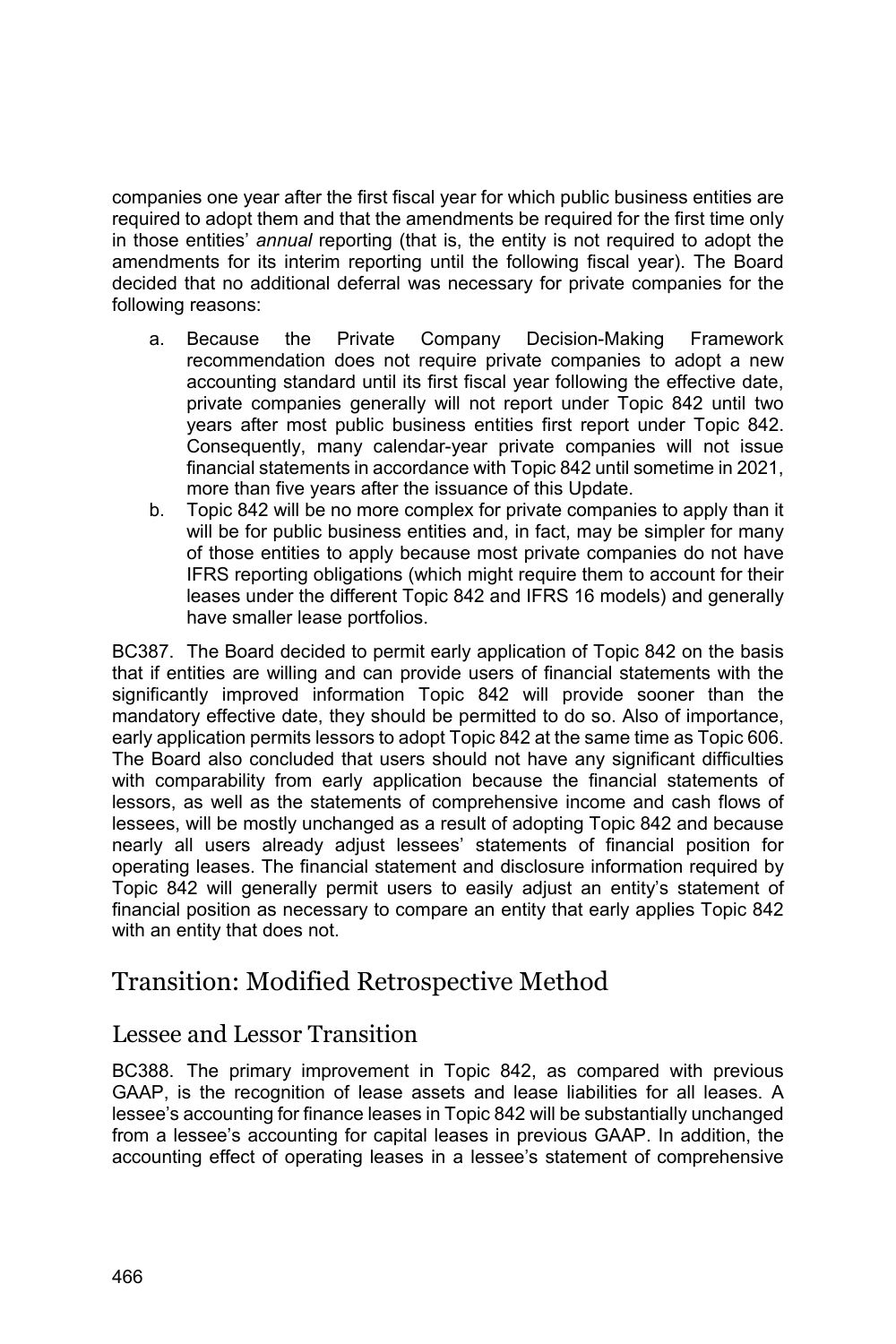income or statement of cash flows in Topic 842 will be substantially the same as that in previous GAAP. The accounting for lessors is substantially unchanged from previous GAAP, except to align various aspects of the lessor accounting guidance with the guidance in Topic 606 and to certain aspects of the new lessee accounting guidance.

BC389. Consequently, the Board decided to mandate the modified retrospective transition method in Topic 842, with the option to elect a package of practical expedients. The Board decided on this rather than a more onerous transition approach (for example, a full retrospective approach), to reduce the cost of transition for preparers, while still reflecting the primary improvement of the lessee accounting guidance at each reporting date presented in the entity's comparative financial statements.

BC390. The practical effect of the modified retrospective transition method, particularly when combined with the practical expedients that are offered, is that an entity will "run off" those leases existing at the beginning of the earliest comparative period presented in accordance with previous GAAP with the *exception* that*,* for operating leases, a lessee will present a lease liability in the statement of financial position at each reporting date equal to the present value of the remaining *minimum rental payments* (as that term was applied in previous GAAP) and a right-of-use asset that is derived from the lease liability in the manner described in paragraph 842-20-35-3. Entities will, in effect, "run off" existing leases, as described, *unless* the lease is either modified (and that modification is not accounted for as a separate contract) or, for lessees only, the lease liability is remeasured in accordance with the subsequent measurement guidance in Subtopic 842-30 on or after the effective date. To ensure that the financial statements provide relevant and reliable financial information, lessees and lessors should apply the subsequent measurement guidance in Topic 842 beginning on the effective date. For lessees, this includes the subsequent measurement guidance in Subtopic 842-30 on lease term and purchase option reassessments and assessing impairment of right-of-use assets. For lessors, applying the subsequent measurement guidance in Topic 842 is expected to result in little difference from applying the subsequent measurement guidance in previous GAAP.

BC391. While the Board acknowledges that the accounting result from applying the modified retrospective transition approach will not be the same as that from a full retrospective approach (for example, because of differences between what were *minimum rental payments* or *minimum lease payments* in previous GAAP and what are *lease payments* in Topic 842), the Board noted that the results will be similar such that the benefits of a more precise transition approach would not justify the costs.

BC392. The Board included the following two practical expedients as part of the transition guidance: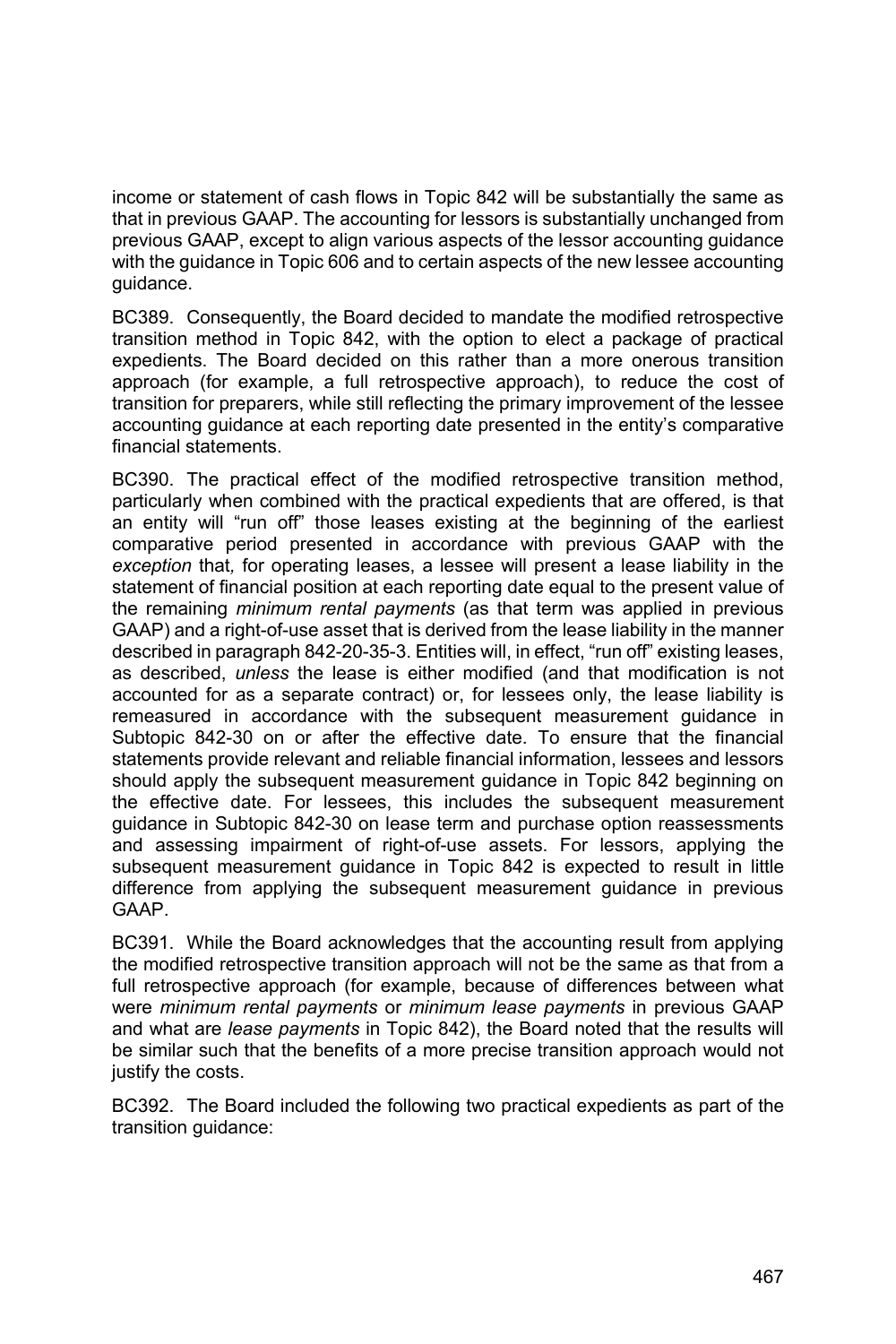- a. An entity may elect the following practical expedients, which must be elected as a package and applied consistently by an entity to all of its leases (including those for which the entity is a lessee or a lessor) when applying the transition guidance to leases that began before the effective date:
	- 1. An entity need not reassess whether any expired or existing contracts are or contain leases.
	- 2. An entity need not reassess the lease classification for any expired or existing leases (that is, all existing leases that were classified as operating leases in accordance with Topic 840 will be classified as operating leases, and all existing leases that were classified as capital leases in accordance with Topic 840 will be classified as finance leases).
	- 3. An entity need not reassess initial direct costs for any existing leases.
- b. An entity also may elect a practical expedient, which must be applied consistently by that entity to all of its leases (including those for which the entity is a lessee or a lessor) to use hindsight in determining the lease term (that is, when considering options to extend or terminate the lease and purchase options) and in assessing impairment of the entity's rightof-use assets. This practical expedient may be elected separately or in conjunction with the practical expedients in (a).

BC393. The Board decided to require that the practical expedients in paragraph BC392(a) be elected as a package that will apply to all of the entity's leases (including those for which it is a lessee and those for which it is a lessor) to limit, for users, the potential number of combinations of transition methods entities might elect. That also is why the Board decided not to permit entities to adopt the guidance in Topic 842 on a fully retrospective basis, despite acknowledging that a full retrospective approach would produce the most comparable financial information for users. The following apply to each of the components of the practical expedient in paragraph BC392(a):

- a. The Board decided to permit entities not to reassess whether any expired or existing contracts are or contain leases because the Board expects that, in most cases, entities will reach the same lease/nonlease conclusion in accordance with the guidance in Topic 842 as they did in previous GAAP. Where any difference is expected, the guidance in Topic 842 is likely to result in a nonlease conclusion where previous GAAP would have concluded that the entity has a lease. The Board noted explicitly that this practical expedient grandfathers the guidance on identifying a lease for expired and existing contracts in previous GAAP; this practical expedient does not grandfather an incorrect assessment determined in previous GAAP.
- b. The Board decided to permit entities not to reassess the classification of their leases because the Board expects the vast majority of leases classified as operating leases in previous GAAP also will be classified as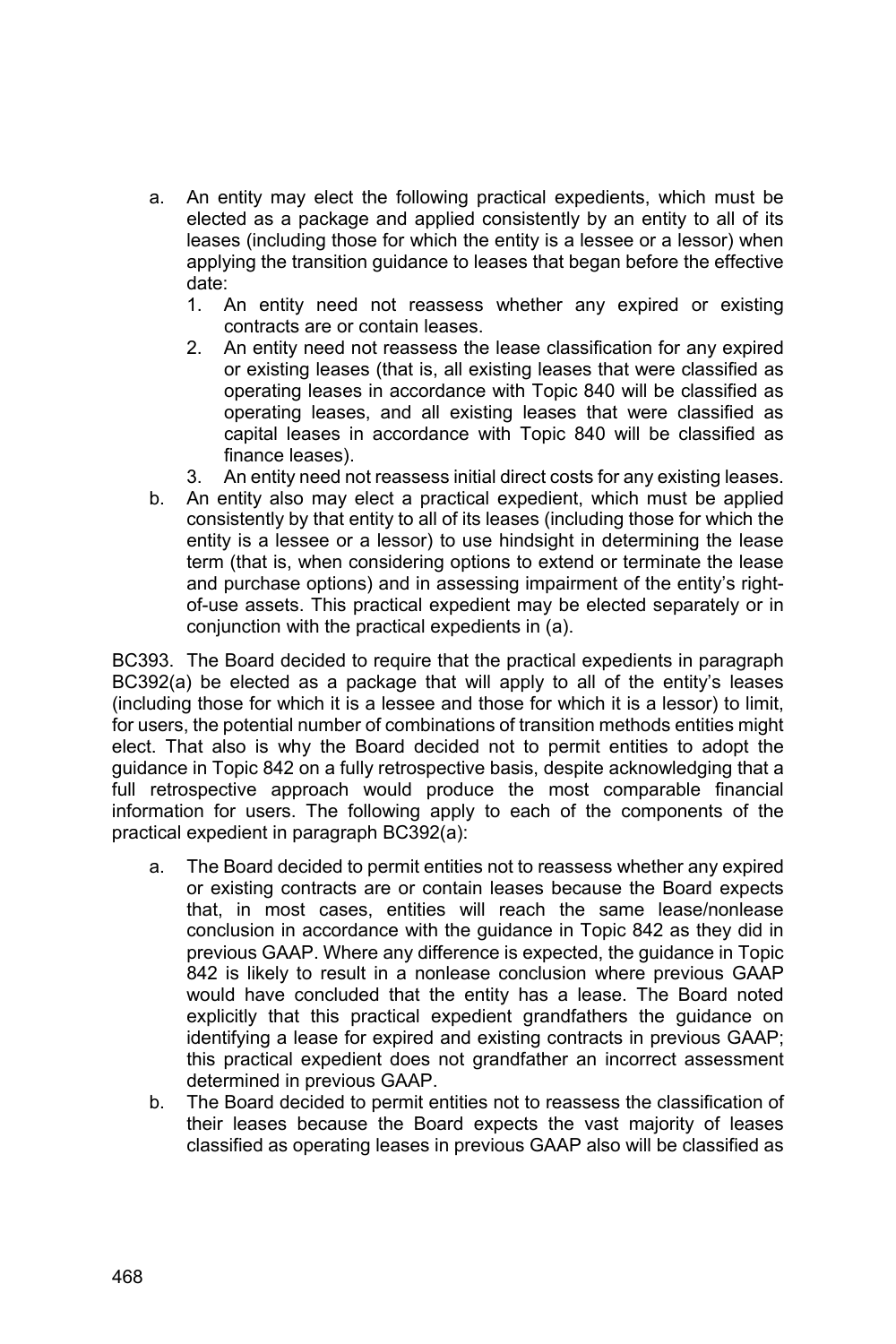operating leases in Topic 842, and, similarly, the vast majority of leases that would be classified as capital leases in previous GAAP will be classified as finance leases in Topic 842. Therefore, the cost of requiring entities to reassess lease classification will not be justified by the benefit, especially because all leases will be recognized in the statement of financial position.

c. The Board decided not to require reassessing whether unamortized initial direct costs would have qualified for capitalization in Topic 842. The Board decided that to do so would require entities to incur additional transition costs, while the effect of reassessing those initial direct costs will only be to write off some (or all) of those costs to equity. That means that those costs would never run through the statement of comprehensive income. The Board decided that if an entity does not want to incur the transition cost of reassessing its unamortized initial direct costs but, instead, is willing to continue to recognize those costs in the statement of comprehensive income, it should be permitted not to reassess those costs.

BC394. In deciding to provide the practical expedient in paragraph BC392(b), the Board considered that a similar practical expedient related to the use of hindsight in determining the transaction price (that is, estimating variable consideration) was provided in the transition requirements in Topic 606. Similar to the rationale for that expedient, the Board decided that reflecting expectations that an entity knows at the time of reporting are incorrect does not provide useful information to users. In the context of this practical expedient, the Board considered that it would generally not provide useful information to recognize a lease liability on the basis of a lease term that assumes the entity is reasonably certain to exercise an option to extend the lease when at the time of reporting the entity knows that it did not exercise that option. The Board decided not to include the use of the hindsight practical expedient into the package of the other practical expedients that must be elected together because the use of hindsight reduces the complexity of transition and provides more accurate, updated information to users such that the Board did not want an entity's ability to elect that expedient to be dictated by its decision on other expedients.

BC395. During the course of the leases project, some stakeholders suggested that the Board should adopt a prospective transition method (that is, applying Topic 842 only to leases that begin on or after the effective date). Although the approach would have been the least costly for preparers of financial statements to apply, the Board rejected this transition approach because information provided would not have been beneficial to users of financial statements, particularly for entities that enter into long-term operating leases (for example, a lessee with a 10-year lease, a 20-year lease, or even longer-term leases might not reflect a significant portion of its lease assets and lease liabilities in its statement of financial position until decades after the effective date of Topic 842). Instead, the Board focused on minimizing the cost of a modified retrospective approach, where appropriate.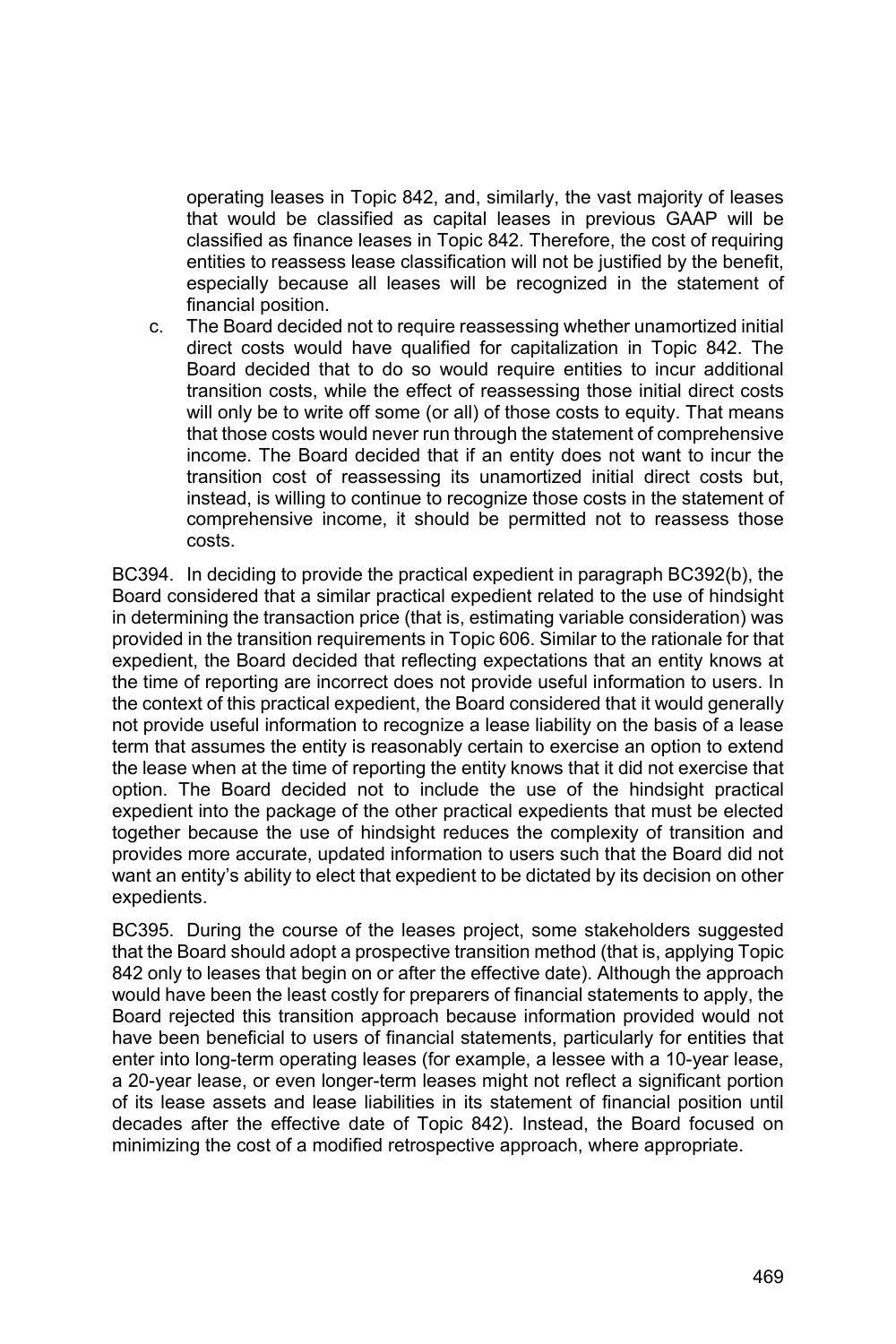## Transition for Sale and Leaseback Transactions

BC396. Consistent with the transition proposals for lessees and lessors generally, the modified retrospective transition requirements applicable to sale and leaseback transactions were adopted by the Board with the objective to limit the cost and complexity of transition to preparers of financial statements while still providing useful information to users. With that objective, the key provisions of the sale and leaseback transition guidance and the Board's reasons for adopting those provisions are as follows:

- a. An entity should not reassess whether a transaction previously accounted for as a sale and leaseback in previous GAAP would have qualified as a sale (or purchase) in accordance with the guidance for determining whether the transfer of the asset is a sale in Subtopic 842-40. The Board concluded that the cost, time, and effort to reassess those transactions could be significant, particularly if the entities entered into the transaction many years in the past. The Board decided that the benefits of changing the accounting for the subset of transactions in which a sale was deemed to occur in previous GAAP, but would not have occurred in accordance with the guidance in Subtopic 842-40, or would have occurred at a different point in time in accordance with that guidance, would not justify the costs of the reassessment.
- b. An entity should reassess whether a transaction previously accounted for as a failed sale and leaseback in previous GAAP that remains a failed sale as of the effective date should be reassessed on whether a sale would have occurred in accordance with the guidance in Subtopic 842- 40. In the Board's view, this is consistent with the transition guidance applicable to sales of assets in Topic 606. That is, under the modified retrospective transition guidance in Topic 606, an entity reassesses the accounting for any contract that is not completed before the effective date. In this case, a failed sale and leaseback is an uncompleted contract because the seller-lessee has not yet transferred control of the asset to the buyer-lessor.
- c. For any transaction previously accounted for as a sale and capital leaseback transaction in previous GAAP, the seller-lessee will continue to amortize any deferred gain or loss in the same manner as in previous GAAP. In this respect, the Board decided that the accounting effect of retrospectively applying Subtopic 842-40 to the transaction would not be significantly different from the accounting effect of continuing to account for the sale and leaseback in accordance with the previous guidance. In Subtopic 842-40, a finance leaseback precludes accounting for the transaction as a sale and a leaseback. The net accounting effect of recognizing the underlying asset and a financial liability as compared with continuing to recognize a right-of-use asset, a lease liability, and deferred gain, would not justify the costs of doing so.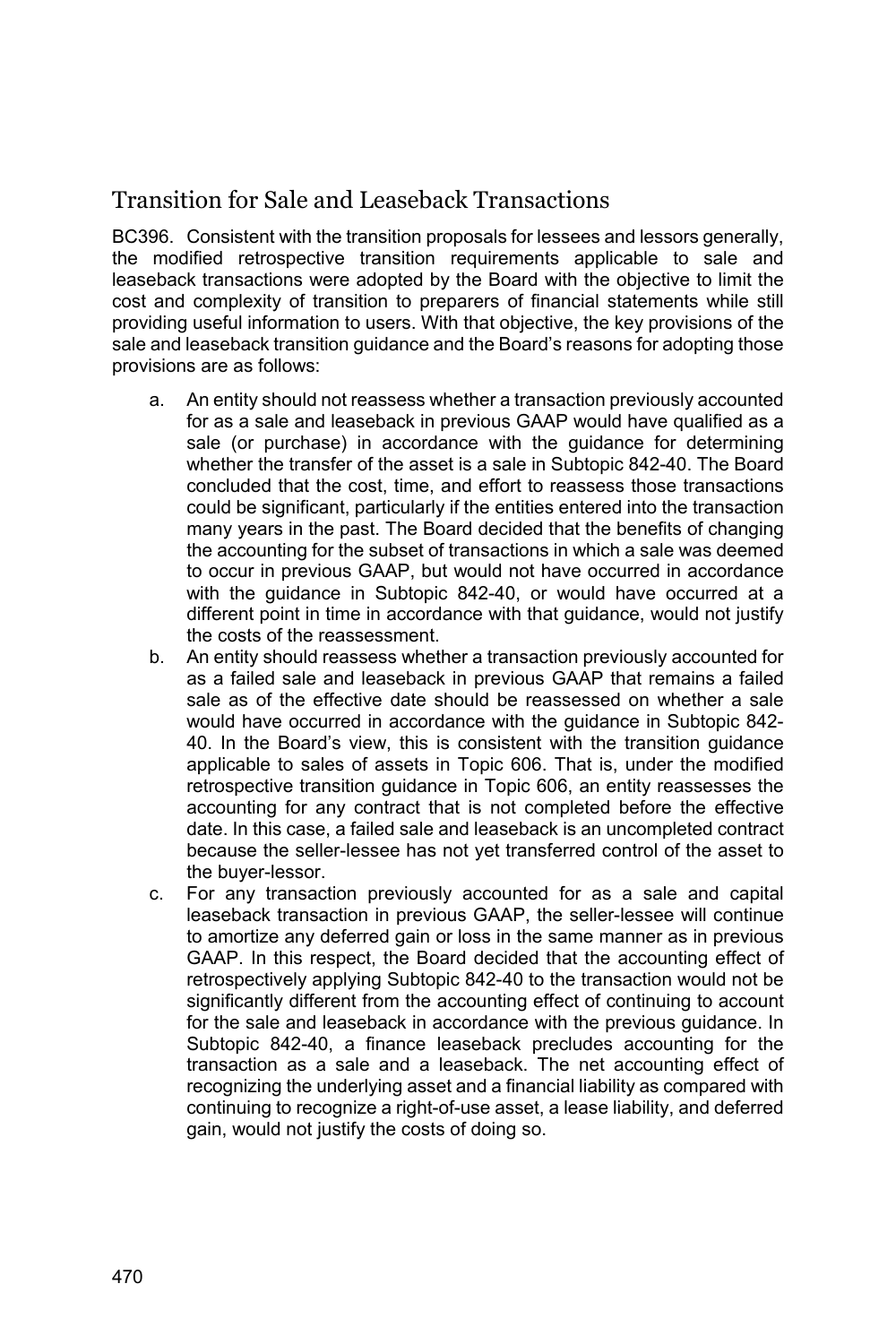- d. For any transaction previously accounted for as a sale and operating leaseback transaction in previous GAAP, the seller-lessee should recognize any deferred gain or loss not resulting from off-market terms as a cumulative-effect adjustment at the later of the date of initial application (to equity) and the date of sale (to earnings of the comparative period presented). That will adjust the seller-lessee's financial statements as if the historical gain or loss resulting from the sale of the asset had been recognized in accordance with Subtopic 842-40.
- e. For any deferred gain or loss on a sale and operating leaseback resulting from off-market terms, the seller-lessee will recognize a deferred loss as an adjustment to the leaseback right-of-use asset or account for any remaining deferred gain as a financial liability. Consistent with the basis for its decision in (d), the Board concluded that this will result in accounting that is consistent with the treatment of those items in Subtopic 842-40. The Board further concluded that in accounting for off-market deferred gains or losses differently from those in (d), off-market gains or losses reflect continued financing that should not be written off to equity in transitions.
- f. An entity should account for the leaseback in any transaction that qualified as a sale and leaseback in previous GAAP in accordance with the general transition requirements applicable to lessees and lessors in Topic 842. This decision is consistent with the Board's conclusion on sale and leaseback accounting overall that if an entity determines that a sale and leaseback of an asset has occurred, the accounting for the sale/purchase (that is, the transfer of control of the underlying asset) and the leaseback (that is, the transfer of a right to use the underlying asset, which is separate and distinct from the underlying asset itself) should not be affected by one another if the transaction is entered into at market terms.

## Leveraged Leases

BC397. The Board decided that the existing accounting model for leveraged leases should not be retained. That is, all leases should be accounted for in a consistent manner and special rules should not exist for leases with certain characteristics. One reason is because leveraged lease accounting provides net presentation and some Board members do not agree with allowing a net presentation for only a subset of certain lease transactions. Another reason is to limit some of the complexity in the lease accounting guidance by eliminating the unique accounting for leveraged leases. As such, lessors should not distinguish leveraged leases from other leases in Topic 842. This is consistent with the proposed requirements in the 2010 and 2013 Exposure Drafts. However, the Board decided to grandfather existing leveraged leases during transition. Respondents to the 2013 Exposure Draft noted that the transition of existing leveraged leases to the current lessor model would require particular challenges when unwinding the income tax effects of the leveraged leases and income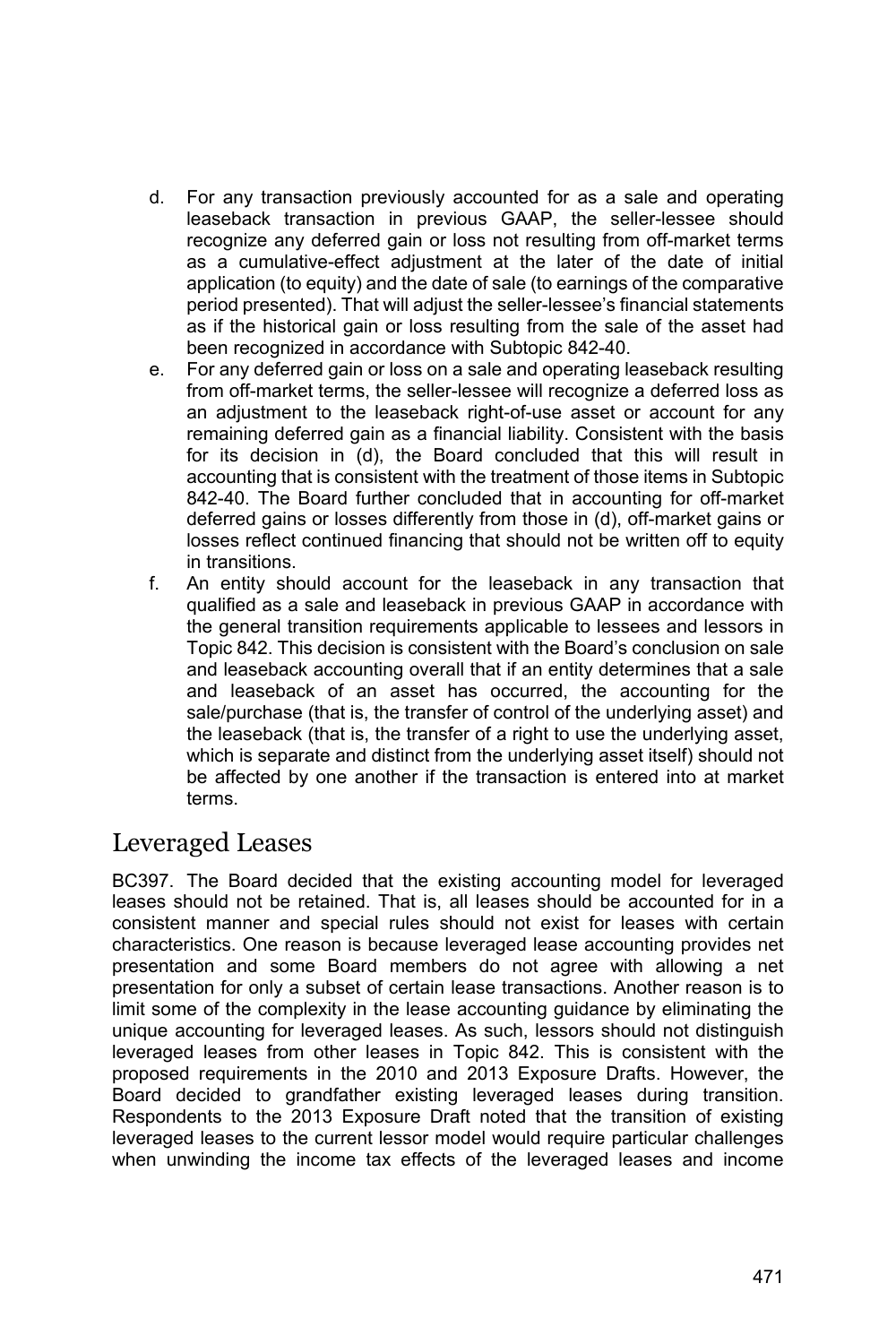statement results on transition that would not properly depict the economics of the transaction. The Board recognized that there would be significant complexities relating to unwinding existing leveraged leases and that the outcome of doing so would not be beneficial to users. Therefore, the Board decided to grandfather the accounting under previous guidance for existing leveraged lease transactions.

# Costs Incurred Relating to the Construction or Design of an Underlying Asset

BC398. Previous GAAP provided extensive requirements relating to a lessee's involvement in the construction of an asset that the lessee will lease when constructed (such contracts are typically build-to-suit leases, and are referred to as such in this section). This included detailed guidance with which to evaluate whether the lessee was the accounting owner of the asset during the construction period. If the lessee was the accounting owner of the asset during the construction period, it would recognize the asset in its statement of financial position as well as a financial liability for costs of the construction paid by the lessor. At the end of the construction period, the transaction was subject to the sale and leaseback guidance. The requirements in previous GAAP were initially written to address situations in which a lessee might attempt to keep assets "off balance sheet" by leasing an asset that it had constructed and avoiding applying the sale and leaseback requirements that would typically require the lessee to recognize the asset. In such transactions, the lessor sometimes would be a variable interest entity.

BC399. Topic 842 does not carry forward the requirements from previous GAAP for build-to-suit leases. In reaching this decision, the Board principally considered the following:

- a. The requirements in previous GAAP were written primarily to address offbalance-sheet concerns at a time when leases classified as operating leases were not recognized in a lessee's statement of financial position. The accounting model changes that require a lessee to recognize lease assets and lease liabilities and the sale and leaseback accounting changes, together with more recent changes to the consolidation requirements for variable interest entities, would reduce the need for specific requirements in this area. For example, regardless of whether the lessee is considered to control the asset during construction, the lessee will recognize a right-of-use asset at the commencement date of the lease.
- b. The requirements in previous GAAP made the assessment of whether the lessee is the accounting owner of the asset during the construction period on the basis of whether the lessee had substantially all of the construction period risks. The Board decided that this is not the appropriate basis on which to determine whether the lessee is, in effect, the owner of the asset before lease commencement. Rather, the lessee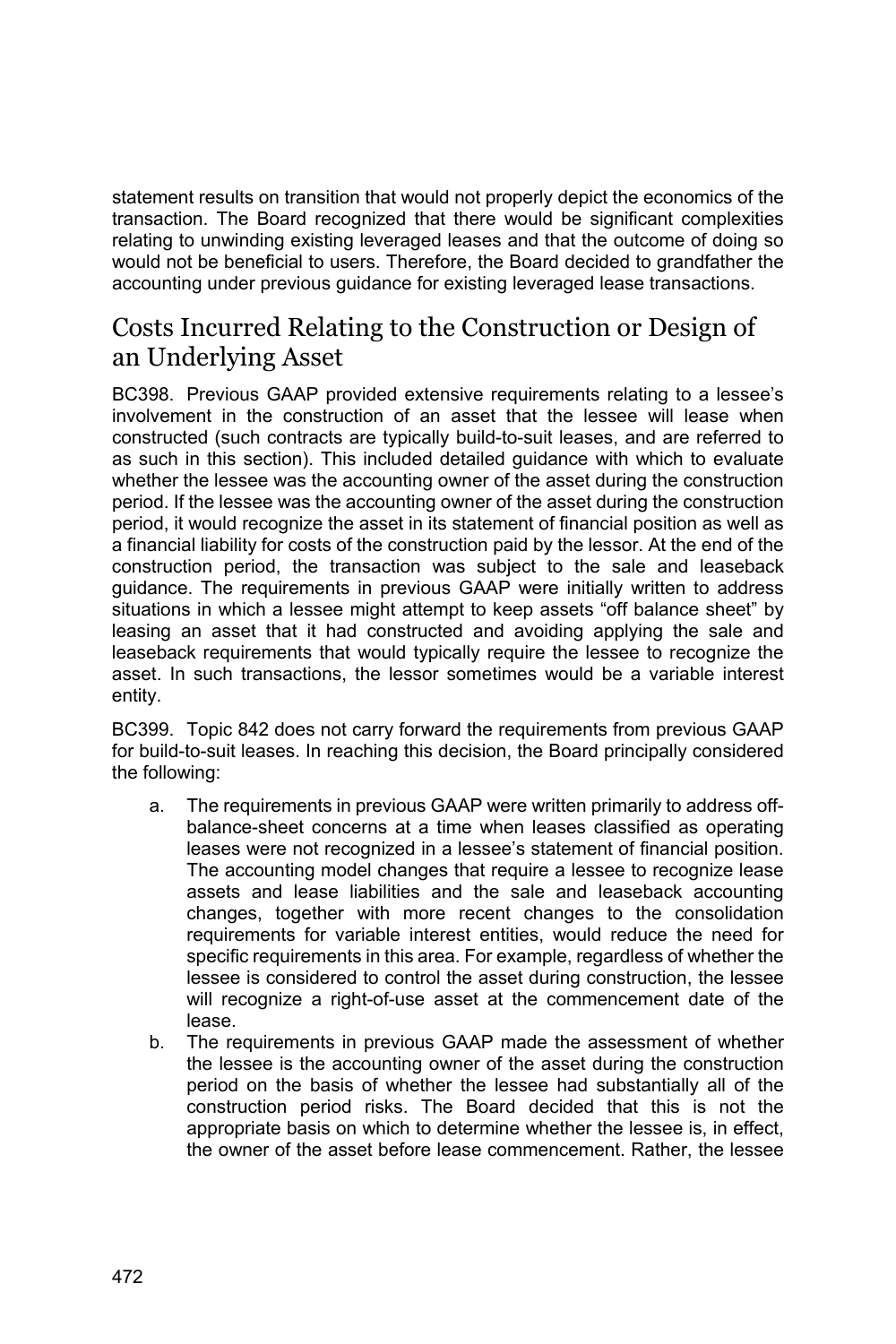should be considered the owner of the asset before lease commencement only if it controls that asset.

c. The requirements in previous GAAP were complex to apply, and even though they have existed for many years, they continue to present practice issues.

BC400. Despite not carrying forward the previous guidance on how to account for costs incurred by a lessee relating to the construction or design of an asset, the Board decided, in response to feedback from stakeholders, to include some guidance in Topic 842 related to those costs. Consequently, Topic 842 provides for the following:

- a. If a lessee incurs costs relating to the construction or design of an underlying asset, the lessee should account for those costs in accordance with other Topics (for example, Topic 330 on inventory or Topic 360 on property, plant, and equipment). The Board included this guidance to ensure that entities recognize that even if they are no longer determined to be the accounting owner of an asset during construction, their costs incurred may qualify for recognition as an asset in accordance with other Topics. This may include assets like leasehold improvements that the lessee pays for during the construction period and that will benefit the lessee in future periods.
- b. If the lessee controls the underlying asset before lease commencement, the transaction is a sale and leaseback transaction that is accounted for in accordance with Subtopic 842-40. In adding this guidance, the Board concluded that if the lessee controls the asset as it is being constructed, it should recognize that asset just as it would any other asset it controls. The Board decided to provide the implementation guidance in paragraph 842-40-55-5 and Example 3 in Subtopic 842-40 to assist entities in determining when a lessee controls an underlying asset that is under construction before the commencement date, understanding that this concept is new in the context of evaluating leases. It is the Board's view that in each of the circumstances provided, the lessee controls the underlying asset as it is being constructed and, therefore, should evaluate the transaction in accordance with the sale and leaseback guidance. Paragraph 842-40-55-5 further articulates that the circumstances provided are not an all-inclusive list; additional circumstances (individually or in combination), if present, could demonstrate that a lessee controls an underlying asset that is under construction before the commencement date. Therefore, some judgment will be involved in undertaking the evaluation in some cases. The Board observed that, in concept, the evaluation under Subtopic 842-40 on whether an entity controls an asset that is under construction is similar to the evaluation undertaken in the revenue recognition guidance in accordance with paragraph 606-10-25-27 to determine whether a performance obligation is satisfied over time. The Board recognizes that this provision is different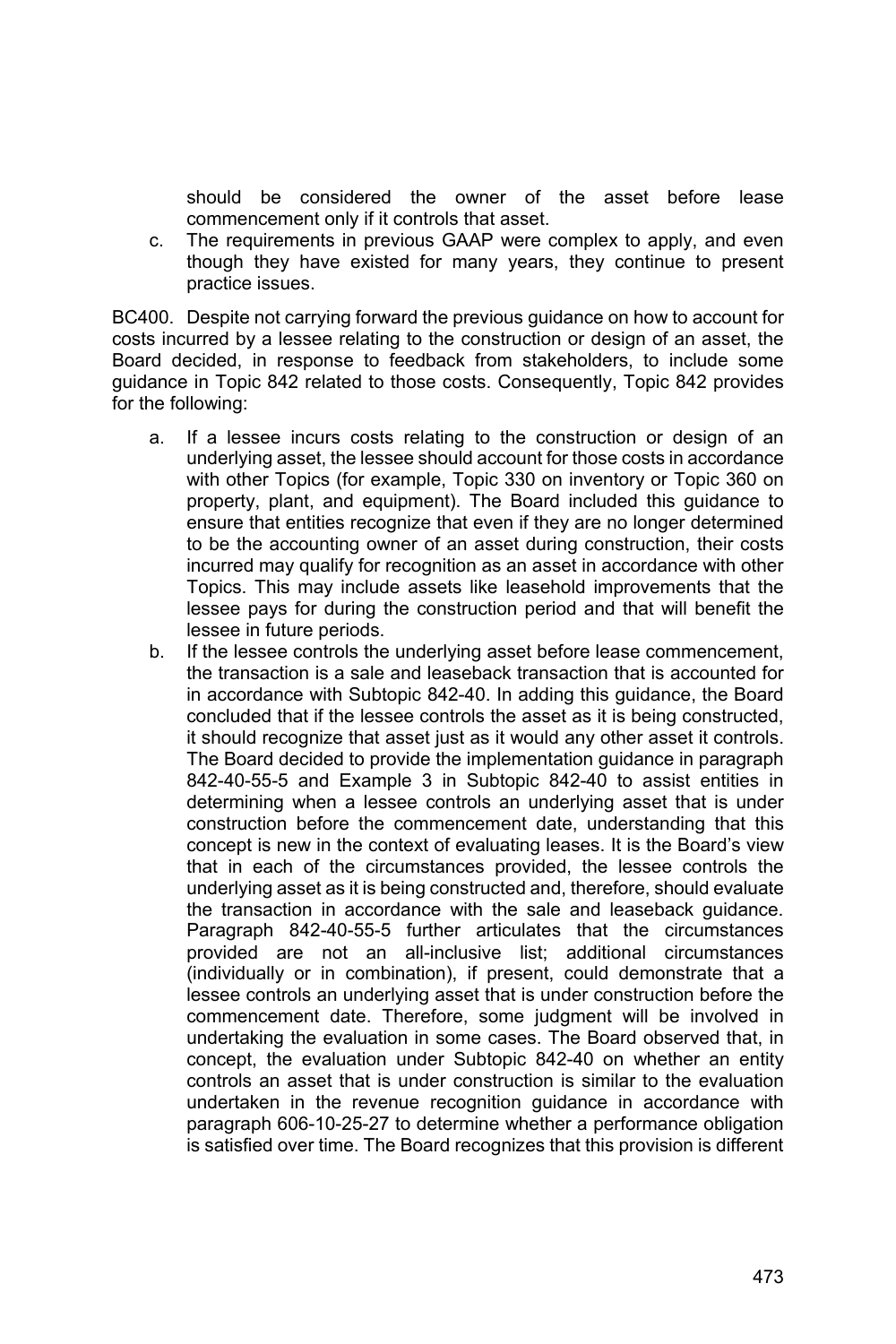from the previous GAAP build-to-suit requirements and, therefore, different accounting conclusions may result from application of the new guidance as compared to previous GAAP. However, it was not necessarily the Board's intention to achieve similar accounting results with the guidance in Subtopic 842-40 but, rather, to communicate that (1) a lessee can be the owner of an asset before lease commencement and (2) control is the appropriate basis on which to make that determination.

BC401. Some respondents to the 2010 and 2013 Exposure Drafts noted that those proposals did not provide any transition guidance for existing build-to-suit leases. Those respondents stated that transition guidance was needed if the Board was eliminating the previous accounting guidance. In response to that feedback, Topic 842 includes transition guidance on how to account for build-to-suit leases. That guidance includes how to account for recognized assets and liabilities (for example, a recognized asset and financial liability), as well as how to account for the lease. Consistent with the general transition requirements, the Board decided that lessees should apply a modified retrospective transition approach. That will allow relief for lessees while ensuring consistent recognition and measurement for these types of transactions on the effective date and for all comparative periods presented.

# Application to Private Companies—Specific Topics

BC402. Paragraphs BC29–BC31 discuss, broadly, the factors the Board considered for private companies. This section summarizes the Board's considerations in deciding whether to modify some of the specific requirements in Topic 842 for private companies. During the leases project, the Board carefully considered the different needs of private companies in deciding to modify some of the requirements. In making those decisions, the Board considered input from preparers, auditors, and users of private company financial statements and considered the different needs of those users of private company financial statements compared with users of public business entity financial statements.

BC403. This section considers the Board's decisions on the following topics:

- a. Recognition
- b. Measurement
- c. Disclosures
- d. Presentation
- e. Transition.

#### Recognition

BC404. The Board considered feedback from preparers and users of private company financial statements to consider whether the requirement to recognize lease assets and lease liabilities on the balance sheet provides relevant information to users of a private company's financial statements at a reasonable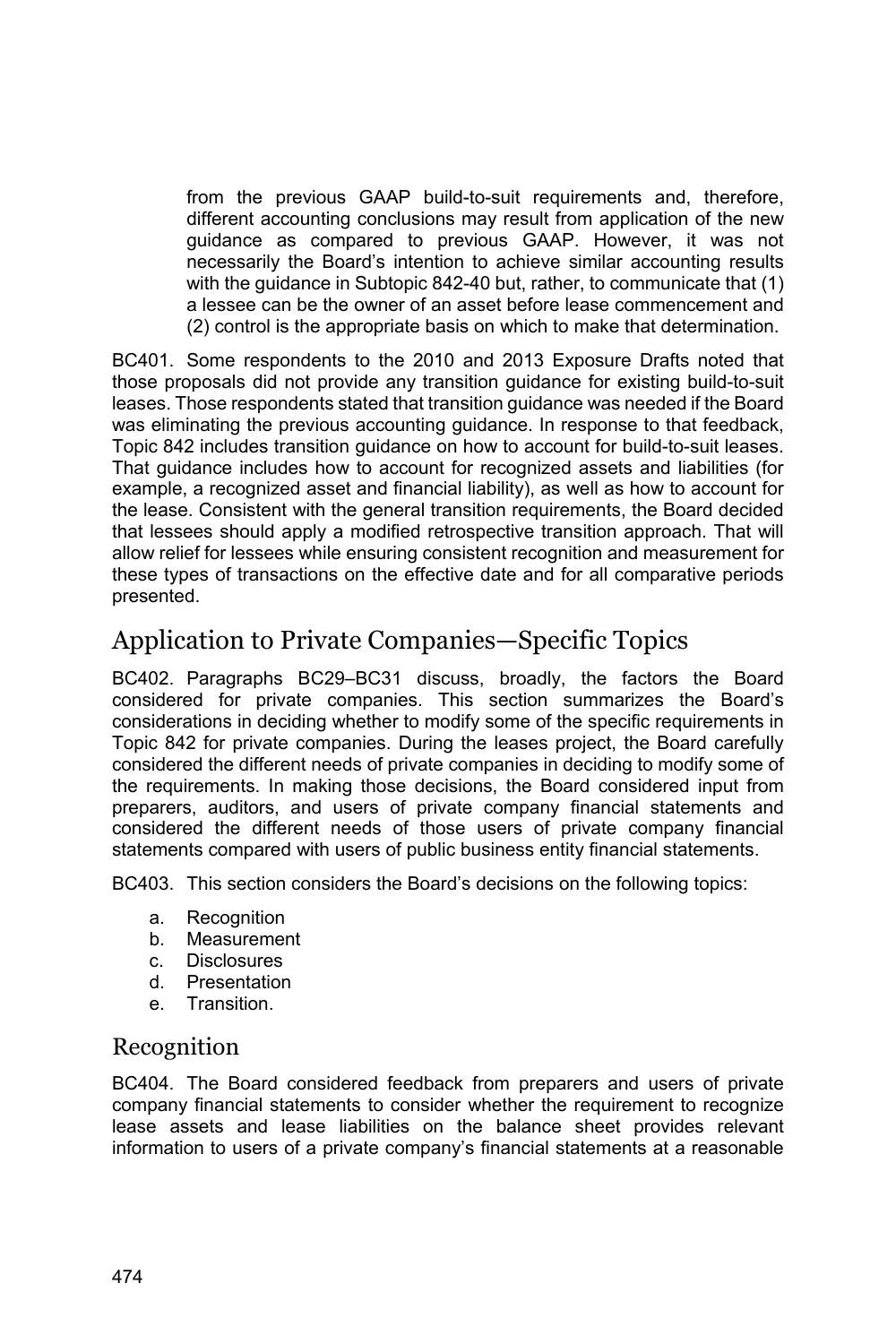cost. In arriving at its decisions, the Board considered (as expressed in paragraph BC29) the Private Company Decision Making Framework; the Conceptual Framework; input from preparers, auditors, and users of private company financial statements; the different needs of users of private company financial statements compared with users of public business entity financial statements; and the recommendations of the PCC (as well as its predecessor, the PCFRC), including the recommendations of others, to have consistent accounting for public business entities and private companies. In this respect, and consistent with the feedback from private company financial statement users with whom outreach was performed, the Board concluded that the benefit to financial statement users of the requirement in Topic 842 to recognize lease assets and lease liabilities on the balance sheet for all entities justifies the costs to preparers to provide this information, particularly in light of the discussion in paragraphs BC9–BC11 and BC30.

BC405. In response to the 2010 Exposure Draft, the PCFRC noted that private companies should recognize lease assets and lease liabilities, consistent with public companies, subject to some limited practical expedients that the Board adopted in Topic 842 (for example, on determining a lessee's incremental borrowing rate, accounting for related party leases, and exempting private companies from disclosing a reconciliation of lease assets or lease liabilities). In response to the 2013 Exposure Draft, and again during redeliberations before issuing the amendments in this Update, the PCC suggested a classification approach for lessees that would be similar to that proposed in the 2013 Exposure Draft, based on the expected consumption of the underlying asset by the lessee during the lease term (see paragraphs BC52–BC55). However, under the PCC proposal, private company lessees would not be required to recognize lease assets and lease liabilities arising from those leases for which significant consumption of the underlying asset did not occur (effectively, what were classified as "Type B leases" in the 2013 proposals). The Board rejected this alternative because the Board concluded that all leases create assets and liabilities for lessees that should be recognized (that is, consumption of the economic benefits of the underlying asset is not a determinative factor in assessing whether the right of use conveyed by the lease is an asset to the lessee or whether the lessee has an obligation to pay for that right of use) and, consistent with paragraph BC29, there is no compelling rationale for a difference in this respect between public business entities and all other entities. The Board also observed that the PCC alternative would conflict with the feedback the Board received from private company lenders and a significant majority of other private company stakeholders with whom it had engaged that said that all leases—finance and operating—create liabilities for lessees. The PCC approach also would appear to result in income statement and statement of cash flows results more consistent with that in the 2013 Exposure Draft, which a majority of the respondents to that Exposure Draft rejected. Furthermore, most preparers, including those from private companies, in response to the 2013 Exposure Draft, said that the consumption-based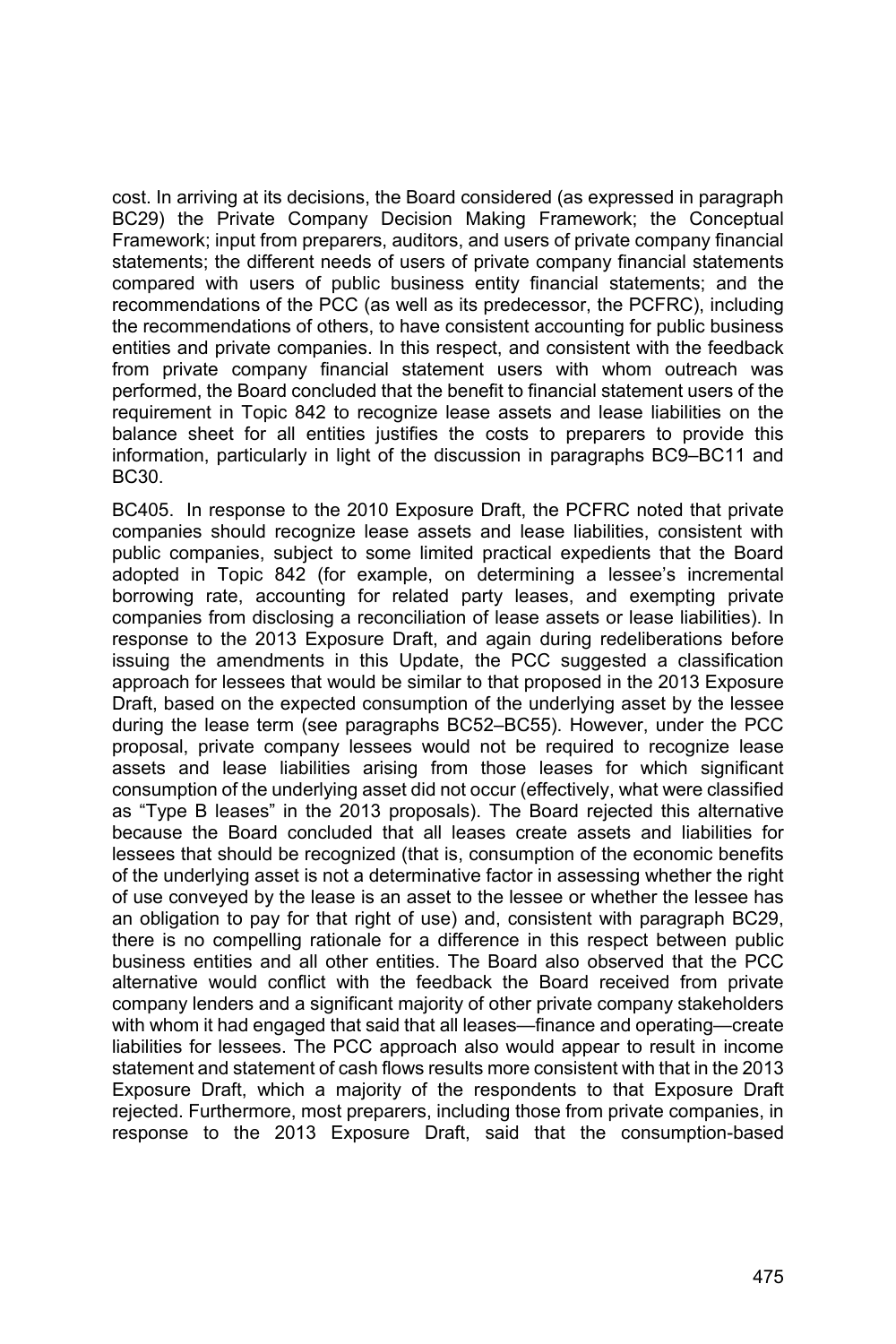classification approach would be more costly and complex to apply than a classification approach substantially aligned with that in previous GAAP.

#### Measurement

BC406. Topic 842 includes a practical expedient for lessees that are private companies that allows an accounting policy election for the initial and subsequent measurement of all liabilities to make lease payments. Under that election, those liabilities could be discounted under the requirements of Topic 842 using a riskfree rate determined at lease commencement using a period comparable with the term of the lease. A private company that chooses to apply this practical expedient is required to apply it to all leases and to disclose that it has elected to use the practical expedient. As stated in paragraph BC121, a private company that elects the practical expedient might conclude that it can determine a single, risk-free rate to be applied to all leases within a particular portfolio because using that single rate will not result in a materially different answer than using a risk-free rate determined for each individual lease. This might, for example, permit a private company to use a single, risk-free rate, determined at lease commencement, to discount leases with similar but not identical lease terms.

BC407. Most private company stakeholders supported the practical expedient when it was first proposed in the 2013 Exposure Draft. The Board decided to provide this practical expedient in response to concerns of private companies and not-for-profit entities and their stakeholders. The Board concluded that it would be too costly for some entities to identify an incremental borrowing rate that takes into account the credit of the lessee and the effect of the leased asset as collateral. For certain private companies, particularly those with little or no comparable borrowings, the costs to determine and audit their incremental borrowing rate would not be justified by the incremental benefits of using that rate.

BC408. The Board considered whether to permit private company lessees to use a zero discount rate. However, several Board members were concerned that the approach would completely ignore the time value of money. Some Board members said that it was not necessary to provide practical expedients because the discount rate may not be as critical to determining the lease classification as it was in previous GAAP. However, the Board decided that the use of a risk-free rate will address the input from private company stakeholders to reach a reasonable balance between the costs and benefits and recognize the time value of money.

#### **Disclosures**

BC409. The 2013 Exposure Draft proposed an exception for private companies to the requirement that a lessee should provide a reconciliation of the opening and closing balances of the liabilities to make lease payments. The Board ultimately decided to eliminate that proposed disclosure requirement to Topic 842 for all entities (public or private). Paragraphs BC283–BC286 explain the Board's decision to eliminate the reconciliation disclosure.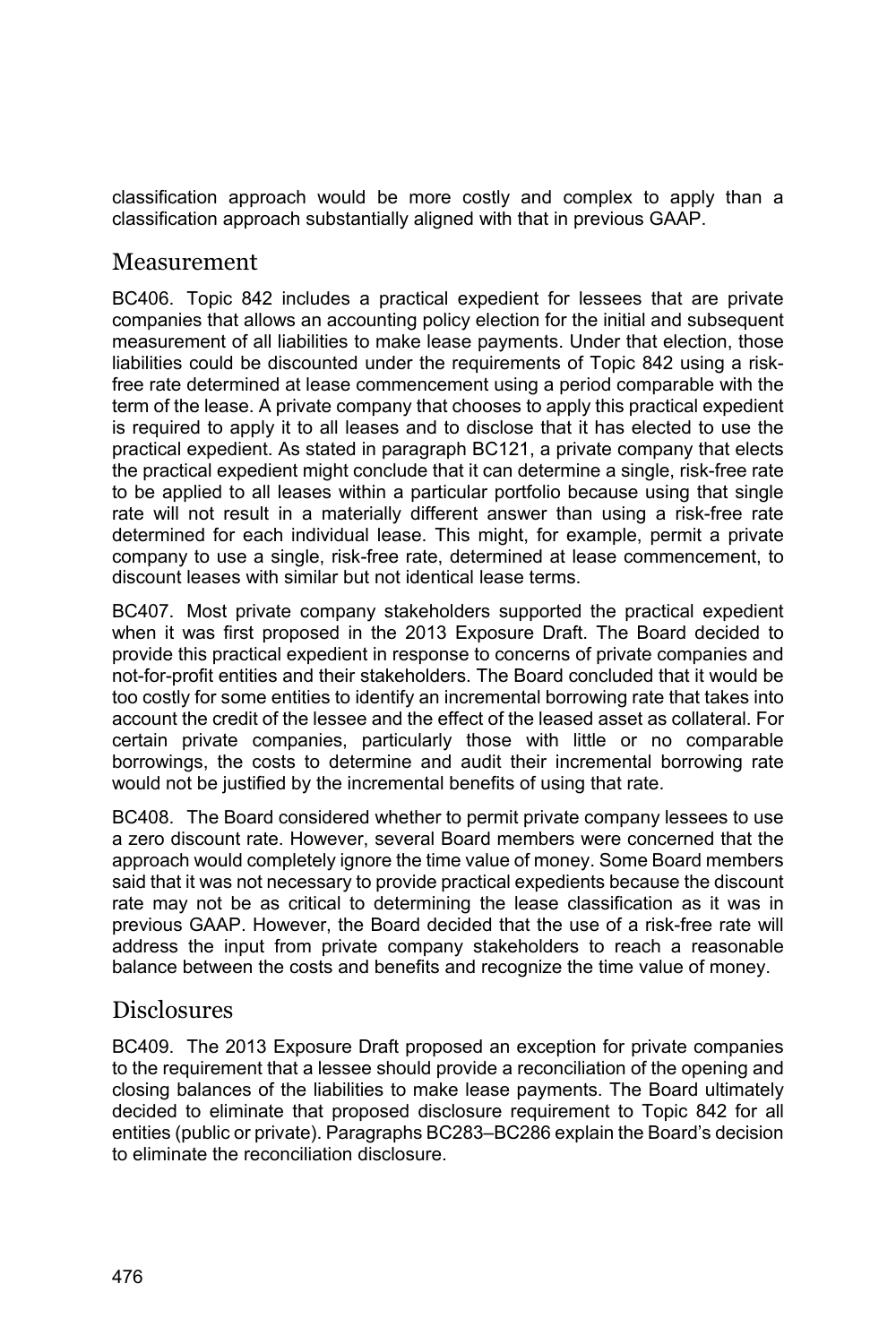## Presentation

BC410. The Private Company Decision-Making Framework states that, generally, both private and public companies should apply the same financial statement presentation guidance established by the Board because of the presumption that information that is important enough to be presented on the face of financial statements is relevant to most financial statement users. The only substantive difference in presentation between previous GAAP and Topic 842 is the addition of lease assets and lease liabilities to an entity's balance sheet.

BC411. At various points during the project, some have suggested that the Board could permit private companies to apply alternative presentation requirements (for example, presenting lease assets net of the related lease liabilities in an adjacent presentation). However, nonfinancial lease assets and financial lease liabilities do not meet the requirements for offsetting in GAAP. There are also different classification (current and noncurrent) requirements for financial and nonfinancial assets that would prevent an adjacent, net presentation. Therefore, the Board did not pursue this alternative.

BC412. When considering the Private Company Decision-Making Framework, the Board decided that the presentation in the financial statements should be the same for both public business entities and private companies and that there is no need for any presentation alternatives for private companies.

### Transition

BC413. The Board decided to require lessees and lessors to apply a modified retrospective transition approach for capital and operating leases (as defined in previous GAAP on leases) existing at or entered into after the beginning of the earliest comparative period presented in the financial statements. The modified retrospective transition approach in conjunction with the practical expedients provided will substantially reduce the cost and complexity of transitioning to Topic 842 for preparers (as compared with the proposals in the 2013 Exposure Draft), while not significantly reducing the quality of the information provided to financial statement users.

BC414. The modified retrospective transition approach will provide a relatively noncomplex method of transition at a reasonable cost, especially when compared with a full retrospective approach because, in general:

a. Lessees will not need to restate their prior statements of comprehensive income or cash flows or have them audited (if they elect the practical expedients). Lessees will solely need to recognize right-of-use assets and lease liabilities at each prior reporting date presented in the financial statements (which, for private companies will generally only be one prior balance sheet). Lessees already should have most of the data necessary to do this based on their prior-period prepaid/accrued rent balances and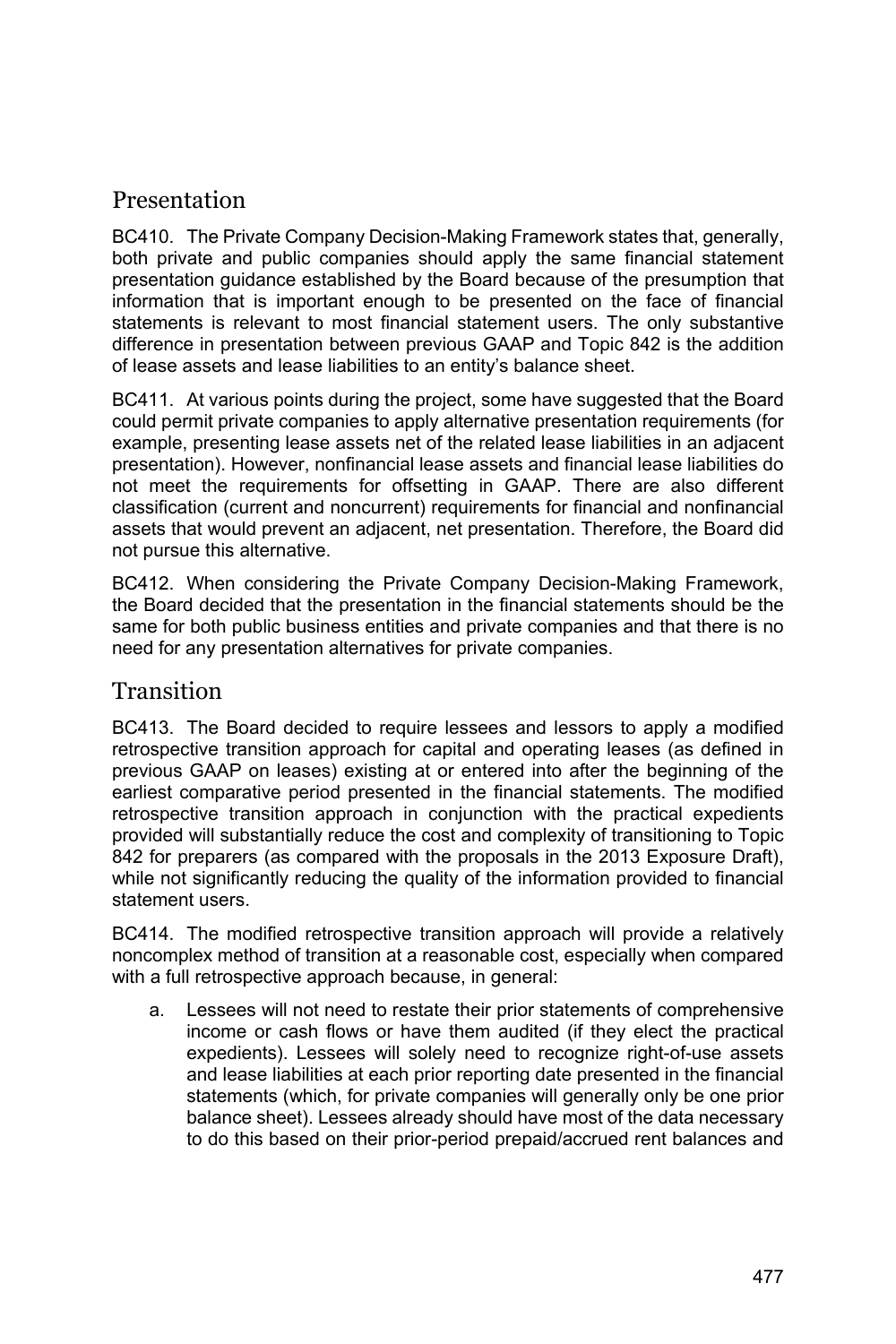information maintained for their lease maturity table disclosure. This information was required to apply the leases guidance in previous GAAP.

- b. Lessees will not need significant new systems capabilities to apply Topic 842, which means that lessees will not have to invest in or implement those systems.
- c. Lessees will not need to, for example, load thousands of leases into a fixed asset or other system to apply operating lease accounting for most leases.

Because of the nature of the modified retrospective transition approach, the Board decided not to provide any transition alternatives for private companies. The Board concluded that, absent providing a purely prospective transition method, it cannot provide any further transition relief than that resulting from the modified retrospective method and the practical expedients that apply or are available to all entities. The Board's decision is consistent with the guidance in paragraphs 5.1– 5.7 in Chapter 5, "Determining the Transition Method for Applying Guidance," of the Private Company Decision-Making Framework.

# Consequential Amendments

# Business Combinations

BC415. The Board decided that when the acquiree in a business combination is a lessee, the acquirer should measure the acquiree's lease liability at the present value of the remaining lease payments as if the acquired lease were a new lease at the date of acquisition. Measuring the acquired lease as if it were a new lease at the date of acquisition includes undertaking a reassessment of all of the following:

- a. The lease term
- b. Any lessee options to purchase the underlying asset
- c. Lease payments (for example, amounts probable of being owed by the lessee under a residual value guarantee)
- d. The discount rate for the lease.

The acquiree's right-of-use asset should be measured at the amount of the lease liability, adjusted for any off-market terms (that is, favorable or unfavorable terms) present in the lease. Prepaid or accrued rent should not be recognized because such amounts do not meet the definition of an asset or a liability in Concepts Statement 6 under the acquisition method of Topic 805, Business Combinations. Instead, the remaining lease payments required under the terms of the lease are considered in evaluating whether the terms of the lease are favorable or unfavorable at the acquisition date.

BC416. The Board considered whether an acquirer should be required to follow the general principle in Topic 805 and measure the acquiree's right-of-use assets and lease liabilities at fair value on the date of acquisition. However, the Board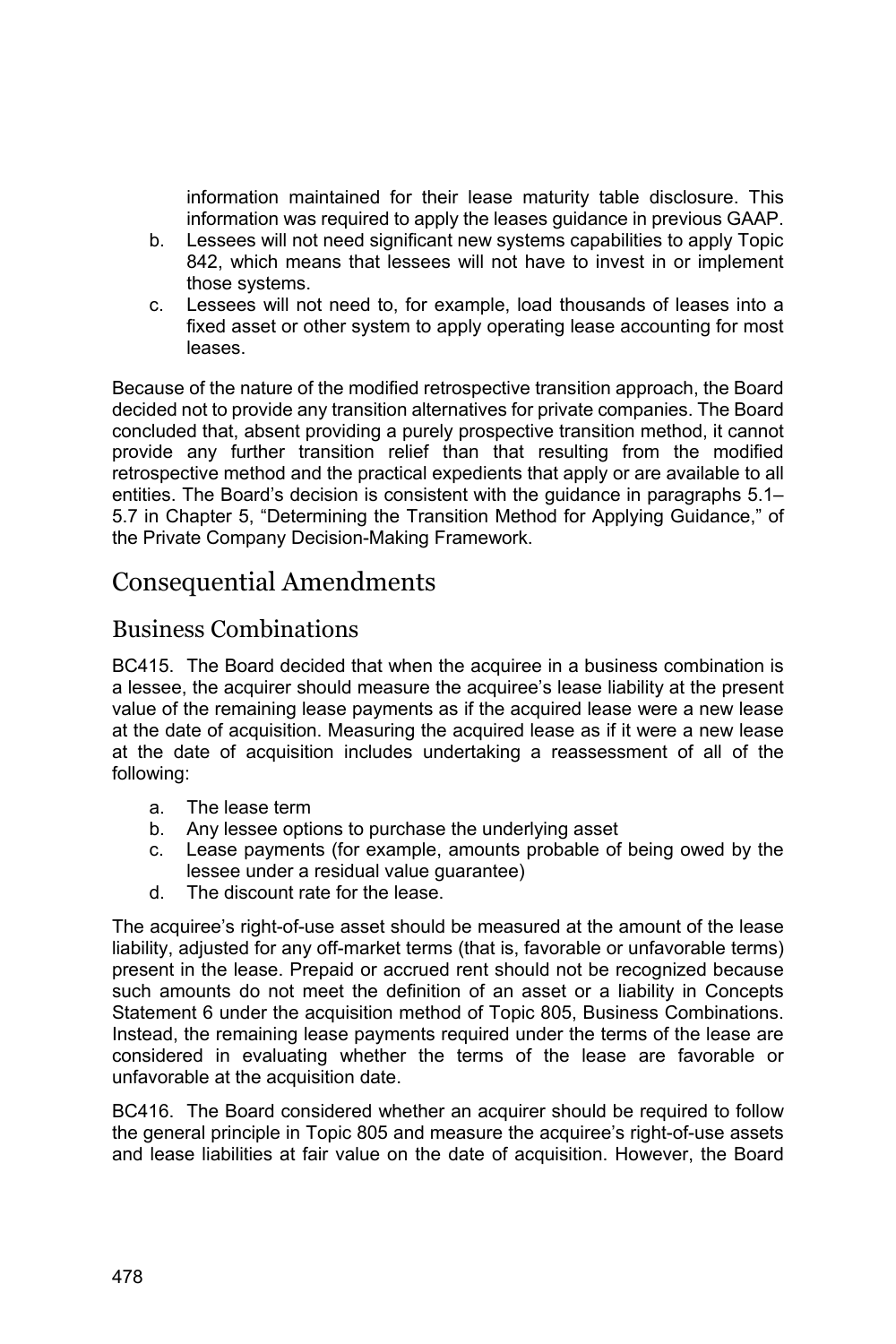decided that the benefits associated with measuring lease assets and lease liabilities at fair value will not justify the costs because obtaining fair value information—particularly for the right-of-use asset—might be difficult and, thus, costly. The Board also noted that when the acquiree is a lessee, the guidance on the measurement of lease assets and lease liabilities will result in recognizing a net carrying amount for the lease at the date of acquisition that approximates the fair value of the lease at that date.

BC417. The Board decided that when the acquiree in a business combination is a lessor of sales-type or direct financing leases, an acquirer should recognize the acquiree's net investment in the lease on the basis of the present value of the remaining lease payments and the residual value of the underlying asset. The residual value is determined as the difference between the fair value of the underlying asset at the date of acquisition and the present value of the remaining lease payments. The portion of the residual value of the underlying asset that is guaranteed and the present value of the remaining lease payments are included in the lease receivable. The remaining portion of the residual value of the underlying asset is the unguaranteed residual asset. The Board considered requiring the measurement of the net investment in the lease and its components—both the lease receivable and the unguaranteed residual asset—at fair value at the date of acquisition. However, the Board noted that there will be costs associated with measuring each of those assets at fair value and that it had decided not to require such a measurement basis for the lease receivable and the unguaranteed residual asset more generally because of those costs. Although the proposed initial measurement of the lease receivable and the unguaranteed residual asset may not represent the fair value of those assets, the sum of the initial measurement of those assets (that is, the net investment in the lease) will equal the fair value of the underlying asset, which is consistent with the principles in Topic 805. Consequently, the Board concluded that the benefits of requiring an acquirer to measure the lease receivable and the unguaranteed residual asset at fair value will not justify the costs.

# Comparison with IFRS 16, *Leases*

BC418. While Topic 842 and IFRS 16 are consistent in many areas, including, of most importance, the conclusion that all leases create assets and liabilities that should be recognized by lessees in the statement of financial position, there are a number of differences between them. The most important difference between Topic 842 and IFRS 16 is the lessee accounting model. Many but not all of the other differences between Topic 842 and IFRS 16 stem from the Boards' different decisions about the lessee accounting model. Some of the other key differences include gain or loss recognition in sale and leaseback transactions and when a lessor will recognize selling profit on some finance leases. There are some minor differences between Topic 842 and IFRS 16 in the accounting for foreign exchange, embedded derivatives, disclosures, business combinations, and transfer/transition of secured lease receivables. In addition, there are existing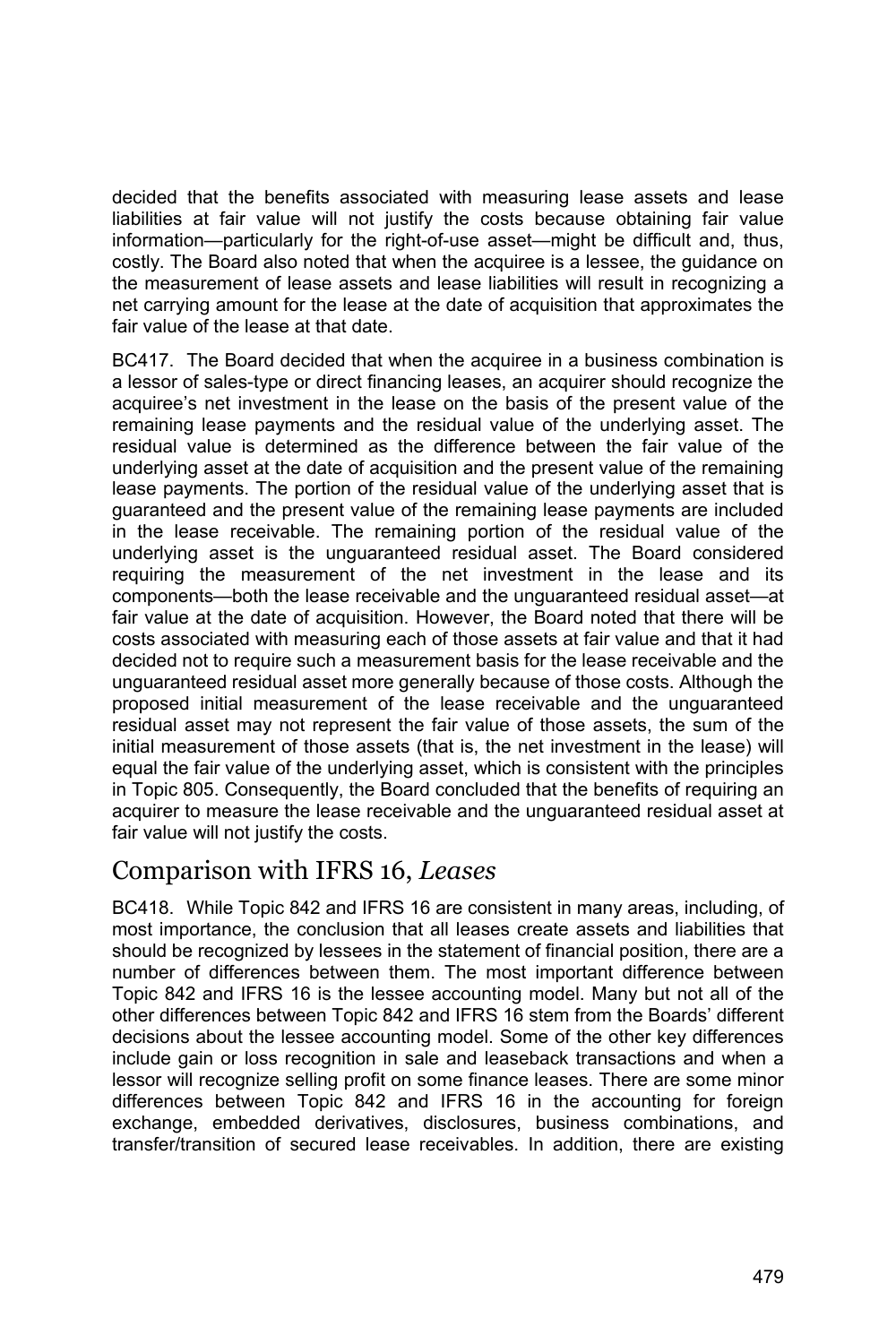differences in other areas of GAAP and IFRS that affect the accounting for leases including the existing requirements for impairment, the accounting for investment properties, and the revaluation of assets. The following paragraphs set out the main differences between Topic 842 and IFRS 16.

## Lessee Accounting Model

BC419. Topic 842 and IFRS 16 include different lessee accounting models. Throughout the course of the leases project, the primary improvement envisioned for new leases guidance was the recognition of lease (right-of-use) assets and lease liabilities for those leases classified as operating leases in previous GAAP and IFRS. However, stakeholders of both the FASB and the IASB expressed concern that the Boards' earlier proposals (that is, in the 2010 and 2013 Exposure Drafts) would be costly to implement and complex to apply. Both Boards made significant changes to their earlier proposals in response to stakeholders' concerns about the cost of transitioning to and applying the new leases guidance, but those changes differed because the Boards' stakeholders provided significantly different feedback about the drivers of cost and complexity in the earlier proposals and what changes the Boards should make to address cost and complexity.

BC420. Topic 842 classifies leases as either finance or operating on the basis of a lease classification approach that is substantially similar to that in previous GAAP and previous IFRSs. This, combined with the recognition and subsequent measurement guidance applicable to lessees in Topic 842 for each type of lease, means that the effect of leases in the statement of comprehensive income and the statement of cash flows will be substantially the same as in previous GAAP and that most lessees will not have to implement significant new systems or processes to adopt the new guidance. The FASB's decisions on lease classification, as well as recognition and measurement for each type of lease, was significantly influenced by the following feedback from the FASB's stakeholders:

- a. Determining lease classification, in a manner substantially similar to previous GAAP, would not be difficult and was not a significant area of cost or complexity in previous GAAP.
- b. Retaining lease classification criteria substantially similar to that in previous GAAP, as well as recognition provisions of the nature included in Topic 842, would significantly reduce costs for U.S. preparers as compared with the previous proposals because it would preserve the alignment that existed in previous GAAP between GAAP and tax/regulatory reporting. Many U.S. stakeholders communicated that the Boards' earlier proposals would have broken that alignment and, therefore, required them to maintain multiple sets of books and records when they previously only maintained a single set.
- c. The most significant cost of adopting new leases guidance on the basis of the Boards' previous proposals would be implementing new accounting systems (for example, to track and account for a significant number of new financial liabilities) and processes. Many U.S. stakeholders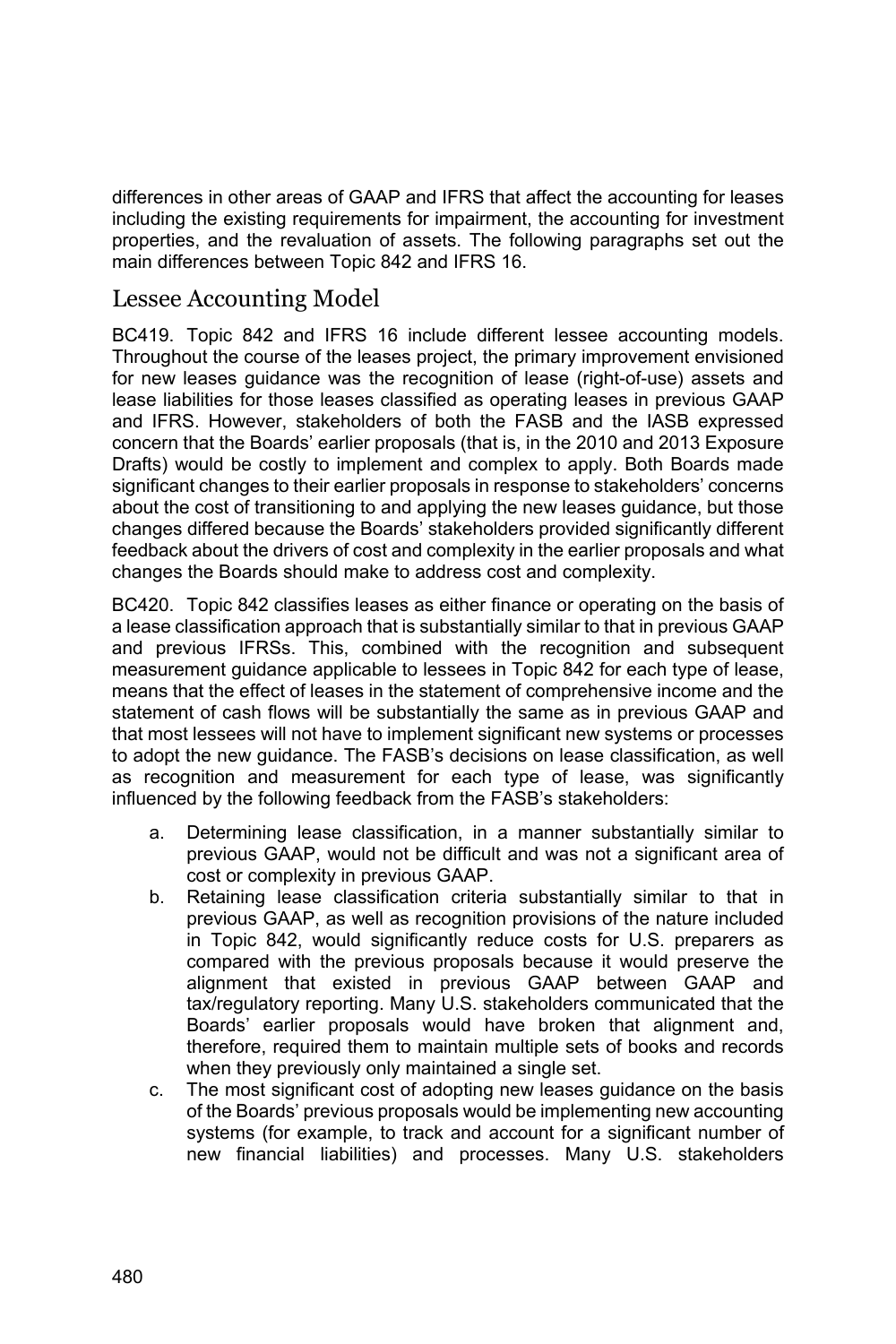communicated that a lessee accounting model of the nature included in Topic 842 would significantly reduce or eliminate those costs because lessees would be able to substantially retain their existing systems for tracking finance and operating leases (even if unsophisticated) and processes (that is, because the lease classification guidance is substantially the same and the effect of leases in the statement of comprehensive income and the statement of cash flows would be minimal).

BC421. IFRS 16 accounts for all leases in the same manner as finance leases, and, in addition to a lessee recognition and measurement exemption for short-term leases, it includes a similar lessee exemption for leases of "small assets" (that is, leases of underlying assets that are individually small, including being of low value, which the basis for conclusions in IFRS 16 indicates are assets of approximately \$5,000 or less for all entities). Topic 842 does not include any recognition and measurement exemption for leases of small assets. In contrast to feedback received from U.S. stakeholders applying GAAP, the following feedback significantly influenced the IASB's decisions enacted in IFRS 16:

- a. IFRS stakeholders generally communicated that eliminating lease classification would simplify the accounting for leases because it would remove a key area of judgment and eliminate the need to have a process for determining lease classification.
- b. Many IFRS stakeholders stated that rather than retain a lease classification assessment, the concerns about implementing new systems and processes would be best addressed by exempting highvolume, low-dollar leases from the new recognition and measurement requirements. In this way, all significant leases would be accounted for in the same manner, but a lessee's systems and processes would, in effect, not need to be able to capture all of the lessee's leases. A lessee would continue to account for high-volume, low-dollar leases in the same manner as operating leases were accounted for in previous IFRS.
- c. IFRS stakeholders generally did not comment on the effect of the leases proposals on tax or regulatory reporting. That is largely because IFRS stakeholders understand that IFRS is applied in numerous jurisdictions with different tax and regulatory reporting requirements such that it would be impossible to align IFRS with those disparate requirements.

BC422. There are other differences between Topic 842 and IFRS 16 that directly relate to the different decisions reached on the lessee accounting model.

#### *Subleases*

BC423. Topic 842 requires that when classifying a sublease, an intermediate lessor should determine the classification of the sublease with reference to the underlying asset and not with reference to the right-of-use asset arising from the head lease (for example, in classifying the sublease, the intermediate lessor would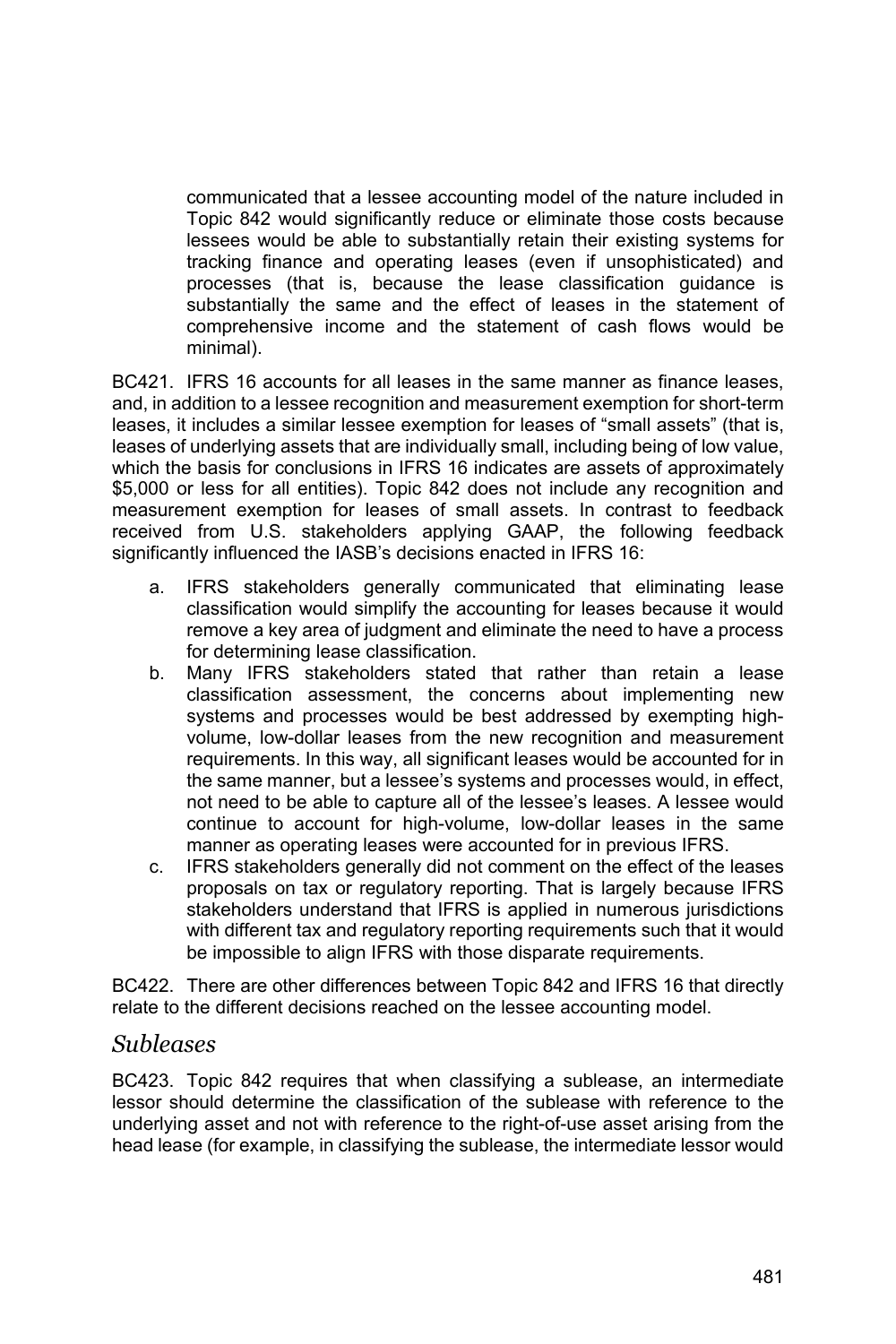evaluate whether the sublease is for a major part of the remaining economic life of the underlying asset, not the remaining term of the head lease). IFRS 16 requires an intermediate lessor to determine the classification of the sublease with reference to the right-of-use asset arising from the head lease. The Boards' different decisions in this regard stem largely from the differences in the lessee accounting model (that is, each Board considered the accounting effect that should result from a sublease in the context of accounting for the head lease). However, the Boards also differed on whether the same lease should be classified differently by a lessor solely because it is or is not a sublease. Under the approach in IFRS 16, a lessor might account for a lease as an operating lease, but an intermediate lessor entering into the same lease might account for the lease as a finance lease.

## *Presentation, Disclosure, and Transition*

BC424. There are a number of differences in the presentation, disclosure, and transition requirements of Topic 842 and IFRS 16 that are primarily a consequence of the differences between the lessee accounting models.

#### Reassessment of Variable Lease Payments

BC425. IFRS 16 requires a lessee to reassess variable lease payments that depend on an index or a rate and, therefore, to remeasure the lease liability whenever there is a change in the contractual cash flows resulting from a change in the reference index or rate (for example, when a change in the Consumer Price Index takes effect under the contract). Topic 842 does not include this requirement; a lessee will only reassess variable lease payments that depend on an index or rate when the lease liability is remeasured for another reason independent of a change in a reference index or rate (for example, because of a change in the lease term). While the IASB decided that the requirements in IFRS 16 will more accurately reflect the lessee's lease liability throughout the lease term, the FASB decided that the benefits of reassessing variable lease payments that depend on an index or a rate and remeasuring the lease liability correspondingly would not justify the costs.

#### Lessor Accounting

BC426. The lessor accounting models in Topic 842 and IFRS 16 are substantially converged. However, some differences exist. Because both Boards decided to substantially retain the lessor accounting models in previous GAAP and IFRS, respectively, many of the relatively minor differences that existed between previous GAAP and IFRS exist between Topic 842 and IFRS 16. In addition to those differences, some additional differences resulted from the FASB's decision to align certain aspects of the lessor accounting guidance and the revenue recognition guidance in Topic 606, while the IASB decided that it wanted to change the lessor accounting guidance in previous IFRS as little as possible, even if that meant there were potential differences between the lessor accounting guidance in IFRS 16 and the revenue recognition guidance in IFRS 15.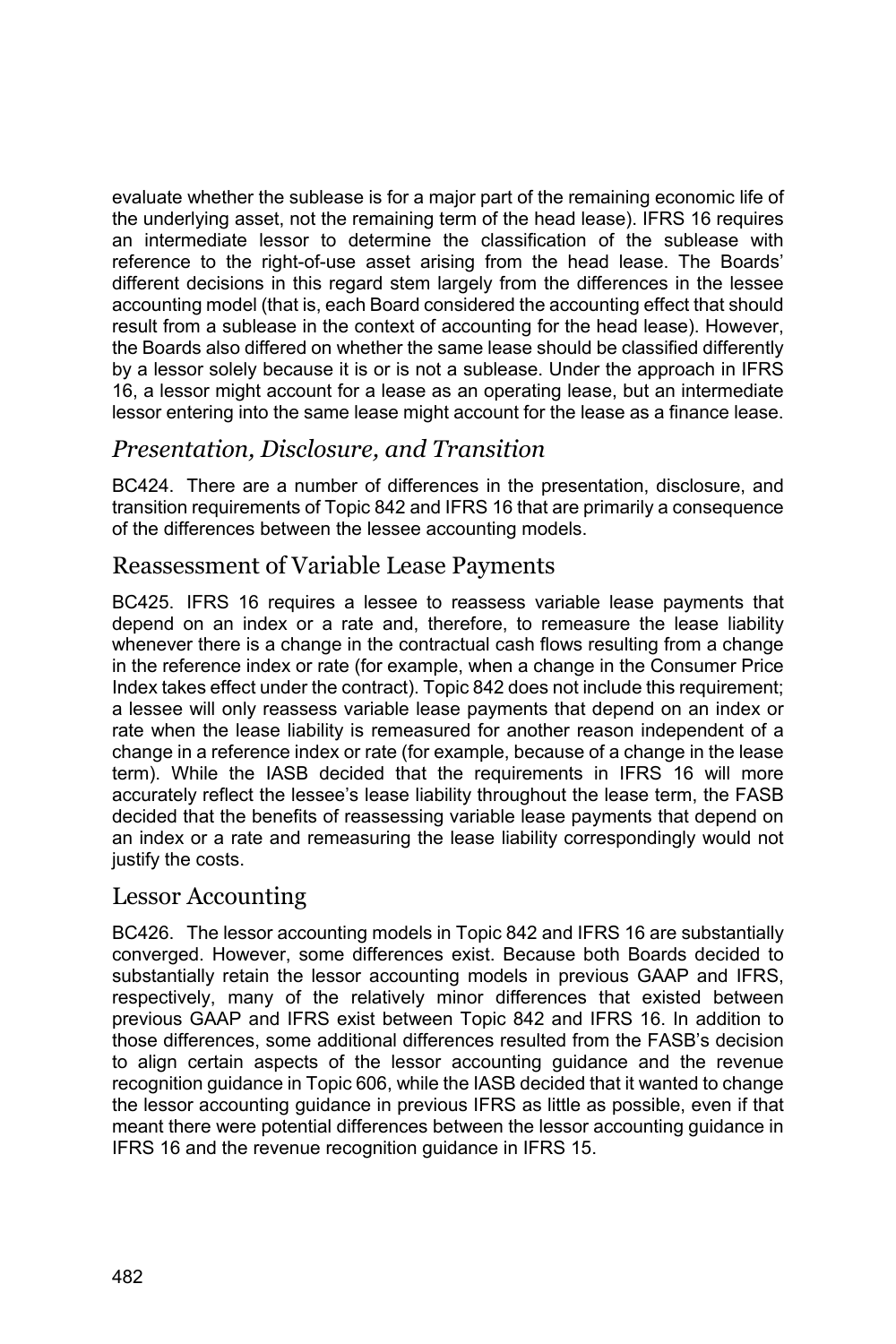# *Recognition of Selling Profit for Direct Financing Leases*

BC427. Topic 842 precludes the recognition of any selling profit on direct financing leases. Selling profit, if any, is deferred at lease commencement and recognized as additional interest income over the lease term. IFRS 16 does not differentiate between sales-type and direct financing leases; all such leases are classified as finance leases. Consequently, any selling profit on leases accounted for under IFRS 16 that would be classified as direct financing leases in accordance with Topic 842 is recognized at lease commencement. The FASB concluded that recognizing selling profit at lease commencement for direct financing leases would be inconsistent with the sale guidance in Topic 606. Because selling profit is infrequent in direct financing leases, this difference between Topic 842 and IFRS 16 is not expected to significantly affect comparability between lessors applying GAAP and those applying IFRS.

#### *Collectibility*

BC428. Topic 842 includes explicit guidance about the effect on a lessor's accounting for a lease if collectibility of the lease payments is not probable. This guidance affects both recognition and lease classification. IFRS 16 does not include any explicit collectibility guidance. The FASB decided that explicit guidance on collectibility should be included in Topic 842 both (a) to align the collectibility guidance for sales-type leases with that for outright sales in Topic 606 and (b) because previous GAAP on lessor accounting included similar collectibility guidance to that in Topic 842. Previous IFRSs, in contrast, did not include collectibility guidance for lessors. As a result, the IASB decided that it was not necessary to include collectibility guidance specific to lessors in IFRS 16.

## *Modifications of Sales-Type and Direct Financing Leases*

BC429. Previous GAAP and IFRS have significantly different models for accounting for lease modifications. Previous IFRS relied on the financial instruments guidance to account for modifications to finance leases (that is, those leases that would, in general, be classified as sales-type or direct financing leases in Topic 842) because the lessor's lease receivable in those leases is a financial asset. In keeping with the IASB's decision not to change the previous lessor accounting guidance, the IASB decided to retain the requirement that a lessor account for modifications to finance leases. The FASB, in contrast, decided that the guidance applicable to lessors for modifications, regardless of the classification of the original lease, should be similar to that in the revenue recognition guidance in Topic 606. The FASB decided it is preferable to have (a) similar modifications guidance for lessors and sellers of goods and services because many leasing contracts also include nonlease components and (b) similar guidance for lease modifications regardless of the classification of the original lease. In addition, the FASB concluded that the financial instruments guidance in GAAP would be more complex to apply than the modifications guidance in Topic 842 and, in any event, would not result in converged outcomes with IFRS because the financial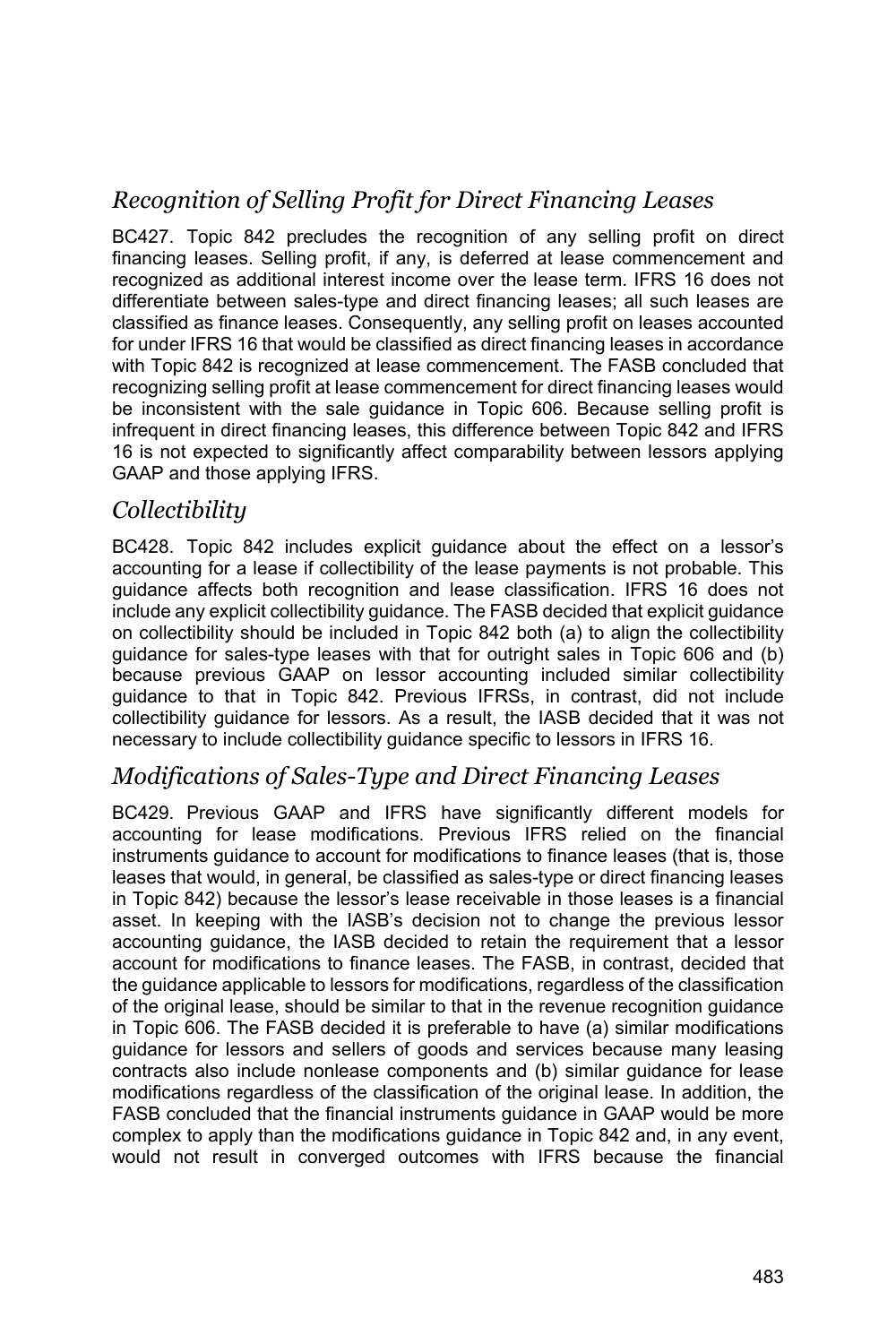instruments guidance in GAAP is different from the financial instruments guidance in IFRS.

## Sale and Leaseback Transactions

BC430. In a sale and leaseback transaction, Topic 842 requires a seller-lessee to account for any gain or loss on the sale of the asset consistently with the guidance that would apply to any other sale of the underlying asset. That is consistent with the Board's view that the right-of-use asset conveyed to a lessee in a lease is separate and distinct from the underlying asset itself (that is, the seller-lessee sells the entire underlying asset and then obtains a separate and distinct right-of-use asset as a result of the lease). In contrast, IFRS 16 requires a seller-lessee to recognize only the amount of any gain on sale that relates to the rights retained in the underlying asset at the end of the leaseback. The IASB concluded that from an economic standpoint, the seller-lessee has sold only a portion of the underlying asset (that is, its interest in the residual value of the underlying asset at the end of the leaseback); it has retained that portion of the underlying asset embodied in the right to use the asset for the duration of the leaseback.

## Accounting for All Entities Other Than Public Business Entities

BC431. Topic 842 permits an accounting policy election for private companies to use a risk-free rate to discount the lease liability. IFRS 16 does not provide any accounting alternatives for private companies. IFRS maintains separate accounting standards for small and medium-sized entities and, therefore, does not include different accounting requirements for small and medium-sized entities within its standards applicable to entities that are not small or medium-sized entities.